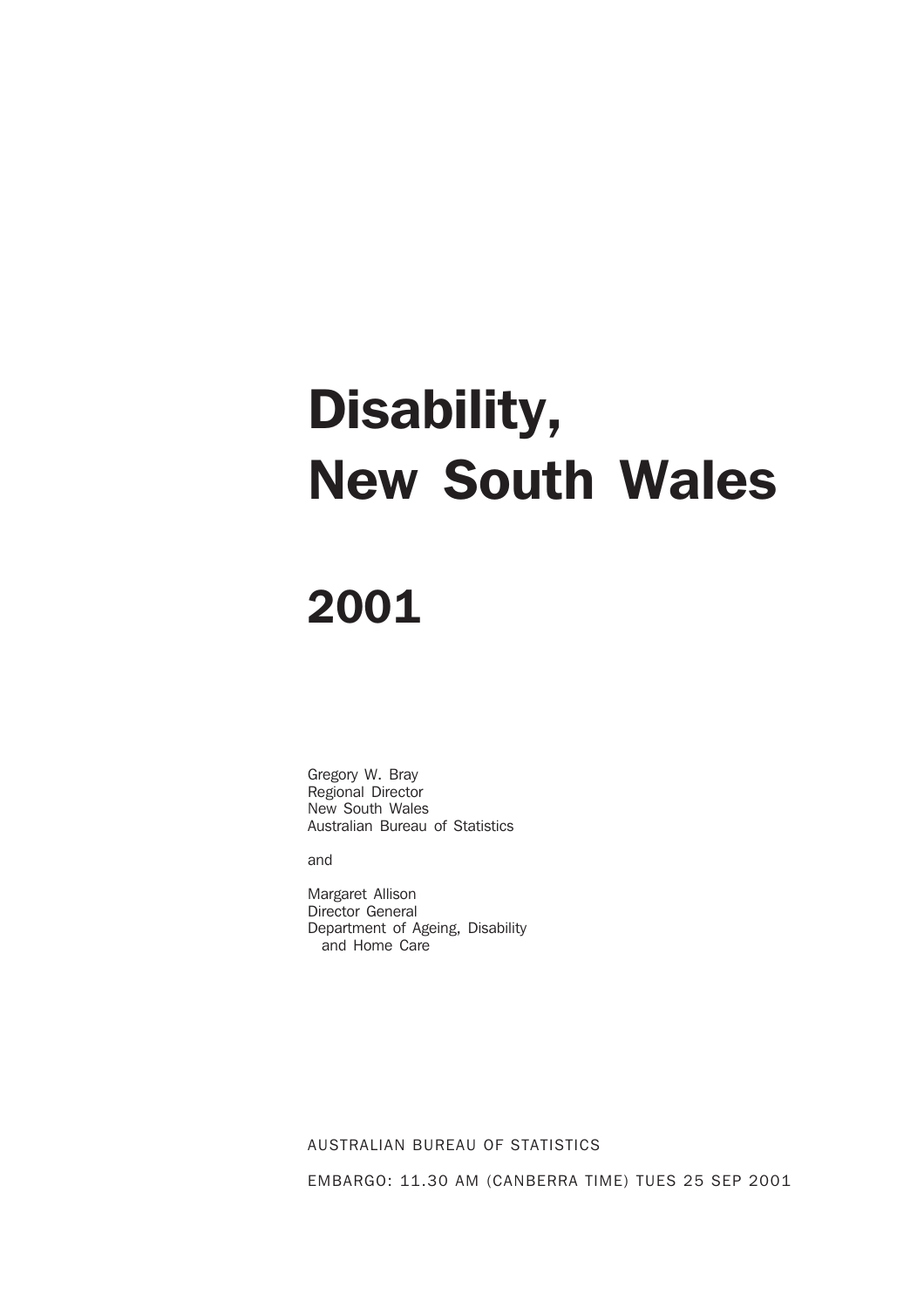ABS Catalogue no. 4443.1 ISBN 0 642 47784 1

© Commonwealth of Australia 2001

This work is copyright. Apart from any use as permitted under the *Copyright Act 1968*, no part may be reproduced by any process without written permission from AusInfo. Requests or inquiries concerning reproduction should be addressed to the Manager, Legislative Services, AusInfo, GPO Box 84, Canberra, ACT 2601.

In all cases the ABS must be acknowledged as the source when reproducing or quoting any part of an ABS publication or other product.

Produced by the Australian Bureau of Statistics

### INQUIRIES

 For further information about these and related statistics, contact the National Information and Referral Service on 1300 135 070 or Allan McLean on Sydney, 02 9268 4609.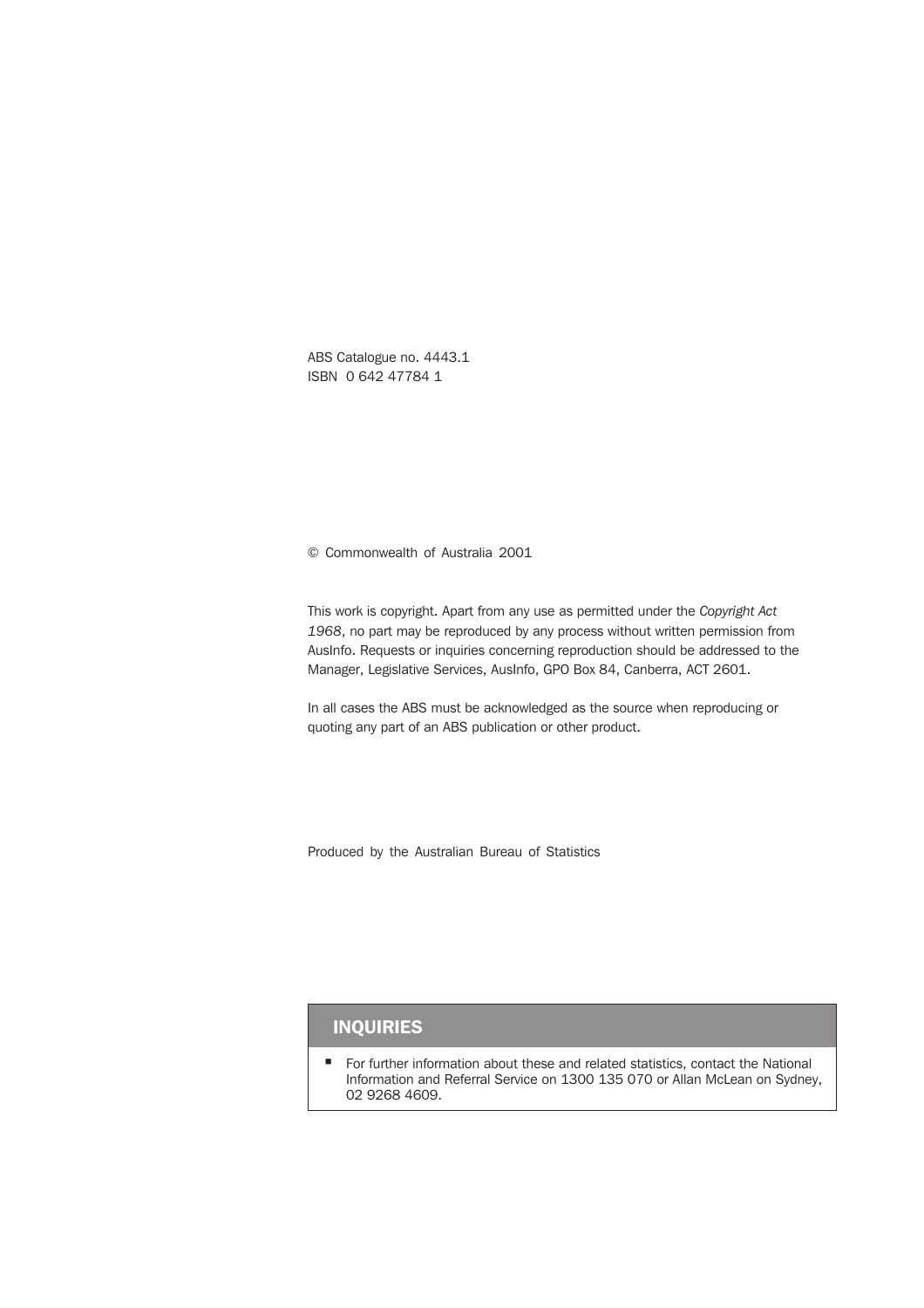### **CONTENTS**

|                  |                                                   | Page           |
|------------------|---------------------------------------------------|----------------|
|                  | Preface                                           |                |
|                  | List of symbols and abbreviations                 | Vİ             |
| CHAPTER 1        | Introduction                                      | 1              |
|                  | International framework                           | $\overline{2}$ |
|                  | Defining and measuring disability                 | 3              |
|                  | Limitations                                       | 4              |
| <b>CHAPTER 2</b> | Disability                                        | 7              |
|                  | Introduction                                      | $\overline{7}$ |
|                  | People with a disability                          | $\overline{7}$ |
|                  | Geographic distribution                           | 12             |
|                  | Overseas born                                     | 15             |
|                  | <b>Health</b> conditions                          | 17             |
|                  | Assistance                                        | 24             |
|                  | Use of aids and equipment                         | 30             |
|                  | General health assessment                         | 31             |
| <b>CHAPTER 3</b> | Caring in the community                           | 35             |
|                  | Introduction                                      | 35             |
|                  | Characteristics of the carer community            | 36             |
|                  | Carers and employment                             | 45             |
|                  | Support for carers                                | 50             |
|                  | Effects of caring on relationships                | 52             |
|                  | Effects of caring on the health of primary carers | 53             |
| CHAPTER 4        | Living arrangements and housing                   | 57             |
|                  | Introduction                                      | 57             |
|                  | Policy issues                                     | 57             |
|                  | Living arrangements                               | 58             |
|                  | Housing tenure                                    | 65             |
|                  | Changing accommodation because of disability      | 68             |
|                  | Housing modifications                             | 69             |
|                  | Risk of falls                                     | 70             |
|                  | Accommodation support services                    | $71 \,$        |
|                  | Home based services                               | 75             |
|                  | Boarding houses                                   | 76             |
| <b>CHAPTER 5</b> | Employment and income                             | 79             |
|                  | Introduction                                      | 79             |
|                  | Labour force participation                        | 79             |
|                  | <b>Employment restrictions</b>                    | 81             |
|                  | Employment                                        | 83             |
|                  | Government employment services                    | 86             |
|                  | Income                                            | 88             |
| <b>CHAPTER 6</b> | Education                                         | 93             |
|                  | Introduction                                      | 93             |
|                  | School education                                  | 93             |
|                  | Post-school education and training                | 99             |
|                  | Student support                                   | 101            |
|                  | Post-school options program                       | 102            |
|                  | <b>Educational attainment</b>                     | 103            |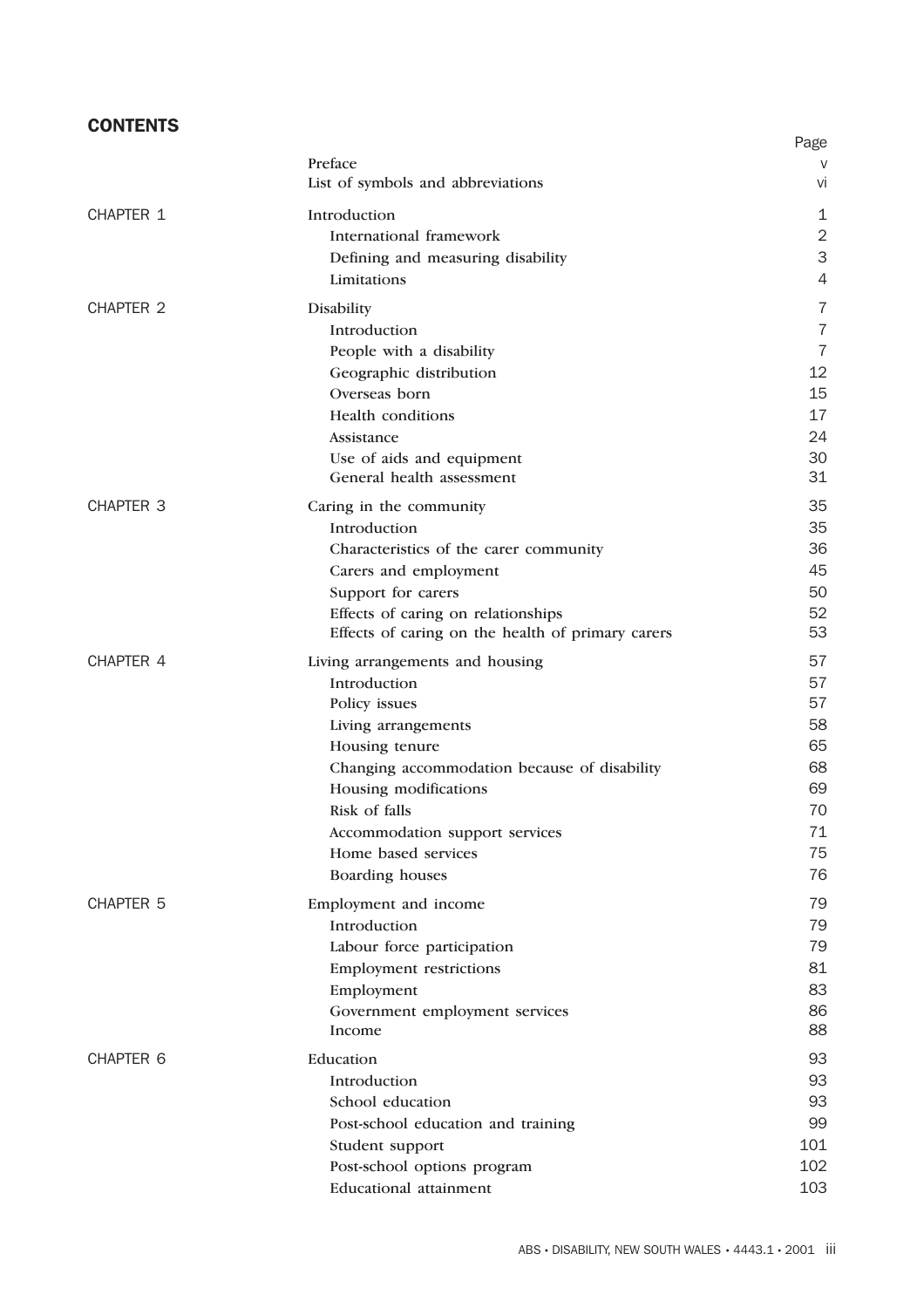#### CONTENTS *continued*

|                  |                                                | Page |
|------------------|------------------------------------------------|------|
| CHAPTER 7        | Activities and lifestyle                       | 105  |
|                  | Introduction                                   | 105  |
|                  | Community and social activity                  | 105  |
|                  | Time use                                       | 108  |
|                  | <b>Travel</b>                                  | 110  |
|                  | Computer use                                   | 113  |
| <b>CHAPTER 8</b> | Transport                                      | 115  |
|                  | Introduction                                   | 115  |
|                  | Mobility restrictions and transport assistance | 115  |
|                  | Walking in the community                       | 117  |
|                  | Transport assistance                           | 118  |
|                  | Formal transport assistance                    | 120  |
|                  | Informal transport assistance                  | 125  |
|                  | Private transport                              | 126  |
|                  | Driver's licences                              | 127  |
|                  | Tourism transport                              | 131  |
|                  | Geographic distribution                        | 131  |
|                  | Explanatory notes                              | 133  |
|                  | Glossary                                       | 139  |
|                  | Bibliography                                   | 152  |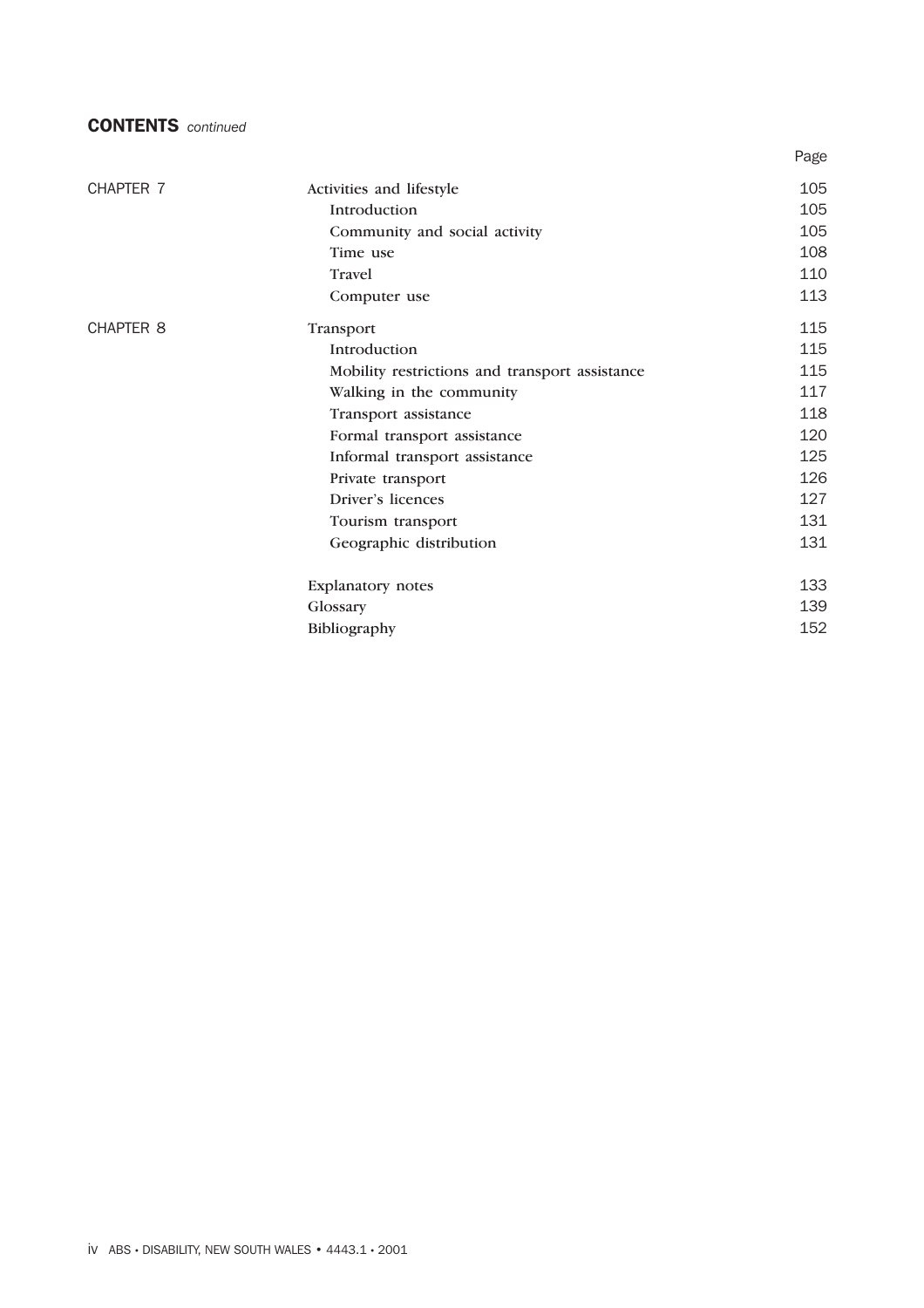#### PREFACE

Disability, NSW is the result of a partnership between the NSW Department of Ageing, Disability and Home Care (DADHC) and the Australian Bureau of Statistics (ABS). It is the second such publication and updates and expands on the previous Facts on Disability in NSW, published in 1995. Previous collaborations between DADHC and ABS have resulted in publications of significant benefit to both government and the community. We believe Disability, NSW will also prove to be so.

The aims of the publication are to provide a reference for discussion and decision making on disability by government and the general community; and to increase awareness of issues related to disability. In achieving this, the publication draws on data from the 1998 Survey of Disability, Ageing and Carers and other ABS and non-ABS information to provide a comprehensive overview of people with a disablity and their carers in NSW.

The material presented in Disability, NSW is organised into eight chapters, each representing a particular theme: the concepts and classification of disability; the population and characteristics of people with a disability including where they live and health conditions they experience; the carers of people with a disability; the living and housing arrangements of people with a disability; their employment and income arrangements; their participation and achievements in education; the social and community activities they are involved in and their transport arrangements. Where possible, connections between issues have been highlighted.

We are proud of the partnership that has produced this publication and we acknowledge the work of officers of the DADHC and the NSW Office of the ABS in producing this publication.

Gregory W. Bray Regional Director New South Wales Australian Bureau of Statistics

and

Margaret Allison Director General Department of Ageing, Disability and Home Care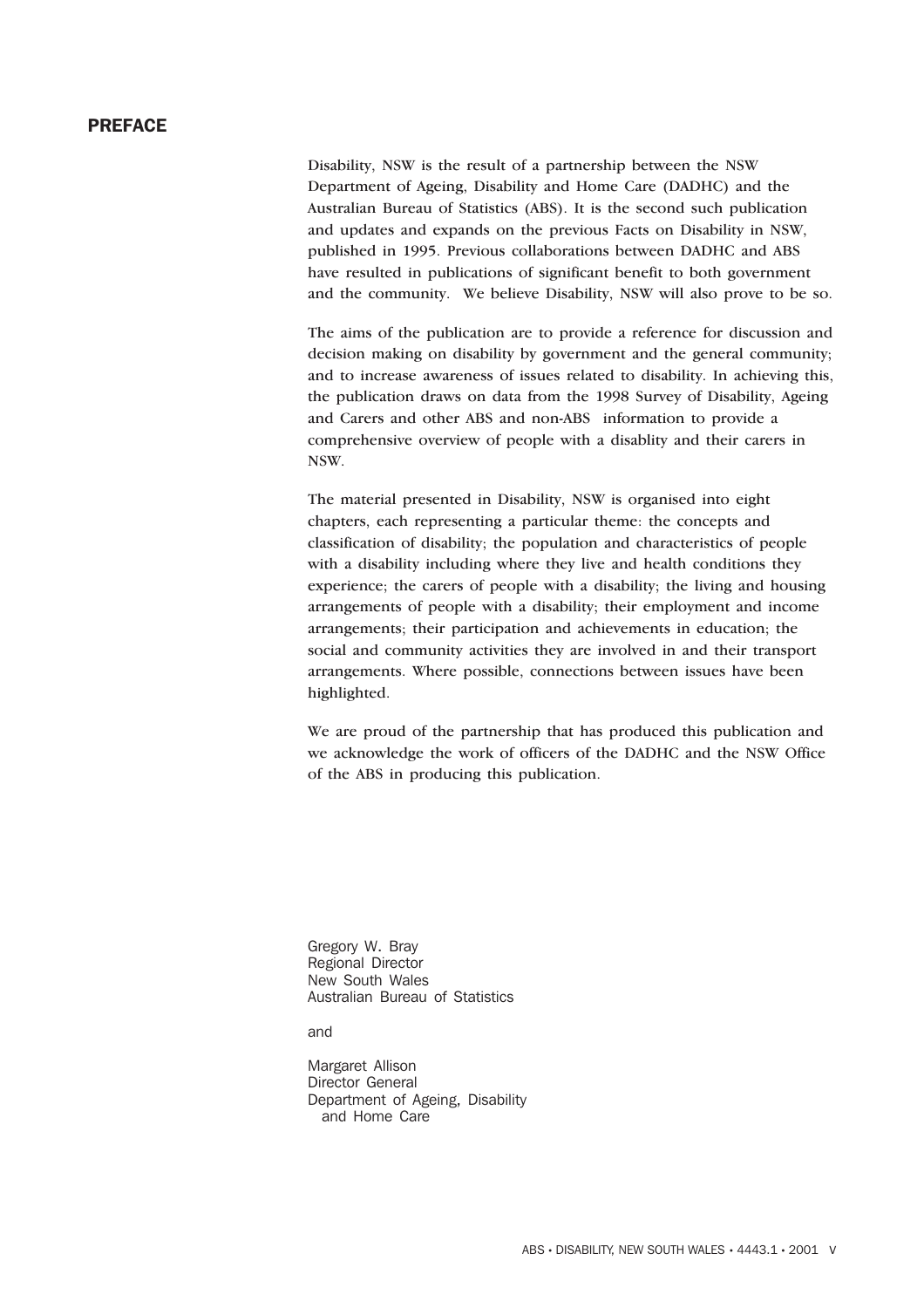#### LIST OF SYMBOLS AND ABBREVIATIONS

| <b>ABBREVIATIONS</b> | <b>ABS</b>      | Australian Bureau of Statistics                                                                                    |  |  |  |  |
|----------------------|-----------------|--------------------------------------------------------------------------------------------------------------------|--|--|--|--|
|                      | <b>ADHD/ADD</b> | Attention deficit hyperactivity disorder/Attention deficit                                                         |  |  |  |  |
|                      |                 | disorder                                                                                                           |  |  |  |  |
|                      | <b>CSDA</b>     | Commonwealth/State Disability Agreement                                                                            |  |  |  |  |
|                      | <b>HACC</b>     | Home and Community Care                                                                                            |  |  |  |  |
|                      | <b>ICF</b>      | International Classification of Functioning, Disability and<br>Health                                              |  |  |  |  |
|                      | <b>ICIDH</b>    | International Classification of Impairments, Disabilities,<br>and Handicaps                                        |  |  |  |  |
|                      | n.e.c.          | not elsewhere classified                                                                                           |  |  |  |  |
|                      | n.p.            | not available for publication but included in totals where                                                         |  |  |  |  |
|                      |                 | applicable                                                                                                         |  |  |  |  |
|                      | n.a.            | not available                                                                                                      |  |  |  |  |
|                      | r               | revised                                                                                                            |  |  |  |  |
|                      | <b>SD</b>       | <b>Statistical Division</b>                                                                                        |  |  |  |  |
|                      | <b>TAFE</b>     | Technical and Further Education                                                                                    |  |  |  |  |
| <b>SYMBOLS</b>       | $\ast$          | the estimate has a relative standard error between 25%<br>and 50% and should be used with caution                  |  |  |  |  |
|                      | $* *$           | the estimate has a relative standard error greater than<br>50% and is subject to sampling variability too high for |  |  |  |  |
|                      |                 | most practical purposes                                                                                            |  |  |  |  |
|                      | $\ddotsc$       | not applicable                                                                                                     |  |  |  |  |
|                      |                 | nil or rounded to zero (including null cells)                                                                      |  |  |  |  |
| <b>ROUNDING</b>      |                 | Where figures have been rounded, discrepancies may occur between                                                   |  |  |  |  |

sums of the component items and the totals shown.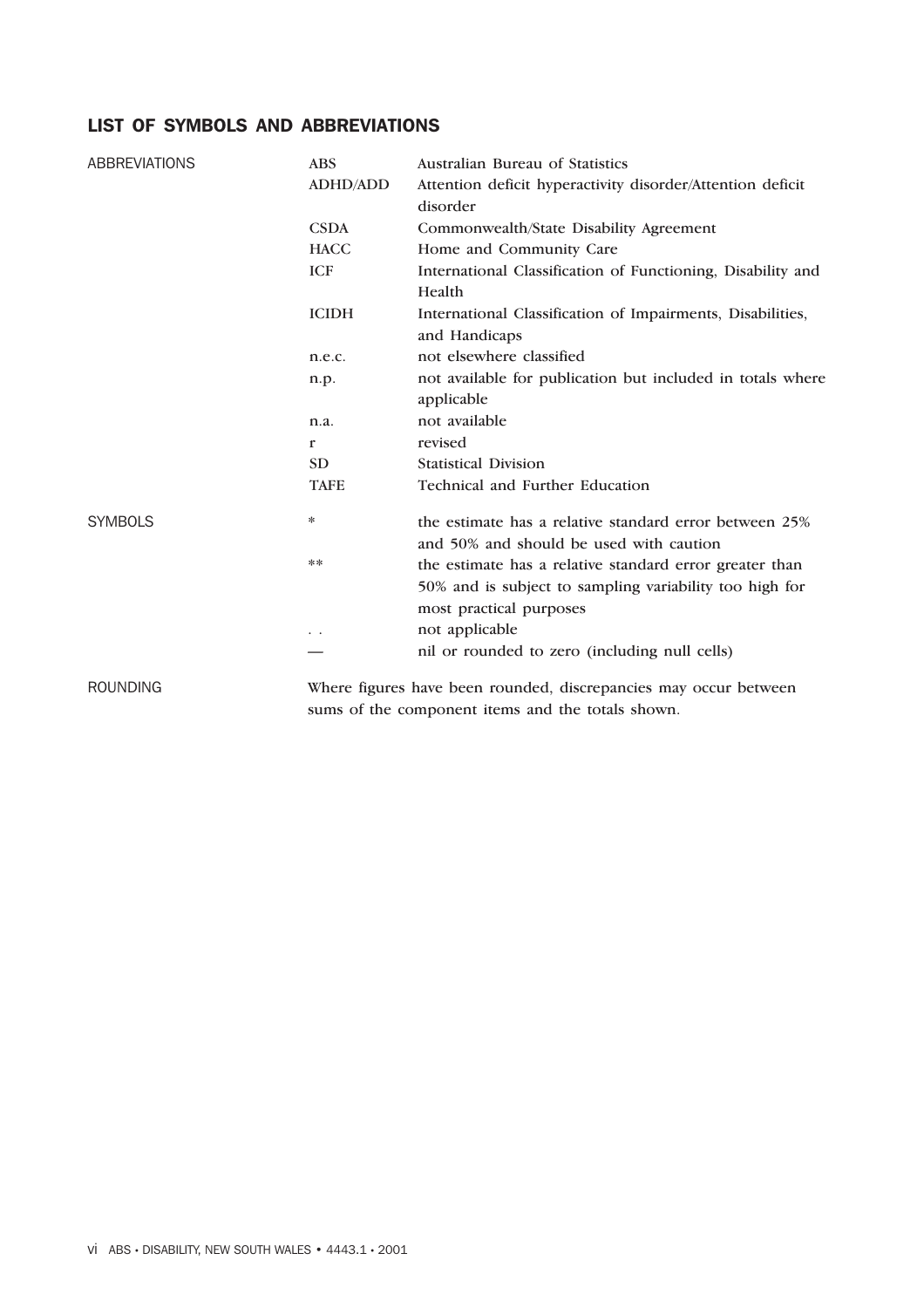#### CHAPTER 1 INTRODUCTION

Disability as an issue is of growing importance within our community. This is reflected by increased funding to disability services in Australia, with government expenditure on community services for people with a disability growing on average 5% per year (in real terms) between 1992–93 and 1997–98. In 1997–98 total government expenditure on community services was an estimated \$9.7 billion, of which approximately 20% was for services for people with a disability<sup>1</sup>. As a result of this growing importance, information on the prevalence and characteristics of disability in Australia is in demand from both Government and welfare/community groups. Such information is vital for service planning — to identify service target populations, to develop new services and to monitor and evaluate current services provided.

Factors stimulating this growing importance of demand for information are:

- The ageing of the population;
- Improved life expectancy;
- -Increasing awareness of human rights issues; and
- -Government policy and legislation.

Government policy in particular has undergone a fundamental shift over the last two decades. There has been a shift towards de-institutionalisation where possible, in the belief that appropriate supported community living enhances the life skills of people with a disability. Commonwealth and State legislation<sup>2</sup> makes it unlawful to discriminate against people on the basis they have a disability. Further to this, the NSW Government has produced the 'Disability Policy Framework', a framework for Government departments to develop action plans to improve opportunities for people with disabilities to share fully in community life.

In a social policy context, the main population of interest is people with severe levels of disability, as these are the people most in need of support services. There is also an interest in the broader group, however, for two reasons. Firstly, these are people already at risk of more severe restriction and knowledge of the broader group will assist with forecasting service needs. Secondly these are people whose lives will benefit from increased access to well designed services and public infrastructure.

<sup>1</sup> Steering Committee for the Review of Commonwealth/State Service Provision, 2001, *Report on Government Services 2001,* Canberra, AGPS.

<sup>2</sup> *Commonwealth Disability Discrimination Act, 1992* and the *NSW Disability Services Act, 1993.*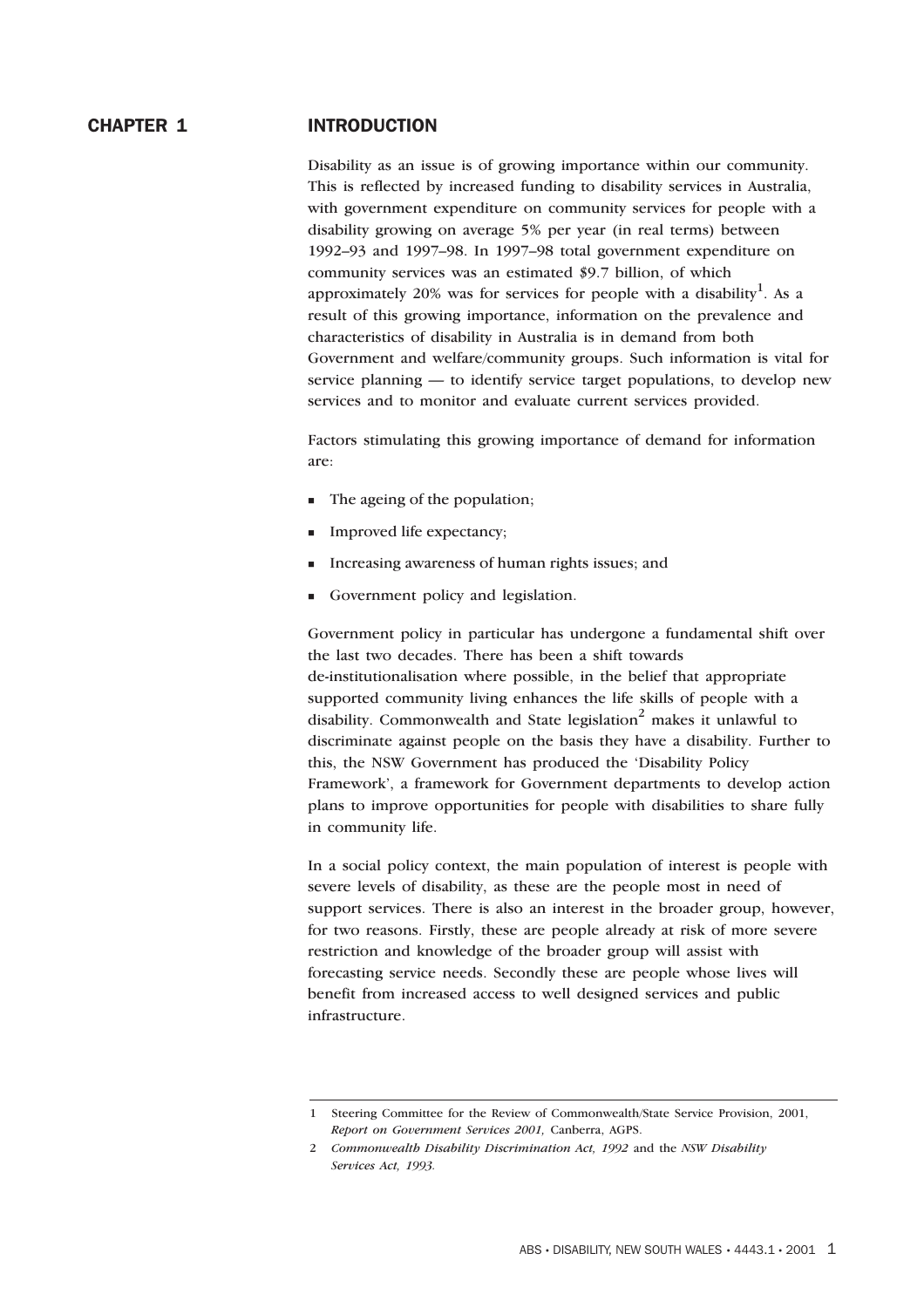#### INTERNATIONAL FRAMEWORK

In 1980 the World Health Organisation (WHO) released the International Classification of Impairments, Disabilities and Handicaps (ICIDH). The purpose of the classification was to provide a common framework and definition for the consequences of disease, disorder or injury. In the ICIDH, the WHO defines disability as:

*'any restriction or lack (resulting from an impairment) of ability to perform an activity in the manner or within the range considered normal for a human being'.*

Two other key concepts from the ICIDH were impairment and handicap. Impairment is related to the body and defined as 'any loss or abnormality of psychological, physiological or anatomical structure or function'. Handicap exists as a result of an impairment or disability and is 'a disadvantage for a given individual....that limits or prevents the fulfilment of a role that is normal (depending on age, sex and social and cultural factors) for that individual'.

ICIDH aimed to show the relationship between a person's impairment or limitation and the resulting restrictions they encountered to participation in usual community life, either through physical or social barriers.

A second edition of the ICIDH, the International Classification of Functioning, Disability and Health  ${(ICF)}^3$ , endorsed in May 2001, moves away from classifying disability as a 'consequence of disease' towards producing a classification that represents 'components of health'<sup>4</sup>. It can be used to describe the health experiences of all people, not just those with a disability. Thus the classification has been expanded to include positive as well as negative outcomes.

ICF is multi-dimensional in order to demonstrate the complexities of the relationship between health condition and disability. The key concepts are:

- Body function and structure this covers the physiological (including psychological) functions of the body and the anatomical parts of the body. Impairments are problems experienced with either or both body function and structure;
- Activity the execution of a task or action by an individual. Activities may be limited through performance and capacity; and
- Participation involvement in life situations, for example education or employment. Participation can be restricted, either through the performance or capacity of the individual.

<sup>3</sup> ICF was endorsed and released in May 2001.

<sup>4</sup> ICIDH-2 Prefinal Draft Full Version December 2000.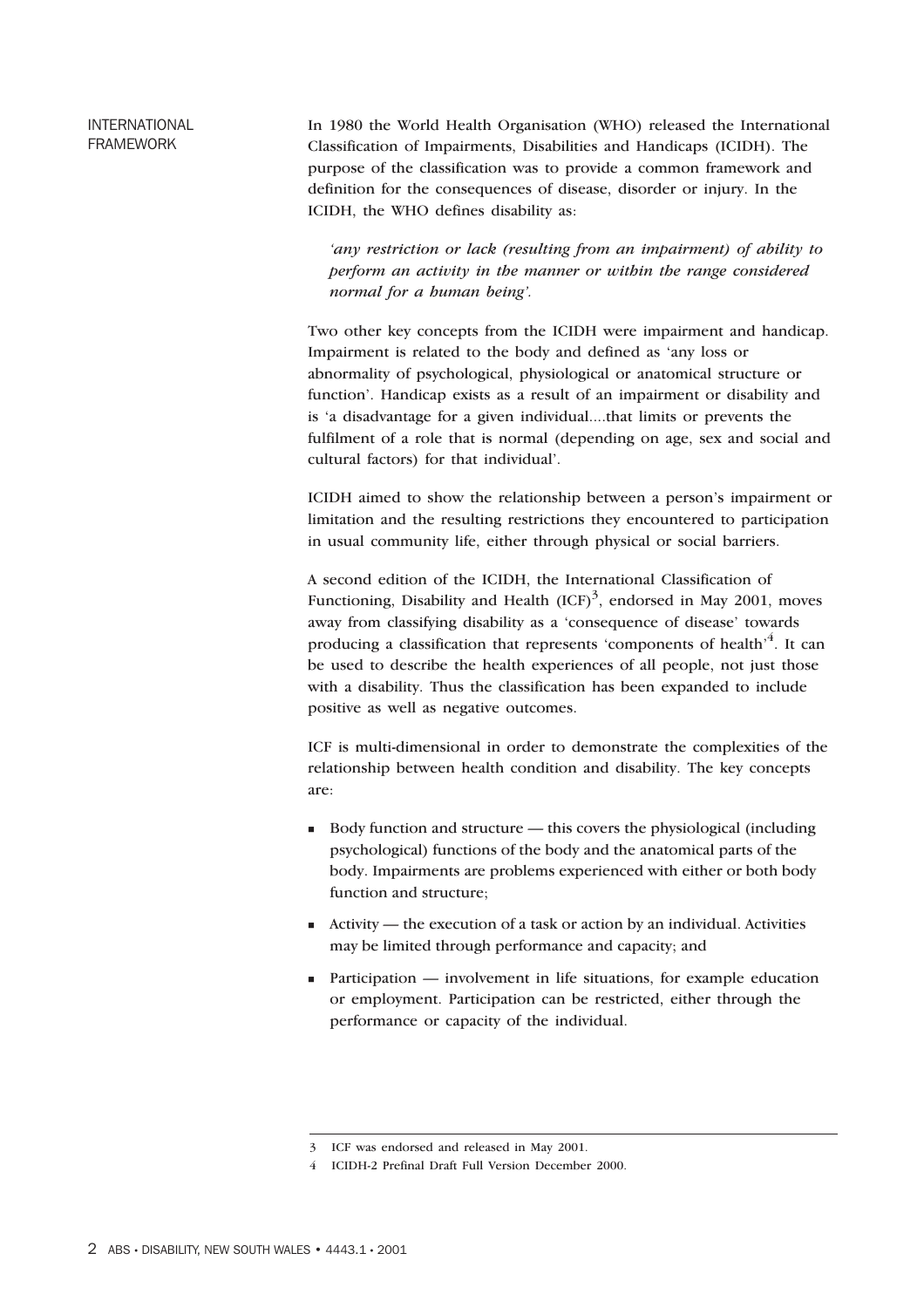#### INTERNATIONAL FRAMEWORK *continued*

Impairments, limitations and restrictions are scaled, ranging from having no problems to having a complete problem. This scale allows the whole population to be classified, thereby ensuring the universality of the classification<sup>5</sup>.

DEFINING AND MEASURING **DISABILITY** ICF provides a means of classifying the disability population, however it does not prescribe a means for measuring disability. Data presented in this publication that measures disability, associated concepts and services is from a range of sources. It should be noted that definitions and scope will vary between these sources. The majority of data presented is from the 1998 ABS Survey of Disability, Ageing and Carers. Other data is sourced from Commonwealth and NSW Government administrative datasets. Such datasets include the Commonwealth/State Disability Agreement (CSDA) and the Home and Community Care Program (HACC) Minimum Data Sets(MDS). Government departments use specific criteria to determine eligibility for disability services, depending upon the outcome required. By specifying such criteria, administrative definitions of disability are then created<sup>6</sup>. As such, care should be taken in interpreting and making comparisons across data from different sources, as each have different methodologies and definitions. Sources for the figures can be found in the tables, graphs or text, definitions and criteria for those sources can be found in the Explanatory Notes.

> As noted above, the majority of data presented is from the 1998 Survey of Disability, Ageing and Carers. The ABS has used the ICIDH as a framework to identify whether a person has a disability and the associated level of restriction. In the 1998 survey, disability was defined as the presence of one or more limitations, restrictions or impairments which lasted, or were likely to last for six months or more (see Glossary).

The approach adopted was to ask a series of questions to screen people into the disability population. The questions were based on impairments and long-term health conditions that may result in a reduced capacity for the activities of everyday living. The key concept is one of restriction — if a person identified as having an impairment, but indicated it did not restrict their everyday life activities, they were not classified as having a disability. Those that indicated their impairment affected their everyday life fell into the disability population and more detailed characteristics on the type of restriction were obtained.

<sup>5</sup> Bickenbach JE, Chatterji S, Badley EM, Üstün TB (1999) Models of disablement, universalism and the ICIDH, *Social Science and Medicine,* 48:1173–1187 cited in ICIDH-2 Prefinal Draft Full Version December 2000.

<sup>6</sup> Madden R and Hogan T 1997. *The definition of disability in Australia: Moving towards national consistency.* AIHW Cat. no. DIS 5. Canberra: Australian Institute of Health and Welfare.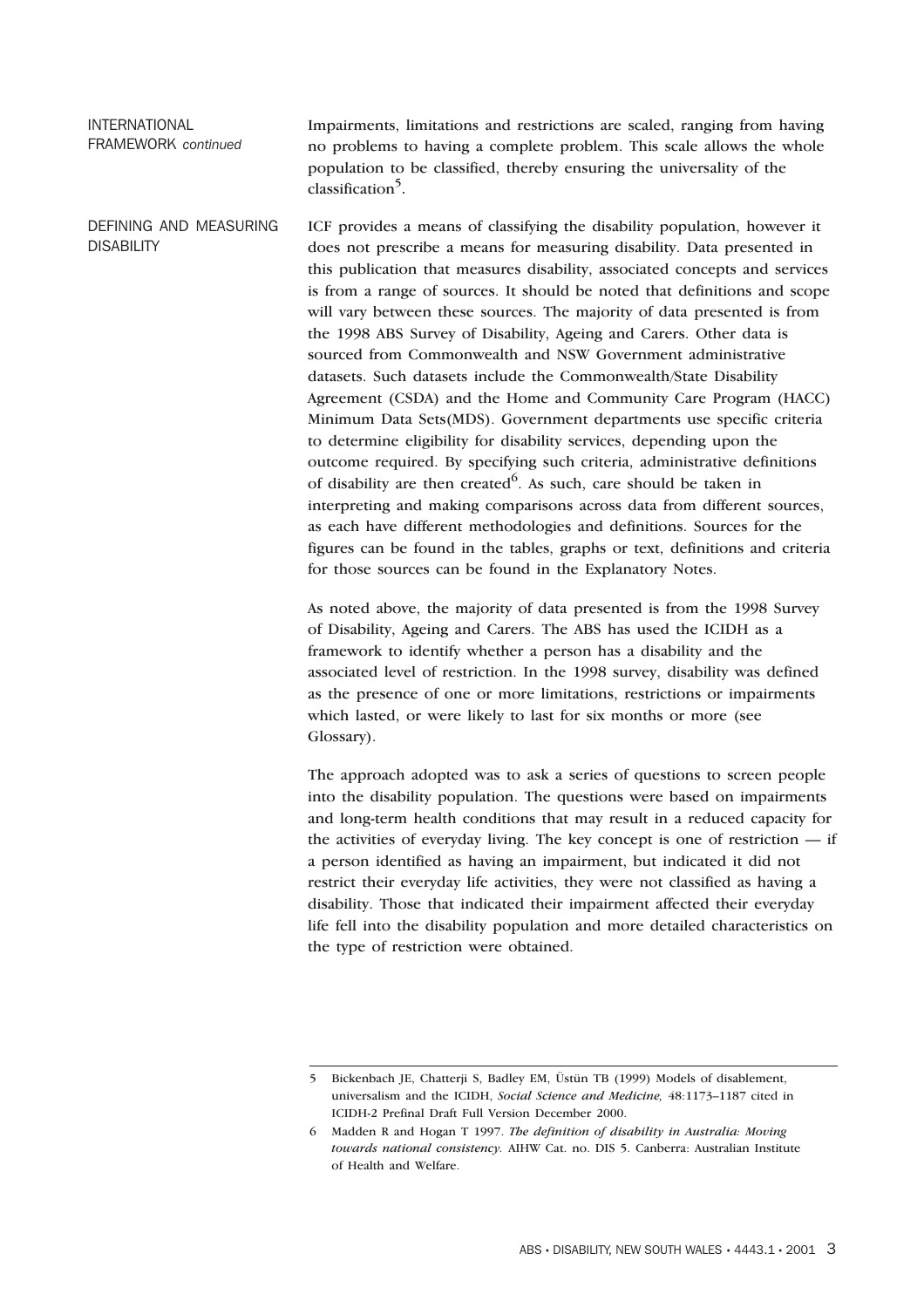DEFINING AND MEASURING DISABILITY *continued* The key concept of restriction adopted by the ABS is 'specific restriction'. Specific restriction relates to those who needed assistance, had difficulty, or used aids or equipment to do selected tasks relating to the core activities — self care, mobility and communication; or if their participation in schooling or employment was limited because of their condition. Core activity restrictions are further defined by level of restriction, which may be profound, severe, moderate or mild.

> It is important that ABS concepts align with the International Classification. Those people that form the disability population have indicated difficulty in performing tasks associated with everyday living. Those tasks, while not equivalent to, correspond to the list of disabilities in ICIDH. ABS restriction concepts closely align to concepts in the redeveloped ICF. The ABS concept of core activity restriction is similar to the ICF concept of activity restriction, and the ABS schooling or employment restriction closely aligns with the ICF concept of participation restriction. This relationship enables results from the Survey of Disability, Ageing and Carers to be aligned with the International Classification, which is important for data analysis at the international level.

LIMITATIONS Some issues relevant to people with disabilities may not be directly addressed in this publication, either because of a lack of adequate information or because they are beyond the scope of this publication. This should not be equated with a lack of importance.

> The level of detail required by some users may not be available. Complexities of the topic make it difficult to capture all information of interest. For example, this publication generally presents information that refers to single aspects or dimensions of disability and does not take into account multiple conditions which are experienced by some people with a disability. Although it is important to understand the impact of multiple conditions, such complexities are not easily captured using available data.

> The ABS has conducted four surveys which obtained data about people with a disability (with the next to be run in 2003). Hence time series information is available. To enable time series comparisons, effects from changes to the surveys have been removed as far as possible. This was done by using only those criteria that were common across surveys for disability and severity of restriction. Some methodological effects could not be adjusted for. These include a change to Computer Assisted Interviewing in 1998, a change in wording of one of the survey questions and a change in the coding of people in cared accommodation with severe and moderate restrictions in 1993 compared with other years. The adjusted estimates should only be used for time series analysis and for the comparison of the underlying movement.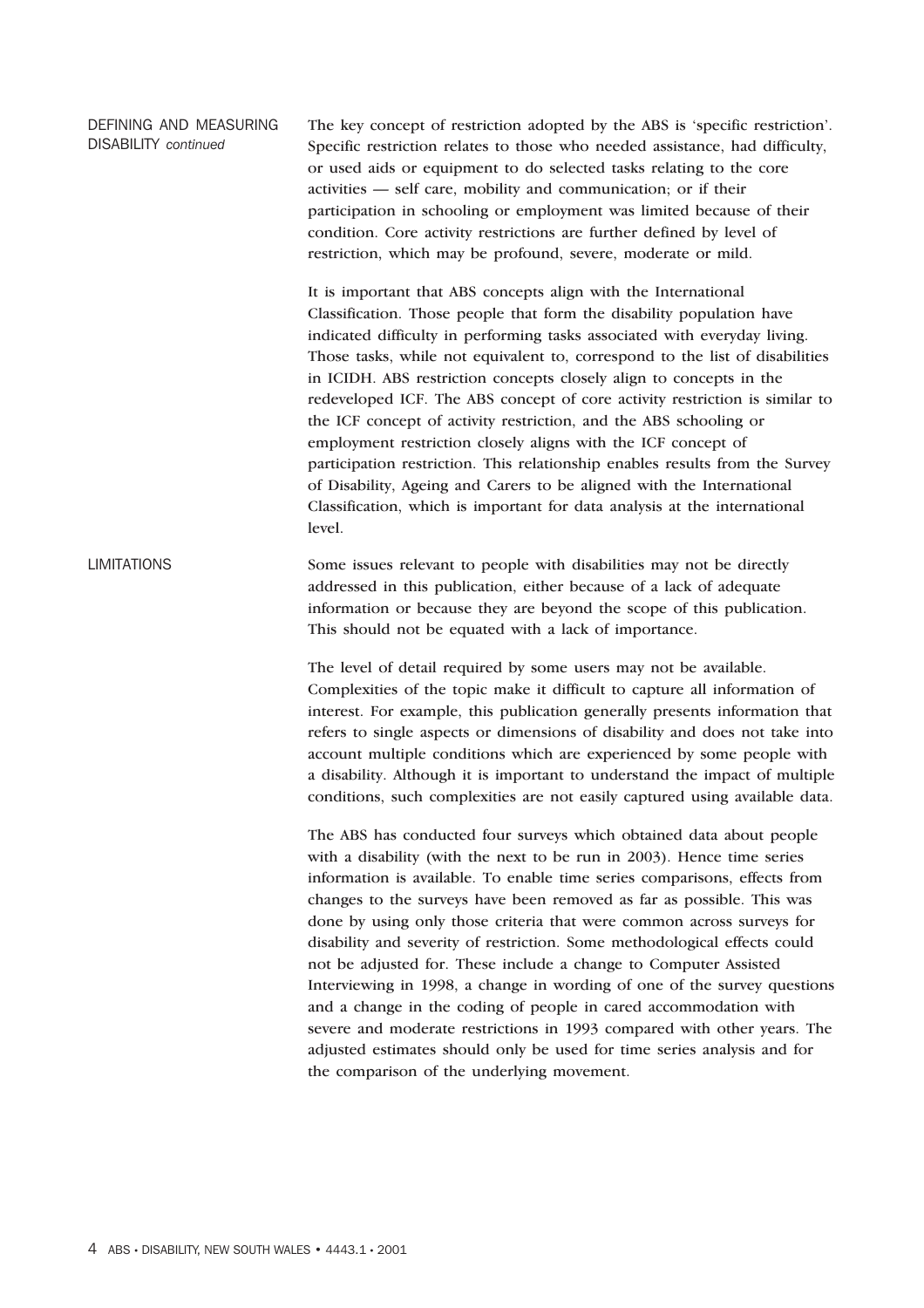LIMITATIONS *continued* As noted previously, care should be taken in comparing data from different sources. Further details explaining the methodology of the 1998 Survey of Disability, Ageing and Carers can be found in *Disability, Ageing and Carers: User Guide, Australia, 1998* (Cat. no. 4431.0). Further detail on other data sets included in the publication can initially be found in the Explanatory Notes.

> The challenges faced by people with a disability are complex and affect people of different age groups and living in different situations in different ways. This publication attempts to portray some of the experiences and situations faced by people with a disability and provide information that can be used to increase awareness and to aid discussion and decision making.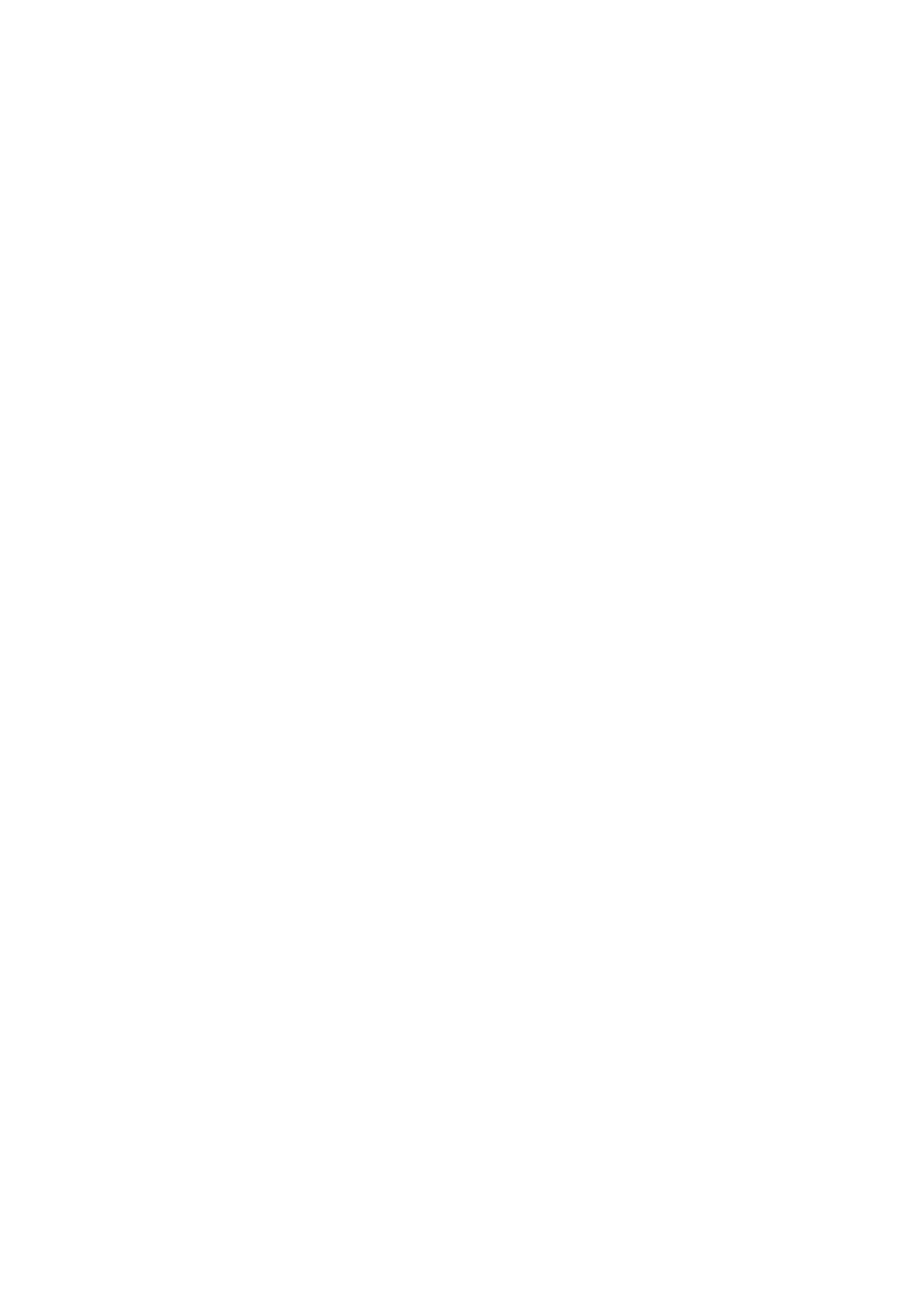### CHAPTER 2 DISABILITY

INTRODUCTION Disability is a complex concept. It includes a wide range of health experiences with considerable variation in degree of severity. At some stage in life, most people will either know someone with a disability, or be affected by a disability themselves. For some, disability is present at birth, for others it may be acquired through disease, accident or injury. Either way it will have an impact on both the individual and society. Implications for the individual depend on the level of disability. They may require assistance in performing certain daily tasks or they may not be able to participate in activities such as employment. This will then have an impact on a broader scale through families, friends and the wider community in terms of support services required.

> This chapter presents information on people with a disability in NSW. It includes data on the size and characteristics of this population, such as geographical distribution, number of people born overseas, health conditions and assistance needs.

PEOPLE WITH A DISABILITY Disability, as defined by the ABS, arises when a person has a limitation, restriction or impairment, which has lasted or is likely to last for six months or more and restricts every day activities. In 1998 almost one in five people in NSW (1.2 million), or 19% of the population had a disability.

> Self care, mobility and communication are defined as core activities as they are fundamental aspects of everyday life. An estimated 79% (969,800) of people with a disability had a restriction in one or more of these core activities. These people needed assistance, had difficulty or used aids or equipment to do selected tasks relating to self care, mobility and/or communication.

> Schooling and employment are other activities that contribute to a person's quality of life. Of those with a disability, 44% (535,500) were not able to participate fully in schooling and/or employment. This includes those people who reported a core activity restriction in addition to a schooling and/or employment restriction.

People with a disability, but without a core activity or schooling and/or employment restriction (152,500) experienced limitations in performing other activities that while important in everyday life, are not considered fundamental. Such activities included health care, property maintenance, meal preparation and transport.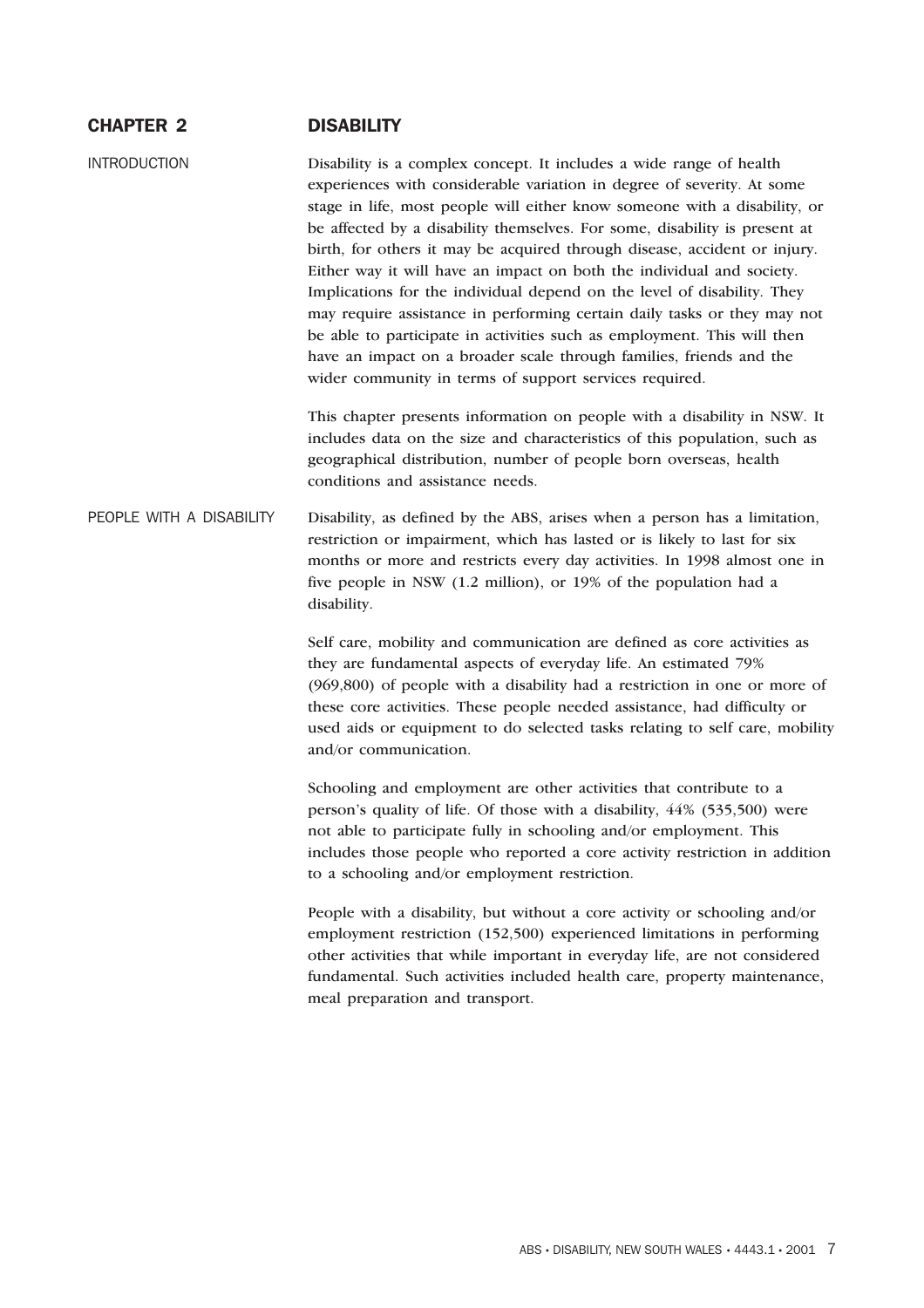#### 2.1 DISABILITY POPULATION



(a) Includes 436,500 persons with core activity restrictions.

*Source: Disability, Ageing and Carers: Summary of Findings, Australia, 1998 (Cat. no. 4430.0).*

#### Disability

| <b>Disability</b><br>A person has a disability if he/she has one of the following,<br>that has lasted or is likely to last for 6 months or more:                        | <b>Specific restrictions are:</b><br>Core activity restrictions; and/or<br>Schooling or employment restrictions.                  |
|-------------------------------------------------------------------------------------------------------------------------------------------------------------------------|-----------------------------------------------------------------------------------------------------------------------------------|
| Loss of sight (not corrected by glasses);<br>Loss of hearing (with difficulty communicating or use of<br>aids):<br>Loss of speech;                                      | <b>Core activities are:</b><br>Self care — bathing or showering, dressing, eating, using<br>the toilet and managing incontinence. |
| Chronic or recurring pain that restricts everyday activities;<br>Breathing difficulties that restrict everyday activities;<br>Blackouts, fits or loss of consciousness; | Mobility — moving around at home and away from home,<br>getting into or out of a bed or chair; and using public<br>transport;     |
| Difficulty learning or understanding;<br>Incomplete use of arms or fingers;<br>Difficulty gripping:                                                                     | Communication — understanding and being understood by<br>others: strangers, family and friends.                                   |
| Incomplete use of feet or legs;<br>A nervous or emotional condition that restricts everyday<br>activities:                                                              | <b>Core activity restriction may be:</b><br>Profound — unable to perform a core activity, or always<br>needing assistance;        |
| Restriction in physical activities or physical work;<br>Disfigurement or deformity;<br>Needing help or supervision because of a mental illness or<br>condition:         | Severe – sometimes needing assistance to perform a core<br>activity;                                                              |
| Head injury, stroke or other brain damage, with long-term<br>effects that restrict everyday activities;                                                                 | Moderate – not needing assistance, but having difficulty<br>performing a core activity; and                                       |
| Treatment for any other long-term condition, and still<br>restricted in everyday activities; or<br>Any other long-term condition that restricts everyday<br>activities. | Mild — having no difficulty performing a core activity, but using<br>aids or equipment because of disability.                     |
|                                                                                                                                                                         |                                                                                                                                   |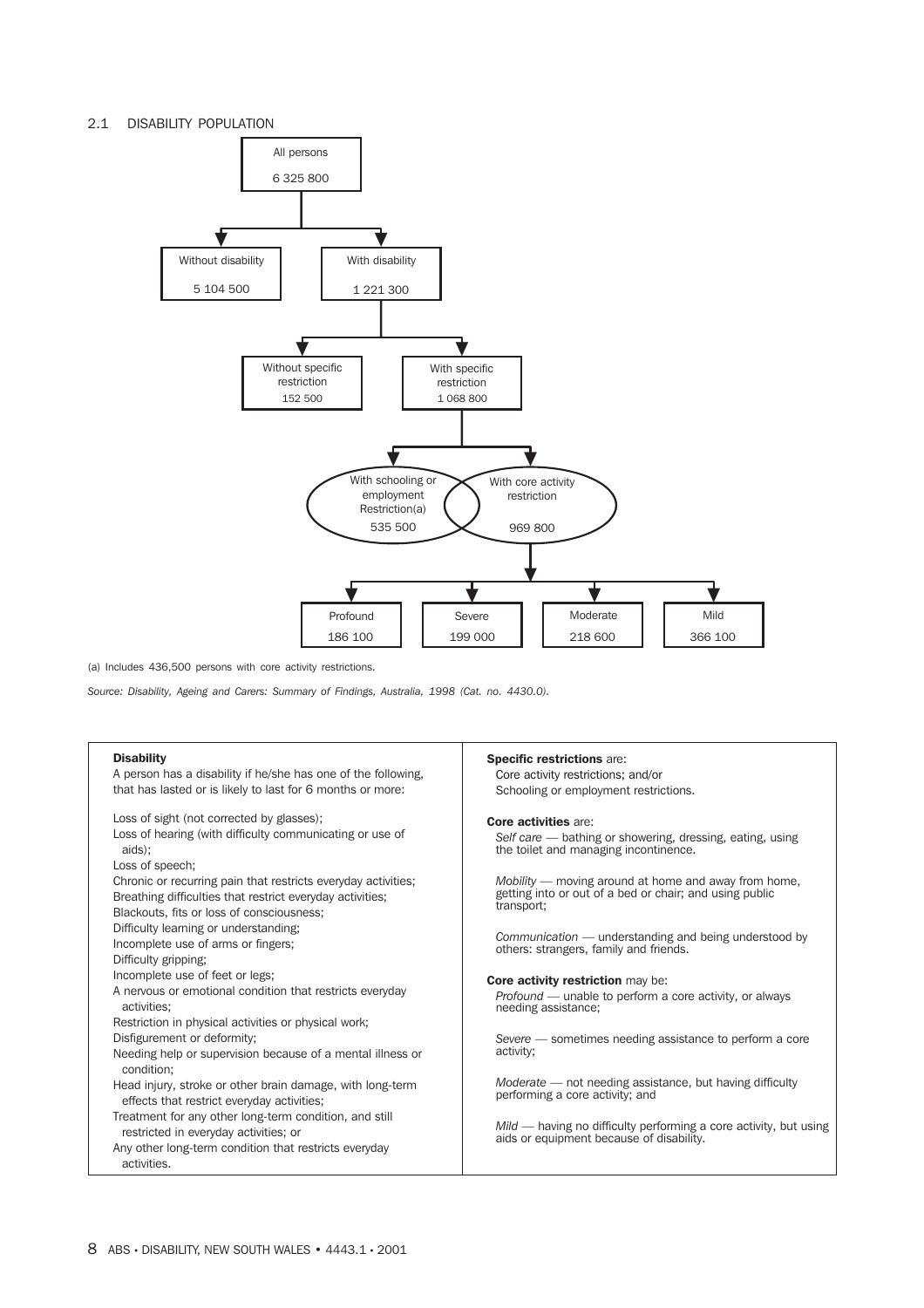Sex and age In NSW in 1998 an estimated 614,900 (20%) males and 606,500 (19%) females had a disability. The rate of disability for males and females increased markedly with age. For males, the disability rate rose from 6% for children aged 0–4 years to 80% for those aged 85 years and over. The rates for females ranged from 2% to 84%. With more people surviving to their late eighties and beyond, this trend has implications for future disability/ageing service provision.



*Source: Disability, Ageing and Carers: Summary Tables, New South Wales, 1998 (Cat. no. 4430.1.40.001).*

Within specific age groups significant differences existed between male and female disability rates. For those aged 5–14 years males had a disability rate of 10% compared with 6% for females. This was largely the result of the relatively high number of males experiencing a schooling restriction (33,200) when compared with females (19,700). There is some evidence to suggest that the high number of males with a schooling restriction is partly due to an increase, either real or through improved awareness, of Attention Deficit Hyperactivity Disorder/Attention Deficit Disorder (ADHD/ADD). Men approaching old age (60–74 years) also had a higher disability rate than women in this age group, 47% compared with 39%. Over the age of 75 years, the number of women (213,700) far exceeded the number of men (132,400). However, disability rates for both were similar, 68% and 65% respectively.

Level of restriction The impact of disability on everyday life is dependant upon the level of restriction associated with that disability. Four levels of restriction (profound, severe, moderate and mild) were determined based upon the level of assistance a person required to perform any of the tasks related to the core activities. A person's overall level of core activity restriction was determined by their highest level of restriction in any one of these activities. Refer to box on page 8.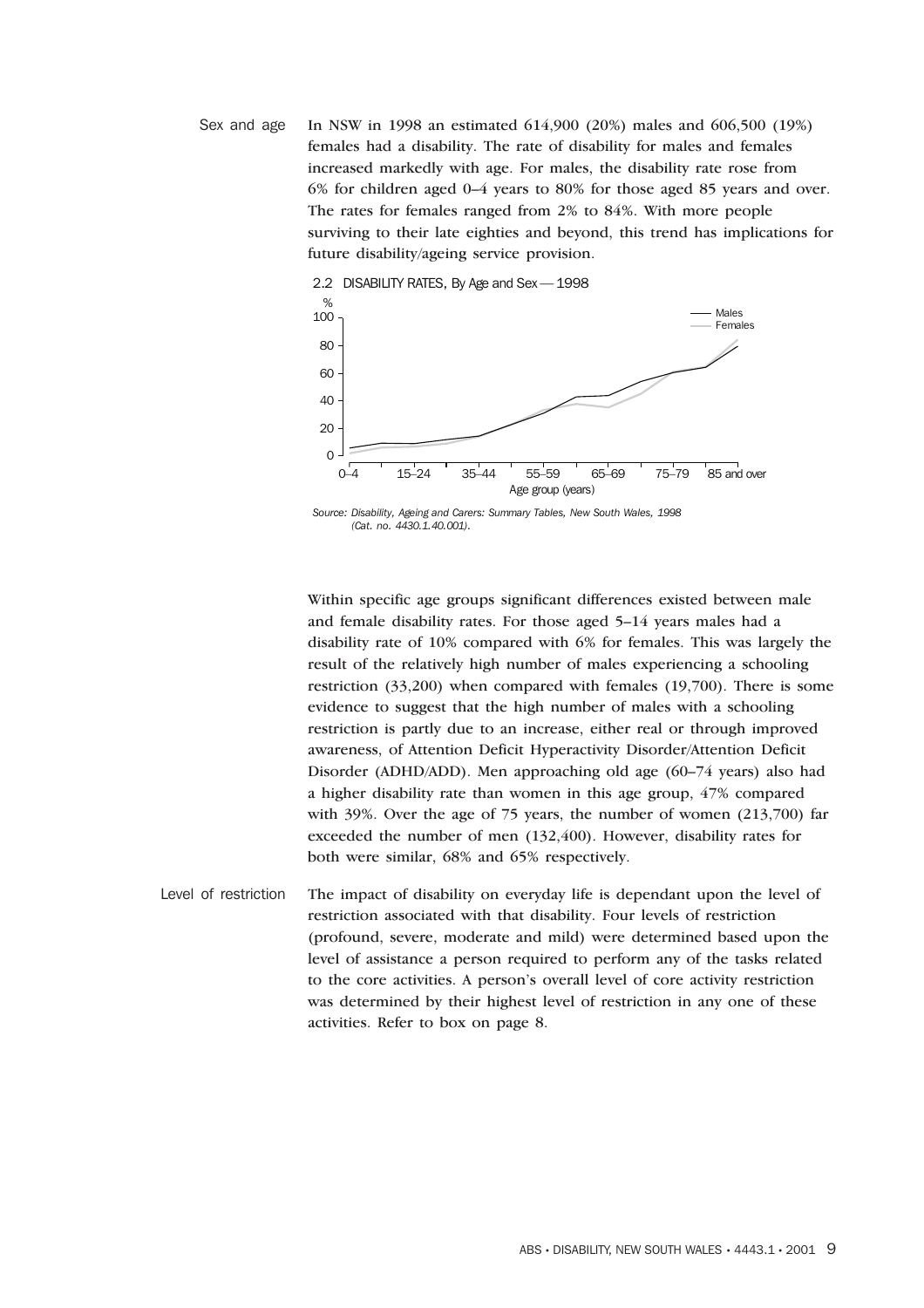Level of restriction *continued* In 1998 an estimated 38% (366,100) of people in NSW with a core activity restriction had a mild level of restriction associated with their disability. This meant they did not need help from others in performing the core activity tasks, but did use aids or equipment to complete the tasks. People with a moderate level of core activity restriction, where they required no help but had difficulty in performing core activity tasks, accounted for 23% (218,600). A further 21% (199,000) of people had a severe core activity restriction. These people sometimes needed help in performing core activity tasks or they had difficulty understanding or being understood by others. The remaining 19% (186,100) of people had a profound level of restriction. This meant their condition made it impossible for them to perform everyday activities, such as eating, dressing and walking; they always required assistance to perform these activities; or they had difficulty communicating.



2.3 LEVEL OF CORE ACTIVITY RESTRICTION(a) — 1998

*Source: Disability, Ageing and Carers: Summary of Findings, Australia, 1998 (Cat. no. 4430.0).*

When the disability population is confined to those with core activity restrictions, disability rates were similar for men and women, 15% and 16% respectively. However, differences were apparent in the level of restriction. Men were more likely to experience mild levels of restriction (40%) than women (35%), but less likely to have a profound core activity restriction (15% compared with 23%).



2.4 LEVEL OF CORE ACTIVITY RESTRICTION(a), By Sex — 1998

(a) Core activities comprise communication, mobility and self care.

*Source: Disability, Ageing and Carers: Summary of Findings, Australia, 1998 (Cat. no. 4430.0).*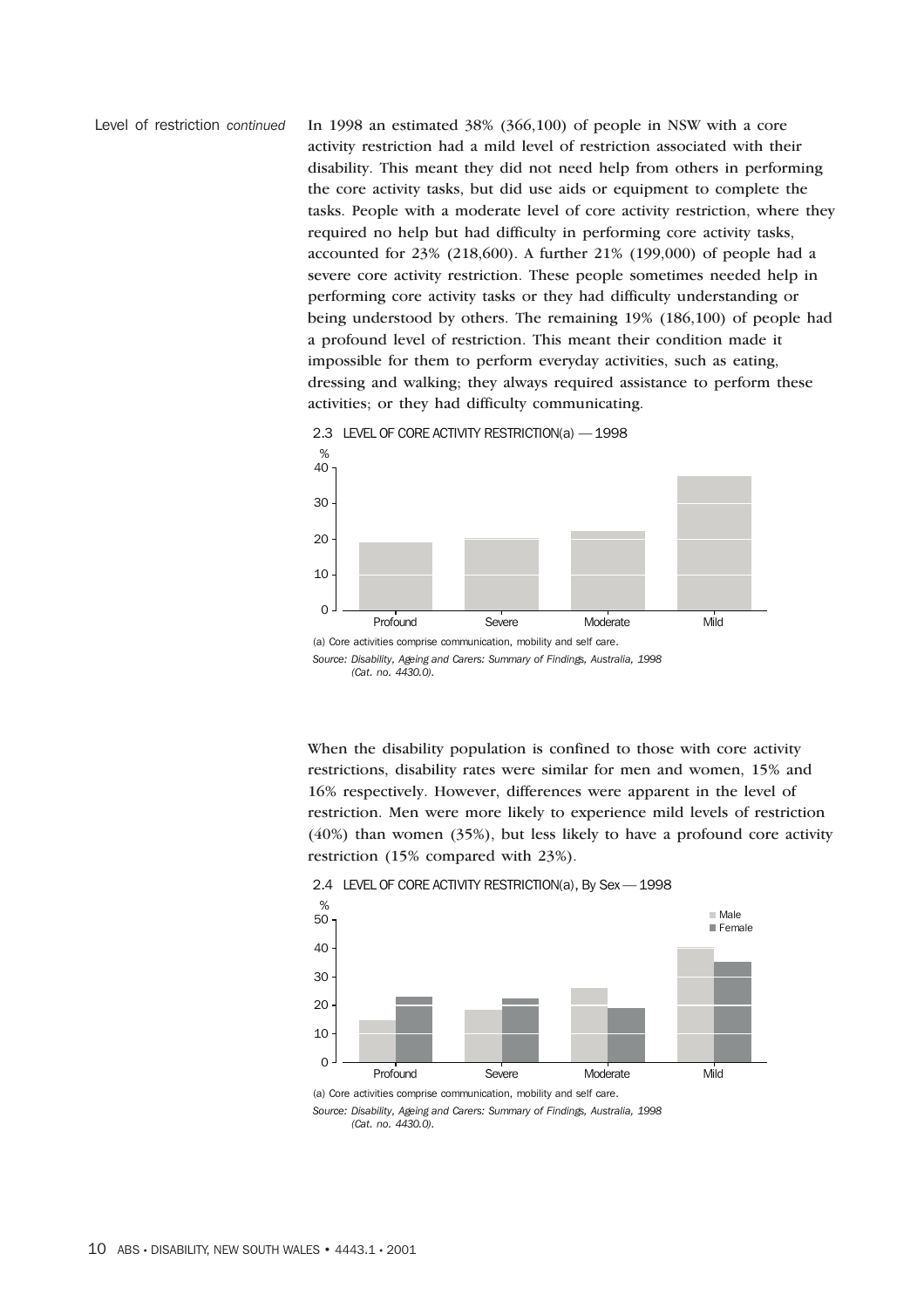Level of restriction *continued* Severity of disability is clearly age related. In 1998 the profound/severe restriction rate declined through childhood to early adulthood, then gradually increased up to the age of 75 years, after which it rose sharply. This relationship is further demonstrated by the fact that almost one third (32%) of those with a profound/severe restriction were aged 75 years or older, but this age group only accounted for 5% of the general population.

> Among those aged 75 years and over, women had higher rates of profound/severe restriction than men. In particular, for those aged 85 years and over, women had a profound/severe disability rate of 71% compared with 47% for men. The number of women in this age group  $(55,300)$  was also double that of men  $(23,300)$ .



(a) Core activities comprise communication, mobility and self care. *Source: Disability, Ageing and Carers: Summary Tables, New South Wales, 1998 (Cat. no. 4430.1.40.001).*

Comparison over time When comparing data across the three most recent disability surveys, only criteria common to the three surveys have been used. This is intended to remove, as far as possible, the effects of changes in methodology and coding. The effect of changes in the age structure has not been removed. The number of older people has grown as a proportion of the total population over the period, therefore this may impact on disability rates. The adjusted estimates should only be used for comparisons of the underlying movement.

> There has been a rise in the underlying disability rate in NSW over time, increasing from 16% in 1988 to 19% in 1998. The rate of disability also increased over time for males and females. For males, the disability rate rose from 16% in 1988 to 20% in 1998. The rate for females ranged from 15% to 18%.

Notable increases within particular age groups also occurred over the same period. Disability rates for those aged 45–54 years increased from 17% to 21%; for those aged 55–59 years rates increased from 25% to 33%; and for those aged 75 years and over the disability rate rose to 66% (from 60%).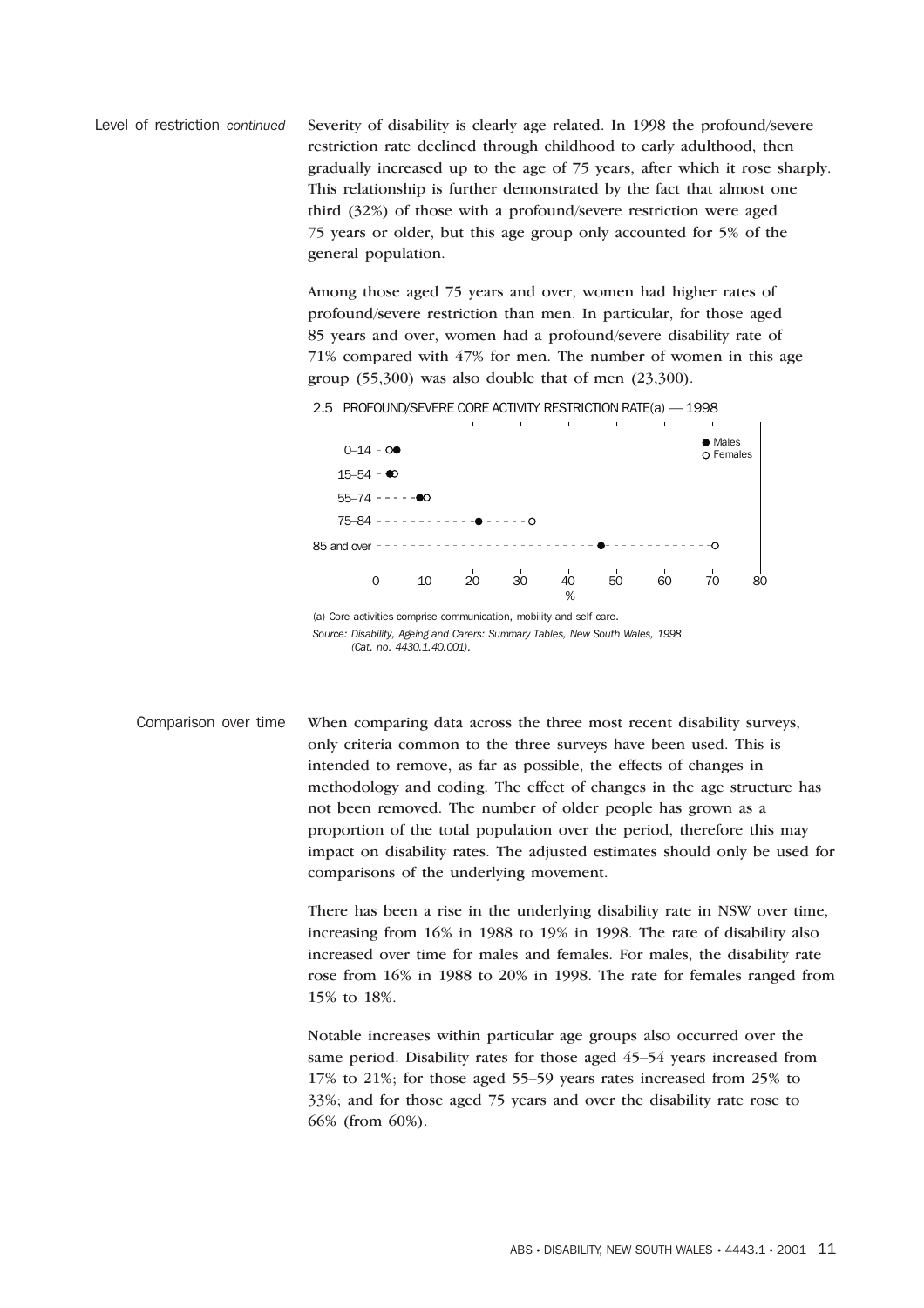#### Comparison over time *continued*

Factors that may have contributed to higher disability rates include the ageing of the population, increased awareness of the causes of disability, increased willingness to identify as having a disability and improved survival rates for people who experience accidents and diseases.

2.6 ADJUSTED DISABILITY RATES(a), 1988, 1993 and 1998



*Source: ABS data available on request, Survey of Disabled and Aged Persons 1988, Survey of Disability, Ageing and Carers, 1993 and 1998.*

#### GEOGRAPHIC DISTRIBUTION

State comparison In 1998 disability rates varied across the States and Territories, from 13% in the Northern Territory to 22% in South Australia and Tasmania. New South Wales' disability rate was equivalent to the Australian rate at 19%.

> Disability rates increase with age, therefore the age structure of the population will have an impact on the disability rate. In 1998 South Australia and Tasmania had the highest proportions of people aged 65 years and over in their populations, 14% and 13% respectively. The Northern Territory had the lowest proportion of people aged 65 years and over (3%). This is reflected in results from the 1998 Survey of Disability, Ageing and Carers, which show that these same States and Territory had the highest and lowest disability rates.

> Age standardised rates (see Glossary) are calculated to remove the effects of different age structures when comparing populations between States and Territories. With age standardised rates the degree of difference in disability rates across Australia decreased, ranging from 18% in Victoria to 22% in Tasmania.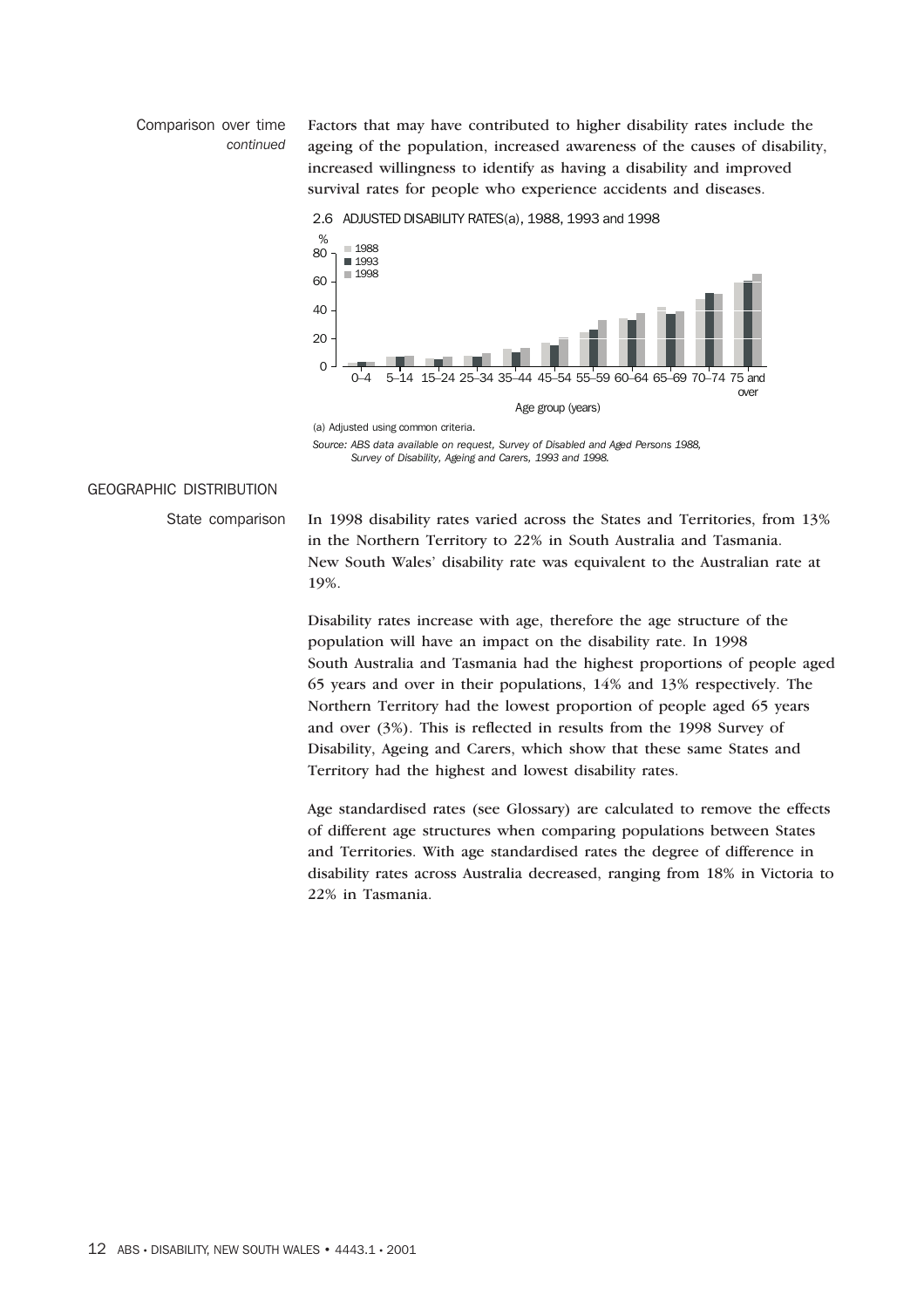#### 2.7 DISABILITY RATES — 1998

|                              | Actual | Standardised(a) |
|------------------------------|--------|-----------------|
|                              | %      | %               |
| New South Wales              | 19.3   | 19.0            |
| Victoria                     | 18.0   | 17.8            |
| Queensland                   | 19.9   | 20.4            |
| South Australia              | 22.4   | 21.4            |
| Western Australia            | 19.5   | 20.4            |
| Tasmania                     | 22.3   | 21.7            |
| Northern Territory           | 13.3   | 18.3            |
| Australian Capital Territory | 17.2   | 19.8            |
| <b>Australia</b>             | 19.3   | 19.3            |

(a) Age standardised to the March 1998 Australian population distribution.

*Source: Disability, Ageing and Carers: Summary of Findings, Australia, 1998 (Cat. no. 4430.0).*

Within NSW Knowing where people with a disability are living is important for Government. Such information enables the assessment of demand for services at a regional level, which in turn, allows for improved planning and targeting of services. In 1998, more than half of those with a disability in NSW (705,200) were living in the Sydney Statistical Division (SD). Outside the Sydney SD, the areas with the highest numbers of people with a disability were the Hunter SD (132,600), the Illawarra SD (93,100) and the Mid-North Coast SD (63,000).

> Despite the high numbers of people with a disability living in the Sydney SD, other areas had higher proportions of people with a disability. People with a disability accounted for one quarter of all those living in the South East and Central West SD's compared with 18% in the Sydney SD. The tendency for older people to move to coastal regions following retirement may have contributed to this result.

|                                                                                       |              |                      | <b>Disability</b>      |             |                        |  |  |  |  |  |
|---------------------------------------------------------------------------------------|--------------|----------------------|------------------------|-------------|------------------------|--|--|--|--|--|
|                                                                                       | $0-64$ years | 65 years<br>and over | All with<br>disability | Total       | All with<br>disability |  |  |  |  |  |
| Statistical division                                                                  | '000         | '000                 | '000                   | '000        | %                      |  |  |  |  |  |
| Sydney                                                                                | 451.9        | 253.3                | 705.2                  | 3975.3      | 17.7                   |  |  |  |  |  |
| Hunter                                                                                | 79.4         | 53.2                 | 132.6                  | 542.0       | 24.5                   |  |  |  |  |  |
| Illawarra                                                                             | 65.2         | 28.0                 | 93.1                   | 390.2       | 23.9                   |  |  |  |  |  |
| Richmond-Tweed                                                                        | 19.9         | 10.5                 | 30.4                   | 180.7       | 16.8                   |  |  |  |  |  |
| Mid-North Coast                                                                       | 39.0         | 24.1                 | 63.0                   | 280.1       | 22.5                   |  |  |  |  |  |
| Northern                                                                              | $*9.4$       | 12.9                 | 22.3                   | 161.3       | 13.8                   |  |  |  |  |  |
| North Western                                                                         | 11.7         | $*4.3$               | 16.0                   | 99.1        | 16.2                   |  |  |  |  |  |
| <b>Central West</b>                                                                   | 27.3         | 14.6                 | 41.9                   | 170.8       | 24.5                   |  |  |  |  |  |
| South Eastern                                                                         | 41.3         | 13.7                 | 55.0                   | 217.9       | 25.2                   |  |  |  |  |  |
| Murrumbidgee                                                                          | 19.3         | 11.4                 | 30.7                   | 159.0       | 19.3                   |  |  |  |  |  |
| Murray                                                                                | 19.9         | $*7.1$               | 27.0                   | 122.5       | 22.0                   |  |  |  |  |  |
| Far West                                                                              | $**2.7$      | $**1.5$              | $*4.2$                 | 26.8        | $*15.6$                |  |  |  |  |  |
| <b>New South Wales</b>                                                                | 786.9        | 434.5                | 1 2 2 1 . 3            | 6 3 2 5 . 8 | 19.3                   |  |  |  |  |  |
| Source: ABS data available on request, Survey of Disability, Ageing and Carers, 1998. |              |                      |                        |             |                        |  |  |  |  |  |

2.8 DISABILITY STATUS, BY STATISTICAL DIVISION — 1998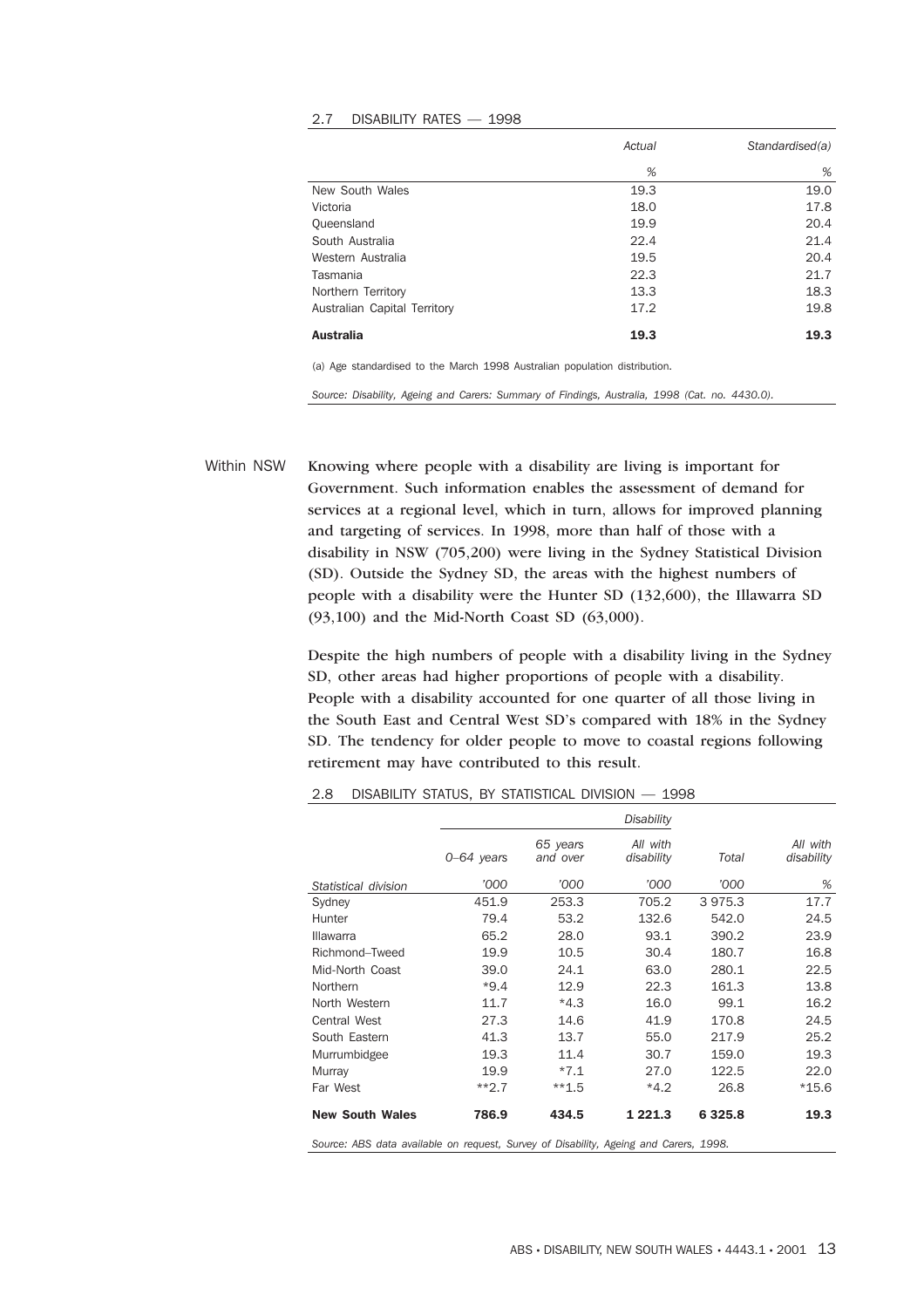Within NSW *continued* In 1998 the location of service outlets reflected the distribution of people with a disability across NSW. Service outlet locations are those that are funded through the Commonwealth/State Disability Agreement (CSDA) program, administered in NSW by the Department of Ageing, Disability and Home Care (DADHC). Services provided include accommodation support, community support, community access and respite care. Accommodation support services include group homes and hostels and support to maintain accommodation, such as attendant care. Community support services include recreation and holiday programs and counselling and therapy services while community access aims to develop the skills and confidence of people with disability. Respite care services provide relief and support for people with a disability in the community, their families and carers.

> The total number of service locations in the Sydney  $SD<sup>1</sup>$  was 800, accounting for 53% of the total number of service locations in 1998. The highest numbers were in the Northern Sydney (247), Cumberland/Propect (166) and South East Sydney (153) local planning areas.

Outside the city area, the Hunter and Illawarra local planning areas also had relatively high numbers of service outlet locations, 139 and 83 respectively.

*1998*

*2000*

| Department of Ageing, Disability & Home Care local planning area                 | no.   | no.   |
|----------------------------------------------------------------------------------|-------|-------|
| Northern Sydney                                                                  | 238   | 247   |
| Nepean                                                                           | 71    | 86    |
|                                                                                  |       |       |
| Cumberland/Prospect                                                              | 158   | 166   |
| Central Coast                                                                    | 32    | 40    |
| South West Sydney                                                                | 84    | 111   |
| Inner West                                                                       | 84    | 84    |
| South East Sydney                                                                | 133   | 153   |
| Hunter                                                                           | 139   | 149   |
| Far North Coast                                                                  | 64    | 71    |
| New England                                                                      | 81    | 84    |
| Mid North Coast                                                                  | 57    | 55    |
| Illawarra                                                                        | 83    | 86    |
| Southern Highlands                                                               | 45    | 66    |
| Orana Far West                                                                   | 83    | 82    |
| <b>Central West</b>                                                              | 68    | 63    |
| Riverina/Murray                                                                  | 77    | 79    |
| Total                                                                            | 1 497 | 1 622 |
| Source: NSW Department of Ageing, Disability and Home Care, CSDA MDS Collection. |       |       |

#### 2.9 SERVICE OUTLETS BY LOCAL PLANNING AREA

<sup>1</sup> The DADHC local planning areas which combine approximately to the Sydney SD are Northern Sydney, Nepean, Cumberland/Prospect, Central Coast, South West Sydney, Inner West and South East Sydney.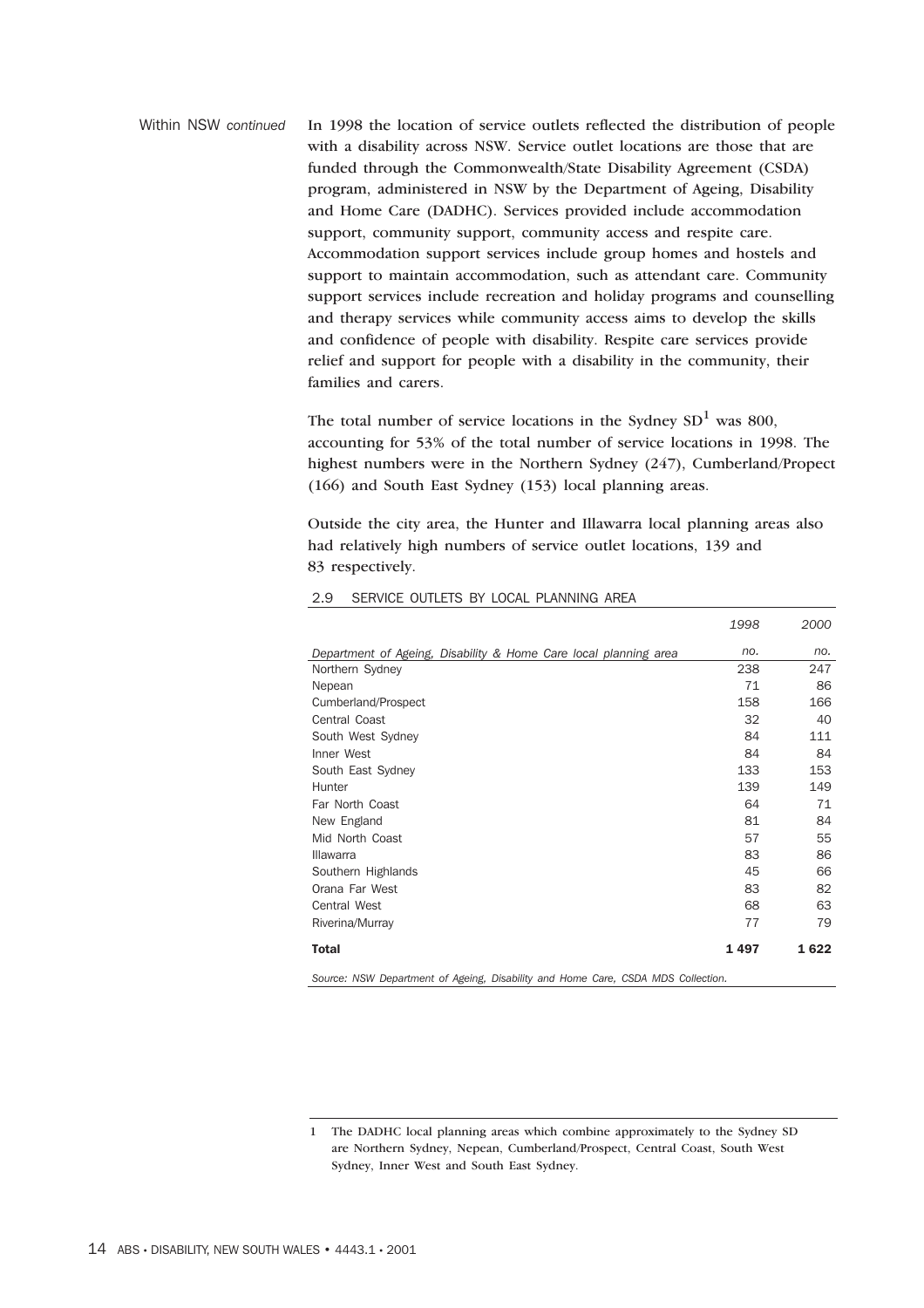#### Sydney Statistical Division Within the Sydney SD, the Outer Western Sydney region had the highest number of people with a disability (79,500). This was followed by St George–Sutherland (63,100) and Canterbury–Bankstown (63,000). The Outer Western Sydney region also had large numbers of people with a profound/severe core activity restriction and a moderate/mild core activity restriction.

|                               |                                                        |                                                      |                                              |                                      | <b>Disability</b>         |             |                        |
|-------------------------------|--------------------------------------------------------|------------------------------------------------------|----------------------------------------------|--------------------------------------|---------------------------|-------------|------------------------|
|                               | Profound/<br>severe core<br>activity(a)<br>restriction | Moderate/<br>mild core<br>activity(a)<br>restriction | Schooling or<br>employment<br>restriction(b) | All with specific<br>restrictions(c) | All with<br>disability(d) | Total       | All with<br>disability |
| Statistical subdivision       | '000                                                   | '000                                                 | '000                                         | '000                                 | '000                      | '000        | %                      |
| Inner Sydney                  | 10.5                                                   | 18.8                                                 | 18.9                                         | 33.7                                 | 44.3                      | 253.5       | 17.5                   |
| Eastern Suburbs               | 11.6                                                   | 11.3                                                 | $*5.8$                                       | 22.9                                 | 27.4                      | 240.1       | 11.4                   |
| St George-Sutherland          | 17.4                                                   | 35.2                                                 | 22.1                                         | 57.7                                 | 63.1                      | 418.1       | 15.1                   |
| Canterbury-Bankstown          | 22.3                                                   | 31.8                                                 | 25.4                                         | 60.0                                 | 63.0                      | 275.0       | 22.9                   |
| Fairfield-Liverpool           | 14.1                                                   | 26.8                                                 | 28.8                                         | 43.8                                 | 54.0                      | 348.6       | 15.5                   |
| Outer South Western<br>Sydney | 12.8                                                   | 22.0                                                 | 25.0                                         | 39.0                                 | 41.9                      | 263.3       | 15.9                   |
| Inner Western Sydney          | 15.9                                                   | 14.2                                                 | 10.1                                         | 31.5                                 | 34.5                      | 147.2       | 23.4                   |
| Central Western Sydney        | 20.4                                                   | 24.8                                                 | 24.7                                         | 49.5                                 | 53.1                      | 271.9       | 19.5                   |
| Outer Western Sydney          | 26.7                                                   | 40.8                                                 | 42.9                                         | 73.3                                 | 79.5                      | 341.4       | 23.3                   |
| Blacktown-Baulkham Hills      | 15.1                                                   | 25.2                                                 | 33.2                                         | 48.6                                 | 53.0                      | 354.9       | 14.9                   |
| Lower Northern Sydney         | 13.3                                                   | 27.0                                                 | 15.5                                         | 47.3                                 | 54.6                      | 280.6       | 19.5                   |
| Hornsby-Ku-ring-gai           | 11.9                                                   | 12.5                                                 | $*7.1$                                       | 25.8                                 | 31.7                      | 252.8       | 12.5                   |
| Northern Beaches              | 12.3                                                   | 15.2                                                 | 16.5                                         | 32.5                                 | 43.1                      | 235.1       | 18.3                   |
| Gosford-Wyong                 | 19.4                                                   | 28.6                                                 | 27.4                                         | 51.6                                 | 62.1                      | 292.7       | 21.2                   |
| Sydney SD                     | 223.7                                                  | 334.1                                                | 303.6                                        | 617.1                                | 705.2                     | 3975.3      | 17.7                   |
| <b>Balance of State</b>       | 161.4                                                  | 250.6                                                | 231.9                                        | 451.7                                | 516.1                     | 2 3 5 0.5   | 22.0                   |
| <b>New South Wales</b>        | 385.1                                                  | 584.7                                                | 535.5                                        | 1 068.8                              | 1 2 2 1 . 3               | 6 3 2 5 . 8 | 19.3                   |

#### 2.10 DISABILITY STATUS, BY GEOGRAPHIC LOCATION — 1998

(a) Core activities comprise communication, mobility and self care.

(b) Includes those who also have a core activity restriction.

(c) Total may be less than the sum of the components as persons may have both a core activity restriction and a schooling or employment restriction. (d) Includes those without a specific restriction.

*Source: ABS data available on request, Survey of Disability, Ageing and Carers, 1998.*

OVERSEAS BORN In 1998 there were an estimated 1.5 million people living in NSW who were born overseas. Of these, over one million were born in mainly non-English speaking countries and 486,100 were born in mainly English speaking countries.

> Of those born overseas, an estimated 20% or 306,200 people had a disability. This was similar to the disability rate of those born in Australia, which was 19%. However those born overseas in non-English speaking countries had a disability rate of 18% compared with a rate of 24% for those born in mainly English speaking countries. This reflects the older age structure of the early post World War II migrants, who were largely from the United Kingdom and Ireland.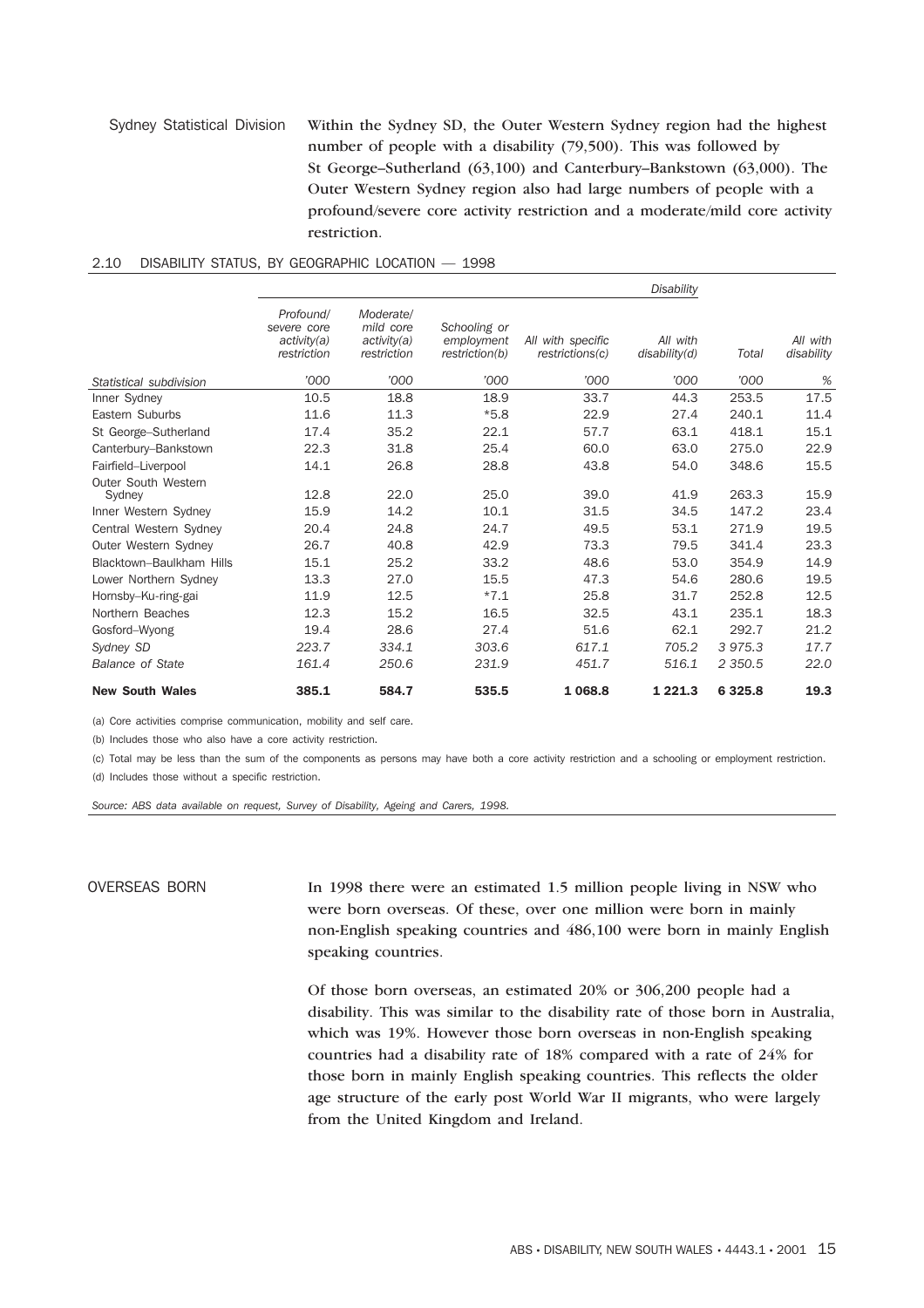#### 2.11 BIRTHPLACE — 1998

|                                          | Profound/<br>severe core<br>activity(a)<br>restriction | Moderate<br>core<br>activity(a)<br>restriction | Mild core<br>activity(a)<br>restriction | Schooling or<br>employment<br>restriction(b) | All with specific<br>restrictions(c) | All with<br>disability(d) |
|------------------------------------------|--------------------------------------------------------|------------------------------------------------|-----------------------------------------|----------------------------------------------|--------------------------------------|---------------------------|
|                                          | '000                                                   | '000                                           | '000                                    | '000                                         | '000                                 | '000                      |
| Australia                                | 287.5                                                  | 164.9                                          | 272.3                                   | 389.1                                        | 795.7                                | 915.1                     |
| Overseas                                 |                                                        |                                                |                                         |                                              |                                      |                           |
| In mainly English speaking countries (e) | 41.1                                                   | 14.2                                           | 35.1                                    | 51.2                                         | 103.9                                | 116.3                     |
| In mainly non-English speaking           |                                                        |                                                |                                         |                                              |                                      |                           |
| countries                                | 56.4                                                   | 39.5                                           | 58.7                                    | 95.2                                         | 169.1                                | 190.0                     |
| Total                                    | 97.5                                                   | 53.7                                           | 93.8                                    | 146.4                                        | 273.0                                | 306.2                     |
| <b>Total</b>                             | 385.1                                                  | 218.6                                          | 366.1                                   | 535.5                                        | 1 0 68.8                             | 1 2 2 1 . 3               |

(a) Core activities comprise communication, mobility and self care.

(b) Includes those who also have a core activity restriction.

(c) Total may be less than the sum of the components as persons may have both a core activity restriction and a schooling or employment restriction. (d) Includes those without a specific restriction.

(e) Includes Canada, Republic of Ireland, New Zealand, South Africa, the United Kingdom and the United States of America.

*Source: ABS data available on request, Survey of Disability, Ageing and Carers, 1998.*

The distribution of disability rates for overseas born people followed that of the total population, increasing with age. For those born in mainly non-English speaking countries, the disability rate rose from 6% for those aged 0–34 years to 46% for those aged 65 years and over. Equivalent rates for those born in mainly English speaking countries were 6% to 58%.

Across age groups those people born in mainly non-English speaking countries had lower rates of disability than those born in Australia. This difference in rates may be partly explained by the routine health screening of applicants for immigration to Australia, which could result in lower prevalence of disability among the overseas born population. In addition, different cultural groups may have different attitudes towards and perceptions of disability, which could influence levels of reporting<sup>2</sup>.



*Source: ABS data available on request, Survey of Disability, Ageing and Carers, 1998.*

2 Wen X. & Fortune N. 1999. *The definition and prevalence of physical disability in Australia*. AIHW Cat. no. DIS 13. Canberra: AIHW.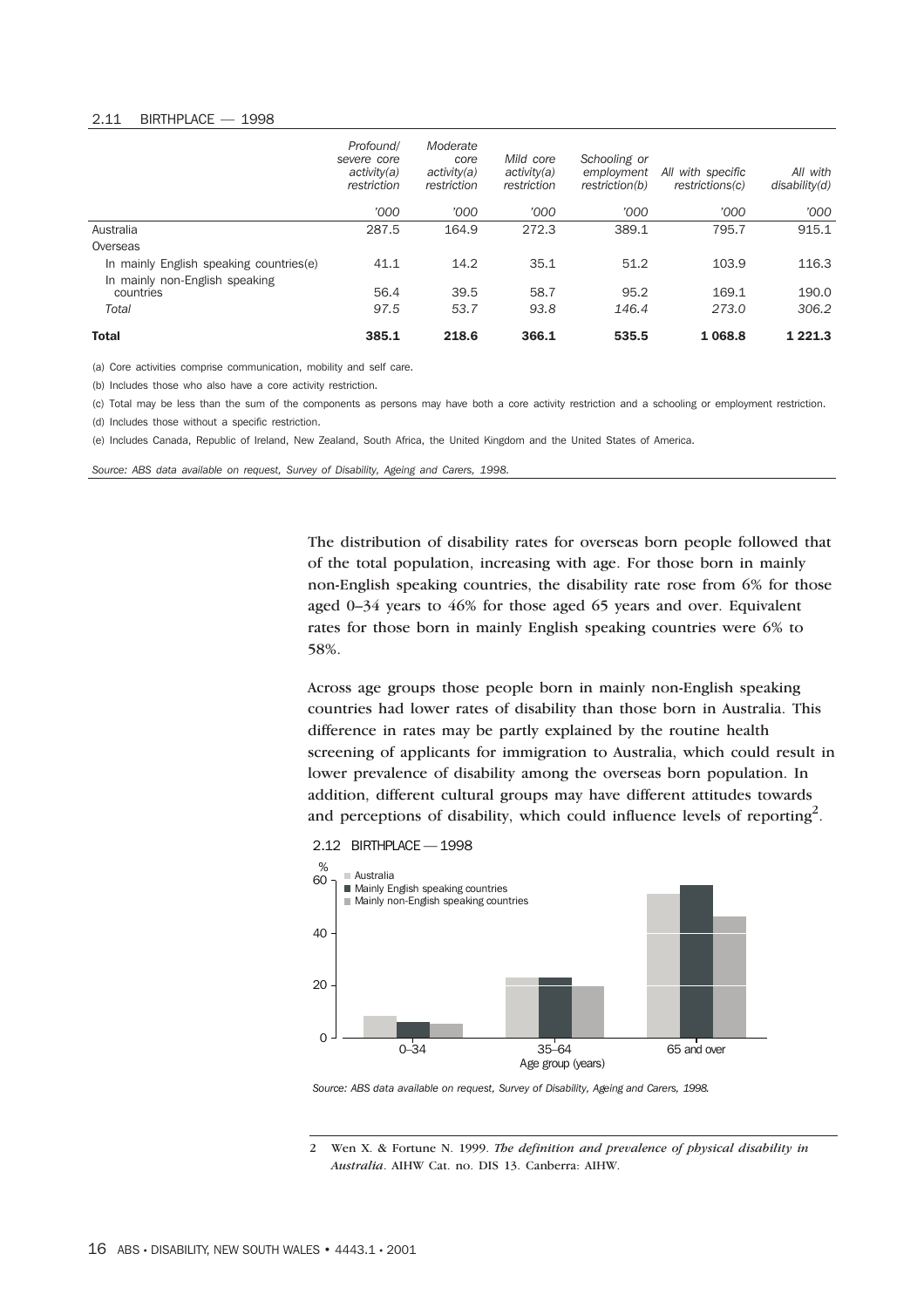#### HEALTH CONDITIONS

Main condition Disability usually exists as a consequence of disease, disorder or injury. In the 1998 Survey of Disability, Ageing and Carers respondents with one reported condition were defined as having that condition as their main disabling condition. Respondents with more than one condition were asked to nominate their main disabling condition, that is, the condition which caused them most problems. The concept of multiple conditions, while important to understand, is not easily captured and as such is not presented in this publication.

> The type of main condition a person has will potentially influence many aspects of their life, such as levels of independence, living arrangements and employment opportunities. In NSW physical conditions were the most common cause of disability (85%) with mental and behavioural disorders accounting for the remainder (15%).

Diseases of the musculoskeletal system, which included arthritis, were the most common cause of physical disability (40%). These were followed by diseases of the circulatory system (12%) and hearing disorders (9%). For people most restricted by mental and behavioural disorders, intellectual and developmental problems (including Down's Syndrome) were the most common cause of disability (32%), followed by psychoses and mood affecting disorders (including depression) (28%).

The majority of people with a profound/severe core activity restriction were most restricted by a physical condition (76%). This was a result of the higher number of people with a disability who had a physical condition (1.0 million) as opposed to a mental condition (180,700). Of those with a mental or behavioural disorder, 51% had a profound/severe core activity restriction compared with 28% of those reporting a physical disorder as their main condition.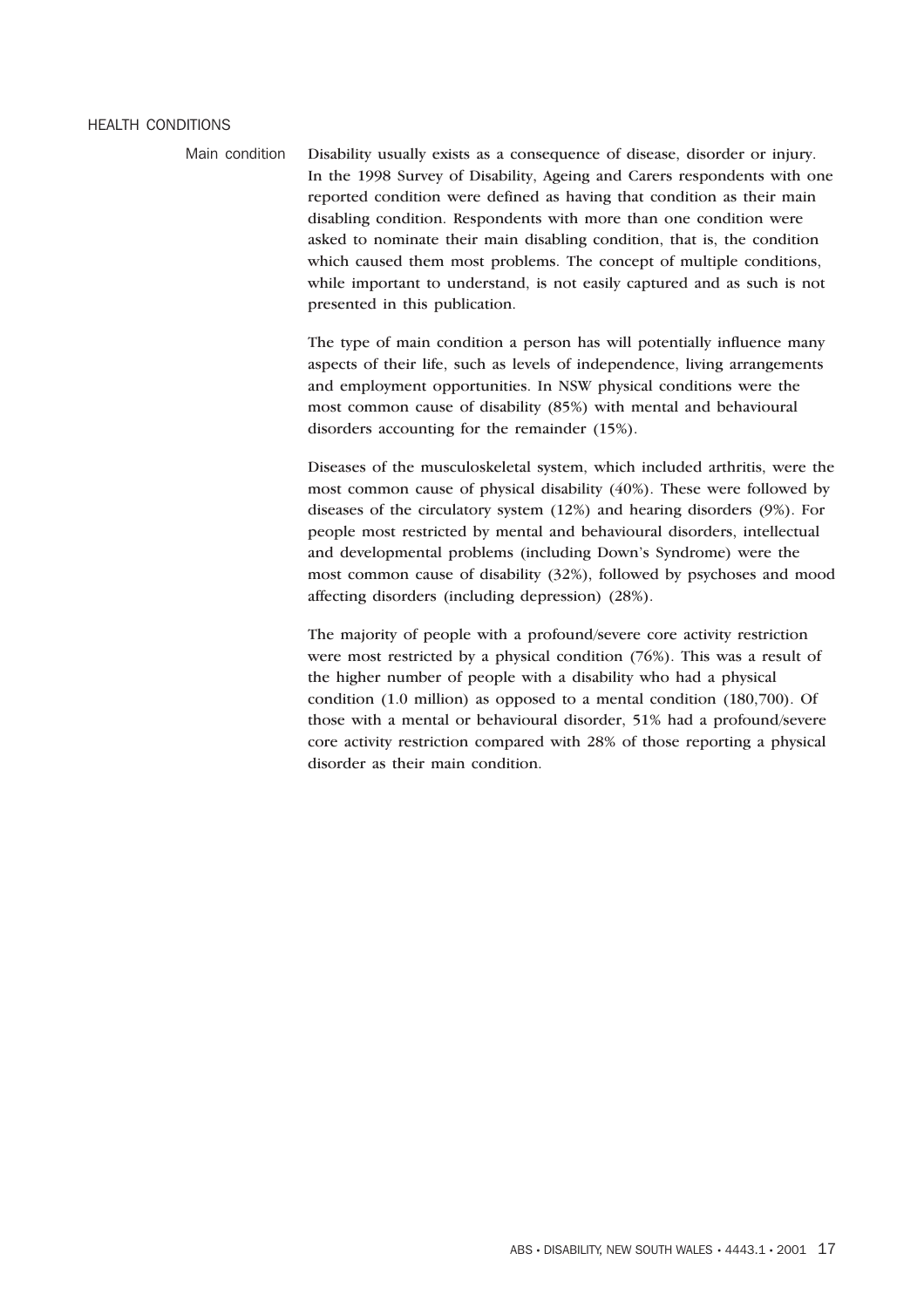#### 2.13 MAIN CONDITION, BY DISABILITY STATUS — 1998

|                                                             | Profound/<br>severe core<br>activity(a)<br>restriction | Moderate<br>core<br>activity(a)<br>restriction | Mild core<br>activity(a)<br>restriction | Schooling or<br>employment<br>restriction(b) | All with<br>specific<br>restrictions<br>(c) | All with<br>disability(d) |
|-------------------------------------------------------------|--------------------------------------------------------|------------------------------------------------|-----------------------------------------|----------------------------------------------|---------------------------------------------|---------------------------|
| Main condition                                              | '000                                                   | '000                                           | '000                                    | '000                                         | '000                                        | '000                      |
| Physical conditions                                         |                                                        |                                                |                                         |                                              |                                             |                           |
| Cancer/lymphomas/leukaemias                                 | $*7.0$                                                 | $*4.0$                                         | $*5.8$                                  | $*9.8$                                       | 18.9                                        | 21.6                      |
| Endocrine/nutritional/metabolic disorders                   | $*4.8$                                                 | $*4.1$                                         | 11.5                                    | 11.2                                         | 25.3                                        | 26.9                      |
| Diseases of the nervous system(e)                           | 29.2                                                   | $*7.8$                                         | $*8.1$                                  | 34.9                                         | 50.0                                        | 56.1                      |
| Diseases of the eye and adnexa                              | 17.2                                                   | $**1.5$                                        | 13.7                                    | $*7.7$                                       | 33.7                                        | 39.2                      |
| Diseases of the ear and mastoid process                     | $*9.0$                                                 | $*4.7$                                         | 47.2                                    | 22.2                                         | 66.6                                        | 92.7                      |
| Diseases of the circulatory system                          | 47.5                                                   | 20.3                                           | 42.7                                    | 33.4                                         | 113.9                                       | 128.9                     |
| Diseases of the respiratory system                          | 20.3                                                   | $*9.5$                                         | 32.0                                    | 27.4                                         | 68.4                                        | 80.6                      |
| Diseases of the digestive system                            | $*5.5$                                                 | $*5.5$                                         | $*6.2$                                  | $*7.0$                                       | 17.7                                        | 20.5                      |
| Diseases of the musculoskeletal<br>system/connective tissue |                                                        |                                                |                                         |                                              |                                             |                           |
| Arthritis and related disorders                             | 50.2                                                   | 42.1                                           | 47.2                                    | 45.1                                         | 146.2                                       | 161.7                     |
| Other                                                       | 62.7                                                   | 72.6                                           | 67.6                                    | 156.6                                        | 227.7                                       | 250.8                     |
| Total                                                       | 112.8                                                  | 114.7                                          | 114.8                                   | 201.7                                        | 373.9                                       | 412.5                     |
| Congenital/perinatal disorders(f)                           | $*4.2$                                                 | $**2.2$                                        | $*3.7$                                  | $*6.2$                                       | 10.9                                        | 12.3                      |
| Injury/poisoning/other external causes                      | 20.4                                                   | 16.4                                           | 25.6                                    | 41.0                                         | 73.3                                        | 86.3                      |
| Other physical conditions(g)                                | r15.4                                                  | r11.0                                          | r22.7                                   | r29.9                                        | r55.6                                       | r63.2                     |
| Total                                                       | 293.2                                                  | 201.8                                          | 333.8                                   | 432.3                                        | 908.1                                       | 1 040.7                   |
| Mental and behavioural disorders                            |                                                        |                                                |                                         |                                              |                                             |                           |
| Psychoses/mood affective disorders(h)                       | 32.6                                                   | $*5.1$                                         | $*7.2$                                  | 15.2                                         | 47.8                                        | 50.2                      |
| Neurotic/stress-related/somatoform_disorders                | 12.8                                                   | $*6.2$                                         | 10.4                                    | 23.6                                         | 33.8                                        | 41.9                      |
| Intellectual and developmental disorders(i)                 | 32.2                                                   | $*3.4$                                         | 10.1                                    | 47.4                                         | 54.6                                        | 57.8                      |
| Other mental and behavioural disorders                      | 14.3                                                   | $*2.1$                                         | $*4.6$                                  | 16.9                                         | 24.6                                        | 30.9                      |
| Total                                                       | 91.9                                                   | 16.8                                           | 32.3                                    | 103.2                                        | 160.7                                       | 180.7                     |
| <b>Total</b>                                                | 385.1                                                  | 218.6                                          | 366.1                                   | 535.5                                        | 1 068.8                                     | 1 2 2 1 . 3               |

(a) Core activities comprise communication, mobility and self care.

(b) Includes those who also have a core activity restriction.

(c) Total may be less than the sum of components as persons may have both a core activity restriction and a schooling or employment restriction.

(d) Includes those who do not have a specific restriction.

(e) Excluding Alzheimer's disease.

(f) Excluding Down's syndrome.

(g) Includes infectious and parasitic diseases, diseases of the blood forming organs, skin conditions, genito-urinary diseases, symptoms and signs n.e.c.

(h) Includes depression.

(i) Includes Down's syndrome.

*Source: Disability, Ageing and Carers: Summary Tables, New South Wales, 1998 (Cat. no. 4430.1.40.001).*

Cause of main condition A range of causes were reported by people for the main condition leading to their disability. The most common reason, accounting for a quarter of those with a disability, was 'just came on/due to old age'. This could be expected given the higher rates of disability in older age groups. For those reporting a mental or behavioural disorder as their main condition, the most common single cause was 'present at birth'  $(20\%).$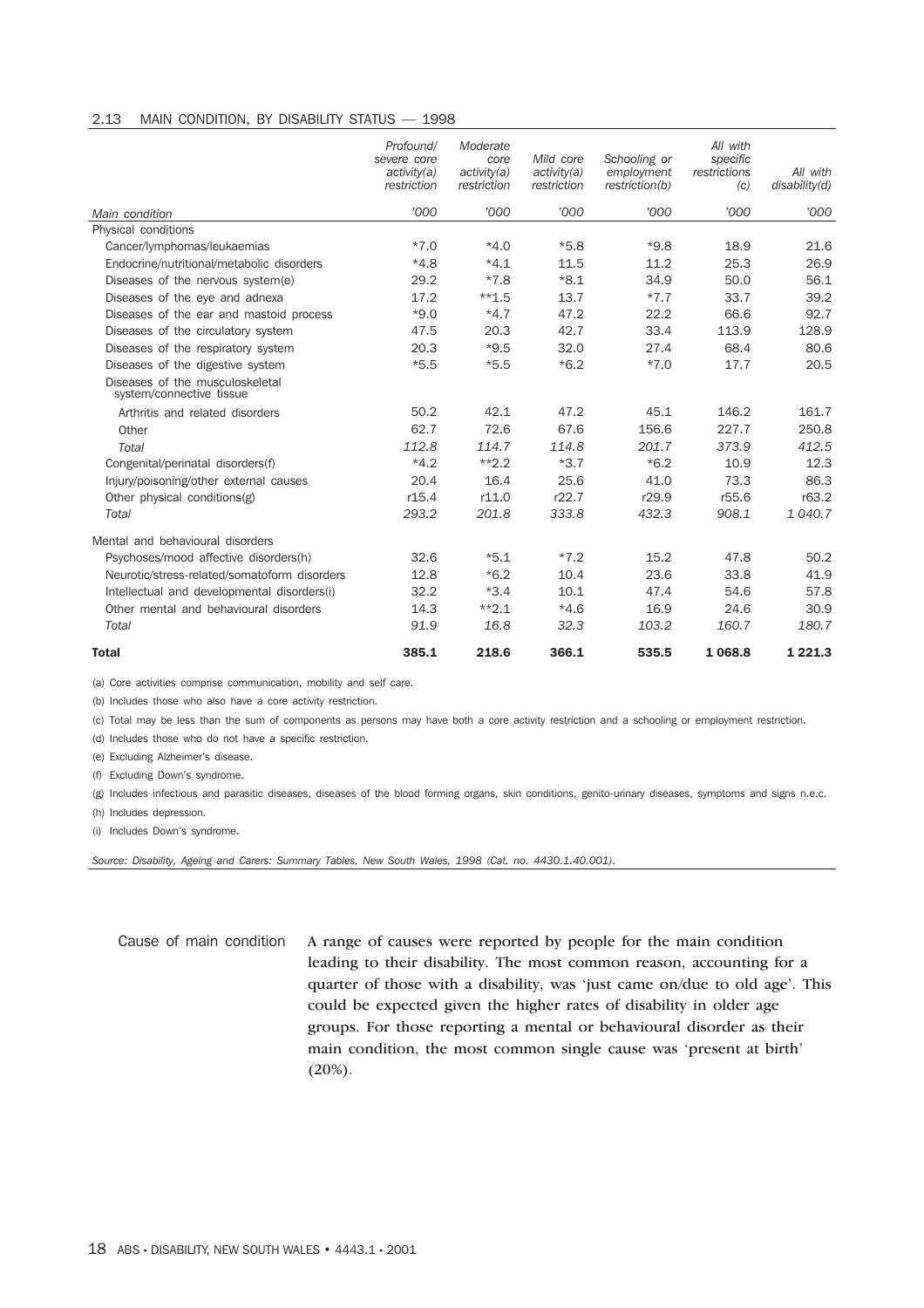



For people most restricted by musculoskeletal disorders, 'accident or injury'  $(115,600)$  and 'just came on/due to old age'  $(114,200)$  were the most commonly reported causes. Working conditions contributed to almost one third (31%) of hearing disorders.

Restricting impairment groups It can be useful to group together certain types of impairments that restrict people on the basis that they are likely to have similar effects on people's lives and therefore require similar types of assistance. People could be counted more than once if they had multiple impairments which belonged to more than one impairment goup.

> Data from the 1998 Survey of Disability, Ageing and Carers shows that people with a disability were most likely to have a physical impairment (73%). Such impairments included blackouts, chronic or recurrent pain, incomplete use of limbs and restrictions in doing physical activities or physical work. Sensory impairment (hearing or sight loss) or speech loss were also fairly common, restricting 34% (409,400) of those with a disability**.**

> Men and women were more likely to experience different types of impairments. Of those with a disability, men more commonly had a sensory and speech (38%) or intellectual (16%) impairment than women (29% and 12% respectively). Alternatively, women with a disability were more likely to have a physical impairment (79%) than men (68%).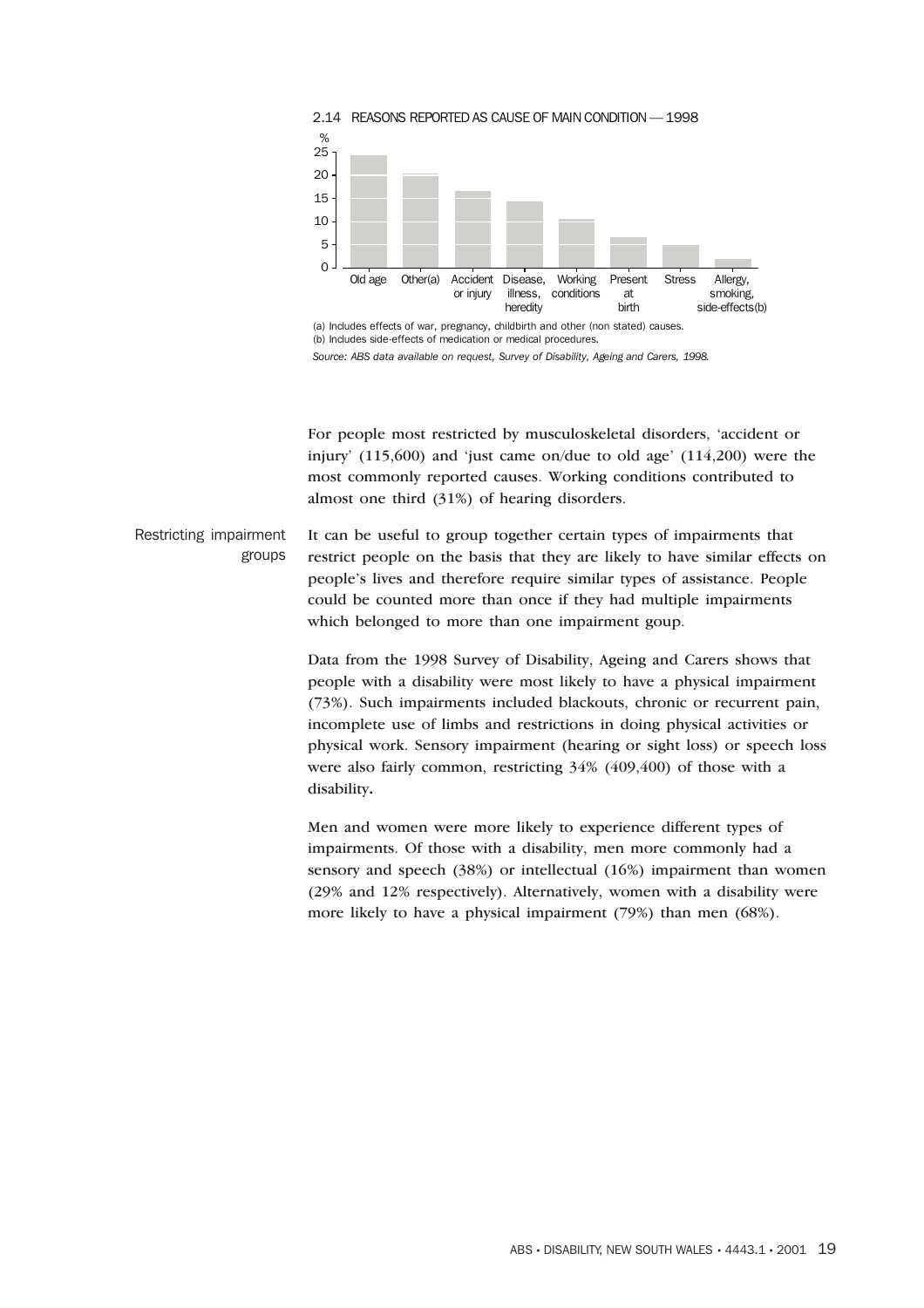

2.15 RESTRICTING IMPAIRMENT GROUPS — 1998

Severity of restriction varied with the type of restricting impairment a person had. People with long-term effects from a head injury, stroke or other brain damage (71%), and those with a psychological (69%) or intellectual impairment (64%) were most likely to have a profound or severe restriction. People with a sensory and speech or physical impairment were more likely to have a mild core activity restriction, 30% and 28% respectively.

|                                        | Sensory and<br>speech | <i><b>Intellectual</b></i> | Physical | Psychological | Head injury,<br>stroke or<br>brain damage | All with<br>disability(a) |
|----------------------------------------|-----------------------|----------------------------|----------|---------------|-------------------------------------------|---------------------------|
|                                        | '000                  | '000                       | '000     | '000          | '000                                      | '000                      |
| Core activity restriction(b)           |                       |                            |          |               |                                           |                           |
| Profound                               | 108.9                 | 76.8                       | 162.5    | 75.4          | 47.4                                      | 186.1                     |
| Severe                                 | 61.1                  | 31.4                       | 159.4    | 27.9          | 32.3                                      | 199.0                     |
| Moderate                               | 48.8                  | 16.7                       | 190.8    | 17.6          | 10.8                                      | 218.6                     |
| Mild                                   | 121.6                 | 21.3                       | 246.7    | 14.3          | 14.4                                      | 366.1                     |
| Schooling or employment restriction(c) | 114.5                 | 96.8                       | 407.9    | 77.9          | 49.4                                      | 535.5                     |
| All with specific restrictions(d)      | 356.7                 | 161.8                      | 820.2    | 141.6         | 107.3                                     | 1 0 68.8                  |
| All with disability(e)                 | 409.4                 | 168.1                      | 896.0    | 149.7         | 112.3                                     | 1 2 2 1 . 3               |

#### 2.16 RESTRICTING IMPAIRMENT GROUPS, BY LEVEL OF RESTRICTION — 1998

(a) Total may be less than the sum of the components as persons may have more than one restriction.

(b) Core activities comprise communication, mobility and self care.

(c) Includes those who also have a core activity restriction.

(d) Total may be less than the sum of the components as persons may have both a core activity restriction and a schooling or employment restriction.

(e) Includes those who do not have a specific restriction.

*Source: ABS data available on request, Survey of Disability, Ageing and Carers, 1998.*

*Source: ABS data available on request, Survey of Disability, Ageing and Carers, 1998.*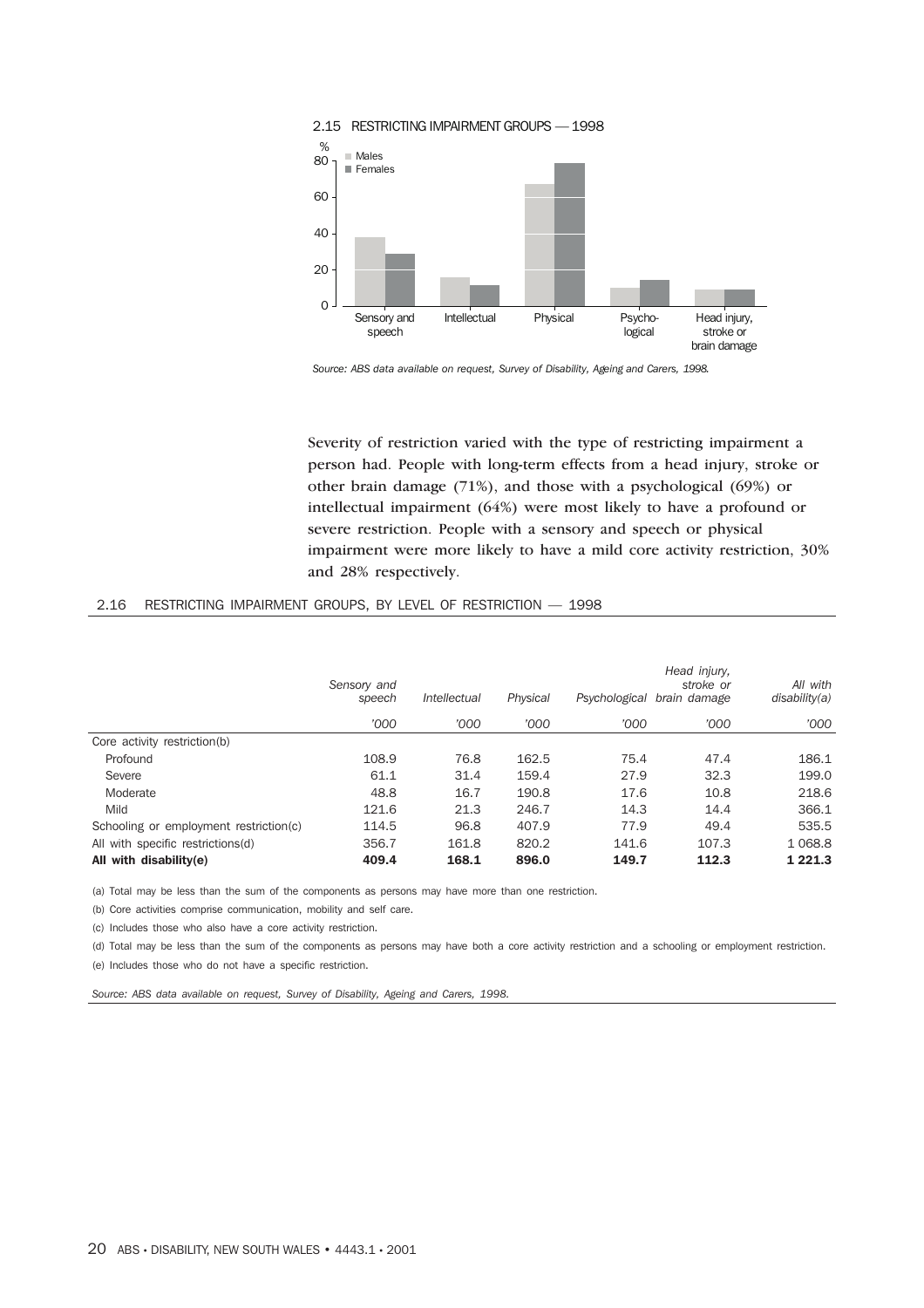Restricting impairment groups *continued* The number and types of activities a person is restricted in performing will determine their need for assistance. Self care activities such as dressing and eating, being able to communicate and being able to move around at home and in the community all affect independent living and quality of life. Of the 1.2 million people with a disability living in households in 1998, 811,500 had a mobility restriction and 330,200 had a self care restriction.

> The likelihood of being restricted in the areas of self care and mobility increased with age. For those aged 65 years and over, 80% experienced a mobility restriction and 35% experienced a self care restriction. This compares with 66% and 25% respectively for those aged 0–64 years. This is likely to be the result of the general frailty of older people and the degenerative nature of health conditions they more commonly experience, for example arthritis and circulatory disorders. A large number of people aged 0–64 years were also affected by an employment restriction (479,800).

It can be expected that people with a physical impairment will experience some restriction in the areas of mobility and self care. The vast majority of older people with a physical impairment (91%) were restricted in their mobility. Although fewer in number, similar proportions of older people with an intellectual or psychological impairment also experienced a mobility restriction (95% and 91% respectively). This may reflect a need for supervision (e.g. due to dementia) and/or a physical restriction.

|                        | Sensory and<br>speech | Intellectual | Physical          | Psychological | Head injury,<br>stroke or<br>brain<br>damage | All with<br>disability(b) | Profound/severe<br>core activity<br>restriction(c) |  |
|------------------------|-----------------------|--------------|-------------------|---------------|----------------------------------------------|---------------------------|----------------------------------------------------|--|
| Area of restriction    | '000                  | '000         | '000              | '000          | '000                                         | '000                      | %                                                  |  |
| 0-64 YEARS             |                       |              |                   |               |                                              |                           |                                                    |  |
| Self care              | 46.1                  | 42.9         | 170.2             | 40.9          | 25.3                                         | 198.2                     | 68.2                                               |  |
| Mobility               | 97.9                  | 82.4         | 411.6             | 72.1          | 51.4                                         | 510.6                     | 36.0                                               |  |
| Communication          | 81.8                  | 43.3         | 41.4              | 21.3          | 13.0                                         | 104.5                     | 55.5                                               |  |
| Employment restriction | 88.7                  | 60.8         | 392.4             | 67.0          | 46.7                                         | 479.8                     | 30.5                                               |  |
| Schooling restriction  | 28.0                  | 43.1         | 21.7              | 15.3          | $*4.8$                                       | 66.3                      | 56.4                                               |  |
| All persons(b)         | 189.3                 | 113.4        | 542.4             | 88.0          | 57.6                                         | 777.5                     | 25.9                                               |  |
|                        |                       |              | 65 YEARS AND OVER |               |                                              |                           |                                                    |  |
| Self care              | 60.6                  | $*7.4$       | 125.5             | 12.1          | 22.4                                         | 132.0                     | 65.6                                               |  |
| Mobility               | 127.4                 | 11.5         | 264.4             | 15.9          | 28.7                                         | 300.9                     | 38.7                                               |  |
| Communication          | 99.2                  | $*8.8$       | 62.4              | $*9.5$        | 14.7                                         | 102.3                     | 40.0                                               |  |
| All persons(b)         | 172.5                 | 12.2         | 290.3             | 17.5          | 31.3                                         | 374.5                     | 31.3                                               |  |

#### 2.17 RESTRICTING IMPAIRMENT GROUPS(a), BY AREA OF RESTRICTION — 1998

(a) Persons with a disability living in households only.

(b) Total may be less than the sum of the components as persons may have more than one restriction.

(c) Percentage of persons with a disability who have a profound/severe restriction in one or more of the core activities of communication, mobility and self care.

*Source: ABS data available on request, Survey of Disability, Ageing and Carers, 1998.*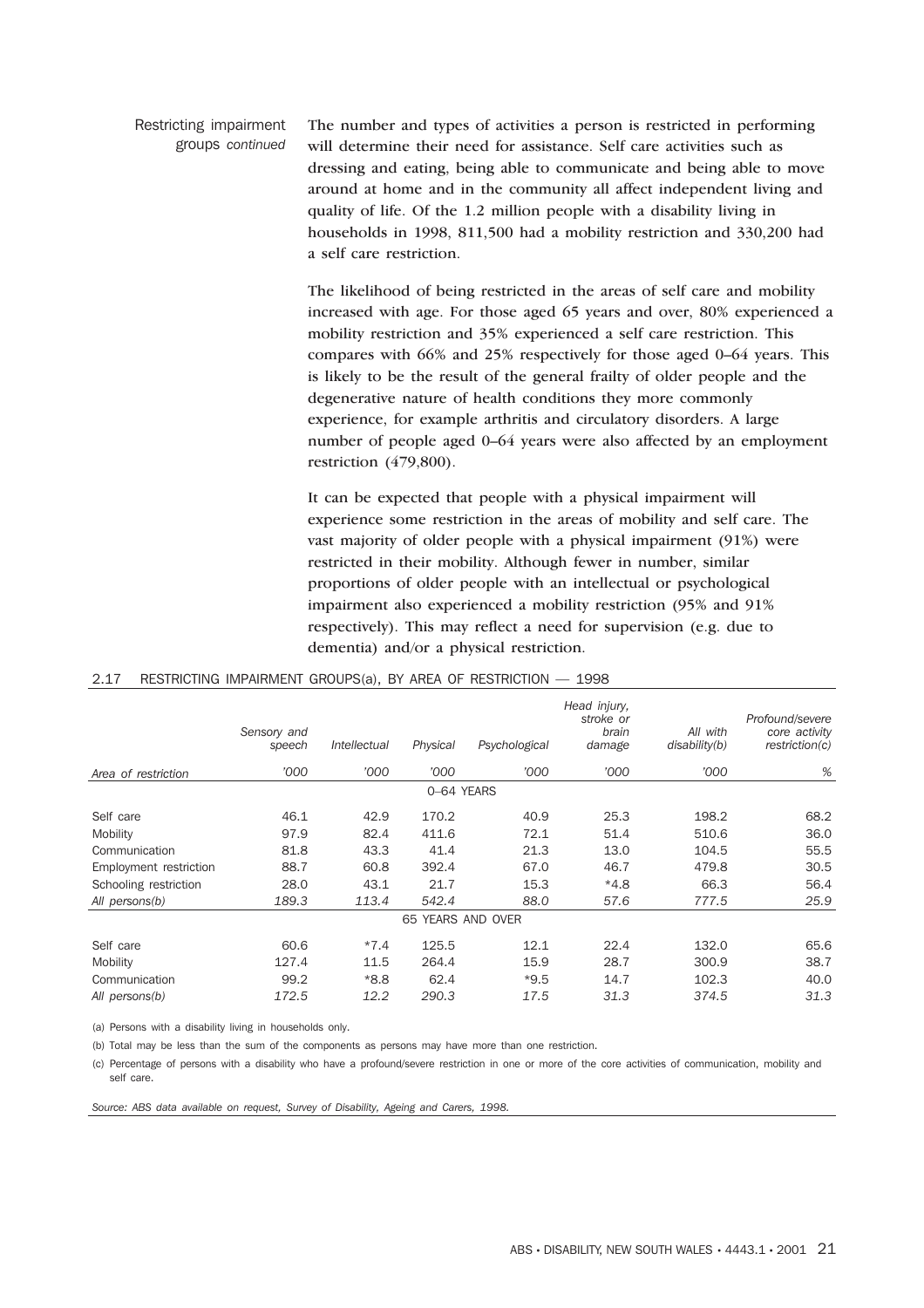Long-term health conditions The existence of a long-term health condition is a prerequisite to being classified as having a disability in the 1998 Survey of Disability, Ageing and Carers. A long-term condition is a disease or disorder which has lasted, or is likely to last, for six months or more. People can have a long-term condition without a disability. Almost half (46%) of those people who reported a long-term condition also reported experiencing no restrictions in their everyday life. As a result, these people were not classified as having a disability. The remaining 54% (1.2 million) had a disability.

> In NSW in 1998 an estimated 2.3 million people reported at least one long-term health condition. There were 2.1 million (95%) people with a physical condition and 426,800 (19%) people with a mental or behavioural condition.

Certain long-term conditions were more likely to be associated with disability. Less than half (45%) of those with respiratory disorders (including asthma) had a disability, compared with over three-quarters (79%) of people with psychoses or mood disorders (including depression) or hearing disorders (78%).



2.18 DISABILITY RATES FOR SELECTED LONG-TERM CONDITIONS —1998

*Source: Disability, Ageing and Carers, Australia: Disability and Long Term Health Conditions, 1998 (Cat. no. 4433.0).*

Age of onset In the 1998 Survey of Disability, Ageing and Carers, people with a long-term health condition were asked at what age their main condition first occurred; or at what age their injury (which caused their main condition) was sustained. This information can be used as a proxy for the age of onset of disability.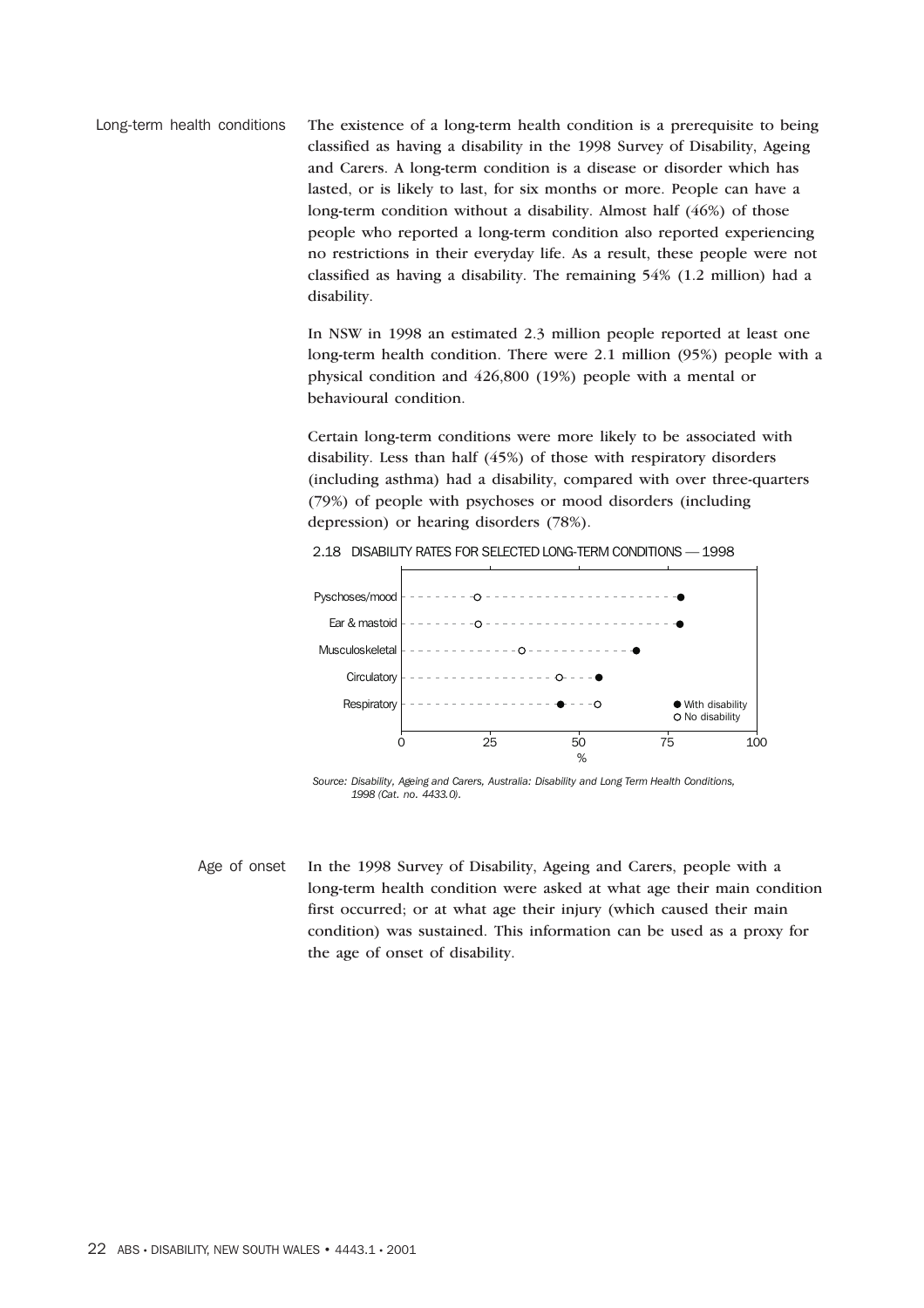Age of onset *continued* There are some limitations that should be considered in using this information. Firstly, the question on age when main condition occurred/accident happened was only asked of people with a long-term condition living in households. Those in cared accommodation have not been included. Also, the time between the onset of a condition and the development of a disability may vary depending on many factors, including the nature of the condition<sup>3</sup>. However, the information can provide an indication of the number of people with an early onset condition compared with the number who develop a disability later in life.

> One in eight (143,700) people with a disability reported that the onset of their main condition was during early childhood (before 5 years of age). Roughly half as many (84,300) nominated from 5–14 years of age as the period when they found out about their main condition, or sustained the injury which caused a disability. The onset rate was then fairly constant until it peaked in middle age. Almost one third (29%) of all conditions became apparent, or serious injuries were incurred, between the ages of 35 and 54 years. Although older people have a high disability rate, the number who were aged 65 years or older when they found out about their condition or injured themselves, was relatively low at 154,000 (13%).

|                   |        |         |         | Persons |
|-------------------|--------|---------|---------|---------|
|                   | Males  | Females |         |         |
| Age group (years) | '000   | '000    | '000    | %       |
| $0 - 4$           | 83.0   | 60.6    | 143.7   | 12.5    |
| $5 - 14$          | 45.1   | 39.2    | 84.3    | 7.3     |
| $15 - 24$         | 73.8   | 61.4    | 135.2   | 11.7    |
| $25 - 34$         | 82.2   | 66.4    | 148.7   | 12.9    |
| $35 - 44$         | 86.5   | 91.0    | 177.5   | 15.4    |
| $45 - 54$         | 73.0   | 80.9    | 153.8   | 13.4    |
| $55 - 64$         | 75.1   | 67.5    | 142.6   | 12.4    |
| 65-69             | 26.2   | 27.9    | 54.2    | 4.7     |
| $70 - 74$         | 18.3   | 23.2    | 41.5    | 3.6     |
| $75 - 79$         | 15.2   | 19.7    | 34.9    | 3.0     |
| 80 and over       | $*5.8$ | 17.7    | 23.4    | 2.0     |
| Not known         | $*7.7$ | $*4.6$  | 12.3    | 1.1     |
| <b>Total</b>      | 592.0  | 560.1   | 1 152.0 | 100.0   |

2.19 AGE OF ONSET(a) — 1998

(a) Persons with a disability living in households only.

*Source: ABS data available on request, Survey of Disability, Ageing and Carers, 1998.*

<sup>3</sup> Australian Institute of Health and Welfare (AIHW) 2000. *Disability and ageing: Australian population patterns and implications*. AIHW Cat. no. DIS 19. Canberra: AIHW (Disability Series).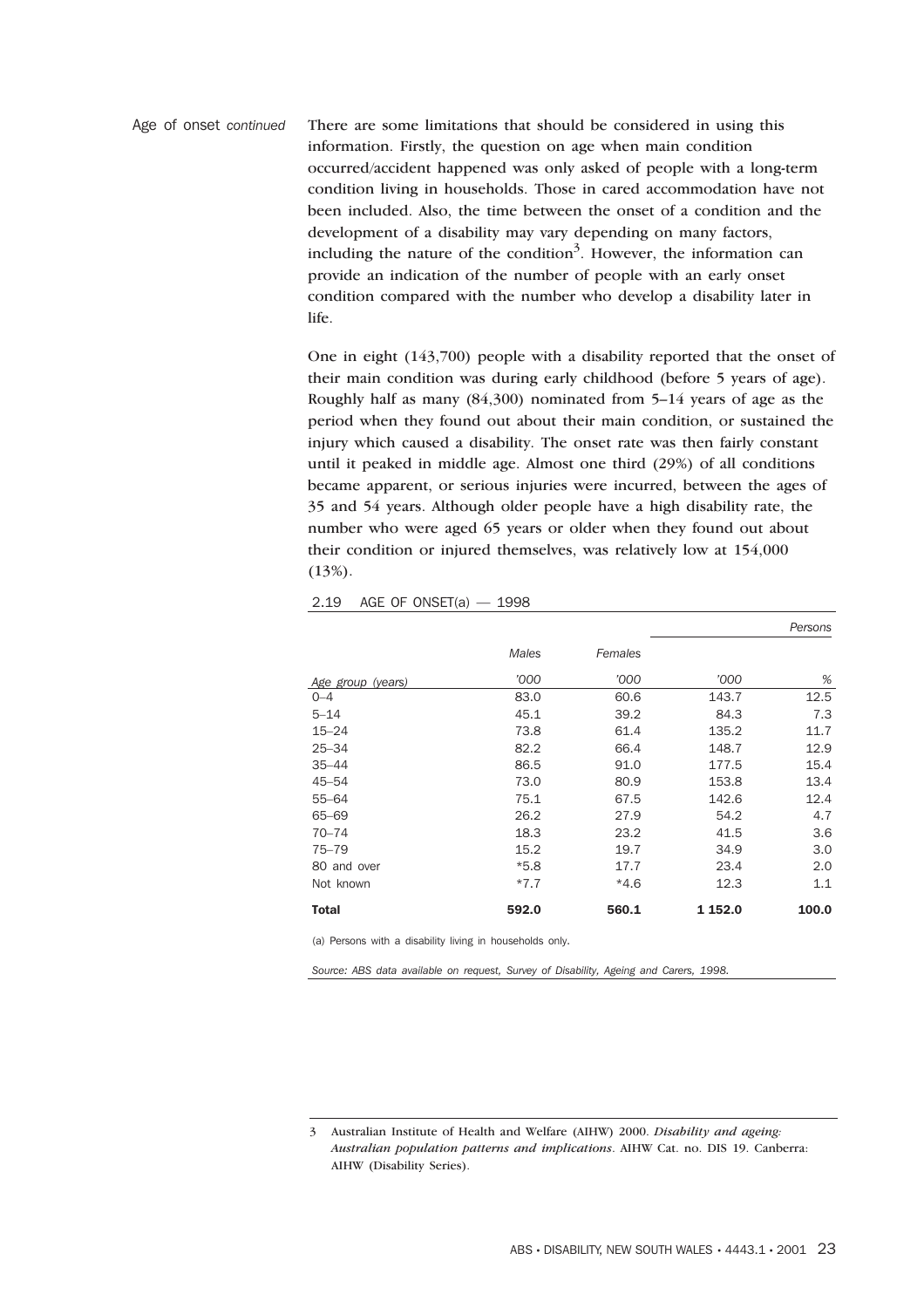#### ASSISTANCE

People in households

*Need for assistance* Many people with a disability live in their own home and require assistance with everyday tasks in order to maintain an independent lifestyle. Such tasks may include showering and dressing, housework and gardening, using transport or completing paperwork.

> In 1998 there were 659,700 people with a disability living in households in NSW who required assistance with one or more activities. The remaining 492,300 people (43%) indicated they did not require help with any activities.

> Over one third (402,800) of people with a disability living in households needed assistance with property maintenance. Health care (26%), transport (25%) and housework (25%) were other activities where people commonly required assistance. Communication was the task where help was least required, needed by only 5% (59,100) of people with a disability living in households.



2.20 ACTIVITIES WHERE ASSISTANCE NEEDED(a)(b) — 1998

(a) Persons with a disability living in households only.

(b) Need for assistance must be due to a person's disability, not where a person has not learnt a specific skill. Assistance may be required for one or more activities.

*Source: Disability, Ageing and Carers: Summary Tables, New South Wales, 1998 (Cat. no. 4430.1.40.001).*

A person's level of restriction will have an impact on their need for assistance. In 1998, people with a profound core activity restriction always required some assistance — such was the nature of their disability. People with a severe level of restriction almost always (99%) required assistance in completing everyday tasks. Conversely, for those with a mild disability, 60% required no assistance at all. For any activity the need for assistance decreased with the level of severity of restriction.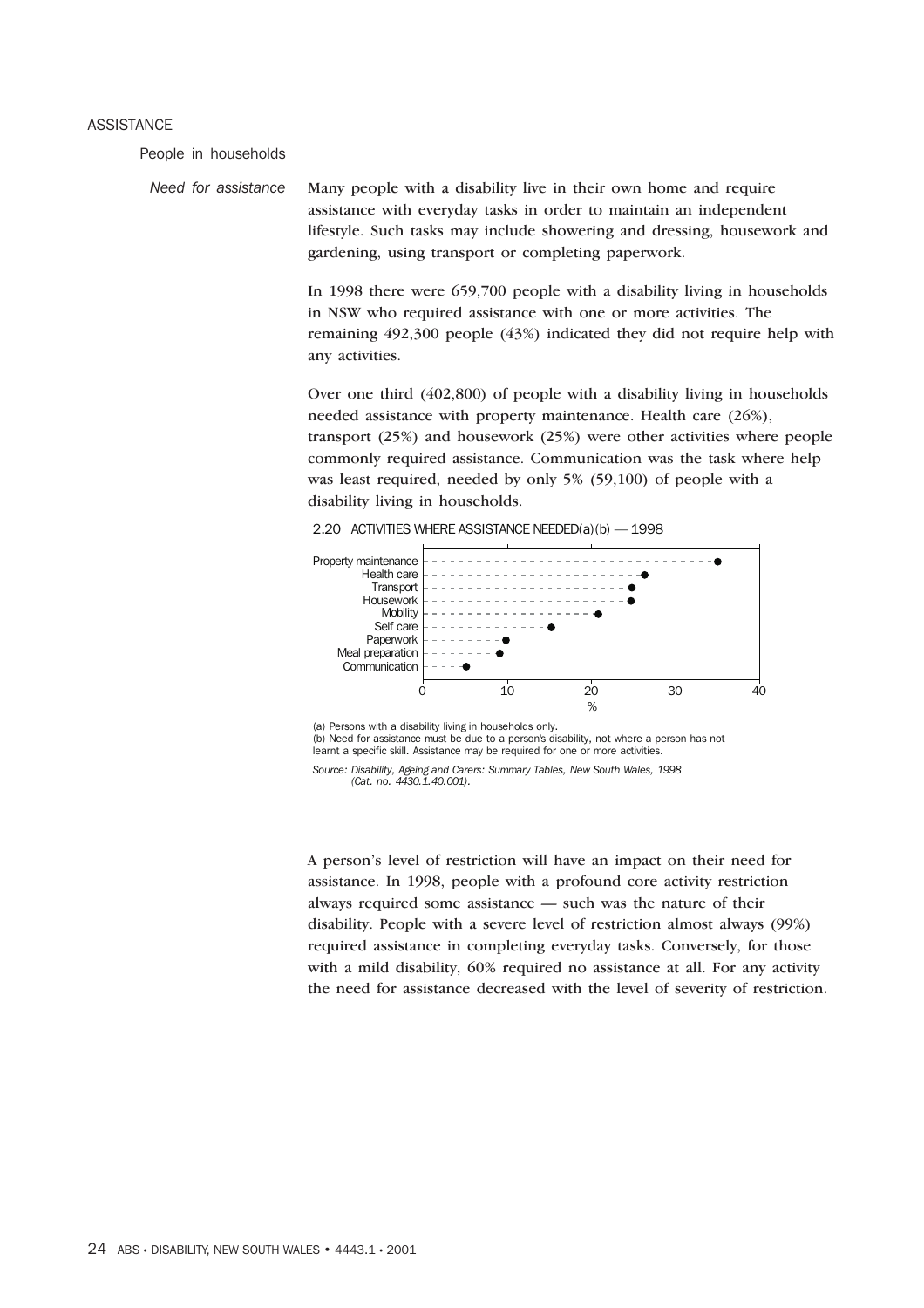#### 2.21 ASSISTANCE NEEDED(a), BY LEVEL OF RESTRICTION — 1998

|                          | Profound core<br>activity(b)<br>restriction | Severe core<br>activity(b)<br>restriction | Moderate core<br>activity(b)<br>restriction | Mild core<br>activity(b)<br>restriction |
|--------------------------|---------------------------------------------|-------------------------------------------|---------------------------------------------|-----------------------------------------|
|                          | '000                                        | '000                                      | '000                                        | '000                                    |
| Assistance needed        | 127.5                                       | 189.6                                     | 148.6                                       | 145.7                                   |
| Assistance not needed(c) |                                             | n.p.                                      | 69.0                                        | 219.3                                   |
| <b>Total</b>             | 127.5                                       | 191.1                                     | 217.6                                       | 365.1                                   |

(a) Persons with a core activity restriction living in households only.

(b) Core activities comprise communication, mobility and self care.

(c) People may have a severe core activity restriction but not need help, if they only have difficulty communicating with family and friends.

*Source: Disability, Ageing and Carers: Summary Tables, New South Wales, 1998 (Cat. no. 4430.1.40.001).*

*Assistance received* The vast majority (96%) of people with a disability who required assistance had their needs met to some extent. Of those who needed assistance, 66% (436,600) felt their needs were fully met and a further 30% (195,700) indicated their needs were partly met. An estimated 4% of those who needed assistance (27,500) reported that their needs were not met at all.

> The extent to which a person's needs were fully or partly met did vary with the level of core activity restriction. People with a profound level of core activity restriction were least likely to have their needs fully met. An estimated 58% (73,400) of people with a profound restriction reported their requirements fully satisfied, compared with 78% (113,600) of people with a mild core activity restriction. For those with a severe core activity restriction and those with a moderate core activity restriction, 61% (114,800) and 66% (97,600) respectively, indicated that their needs were fully met.

The nature of profound and severe restrictions is that people require intensive assistance with the core activities of self care, mobility and communication. In comparison, people with moderate or mild levels of core activity restriction can perform tasks associated with these core activities without help from other people or organisations. The more intensive assistance required by people with profound and severe restrictions may contribute to their needs not being fully met to the same extent as those with a moderate or mild restriction.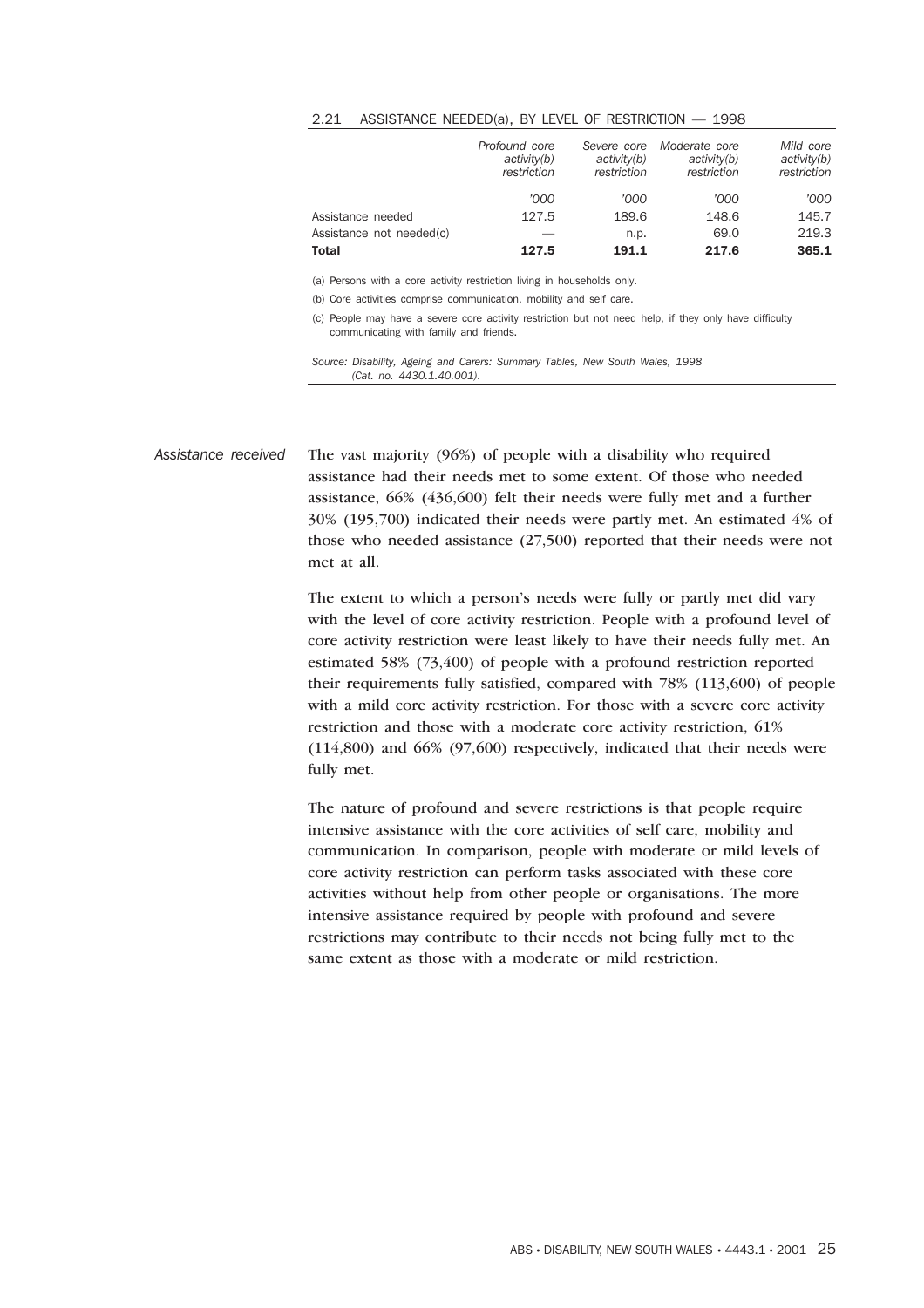

*Source: Disability, Ageing and Carers: Summary Tables, New South Wales, 1998 (Cat. no. 4430.1.40.001).*

The activities where high numbers of people with a disability required assistance were also the activities where people most commonly reported they did not have their needs met at all. Property maintenance was the activity with the largest number of people (30,200) whose needs were not met at all. Other activities with a high level of unmet need were health care  $(21,700)$  and transport  $(20,400)$ .

For people with a profound/severe core activity restriction, the activities with the highest number of people with unmet need were mobility (15,000), self care (13,700) and property maintenance (13,400).

|                                                      | Fully met | Partly met | Not met at all | All needing<br>assistance |
|------------------------------------------------------|-----------|------------|----------------|---------------------------|
| Activities for which assistance needed               | '000      | '000       | '000           | '000                      |
| Self care                                            | 154.2     | $*7.2$     | 13.7           | 175.1                     |
| Mobility                                             | 194.8     | 29.8       | 15.0           | 239.6                     |
| Communication                                        | 42.2      | 13.9       | $*3.1$         | 59.1                      |
| Health care                                          | 251.9     | 29.7       | 21.7           | 303.3                     |
| Transport                                            | 233.8     | 31.4       | 20.4           | 285.7                     |
| Paperwork                                            | 92.3      | 10.1       | 10.2           | 112.6                     |
| Housework                                            | 226.5     | 40.3       | 17.7           | 284.4                     |
| Property maintenance                                 | 317.5     | 55.1       | 30.2           | 402.8                     |
| Meal assistance                                      | 94.0      | $*6.3$     | $*4.1$         | 104.4                     |
| All needing assistance with at least one activity(b) | 436.6     | 195.7      | 27.5           | 659.7                     |

#### 2.23 EXTENT TO WHICH NEED FOR ASSISTANCE MET(a) — 1998

(a) Persons with a disability living in households only.

(b) Total may be less than the sum of the components as persons may need assistance with more than one activity.

*Source: ABS data available on request, Survey of Disability, Ageing and Carers, 1998.*

People in cared accommodation

*Need for assistance* People with a disability living in cared accommodation (e.g. nursing homes and aged care hostels) have different needs to people living in households, generally requiring more intensive assistance.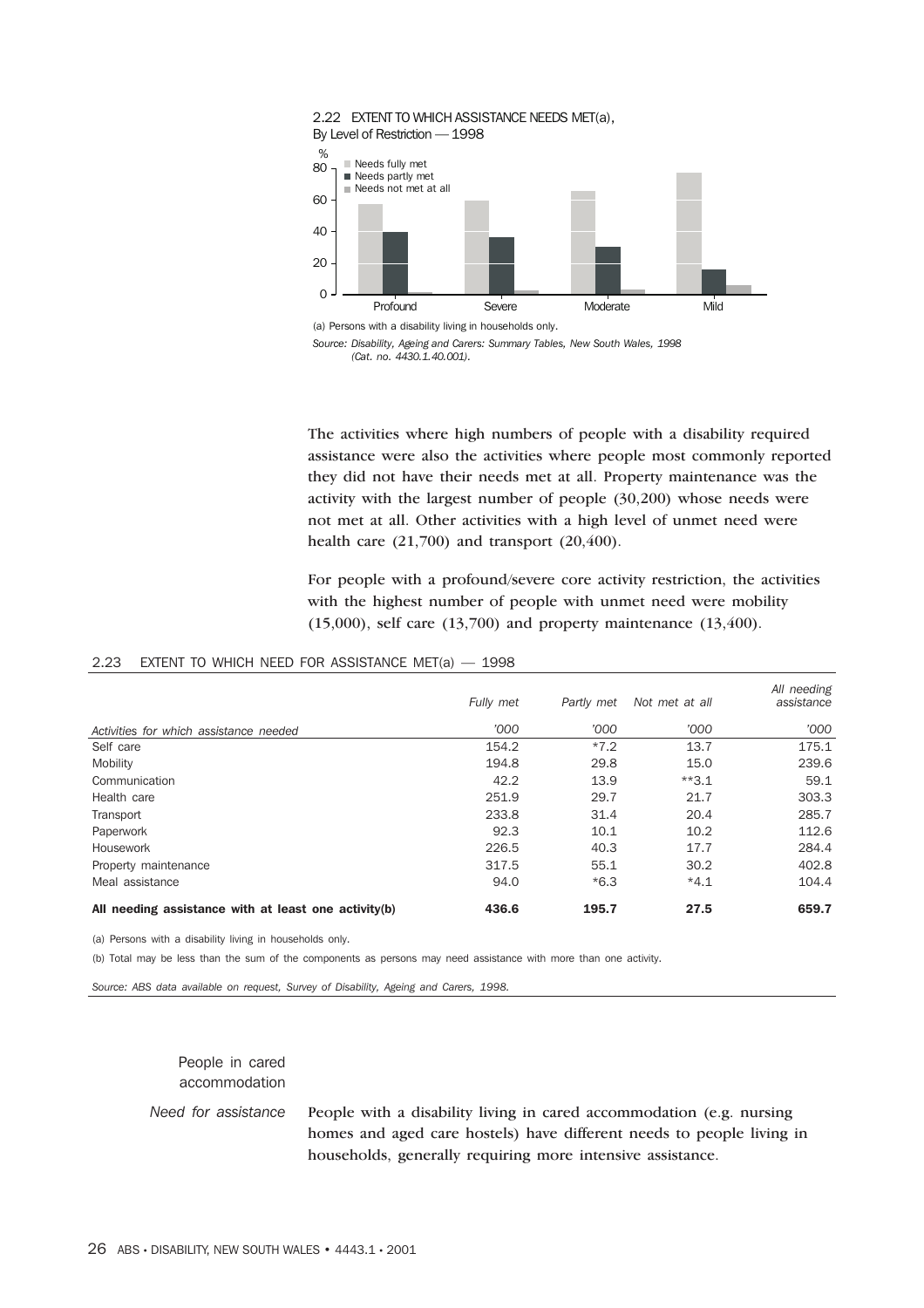#### *Need for assistance continued* In 1998 there were 69,300 people with a disability living in cared accommodation. Of these, almost all (68,400) required assistance with one or more activities. Health care was the activity where assistance was most required (95%). Self care (92%) and mobility (81%) were other activities where people in cared accommodation commonly required assistance. The activities of property maintenance (the highest need for people living in households), housework and meal preparation were not applicable to those people with a disability living in cared accommodation.

|      |  |  | 2.24 PEOPLE IN CARED ACCOMMODATION(a), BY ASSISTANCE NEEDED — |  |
|------|--|--|---------------------------------------------------------------|--|
| 1998 |  |  |                                                               |  |

| Activities for which assistance needed | '000    | %       |
|----------------------------------------|---------|---------|
| Self care                              | 63.9    | 92.2    |
| Mobility                               | 56.5    | 81.5    |
| Communication                          | 45.8    | 66.1    |
| Health Care                            | 65.6    | 94.6    |
| Transport                              |         |         |
| Paperwork                              | 52.2    | 75.3    |
| All needing help(b)(c)                 | 68.4    | 98.6    |
| All not needing help(b)                | $**1.0$ | $**1.4$ |
| Total                                  | 69.3    | 100.0   |

(a) With a disability.

(b) With at least one of the activities listed.

(c) Total may be less than the sum of the components as persons may need assistance with more than one activity.

*Source: ABS data available on request, Survey of Disability, Ageing and Carers, 1998.*

Assistance received by people living in cared accommodation was not collected in the 1998 Survey of Disability, Ageing and Carers.

Providers of assistance Assistance provided to people with a disability can be from a range of sources, both informal and formal. Informal assistance is unpaid and generally provided by family, friends or neighbours. Formal assistance is provided by organisations and persons, such as home care workers, who are paid for the provision of their services. People can receive assistance from more than one person or organisation. Data presented below is only applicable to people with a disability living in households.

> In NSW in 1998 assistance was usually received from family and friends rather than from formal organisations. Of all people with a disability needing assistance, an estimated 87% received help from informal sources while 42% received help from formal organisations. Partners and children were the most common providers of informal support, 45% and 30% respectively. Almost all (96%) people with a profound or severe core activity restriction received some assistance from informal sources. Further discussion on carers can be found in Chapter 3, Caring in the Community.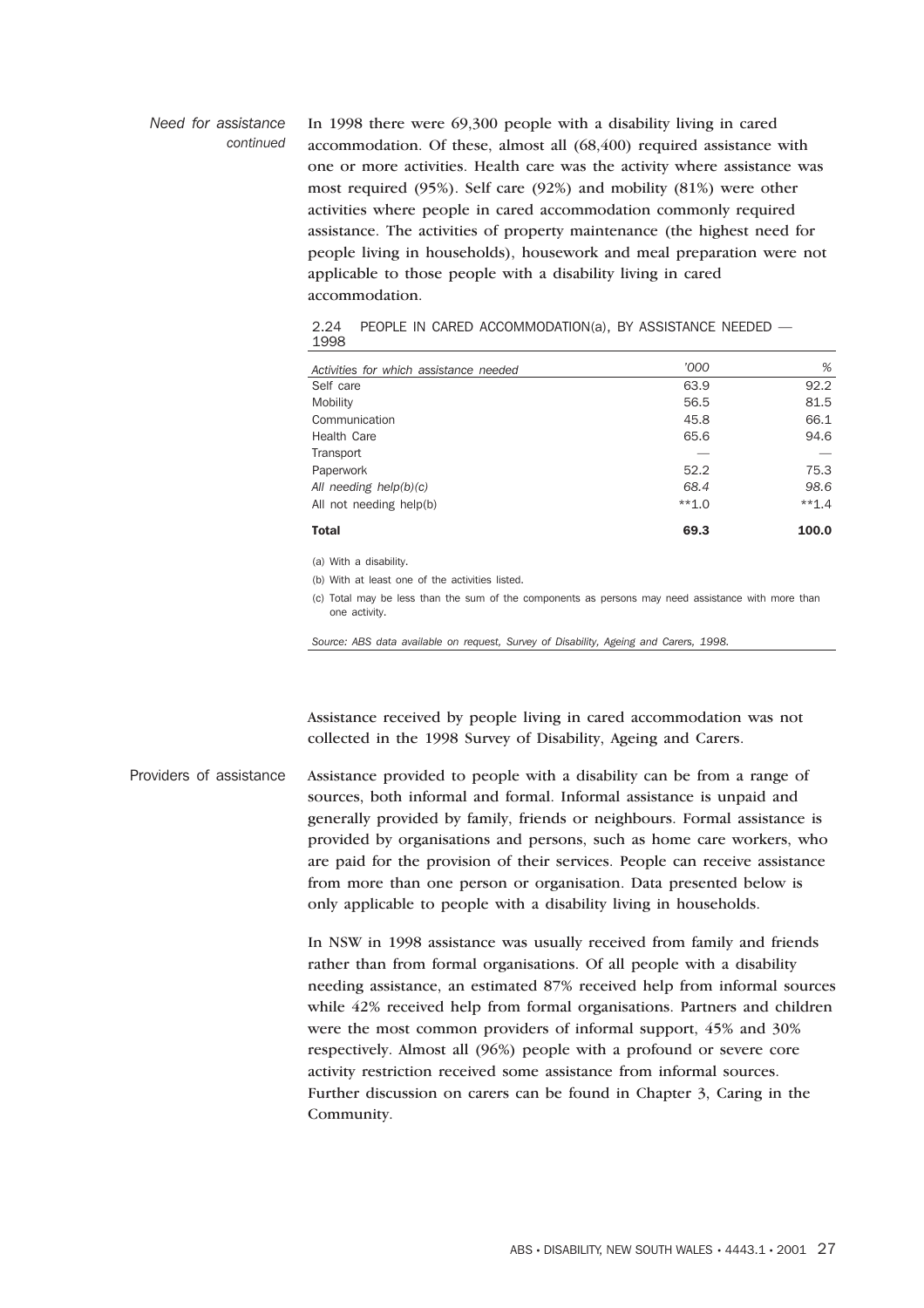|                                                          | Profound/<br>severe core<br>activity(b)<br>restriction | All with<br>specific<br>restrictions | All with<br>disability(c) |
|----------------------------------------------------------|--------------------------------------------------------|--------------------------------------|---------------------------|
|                                                          | '000                                                   | '000                                 | '000                      |
| Informal providers                                       |                                                        |                                      |                           |
| Partner                                                  | 147.4                                                  | 287.7                                | 294.5                     |
| Parent                                                   | 76.1                                                   | 94.6                                 | 95.4                      |
| Child                                                    | 105.8                                                  | 194.9                                | 198.9                     |
| Other relative                                           | 85.2                                                   | 136.1                                | 139.9                     |
| Friend                                                   | 55.8                                                   | 94.4                                 | 98.6                      |
| All receiving assistance from informal<br>provider(s)(d) | 303.3                                                  | 560.4                                | 576.9                     |
| All receiving assistance from formal provider(s)         | 145.0                                                  | 269.6                                | 274.5                     |
| All receiving assistance(d)                              | 309.1                                                  | 612.3                                | 632.3                     |
| Assistance not received                                  | $*8.0$                                                 | 24.8                                 | 27.4                      |
| All needing assistance                                   | 317.1                                                  | 637.1                                | 659.7                     |

#### 2.25 PEOPLE NEEDING ASSISTANCE(a), BY PROVIDER TYPE — 1998

(a) Persons with a disability living in households only.

(b) Core activities comprise communication, mobility and self care.

(c) Includes those who do not have a specific restriction.

(d) Total may be less that the sum of the components as persons may need or receive assistance with more than one activity.

*Source: Disability, Ageing and Carers: Summary Tables, New South Wales, 1998 (Cat. no. 4430.1.40.001).*

Government agencies provide a range of formal sources of assistance to people with a disability. This is through the funding and delivery of service programs. One such program is the Commonwealth/State Disability Agreement (CSDA) (excluding psychiatric services) $4$ . Under the CSDA government funds both government and non-government providers of services for people with disabilities. States and Territories have responsibility for the administration of accommodation and other support services, while the Commonwealth has responsibility for employment services. Data presented below is applicable to those services administered by the NSW Government only, that is, accommodation support, community support, community access and respite services.

In 2000, accommodation support was the most accessed service on the snapshot day (see Explanatory Notes) with 6,402 recipients. This was followed by community support  $(3,707)$  and community access  $(3,163)$ .

<sup>4</sup> In general, State and Territory services for people with a psychiatric disability are delivered under the health system. However, many people with a psychiatric disability access CSDA services.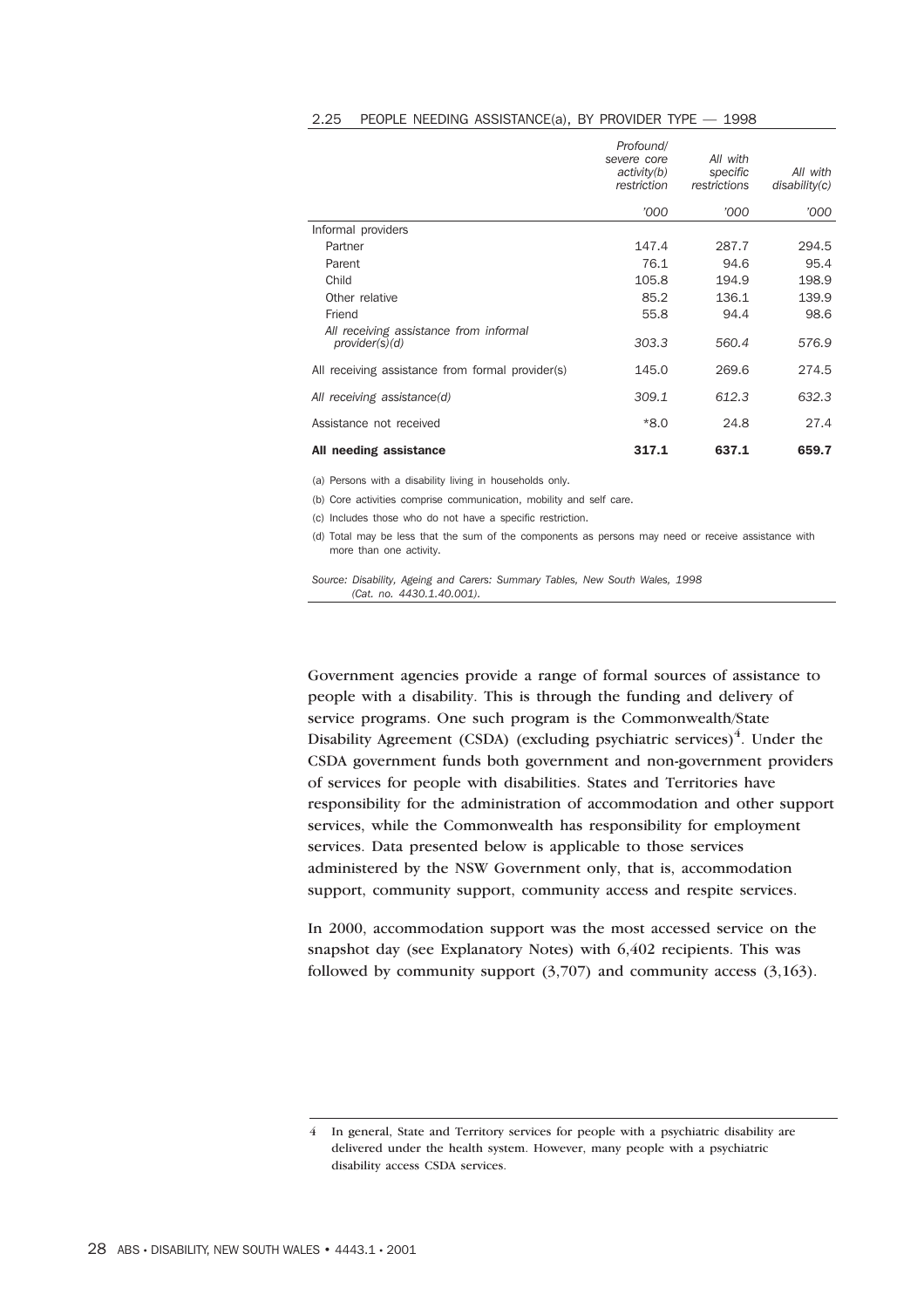#### 2.26 CSDA SERVICE RECIPIENTS(a), BY SERVICE TYPE — 2000

| <b>Total</b>          | 13842   | 100.0 |
|-----------------------|---------|-------|
| Respite               | 570     | 4.1   |
| Community access      | 3 1 6 3 | 22.8  |
| Community support     | 3 7 0 7 | 26.8  |
| Accommodation support | 6402    | 46.3  |
|                       | no.     | %     |

(a) Recipients of services, funded under the Commonwealth/State Disability Agreement, on the snapshot day in May 2000. An individual may be counted more than once if more than one service was accessed on the snapshot day.

*Source: NSW Department of Ageing, Disability and Home Care, CSDA MDS 2000 Collection.*

CSDA services are targeted at people aged less than 65 years who have a profound or severe disability and require ongoing support. Of those accessing CSDA services, 96% (13,260) were aged 0–64 years.

Of all service recipients, the most common primary disability type was intellectual disability (70%). This was followed by physical disability (10%) and developmental delay (5%).





(a) On the snapshot day.

*Source: NSW Department of Ageing, Disability and Home Care, CSDA MDS 2000 Collection.*

The Home and Community Care Program (HACC) is another program funded by the Commonwealth and State and Territory Governments. HACC services include home help and maintenance, personal care, food services and transport. The HACC program is aimed at older Australians and younger people with disabilities who, in the absence of basic maintenance and support services, are at risk of premature or inappropriate long term residential care. With Commonwealth Government Ageing policy moving away from institutional care and towards home based care, HACC services are becoming increasingly important.

In 1998 home help was the most commonly used service (49%). This was followed by transport services (39%) and home delivered meals (26%).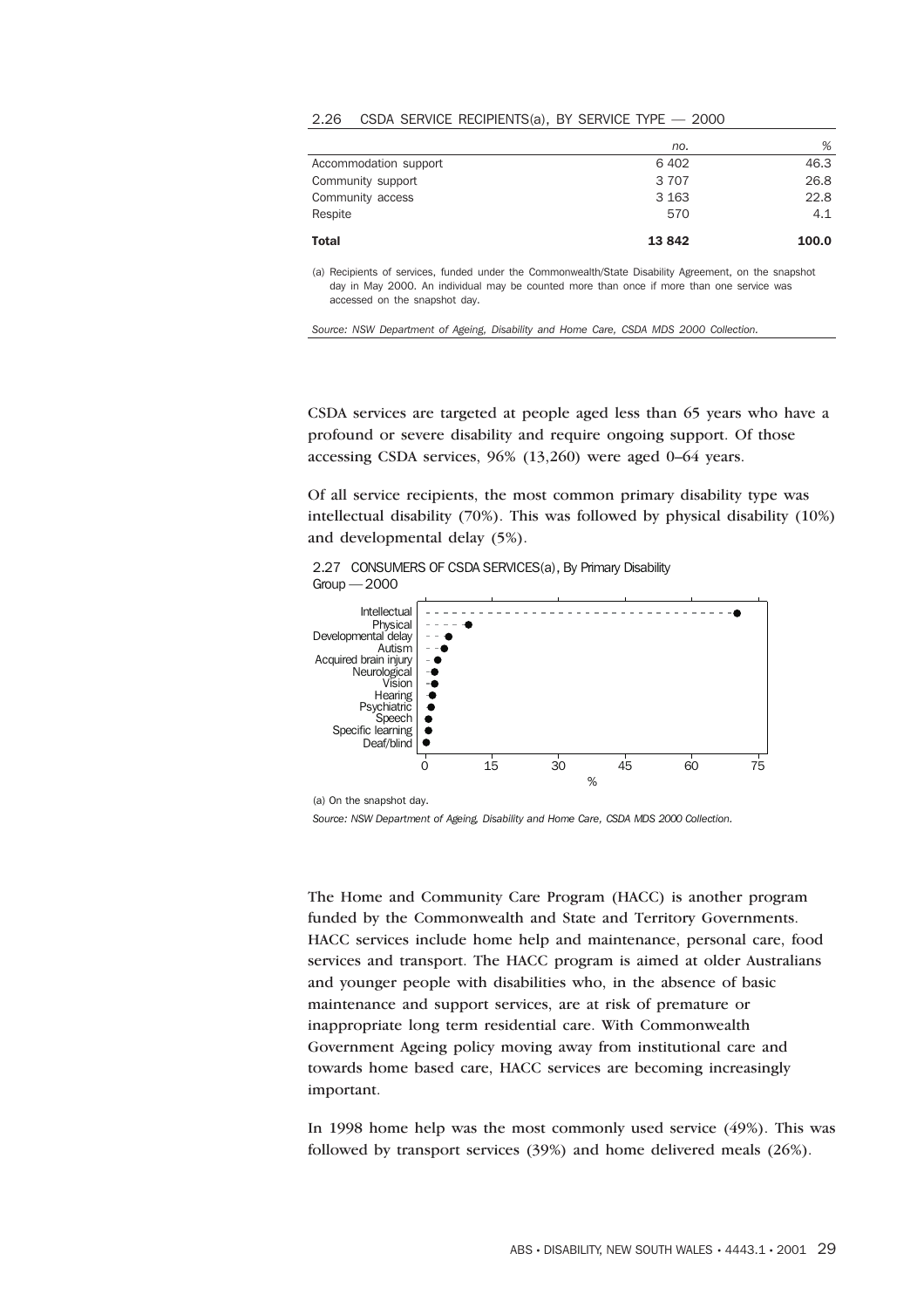

*Source: May 1998 NSW HACC User Characteristics National Data Collections.*

HACC services, while available to people of all ages, were largely accessed by older people. An estimated 44% of clients were aged 80 years and over, with a further 36% aged 65–79 years. This compares with 2% and 17% of clients aged 0–14 and 15–64 years respectively.

In addition to help provided by family or organisations, people with a disability can also use a range of aids or equipment to assist them with tasks in everyday life. Just under half (47%) of all people with a disability stated they used some kind of aid or equipment to assist in completing tasks.

A quarter of people with a disability used a medical aid to manage their condition(s). Medical aids included items such as nebulisers, dialysis machines and oxygen cylinders. Communication (18%) and mobility (12%) were other activities where aids or equipment were often used by people with a disability.

USE OF AIDS AND EQUIPMENT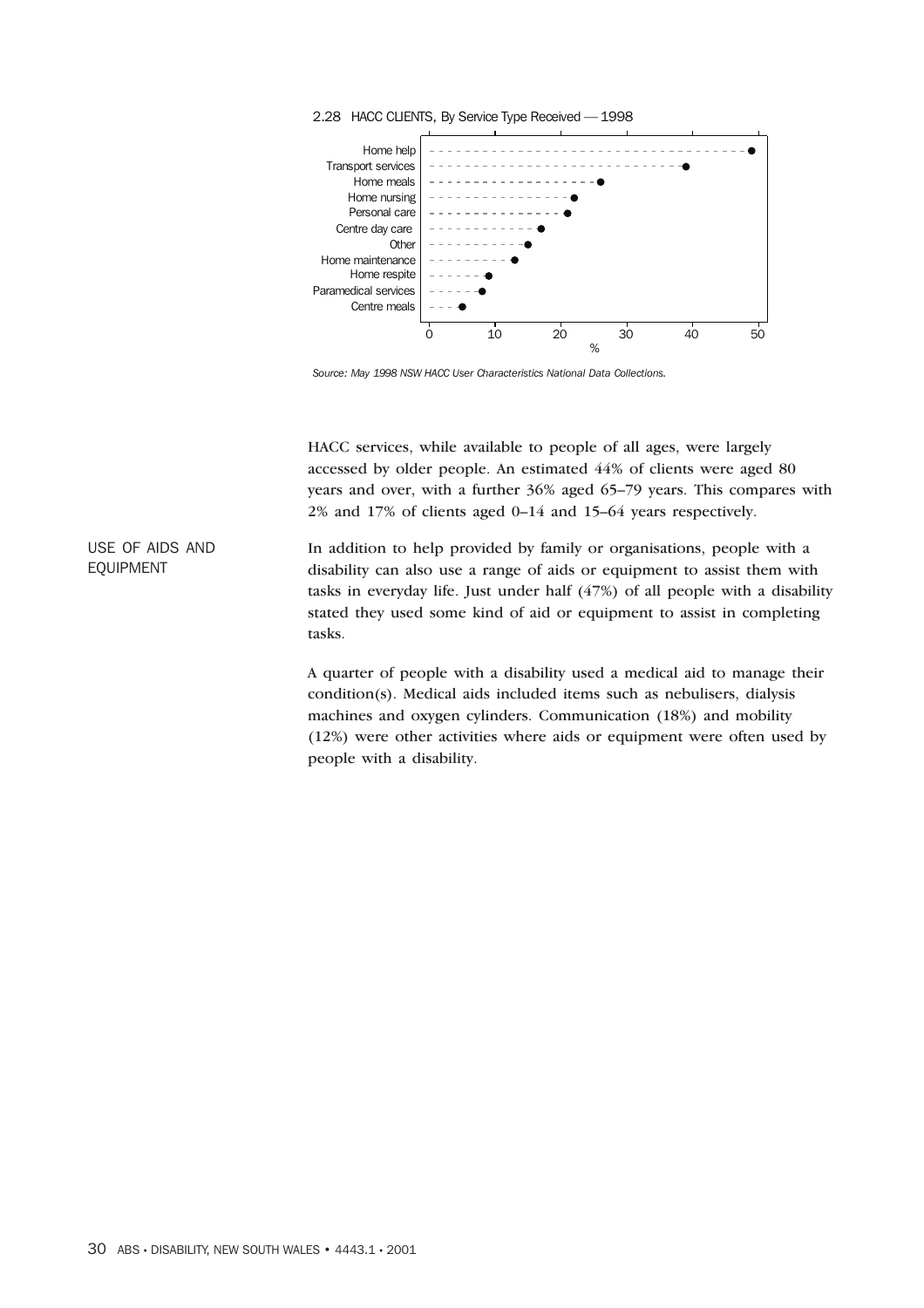|                                              | '000    | %      |
|----------------------------------------------|---------|--------|
| Self care                                    |         |        |
| Eating                                       | 28.0    | 2.3    |
| Showering/bathing                            | 100.4   | 8.2    |
| Dressing                                     | 32.2    | 2.6    |
| Toiletting                                   | 56.3    | 4.6    |
| Managing incontinence                        | 45.7    | 3.7    |
| All using self care $aid(s)(a)$              | 133.0   | 10.9   |
| Mobility                                     |         |        |
| Getting into/out of a bed or chair           | 49.9    | 4.1    |
| Moving about the house                       | 101.1   | 8.3    |
| Moving around places away from home          | 130.7   | 10.7   |
| Travelling by car                            | $*5.6$  | $*0.5$ |
| All using mobility $aid(s)(a)$               | 150.8   | 12.3   |
| Communication                                | 219.6   | 18.0   |
| Meal preparation                             | 16.1    | 1.3    |
| Managing health conditions (medical aids)(b) | 303.7   | 24.9   |
| All using aids or equipment(a)               | 569.3   | 46.6   |
| Does not use aids or equipment               | 652.0   | 53.4   |
| <b>Total</b>                                 | 1 221.3 | 100.0  |

|  |  |  |  |  |  | 2.29 ACTIVITIES WHERE AIDS OR EQUIPMENT USED - 1998 |  |  |
|--|--|--|--|--|--|-----------------------------------------------------|--|--|
|--|--|--|--|--|--|-----------------------------------------------------|--|--|

(a) Total may be less than the sum of the components as persons may use more than one type of aid/equipment.

(b) Examples include nebulisers, dialysis machines, oxygen concentrator or cylinder.

*Source: Disability, Ageing and Carers: Summary Tables, New South Wales, 1998 (Cat. no. 4430.1.40.001).*

GENERAL HEALTH ASSESSMENT

In the 1998 Survey of Disability, Ageing and Carers an internationally used set of questions on self-perception of physical and mental health and wellbeing were asked (referred to as the Short Form-12 (SF-12)). Only people with a disability who were able to respond personally completed the survey relating to self-assessment.

People with a disability most commonly assessed their health status as good (31%). A further 22% assessed their health as fair, and 17%, very good. This order was the same for all age groups except those aged 15–44 years. These people largely considered their wellbeing good (31%) and very good (20%).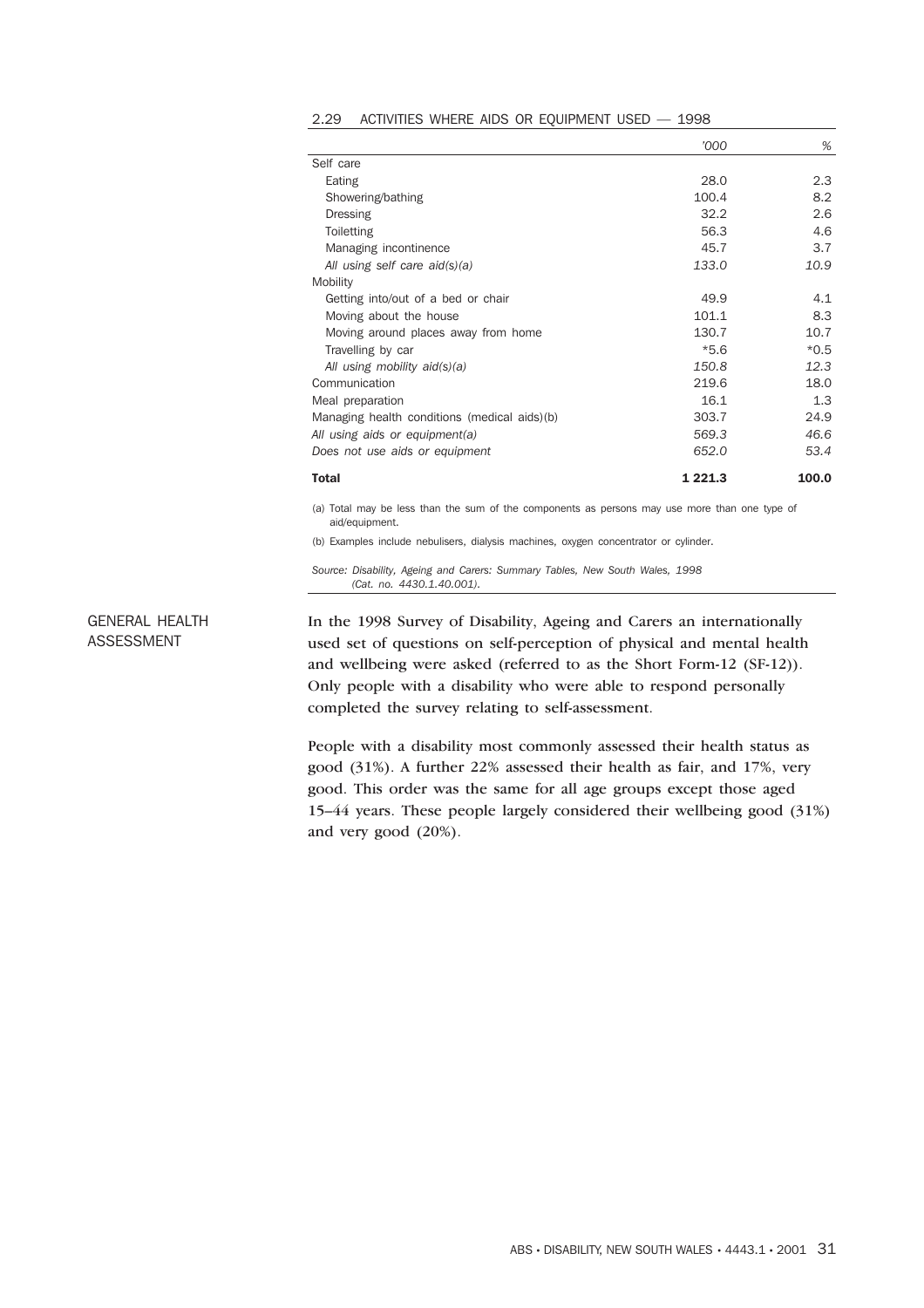# 2.30 GENERAL HEALTH ASSESSMENT(a) — 1998

|                   | Age group (years) |               |           |             |             |
|-------------------|-------------------|---------------|-----------|-------------|-------------|
| Health assessment | $15 - 44$         | $45 - 64$     | $65 - 74$ | 75 and over | Total       |
|                   |                   | NUMBER('000)  |           |             |             |
| Excellent         | 42.7              | 18.4          | $*9.5$    | 10.4        | 81.0        |
| Very good         | 62.9              | 64.7          | 31.6      | 29.3        | 188.4       |
| Good              | 96.9              | 120.0         | 72.5      | 61.2        | 350.6       |
| Fair              | 48.2              | 103.3         | 56.0      | 44.1        | 251.5       |
| Poor              | 25.0              | 55.4          | 14.7      | 24.0        | 119.1       |
| Not applicable(b) | 37.6              | 25.1          | 18.4      | 62.8        | 143.9       |
| Total             | 313.3             | 386.7         | 202.7     | 231.8       | 1 1 3 4 . 5 |
|                   |                   | PROPORTION(%) |           |             |             |
| Excellent         | 13.6              | 4.8           | $*4.7$    | 4.5         | 7.1         |
| Very good         | 20.1              | 16.7          | 15.6      | 12.6        | 16.6        |
| Good              | 30.9              | 31.0          | 35.8      | 26.4        | 30.9        |
| Fair              | 15.4              | 26.7          | 27.6      | 19.0        | 22.2        |
| Poor              | 8.0               | 14.3          | 7.3       | 10.3        | 10.5        |
| Not applicable(b) | 12.0              | 6.5           | 9.1       | 27.1        | 12.7        |
| Total             | 100.0             | 100.0         | 100.0     | 100.0       | 100.0       |

(a) Persons with a disability aged 15 years and over.

(b) Comprises persons in cared accommodation and proxy interviews.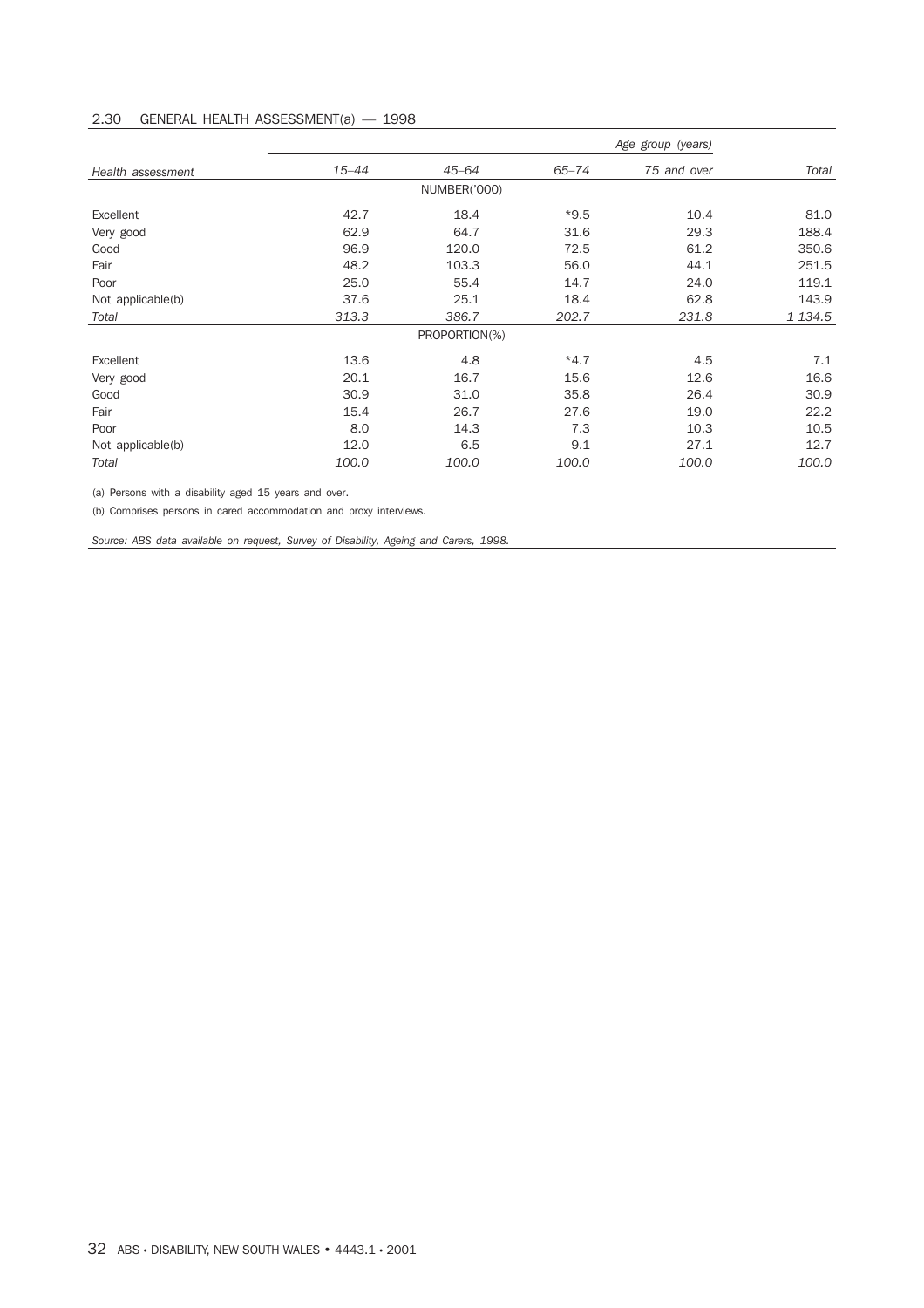# 2.31 DISABILITY STATUS, BY AGE AND SEX — 1998

|                     |                                                        |                                                |                                         |                                              |                                         | <b>Disability</b>         |                  |                |
|---------------------|--------------------------------------------------------|------------------------------------------------|-----------------------------------------|----------------------------------------------|-----------------------------------------|---------------------------|------------------|----------------|
|                     | Profound/<br>severe core<br>activity(a)<br>restriction | Moderate<br>core<br>activity(a)<br>restriction | Mild core<br>activity(a)<br>restriction | Schooling or<br>employment<br>restriction(b) | All with<br>specific<br>restrictions(c) | All with<br>disability(d) | No<br>disability | Total          |
| Age group (years)   | '000                                                   | '000                                           | '000                                    | '000                                         | '000                                    | '000                      | '000             | '000           |
|                     |                                                        |                                                |                                         | <b>MALES</b>                                 |                                         |                           |                  |                |
|                     |                                                        |                                                |                                         |                                              |                                         |                           |                  |                |
| $0 - 4$<br>$5 - 14$ | $*8.0$<br>20.3                                         | n.p.<br>$*4.1$                                 | $*7.6$                                  | $\ddotsc$<br>33.2                            | $*8.8$<br>38.2                          | 13.3<br>42.9              | 211.6<br>407.3   | 224.8<br>450.2 |
| $15 - 24$           | 9.9                                                    | $*4.6$                                         | 10.5                                    | 23.6                                         | 32.3                                    | 41.5                      | 408.8            | 450.3          |
| $25 - 34$           | $*8.0$                                                 | $*9.2$                                         | 20.3                                    | 36.9                                         | 45.3                                    | 57.6                      | 425.5            | 483.0          |
| $35 - 44$           | 11.9                                                   | 12.3                                           | 20.7                                    | 48.5                                         | 58.0                                    | 70.9                      | 417.7            | 488.5          |
| $45 - 54$           | 19.6                                                   | 28.2                                           | 23.4                                    | 68.8                                         | 83.0                                    | 94.9                      | 321.6            | 416.5          |
| $55 - 59$           | 12.5                                                   | $*8.8$                                         | 16.4                                    | 37.0                                         | 44.2                                    | 47.2                      | 103.8            | 151.0          |
| $60 - 64$           | 10.2                                                   | 13.0                                           | 20.9                                    | 33.7                                         | 46.9                                    | 54.8                      | 72.6             | 127.4          |
| 65-69               | 10.5                                                   | 11.0                                           | 21.3                                    |                                              | 42.7                                    | 51.7                      | 65.7             | 117.4          |
| $70 - 74$           | 11.5                                                   | 10.4                                           | 23.9                                    | . .                                          | 45.8                                    | 54.3                      | 46.0             | 100.3          |
| $75 - 79$           | 14.0                                                   | 14.2                                           | $*9.7$                                  | . .                                          | 38.0                                    | 42.6                      | 27.9             | 70.5           |
| 80-84               | $*9.2$                                                 | $*2.6$                                         | $*9.5$                                  | $\ddotsc$                                    | 21.3                                    | 24.7                      | 13.8             | 38.6           |
| 85 and over         | 10.9                                                   | $**2.2$                                        | $*4.9$                                  | $\ddotsc$                                    | 18.0                                    | 18.6                      | $*4.8$           | 23.3           |
| Total               | 156.7                                                  | 121.4                                          | 189.1                                   | г.<br>281.7                                  | 522.5                                   | 614.9                     | 2 5 2 7 .0       | 3 141.9        |
|                     |                                                        |                                                |                                         | <b>FEMALES</b>                               |                                         |                           |                  |                |
|                     |                                                        |                                                |                                         |                                              |                                         |                           |                  |                |
| $0 - 4$             | $*2.1$                                                 | n.p.                                           |                                         | г.                                           | $*2.8$                                  | $*4.2$                    | 209.2            | 213.4          |
| $5 - 14$            | 14.9                                                   |                                                | $*5.3$                                  | 19.7                                         | 23.8                                    | 26.5                      | 403.0            | 429.5          |
| $15 - 24$           | $*7.1$                                                 | $*2.3$                                         | $*9.2$                                  | 21.6                                         | 24.0                                    | 29.2                      | 402.6            | 431.8          |
| $25 - 34$           | 13.5                                                   | $*5.7$                                         | 13.6                                    | 32.9                                         | 39.2                                    | 44.3                      | 440.9            | 485.1          |
| $35 - 44$           | 19.1                                                   | 11.6                                           | 18.0                                    | 53.8                                         | 63.2                                    | 69.9                      | 417.6            | 487.5          |
| $45 - 54$           | 27.8                                                   | 19.2                                           | 23.1                                    | 65.3                                         | 79.5                                    | 92.3                      | 313.6            | 406.0          |
| $55 - 59$           | 12.3                                                   | 9.8                                            | 19.8                                    | 34.9                                         | 44.9                                    | 48.8                      | 98.3             | 147.0          |
| $60 - 64$           | 12.6                                                   | 10.2                                           | 17.9                                    | 25.5                                         | 42.1                                    | 48.8                      | 79.9             | 128.6          |
| 65-69               | 11.9                                                   | $*9.5$                                         | 16.9                                    | . .                                          | 38.2                                    | 43.8                      | 80.1             | 123.9          |
| $70 - 74$           | 16.9                                                   | 14.0                                           | 15.6                                    | $\ddotsc$                                    | 46.5                                    | 52.9                      | 64.4             | 117.4          |
| $75 - 79$           | 27.9                                                   | $*8.5$                                         | 18.4                                    | $\ddotsc$                                    | 54.8                                    | 57.8                      | 36.7             | 94.5           |
| 80-84               | 23.4                                                   | $*3.4$                                         | 14.5                                    | Ω,                                           | 41.4                                    | 41.4                      | 22.5             | 63.9           |
| 85 and over         | 39.0                                                   | $*2.3$                                         | $*4.6$                                  | .,                                           | 45.8                                    | 46.7                      | $*8.6$           | 55.3           |
| Total               | 228.5                                                  | 97.2                                           | 177.0                                   | 253.8                                        | 546.3                                   | 606.5                     | 2 577.5          | 3 183.9        |
|                     |                                                        |                                                |                                         | <b>PERSONS</b>                               |                                         |                           |                  |                |
| $0 - 4$             | 10.1                                                   | n.p.                                           |                                         | . .                                          | 11.6                                    | 17.4                      | 420.8            | 438.2          |
| $5 - 14$            | 35.2                                                   | $*4.1$                                         | 12.9                                    | 53.0                                         | 62.0                                    | 69.4                      | 810.2            | 879.7          |
| $15 - 24$           | 17.0                                                   | $*6.9$                                         | 19.7                                    | 45.2                                         | 56.3                                    | 70.7                      | 811.4            | 882.1          |
| $25 - 34$           | 21.6                                                   | 14.9                                           | 33.9                                    | 69.9                                         | 84.6                                    | 101.8                     | 866.3            | 968.2          |
| $35 - 44$           | 31.0                                                   | 23.9                                           | 38.7                                    | 102.3                                        | 121.3                                   | 140.7                     | 835.2            | 976.0          |
| $45 - 54$           | 47.4                                                   | 47.4                                           | 46.6                                    | 134.1                                        | 162.5                                   | 187.2                     | 635.3            | 822.5          |
| $55 - 59$           | 24.8                                                   | 18.6                                           | 36.3                                    | 71.9                                         | 89.0                                    | 95.9                      | 202.1            | 298.0          |
| 60-64               | 22.8                                                   | 23.2                                           | 38.8                                    | 59.2                                         | 89.0                                    | 103.6                     | 152.5            | 256.1          |
| 65-69               | 22.3                                                   | 20.4                                           | 38.2                                    | .,                                           | 81.0                                    | 95.5                      | 145.8            | 241.3          |
| $70 - 74$           | 28.4                                                   | 24.4                                           | 39.4                                    | Ω,                                           | 92.2                                    | 107.3                     | 110.4            | 217.7          |
| $75 - 79$           | 41.9                                                   | 22.8                                           | 28.1                                    | .,                                           | 92.8                                    | 100.4                     | 64.6             | 165.0          |
| 80-84               | 32.7                                                   | $*6.0$                                         | 24.0                                    | $\ddot{\phantom{0}}$                         | 62.7                                    | 66.1                      | 36.3             | 102.5          |
| 85 and over         | 49.9                                                   | $*4.4$                                         | $*9.4$                                  | $\ddotsc$                                    | 63.8                                    | 65.2                      | 13.4             | 78.6           |
| <b>Total</b>        | 385.1                                                  | 218.6                                          | 366.1                                   | 535.5                                        | 1 068.8                                 | 1 2 2 1 . 3               | 5 104.5          | 6 3 2 5 . 8    |

(a) Core activities comprise communication, mobility and self care.

(b) Includes those who also have a core activity restriction.

(c) Total may be less than the sum of the components as persons may have both a core activity restriction and a schooling or employment restriction.

(d) Includes thoe who do not have a specific restriction.

*Source: Disability, Ageing and Carers: Summary Tables, New South Wales, 1998 (Cat. no. 4430.1.40.001).*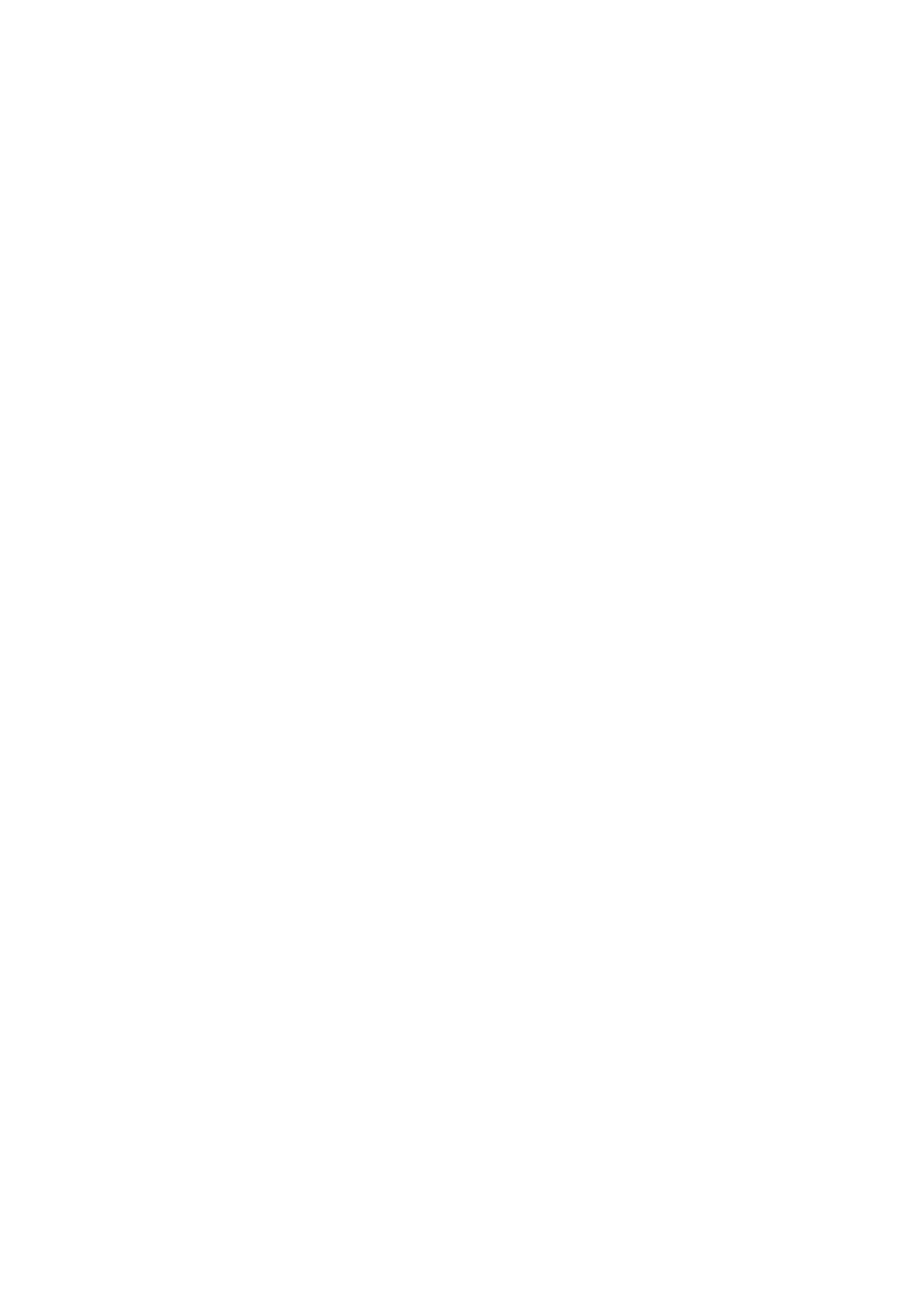# CHAPTER 3 CARING IN THE COMMUNITY

INTRODUCTION The experience of caring is relatively common in NSW, as in the rest of Australia. Caring spans all ages and social groups, and crosses most inter-generational boundaries<sup>1</sup>. The vast majority of people with a disability who need assistance receive support from informal sources, generally family, friends or neighbours. The assistance provided by these carers is essential in the supported independence of people with disabilities within private homes and in community settings and also to the welfare and social participation of those in cared accommodation. The care and assistance they provide is supplemented by formal supports through government and non-government organisations.

> Over the last 15 years there have been two major shifts in State and Commonwealth Government policies which have emphasised the role of carers. Government Ageing policy has encouraged the provision of care at home and in the community, rather than in residential settings. This has been supported by the provision of a range of practical services to enable people to remain at home.

At the same time, government has increasingly recognised the role of families and carers in supporting people with a disability. Both State and Commonwealth Governments provide a range of services to support carers in their caring role. These include information-based services, income support, counselling and other emotional supports, and respite care. A NSW Government initiative designed to enhance carers' employment is legislation making it unlawful to discriminate against employees with caring responsibilities.

The present balance between formal services and informal support is likely to be affected by changes in the structure of the population. The ageing of the population and the movement of the 'baby boomers' through the population age structure will inevitably increase the number of people requiring care and thus the demand for carers. As most informal care is provided by family members, changes in family size and composition and women's increasing access to paid work are likely to result in different patterns of informal and formal care in the future.

Providing care is in many ways a positive experience, and one which is strongly valued by carers. However, caring can also impact on various aspects of a carer's life, including their physical and emotional health, their relationships and their capacity to participate in employment and other activities. Caring also has pronounced effects on finances in the short and longer term<sup>2</sup>.

<sup>1</sup> Howe A.L., Schofield H. & Herrman H., 1997, *Caregiving: a common or uncommon experience:*, Social Science and Medicine, 45:7, pp 1017-1029.

<sup>2</sup> Schofield H., Bloch S., Herrman H., Murphy B., Nankervis J. & Singh B., 1998, *FAMILY CAREGIVING Disability, Illness and Ageing*, Allen and Unwin, St Leonards.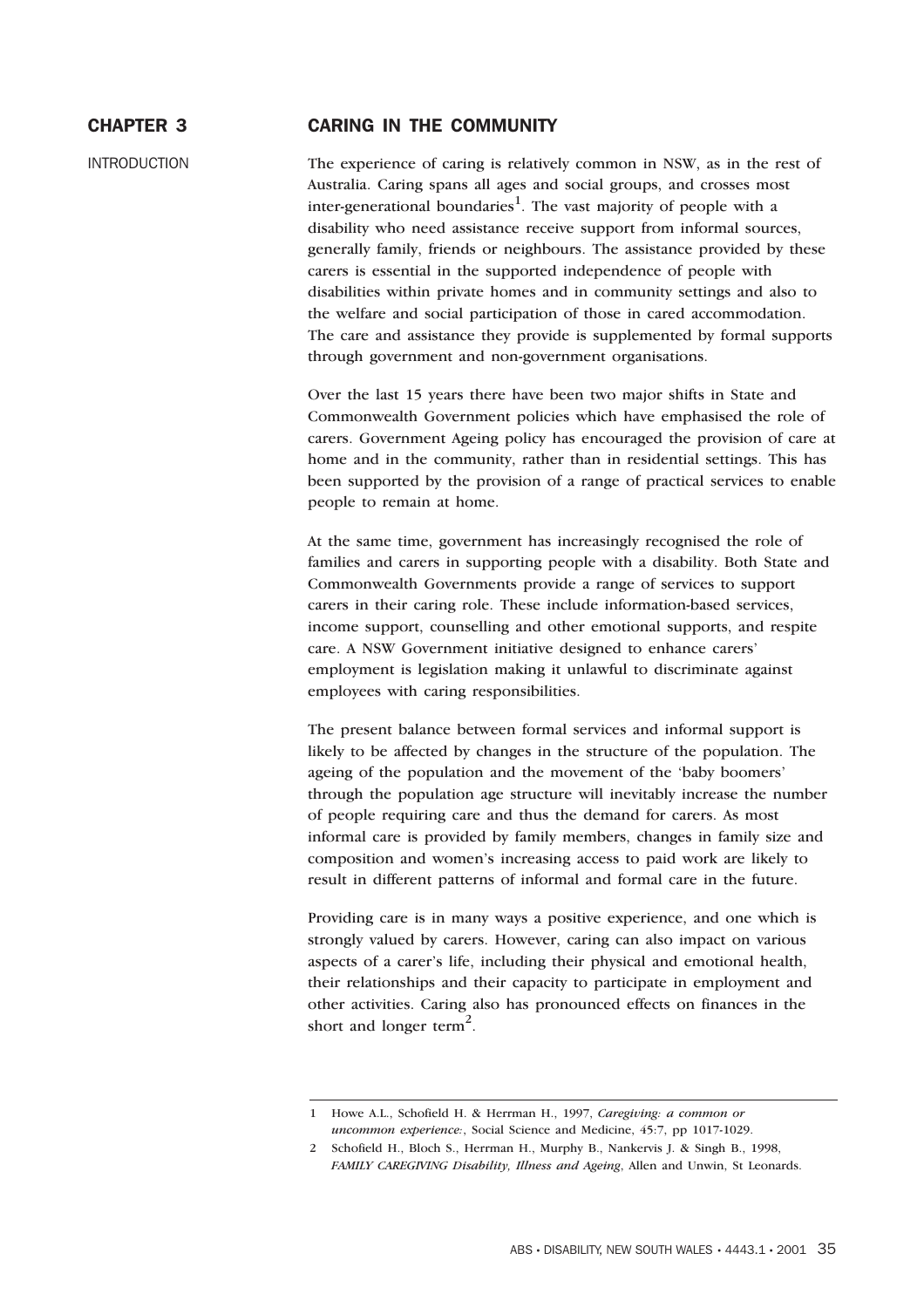INTRODUCTION *continued* In order to broaden understanding of these evolving issues, this chapter provides information about the carer population in NSW, its links to formal services and the impact caring has on carers' lives. It uses data from the 1998 Survey of Disability, Ageing and Carers.

CHARACTERISTICS OF THE CARER COMMUNITY

> Population In 1998 an estimated 798,300 or about 1 in 8 people in NSW were performing a caring role. Of these, 162,200 (20%) were primary carers. A primary carer is a person of any age who provides the most informal assistance, in terms of help or supervision, to a person with one or more disabilities. The assistance has to be ongoing, or likely to be ongoing for at least six months and be provided for one or more of the core activities of self care, mobility or communication. The remaining 636,000 carers who provided informal assistance, but who were not primary carers, were classified as other carers.

> > 3.1 THE CARER COMMUNITY



*Source: ABS data available on request, Survey of Disability, Ageing and Carers, 1998.*

An estimated, 62% (492,700) of all carers lived in the Sydney Statistical Division in 1998. The remainder were dispersed throughout the Newcastle and Wollongong regions and other regional centres and locations in rural NSW. This distribution generally follows the NSW population pattern.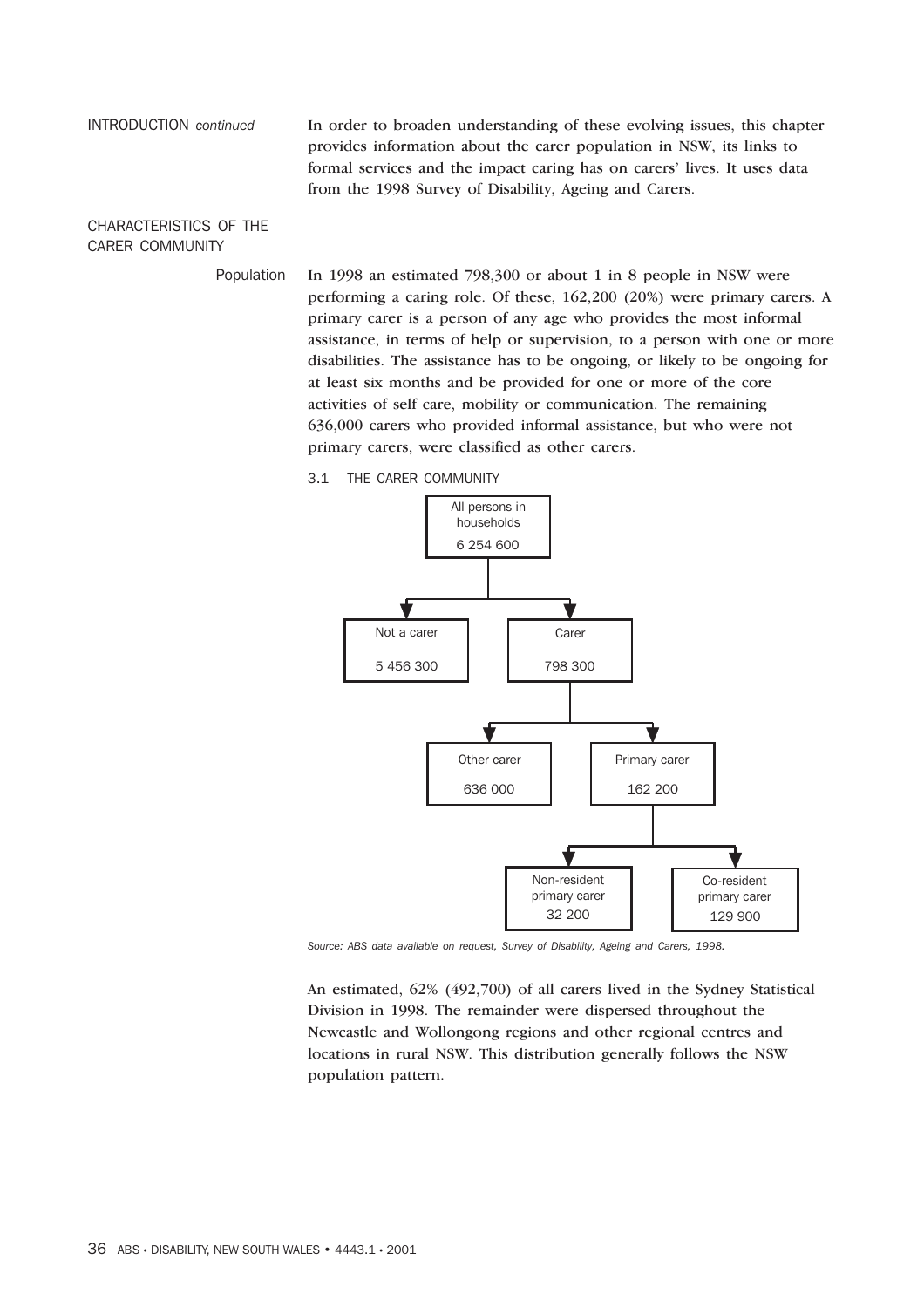Sex Women are more likely than men to be carers at some stage in their lives. In 1998, women accounted for 57% (457,800) of all carers in NSW and 73% (118,700) of primary carers.





Age Carers occur in all age groups, however the number of people with a caring role is different at various stages of life. The likelihood of being a carer is highest in middle age when carers may be providing care for their children, partners or parents.

In 1998 there were 161,600 carers aged 45–54 years. This represented the largest number of carers in any age group. The smallest groups of carers were those aged less than 18 years (54,000) and those aged 75 years and over (46,700).



*Source: Disability, Ageing and Carers: Summary Tables, New South Wales, 1998 (Cat. no. 4430.1.40.001).*

Although the highest number of carers were aged 45–54 years, the largest proportion were aged 55–64 years (24%). Carers aged 75 years and over, although smaller in number, represented a relatively high proportion of their age group (16%). Carers aged less than 18 years represented 3% of their age group.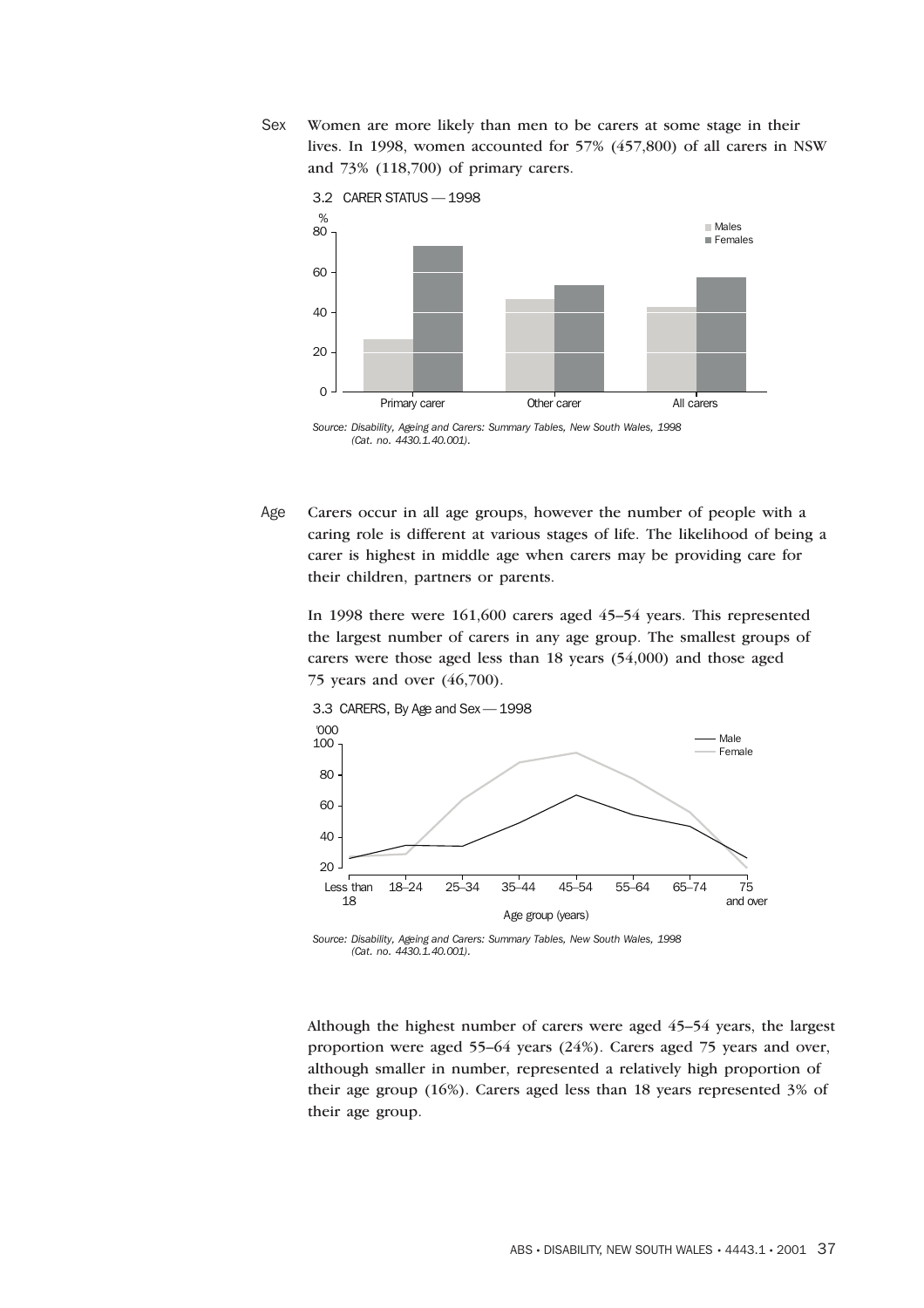|                                                                                                        |                 |           |           |           |           |           |           |                | Age group (years) |
|--------------------------------------------------------------------------------------------------------|-----------------|-----------|-----------|-----------|-----------|-----------|-----------|----------------|-------------------|
|                                                                                                        | Less than<br>18 | $18 - 24$ | $25 - 34$ | $35 - 44$ | $45 - 54$ | $55 - 64$ | $65 - 74$ | 75 and<br>over | All carers        |
|                                                                                                        | '000            | '000      | '000      | '000      | '000      | '000      | '000      | '000           | '000              |
| Males                                                                                                  |                 |           |           |           |           |           |           |                |                   |
| Primary carer                                                                                          | n.p.            | n.p.      | $*2.4$    | $*5.6$    | 11.6      | 12.2      | $*2.4$    | $*6.9$         | 43.5              |
| Other carer                                                                                            | 25.8            | 33.3      | 31.7      | 43.9      | 55.6      | 42.3      | 44.6      | 19.6           | 296.9             |
| Total                                                                                                  | 26.5            | 35.0      | 34.2      | 49.4      | 67.2      | 54.5      | 47.1      | 26.6           | 340.4             |
| Females                                                                                                |                 |           |           |           |           |           |           |                |                   |
| Primary carer                                                                                          | n.p.            | $*2.4$    | 14.3      | 26.0      | 28.6      | 17.9      | 19.1      | $*9.6$         | 118.7             |
| Other carer                                                                                            | 26.9            | 26.8      | 50.1      | 62.2      | 65.7      | 59.9      | 36.9      | 10.6           | 339.2             |
| Total                                                                                                  | 27.5            | 29.3      | 64.4      | 88.3      | 94.4      | 77.8      | 56.0      | 20.1           | 457.8             |
| Persons                                                                                                |                 |           |           |           |           |           |           |                |                   |
| Primary carer                                                                                          | n.p.            | $*4.1$    | 16.7      | 31.6      | 40.2      | 30.2      | 21.5      | 16.5           | 162.2             |
| Other carer                                                                                            | 52.7            | 60.1      | 81.8      | 106.1     | 121.3     | 102.2     | 81.6      | 30.2           | 636.0             |
| Total                                                                                                  | 54.0            | 64.2      | 98.6      | 137.7     | 161.6     | 132.3     | 103.1     | 46.7           | 798.3             |
| Source: Disability, Ageing and Carers: Summary Tables, New South Wales, 1998 (Cat. no. 4430.1.40.001). |                 |           |           |           |           |           |           |                |                   |

Family type Three-quarters (614,700) of all carers lived in couple families. A further 12% (93,200) lived in one parent families, with the remaining 11% (90,300) in other family types (including those who lived alone). Among primary carers, 18% (29,600) lived in one parent families and 6% lived in other family types.

3.5 FAMILY TYPE — 1998

|                      |               |             |       | All carers |
|----------------------|---------------|-------------|-------|------------|
|                      | Primary carer | Other carer |       |            |
|                      | '000          | '000        | '000  | %          |
| Couple $family(a)$   | 122.1         | 492.6       | 614.7 | 77.0       |
| One parent family(b) | 29.6          | 63.6        | 93.2  | 11.7       |
| Other family $(c)$   | 10.5          | 79.8        | 90.3  | 11.3       |
| <b>Total</b>         | 162.2         | 636.0       | 798.3 | 100.0      |

(a) Without children or with dependent and/or non-dependent children.

(b) With dependent and/or non-dependent children.

(c) Includes people who were living alone.

*Source: ABS data available on request, Survey of Disability, Ageing and Carers, 1998.*

Relationship with main recipient of care In 1998, 80% of primary carers (129,900) resided with their main recipient of care. Of this group 52% (67,300) were partners, 24% (31,000) were parents and 20% (26,600) were sons or daughters or their spouses (aged 15 years or more) of the main recipient of care.

> Primary carers who did not reside with the main recipient of care (32,300 carers) were usually sons or daughters of that person (64%) or other relatives and friends (31%).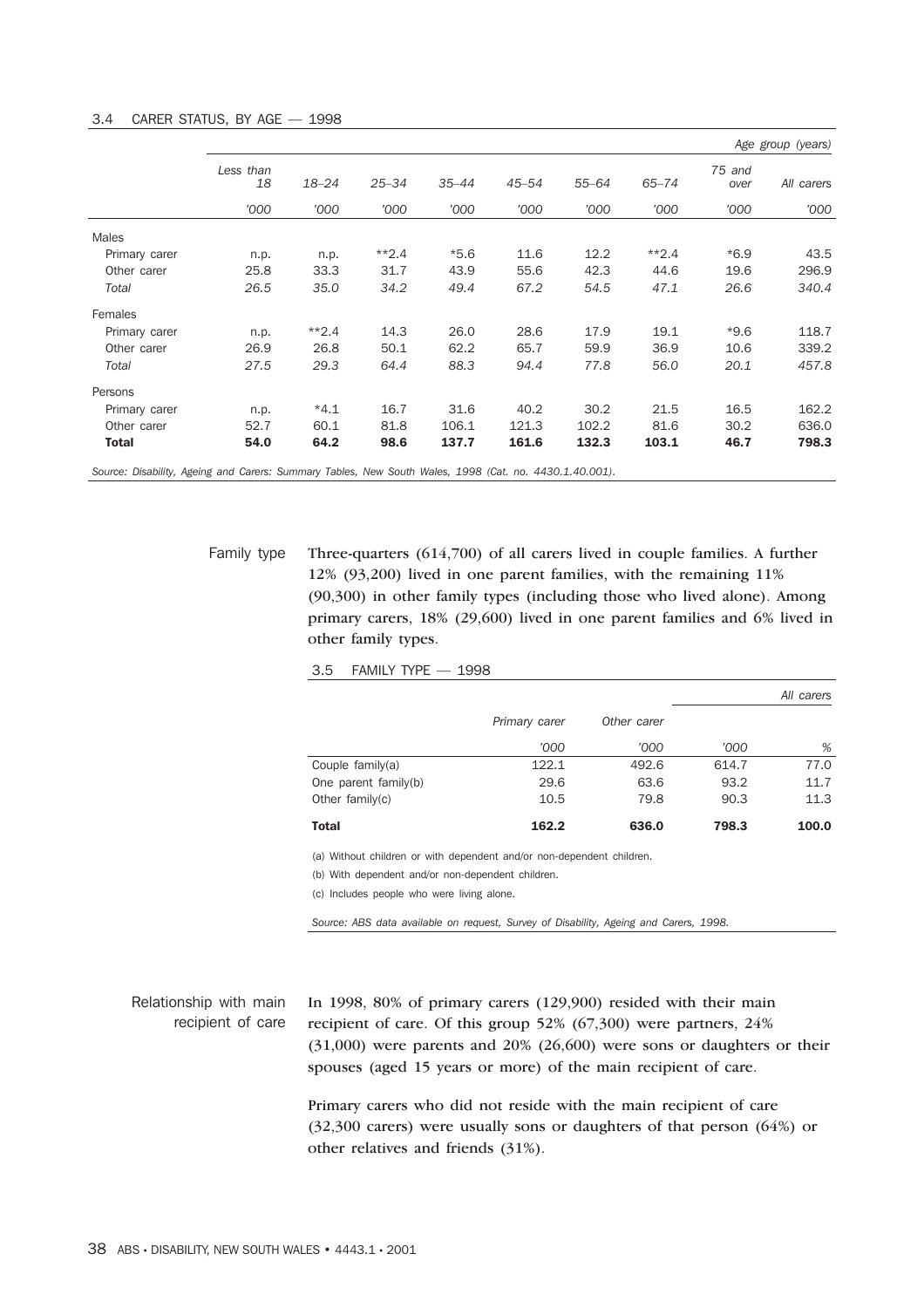# Relationship with main recipient of care *continued*

Women accounted for almost all parents who were primary carers. Of all sons or daughters providing primary care, 73% were women while of all partners 57% were women.

|                         |                                            | Living arrangements                                   |       |         |         |         |
|-------------------------|--------------------------------------------|-------------------------------------------------------|-------|---------|---------|---------|
|                         | Lives with<br>main<br>recipient of<br>care | Does not<br>live with<br>main<br>recipient of<br>care | Total | Males   | Females | Persons |
| Relationship            | '000                                       | '000                                                  | '000  | '000    | '000    | '000    |
| Partner                 | 67.3                                       |                                                       | 67.3  | 28.7    | 38.6    | 67.3    |
| Parent                  | 31.0                                       | $**1.5$                                               | 32.5  | $**1.3$ | 31.1    | 32.5    |
| Son or daughter(b)      | 26.6                                       | 20.8                                                  | 47.4  | 12.9    | 34.5    | 47.4    |
| Other relatives/friends | $*5.1$                                     | 10.0                                                  | 15.0  | n.p.    | 14.5    | 15.0    |
| <b>Total</b>            | 129.9                                      | 32.3                                                  | 162.2 | 43.5    | 118.7   | 162.2   |

3.6 PRIMARY CARERS(a), RELATIONSHIP WITH MAIN RECIPIENT OF CARE — 1998

(a) Aged 15 years and over living in households only.

(b) Includes daughter-in-law or son-in-law aged 15 years and over.

*Source: ABS data available on request, Survey of Disability, Ageing and Carers, 1998.*

The difference in age between carers and their main recipient of care further highlights the variety of carer/recipient relationships. Primary carers aged 15–44 years provided care to people in all age groups, but mostly to those aged less than 25 years or those aged 65 years and over. Among these carers 30% (16,300) were parents caring for children and 36% (19,500) were sons or daughters (or their spouses) caring for parents.

Primary carers aged 45–64 years mainly cared for individuals within their own or older age groups (80%). Within this group, partners (28,300) were most likely to be providing care. The number of sons or daughters (or their spouses) caring for parents  $(26, 400)$  increased within this age group while fewer parents (10,500) were providing care for their children.

Among primary carers aged 65 years and over, 80% cared for people in the same age group. The majority (72%) were caring for their partner.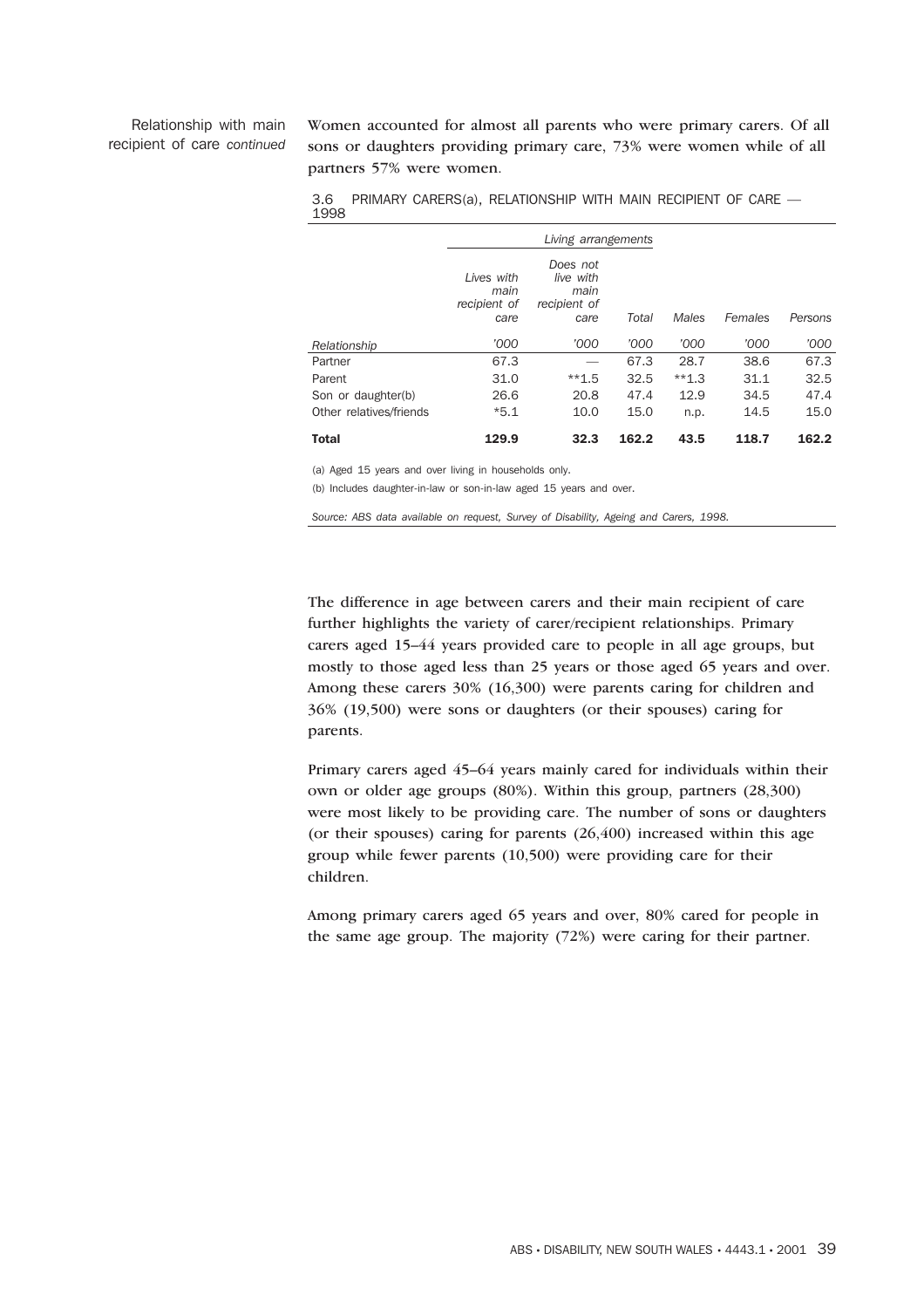|                                                      |           |           | Primary carer's age group (years) |       |
|------------------------------------------------------|-----------|-----------|-----------------------------------|-------|
|                                                      | $15 - 44$ | $45 - 64$ | 65 and<br>over                    | Total |
|                                                      | '000      | '000      | '000                              | '000  |
| Main care recipient's age group (years)              |           |           |                                   |       |
| $15 - 24$                                            | 16.2      | $*7.2$    |                                   | 23.4  |
| $25 - 44$                                            | 11.0      | $*6.8$    | $*5.1$                            | 22.8  |
| $45 - 64$                                            | 10.2      | 26.0      | $**2.7$                           | 38.9  |
| 65 and over                                          | 16.4      | 30.5      | 30.3                              | 77.1  |
| Total                                                | 53.8      | 70.4      | 38.0                              | 162.2 |
| Primary carer's relationship to main care recipient  |           |           |                                   |       |
| Partner                                              | 11.5      | 28.3      | 27.5                              | 67.3  |
| Parent                                               | 16.3      | 10.5      | $*5.7$                            | 32.5  |
| Son or daughter(b)                                   | 19.5      | 26.4      | $**1.5$                           | 47.4  |
| Other relative/friend                                | $*6.5$    | $*5.1$    | $*3.3$                            | 15.0  |
| <b>Total</b>                                         | 53.8      | 70.4      | 38.0                              | 162.2 |
| (a) Agod 15 years and over living in bouseholds only |           |           |                                   |       |

#### 3.7 PRIMARY CARERS(a) AND MAIN RECIPIENT OF CARE, BY AGE AND RELATIONSHIP — 1998

(a) Aged 15 years and over living in households only.

(b) Includes daughter-in-law or son-in-law aged 15 years and over.

*Source: ABS data available on request, Survey of Disability, Ageing and Carers, 1998.*

Disability status Carers, like the people they care for, can also have disabilities. In 1998, about 4 in 10 primary carers and 3 in 10 other carers in NSW had a disability. Profound or severe core activity restrictions were reported by 12% (19,800) of primary carers and 7% (42,500) of other carers.

> Schooling and/or employment restrictions were reported by 32,400 (20%) primary carers and 93,000 (15%) other carers. The criteria for both profound and severe core activity restrictions and schooling and/or employment restriction are described in Chapter 2, Disability.

3.8 CARER'S DISABILITY STATUS — 1998



(a) A person may have both a core activity and a schooling or employment restriction. *Source: ABS data available on request, Survey of Disability, Ageing and Carers, 1998.*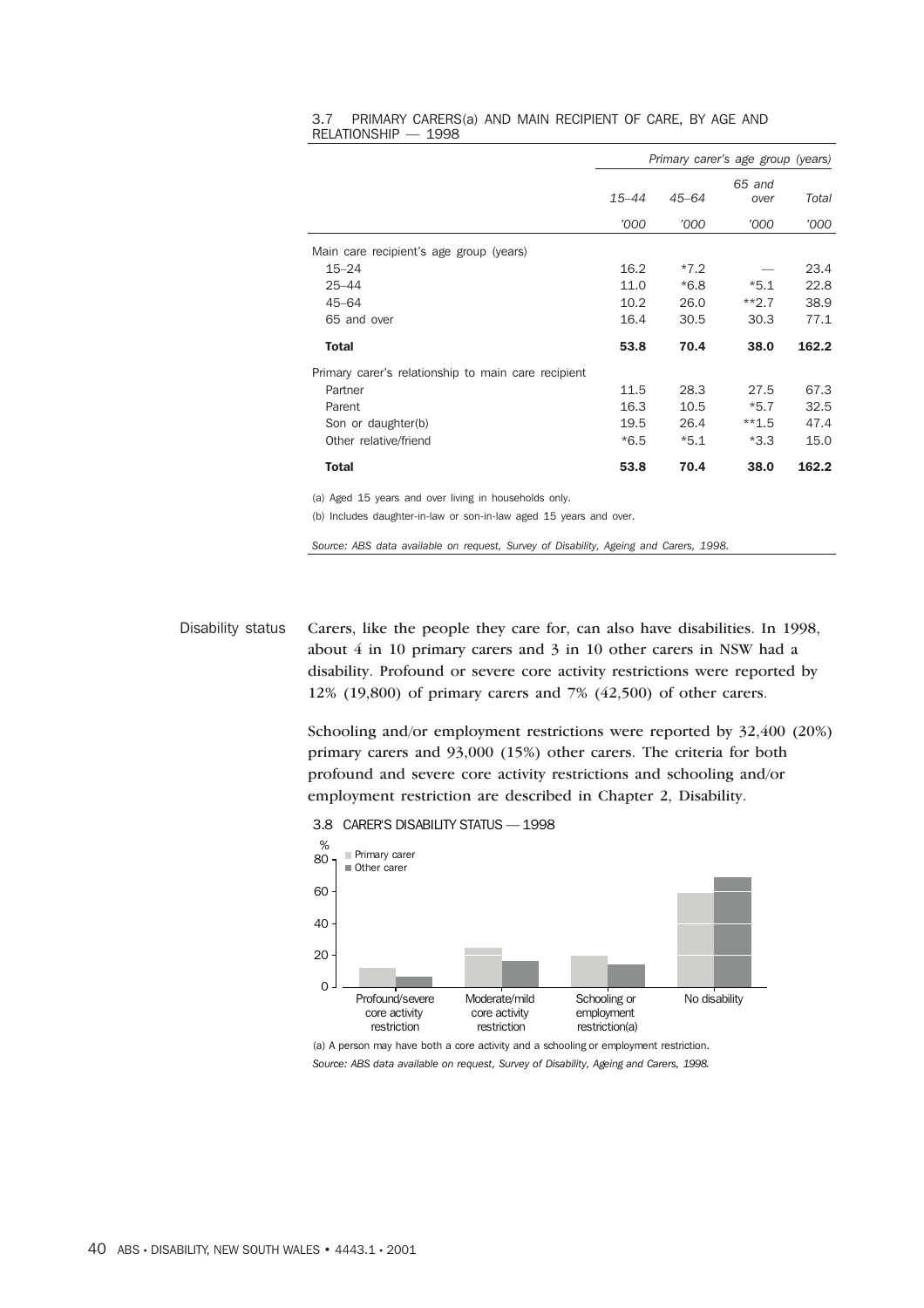Disability status *continued* Where primary carers and their main recipient of care were living together, the 1998 Survey of Disability, Ageing and Carers obtained information about the combination and level of carer and recipient disabilities. Of the 57,800 co-resident primary carers with a disability, 34,800 cared for someone with a profound core activity restriction and a further 20,000 cared for someone with a severe core activity restriction. Some 14% (17,800) of co-resident primary carers had a profound or severe core activity restriction themselves.

> 3.9 PRIMARY CARERS(a) AND MAIN RECIPIENT OF CARE, DISABILITY STATUS — 1998

|                                              | Main recipient of care                      |                                           |                                      |  |  |
|----------------------------------------------|---------------------------------------------|-------------------------------------------|--------------------------------------|--|--|
|                                              | Profound core<br>activity(b)<br>restriction | Severe core<br>activity(b)<br>restriction | All main<br>recipients of<br>care(c) |  |  |
| Primary carer                                | '000                                        | '000                                      | '000                                 |  |  |
| Profound/severe core activity(b) restriction | $*6.9$                                      | $*9.5$                                    | 17.8                                 |  |  |
| Moderate/mild core activity(b) restriction   | 22.8                                        | $*9.3$                                    | 33.5                                 |  |  |
| Schooling or employment restriction          | 14.7                                        | 13.0                                      | 28.3                                 |  |  |
| All with specific restrictions(d)            | 31.1                                        | 19.4                                      | 53.4                                 |  |  |
| All with disability(e)                       | 34.8                                        | 20.0                                      | 57.8                                 |  |  |
| No disability                                | 42.7                                        | 25.8                                      | 72.1                                 |  |  |
| Total living with main recipient of care     | 77.6                                        | 45.8                                      | 129.9                                |  |  |
| Not living with main recipient of care       | . .                                         | . .                                       | 32.3                                 |  |  |
| <b>Total</b>                                 | . .                                         | $\cdot$ $\cdot$                           | 162.2                                |  |  |

(a) Aged 15 years and over living in households only.

(b) Core activities comprise communication, mobility and self care.

(c) Living with their primary carer. Includes those who do not have a specific restriction or disability.

(d) Total may be less than the sum of the components as persons may have both a core activity restriction and a schooling and/or employment restriction.

(e) Includes those who do not have a specific restriction.

*Source: ABS data available on request, Survey of Disability, Ageing and Carers, 1998.*

Birthplace In NSW, 27% (211,900) of carers were born overseas, with two-thirds (143,900) born in mainly non-English speaking countries. Of overseas born carers, 17% (36,200) were primary carers.

> Among carers who were born overseas and resident in Australia for 20 years or more, the major birthplaces were the United Kingdom and Ireland (43,400) and Southern and Eastern Europe (including Italy, Greece and the former Yugoslavia) (47,300). This corresponds with post World War II immigration patterns and the ageing of these population groups. Another 11,700 carers were born in North Africa or the Middle East. This is consistent with the high levels of Lebanese immigration to Australia since the  $1950s^3$ .

<sup>3</sup> Burnley I., 1982, *Population Society and Environment in Australia,* Shillington House, Australia.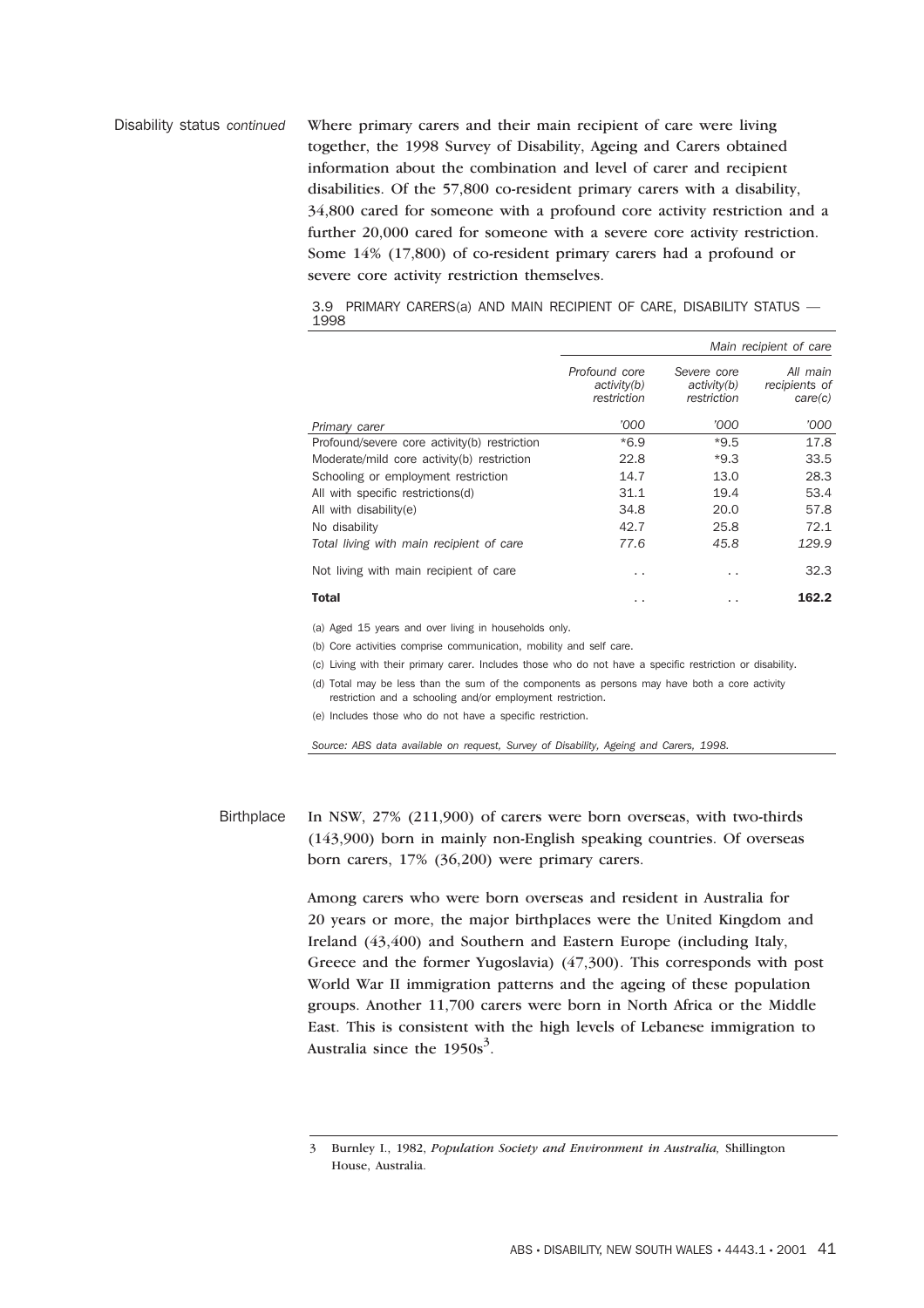Birthplace *continued* In more recent times a greater proportion of Australia's immigrants have come from Asia. This shift in migration patterns is also reflected in the carer population. Among overseas born carers who had resided in Australia for less than 20 years, 81% (63,600) were born in mainly non-English speaking countries, particularly in South-East and North-East Asia (28,400). Only 15,100 carers (19%) were born in mainly English speaking countries.

|                                          |              | Length of residence in<br>Australia (years) |            |
|------------------------------------------|--------------|---------------------------------------------|------------|
|                                          | Less than 20 | 20 or more                                  | All carers |
|                                          | '000         | '000                                        | '000       |
| Oceania and Antarctica (excl. Australia) | $*9.5$       | $*7.7$                                      | 17.2       |
| United Kingdom and Ireland               | *8.5         | 43.4                                        | 52.0       |
| Southern and Eastern Europe              | 12.3         | 47.3                                        | 59.5       |
| North Africa and the Middle East         | $*6.0$       | 11.7                                        | 17.7       |
| South-East and North-East Asia           | 28.4         | $*4.4$                                      | 32.8       |
| Total born overseas(a)                   | 78.7         | 133.3                                       | 211.9      |
| Mainly English speaking countries(b)     | 15.1         | 53.0                                        | 68.0       |
| Mainly non-English speaking countries    | 63.6         | 80.3                                        | 143.9      |
| Total born overseas                      | 78.7         | 133.3                                       | 211.9      |
| Born in Australia                        | . .          | $\cdot$ .                                   | 586.3      |
| Total                                    | 78.7         | 133.3                                       | 798.3      |

## 3.10 BIRTHPLACE AND LENGTH OF RESIDENCE — 1998

(a) Includes people born in countries in Western and Northern Europe, Southern and Central Asia, The Americas, and Sub-Saharan Africa.

(b) Includes Canada, Republic of Ireland, New Zealand, South Africa, the United Kingdom and the United States of America.

*Source: ABS data available on request, Survey of Disability, Ageing and Carers, 1998.*

# Language spoken with care recipients

The combination of cultural and/or language differences can be a barrier to service access. Birthplace information may indicate the potential for language difficulties but information on language spoken provides a better indication of the need for linguistically appropriate services.

Among primary carers born overseas who had been resident for less than 20 years, 5,600 spoke a language other than English with their main recipient of care. More than two-thirds (19,800) of primary carers who had lived in Australia for 20 years or more spoke English with their main recipient of care while 8,100 spoke a language other than English.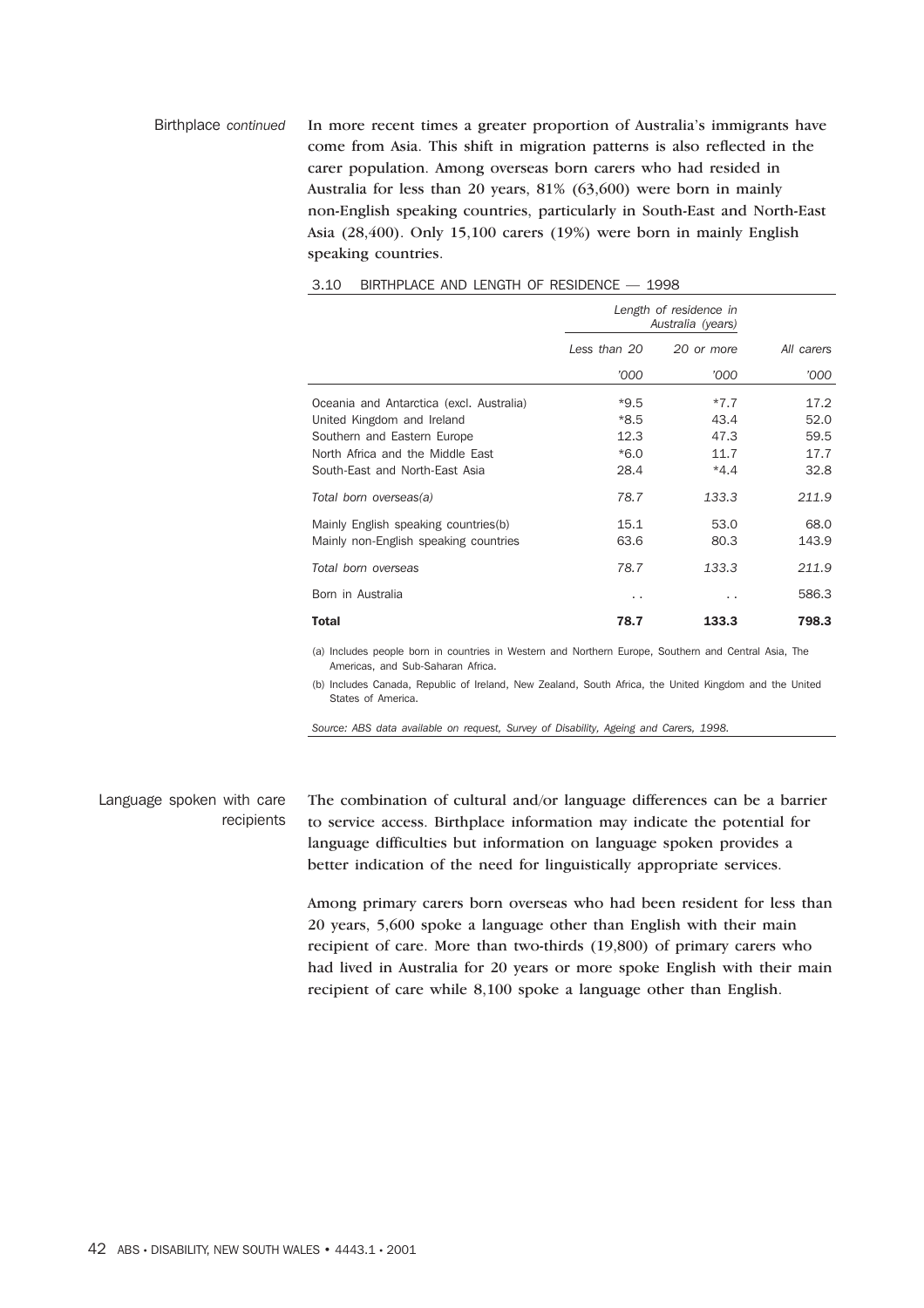

*Source: ABS data available on request, Survey of Disability, Ageing and Carers, 1998.*

Reason for taking on the carer role Carers take on the responsibility of caring for a variety of reasons. In the 1998 Survey of Disability, Ageing and Carers, primary carers were asked why they had taken on the caring role. The most commonly reported reasons were family responsibility (48%) and/or the belief that they could provide better care (48%). An estimated 40% (64,800) of primary carers felt emotionally obligated to take on the caring role.

Partners were more likely than children (aged 15 years and over) to cite the provision of better care as a reason for taking on the caring role (61% compared with 34%). Family responsibility was also commonly reported by both children (58%) and partners (44%). However, children (53%) were more likely than partners (32%) to report an emotional obligation as a reason for taking on the caring role.

|                                      |         |                    |        |       | Total |
|--------------------------------------|---------|--------------------|--------|-------|-------|
|                                      | Partner | Son or<br>daughter | Other  |       |       |
|                                      | '000    | '000               | '000   | '000  | %     |
| Could provide better care            | 41.2    | 14.9               | 21.2   | 77.3  | 47.7  |
| Family responsibility                | 29.8    | 25.4               | 23.3   | 78.5  | 48.4  |
| No other family or friends available | 16.3    | 15.7               | 13.6   | 45.5  | 28.1  |
| No other family or friends willing   | 10.1    | $*9.3$             | $*8.9$ | 28.2  | 17.4  |
| Emotional obligation                 | 21.6    | 23.3               | 20.0   | 64.8  | 40.0  |
| Alternative care unavailable         | 18.5    | 12.5               | 11.8   | 42.8  | 26.4  |
| Had no choice                        | 15.6    | $*7.7$             | 15.2   | 38.4  | 23.7  |
| Other reason/not stated              | $*8.1$  | $*5.2$             | $*9.6$ | 23.0  | 14.2  |
| Total(b)                             | 67.3    | 43.9               | 51.0   | 162.2 | 100.0 |

3.12 PRIMARY CARERS(a), REASONS FOR TAKING ON CARING ROLE — 1998

(a) Aged 15 years and over living in households only.

(b) Total may be less than the sum of the components as carers may report more than one reason.

*Source: Disability, Ageing and Carers: Summary Tables, New South Wales, 1998 (Cat. no. 4430.1.40.001).*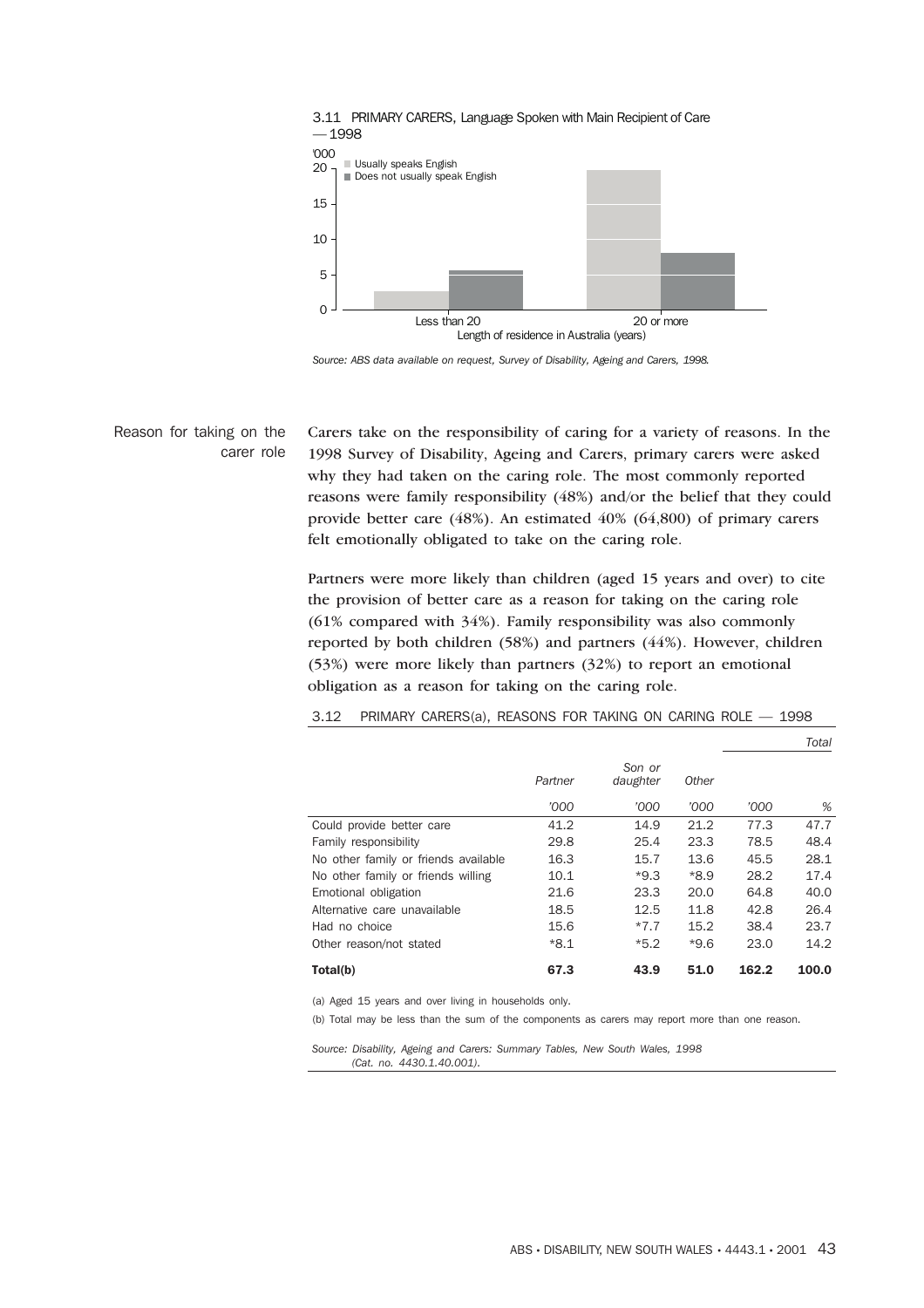Time spent caring The caring role can vary quite substantially in terms of the intensity and hours of care required. The number of weekly hours spent caring often depends on the impairment and core activity restrictions of the person receiving care.

> In 1998, half the primary carers (81,100) provided assistance for 20 hours or more a week, of whom 53,400 reported an average of over 40 hours per week. A further 42% (68,700) provided assistance for less than 20 hours per week. The remaining 8% did not report the number of hours they spent caring.

Over 42% (68,700) of all primary carers had been carers for less than 5 years. Another 29% (47,400) had been caregivers for 5–9 years and a further 28% (46,000) for 10 years or more.

| $-1$ $+1$                 |              |                      |       |          |
|---------------------------|--------------|----------------------|-------|----------|
|                           |              | Average weekly hours |       | Total(b) |
|                           | Less than 20 | 20 or more           |       |          |
| Time spent caring (years) | '000         | '000                 | '000  | %        |
| Less than 5               | 30.9         | 30.2                 | 68.7  | 42.4     |
| $5 - 9$                   | 17.9         | 27.1                 | 47.4  | 29.2     |
| 10 or more                | 19.9         | 23.8                 | 46.0  | 28.4     |
| Total                     | 68.7         | 81.1                 | 162.2 | 100.0    |

## 3.13 PRIMARY CARERS(a), TIME SPENT CARING — 1998

(a) Aged 15 years and over living in households only.

(b) Includes 12,500 carers who did not report their average weekly hours of care provision.

*Source: ABS data available on request, Survey of Disability, Ageing and Carers, 1998.*

Assistance provided The majority of assistance provided for people with a disability is through informal sources such as family, friends and neighbours. Formal services, provided by organisations and persons such as home care workers, is another source of assistance for people with a disability. The use of one or a combination of informal and formal assistance allows people with a disability to complete everyday tasks and maintain an independent lifestyle. This is particularly so for the large proportion of people with physical impairments. The data presented below refers to informal assistance provided in 1998. For details on formal services, see Chapter 2, Disability.

> In NSW, over half a million (576,900) people with a disability living in households received unpaid help or supervision from informal sources. This was 87% of those who reported a need for assistance. Unpaid helpers provided assistance with property maintenance to 310,400 people with a disability. They also assisted 253,000 people with transport, 237,500 with housework, 217,100 with mobility and 200,100 with health care.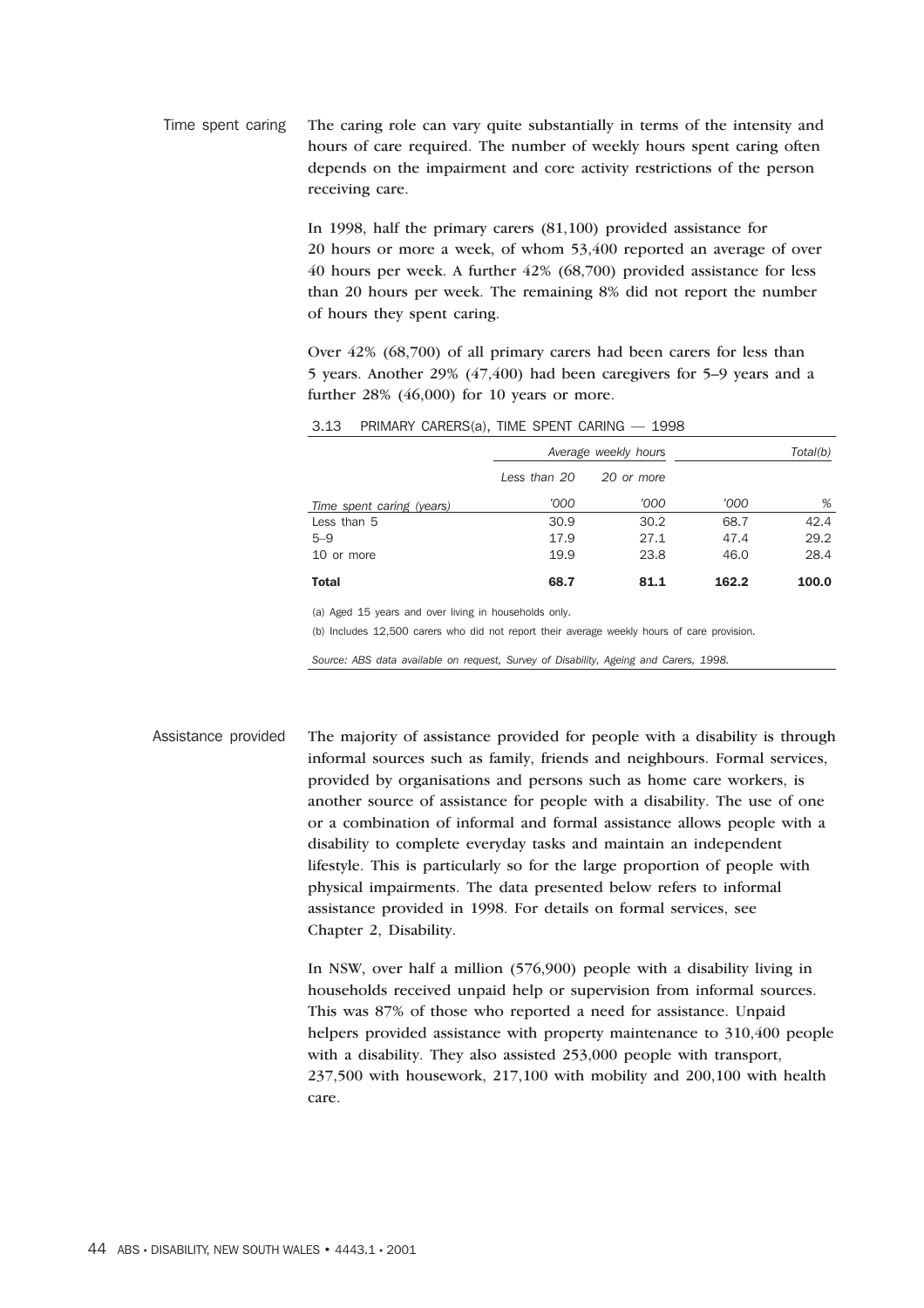### Assistance provided *continued*

Among all activities for which assistance was needed no more than 9% of people with a disability reported an unmet need. Property maintenance  $(30,200)$ , health care  $(21,700)$  and transport  $(20,400)$  were the activities that recorded the highest numbers of people with unmet need.

|                                         |                      | Receiving assistance |          |                            |                           |
|-----------------------------------------|----------------------|----------------------|----------|----------------------------|---------------------------|
|                                         | Informal<br>provider | Formal<br>provider   | Total(b) | Assistance<br>not received | All needing<br>assistance |
| Activity for which assistance<br>needed | '000                 | '000                 | '000     | '000                       | '000                      |
| Self care                               | 155.9                | 23.2                 | 161.4    | 13.7                       | 175.1                     |
| Mobility                                | 217.1                | 44.8                 | 224.6    | 15.0                       | 239.6                     |
| Communication                           | 54.0                 | 24.9                 | 56.0     | $**3.1$                    | 59.1                      |
| Health care                             | 200.1                | 140.8                | 281.6    | 21.7                       | 303.3                     |
| Paperwork                               | 98.9                 | *8.8                 | 102.4    | 10.2                       | 112.6                     |
| Transport                               | 253.0                | 33.1                 | 265.2    | 20.4                       | 285.7                     |
| Housework                               | 237.5                | 55.1                 | 266.7    | 17.7                       | 284.4                     |
| Property maintenance                    | 310.4                | 109.1                | 372.6    | 30.2                       | 402.8                     |
| Meal preparation                        | 89.5                 | 13.5                 | 100.2    | $*4.1$                     | 104.4                     |
| All needing assistance(c)               | 576.9                | 274.5                | 632.3    | . .                        | 659.7                     |

|  | 3.14 PEOPLE WITH A DISABILITY(a), ASSISTANCE NEEDED - 1998 |  |  |  |  |
|--|------------------------------------------------------------|--|--|--|--|
|--|------------------------------------------------------------|--|--|--|--|

(a) Living in households only.

(b) Total may be less that the sum of the components as persons may receive assistance from informal and formal providers.

(c) Total may be less that the sum of the components as persons may need assistance with more than one activity.

*Source: Disability, Ageing and Carers: Summary Tables, New South Wales, 1998 (Cat. no. 4430.1.40.001).*

Satisfaction with the caring role Despite the significant contribution provided by caregivers, many feel a level of dissatisfaction with their role. In 1998, only one quarter of primary carers expressed satisfaction with their role as a carer.

CARERS AND EMPLOYMENT Carers of working age (15–64 years) are less likely to be involved in labour force activities than people who are not carers. Some carers choose not to be in paid work, but for others the caring role prevents them from participating or has an impact on their working arrangements. Employed carers may only be able to combine both roles where work arrangements allow. Among carers, arrangements such as part-time work, annual leave and flexible hours are often used to accommodate care responsibilities. As a result, carers have lower levels of labour force participation and are more likely to be dependent on government pensions and allowances than people who are not carers.

Employment status The relatively high proportion of women in caring roles, particularly as primary carers, is to some extent reflected in their employment status. In 1998, the labour force participation rates for all carers of working age (15–64 years) was 76% for men and 57% for women. The corresponding rates for primary carers were 58% for men and 48% for women. For non-carers, their participation rates were higher for both men and women at 84% and 69% respectively.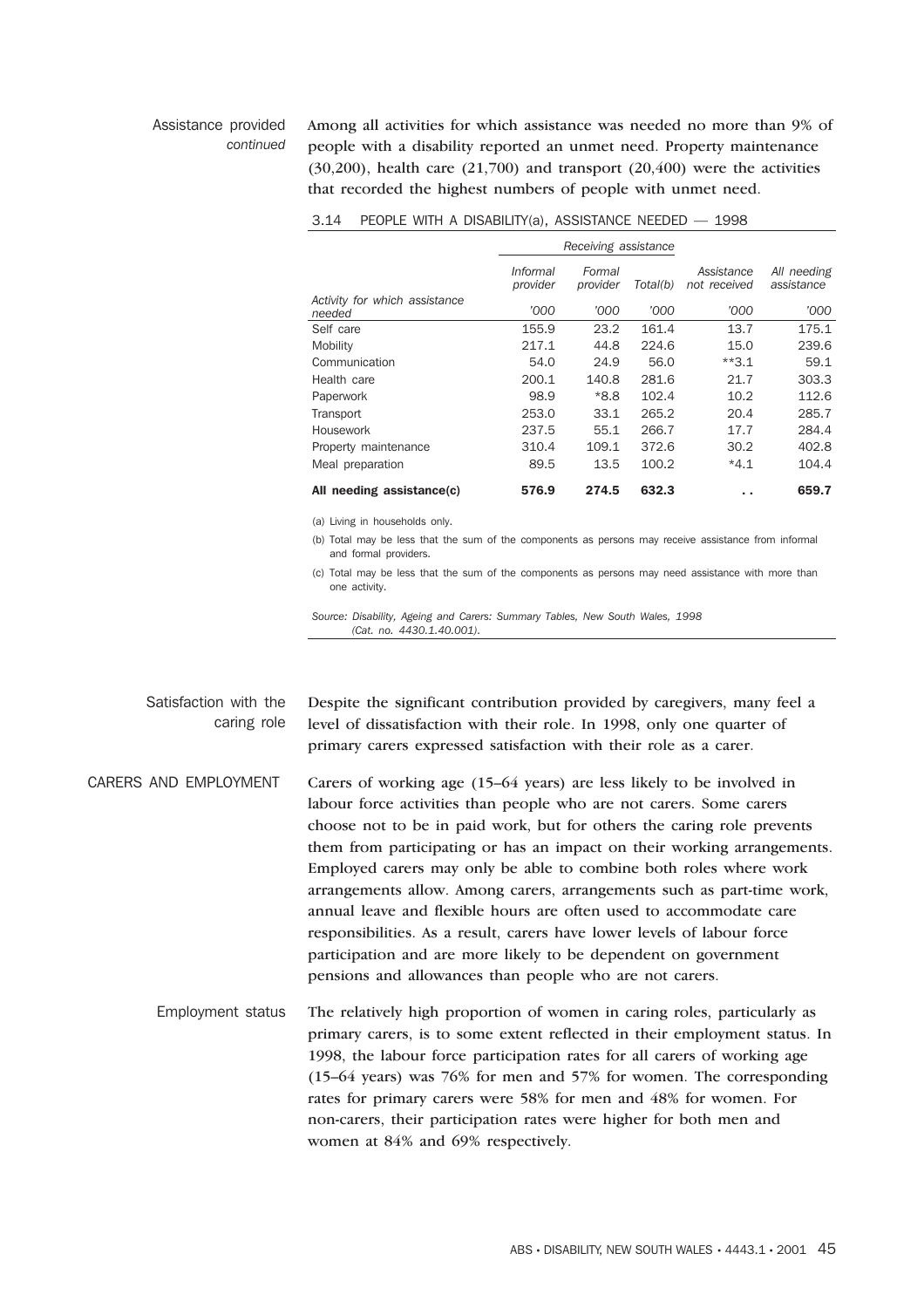Employment status *continued* In 1998, 357,400 carers of working age were employed, of whom 226,500 (63%) were working full-time. Among those in other carer roles 67% were employed full-time compared with 44% of primary carers. Overall, carers were more likely to work part-time (37%) than non-carers  $(27%)$ .

| LABOUR FORCE STATUS(a)<br>3.15 | 1998 |
|--------------------------------|------|
|--------------------------------|------|

|                                 | Primary<br>carer | <b>Other</b><br>carer | All carers | Not a carer | Total     |
|---------------------------------|------------------|-----------------------|------------|-------------|-----------|
|                                 |                  | <b>MALES</b>          |            |             |           |
|                                 |                  |                       |            |             |           |
|                                 | '000             | '000                  | '000       | '000        | '000      |
| Labour force                    |                  |                       |            |             |           |
| Employed                        |                  |                       |            |             |           |
| Full-time                       | 12.4             | 126.4                 | 138.8      | 1 266.6     | 1 405.4   |
| Part-time                       | $*4.4$           | 22.8                  | 27.1       | 188.2       | 215.4     |
| Total                           | 16.8             | 149.2                 | 165.9      | 1454.8      | 1620.8    |
| Unemployed                      | $**3.0$          | 21.9                  | 24.9       | 114.1       | 139       |
| Total                           | 19.8             | 171.1                 | 190.9      | 1569        | 1759.8    |
| Not in the labour force         | 14.4             | 47                    | 61.4       | 290.2       | 351.6     |
| Total                           | 34.2             | 218                   | 252.2      | 1859.2      | 2 111.4   |
|                                 |                  |                       |            |             |           |
|                                 | %                | %                     | %          | %           | %         |
| Labour force participation rate | 57.8             | 78.5                  | 75.7       | 84.4        | 83.3      |
|                                 |                  | <b>FEMALES</b>        |            |             |           |
|                                 |                  |                       |            |             |           |
|                                 | '000             | '000                  | '000       | '000        | '000      |
| Labour force                    |                  |                       |            |             |           |
| Employed                        |                  |                       |            |             |           |
|                                 |                  |                       |            |             |           |
| Full-time                       | 12.6             | 75.1                  | 87.7       | 597.4       | 685.1     |
| Part-time                       | 27.7             | 76.1                  | 103.8      | 487.1       | 590.9     |
| Total                           | 40.3             | 151.2                 | 191.5      | 1084.6      | 1 276.1   |
| Unemployed                      | $***2.7$         | 16.1                  | 18.8       | 92.5        | 111.3     |
| Total                           | 43               | 167.3                 | 210.3      | 1 177       | 1 387.3   |
| Not in the labour force         | 47.1             | 109.1                 | 156.1      | 538.5       | 694.6     |
| Total                           | 90               | 276.4                 | 366.4      | 1 715.5     | 2081.9    |
|                                 | %                | %                     | %          | %           | %         |
| Labour force participation rate | 47.7             | 60.5                  | 57.4       | 68.6        | 66.6      |
|                                 |                  | <b>PERSONS</b>        |            |             |           |
|                                 |                  |                       |            |             |           |
|                                 | '000             | 000'                  | '000       | '000        | '000      |
| Labour force                    |                  |                       |            |             |           |
| Employed                        |                  |                       |            |             |           |
|                                 | 25               |                       | 226.5      | 1864.1      |           |
| Full-time                       |                  | 201.5                 |            |             | 2 0 9 0.6 |
| Part-time                       | 32               | 98.9                  | 130.9      | 675.4       | 806.3     |
| Total                           | 57.1             | 300.4                 | 357.4      | 2 539.4     | 2896.8    |
| Unemployed                      | *5.7             | 38                    | 43.7       | 206.6       | 250.3     |
| Total                           | 62.7             | 338.4                 | 401.1      | 2746        | 3 147.1   |
| Not in the labour force         | 61.5             | 156                   | 217.5      | 828.7       | 1 0 4 6.2 |
| Total                           | 124.2            | 494.4                 | 618.6      | 3574.7      | 4 193.4   |
|                                 | %                | $\%$                  | %          | %           | %         |
| Labour force participation rate | 50.5             | 68.4                  | 64.8       | 76.8        | 75.1      |
|                                 |                  |                       |            |             |           |

(a) Persons aged 15–64 years living in households only.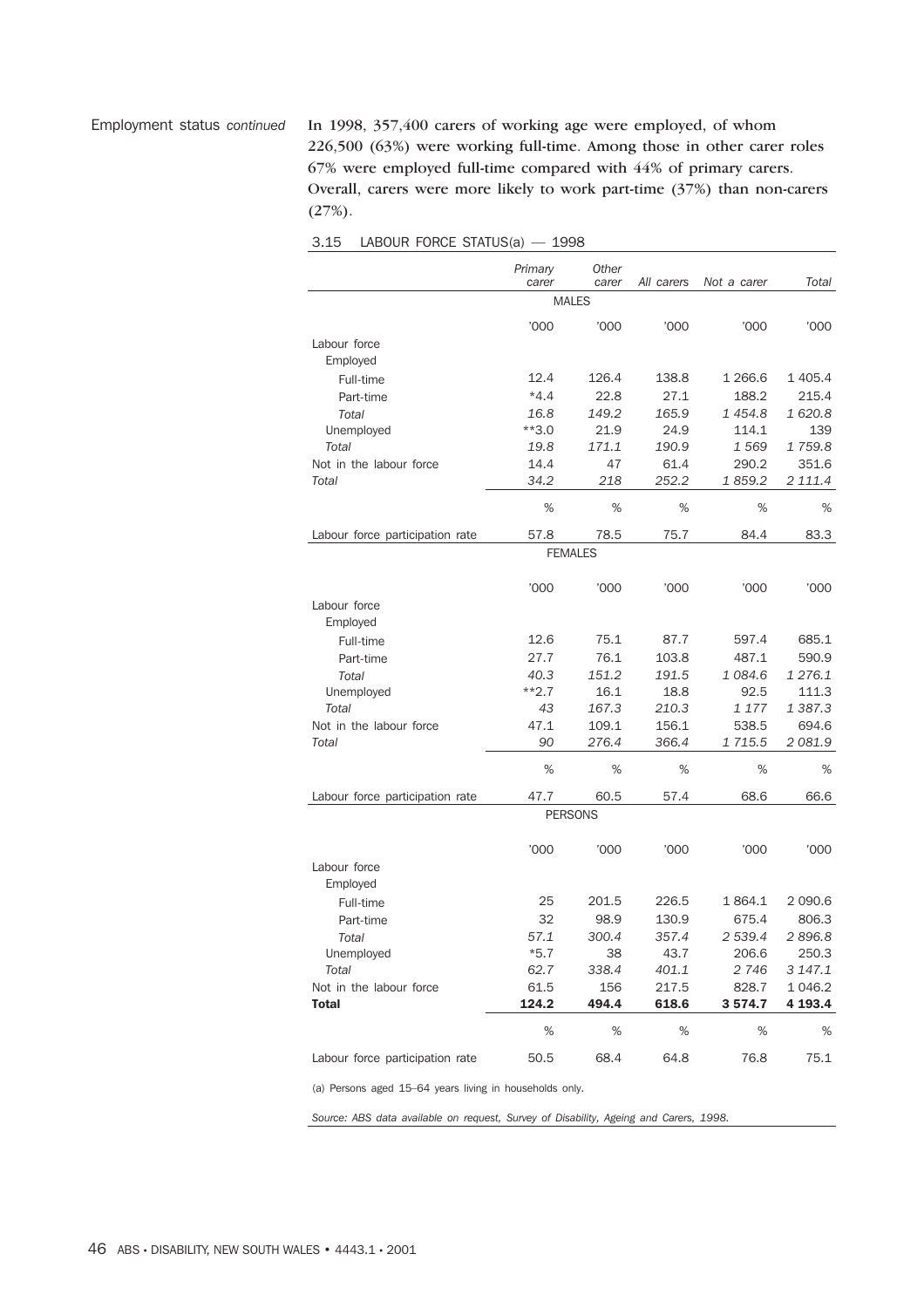Effects of caring on employment Employed primary carers may, on occasions, need time off work to fulfil their caring commitments. In 1998, 24% said they needed time off on average at least once a week. Nearly 8% of employed primary carers reported having taken a substantial period of time off work (at least three months) in order to provide care.

> Just over two-thirds of employed primary carers (38,800) reported that their hours of work were unchanged since becoming a caregiver. However, nearly a quarter (23%) of employed primary carers had reduced their hours to accommodate caring commitments.

Among primary carers of working age, 29,800 had left work after taking on the carer role. Of these 11,700 ceased employment solely to take on the carer role, 8,500 to provide more care and the remaining 9,700 for other reasons.

In 1998, there were 67,100 primary carers who were either unemployed or not in the labour force. Of these, one third (22,200) indicated that they would like to work if suitable employment was available, with three-quarters of these stating a preference for part-time work.

| '000   | %       |
|--------|---------|
|        |         |
| 13.9   | 24.3    |
| $*4.4$ | *7.8    |
| 38.8   | 68.0    |
| 13.2   | 23.1    |
| 57.1   | 100.0   |
|        |         |
| 11.7   | 17.4    |
| *8.5   | $*12.6$ |
| 22.2   | 33.0    |
| 45.0   | 67.0    |
| 67.1   | 100.0   |
| 124.2  |         |
|        |         |

3.16 PRIMARY CARERS(a), SELECTED EFFECTS OF CARING ON WORK — 1998

(a) Aged 15–64 years living in households only.

(b) Primary carers who need time off at least once a week or more, on average.

(c) Total may be less than the sum of the components as primary carers may report more than one effect.

(d) Includes primary carers whose hours of work have increased.

(e) Unemployed or not in the labour force.

(f) Includes primary carers who have left work for other reasons.

*Source: ABS data available on request, Survey of Disability, Ageing and Carers, 1998.*

Occupation and industry Carers were more likely to be employed as intermediate clerical, sales and service workers (20%), professionals (16%), labourers and related workers (13%) or tradespersons and related workers (13%). For people who were not caregivers, 16% were employed as intermediate clerical, sales and service workers, while 20% were professionals, 9% were labourers and related workers and 14% were tradespersons and related workers.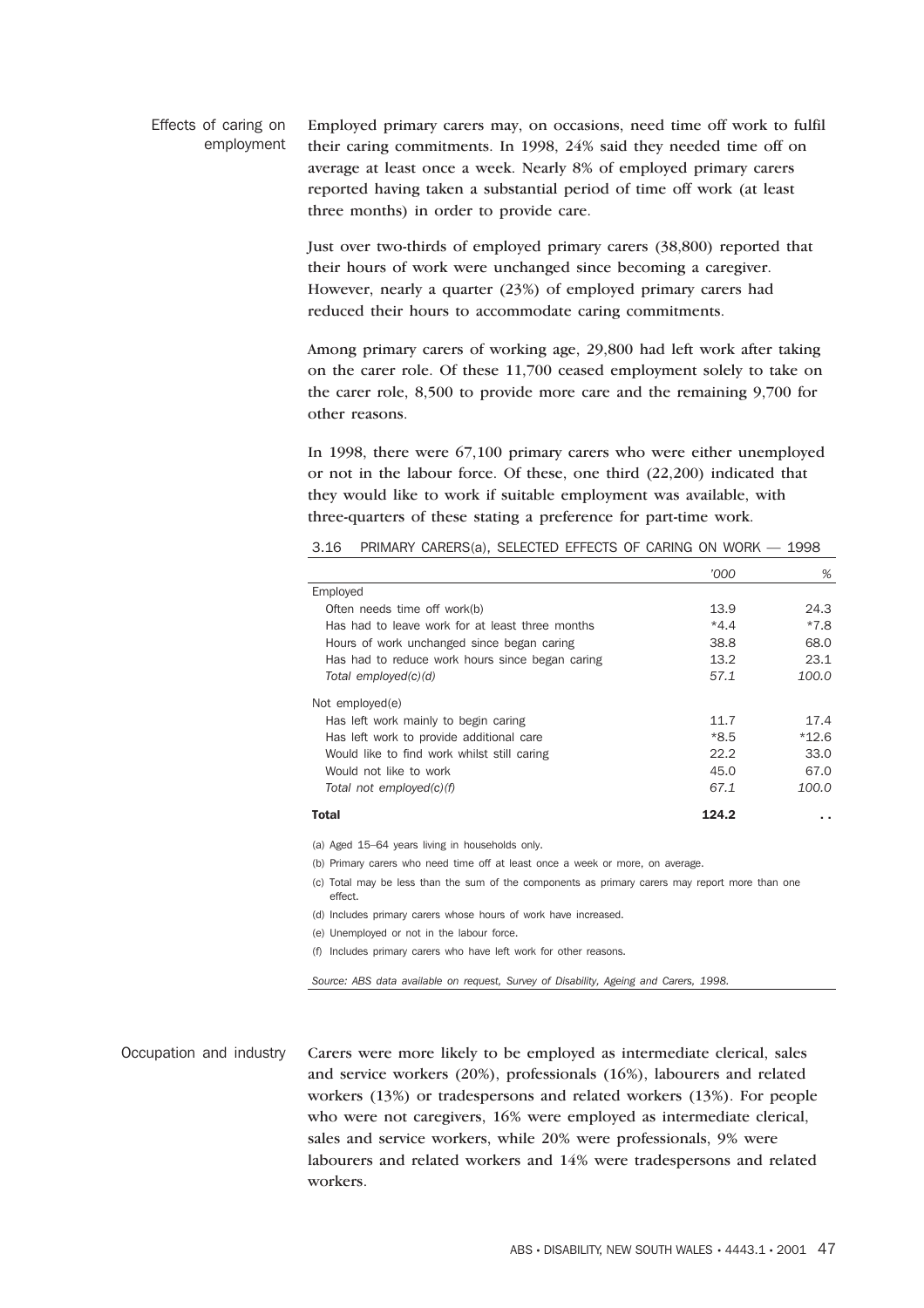- Occupation and industry *continued* The main industries in which carers were employed were property and business services (15%), retail trade (14%), manufacturing (13%) and health and community services (13%). Not surprisingly, these industries are those with traditionally high levels of female employment and part-time and casual work. Among people who were not caregivers 11% were employed in property and business services, 15% in retail trade, 14% in manufacturing and 9% in health and community services.
	- Carer income Almost half (49%) of all primary carers had not experienced any change in their financial situation because of their caring role. A reduced income was reported by 32,100 (20%) primary carers, of whom three-quarters had difficulties meeting everyday living expenses. Another 37,500 (23%) had extra expenses with 21,400 of these having difficulty meeting their expenses. The remaining 13,200 (8%) primary carers either had an increase in income or did not state their change in financial situation.

In 1998, all carers aged 15–64 years had a higher reliance on government pensions and allowances as their principal source of income (34%) than non-carers (19%). Almost half of all primary carers (47%) relied on government allowances and pensions as their principal source of income.



(a) Includes income from own business or partnership, child support or maintenance, workers compensation, profit or loss from rental property, dividends or interest. *Source: ABS data available on request, Survey of Disability, Ageing and Carers, 1998.*

Overall 115,300 (71%) primary carers received some form of government pension or benefit, either as their principal source of income or as a supplement to paid employment or other income. The most common pensions/benefits received were Family/Parenting benefits (34,300 primary carers) followed by Age Pensions (24,700), Carer Payments (22,100) and Domiciliary/Child Disability Allowances (20,300).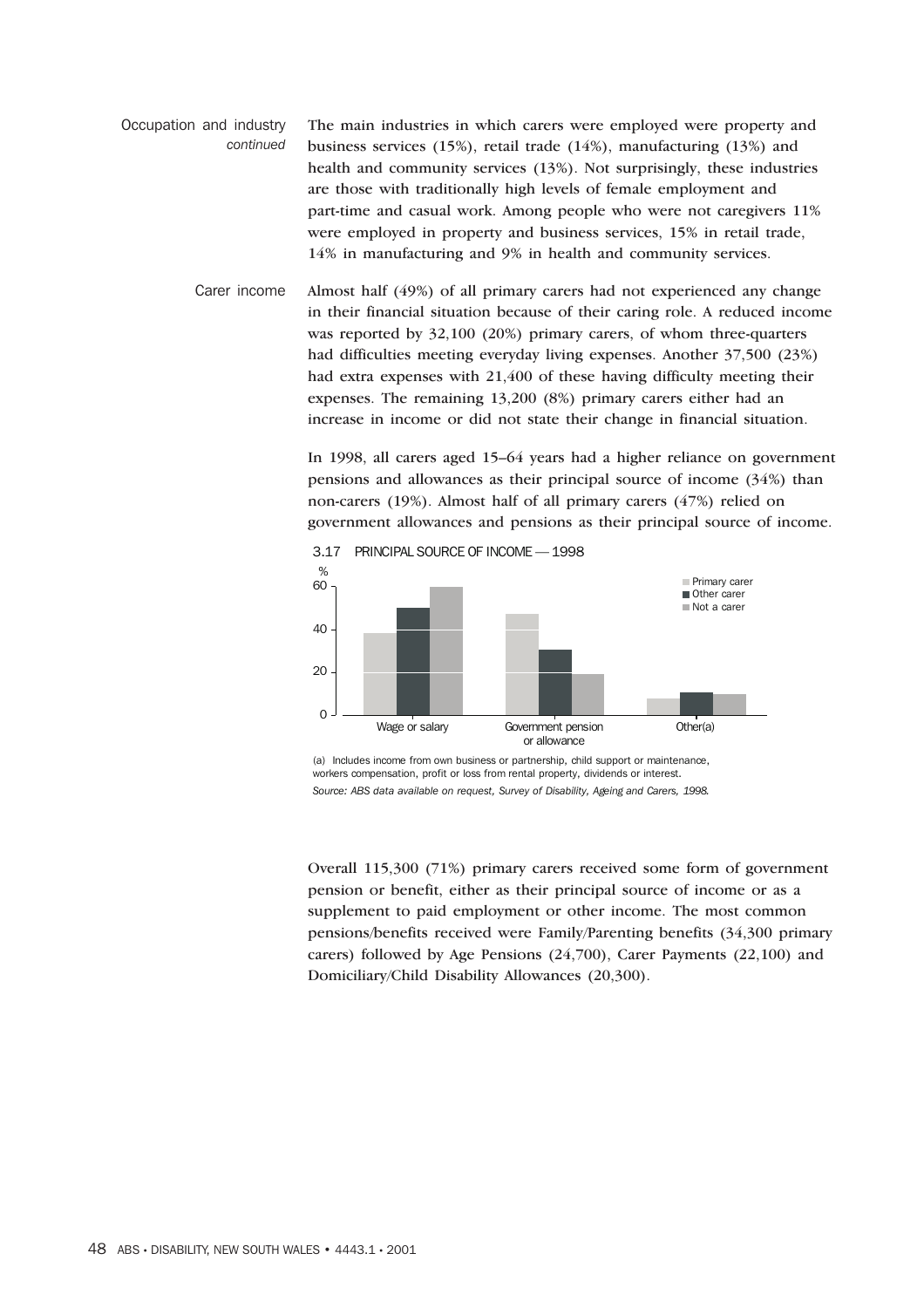|                                                        | '000   | %      |
|--------------------------------------------------------|--------|--------|
| Australian Age Pension                                 | 24.7   | 15.2   |
| War Widows or Disability Pension or Service Pension(b) | 10.4   | 6.4    |
| Disability Support Pension(c)                          | $*9.1$ | $*5.6$ |
| Sole Parents Pension                                   | $*5.8$ | $*3.6$ |
| Wife Pension/Partner's Allowance                       | $*6.1$ | $*3.8$ |
| Carer Payment                                          | 22.1   | 13.6   |
| Domiciliary Allowance/Child Disability Allowance       | 20.3   | 12.5   |
| Family Payment or Parenting Allowance                  | 34.3   | 21.1   |
| Other benefit(d)                                       | 12.5   | 7.7    |
| All receiving government pension/benefit(e)            | 115.3  | 71.1   |
| Does not recieve pension/benefit                       | 46.9   | 28.9   |
| Total                                                  | 162.2  | 100.0  |

3.18 PRIMARY CARERS(a), RECEIPT OF GOVERNMENT ALLOWANCES — 1998

(a) Aged 15 years and over living in households only.

(b) Department of Veterans Affairs.

(c) Department of Family and Community Services (Department of Social Security at time of collection).

(d) Includes Newstart/Youth Training Allowance, Mature Age Allowance, Disability Allowance and Widows Pension.

(e) Total may be less than the sum of the components as persons may receive more than one benefit.

*Source: Disability, Ageing and Carers: Summary Tables, New South Wales, 1998 (Cat. no. 4430.1.40.001).*

Reliance on government pensions and allowances, reduced income due to part-time employment, or changed work arrangements, means that many carers aged 15–64 years are on low incomes. Of carers who reported income in 1998, 42% (241,800) had an average weekly income of less than \$200 compared with 33% of people who were not caregivers. A further 20% of carers aged 15–64 years reported an income level of \$200–\$399. Some 18% reported a weekly income of \$600 or more.



(a) Persons aged 15–64 years living in households only. Excludes those who did not report a weekly income.

(b) Includes zero and negative income.

*Source: ABS data available on request, Survey of Disability, Ageing and Carers, 1998.*

Half of all primary carers aged 15–64 years had an average weekly income of less than \$200. A further 23% had an income of \$200–\$399. Relatively few primary carers (13%) had a weekly income of \$600 or more.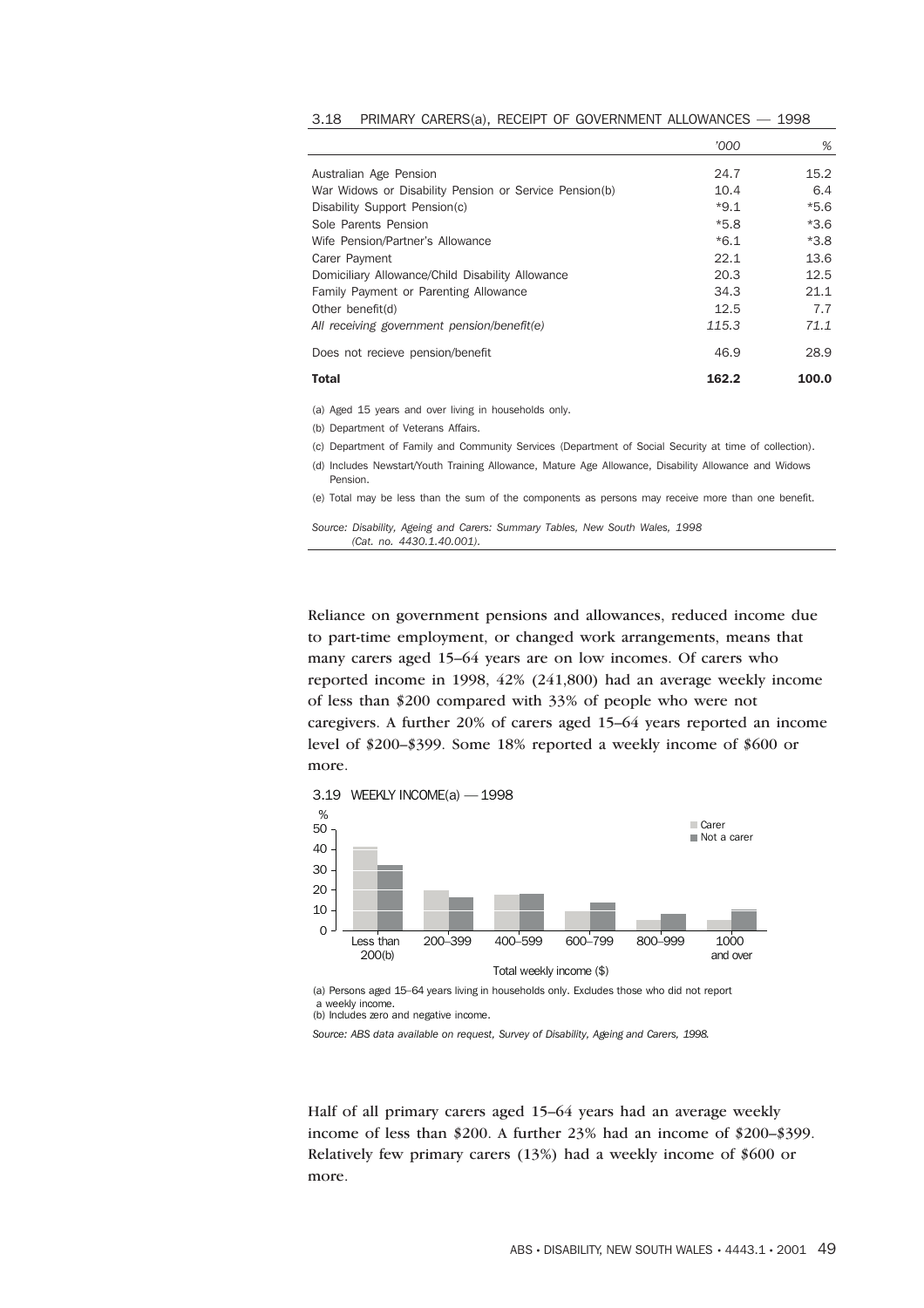## SUPPORT FOR CARERS

Use of and need for assistance

Carers, particularly primary carers, will at times need assistance. An estimated 47% (76,900) of primary carers reported receiving assistance in their caring role. Of these, almost one third (24,500) indicated a need for further assistance. Among primary carers who did not receive assistance, 18,200 (21%) reported a need for assistance.

Support can be provided in a variety of ways. It can include temporary help from informal sources such as family members or neighbours who act as fall-back carers. It also includes respite care or other forms of formal assistance provided through government and non-government services. In 1998, 53% of primary carers in NSW had a fall-back carer available, while 38% did not. Some 9% did not know if a fall-back carer was available.

3.20 PRIMARY CARERS(a), NEED AND RECEIPT OF ASSISTANCE — 1998

|                                                                             | 000'  | %     |
|-----------------------------------------------------------------------------|-------|-------|
| Need for and receipt of assistance in providing care<br>Receives assistance |       |       |
| Does not need further assistance                                            | 52.4  | 32.3  |
| Needs further assistance                                                    | 24.5  | 15.1  |
| Does not receive assistance                                                 |       |       |
| Does not need assistance                                                    | 67.1  | 41.4  |
| Needs assistance                                                            | 18.2  | 11.2  |
| <b>Total</b>                                                                | 162.2 | 100.0 |
| Availability of fall-back carer                                             |       |       |
| Available                                                                   | 86.2  | 53.1  |
| Not available                                                               | 61.0  | 37.6  |
| Don't know if available                                                     | 15.0  | 9.3   |
| <b>Total</b>                                                                | 162.2 | 100.0 |

(a) Aged 15 years and over living in households only.

*Source: Disability, Ageing and Carers: Summary Tables, New South Wales, 1998 (Cat. no. 4430.1.40.001).*

Respite care Respite care is a major source of formal assistance to carers as it allows them a short-term break from their care commitments. It may be provided on a regular, planned basis, or in an emergency or crisis situation. Respite care services provide alternate care for people in their own home, community centres or nursing homes, or through other flexible respite support options. Funding for respite care is provided by both State and Commonwealth Governments under a range of programs.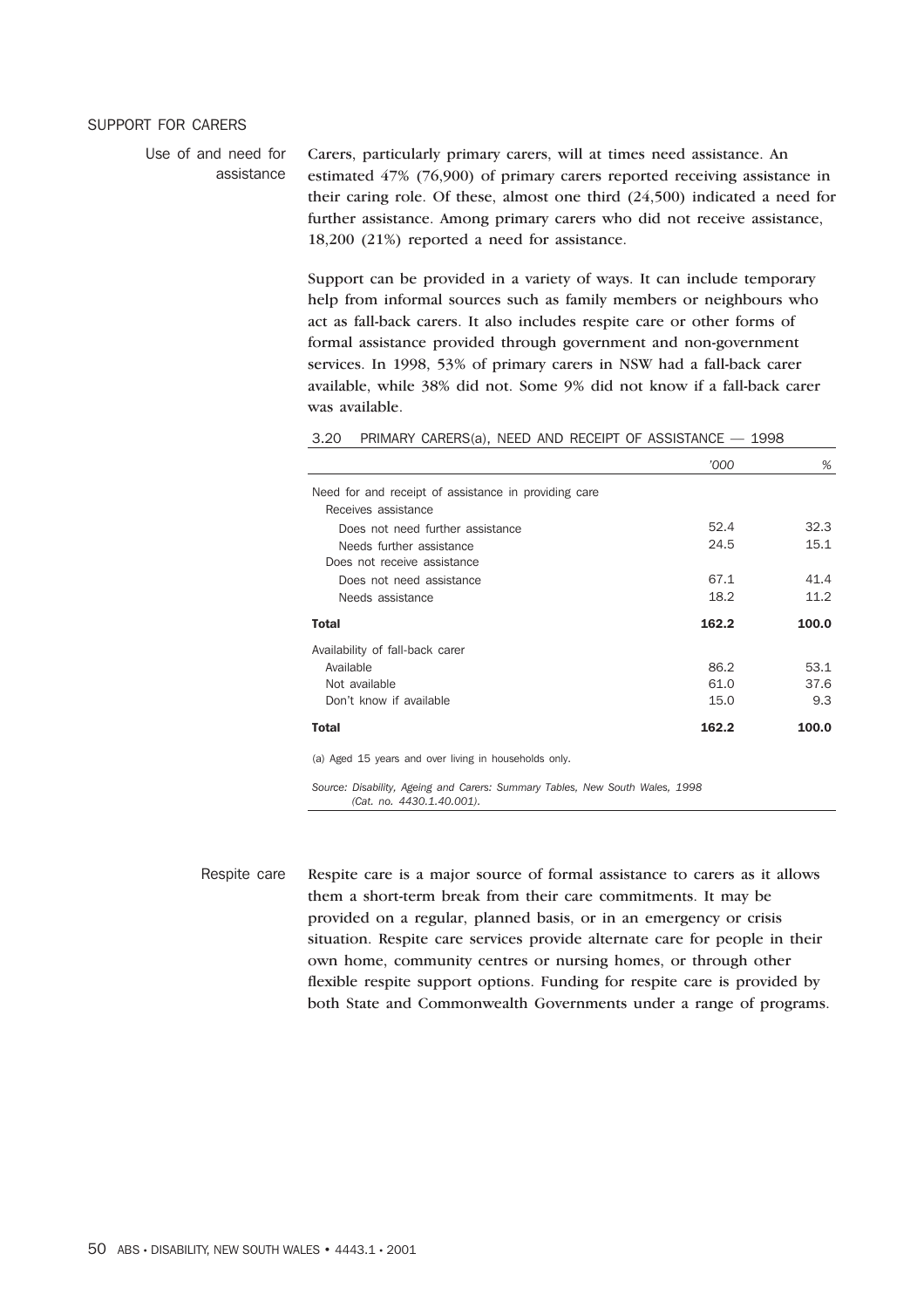Respite care *continued* A carer's need for respite services varies. For example, carers of people with dementia and/or challenging behaviours have been identified as having a greater need for support<sup>4</sup>. The number of people in NSW with profound/severe core activity restrictions is projected to increase by 15% between 1997 and 2003<sup>5</sup>. This could lead to an increasing demand for respite care.

Use of respite care Government funded respite services in NSW are delivered by both government (42% of services) and non-government service providers $<sup>6</sup>$ . In</sup> 1998, 22,100 (14%) primary carers used respite care. The majority of this respite care was provided to primary carers aged 35–64 years.

Need for respite care There were 25,300 primary carers who reported that they required more respite care. This included 10,000 who had already used respite care, but needed more, and 15,300 who had not used it, but expressed a need for respite care. Primary carers who reported needing more access to respite care were asked when that care was required. Access to more respite care on weekdays was required by 18,100 primary carers while 5,700 said they would have liked more assistance during weeknights. Some 13,500 primary carers wanted more access to respite care on weekends. The majority of primary carers (80%) who needed more access to respite care wanted that access at short notice and/or on an irregular basis.



3.21 PRIMARY CARERS, Need for More Respite Care(a) — 1998

(a) More than one response may be reported.

<sup>4</sup> Commonwealth Department of Health and Aged Care, 1999, *Respite Services for People with Dementia and/or Challenging Behaviour,* <www.health.gov.au/acc/carers/nrcp>.

<sup>5</sup> Australian Institute of Health and Welfare, 1997, *Demand for disability services in Australia: size, cost and growth,* AIHW, Canberra.

<sup>6</sup> Steering Committee for the Review of Commonwealth/State Service Provision, 2001, *Report on Government Services 2001,* Canberra, AGPS.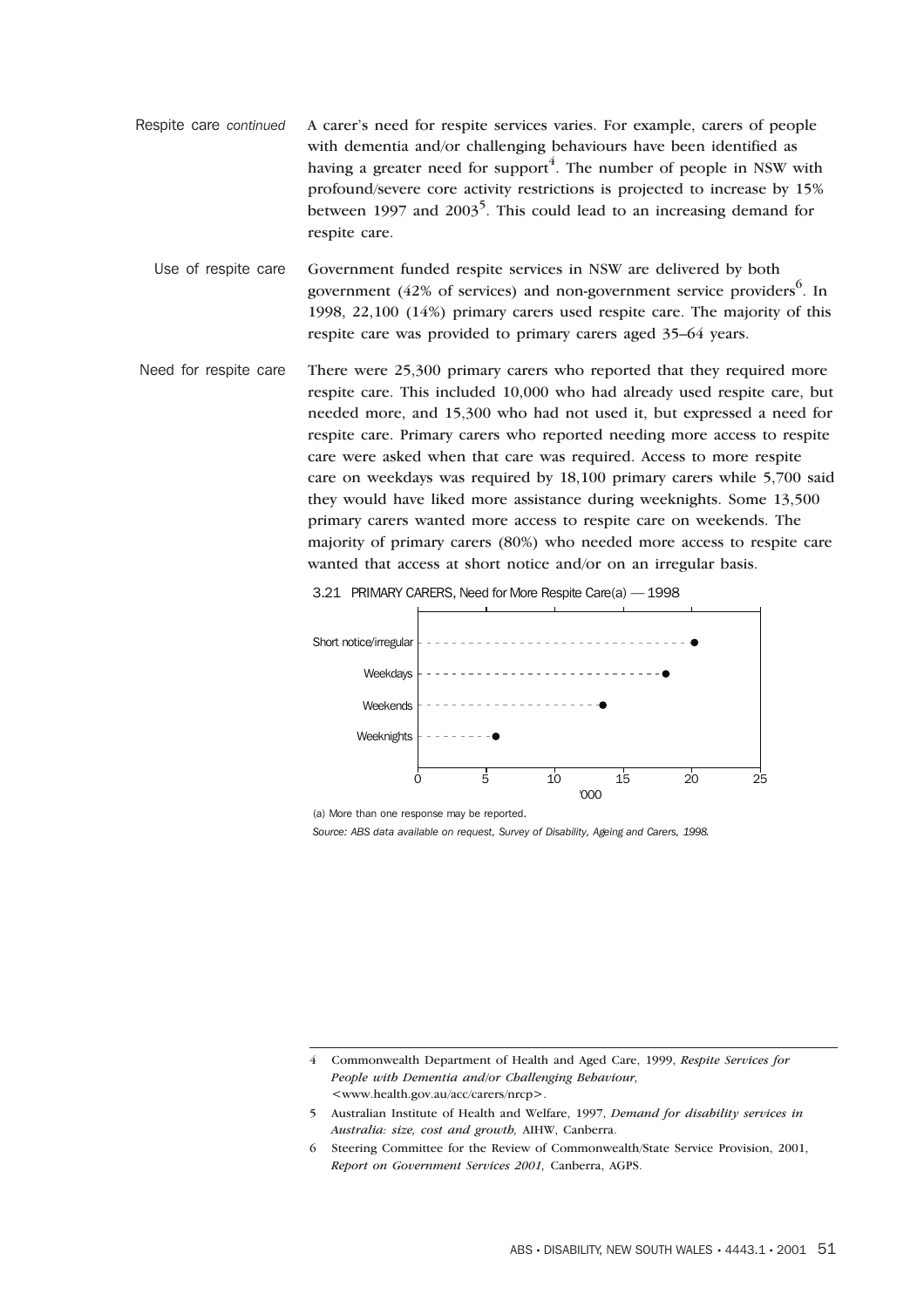Reasons respite care not used In 1998, 140,100 primary carers indicated they had never used respite services. Some 84,300 (60%) of these primary carers indicated that they did not need respite care at all. A further 26,800 (19%) indicated a lack of knowledge about services or a lack of service availability as a reason for not using respite care. Some carers or the person they cared for did not want to use respite care with 17,400 (12%) stating this as the main reason for not using respite services.



3.22 PRIMARY CARERS, Main Reason for Not Using Respite Care — 1998

*Source: ABS data available on request, Survey of Disability, Ageing and Carers, 1998.*

EFFECTS OF CARING ON RELATIONSHIPS The role of carer can have both positive and negative effects on an individual, their family and friends. In 1998, at least 50% of primary carers reported that the caring role had in some way affected their relationships with family members.

- With main recipient of care Caring can have a significant impact on the relationship between carers and care recipients. While 43% of primary carers in NSW said that their relationship with their care recipient remained unchanged since taking on the role of carer, 32% indicated that this relationship had strengthened and 24% reported that the relationship had become strained.
	- With family These effects on relationships can extend to members of the carer's family who are not the person receiving care. Among those who had a partner who was not the main recipient of care, 45% reported their relationship with that partner was unchanged while 12% reported caring had brought them closer together. A further 25% reported that their relationship was strained and 19% said that they lacked time alone with their partner.

An estimated 44% of primary carers who had other family members apart from the person they cared for living with them, reported that their family relationships were unaffected. A further 12% reported that a closer relationship had resulted. Around 24% indicated a lack of time together while 18% reported that relationships were strained.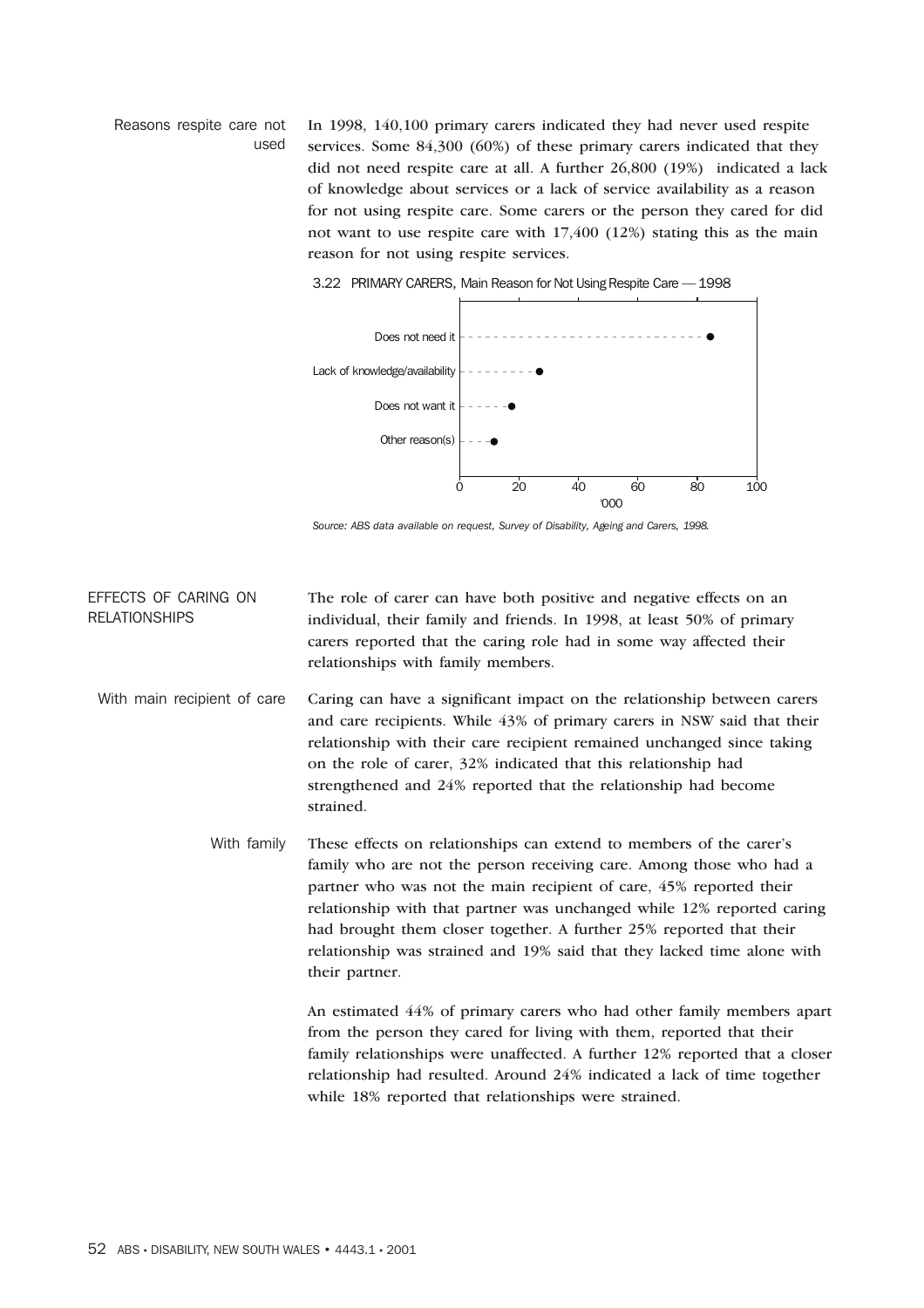With friends Friendships outside the family can also be affected by the caring role. Just under half (48%) of primary carers reported their friendships were changed after taking on the carer role. The most commonly reported effect was to have lost or to be losing touch with existing friends (29% of primary carers). A further 16% indicated that their circle of friends had changed since becoming a carer.

|                                                                                                | '000   | $\frac{\%}{b}$ |
|------------------------------------------------------------------------------------------------|--------|----------------|
| Main effect on relationship with main recipient of care                                        |        |                |
| Brought closer together                                                                        | 49.2   | 32.5           |
| Relationship strained                                                                          | 37.0   | 24.4           |
| Relationship unaffected                                                                        | 65.2   | 43.1           |
| Total                                                                                          | 151.3  | 100.0          |
| Main effect on relationship with partner(c)                                                    |        |                |
| Brought closer together                                                                        | $*7.1$ | $*12.0$        |
| Lack time alone together                                                                       | 11.1   | 18.8           |
| Relationship strained                                                                          | 14.4   | 24.6           |
| Relationship unaffected                                                                        | 26.2   | 44.6           |
| Total                                                                                          | 58.8   | 100.0          |
| Main effect on relationship with other family members(d)                                       |        |                |
| Brought closer together                                                                        | 12.7   | 12.2           |
| Less time to spend with them                                                                   | 24.8   | 23.9           |
| Relationships strained                                                                         | 18.5   | 17.8           |
| Relationship unaffected                                                                        | 45.6   | 44.0           |
| Total(e)                                                                                       | 103.7  | 100.0          |
| Main effect on friendships                                                                     |        |                |
| Circle of friends has increased                                                                | $*3.7$ | $*2.4$         |
| Circle of friends has changed                                                                  | 24.6   | 16.4           |
| Lost or losing touch with existing friends                                                     | 43.1   | 28.7           |
| Friendships unaffected                                                                         | 78.7   | 52.5           |
| Total                                                                                          | 149.9  | 100.0          |
| <b>Total primary carers</b>                                                                    | 162.2  | . .            |
| (a) Aged 15 years and over living in households only.                                          |        |                |
| (b) Non-response to each selected effect was excluded prior to the calculation of percentages. |        |                |
| (c) Only asked of primary carers whose main recipient of care was not a partner.               |        |                |
| (d) Living in the same household.                                                              |        |                |
| (e) Includes other effects on relationships not already stated.                                |        |                |

3.23 PRIMARY CARERS(a), EFFECTS OF CARING ON RELATIONSHIPS — 1998

*Source: ABS data available on request, Survey of Disability, Ageing and Carers, 1998.*

EFFECTS OF CARING ON THE HEALTH OF PRIMARY CARERS

The caring role can impact on the health of carers. The level of impact will be influenced by other aspects of a carer's life, such as paid employment. Combining work and caring may lead to higher levels of fatigue and stress for carers, but the social interaction may also have a positive effect. In the 1998 Survey of Disability, Ageing and Carers, a number of self-assessed health questions covering physical and emotional wellbeing were asked of both carers and the people they cared for.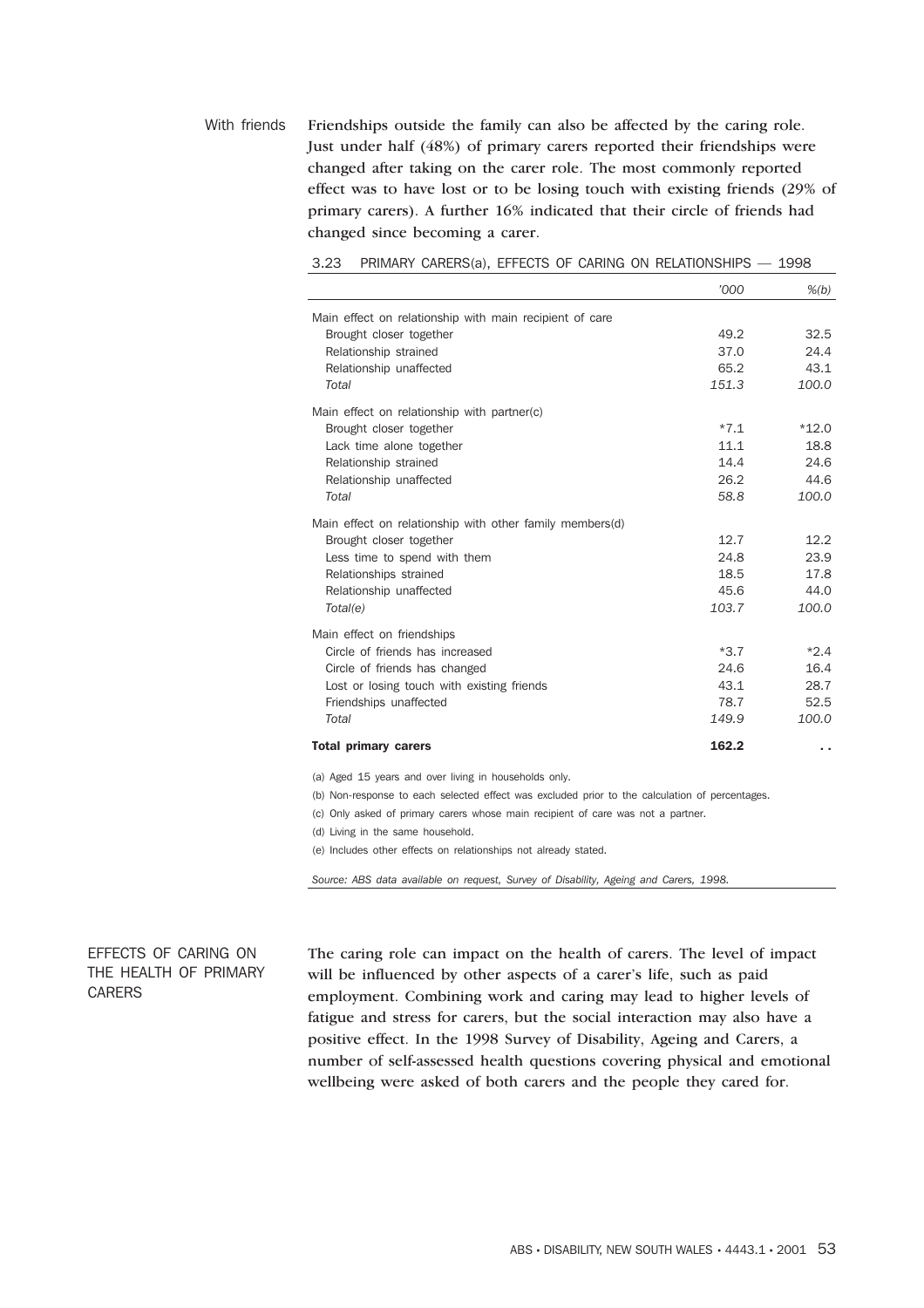General health assessment Primary carers were asked if their physical and emotional wellbeing had changed since taking on the caring role. Around 64% of all primary carers in NSW indicated that it had not. They were also asked to rate their general health on a five point scale from excellent to poor. While 34% assessed their health as very good or excellent, 25% assessed it as only fair or poor. Among employed primary carers (aged 15–64 years), 51% rated their general health as very good or excellent while 15% rated it as fair or poor.



*Source: ABS data available on request, Survey of Disability, Ageing and Carers, 1998.*

Effect on sleep Primary carers are likely to have their sleep interrupted if the person they care for needs assistance at night. Of primary carers aged 15–64 years, nearly half (58,200) reported sleep interruptions, with 28,500 stating that these interruptions were frequent. Of those who were employed, 54% reported no sleep interruptions.

> Sleep interruptions can have a direct effect on carer fatigue levels and their capacity to perform daily activities. When asked if sleep interruptions interfered with daily activities, 43% (33,200) of all primary carers aged 15–64 years indicated that they did. Some 40% (48,800) of primary carers aged 15–64 years also stated that they felt weary or lacked energy. Employment levels had no effect on the number of primary carers reporting restrictions in daily activities or feeling weary or lacking energy.



3.25 PRIMARY CARERS(a), Sleep Interrupted — 1998

(a) Aged 15–64 years living in households.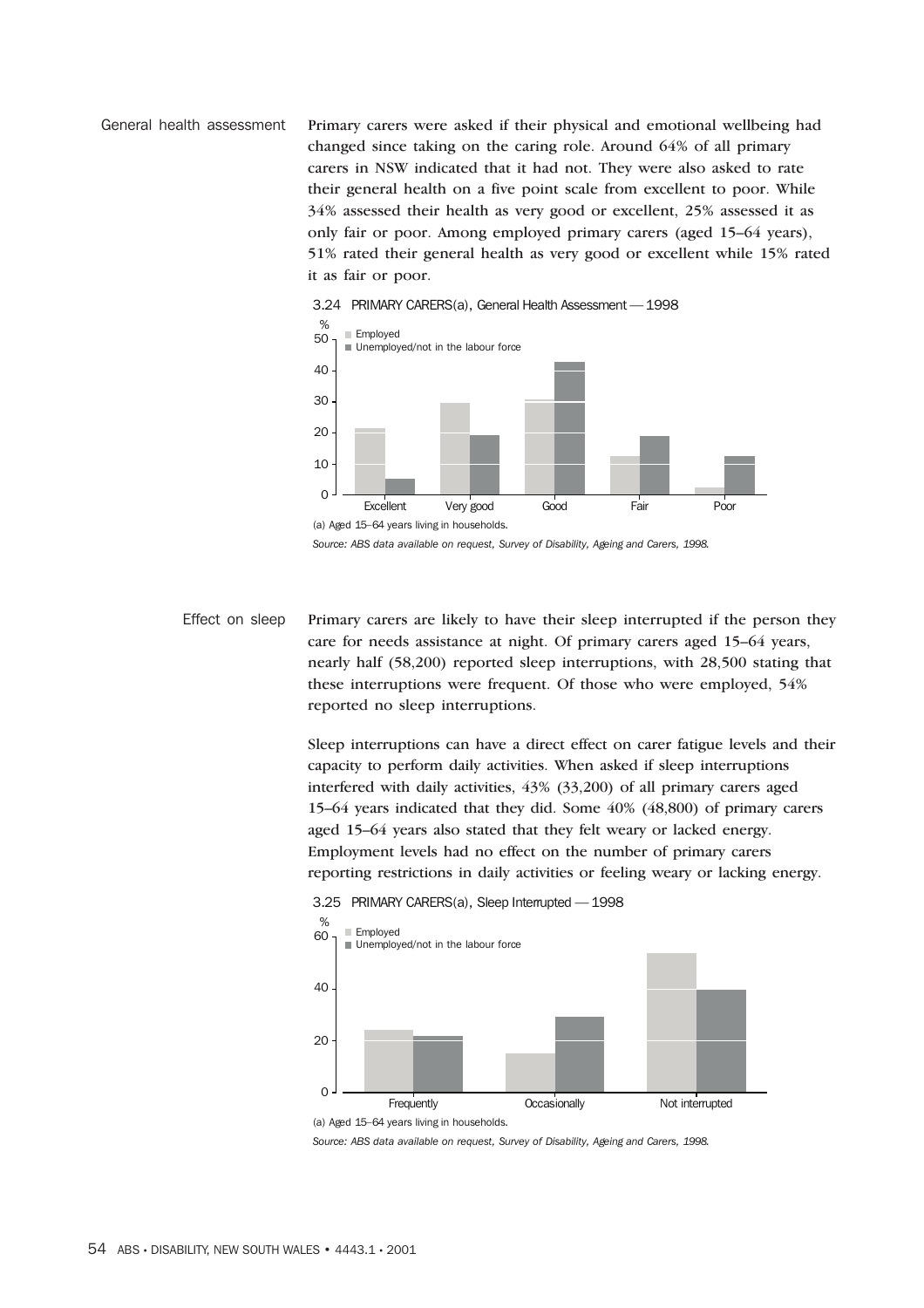Psychological health The 1998 Survey of Disability, Ageing and Carers sought information about aspects of the psychological health of carers. When asked if they often felt worried or depressed, 31% (50,000) of primary carers responded that they did. Only 17% (26,800) said that they often felt angry or resentful, while just under 9% (15,200) had been diagnosed with a stress-related illness. The proportions were similar among primary carers who were employed.

3.26 PRIMARY CARERS(a), EFFECTS OF CARING ON PSYCHOLOGICAL HEALTH — 1998

|                                                                                            |                        | Aged 15-64 years                          |                              |                          |
|--------------------------------------------------------------------------------------------|------------------------|-------------------------------------------|------------------------------|--------------------------|
|                                                                                            | Employed               | Unemployed/<br>not in the<br>labour force | Aged 65<br>years and<br>over | All<br>primary<br>carers |
|                                                                                            | '000                   | '000                                      | '000                         | '000                     |
| Often feels worried or depressed<br>Does not often feel worried or depressed<br>Not stated | 16.3<br>36.9<br>$*3.9$ | 24.4<br>36.9<br>$*5.8$                    | $*9.3$<br>25.3<br>$*3.4$     | 50.0<br>99.1<br>13.1     |
| <b>Total</b>                                                                               | 57.1                   | 67.1                                      | 38.0                         | 162.2                    |
| Often feels angry or resentful                                                             | 10.1                   | 12.1                                      | $*4.6$                       | 26.8                     |
| Does not often feel angry or resentful<br>Not stated                                       | 43.1<br>$*3.9$         | 49.2<br>$*5.8$                            | 30.0<br>$*3.4$               | 122.4<br>13.1            |
| <b>Total</b>                                                                               | 57.1                   | 67.1                                      | 38.0                         | 162.2                    |
| Has been diagnosed with a stress-related<br>illness                                        | $*5.5$                 | $*6.8$                                    | $*2.8$                       | 15.2                     |
| Has not been diagnosed with a<br>stress-related illness                                    | 47.7                   | 54.5                                      | 31.8                         | 134.0                    |
| Not stated                                                                                 | $*3.9$                 | $*5.8$                                    | $*3.4$                       | 13.1                     |
| <b>Total</b>                                                                               | 57.1                   | 67.1                                      | 38.0                         | 162.2                    |

(a) Aged 15 years and over living in households only.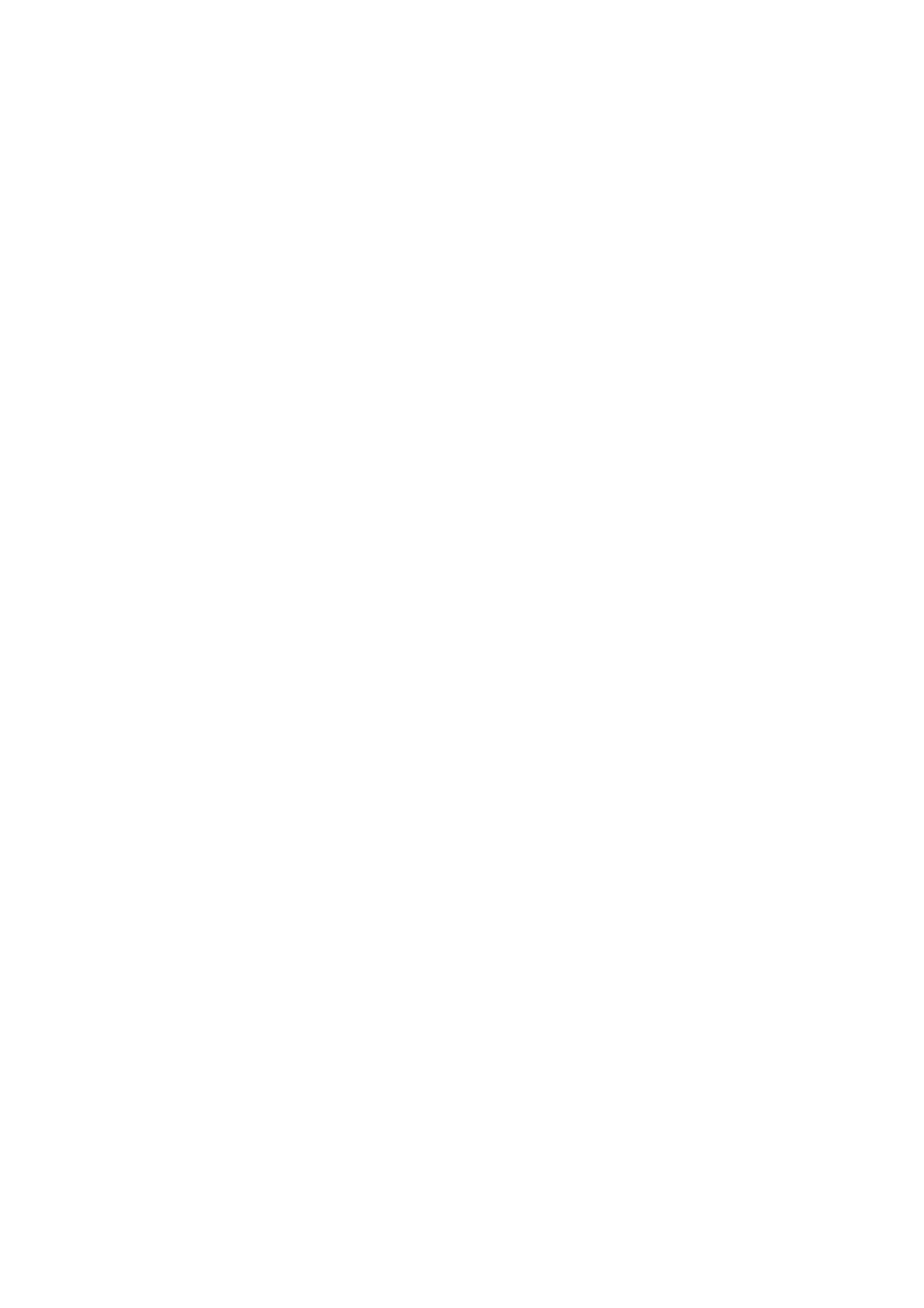| <b>CHAPTER 4</b>    | <b>LIVING ARRANGEMENTS AND HOUSING</b>                                                                                                                                                                                                                                                                                                                                                                                                                                                                                                                                                                                                                                                                                                                         |
|---------------------|----------------------------------------------------------------------------------------------------------------------------------------------------------------------------------------------------------------------------------------------------------------------------------------------------------------------------------------------------------------------------------------------------------------------------------------------------------------------------------------------------------------------------------------------------------------------------------------------------------------------------------------------------------------------------------------------------------------------------------------------------------------|
| <b>INTRODUCTION</b> | Many factors may influence the living arrangements and housing of<br>people with a disability. These can include a person's level of disability<br>and level of dependency, financial situation, level of support from family<br>and friends and access to support from government and private<br>organisations. People with a disability may live in a private dwelling,<br>either alone or with others, or they may live in a non-private dwelling.<br>Non-private dwellings include cared accommodation, such as nursing<br>homes, aged care hostels and hospitals, and other non-private dwellings,<br>such as hotels, motels, guest houses, caravan parks and educational and<br>religious institutions. Group homes are classified as private dwellings. |
|                     | This chapter presents information on the living arrangements and<br>housing of people with a disability. It includes a summary of policy<br>issues concerned with accommodation for people with a disability,<br>current living arrangements, relationships within households, housing<br>tenure and government accommodation support services for people with<br>a disability.                                                                                                                                                                                                                                                                                                                                                                                |
| POLICY ISSUES       | Government and the community are working towards providing a range<br>of accommodation options so that people with a disability are<br>empowered to make their choice as to where, and how, they wish to<br>live. Two of the major government policies concerning the living<br>arrangements and housing of people with a disability, both now and in<br>the future are:                                                                                                                                                                                                                                                                                                                                                                                       |
|                     | De-institutionalisation and a move towards community based care and<br>ш<br>support. In NSW the government has generally sought to increase the<br>provision of community based accommodation support services. This is<br>aimed at enabling people with a disability to remain in their own homes<br>with appropriate levels of support. This is considered to provide better<br>opportunities for people with a disability by enhancing their life skills                                                                                                                                                                                                                                                                                                    |

- Adaptable housing. An adaptable house is one which can be easily modified or converted to suit the needs of a person with a disability, thereby allowing them to stay in their preferred living arrangement and accommodation type. For example, a house to suit the needs of a person in a wheelchair would have wide doorways and hallways, a large kitchen, laundry and bathroom and no steps. Adaptable housing stock is important for increasing the flexibility and housing options for people with a disability. In particular, with the population ageing, and with aged people forming a large proportion of people with a disability, this will become increasingly important in the future.

and removing them from a more rigid, institutional setting.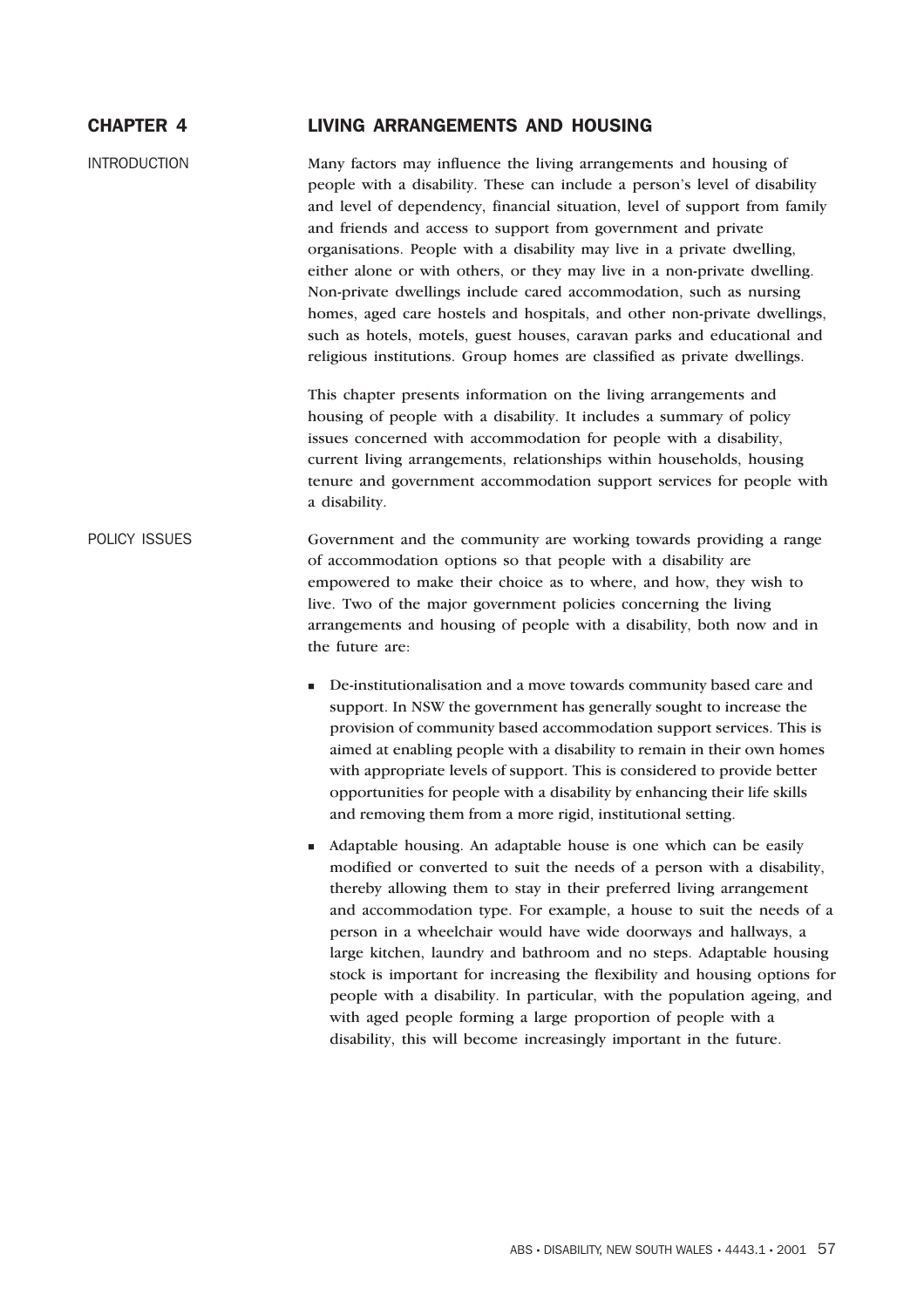LIVING ARRANGEMENTS In 1998, most people with a disability lived in private dwellings with others. Of the 1.2 million people with a disability in NSW:

- 76% (929,100) lived in a private dwelling with at least one other person;
- -16% (199,400) lived alone in a private dwelling;
- -6% (69,300) lived in cared accommodation; and
- -2% (23,500) lived in other non-private dwellings.
- Age The high proportion of people with a disability who lived with others in 1998 was apparent across all age groups. However, the proportion of people living alone increased with age, from 5% of those aged 15–24 years to 26% of those aged 80 years and over. Conversely, the proportion of people with a disability living with others in private dwellings fell as age increased, from 90% of those aged 15–24 years to 40% of those aged 80 years and over.

### 4.1 LIVING ARRANGEMENTS(a), BY AGE — 1998

|                                | Age group (years) |           |                |           |           |             |                        |
|--------------------------------|-------------------|-----------|----------------|-----------|-----------|-------------|------------------------|
|                                | $0 - 14$          | $15 - 24$ | $25 - 44$      | $45 - 64$ | $65 - 79$ | 80 and over | All with<br>disability |
|                                |                   |           | NUMBER ('000)  |           |           |             |                        |
| In private dwellings           |                   |           |                |           |           |             |                        |
| Alone                          |                   | $*3.2$    | 30.9           | 58.9      | 72.4      | 33.9        | 199.4                  |
| With at least one other person | 86.6              | 63.9      | 205.6          | 315.6     | 205.5     | 51.9        | 929.1                  |
| Total                          | 86.6              | 67.1      | 236.5          | 374.5     | 277.9     | 85.8        | 1 1 28.5               |
| In non-private dwellings       |                   |           |                |           |           |             |                        |
| Cared accommodation            | n.p.              | n.p.      | $**3.0$        | $*5.5$    | 19.2      | 40.8        | 69.3                   |
| Other non-private dwellings    |                   | $**2.9$   | $**3.1$        | $*6.8$    | $*6.1$    | $*4.7$      | 23.5                   |
| Total                          | n.p.              | $*3.6$    | $*6.0$         | 12.3      | 25.2      | 45.5        | 92.9                   |
| <b>Total</b>                   | 86.9              | 70.7      | 242.6          | 386.7     | 303.1     | 131.4       | 1 2 2 1 . 3            |
|                                |                   |           | PROPORTION (%) |           |           |             |                        |
| In private dwellings           |                   |           |                |           |           |             |                        |
| Alone                          |                   | $**4.6$   | 12.8           | 15.2      | 23.9      | 25.8        | 16.3                   |
| With at least one other person | 99.7              | 90.4      | 84.7           | 81.6      | 67.8      | 39.5        | 76.1                   |
| Total                          | 99.7              | 95.0      | 97.5           | 96.8      | 91.7      | 65.3        | 92.4                   |
| In non-private dwellings       |                   |           |                |           |           |             |                        |
| Cared accommodation            | n.p.              | n.p.      | $**1.2$        | $*1.4$    | 6.3       | 31.1        | 5.7                    |
| Other non-private dwellings    |                   | $**4.1$   | $**1.3$        | $*1.8$    | $*2.0$    | $*3.6$      | 1.9                    |
| Total                          | n.p.              | $*5.0$    | $*2.5$         | 3.2       | 8.3       | 34.7        | 7.6                    |
| <b>Total</b>                   | 100.0             | 100.0     | 100.0          | 100.0     | 100.0     | 100.0       | 100.0                  |

(a) Persons with a disability.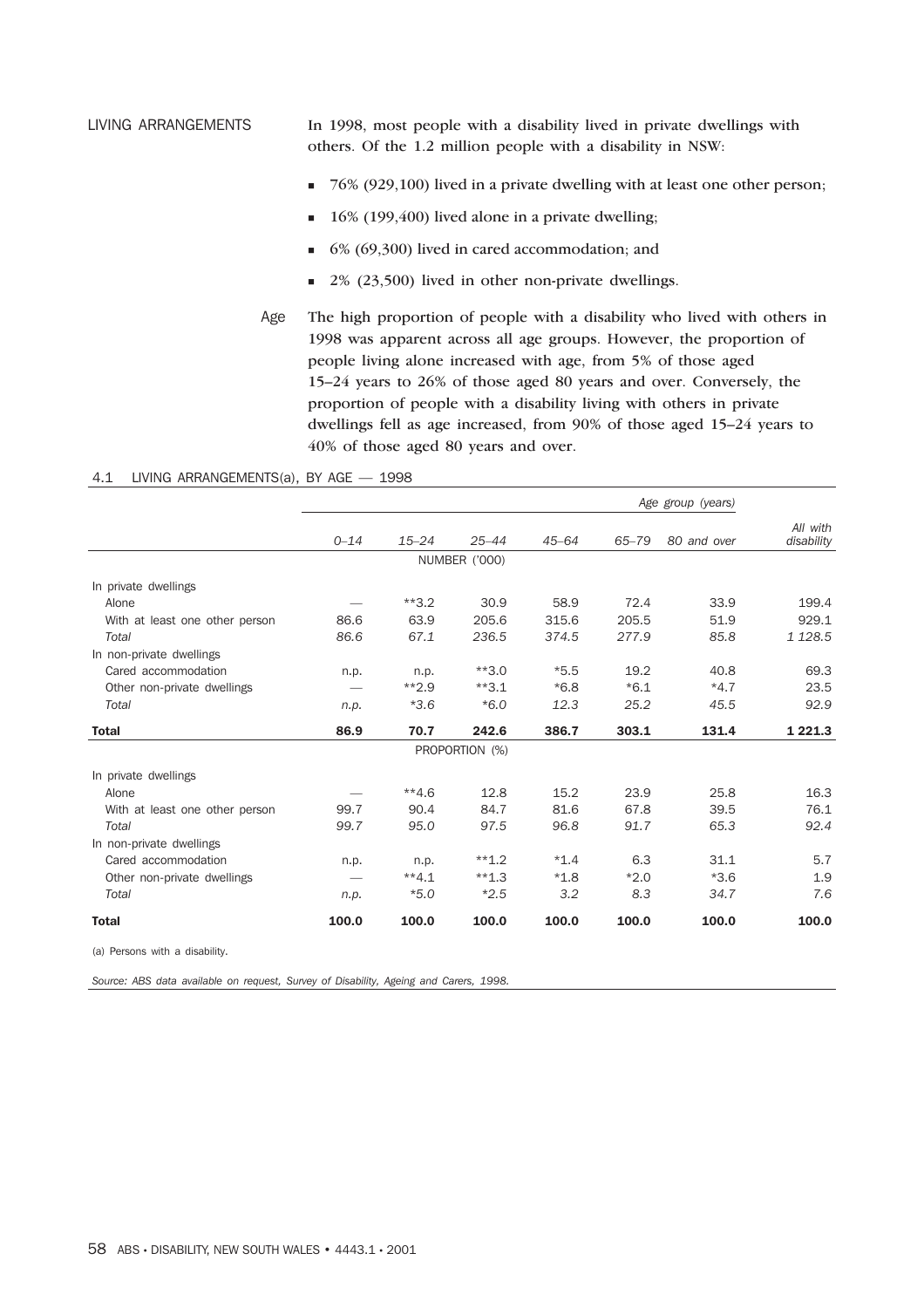- Age *continued* In 1998 an estimated 60,000 older people (aged 65 years and over) with a disability lived in cared accommodation. Of these, 19,200 were aged 65–79 years and 40,800 were aged 80 years and over. Most older people with a disability in cared accommodation lived in a nursing home or aged care hostel (85%). This reflects the frailty of many older people and the degenerative nature of the health conditions they typically experience, such as arthritis. Such conditions can lead to difficulties in maintaining a property and/or in caring for themselves. Many people aged 65 years and over with a disability were living alone in 1998 (106,300). Again, this is a reflection of the ageing process and associated loss of partners.
	- Sex There were differences between the living arrangements of older men and women with a disability. The number of older women living in cared accommodation was more than double the number of older men, 42,300 compared with 17,600. Of older women living in cared accommodation, 37,300 (88%) were in a nursing home or aged care hostel. Older women with a disability were more likely to live alone (28%) than men (19%), and less likely to live with others (51% compared with 70%). These results reflect the greater likelihood that women will live to an advanced old age.



#### 4.2 LIVING ARRANGEMENTS OF OLDER PEOPLE(a) — 1998

(a) With a disability aged 65 years and over.

*Source: ABS data available on request, Survey of Disability, Ageing and Carers, 1998.*

Level of restriction Across all levels of core activity restriction (refer to box on page 8), people with a disability were most likely to be living in a private dwelling in 1998. Not surprisingly, people with a profound/severe core activity restriction were less likely to be living alone in a private dwelling (12%) than those with a moderate/mild restriction (21%).

> People with a profound/severe core activity restriction were also more likely to live in non-private dwellings (19%) than people with a moderate/mild restriction (3%). Of those people with a profound/severe restriction living in non-private dwellings, most (66,600) lived in cared accommodation; either a nursing home or aged care hostel (52,300), or hospital (14,300). These results reflect the nature of a profound or severe core activity restriction, where people almost always require assistance to complete everyday tasks.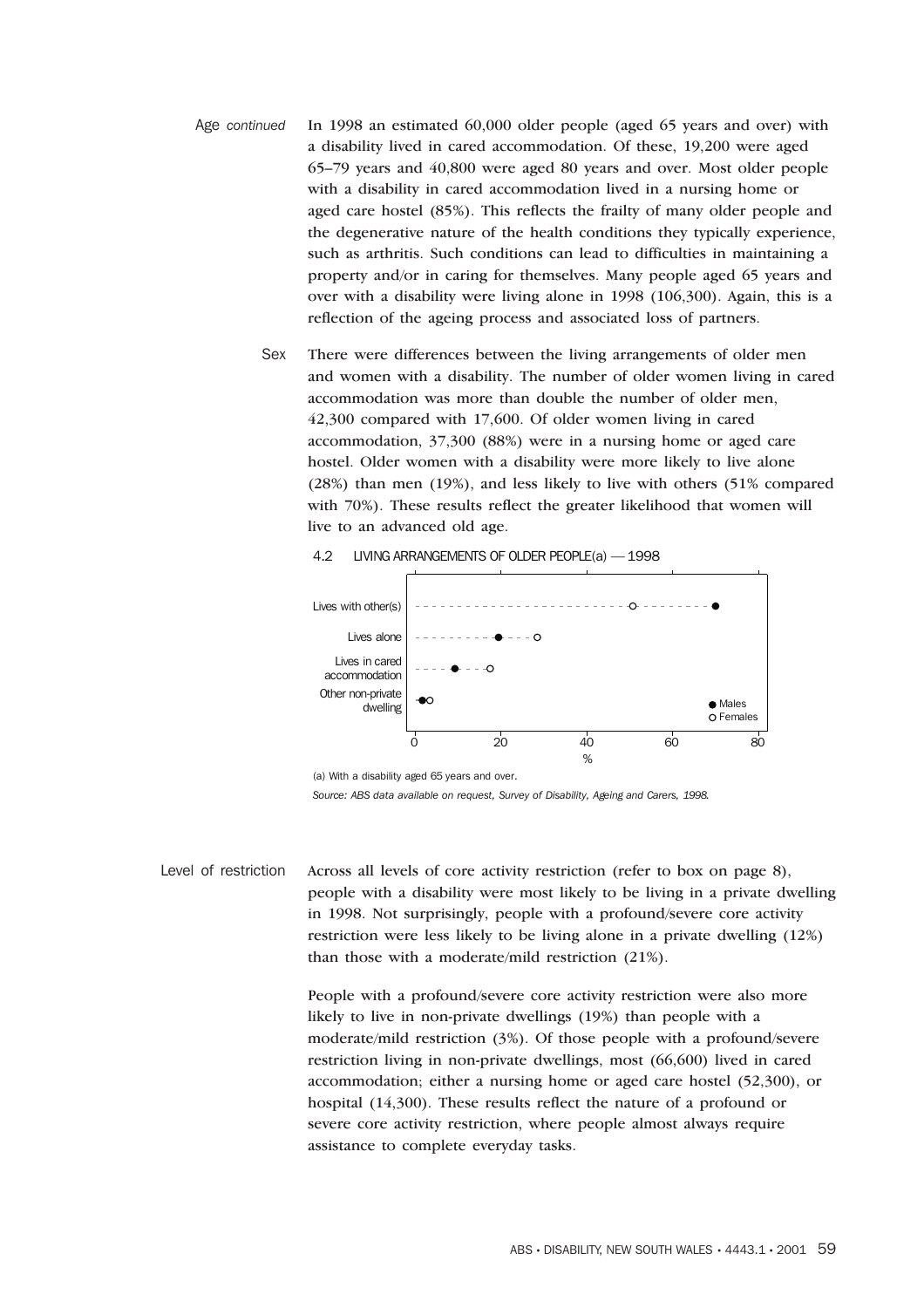#### 4.3 LIVING ARRANGEMENTS, BY DISABILITY STATUS — 1998

|                                |                                                        |                                                      |                                              |                                      | Disability                |               |
|--------------------------------|--------------------------------------------------------|------------------------------------------------------|----------------------------------------------|--------------------------------------|---------------------------|---------------|
|                                | Profound/<br>severe core<br>activity(a)<br>restriction | Moderate/<br>mild core<br>activity(a)<br>restriction | Schooling or<br>employment<br>restriction(b) | All with specific<br>restrictions(c) | All with<br>disability(d) | No disability |
|                                |                                                        |                                                      | <b>NUMBER ('000)</b>                         |                                      |                           |               |
| In private dwellings           |                                                        |                                                      |                                              |                                      |                           |               |
| Alone                          | 44.4                                                   | 121.5                                                | 66.0                                         | 177.2                                | 199.4                     | 300.3         |
| With at least one other person | 267.2                                                  | 448.2                                                | 461.8                                        | 802.3                                | 929.1                     | 4 7 6 7 . 3   |
| Total                          | 311.5                                                  | 569.7                                                | 527.8                                        | 979.5                                | 1 1 28.5                  | 5 0 6 7 . 6   |
| In non-private dwellings       |                                                        |                                                      |                                              |                                      |                           |               |
| Cared accommodation            | 66.6                                                   | $*2.1$                                               |                                              | 68.6                                 | 69.3                      | $**1.9$       |
| Other non-private dwellings    | $*7.0$                                                 | 13.0                                                 | $*7.7$                                       | 20.7                                 | 23.5                      | 35.0          |
| Total                          | 73.6                                                   | 15.0                                                 | $*7.7$                                       | 89.3                                 | 92.9                      | 36.9          |
| <b>Total</b>                   | 385.1                                                  | 584.7                                                | 535.5                                        | 1 0 68.8                             | 1 2 2 1 . 3               | 5 104.5       |
|                                |                                                        |                                                      | PROPORTION (%)                               |                                      |                           |               |
| In private dwellings           |                                                        |                                                      |                                              |                                      |                           |               |
| Alone                          | 11.5                                                   | 20.8                                                 | 12.3                                         | 16.6                                 | 16.3                      | 5.9           |
| With at least one other person | 69.4                                                   | 76.6                                                 | 86.2                                         | 75.1                                 | 76.1                      | 93.4          |
| Total                          | 80.9                                                   | 97.4                                                 | 98.6                                         | 91.6                                 | 92.4                      | 99.3          |
| In non-private dwellings       |                                                        |                                                      |                                              |                                      |                           |               |
| Cared accommodation            | 17.3                                                   | $*$ 0.4                                              |                                              | 6.4                                  | 5.7                       |               |
| Other non-private dwellings    | $*1.8$                                                 | 2.2                                                  | $*1.4$                                       | 1.9                                  | 1.9                       | 0.7           |
| Total                          | 19.1                                                   | 2.6                                                  | $*1.4$                                       | 8.4                                  | 7.6                       | 0.7           |
| <b>Total</b>                   | 100.0                                                  | 100.0                                                | 100.0                                        | 100.0                                | 100.0                     | 100.0         |

(a) Core activities comprise communication, mobility and self care.

(b) Includes those who also have a core activity restriction.

(c) Total may be less than the sum of the components as persons may have both a core activity restriction and a schooling or employment restriction.

(d) Includes those who do not have a specific restriction.

*Source: ABS data available on request, Survey of Disability, Ageing and Carers, 1998.*

Comparison over time When comparing data across the three most recent disability surveys, only criteria common to the three surveys have been used. This is intended to remove, as far as possible, the effects of changes in methodology and coding. The effect of changes in the age structure has not been removed. The adjusted estimates should only be used for comparisons of the underlying movement.

> The number of people with a disability has increased over the period from 1988 to 1998 (see Chapter 2, Disability). Various reasons exist for this increase, including the ageing of the population. However over the same period, the living arrangements of people with a disability have remained similar. The proportion of people with a disability living in private dwellings and those living in non-private dwellings has remained the same, 92% and 8% respectively.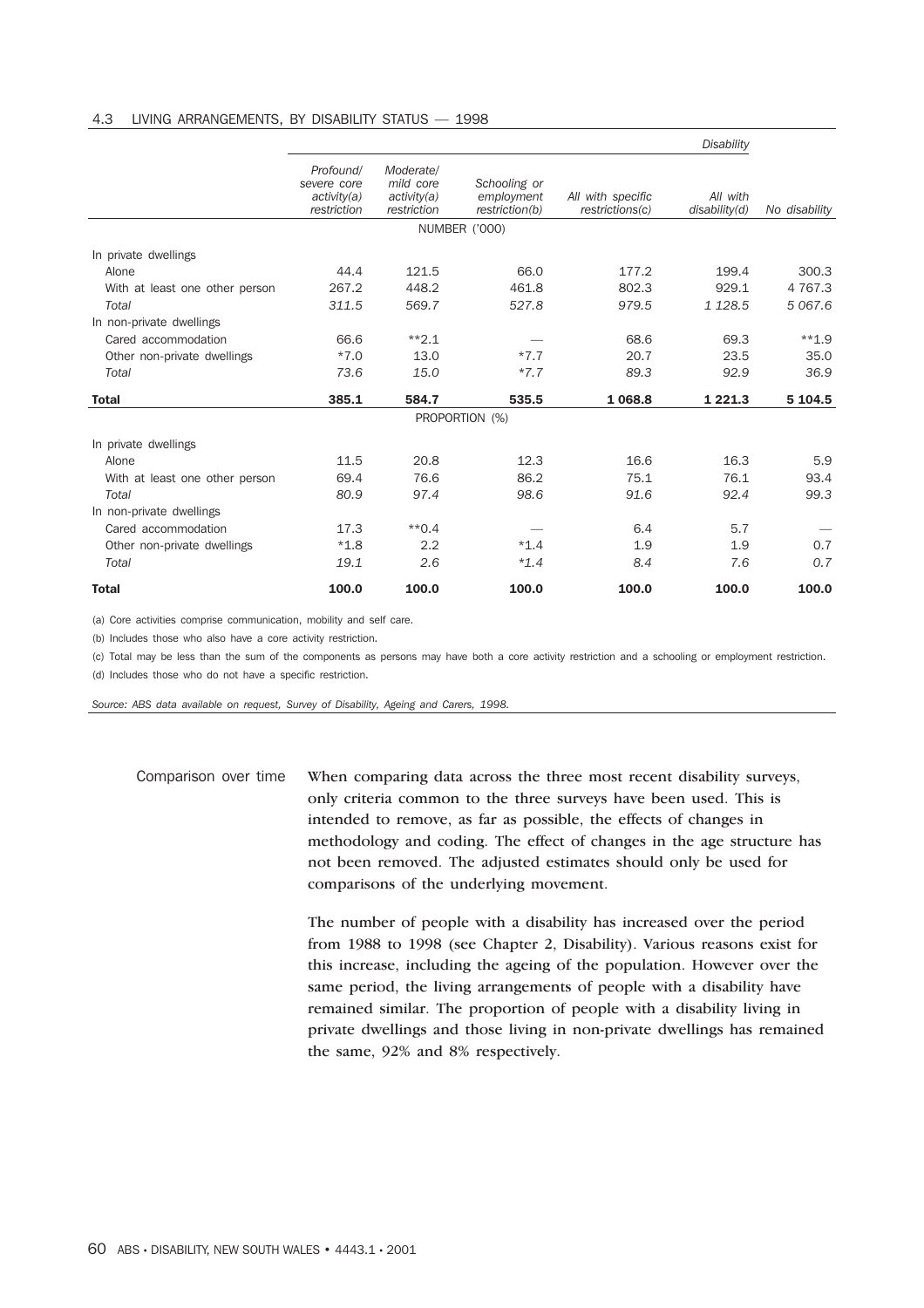Comparison over time *continued* The number of people living in other non-private dwellings increased significantly over the period (from 8,400 in 1988 to 26,900 in 1998). This is largely due to a change in classification. In 1988 and 1993 people with a disability living in independent dwellings in retirement villages which had a cared facility onsite were included in the cared accommodation classification, whereas in 1998 they were included in the 'other non-private' component.

> Although the number of older people has grown as a proportion of the total population, and older people have a high rate of disability, there has been little change in the proportion of people with a disability living in cared accommodation (7% in 1988 and 6% in 1998).

#### 4.4 LIVING ARRANGEMENTS OVER TIME(a)

|                                   |          | Proportion (%) |           |       |       |       |
|-----------------------------------|----------|----------------|-----------|-------|-------|-------|
|                                   | 1988     | 1993           | 1998      | 1988  | 1993  | 1998  |
| In private dwellings              |          |                |           |       |       |       |
| Alone                             | 144.4    | 171.4          | 210.7     | 16.2  | 18.4  | 17.7  |
| With at least one other<br>person | 678.8    | 694.7          | 881.5     | 75.9  | 74.7  | 74.1  |
| Total                             | 823.3    | 866.1          | 1 092.2   | 92.1  | 93.1  | 91.9  |
| In non-private dwellings          |          |                |           |       |       |       |
| Cared accommodation               | 59.4     | 55.9           | 69.7      | 6.6   | 6.0   | 5.9   |
| Other non-private dwellings       | 8.4      | 8.5            | 26.9      | 0.9   | 0.9   | 2.3   |
| Total                             | 67.8     | 64.4           | 96.6      | 7.6   | 6.9   | 8.1   |
| <b>Total</b>                      | 894.1(b) | 930.6          | 1 1 8 8.8 | 100.0 | 100.0 | 100.0 |
|                                   |          |                |           |       |       |       |

(a) Using common criteria.

(b) Includes visitors to private dwellings.

*Source: ABS data available on request, Survey of Disabled and Aged Persons 1988, Survey of Disability, Ageing and Carers, 1993 and 1998.*

Main disabling condition Many people with a disability have more than one long-term health condition. In the 1998 Survey of Disability, Ageing and Carers, respondents were asked to indicate which of their conditions caused them the most problems. When only one condition was reported, it was assumed to be their most restricting condition. In NSW in 1998, an estimated 1.0 million people with a disability reported a physical condition (e.g. arthritis, heart disease or asthma) as their most restricting long-term health condition. Mental and behavioural disorders accounted for the remaining 180,700.

> Although fewer in number, those most restricted by a mental or behavioural disorder were much more likely to be living in cared accommodation (17%) than those whose main condition was physical  $(4%)$ .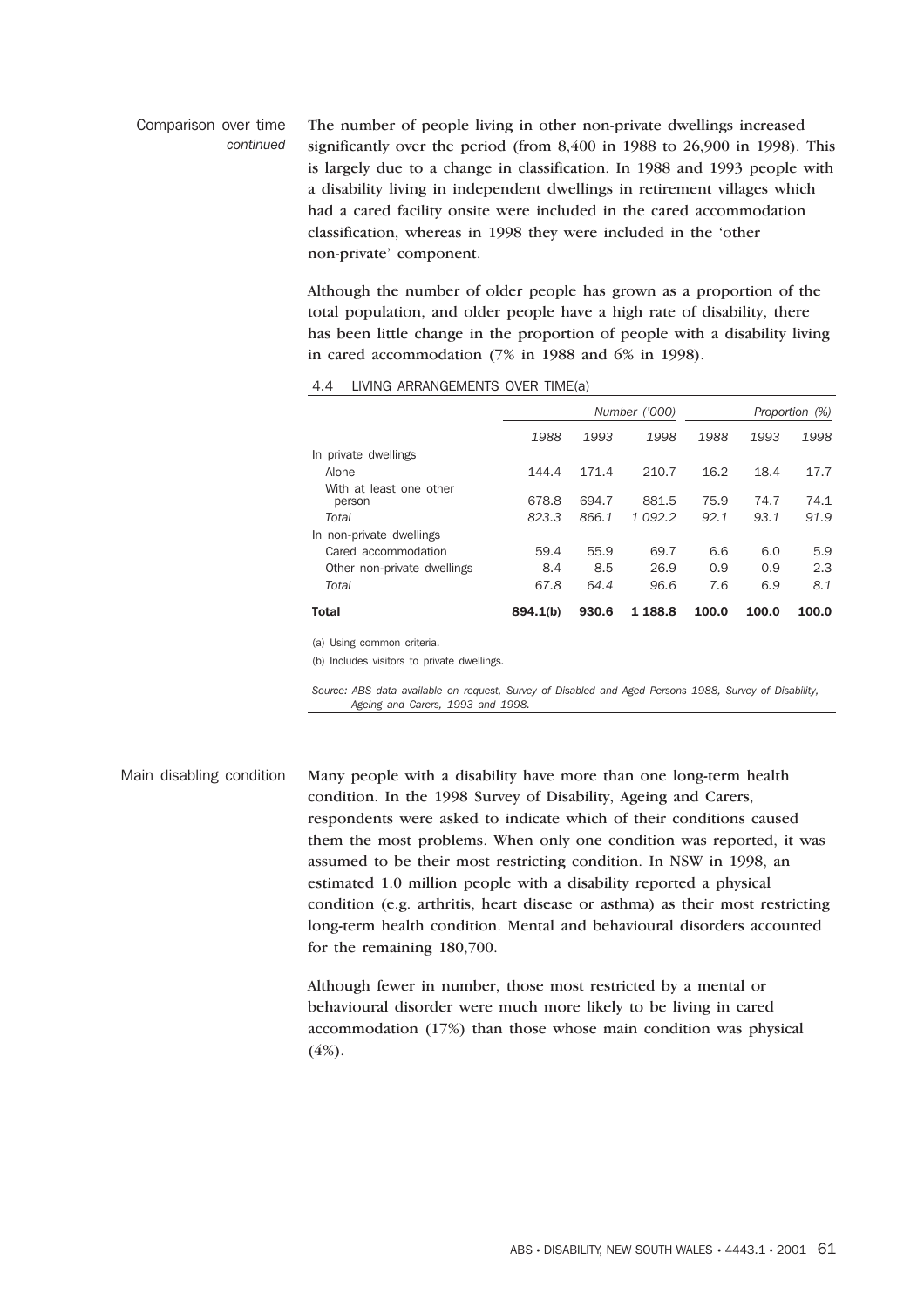## Main disabling condition *continued* Of all people with a disability, those with a profound/severe disability were most likely to be living in cared accommodation. Of these, people most restricted by a mental or behavioural disorder were more than twice as likely to be living in cared accommodation (33%) than those whose main disabling condition was physical (12%). This may reflect the tendency to place older people with dementia and/or challenging behaviours into residential care when families can no longer cope.

### 4.5 MAIN CONDITION, BY LIVING ARRANGEMENTS — 1998

|                                      |                                                        |                                                      | Number ('000)             |                                                        | Proportion (%)                                       |                           |
|--------------------------------------|--------------------------------------------------------|------------------------------------------------------|---------------------------|--------------------------------------------------------|------------------------------------------------------|---------------------------|
|                                      | Profound/<br>severe core<br>activity(a)<br>restriction | Moderate/<br>mild core<br>activity(a)<br>restriction | All with<br>disability(b) | Profound/<br>severe core<br>activity(a)<br>restriction | Moderate/<br>mild core<br>activity(a)<br>restriction | All with<br>disability(b) |
| Physical condition                   |                                                        |                                                      |                           |                                                        |                                                      |                           |
| Lives in private dwellings           | 251.2                                                  | 521.8                                                | 981.1                     | 85.7                                                   | 97.4                                                 | 94.3                      |
| Lives in cared accommodation         | 36.5                                                   | $**1.4$                                              | 38.2                      | 12.5                                                   | $*$ 0.3                                              | 3.7                       |
| Lives in other non-private dwellings | $*5.5$                                                 | 12.4                                                 | 21.4                      | $*1.9$                                                 | 2.3                                                  | 2.1                       |
| Total                                | 293.2                                                  | 535.6                                                | 1 040.7                   | 100.0                                                  | 100.0                                                | 100.0                     |
| Mental or behavioural disorder       |                                                        |                                                      |                           |                                                        |                                                      |                           |
| Lives in private dwellings           | 60.4                                                   | 47.8                                                 | 147.4                     | 65.7                                                   | 97.4                                                 | 81.6                      |
| Lives in cared accommodation         | 30.0                                                   | n.p.                                                 | 31.2                      | 32.7                                                   | n.p.                                                 | 17.2                      |
| Lives in other non-private dwellings | $**1.5$                                                | n.p.                                                 | $*2.1$                    | $**1.6$                                                | n.p.                                                 | $**1.2$                   |
| Total                                | 91.9                                                   | 49.1                                                 | 180.7                     | 100.0                                                  | 100.0                                                | 100.0                     |
| All conditions                       |                                                        |                                                      |                           |                                                        |                                                      |                           |
| Lives in private dwellings           | 311.5                                                  | 569.7                                                | 1 1 28.5                  | 80.9                                                   | 97.4                                                 | 92.4                      |
| Lives in cared accommodation         | 66.6                                                   | $*2.1$                                               | 69.3                      | 17.3                                                   | $*$ 0.4                                              | 5.7                       |
| Lives in other non-private dwellings | $*7.0$                                                 | 13.0                                                 | 23.5                      | $*1.8$                                                 | 2.2                                                  | 1.9                       |
| <b>Total</b>                         | 385.1                                                  | 584.7                                                | 1 2 2 1 . 3               | 100.0                                                  | 100.0                                                | 100.0                     |

(a) Core activities comprise communication, mobility and self care.

(b) Includes those who do not have a specific restriction.

*Source: ABS data available on request, Survey of Disability, Ageing and Carers, 1998.*

Only a very small proportion of people with a disability aged less than 65 years were not living in a private dwelling in 1998. For older people the pattern was somewhat different. Of those aged 75 years and over, 83% (22,100) of people most restricted by a mental or behavioural disorder lived in cared accommodation, compared with 14% (28,700) of those whose main disabling condition was physical.

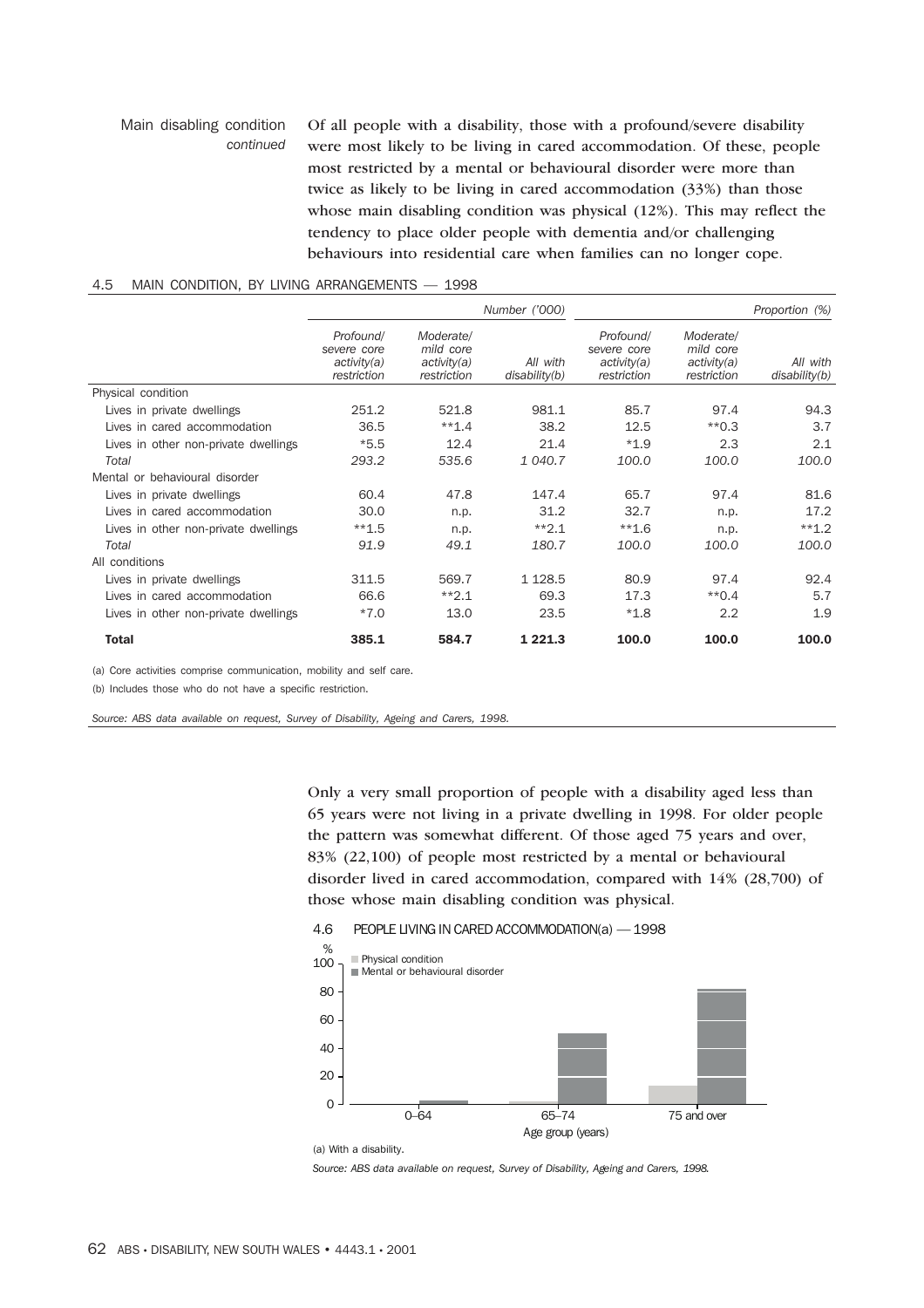Family type In NSW, people with a disability were most commonly living in their home with a partner and no children (34%); with a partner and children (30%); or alone (17%). This, in part, reflects the changing living arrangements of people as they age, with children leaving home and people losing their partners. It also highlights the fact that many partners care for each other in old age, when disability becomes more prevalent.



(a) Persons with a disability living in households only.

(b) With dependent and/or non-dependent children.

*Source: ABS data available on request, Survey of Disability, Ageing and Carers, 1998.*

While the vast majority of people with a disability are most restricted by a physical condition, the pattern for children with a disability is quite different. The 1998 Survey of Disability, Ageing and Carers definition of dependent children includes children under the age of fifteen and full-time students aged 15–24 years. Of the 104,000 dependent children with a disability in NSW, roughly half (54,500) were most restricted by a physical condition, with the remainder most affected by a mental or behavioural disorder (49,500). This is due, in part, to the fact that many physical conditions are the result of a slow degenerative process so they do not manifest until late in life. This contrasts with mental and behavioural disorders, many of which are either present at birth, or are diagnosed before adulthood. An improved capacity to self-manage mental and behavioural conditions in adulthood may also result in less identification of these types of conditions as the most restricting health condition.

Parents of children with a disability may be required to care for that child for many years. Non-dependent children with a disability, still living with a parent, were likely to be older than those who did not have a disability. Of non-dependent children with a disability, 18% (11,000) were aged 45 years or older. This compares with 4% (16,500) of those without a disability. Ageing parents caring for adult children with a disability has implications for support services — services need to be available to assist in caring at home and for those people needing placements when parents and families are no longer able to provide care in the home<sup>1</sup>.

<sup>1</sup> Australian Institute of Health and Welfare (AIHW) 2000. *Disability and ageing: Australian population patterns and implications*. AIHW Cat. no. DIS 19. Canberra: AIHW (Disability Series).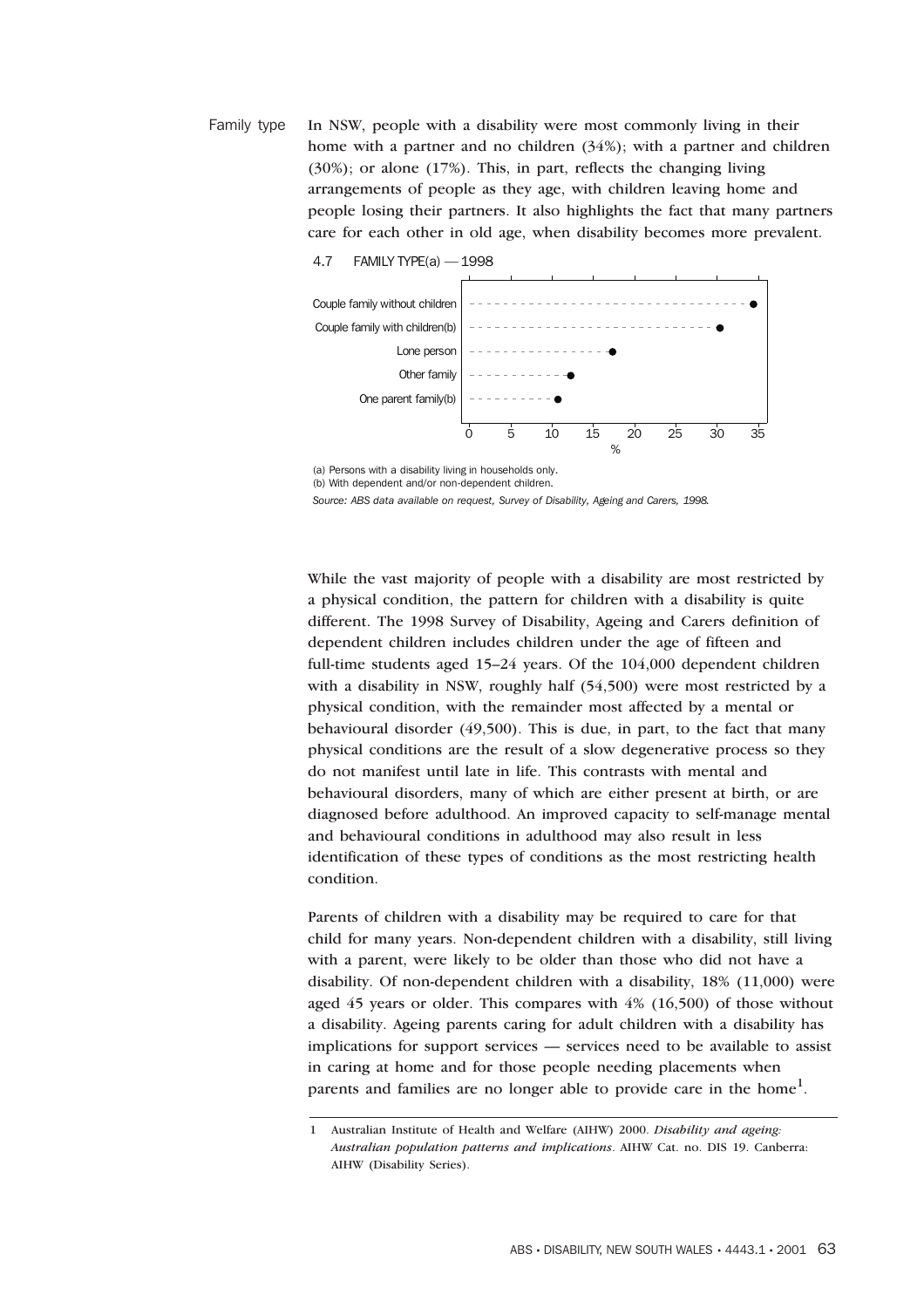|                                         | Physical<br>condition | Mental or<br>behavioural<br>disorder | All with<br>disability |
|-----------------------------------------|-----------------------|--------------------------------------|------------------------|
|                                         | '000                  | '000                                 | '000                   |
| Husband/wife or partner                 |                       |                                      |                        |
| With dependent children                 | 143.8                 | 18.0                                 | 161.7                  |
| Without dependent children              | 440.5                 | 21.4                                 | 462.0                  |
| Total                                   | 584.3                 | 39.4                                 | 623.7                  |
| Single parent(b)                        | 61.8                  | $*5.6$                               | 67.4                   |
| Child                                   |                       |                                      |                        |
| Dependent(c)                            | 54.5                  | 49.5                                 | 104.0                  |
| Non-dependent                           | 33.6                  | 26.6                                 | 60.2                   |
| Total                                   | 88.2                  | 76.1                                 | 164.2                  |
| Single person living with non-relatives | 30.2                  | $*3.4$                               | 33.6                   |
| Person living alone                     | 180.3                 | 19.1                                 | 199.4                  |
| Other                                   | 36.3                  | $*3.8$                               | 40.1                   |
| Total                                   | 981.1                 | 147.4                                | 1 1 28.5               |

#### 4.8 RELATIONSHIP IN HOUSEHOLD(a), BY MAIN CONDITION — 1998

(a) Persons with a disability living in private dwellings only.

(b) With dependent and/or non-dependent children.

(c) Persons aged less than 15 years, or aged 15–24 years who are full-time students.

*Source: ABS data available on request, Survey of Disability, Ageing and Carers, 1998.*

Assistance Assistance is help or supervision with common activities of daily life, such as showering or dressing, moving around, housework and gardening or using transport. Assistance is an important issue for people with a disability (and older people). The assistance such people receive is a determining factor in whether or not they continue to lead an independent life. Without assistance, people with a disability face an increased likelihood of social isolation, poorer health and premature admission to residential care. As one aim of government policy for people with a disability is to encourage appropriate supported community living, meeting the need for assistance that enables people to remain in their own home is a priority. For details on assistance needed and assistance provided, see Chapter 2, Disability.

*Use of aids* An alternative option available for some people with a disability is to use a range of aids or equipment to assist in completing everyday tasks. Using such equipment may enable people to maintain their independence for a longer period and remain living in their own homes. Examples of aids and equipment that might be used in the home include walking sticks or frames, and wheelchairs for mobility; nebulisers, dialysis machines and oxygen cylinders for health management; electronic assistance to write or speak, and hearing aids and cochlear implants for communication. In 1998, 47% (569,300) of people with a disability in NSW used some kind of aid or equipment to assist them in completing tasks. Most (502,700) lived in a private dwelling.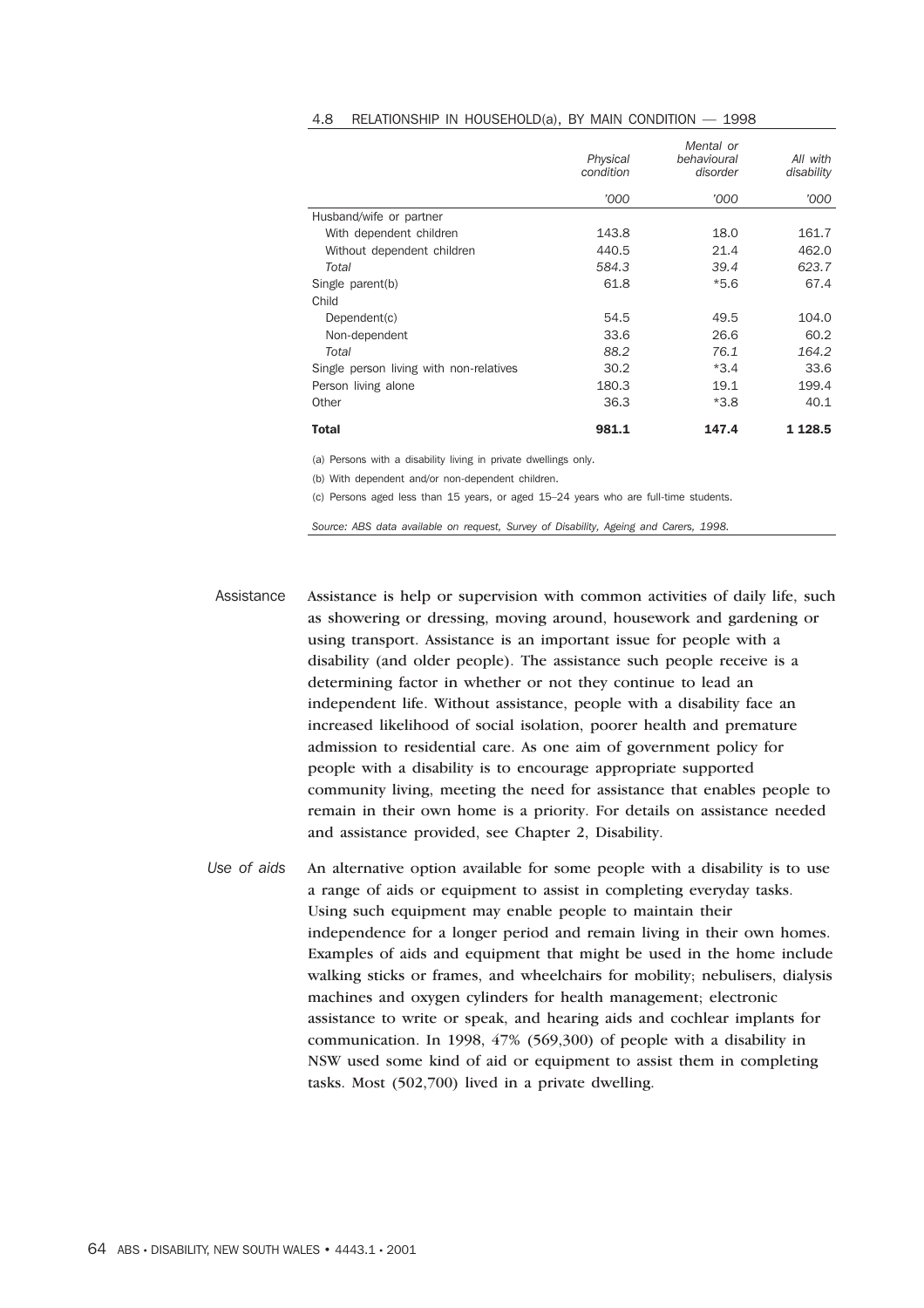*Use of aids continued* Most of those who used aids or equipment were living in private dwellings but a higher proportion of people living in cared accommodation made use of aids. Of those living in cared accommodation, 84% (58,500) used aids or equipment, compared with 45% of those in private dwellings.

> Differences existed in the activities for which aids or equipment were used by people in different living arrangements. People living in a private dwelling most commonly used medical aids (24%). This was followed by communication (18%) and mobility (9%) aids. People living in cared accommodation were most likely to use mobility (68%), self care (66%) and medical (34%) aids.



4.9 ACTIVITIES WHERE AIDS USED — 1998

HOUSING TENURE For people with a disability, home ownership was the most common tenure arrangement, followed by public and private housing rental. Small proportions of the population were boarding or living rent-free.

> In 1998, 47% (496,300) of people with a disability were living in a home that they already owned, compared with 28% (1.1 million) of people without a disability. However 32% (1.2 million) of those without a disability were purchasing a home, compared with 21% (228,700) of people with a disability. This is consistent with the relationship between age and the nature of occupancy, as older people are more likely to own their home (and older people form a high proportion of people with a disability).

> People without a disability were more likely to be renting privately than people with a disability (21% compared with 12%). However, the reverse is true for public rentals, where the rates were twice as high for people with a disability (7% compared with 3%). This may be because people with disabilities tend to have lower incomes, which then afford them less choice in the housing market.

<sup>(</sup>a) Includes nebulisers, dialysis machines, oxygen concentrators or cylinders. *Source: Disability, Ageing and Carers: Summary Tables, New South Wales, 1998 (Cat. no. 4430.1.40.001).*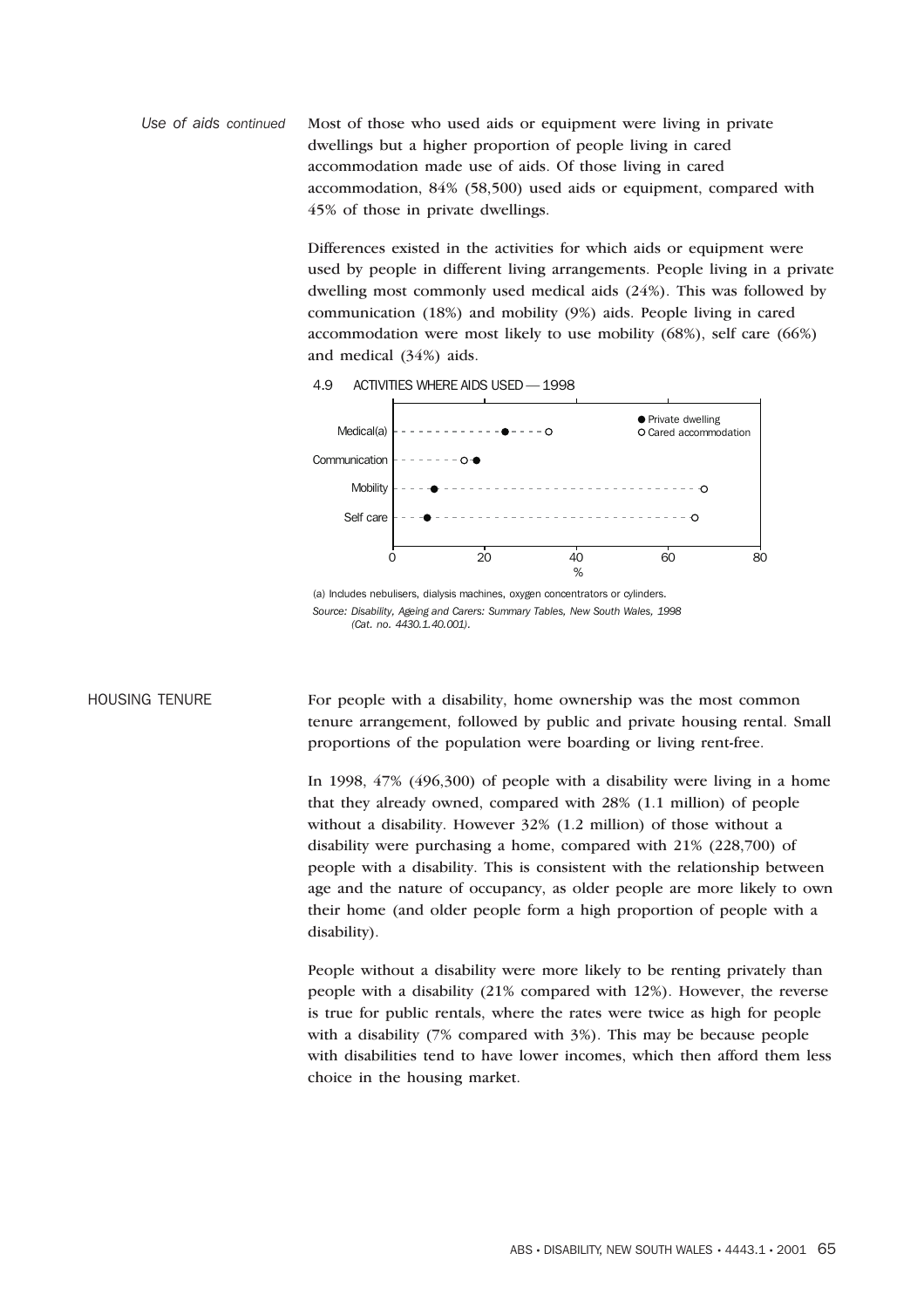### 4.10 HOUSING TENURE(a), BY DISABILITY STATUS — 1998

|                                                               | <b>Disability</b>  |                      |                        |                        |               | Total     |       |
|---------------------------------------------------------------|--------------------|----------------------|------------------------|------------------------|---------------|-----------|-------|
|                                                               | $15 - 64$<br>years | 65 years<br>and over | All with<br>disability | All with<br>disability | No disability |           |       |
|                                                               | '000               | '000                 | '000                   | %                      | '000          | '000      | %     |
| Owner                                                         |                    |                      |                        |                        |               |           |       |
| Without a mortgage                                            | 230.0              | 266.4                | 496.3                  | 46.6                   | 1 103.4       | 1 599.8   | 32.4  |
| With a mortgage                                               | 202.8              | 25.9                 | 228.7                  | 21.5                   | 1 2 4 5 . 7   | 1474.3    | 29.9  |
| Total                                                         | 432.8              | 292.2                | 725.0                  | 68.1                   | 2 3 4 9 . 1   | 3 0 7 4.1 | 62.3  |
| Renter                                                        |                    |                      |                        |                        |               |           |       |
| Public                                                        | 54.7               | 21.7                 | 76.4                   | 7.2                    | 97.9          | 174.2     | 3.5   |
| Private                                                       | 109.9              | 13.6                 | 123.5                  | 11.6                   | 811.2         | 934.8     | 18.9  |
| Total                                                         | 164.6              | 35.3                 | 199.9                  | 18.8                   | 909.1         | 1 109.0   | 22.5  |
| Boarder                                                       | 39.6               | 15.3                 | 54.9                   | 5.2                    | 257.5         | 312.4     | 6.3   |
| Living rent-free                                              | 38.4               | 16.4                 | 54.8                   | 5.1                    | 309.4         | 364.2     | 7.4   |
| Other(b)                                                      | $*2.8$             | $*4.4$               | $*7.2$                 | $*0.7$                 | 13.0          | 20.3      | 0.4   |
| Living in other non-private dwelling                          | 12.8               | 10.8                 | 23.5                   | 2.2                    | 33.6          | 57.1      | 1.2   |
| <b>Total</b>                                                  | 690.9              | 374.5                | 1 0 6 5.4              | 100.0                  | 3871.7        | 4937.1    | 100.0 |
| (a) Persons aged 15 years and over living in households only. |                    |                      |                        |                        |               |           |       |

(b) Includes life tenure schemes and participants in rent/buy or shared equity schemes.

*Source: ABS data available on request, Survey of Disability, Ageing and Carers, 1998.*

Main condition Tenure arrangements differed between those people with a disability whose main condition was physical, and those most restricted by a mental or behavioural disorder. Outright home ownership was higher for people most restricted by a physical condition (50%) than those with a mental or behavioural disorder (19%). This partly reflects the prevalence of physical conditions as a cause of disability amongst older people, who are more likely to own their own home. People with a mental or behavioural disorder were more likely to be renting accommodation (28%), or boarding (13%), than those whose main restriction was physical (18% and 4% respectively).

4.11 SELECTED HOUSING TENURES(a) — 1998



(a) Persons with a disability aged 15 years and over living in households only.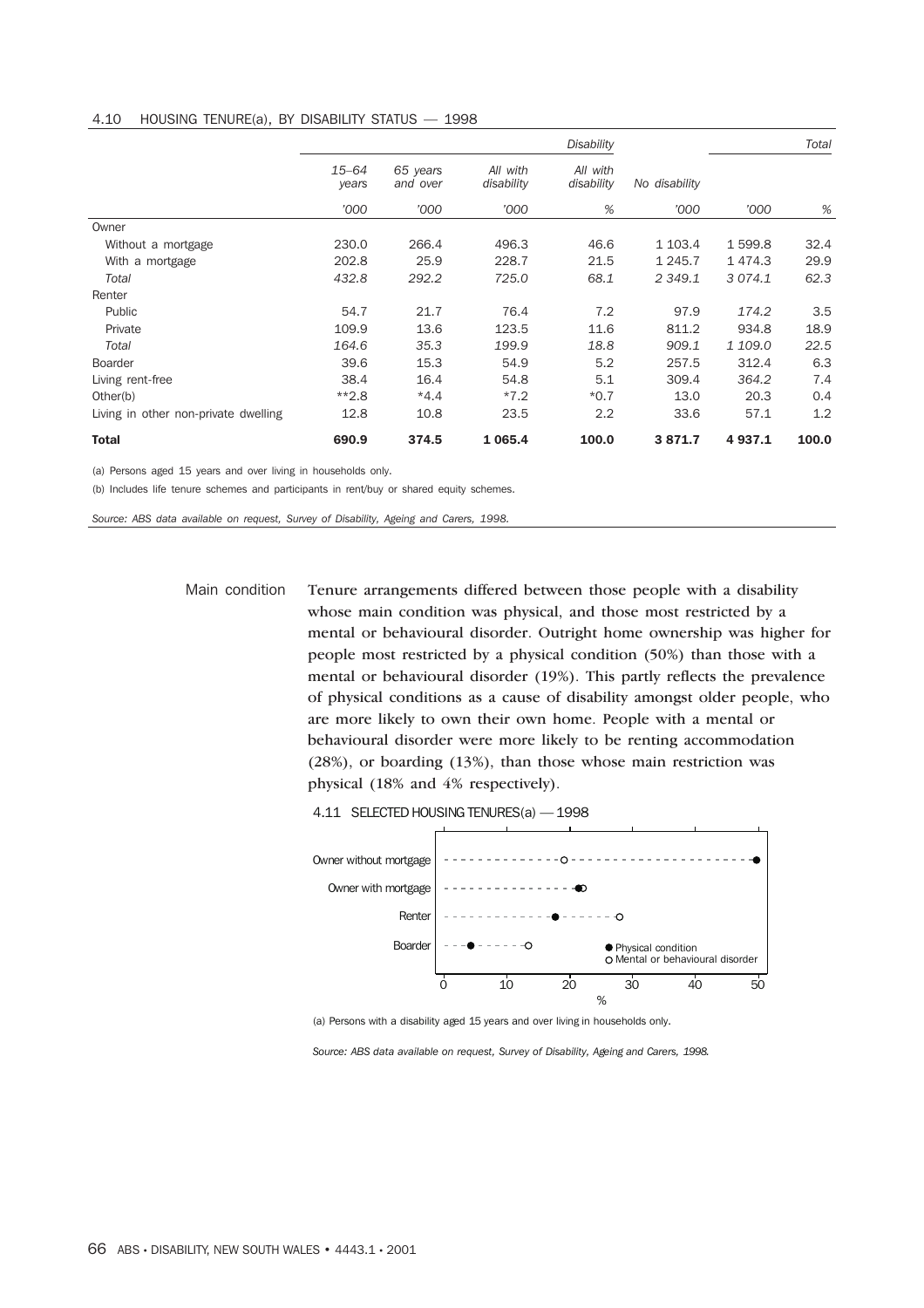Level of restriction People with a moderate/mild core activity restriction were more likely to be home owners (70%) and renters (20%) than those with a profound/severe level of core activity restriction (63% and 16% respectively). Higher numbers and proportions of people with a profound/severe core activity restriction were boarders or living rent-free when compared with those with a moderate/mild level of restriction.

|                                      | Profound/severe core<br>activity(b) restriction |        | Moderate/mild core<br>activity(b) restriction |         |
|--------------------------------------|-------------------------------------------------|--------|-----------------------------------------------|---------|
|                                      | '000                                            | %      | '000                                          | %       |
| Owner                                |                                                 |        |                                               |         |
| Without a mortgage                   | 121.1                                           | 44.3   | 288.6                                         | 51.2    |
| With a mortgage                      | 50.0                                            | 18.3   | 105.7                                         | 18.7    |
| Total                                | 171.1                                           | 62.6   | 394.3                                         | 69.9    |
| Renter                               |                                                 |        |                                               |         |
| Public                               | 21.2                                            | 7.8    | 44.9                                          | 8.0     |
| Private                              | 21.4                                            | 7.8    | 67.2                                          | 11.9    |
| Total                                | 42.6                                            | 15.6   | 112.1                                         | 19.9    |
| <b>Boarder</b>                       | 25.5                                            | 9.3    | 21.5                                          | 3.8     |
| Living rent-free                     | 23.7                                            | 8.7    | 20.2                                          | 3.6     |
| Other(c)                             | $*3.6$                                          | $*1.3$ | $**3.0$                                       | $*$ 0.5 |
| Living in other non-private dwelling | $*7.0$                                          | $*2.6$ | 13.0                                          | 2.3     |
| <b>Total</b>                         | 273.5                                           | 100.0  | 564.1                                         | 100.0   |

4.12 HOUSING TENURE(a), BY LEVEL OF RESTRICTION — 1998

*Source: ABS data available on request, Survey of Disability, Ageing and Carers, 1998.*

Main source of income In the 1998 Survey of Disability Ageing and Carers, details on main source of income were not collected for those people with a disability living in cared accommodation and were not applicable to those aged less than 15 years.

> Income may come from a range of sources. Of people with a disability living in private dwellings, an estimated 57% (599,000) stated their main source of income was a government pension or allowance. A further 23% (243,600) gave their main source of income as wages or salary. Three-quarters (17,800) of people living in non-private dwellings (excluding cared accommodation) received a government pension or allowance as their main source of income. Such non-private dwellings included self care units in retirement villages, boarding houses and short-stay caravan parks.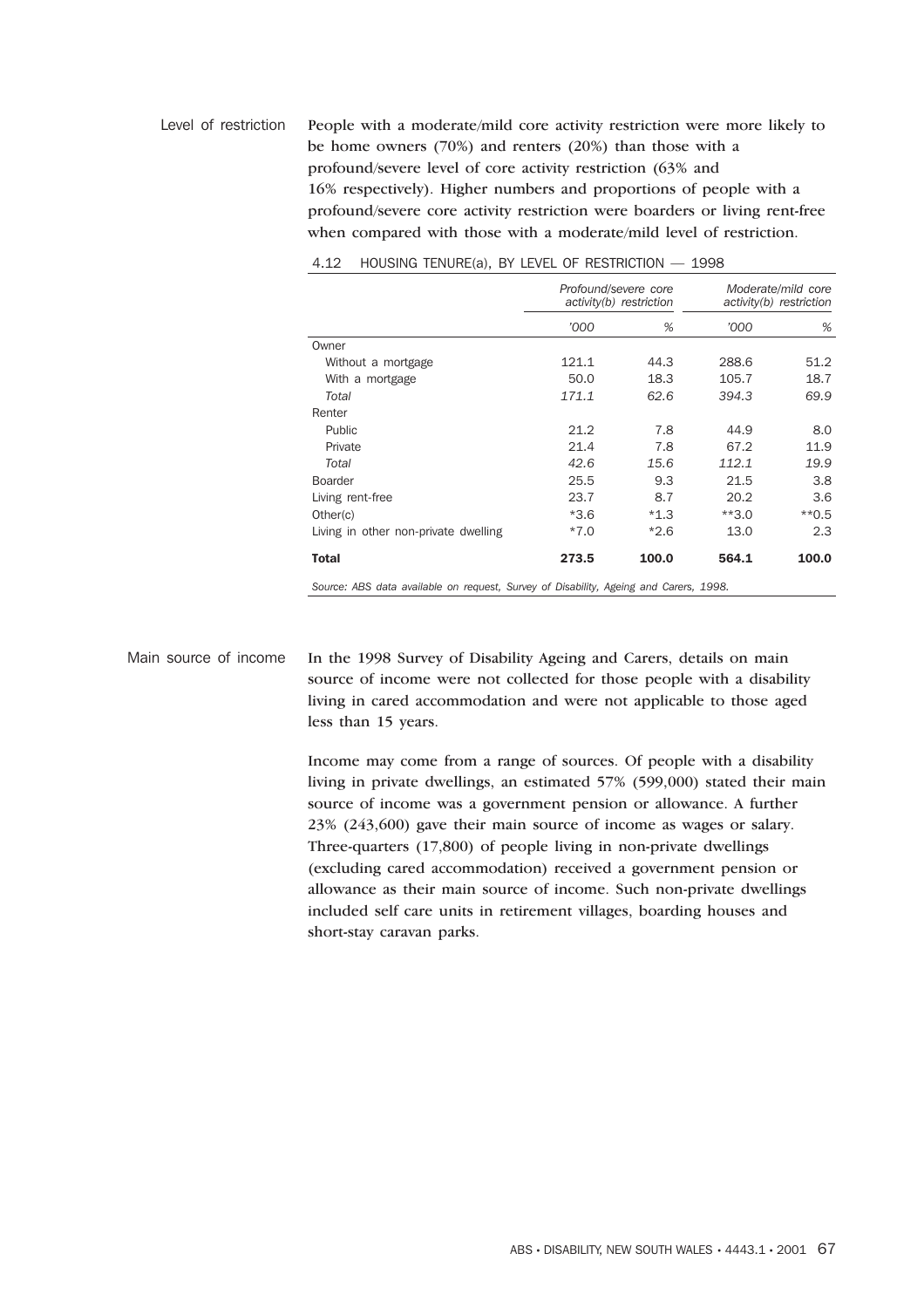#### Main source of income *continued*

Of those people with a disability who owned their home, 64% (317,500) reported their main source of income was a pension or allowance. This was five times higher than those whose main income was a wage or salary (12%). Conversely, those purchasing a home were more likely to be receiving a wage or salary (48%) than a government pension or allowance (31%). These results correspond with previous comments on the relationship between nature of occupancy and age. That is, older people are more likely to own their home outright. In addition, as fewer older people are employed, it can be expected that a lower proportion who own their home will be receiving a wage or salary as their main source of income. Further details on the source of income for people with a disability can be found in Chapter 5, Employment and Income.

Two-thirds of people with a disability in rental accommodation (131,900) stated their main source of income was a government pension or allowance. Government pensions were particularly important for those people with a disability in publicly rented accommodation, with 93% reporting this as their main source of income.



(a) Persons with a disability aged 15 years and over.

(b) Includes boarding, living rent-free, life tenure schemes and participants in rent/buy or shared equity schemes.

*Source: ABS data available on request, Survey of Disability, Ageing and Carers, 1998.*

# **CHANGING** ACCOMMODATION BECAUSE OF DISABILITY

Many people with a disability wish to remain living in their own home. For some, this could mean receiving assistance for tasks that enable them to continue living independently. For others, this has the potential to mean moving to a residence that will better suit their situation. For example, a person becoming increasingly frail could move to a small, easy to maintain property to enable them to remain living in their own home. Moves from a private dwelling to cared accommodation, such as a nursing home or hospital, have not been included in this analysis.

In 1998, an estimated 103,600 (9%) people with a disability had moved house at least once because of their disability. Almost one quarter (24,200) of those who had moved, had done so more than once. People with a profound/severe core activity restriction were more likely to have moved house (14%) than those with a moderate/mild restriction (8%).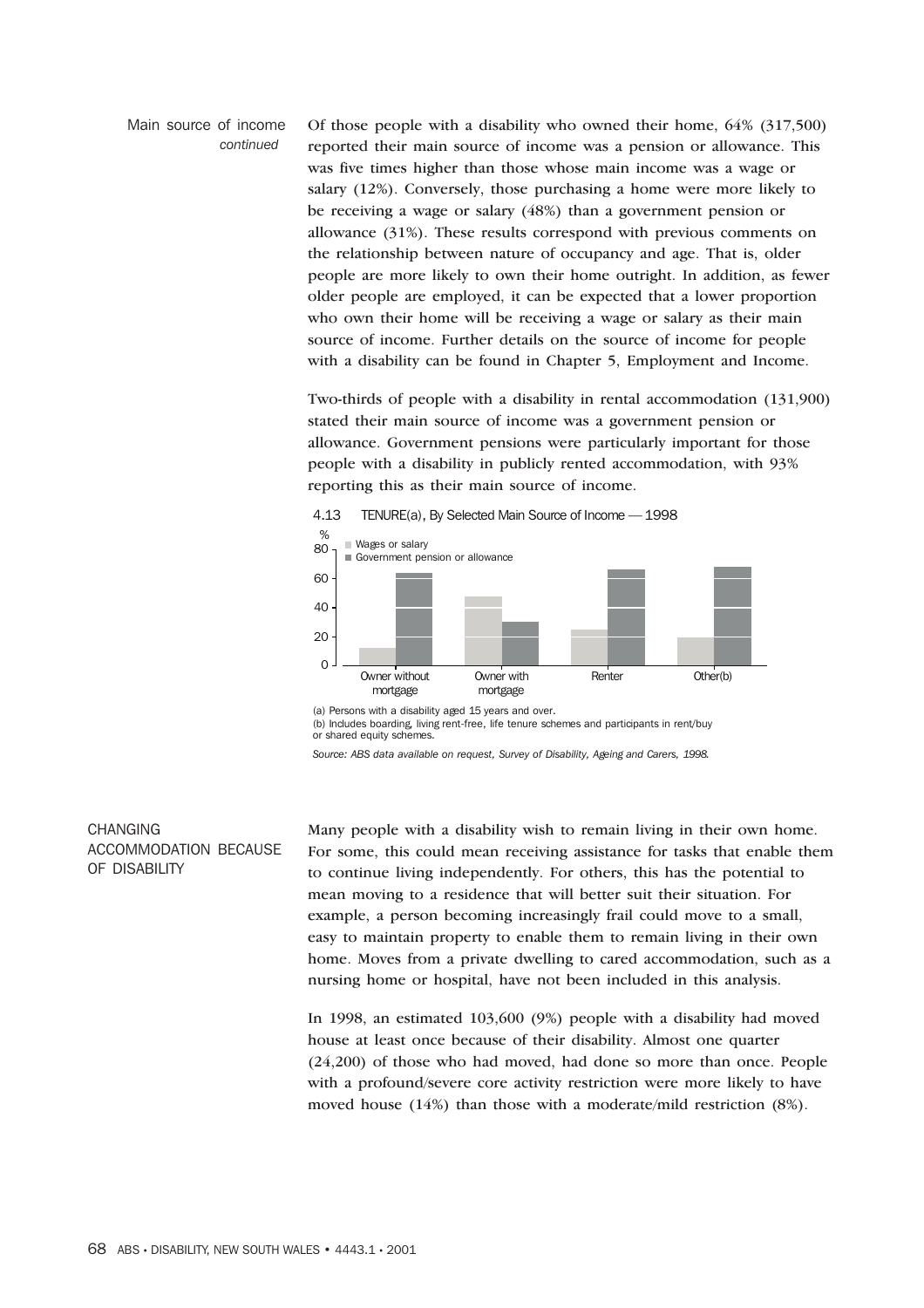#### 4.14 WHETHER PERSON(a) HAD TO MOVE HOUSE(b) — 1998

|                               | Profound/<br>severe core<br>activity(c)<br>restriction | Moderate/<br>mild core<br>activity(c)<br>restriction | All with<br>disability(d) | All with<br>disability |
|-------------------------------|--------------------------------------------------------|------------------------------------------------------|---------------------------|------------------------|
|                               | '000                                                   | '000                                                 | '000                      | %                      |
| Has had to move house         |                                                        |                                                      |                           |                        |
| Once                          | 35.4                                                   | 36.6                                                 | 79.5                      | 6.9                    |
| More than once                | $*9.7$                                                 | 10.2                                                 | 24.2                      | 2.1                    |
| Total(a)                      | 45.0                                                   | 46.8                                                 | 103.6                     | 9.0                    |
| Has not had to move house     | 273.5                                                  | 535.8                                                | 1 048.4                   | 91.0                   |
| Total                         | 318.6                                                  | 582.6                                                | 1 152.0                   | 100.0                  |
| Living in cared accommodation | 66.6                                                   | $*2.1$                                               | 69.3                      | $\sim$                 |
| <b>Total</b>                  | 385.1                                                  | 584.7                                                | 1 221.3                   | . .                    |

(a) With a disability, living in households only.

(b) As a consequence of that disability.

(c) Core activities comprise communication, mobility and self care.

(d) Includes those who do not have a specific restriction.

*Source: ABS data available on request, Survey of Disability, Ageing and Carers, 1998.*

Reasons for moving house People with a disability reported a range of reasons for moving house. In 1998, the most commonly reported reasons for moving house (44%) were a person's own age or disability; or to improve health. These were followed by the need for a more suitable dwelling (18%) and a dwelling closer to services and/or facilities (10%).





(a) Cited by persons with a disability who had moved house during their lifetime as a consequence of that disability. (b) Includes those who moved house: because their carer moved or they got a different carer; to save money; the new house is in a safer environment; or because of family changes/old house too big.

*Source: ABS data available on request, Survey of Disability, Ageing and Carers, 1998.*

HOUSING MODIFICATIONS People with a disability living in their own home may choose to modify their existing home as an alternative to moving. Such modifications could include replacing steps with ramps and attaching hand grab rails throughout the house. In 1998, 105,800 people with a disability had made modifications to their house because of their conditions.

> The most common modifications were the installation of hand grab rails (60,300), toilet, bath or laundry modifications (46,000) and ramp installations (18,600).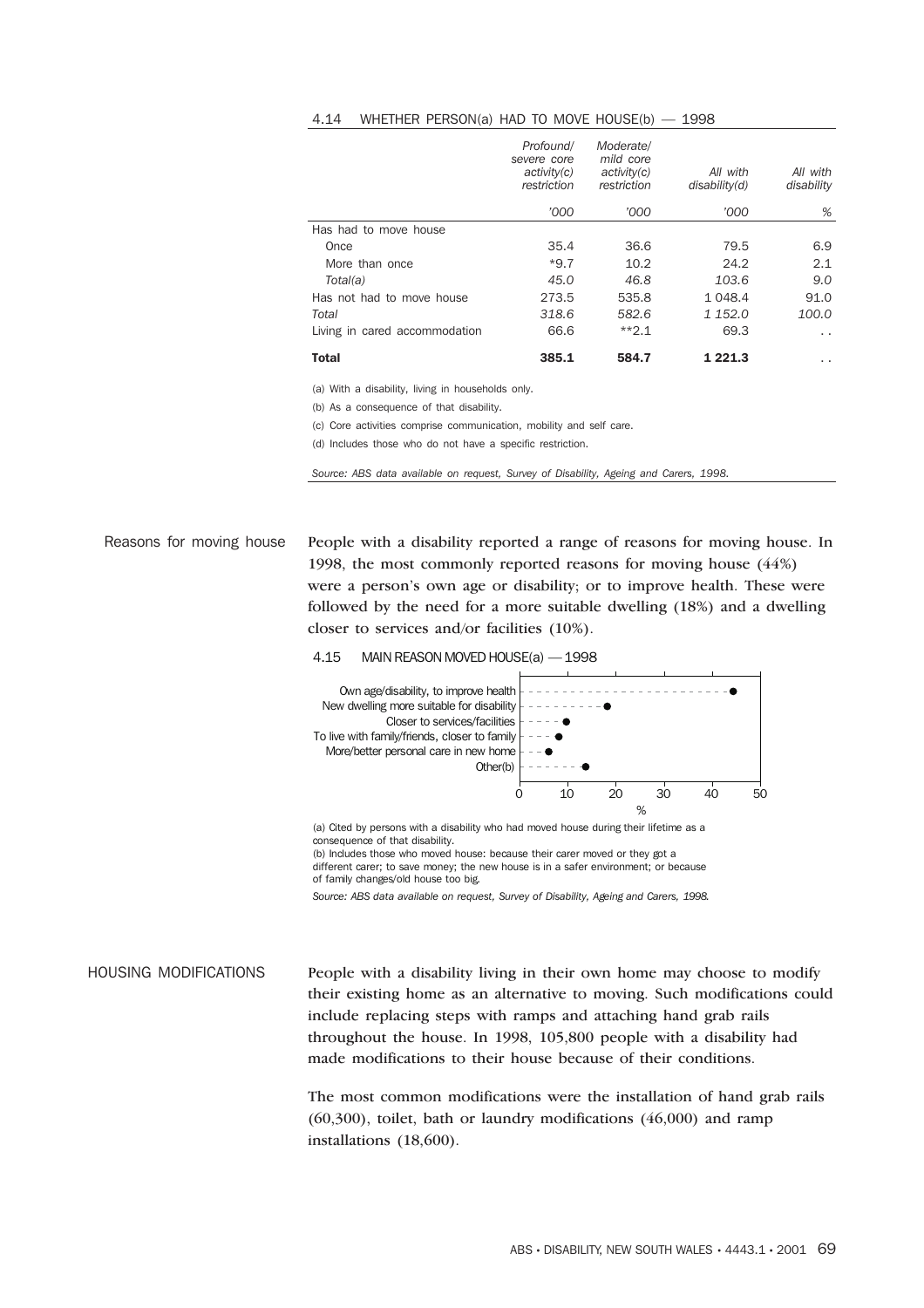HOUSING MODIFICATIONS *continued*

People with a profound or severe core activity restriction were more likely to have had their house modified (64,800 or 21%) than those with a moderate or mild restriction (39,100 or 7%).

4.16 TYPE OF HOUSING MODIFICATION(a) — 1998



(a) Persons with a disability whose house was modified as a consequence of that disability. *Source: ABS data available on request, Survey of Disability, Ageing and Carers, 1998.*

RISK OF FALLS Preventing falls by older people has been recognised as an important health issue. Falls are a major cause of injury for older people and although major physical injuries are uncommon, when they do occur they are often associated with ongoing disability<sup>2</sup>. This can then potentially affect a person's quality of life and living arrangements. By reducing the risk factors associated with falls, the number of injuries sustained could be reduced, which may lead to a reduced incidence of ongoing disability and potential loss of independence.

> In 1995 a Falls Risk Factor survey was run in NSW, where a number of risk factors were identified for falls in older people. The results were applicable to all people aged 65 years and over, not just people with a disability. In the 12 months to October 1995 approximately one in five older people (139,500) had fallen at least once.

Physical features of the home and surroundings accounted for many of the falls. The main cause of the fall was most likely to be a surface (35%), particularly an uneven, cracked or slippery surface. An obstruction was the next most common cause of falls (34%), including steps/stairs (12%) and an object on the ground (9%). A further 20% of falls were attributed to overbalancing or legs giving way.

<sup>2</sup> National Health and Medical Research Council (NHMRC), *Falls in the older person, Series on clinical management problems in the elderly No 6, Commonwealth of Australia, 1994* cited in *NSW Year Book 1997*.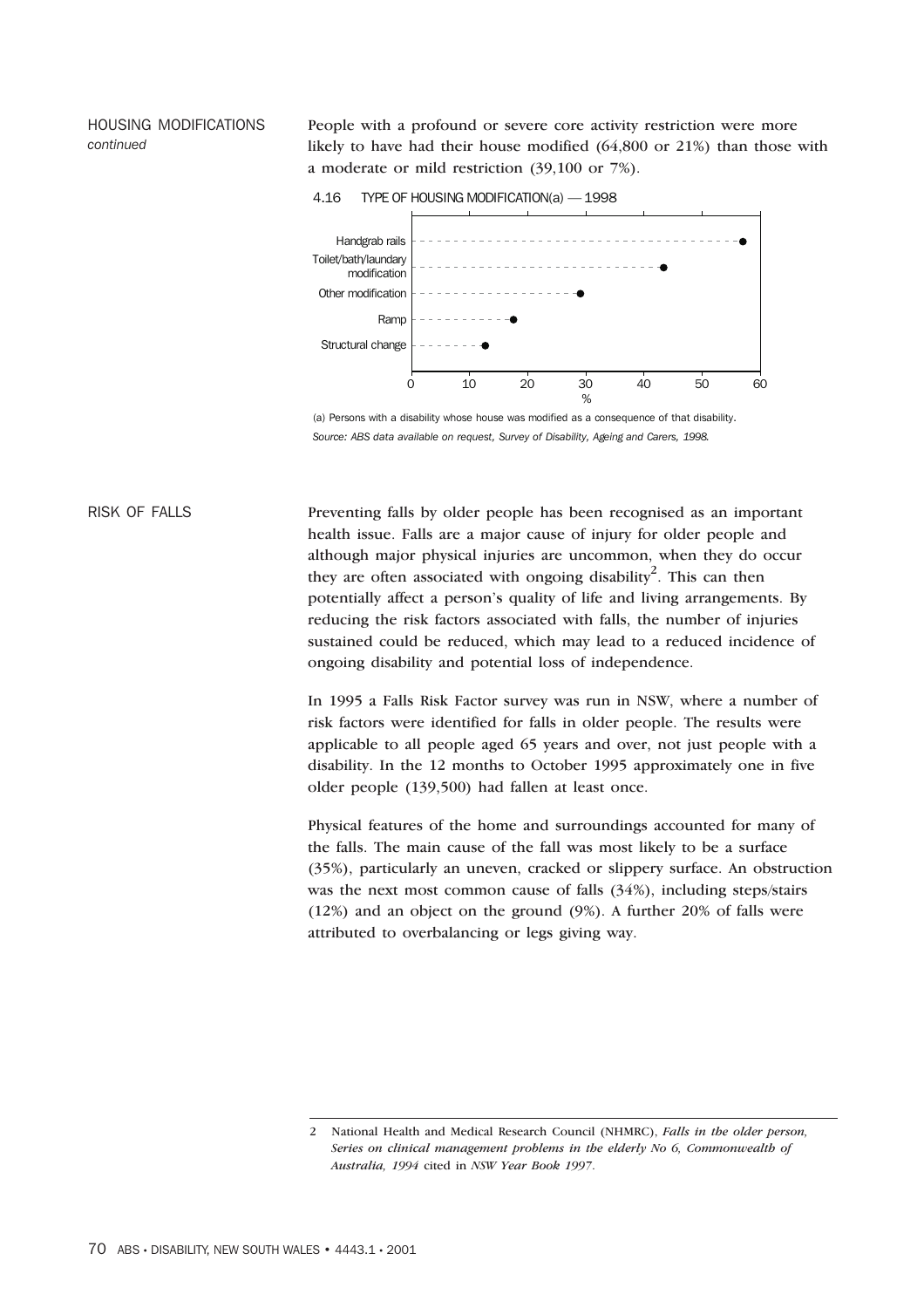RISK OF FALLS *continued* A number of risk factors were identified for falls in older persons in the 1995 Falls Risk Factor survey. Of the 504,700 households with a resident aged 65 years or over, 70% did not have handrails fitted in the bathroom or toilet. Where households had internal steps or staircases, 50% did not have continuous handrails. Over half (55%) of households with outside steps or stairs did not have continuous handrails. Other common risk factors outside the home were paths which were broken, uneven or slippery (13%) and entrances which did not have an outdoor light (10%).

> 4.17 FALLS RISK FACTORS, HOUSEHOLDS WITH RESIDENTS AGED 65 YEARS AND OVER — 1995

|                                                           | חחזי  |
|-----------------------------------------------------------|-------|
| Inside the home                                           |       |
| Internal steps or staircases without continuous handrails | 57.1  |
| Handrails not fitted in bathroom or toilet                | 355.3 |
| Inadequate lighting between bedroom and bathroom/toilet   | 38.4  |
| Outside the home                                          |       |
| Outside steps or stairs without continuous handrails      | 243.1 |
| Stairs or steps slippery or in need of repair             | 31.9  |
| Broken, uneven or slippery paths                          | 63.8  |
| Entrances to the home which do not have outdoor lights    | 49.8  |
| Total households with internal steps or stairs            | 114.5 |
| Total households with outside steps or stairs             | 444.5 |
| Total households(a)                                       | 504.7 |

(a) Total may be less than the sum of components as dwellings may have more than one risk factor.

*Source: Falls Risk Factors for Persons Aged 65 Years and Over, New South Wales, October 1995 (Cat. no. 4393.1).*

# ACCOMMODATION SUPPORT **SERVICES**

Commonwealth/State Disability Agreement State and Territory Governments have responsibility for the administration of a range of accommodation support services for people with a disability. These services are generally funded through the Commonwealth/State Disability Agreement (CSDA) and are delivered by both government and non-government organisations. They provide people with a disability with supported accommodation (group homes, hostels and large institutions) and support to maintain accommodation (attendant care and in-home support). CSDA services are targeted primarily at people younger than 65 years of age who have a profound or severe disability and require ongoing support.

> In 1999–2000, nominal NSW Government expenditure on accommodation support services through the CSDA was  $$417.8$  million<sup>3</sup>. This was 63% of State Government nominal expenditure on all CSDA services<sup>3</sup>. Of all CSDA services administered by the State Government in 2000, accommodation support services were the most accessed with 6,402 clients. This was almost half (46%) of all people using CSDA services (13,842).

3 Steering Committee for the Review of Commonwealth/State Service Provision, 2001, *Report on Government Services 2001*, Canberra, AGPS.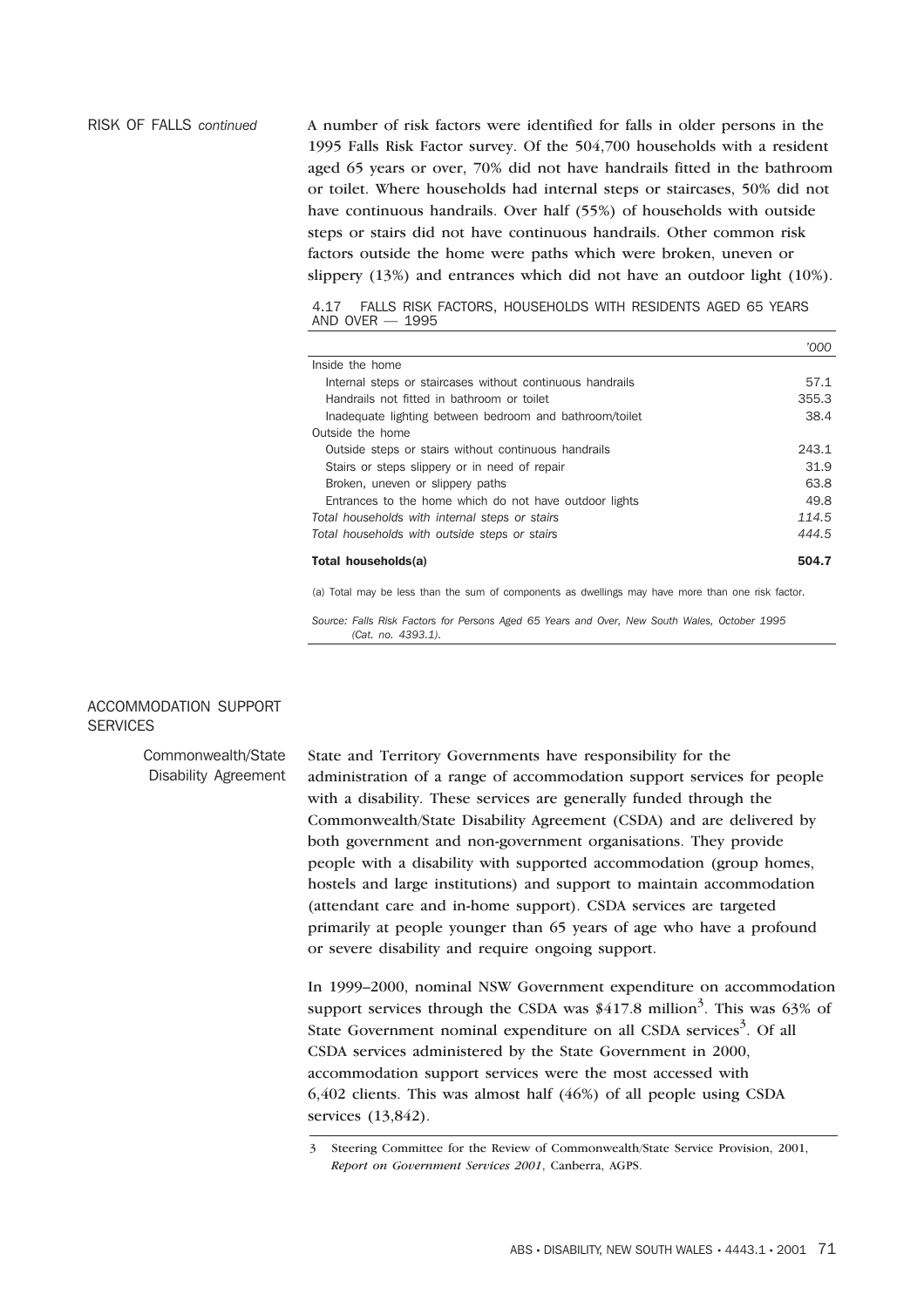# Commonwealth/State Disability Agreement *continued*

Almost half (48%) of those people with a disability who used accommodation services, used services provided by the State Government. Charitable or religious organisations and other non-government organisations each provided services used by a further quarter of people with a disability, with 1,574 and 1,661 clients respectively.



4.18 PEOPLE ACCESSING ACCOMMODATION SERVICES(a), By Auspice

*Source: NSW Department of Ageing, Disability and Home Care, CSDA MDS 2000 Collection.*

Government has sought to increase the provision of accommodation support services outside institutional settings for people with a disability through community based accommodation support and care. In 2000, 59% of accommodation support services accessed were community based or in-home services. These services are defined as group homes, attendant care, outreach support/other in-home support/drop-in support, alternate family placements and other accommodation. Of these services, group homes were the most used, with 2,549 clients on the snapshot day. Institutions or large residential centres were also highly accessed, with 2,441 clients on the snapshot day.

#### 4.19 CSDA ACCOMMODATION SERVICES ACCESSED(a) — 2000

|                                                         | no.     | %             |
|---------------------------------------------------------|---------|---------------|
| Institution/large residential centre                    | 2441    | 38.1          |
| Hostel                                                  | 209     | 3.3           |
| Community based support                                 |         |               |
| Group home                                              | 2 549   | 39.8          |
| Attendant care                                          | 140     | 2.2           |
| Outreach support/other in-home support/drop-in support  | 717     | 11.2          |
| Alternative family placement                            | 10      | $0.2^{\circ}$ |
| Other accommodation                                     | 336     | 5.2           |
| Total                                                   | 3 7 5 2 | 58.6          |
| <b>Total</b>                                            | 6402    | 100.0         |
| $\sim$ $\sim$ $\sim$ $\sim$ $\sim$ $\sim$ $\sim$ $\sim$ |         |               |

(a) On the snapshot day.

*Source: NSW Department of Ageing, Disability and Home Care, CSDA MDS 2000 Collection.*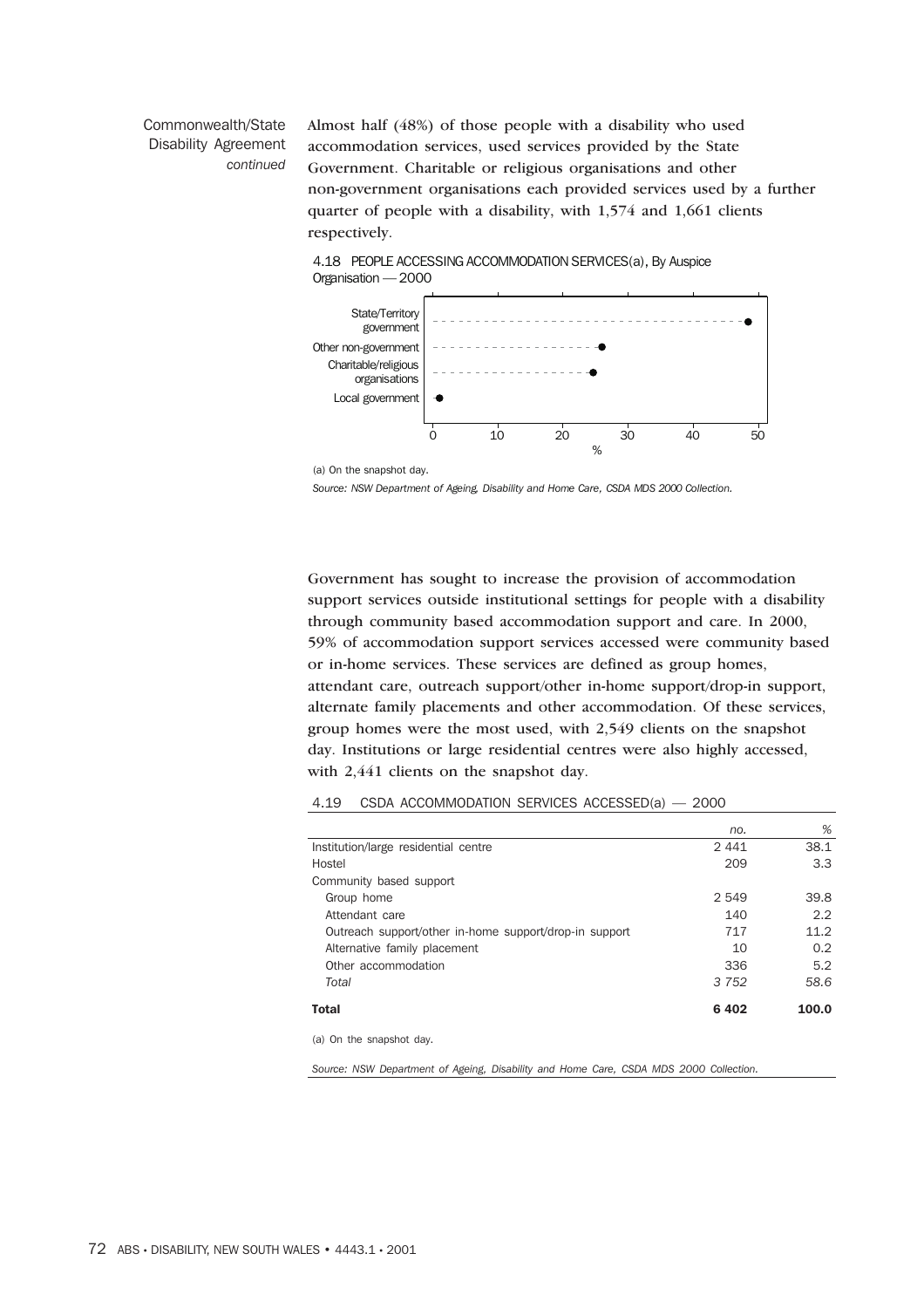# Commonwealth/State Disability Agreement *continued*

CSDA services are targeted at people with a disability younger than 65 years of age. Of those accessing accommodation services, over half (53%) were aged 25–44 years. Within this group, clients were split almost evenly between those aged 25–34 years (1,680) and those aged 35–44 years (1,690). Only 304 people with a disability who accessed services on the snapshot day (see Explanatory Notes) were aged 65 years and over.



4.20 CONSUMERS OF CSDA ACCOMMODATION SERVICES(a) — 2000

*Source: NSW Department of Ageing, Disability and Home Care, CSDA MDS 2000 Collection.*

(a) On the snapshot day.

Of all accommodation service recipients, the most common primary disability type was intellectual disability (83%). This was followed by physical disability (7%) and autism (3%).

The majority of people accessing each type of accommodation service had an intellectual disability. However for attendant care, most clients primary disability type was physical (80%) and neurological (11%).

Residential aged care facilities As noted previously, cared accommodation is an important living arrangement for older people. Such accommodation includes nursing homes and aged care hostels. These forms of accommodation are governed by aged care services, rather than services for people with a disability. As such, these services are geared towards the needs of frail older people and older people with a disability. Areas of priority include health needs, personal care and self maintenance. This compares with services for people with a disability which, in addition to these needs, also addresses activities such as education and employment<sup>4</sup>.

> Under aged care reforms introduced in 1997, the government funding system no longer differentiates between nursing homes and hostels. These services are now referred to as residential aged care facilities. Data presented below is for those residential services that receive government funding. There are also a range of privately funded services that provide support for older Australians. These services are not included in figures reported.

<sup>4</sup> Australian Institute of Health and Welfare (AIHW) 2000. *Disability and ageing: Australian population patterns and implications*. AIHW Cat. no. DIS 19. Canberra: AIHW (Disability Series).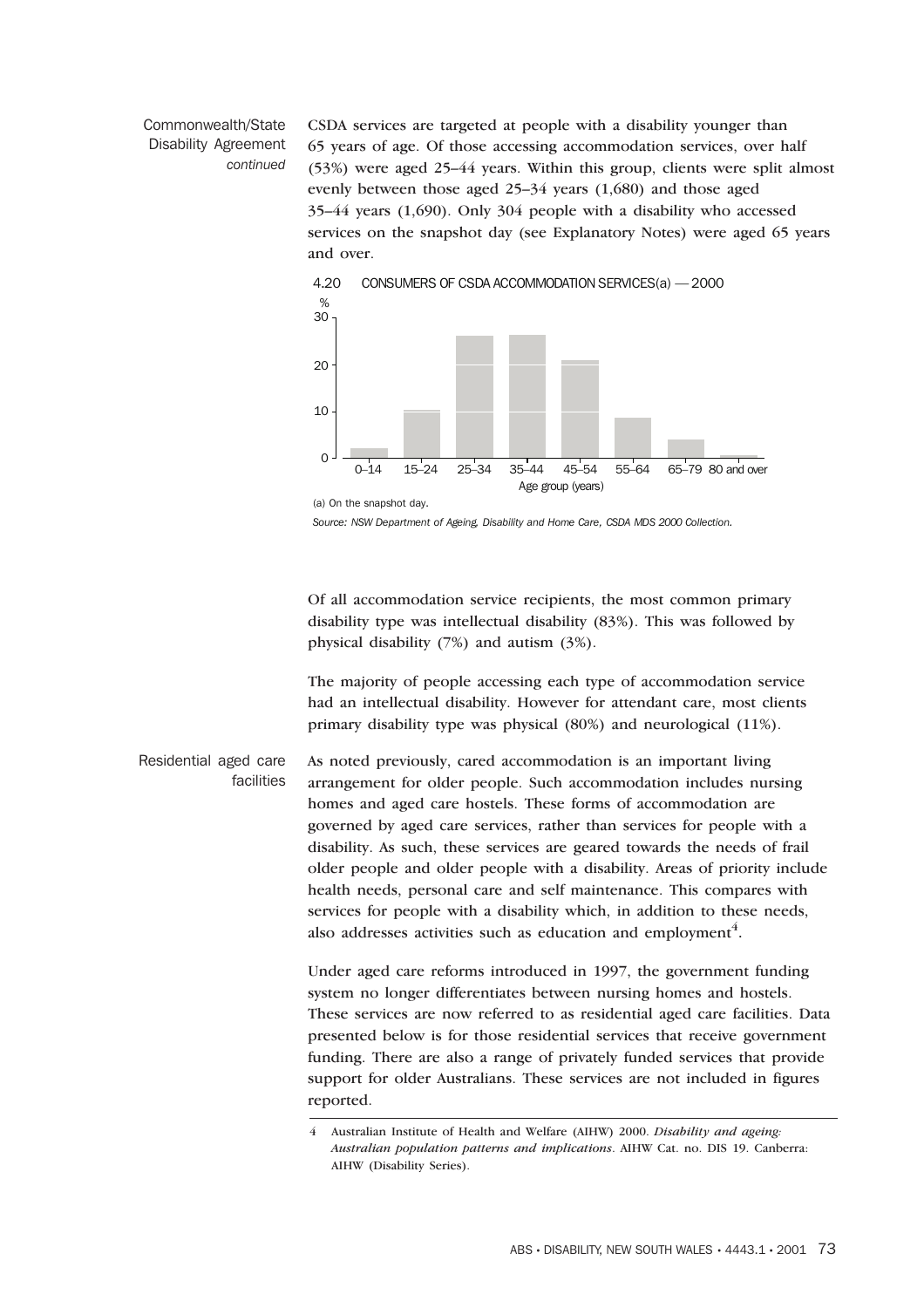# Residential aged care facilities *continued*

As at June 2000 there were 950 residential aged care services in NSW, with 49,901 places. The majority of places available were in high care services (28,604). High care services are those that cater for people with high dependency levels, and are similar to nursing homes in pre-1997 terms<sup>5</sup>. Low care services, which are similar to the previous hostels, cater for people with a lower level of need<sup>5</sup>. There were  $15,741$  places available in low care services. Mixed care services that meet the needs of both high and low care residents, had the least number of places available (5,556). For all services, occupancy rates were high.

|                      | High care       | Low care    | Mixed care  |
|----------------------|-----------------|-------------|-------------|
|                      | services(b)     | services(c) | services(d) |
|                      | <b>NUMBER</b>   |             |             |
| Residential services | 472             | 348         | 130         |
| Places               | 28 604          | 15 741      | 5 5 5 6     |
|                      | <b>PER CENT</b> |             |             |
| Occupancy rate(e)    | 98.1            | 93.8        | 95.9        |
| Service size         |                 |             |             |
| $1-20$ places        | 3.2             | 12.4        | 23.1        |
| $21-40$ places       | 24.6            | 40.5        | 36.9        |
| $41-60$ places       | 32.2            | 28.4        | 21.5        |
| 61 or more places    | 40.0            | 18.7        | 18.5        |
|                      |                 |             |             |

## 4.21 RESIDENTIAL AGED CARE SERVICES, BY LEVEL OF CARE(a) — 2000

(a) Services have been defined as high, low or mixed care based on the proportion of high and low care residents in each service.

(b) These services have 80% or more residents classified as high care (RCS  $1-4$ ).

(c) These services have 80% or more residents classified as low care (RCS 5–8).

(d) These services have less than 80% of residents classifed as high care or more than 20% of residents classified as low care.

(e) The occupancy rate is defined as the number of residents in care as a proportion of available places.

*Source: Steering Committee for the Review of Commonwealth/State Service Provision, 2001, Report on Government Services 2001, Canberra, AGPS.*

Almost two-thirds of places available in residential care facilities were at religious/charitable not-for-profit organisations (31,614). A further 30% (15,720) were available in private for-profit organisations. State and Local Government operated few facilities with 3% (1,668) and 2% (899) respectively of available places.

<sup>5</sup> Steering Committee for the Review of Commonwealth/State Service Provision, 2001, *Report on Government Services 2001*, Canberra, AGPS.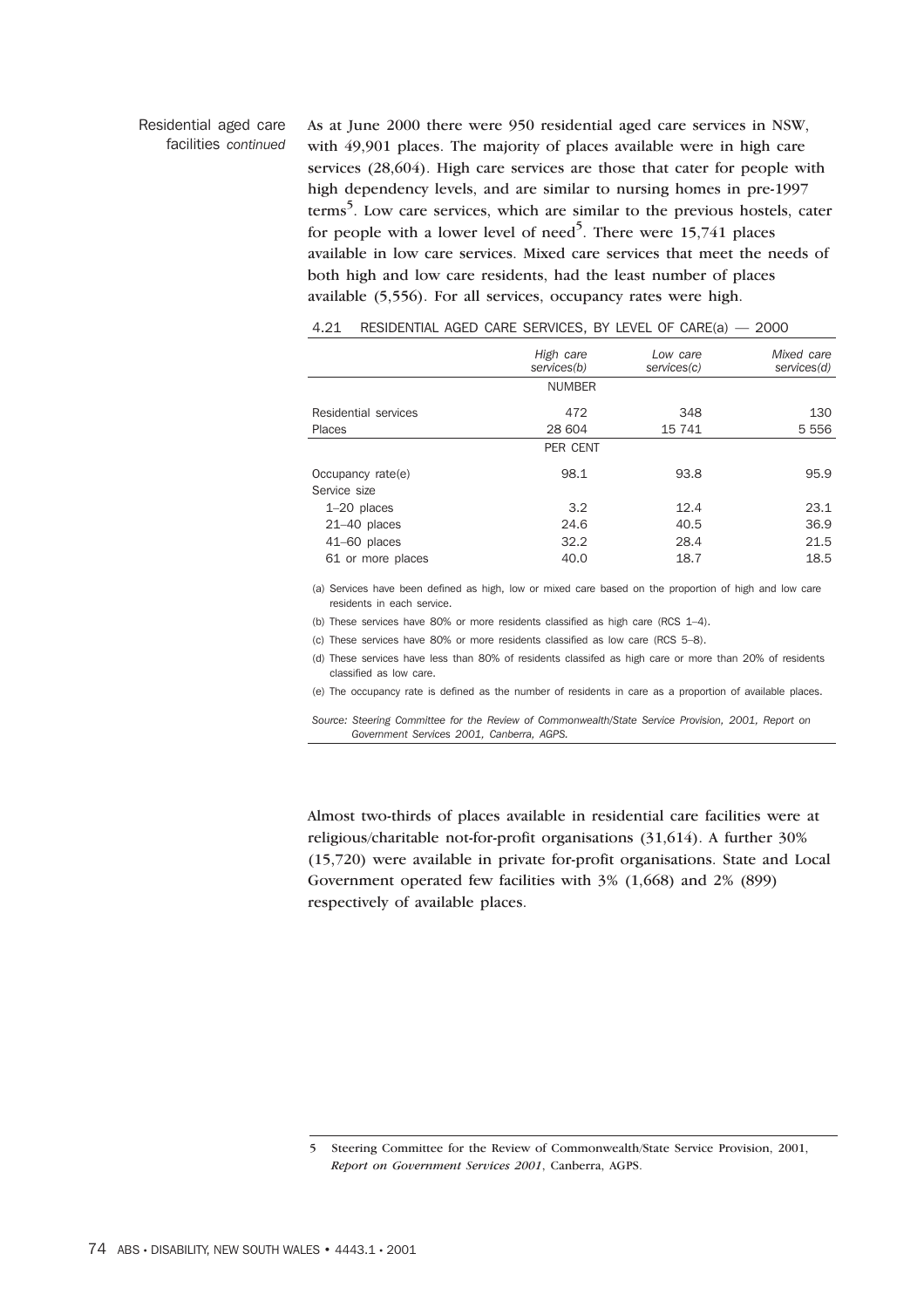

<sup>6</sup> Steering Committee for the Review of Commonwealth/State Service Provision, 2001, *Report on Government Services 2001*, Canberra, AGPS.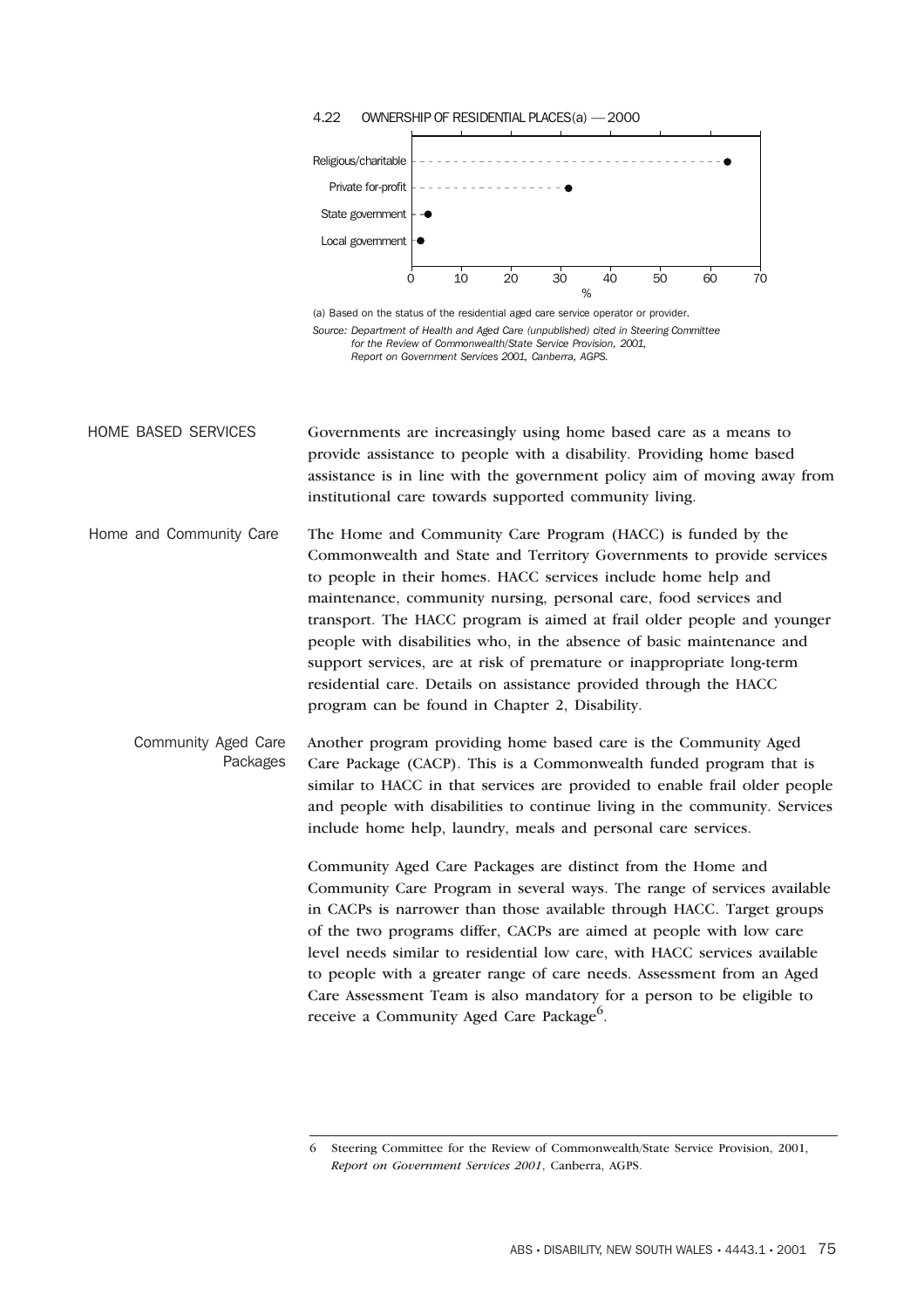BOARDING HOUSES Boarding houses are another source of accommodation for people with a disability. In 1998 the NSW Department of Ageing, Disability and Home Care collected data on people living in licensed boarding houses. NSW legislation states that a licensed boarding house for people with a disability is any lodging that accommodates two or more handicapped people, who pay a fee for residence, and are supervised by an unrelated adult who is not a handicapped person. A handicapped person is defined by legislation and is, in general terms, someone with a disability who requires supervision (see Glossary). Such boarding houses are privately run for profit.

> In 1998 there were 1,854 people with a disability living in licensed boarding houses in NSW. Most of these people (1,709) participated in the data collection. It should be noted that people living in boarding houses as described in this section are not comparable with the people described as boarders earlier in this chapter. Those people previously described as boarders lived in a private household, whereas the people described in this section live in what the ABS would classify as a non-private dwelling.

The Central Sydney Health Area had the highest number of boarding house residents (591) in NSW in 1998. This was followed by the Hunter Health Area (327) and South Western Sydney (202).

| Health service area    | no.  | %     |
|------------------------|------|-------|
| Central Sydney         | 591  | 34.6  |
| Northern Sydney        | 33   | 1.9   |
| Western Sydney         | 50   | 2.9   |
| Wentworth              | 137  | 8.0   |
| South Eastern Sydney   | 108  | 6.3   |
| South Western Sydney   | 202  | 11.8  |
| Central Coast          | 105  | 6.1   |
| Hunter                 | 327  | 19.1  |
| <b>Illawarra</b>       | 6    | 0.4   |
| Northern Rivers        | 36   | 2.1   |
| Mid Western            | 7    | 0.4   |
| Far West               | 42   | 2.5   |
| Greater Murray         | 22   | 1.3   |
| Southern               | 30   | 1.8   |
| <b>Total</b>           | 1709 | 100.0 |
| (a) With a disability. |      |       |

4.23 RESIDENTS OF LICENSED BOARDING HOUSES(a), BY HEALTH SERVICE AREA(b) — 1998

(b) NSW Department of Health, Health Service Area. Not all areas contained licensed boarding houses.

*Source: NSW Department of Ageing, Disability and Home Care, Assessment of Residents of Licensed Boarding Houses January — March 1998.*

Residents of licensed boarding houses in NSW were generally older people. In 1998 only 22 people aged less than 20 years lived in a licensed boarding house, compared with 302 people aged over 70 years. High numbers of people were also aged 50–54 years (203) and 45–49 years (199).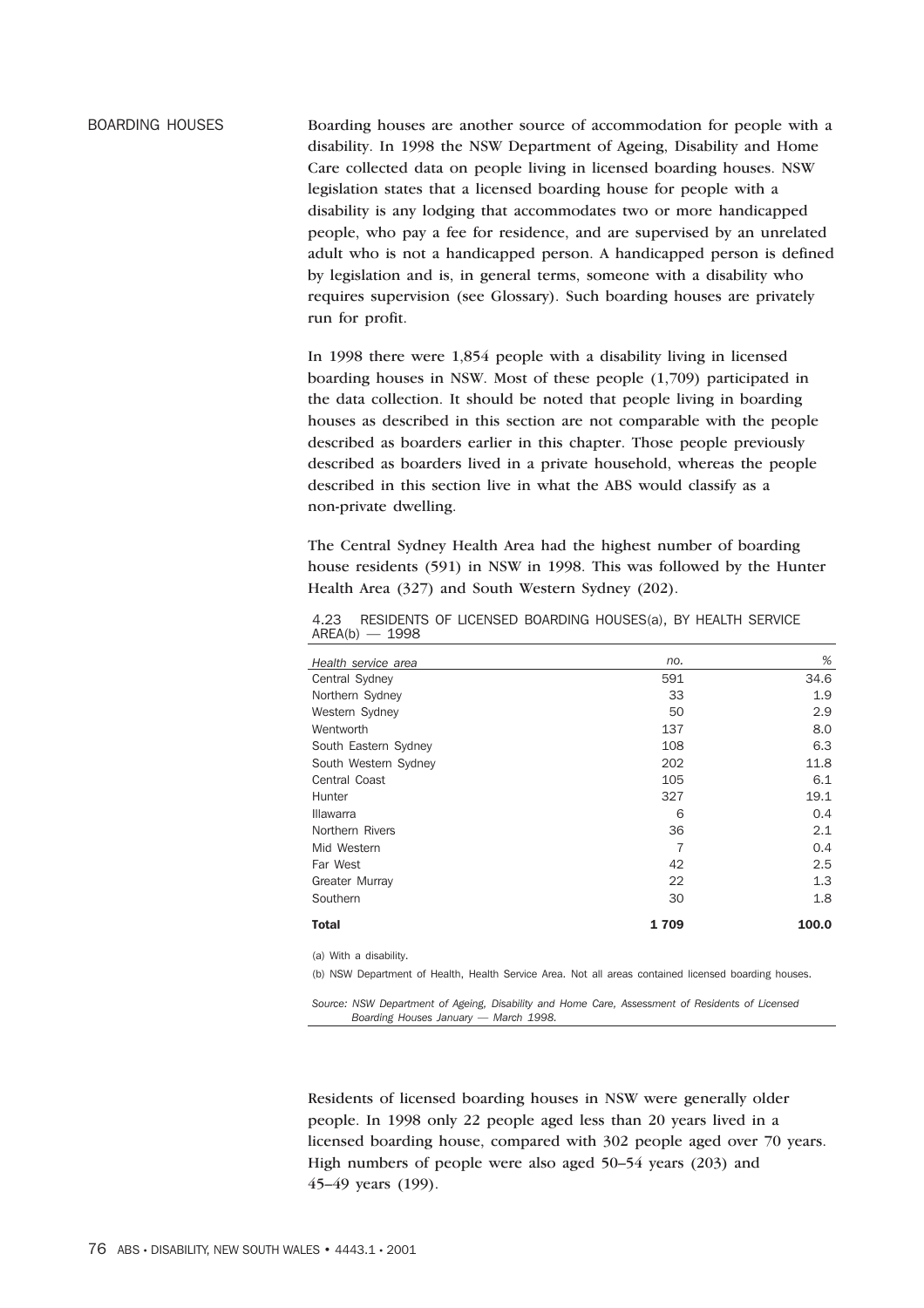Men were more likely than women to be living in a licensed boarding house. In 1998, there were 1,163 men with a disability living in a licensed boarding house compared with 546 women.



4.24 AGE STRUCTURE OF BOARDING HOUSE RESIDENTS — 1998

*Source: NSW Department of Ageing, Disability and Home Care, Assessment of Residents of Licensed Boarding Houses January — March 1998.*

In the licensed boarding house survey there were seven categories (including a 'no diagnosis' category) into which residents could be classified (see table below). An individual could be classified to one or more of the specific diagnostic categories. The most common diagnoses among residents were Psychiatric (49%) and Developmental Disability (37%). Organic Brain Injury was the least common diagnosis (8%). A further 15 people were determined as not having a diagnosis applicable to those categories.

4.25 DIAGNOSIS, RESIDENTS OF LICENSED BOARDING HOUSES(a) — 1998

|                              | no.  | %     |
|------------------------------|------|-------|
| Aged                         | 298  | 17.4  |
| Alcohol related brain damage | 317  | 18.5  |
| Developmental disability     | 627  | 36.7  |
| Organic brain injury         | 138  | 8.1   |
| Physical health problem      | 393  | 23.0  |
| Psychiatric diagnosis        | 837  | 49.0  |
| No diagnosis                 | 15   | 0.9   |
| Total(b)                     | 1709 | 100.0 |

(a) With a disability.

BOARDING HOUSES

*continued*

(b) Total may be less than the sum of the components as a person may have more than one diagnosis.

*Source: NSW Department of Ageing, Disability and Home Care, Assessment of Residents of Licensed Boarding Houses January — March 1998.*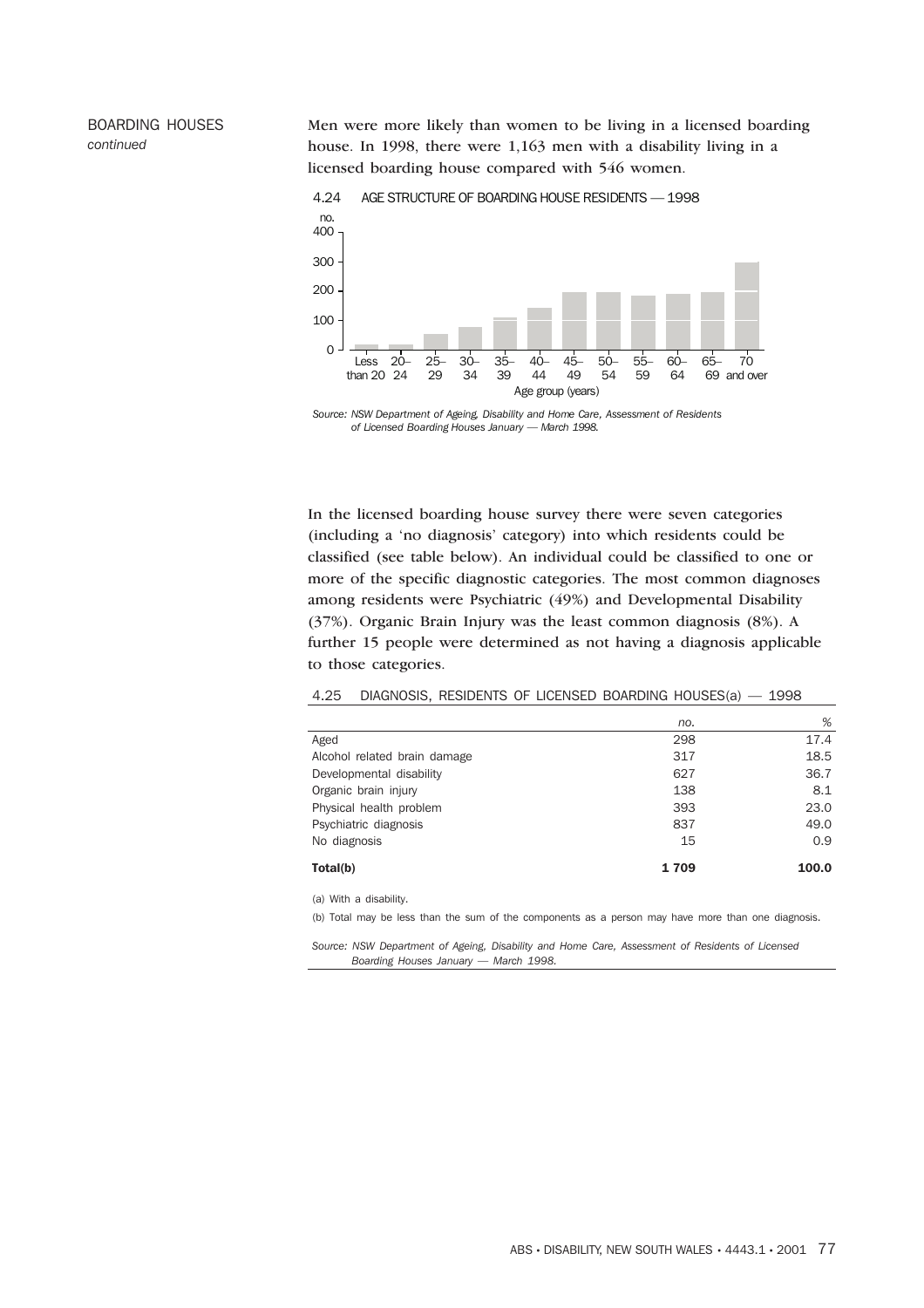BOARDING HOUSES *continued*

Following the 1998 survey of licensed boarding house residents the NSW Government implemented a Boarding House Reform Program. Over 300 residents who were found to be in the highest support needs category accepted offers of placements in supported community based accommodation. In addition a screening process now ensures that only people whose needs can be met in a boarding house will enter that type of accommodation. The Reform Program's objective is to develop boarding houses as a sustainable accommodation option for people with low and moderate levels of need. A range of support programs are available to those residents remaining in licensed boarding houses, including the provision of health care, personal care, and recreational, educational and vocational programs. As a result of the Reform Program, the profile of people with a disability living in licensed boarding houses is likely to change.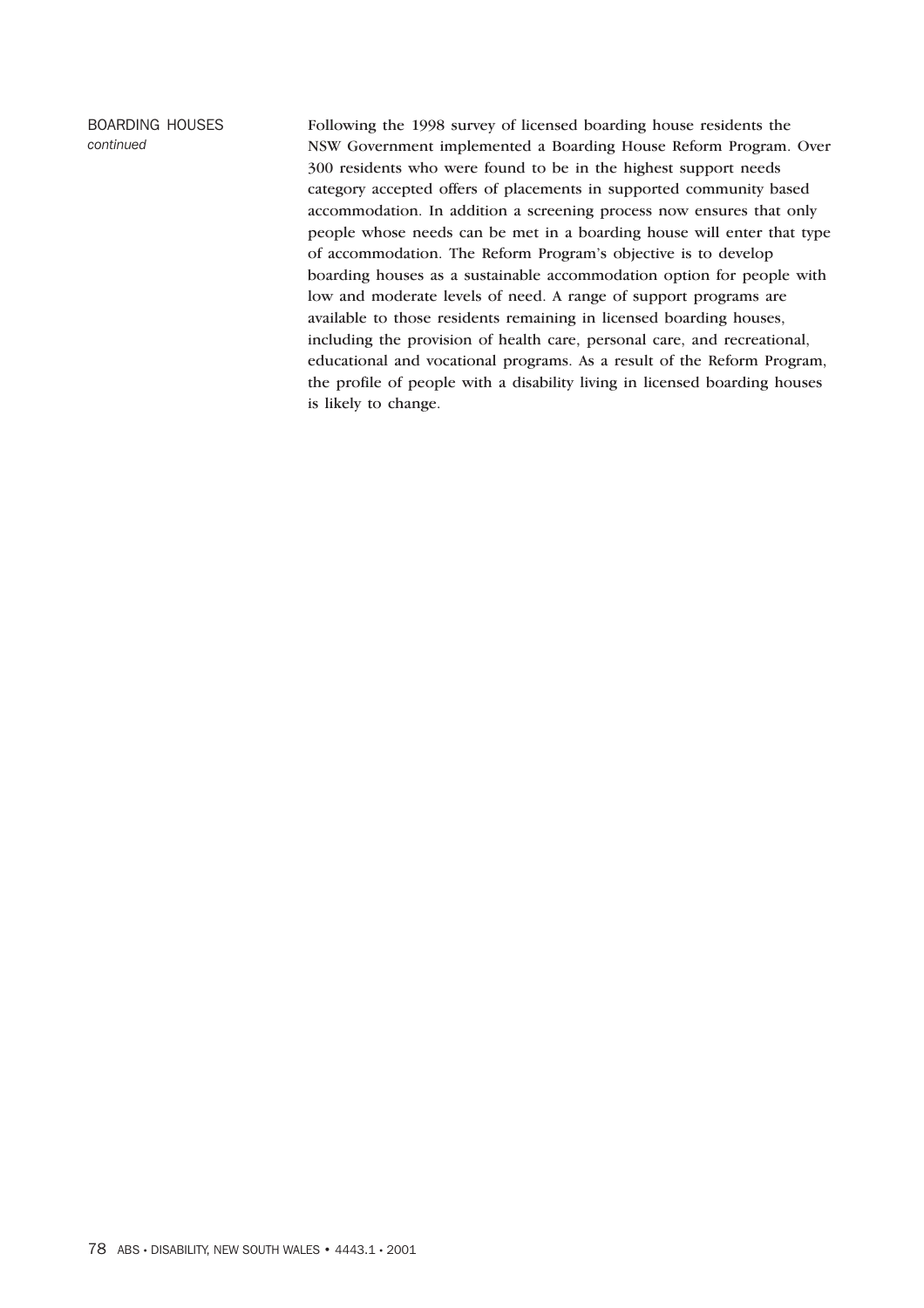# CHAPTER 5 EMPLOYMENT AND INCOME

INTRODUCTION Income and financial security are important contributors to personal wellbeing. Participation in the work force is, for most people, the key to financial independence, although government pensions and benefits are available to people with a disability who are unable to work. Employment not only contributes to financial security, but also provides people with social experiences and skills which can help them to participate more fully in the community.

> The extent to which people are able to participate in the labour force can be substantially affected by the nature and severity of their disability. Among people with a disability, there are many who work, some who are unable to work and others who would like to work if suitable work was available. Some young people with severe disabilities may never be able to work. However, as the likelihood of having a disability (and of a severe disabling condition) tends to increase with age, it is more common for disability to impact on people later in their working life.

> There are many different ways of coping with disability in the context of paid employment. Some people are able to adjust their work arrangements, for example, by reducing their hours of work. However, in recognition of the difficulties that many people face in getting jobs, government and community groups have developed a range of services to assist people with a disability in finding and maintaining employment.

The government provides income support for people who cannot obtain paid employment because of their disability, as well as a range of other benefits to those who meet the disability income criteria.

Labour force participation describes those who are either employed or unemployed and actively looking for work. In 1998, people of working age (15–64 years) with a disability had a lower rate of labour force participation (50%) than those without a disability (80%), however, the level of participation differed between age groups.





*Source: ABS data available on request, Survey of Disability, Ageing and Carers, 1998.*

# LABOUR FORCE PARTICIPATION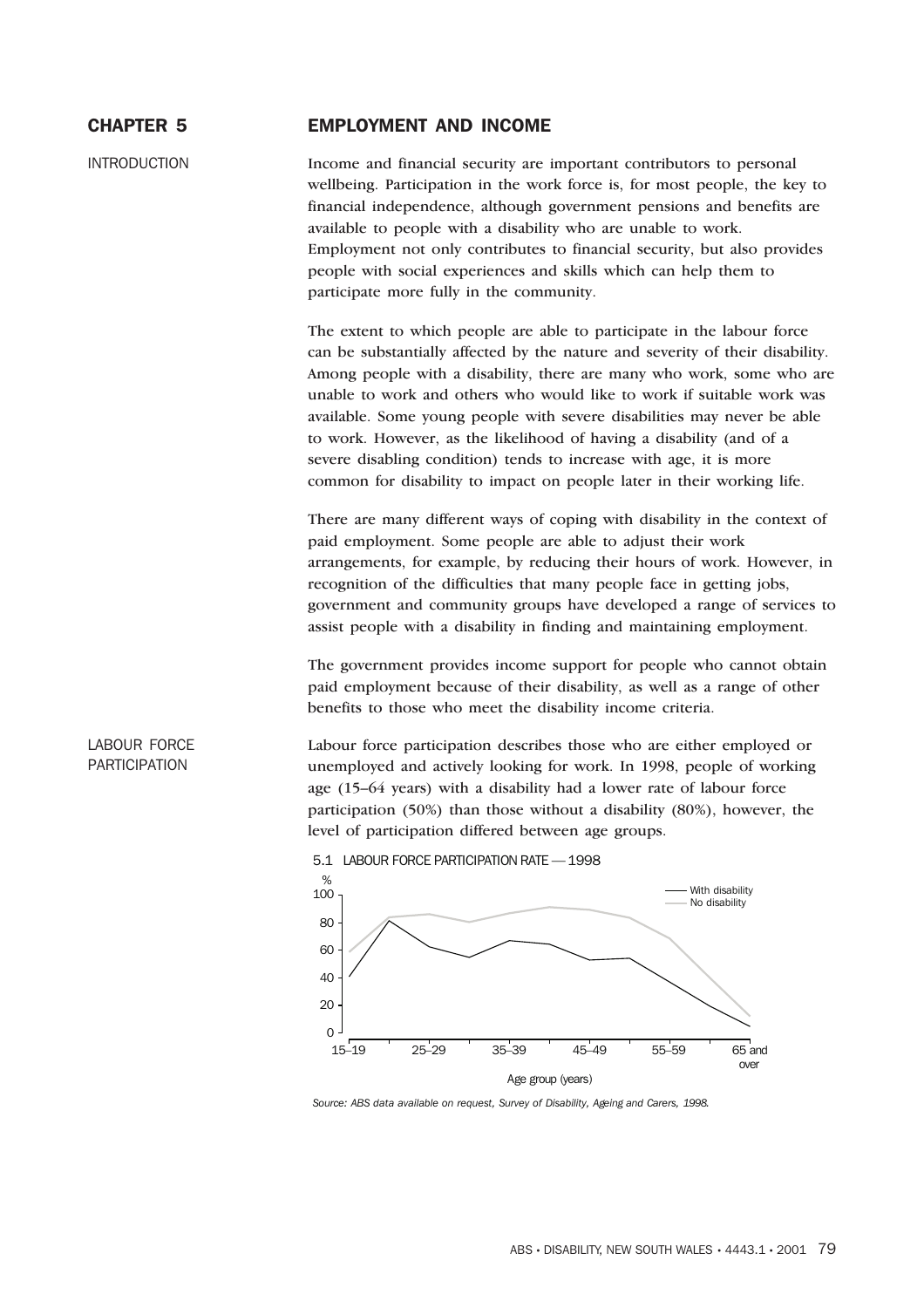

*Source: ABS data available on request, Survey of Disability, Ageing and Carers, 1998.*

At age 20–24 years the labour force participation rate of people with a disability (82%) was similar to those without a disability (84%). However, the unemployment rate of those in the labour force was quite different — 20% (5,800) of people with a disability in the labour force were looking for work compared with 10% of those without a disability.

The participation rate of people with a disability then declined markedly until, by the age of 30–34 years, the participation rate of those with a disability (55%) was 25 percentage points less than those without a disability (80%). By age 30–34 years the unemployment rate of 8%  $(2,400)$  for people with a disability was similar to the 6%  $(19,000)$  for people without a disability.

After age 30–34 years the labour force participation rate of people with a disability rose, but still remained lower than for those without a disability for all age groups until retirement, widening to a 36 percentage point gap in participation at age 45–49 years. At age 45–49 years there was another peak in unemployment (13%), with similar numbers of unemployed (5,800) in this age group to those aged 20–24 years (5,800). By age 45–49 years participation had declined again to 53%, where it remained steady until age 50–54 years. After age 50–54 years participation declined rapidly.

The retirement phase of people with disabilities in the workforce can be most clearly seen from age 50–54 years with the number employed rapidly declining from 50,600 to 18,200 by age 60–64 years. Nevertheless, in 1998 17,600 people with a disability aged 65 years and over were still working.

Level of restriction The impact of disability on labour force participation is also dependant upon the level of restriction associated with that disability. Some 156,300 (23%) people with a disability aged 15–64 years had a profound or severe level of core activity restriction. Overall, people with a profound/severe restriction had a lower rate of labour force participation (32%) than those with a moderate/mild restriction (48%) and those without a disability (80%).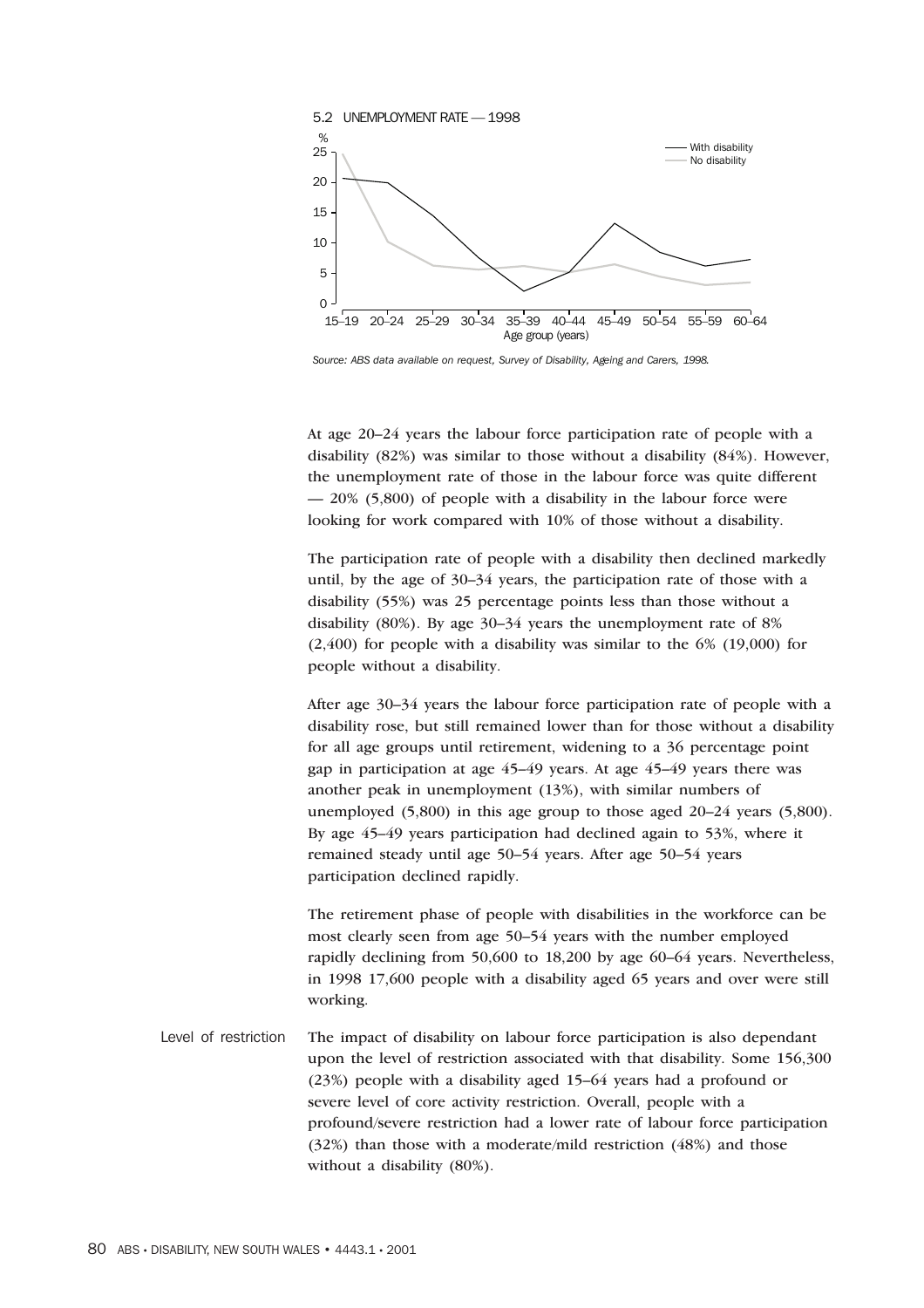## 5.3 LABOUR FORCE STATUS(a) — 1998

|                                        |          |            | Labour force |                               |         |                      |                       |
|----------------------------------------|----------|------------|--------------|-------------------------------|---------|----------------------|-----------------------|
|                                        | Employed | Unemployed | Total        | Not in the<br>labour<br>force | Total   | Unemployment<br>rate | Participation<br>rate |
| Disability status                      | '000     | '000       | '000         | '000                          | '000    | %                    | %                     |
| Core activity(b) restriction           |          |            |              |                               |         |                      |                       |
| Profound/severe                        | 46.3     | $*3.4$     | 49.7         | 106.6                         | 156.3   | $*6.8$               | 31.8                  |
| Moderate/mild                          | 152.9    | 13.4       | 166.3        | 182.1                         | 348.5   | 8.1                  | 47.7                  |
| Total                                  | 199.3    | 16.8       | 216.1        | 288.7                         | 504.8   | 7.8                  | 42.8                  |
| Schooling or employment<br>restriction | 193.0    | 18.6       | 211.7        | 270.9                         | 482.5   | 8.8                  | 43.9                  |
| All with specific restriction(c)       | 253.6    | 24.6       | 278.2        | 315.8                         | 594.0   | 8.8                  | 46.8                  |
| All with disability(d)                 | 313.7    | 32.8       | 346.4        | 344.5                         | 690.9   | 9.5                  | 50.1                  |
| No disability                          | 2 583.2  | 217.5      | 2 800.7      | 701.8                         | 3 502.5 | 7.8                  | 80.0                  |
| <b>Total</b>                           | 2896.8   | 250.3      | 3 147.1      | 1 0 4 6 .2                    | 4 193.4 | 8.0                  | 75.1                  |

(a) Persons aged 15–64 years living in households only.

(b) Core activities comprise communication, mobility and self care.

(c) Total may be less than the sum of the components as a person may have both a core activity restriction and a schooling or employment restriction. (d) Includes those who do not have a specific restriction.

*Source: Disability, Ageing and Carers: Summary Tables, New South Wales, 1998 (Cat. no. 4430.1.40.001).*

For most younger age groups the level of participation of people with a profound/severe restriction was broadly half that of people without a disability, however, with age participation fell off more sharply. At age 55–64 years 13% of those with a profound/severe level of restriction participated in the labour force compared with 28% of those with a moderate/mild restriction and 56% of those without a disability.

People were considered to have an employment restriction if, because of their disability, they were permanently unable to work; restricted in the type of work they could do; needed time off work; required special employer arrangements; needed ongoing supervision or assistance; or would find it difficult to change jobs or get a better job. People with a disability could experience more than one type of employment restriction.

> In NSW, 479,800 (69%) people with a disability aged 15–64 years had an employment restriction. Of these, 40% (193,000) were employed, 4% (18,600) were unemployed and 56% (268,100) were not in the labour force.

# EMPLOYMENT **RESTRICTIONS**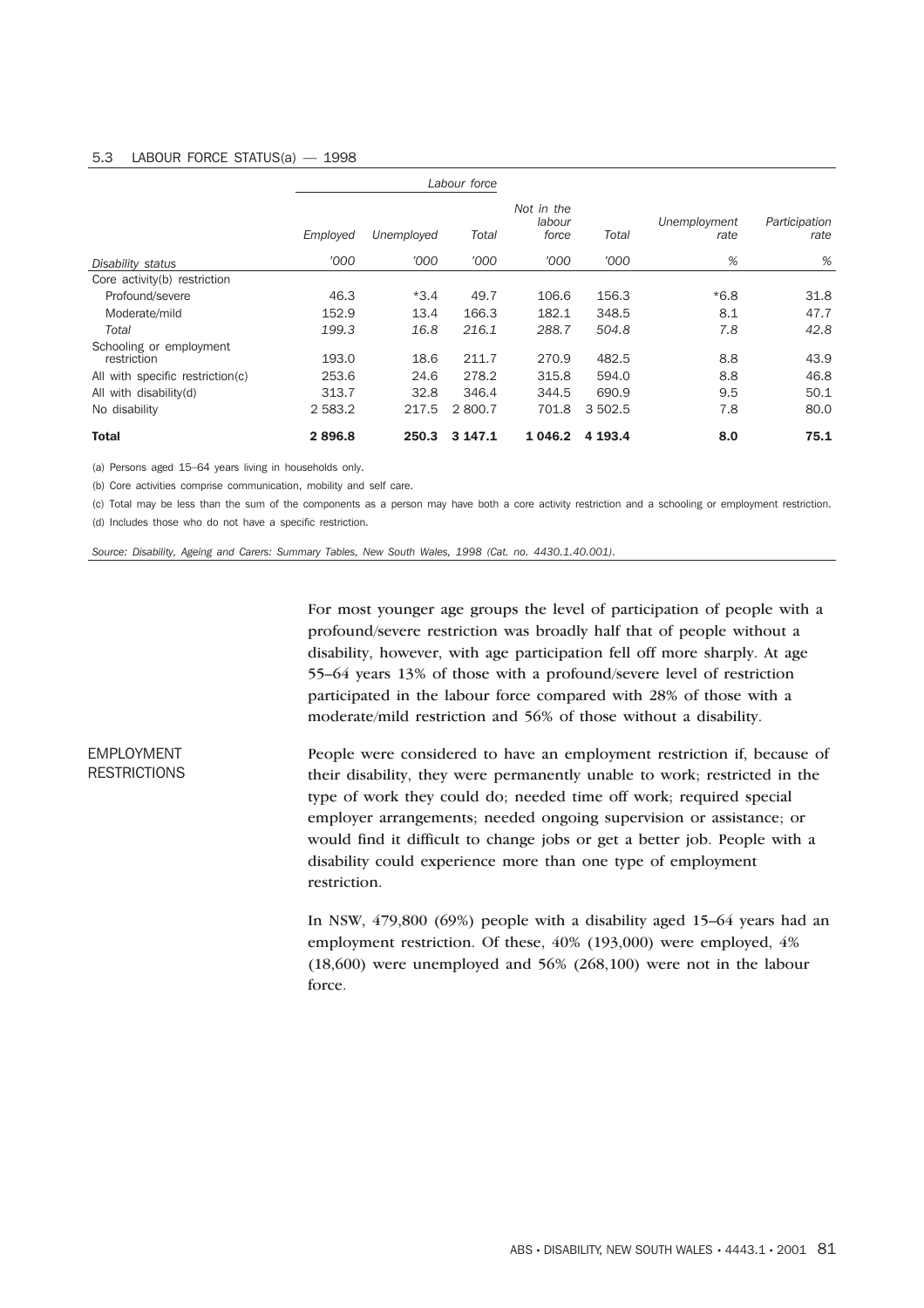

*Source: ABS data available on request, Survey of Disability, Ageing and Carers, 1998.*

Among those with an employment restriction and who were employed, 82% (158,100) said they were restricted in the type of job they could do, 71% (136,500) found it difficult to change jobs or get a better job, while 47% (91,400) were restricted in the number of hours they could work. Those who were unemployed or not in the labour force identified the same restrictions. Some 31% (88,100) said they were restricted in the type of job they could do, 24% (67,800) claimed their condition(s) would make it difficult to change jobs or get a better job, if they were employed, while 16% (46,500) would be restricted in the number of hours they could work.

In 1998, almost 28% (191,400) of working age people with a disability reported that they were permanently unable to work. Of these, 5% (10,200) indicated that they would be able to work if their needs were met. Requirements to enable work force participation included training, time off work, special/modified equipment, help with personal care and provision for work at home.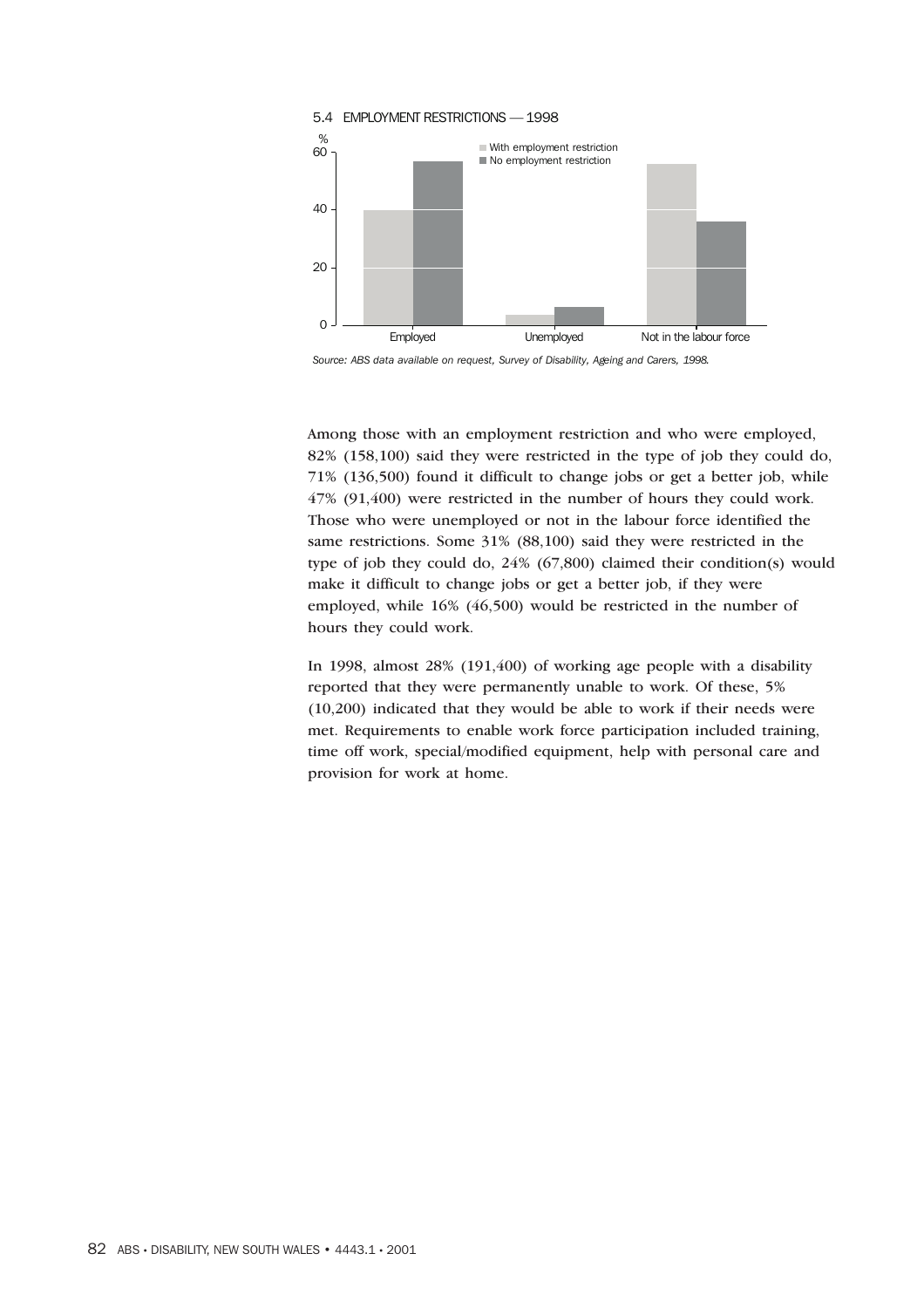#### 5.5 EMPLOYMENT RESTRICTIONS(a) — 1998

|                                                  | Employed | Total         |         |
|--------------------------------------------------|----------|---------------|---------|
|                                                  | '000     | force<br>'000 | '000    |
| With employment restriction(s)                   |          |               |         |
| Restricted in type of job                        | 158.1    | 88.1          | 246.2   |
| Difficulty changing jobs/getting a better job    | 136.5    | 67.8          | 204.2   |
| Restricted in number of hours                    | 91.4     | 46.5          | 137.9   |
| Needs other special arrangements                 | 34.7     | 42.1          | 76.8    |
| Needs time off work because of disability        | 27.8     | 33.1          | 60.8    |
| Needs other special employer arrangements        | 22.6     | 33.4          | 56.0    |
| Needs ongoing supervision or assistance          | 16.3     | 17.7          | 34.0    |
| Permanently unable to work                       | . .      | 191.4         | 191.4   |
| All with employment restrictions(b)              | 193.0    | 286.8         | 479.8   |
| With a disability but no employment restrictions | 120.6    | 90.5          | 211.1   |
| All with disability                              | 313.7    | 377.2         | 690.9   |
| No disability                                    | 2 583.2  | 919.3         | 3 502.5 |
| Total                                            | 2896.8   | 1 296.5       | 4 193.4 |

(a) Persons aged 15–64 years living in households only.

(b) Total is less than the sum of the components as a person may have more than one type of restriction.

*Source: ABS data available on request, Survey of Disability, Ageing and Carers, 1998.*

EMPLOYMENT People were considered to be employed if they worked for one hour or more for pay, profit, commission or payment in kind during the reference week. Also, people who had worked for one hour or more without pay in a family business, during the reference week, were considered to be employed.

> In 1998, 313,700 people with a disability of working age (15–64 years) were employed. Following the same pattern as people without a disability, most of those with a disability worked in the private sector (74%), had only one job (93%) and/or worked as employees (87%).

Full-time and part-time work The majority of employed people of working age, with a disability, worked full-time (68% or 214,000 people). For people without a disability, the proportion in full-time work was similar (73%).

> Half (49,400) of the part-time workers with a disability were working between 15 and 29 hours per week. A further 28,500 (29%) worked less than 15 hours per week, with the remainder working between 30 and 35 hours per week.

> In 1998, most men with a disability worked full-time (82%). Women were almost evenly divided between those who worked full-time (47%) and those who worked part-time (53%).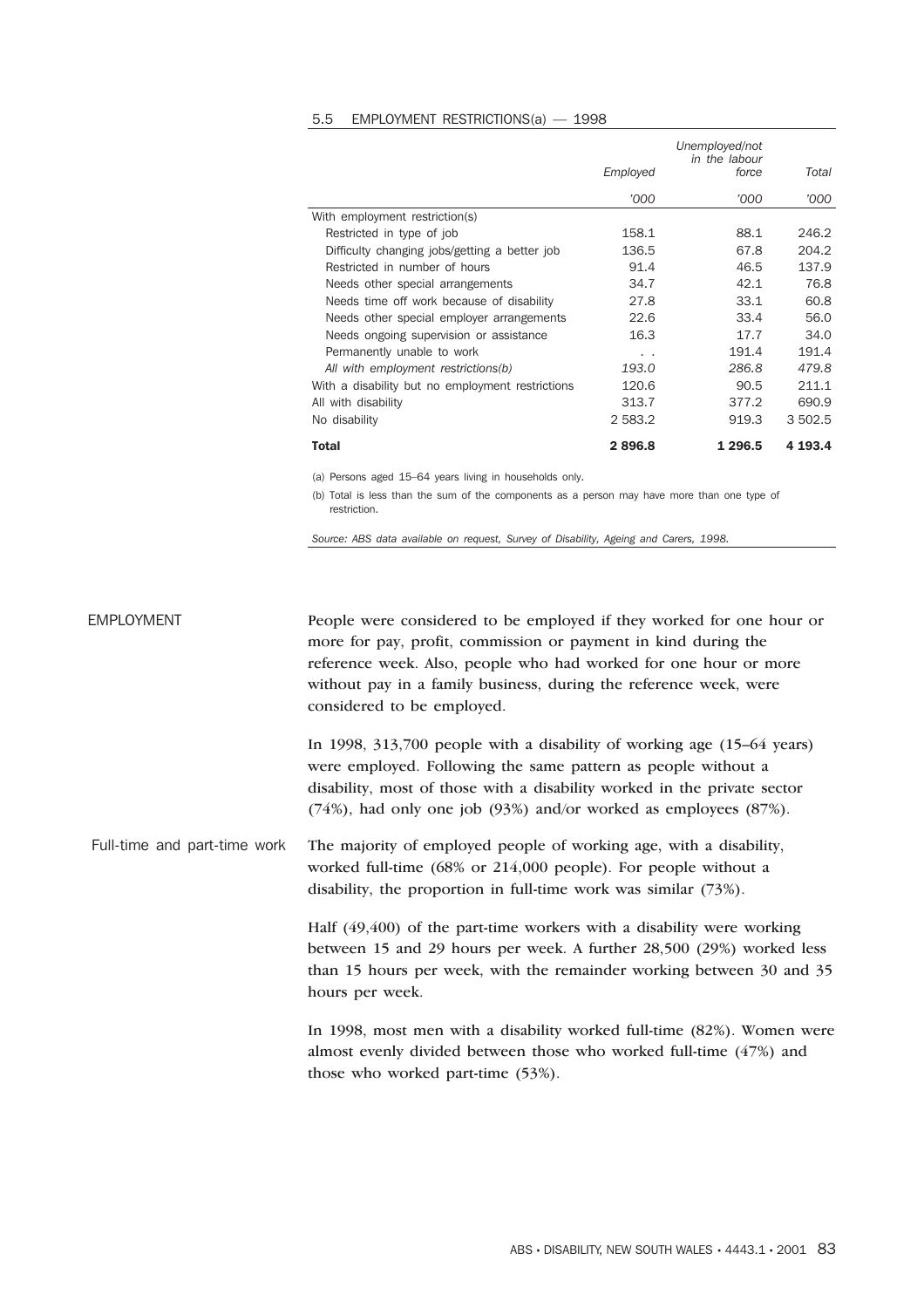#### Full-time and part-time work *continued*

People with an employment restriction may need flexible arrangements such as part-time hours to participate in work. A higher proportion of those with an employment restriction worked part-time (37% or 71,800) than those with a disability who did not have an employment restriction (23% or 27,900).

|                 | Number ('000)         |                       |                   |                       |                       | Proportion (%)    |
|-----------------|-----------------------|-----------------------|-------------------|-----------------------|-----------------------|-------------------|
|                 | Employed<br>full-time | Employed<br>part-time | Total<br>employed | Employed<br>full-time | Employed<br>part-time | Total<br>employed |
| With disability |                       |                       |                   |                       |                       |                   |
| Males           | 154.1                 | 33.4                  | 187.5             | 82.2                  | 17.8                  | 100.0             |
| Females         | 59.8                  | 66.3                  | 126.1             | 47.4                  | 52.6                  | 100.0             |
| Persons         | 214.0                 | 99.7                  | 313.7             | 68.2                  | 31.8                  | 100.0             |
| No disability   |                       |                       |                   |                       |                       |                   |
| Males           | 1 251.3               | 182.0                 | 1433.3            | 87.3                  | 12.7                  | 100.0             |
| Females         | 625.3                 | 524.6                 | 1 1 4 9 9         | 54.4                  | 45.6                  | 100.0             |
| Persons         | 1876.6                | 706.6                 | 2583.2            | 72.6                  | 27.4                  | 100.0             |

| 5.6 |  |  |  | FULL-TIME AND PART-TIME EMPLOYMENT(a) $-$ | 1998 |
|-----|--|--|--|-------------------------------------------|------|
|-----|--|--|--|-------------------------------------------|------|

(a) Persons aged 15–64 years living in households only.

*Source: ABS data available on request, Survey of Disability, Ageing and Carers, 1998.*

Home based employment The majority of employed people with a disability (62% or 193,700) did not usually work from home. However, 9% (27,800) did work mostly at home and the remaining 29% (92,200) worked some hours at home, but most hours away from home.

> People who worked part-time were more likely to usually work from home than those who worked full-time. Almost 18% (17,800) of employed people with a disability worked mainly from home, in a part-time capacity. In comparison, 5% (10,000) of people employed full-time worked mainly from home.

# 5.7 HOME BASED EMPLOYMENT(a) — 1998

|                                            | Employed full-time<br>All with<br>No<br>disability<br>disability |       | Employed part-time     |                   | Total employed         |                   |
|--------------------------------------------|------------------------------------------------------------------|-------|------------------------|-------------------|------------------------|-------------------|
|                                            |                                                                  |       | All with<br>disability | No.<br>disability | All with<br>disability | No.<br>disability |
|                                            | %                                                                | %     | %                      | %                 | %                      | %                 |
| Usually works most hours<br>at home        | 4.7                                                              | 3.0   | 17.9                   | 11.4              | 8.9                    | 5.3               |
| Usually works most hours<br>away from home | 35.2                                                             | 26.7  | 17.0                   | 13.3              | 29.4                   | 23.1              |
| Does not usually work<br>any hours at home | 60.2                                                             | 70.3  | 65.1                   | 75.4              | 61.8                   | 71.7              |
| <b>Total</b>                               | 100.0                                                            | 100.0 | 100.0                  | 100.0             | 100.0                  | 100.0             |

(a) Employed persons aged 15–64 years, living in households only.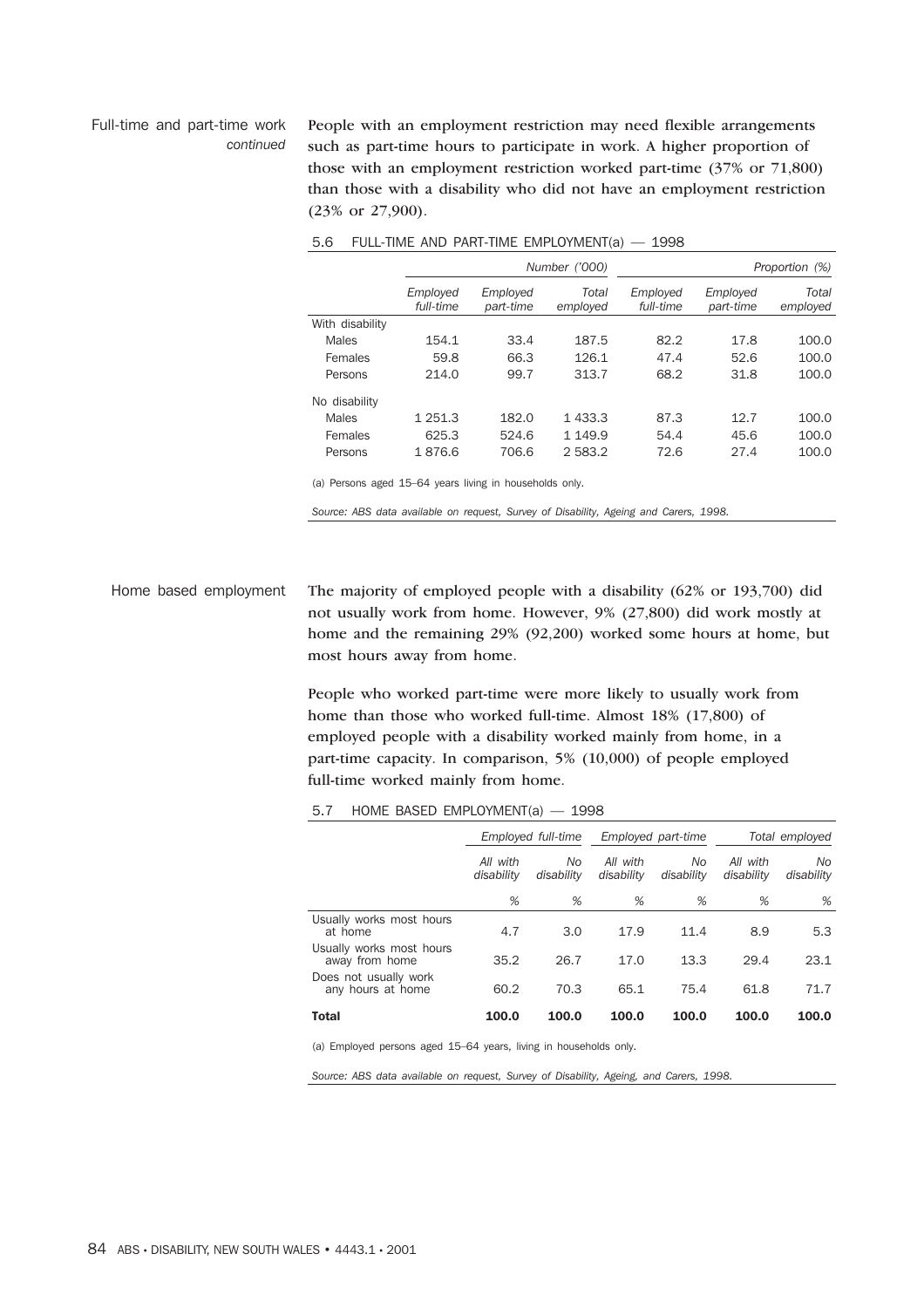Occupation The largest proportion of people with a disability worked as intermediate clerical, sales and service workers (16%) and as professionals (16%). A further 15% were tradespersons and related workers and 14% were labourers and related workers.

> When compared with employed people without a disability, a higher proportion of those with a disability worked as labourers and related workers (14% compared with 9%). There was also a smaller proportion working as professionals (16% compared with 20%).

5.8 OCCUPATION(a) — 1998

|                                                 | With disability |       |             | No disability |
|-------------------------------------------------|-----------------|-------|-------------|---------------|
|                                                 | '000            | %     | '000        | %             |
| Managers and administrators                     | 29.9            | 9.5   | 203.7       | 7.9           |
| Professionals                                   | 50.3            | 16.0  | 508.2       | 19.7          |
| Associate professionals                         | 30.1            | 9.6   | 251.9       | 9.8           |
| Tradesperson and related workers                | 45.4            | 14.5  | 340.8       | 13.2          |
| Advanced clerical and services workers          | 12.6            | 4.0   | 135.8       | 5.3           |
| Intermediate clerical sales and service workers | 51.0            | 16.3  | 430.3       | 16.7          |
| Intermediate production and transport workers   | 30.6            | 9.8   | 233.7       | 9.0           |
| Elementary clerical sales and service workers   | 20.2            | 6.4   | 255.8       | 9.9           |
| Labourers and related workers                   | 43.6            | 13.9  | 221.4       | 8.6           |
| Total(b)                                        | 313.7           | 100.0 | 2 5 8 3 . 2 | 100.0         |

(a) Employed persons aged 15–64 years living in households only. (b) Includes not stated.

*Source: Disability, Ageing and Carers: Summary Tables, New South Wales, 1998 (Cat. no. 4430.1.40.001).*

Industry People with a disability mainly worked in manufacturing (19%), property and business services (12%), retail trade (11%), health and community services (10%) and education (10%).

> When compared with employed people without a disability, a higher proportion of those with a disability worked in manufacturing (19% compared with 13%) and agriculture, forestry and fishing (5% compared with 3%). There were, however, smaller proportions working in wholesale trade (4% compared with 7%) and retail trade (11% compared with 15%).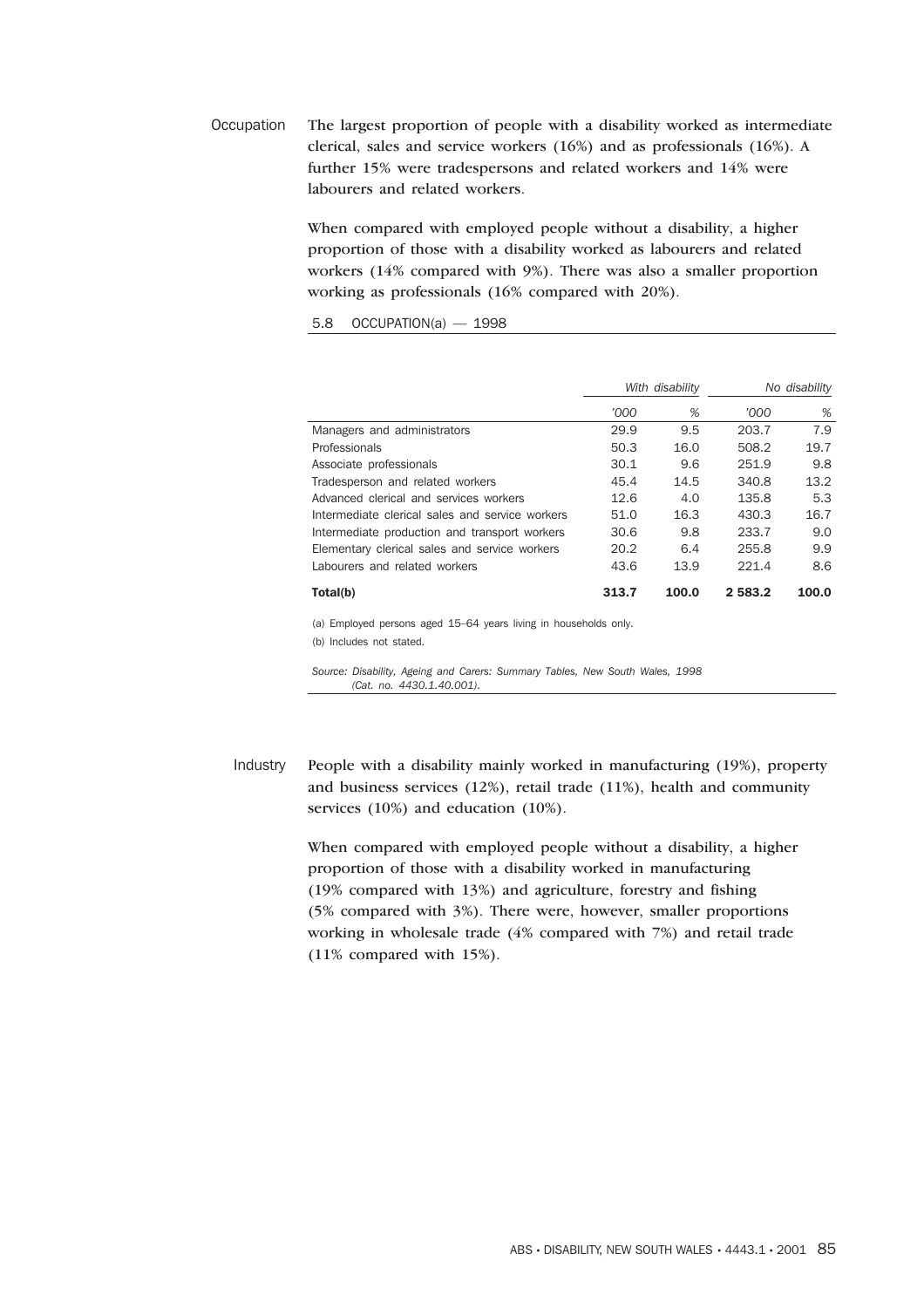#### 5.9 INDUSTRY OF MAIN JOB(a) — 1998

|                                       | With disability |         |         | No disability |
|---------------------------------------|-----------------|---------|---------|---------------|
|                                       | '000            | %       | '000    | %             |
| Retail trade                          | 35.0            | 11.2    | 396.1   | 15.3          |
| Manufacturing                         | 58.3            | 18.6    | 336.0   | 13.0          |
| Property and business services        | 37.6            | 12.0    | 294.1   | 11.4          |
| Health and community services         | 31.4            | 10.0    | 254.1   | 9.8           |
| Construction                          | 22.0            | 7.0     | 186.9   | 7.2           |
| Education                             | 29.9            | 9.5     | 176.0   | 6.8           |
| Wholesale trade                       | 13.5            | 4.3     | 173.4   | 6.7           |
| Transport and storage                 | 16.3            | 5.2     | 136.6   | 5.3           |
| Accommodation, cafes and restaurants  | $*9.6$          | $*3.0$  | 116.0   | 4.5           |
| Finance and insurance                 | $*9.5$          | $*3.0$  | 113.7   | 4.4           |
| Government administration and defence | $*9.3$          | $*3.0$  | 98.6    | 3.8           |
| Agriculture, forestry and fishing     | 16.4            | 5.2     | 82.0    | 3.2           |
| Personal and other services           | 9.8             | 3.1     | 74.4    | 2.9           |
| Cultural and recreational services    | $*5.3$          | $*1.7$  | 59.5    | 2.3           |
| Communication services                | $*6.4$          | $*2.0$  | 43.0    | 1.7           |
| Mining                                | $*2.8$          | $**0.9$ | 20.1    | 0.8           |
| Electricity, gas and water supply     | n.p.            | n.p.    | 18.6    | 0.7           |
| Total(b)                              | 313.7           | 100.0   | 2 583.2 | 100.0         |

(a) Employed persons aged 15–64 years living in households only. (b) Includes not stated.

*Source: Disability, Ageing and Carers: Summary Tables, New South Wales, 1998 (Cat. no. 4430.1.40.001).*

# GOVERNMENT EMPLOYMENT **SERVICES**

Open and supported employment services The Commonwealth Government funds a range of employment services for people with a disability through the Department of Family and Community Services. These programs provide support to help people gain or maintain employment. Support may include employment preparation, pre-employment training and support, job search, placement and on-the-job support.

> Commonwealth funded employment services for people with disabilities fall into two main categories — open employment services and supported employment services. Open employment services provide employment assistance in obtaining and/or retaining paid employment in the open labour market. Supported employment services support and employ people within the same organisation (typically the service supports, employs and pays the person with a disability).

> Data about these employment services are collected in an annual census and provide a snapshot on census day. In 1999, the census day was 26 May.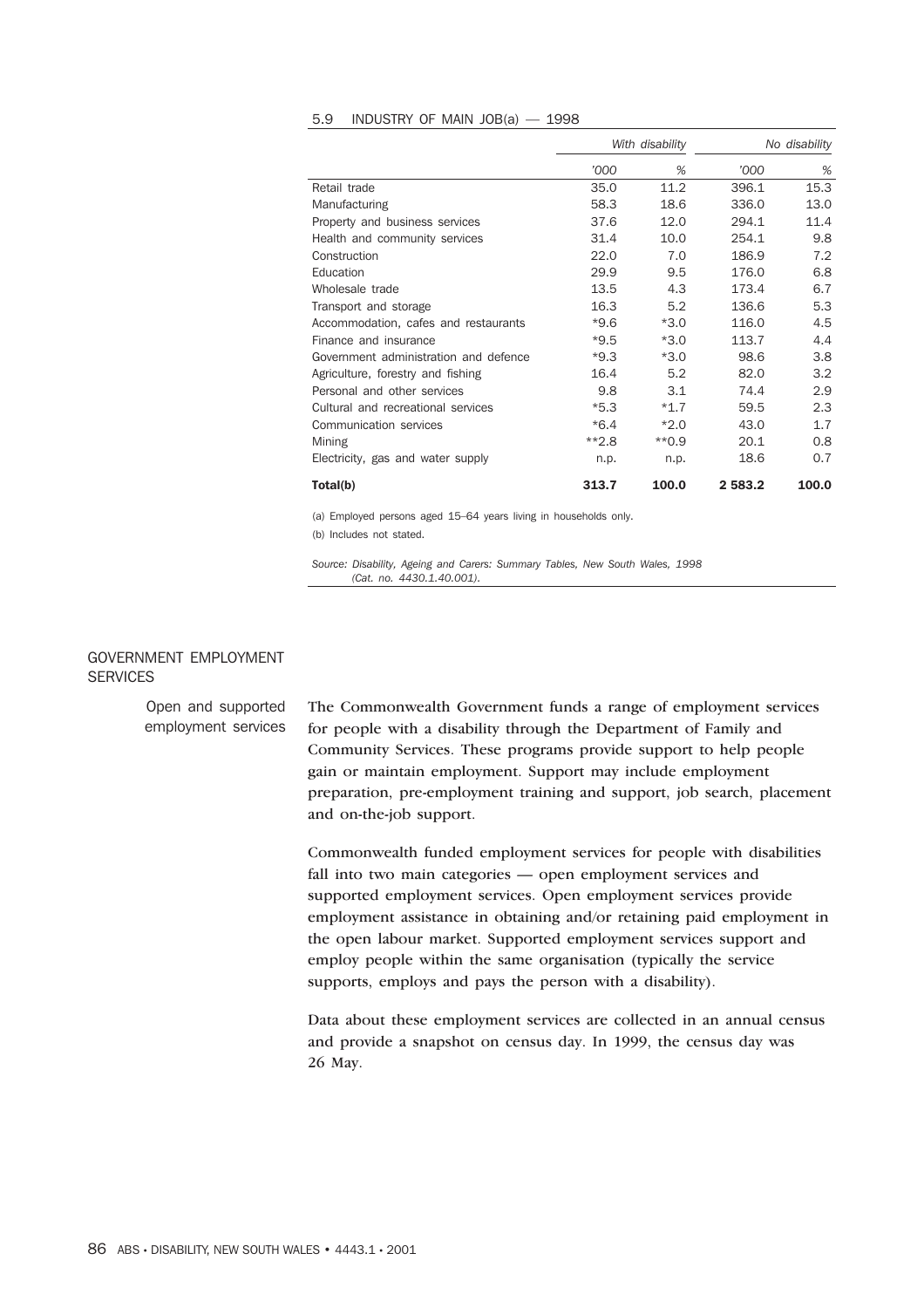# Open and supported employment services *continued*

There were 12,781 people with a disability registered and receiving employment assistance in NSW ('on the books'), which varied from ongoing intensive support to periodic or minimal support. There were 8,147 men (64%) and 4,634 women (36%). Just over half of the people with a disability were on the books of open employment service outlets  $(6,665)$ .

## 5.10 PEOPLE WITH A DISABILITY, ON THE BOOKS OF DISABILITY PROGRAM EMPLOYMENT SERVICES — 26 MAY 1999

| Employment service outlet type<br>Open | no.<br>4 2 6 1           | no.<br>2 4 0 4          | no.<br>6 6 6 5 |
|----------------------------------------|--------------------------|-------------------------|----------------|
| Supported                              | 3834                     | 2 1 9 7                 | 6 0 3 1        |
| Open and supported                     | 52                       | 33                      | 85             |
| <b>Total</b>                           | 8 1 4 7                  | 4 6 3 4                 | 12 781         |
| $\sim$<br>$\sim$                       | $\cdots$ $\sim$ $\cdots$ | $\lambda$ $\sim$ $\sim$ |                |

*Source: Department of Family and Community Services, Disability Services Census, 1999.*

In May 1999, 73% (9,321) of people on the books were employed. These people had been offered and had accepted an employment contract. A further 25% were job seekers who received support from the service to prepare them for employment.

# 5.11 EMPLOYMENT STATUS — 26 MAY 1999

|                                | Worker  | Work<br>experience | Job seeker | Other | Total   |  |  |  |
|--------------------------------|---------|--------------------|------------|-------|---------|--|--|--|
| Employment service outlet type | no.     | no.                | no.        | no.   | no.     |  |  |  |
| Open                           | 3 3 8 0 | 15                 | 3098       | 172   | 6 6 6 5 |  |  |  |
| Supported                      | 5874    | 58                 | 38         | 61    | 6 0 3 1 |  |  |  |
| Open and supported             | 67      | 6                  | 12         |       | 85      |  |  |  |
| <b>Total</b>                   | 9 3 2 1 | 79                 | 3 1 4 8    | 233   | 12781   |  |  |  |
|                                |         |                    |            |       |         |  |  |  |

*Source: Department of Family and Community Services, Disability Services Census, 1999.*

Among workers employed on a permanent basis, 4,933 (55%) worked full-time and 3,212 (36%) worked part-time. A further 9% were casual. For those who received assistance through an open employment service outlet, there were similar proportions employed full-time (40%) and part-time (43%). However, among those assisted by supported service outlets, the proportion employed full-time (64%) was twice that of those employed part-time (32%).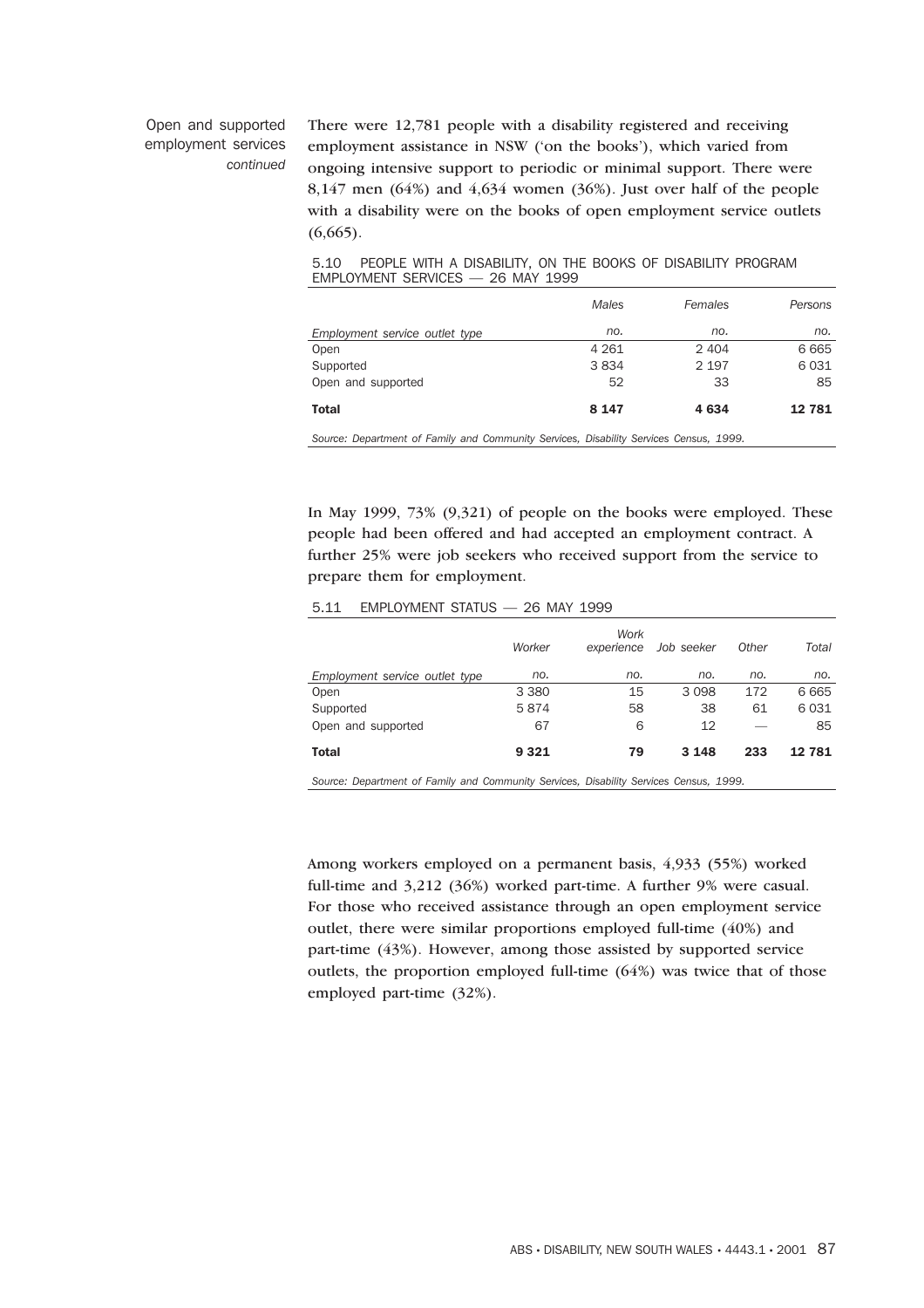

*Source: Department of Family and Community Services, Disability Services Census, 1999.*

| Commonwealth<br>Rehabilitation Services <sup>1</sup> | The Commonwealth provides rehabilitation services through CRS Australia<br>with programs that assist Commonwealth funded clients to obtain or<br>retain unsupported employment, or to live independently. Services<br>include assessment, work training, vocational counselling, matching<br>employees to jobs, management of timely return to work and advice on<br>modifications to the workplace.                                                                                                               |
|------------------------------------------------------|--------------------------------------------------------------------------------------------------------------------------------------------------------------------------------------------------------------------------------------------------------------------------------------------------------------------------------------------------------------------------------------------------------------------------------------------------------------------------------------------------------------------|
|                                                      | In 2000-01, CRS Australia assisted 8,871 Commonwealth funded<br>rehabilitation clients in NSW (including the ACT). This was comprised of<br>3,016 existing clients and 5,855 new clients.                                                                                                                                                                                                                                                                                                                          |
|                                                      | Rehabilitation Programs were finalised for 5,761 clients, with over half<br>$(3,321)$ completing their program. The remaining 2,440 exited prior to<br>the completion of their program.                                                                                                                                                                                                                                                                                                                            |
|                                                      | Of those who completed a vocational rehabilitation program, 2,122 (66%)<br>achieved a durable employment outcome, with a further 1,199 achieving<br>other non-vocational outcomes (including independent living).                                                                                                                                                                                                                                                                                                  |
| Post-School Options<br>Program                       | Many people with a disability go on to further education or employment<br>upon leaving school. However some people with high support needs may<br>require training or additional support to prepare them to participate in<br>the wider community. Under the Post-School Options Program, financial<br>assistance is provided to organisations to help with the transition from<br>school to participation in employment and the wider community. For<br>details, see Chapter 6, Education.                        |
| INCOME                                               | People with a disability, like those without a disability, derive their<br>income from a range of sources. They do, however, have a greater<br>tendency than those people without a disability to be on low incomes,<br>and more reliant on government pensions and benefits. In part, this<br>reflects the older age structure of people with a disability, but it is also a<br>product of lower employment levels and the fact that a fairly high<br>proportion of people with a disability only work part-time. |

<sup>1</sup> Department of Family and Community Services.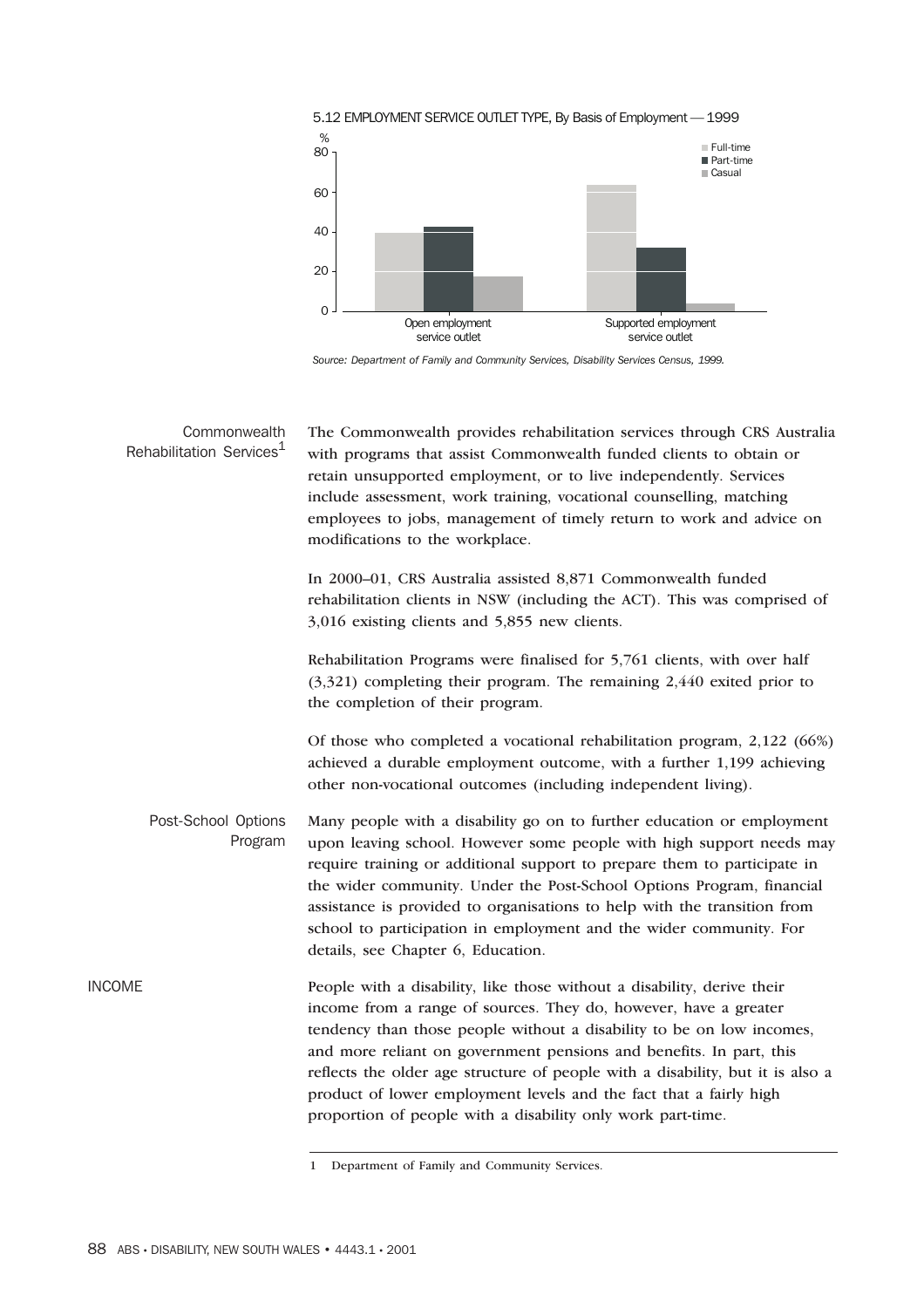Level of income In 1998, the median gross weekly income of people with a disability (\$190) was less than half that of people without a disability (\$390). Median income is the point at which half the people had a higher weekly income and half had a lower income.

> In 1998, some 560,900 (55%) people with a disability received a weekly income of less than \$200 (including nil), and a further 21% (217,800) received between \$200–\$399 per week. Only 4% (38,500) had a weekly cash income of \$1000 or more. Among people without a disability, 34% received less than \$200 per week, 17% received \$200–\$399 and 10% received \$1000 or more per week.

Nil(b) 1–199 200–399 400–599 600–799 800–999 1000 and over Weekly cash income (\$) % 0 10 20 30 40  $\blacksquare$  With disability  $\blacksquare$ No disability

5.13 TOTAL WEEKLY CASH INCOME, By Disability Status(a) — 1998

(a) Persons with a disability aged 15 years and over, living in households only. Excludes refusal and don't know. (b) Includes negative income, no income or no source.

*Source: ABS data available on request, Survey of Disability, Ageing and Carers, 1998.*

Almost 51% (258,300) of men and 59% (302,600) of women with a disability aged 15 years and over received a weekly cash income of less than \$200. A further 18% (89,200) of men and 25% (128,600) of women with a disability reported a weekly cash income between \$200–\$399.

5.14 TOTAL WEEKLY CASH INCOME(a), By Sex —1998



(a) Persons with a disability aged 15 years and over, living in households only. Excludes refusal and don't know.

(b) Includes negative income, no income or no source.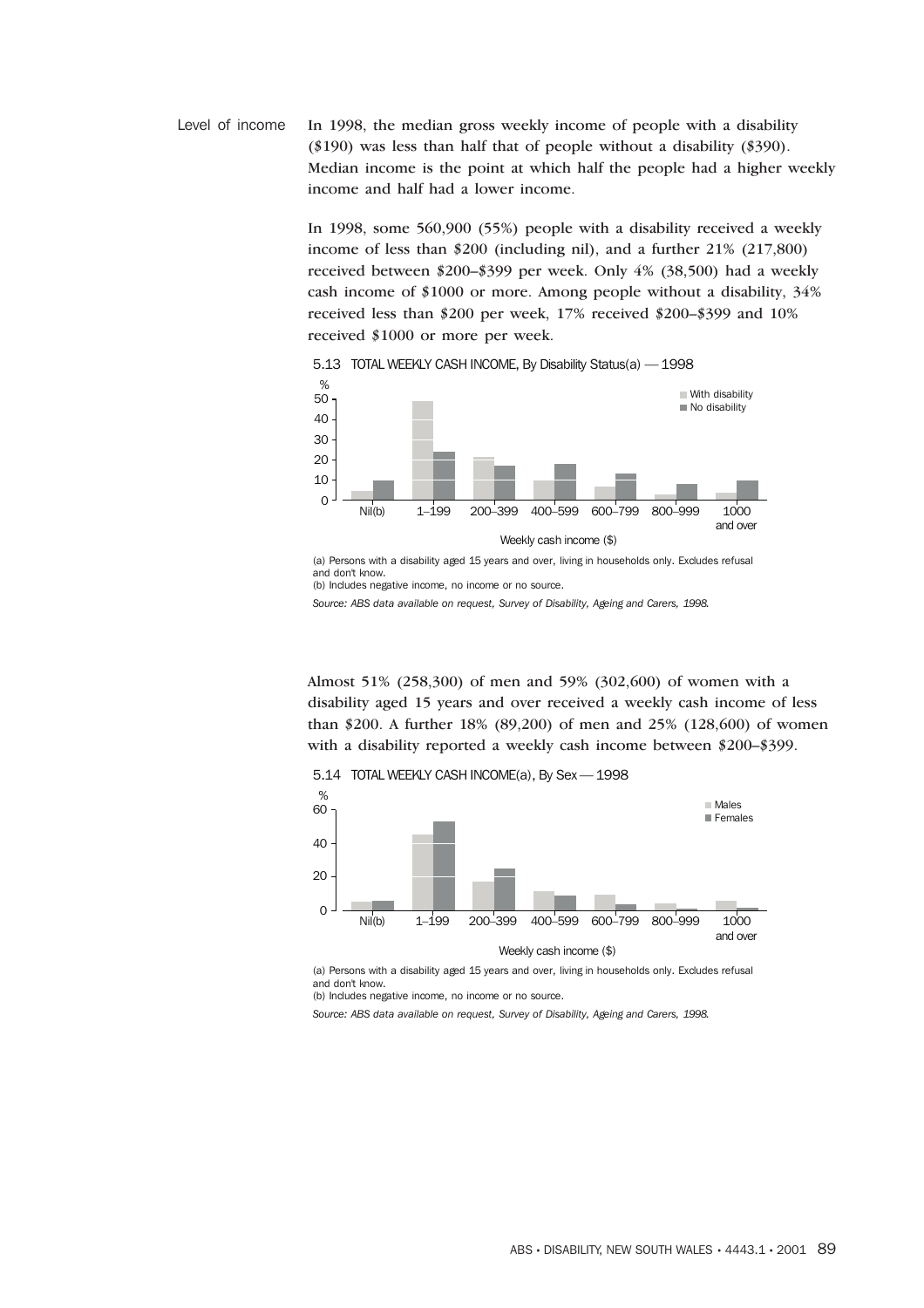Source of income Government pensions and allowances were the principal source of income for people with a disability. In 1998, more than half (616,800 or 58%) of people with a disability were mainly reliant on a government pension or benefit, with a further 23% (245,900) depending mainly on wages or salary. The principal source for a further 9% (90,600) was profit, loss, dividends or interest, and for 3% (30,700) it was superannuation or annuities. By comparison, wages or salaries were the principal source of income for 57% of people without a disability, and government pensions or allowances for 22%.



5.15 MAIN SOURCE OF INCOME, By Disability Status(a) — 1998

(a) Persons with a disability aged 15 years and over, living in households only. Excludes people whose main source of income was not known.

*Source: ABS data available on request, Survey of Disability, Ageing and Carers, 1998.*

# Government pensions and benefits

A quarter (261,200) of people with a disability living in households received the Australian Age Pension, reflecting the high number of older people with a disability. A further 13% (141,400) received the Disability Support Pension, 6% (61,200) the Widow or Service Pension, 2% (22,100) the Wife Pension or Partner's Allowance, and 1% (13,100) the Sole Parent Pension.

*'000 %*

5.16 MAJOR PENSIONS, BENEFITS OR ALLOWANCES RECEIVED(a) — 1998

| <b>Total</b>                      | 1 0 6 5 . 4 | 100.0                    |
|-----------------------------------|-------------|--------------------------|
| Not applicable                    | 413.9       | 38.9                     |
| Source of income not known        | $*2.8$      | $*$ 0.3                  |
| Other(b)                          | 149.5       | 14.0                     |
| Wife Pension/Partner's Allowance  | 22.1        | 2.1                      |
| Sole Parent Pension               | 13.1        | 1.2                      |
| <b>Disability Support Pension</b> | 141.4       | 13.3                     |
| Widow/Service Pension             | 61.2        | 5.7                      |
| Australian Age Pension            | 261.2       | 24.5                     |
|                                   |             | $\overline{\phantom{a}}$ |

(a) Persons with a disability aged 15 years and over, living in households only.

(b) Includes Newstart, Youth Training, Mature Age and Sickness Allowances, Carer Payments, Special Benefits and Pensions other than one of the above.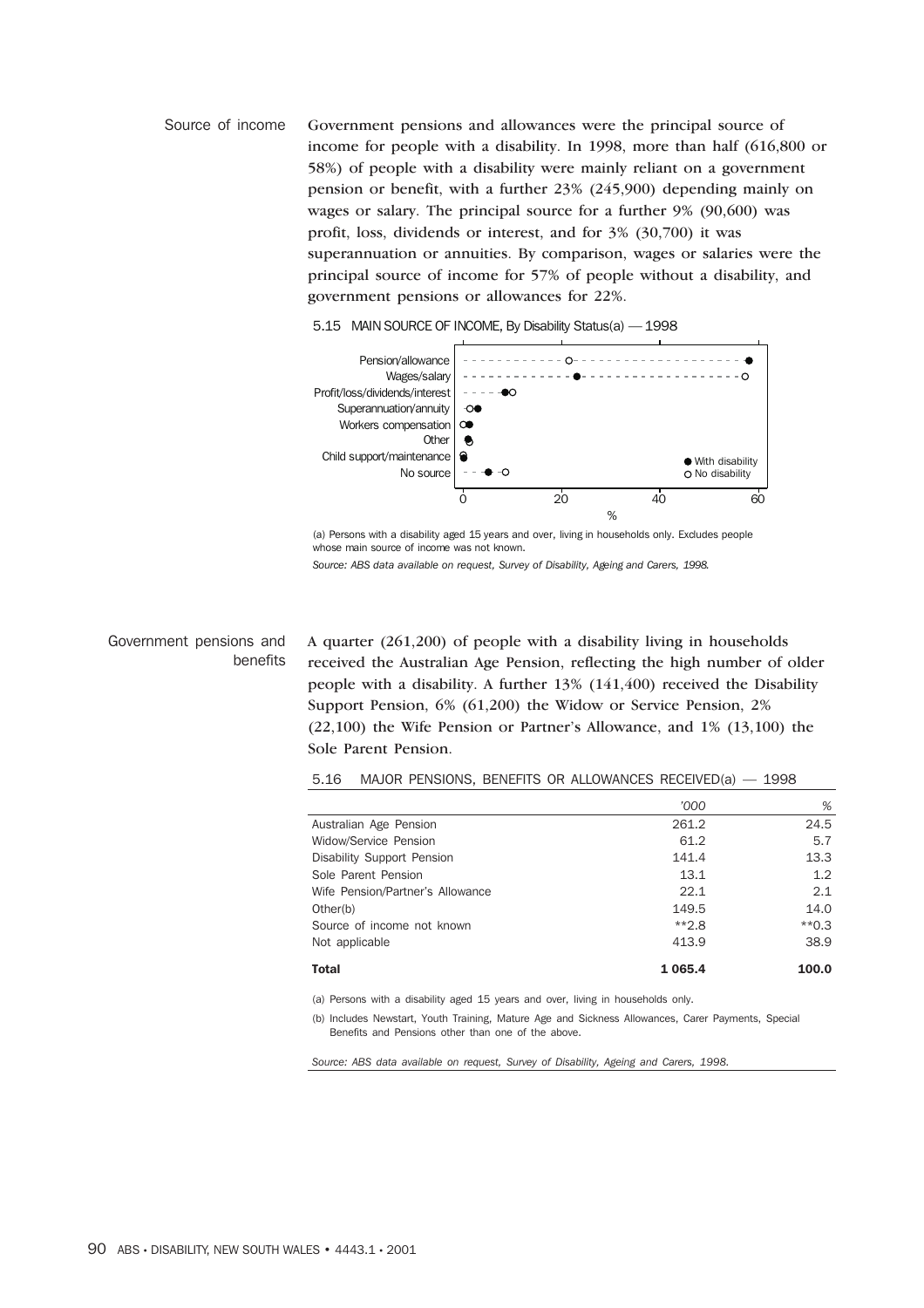# 5.17 LABOUR FORCE STATUS(a) — 1998

|                                        | Labour force |            |              |                                  |           |                      |                       |
|----------------------------------------|--------------|------------|--------------|----------------------------------|-----------|----------------------|-----------------------|
|                                        | Employed     | Unemployed |              | Not in the<br>Total labour force | Total     | Unemployment<br>rate | Participation<br>rate |
| Disability status                      | '000         | '000       | '000         | '000                             | '000      | %                    | %                     |
|                                        |              |            | 15-24 YEARS  |                                  |           |                      |                       |
| Core activity(b) restriction           |              |            |              |                                  |           |                      |                       |
| Profound/severe                        | $*5.4$       | $*$ *0.7   | $*6.1$       | 10.4                             | 16.5      | $**11.8$             | $*36.9$               |
| Moderate/mild                          | 15.5         | $*3.2$     | 18.6         | $*7.9$                           | 26.6      | $**17.0$             | 70.2                  |
| Total                                  | 20.8         | $*3.9$     | 24.7         | 18.3                             | 43.0      | $*15.7$              | 57.5                  |
| Schooling or employment<br>restriction | 22.4         | $*3.1$     | 25.5         | 19.7                             | 45.2      | $*12.2$              | 56.4                  |
| All with specific restriction(c)       | 29.2         | $*4.7$     | 33.9         | 21.9                             | 55.8      | *14.0                | 60.8                  |
| All with disability(d)                 | 34.3         | $*8.7$     | 43.1         | 27.0                             | 70.1      | $*20.3$              | 61.5                  |
| No disability                          | 488.2        | 93.6       | 581.8        | 229.3                            | 811.1     | 16.1                 | 71.7                  |
| Total                                  | 522.5        | 102.4      | 624.9        | 256.3                            | 881.2     | 16.4                 | 70.9                  |
|                                        |              |            | 25-54 YEARS  |                                  |           |                      |                       |
| Core activity(b) restriction           |              |            |              |                                  |           |                      |                       |
| Profound/severe                        | 35.9         | $*2.0$     | 37.9         | 57.4                             | 95.3      | $**5.2$              | 39.8                  |
| Moderate/mild                          | 106.8        | $*8.8$     | 115.6        | 89.6                             | 205.2     | $*7.6$               | 56.3                  |
| Total                                  | 142.7        | 10.8       | 153.5        | 147.0                            | 300.4     | 7.0                  | 51.1                  |
| Schooling or employment<br>restriction | 145.3        | 12.7       | 158.0        | 148.3                            | 306.3     | 8.0                  | 51.6                  |
| All with specific restriction(c)       | 184.4        | 16.3       | 200.7        | 162.7                            | 363.4     | 8.1                  | 55.2                  |
| All with disability(d)                 | 228.5        | 20.5       | 249.0        | 175.7                            | 424.7     | 8.2                  | 58.6                  |
| No disability                          | 1 901.6      | 117.4      | 2 0 1 9.0    | 317.7                            | 2 3 3 6.8 | 5.8                  | 86.4                  |
| Total                                  | 2 130.1      | 137.9      | 2 2 68.0     | 493.5                            | 2 761.4   | 6.1                  | 82.1                  |
|                                        |              |            | 55-64 YEARS  |                                  |           |                      |                       |
| Core activity(b) restriction           |              |            |              |                                  |           |                      |                       |
| Profound/severe                        | $*5.1$       | $*$ *0.7   | $*5.8$       | 38.8                             | 44.6      | $*$ *12.1            | $*12.9$               |
| Moderate/mild                          | 30.6         | $**1.5$    | 32.1         | 84.6                             | 116.7     | $**4.6$              | 27.5                  |
| Total                                  | 35.7         | $**2.2$    | 37.9         | 123.4                            | 161.3     | $**5.7$              | 23.5                  |
| Schooling or employment                |              |            |              |                                  |           |                      |                       |
| restriction                            | 25.3         | $**2.9$    | 28.2         | 102.9                            | 131.1     | $*$ *10.1            | 21.5                  |
| All with specific restriction(c)       | 40.0         | $*3.6$     | 43.6         | 131.2                            | 174.8     | $*8.2$               | 25.0                  |
| All with disability(d)                 | 50.8         | $*3.6$     | 54.4         | 141.7                            | 196.2     | $*6.6$               | 27.7                  |
| No disability                          | 193.4        | $*6.5$     | 199.9        | 154.7                            | 354.6     | $*3.2$               | 56.4                  |
| Total                                  | 244.3        | 10.0       | 254.3        | 296.4                            | 550.7     | 4.0                  | 46.2                  |
|                                        |              |            | <b>TOTAL</b> |                                  |           |                      |                       |
| Core activity(b) restriction           |              |            |              |                                  |           |                      |                       |
| Profound/severe                        | 46.3         | $*3.4$     | 49.7         | 106.6                            | 156.3     | $*6.8$               | 31.8                  |
| Moderate/mild                          | 152.9        | 13.4       | 166.3        | 182.1                            | 348.5     | 8.1                  | 47.7                  |
| Total                                  | 199.3        | 16.8       | 216.1        | 288.7                            | 504.8     | 7.8                  | 42.8                  |
| Schooling or employment<br>restriction | 193.0        | 18.6       | 211.7        | 270.9                            | 482.5     | 8.8                  | 43.9                  |
| All with specific restriction(c)       | 253.6        | 24.6       | 278.2        | 315.8                            | 594.0     | 8.8                  | 46.8                  |
| All with disability(d)                 | 313.7        | 32.8       | 346.4        | 344.5                            | 690.9     | 9.5                  | 50.1                  |
| No disability                          | 2 5 8 3.2    | 217.5      | 2 800.7      | 701.8                            | 3 502.5   | 7.8                  | 80.0                  |
| <b>Total</b>                           | 2896.8       | 250.3      | 3 147.1      | 1 0 4 6.2                        | 4 193.4   | 8.0                  | 75.1                  |

(a) Persons aged 15–64 years living in households only.

(b) Core activities comprise communication, mobility and self care.

(c) Total may be less than the sum of the components as a person may have both a core activity restriction and a schooling or employment restriction. (d) Includes those who do not have a specific restriction.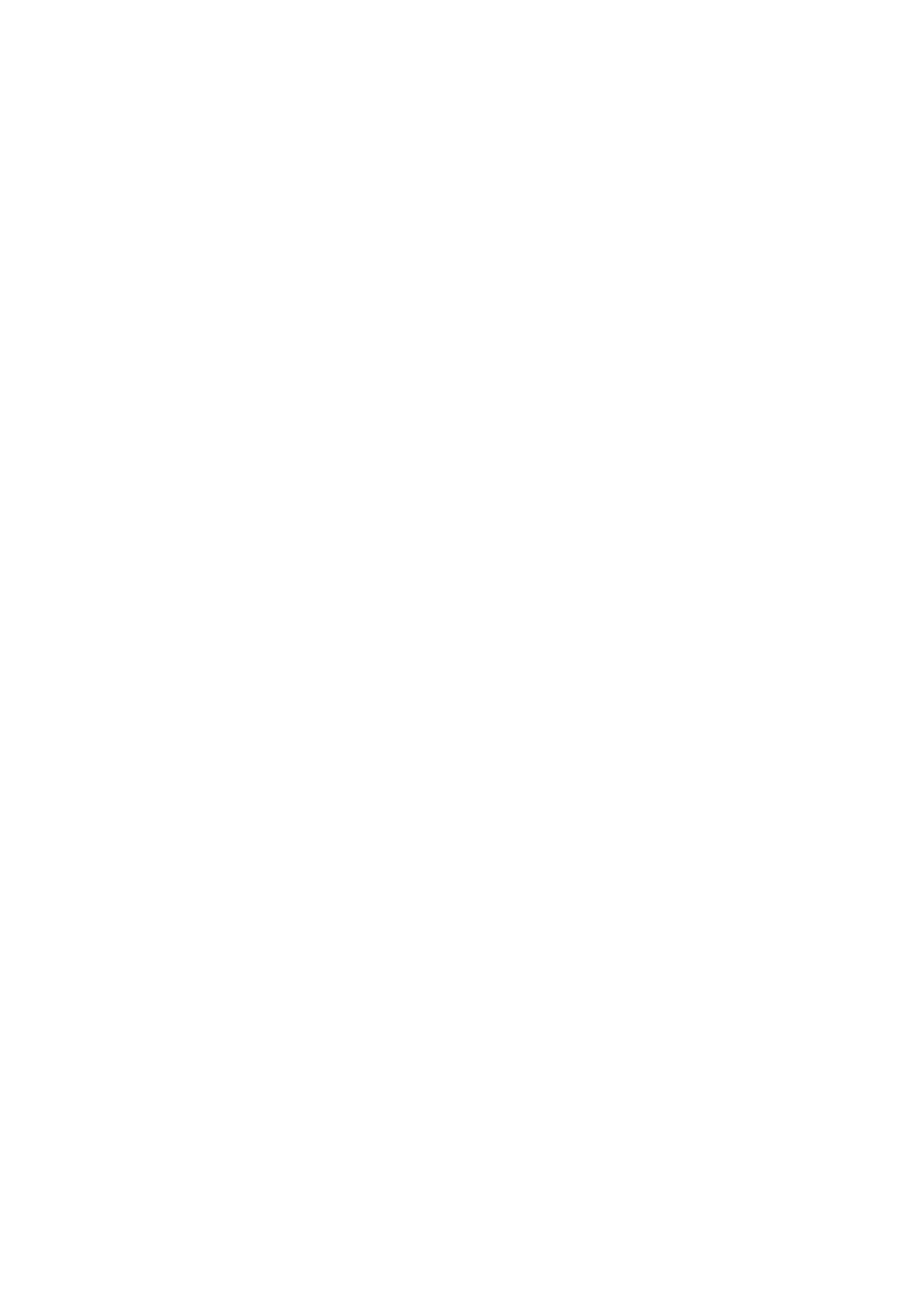| <b>INTRODUCTION</b><br>Formal education and training can provide people with the knowledge<br>and skills required for participation in the workforce and financial<br>independence, as well as contributing to individual and community<br>wellbeing.<br>Many people with a disability have restrictions that make it difficult for<br>them to participate fully in education and training. As such, they may<br>require access to special facilities, equipment or support to enable them<br>to continue their education. This may include assistance such as<br>individualised programs, smaller classes or transport arrangements. |  |
|---------------------------------------------------------------------------------------------------------------------------------------------------------------------------------------------------------------------------------------------------------------------------------------------------------------------------------------------------------------------------------------------------------------------------------------------------------------------------------------------------------------------------------------------------------------------------------------------------------------------------------------|--|
|                                                                                                                                                                                                                                                                                                                                                                                                                                                                                                                                                                                                                                       |  |
|                                                                                                                                                                                                                                                                                                                                                                                                                                                                                                                                                                                                                                       |  |
| The Commonwealth Disability Discrimination Act 1992 recognised the<br>right of people with a disability to access educational services on the<br>same basis as people without a disability. This was followed by the NSW<br>Disability Services Act in 1993. In NSW, this legislation is interpreted<br>through the implementation of the NSW Disability Policy Framework. It<br>requires State Government agencies to adjust the way they provide their<br>services to better meet the needs of people with disabilities.                                                                                                            |  |
| This chapter presents information on formal education and training,<br>including participation in school and post-school education, schooling<br>arrangements and study support. It uses data from the 1998 Survey of<br>Disability, Ageing and Carers and other sources.                                                                                                                                                                                                                                                                                                                                                             |  |
| SCHOOL EDUCATION<br>The following section uses data from 1998 Survey of Disability, Ageing<br>and Carers.                                                                                                                                                                                                                                                                                                                                                                                                                                                                                                                             |  |
| In NSW, an estimated 80,900 people with a disability aged 5-19 years<br>attended school, accounting for 7% of the school population. Of those<br>with a disability attending school, over three-quarters (61,200) reported a<br>schooling restriction. This meant they attended a special school or class,<br>needed at least one day a week off school, or had difficulty at school.                                                                                                                                                                                                                                                 |  |
| Overall the rates of disability among primary and secondary school<br>students were similar, both 7%. Similar proportions also experienced<br>schooling restrictions, 6% and 5% respectively.                                                                                                                                                                                                                                                                                                                                                                                                                                         |  |
| A further 13,700 people with a disablity who reported a schooling<br>restriction did not attend school because they were too young, had<br>finished school, were doing home schooling or correspondence or did<br>not attend because of their disability.                                                                                                                                                                                                                                                                                                                                                                             |  |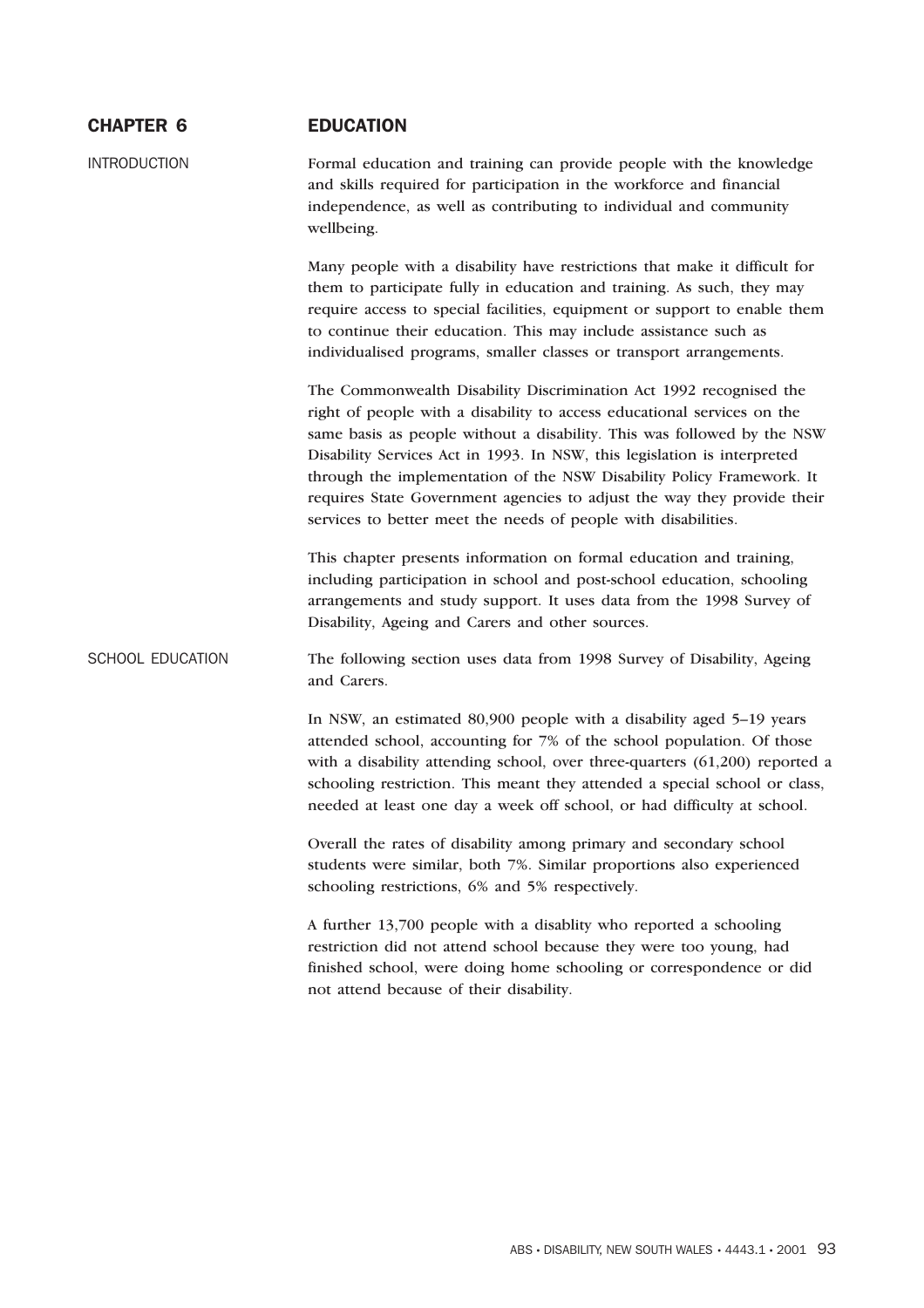#### 6.1 SCHOOL ATTENDANCE(a) — 1998

|                            |                                 | <b>Disability</b>        |                                      |                           |               |            |
|----------------------------|---------------------------------|--------------------------|--------------------------------------|---------------------------|---------------|------------|
|                            | Core activity(b)<br>restriction | Schooling<br>restriction | All with specific<br>restrictions(c) | All with<br>disability(d) | No disability | Total      |
|                            | '000                            | '000                     | '000                                 | '000'                     | '000          | '000       |
| Attending primary school   |                                 |                          |                                      |                           |               |            |
| Aged 5-9 years             | 29.0                            | 27.0                     | 31.1                                 | 32.4                      | 405.2         | 437.6      |
| Aged 10-12 years           | 10.4                            | $*9.8$                   | 12.5                                 | 13.9                      | 168.7         | 182.6      |
| Total                      | 39.4                            | 36.8                     | 43.6                                 | 46.3                      | 574.0         | 620.3      |
| Attending secondary school |                                 |                          |                                      |                           |               |            |
| Aged 10-14 years           | 11.1                            | 14.7                     | 16.7                                 | 20.8                      | 230.0         | 250.8      |
| Aged 15-19 years           | $*8.4$                          | $*9.7$                   | 11.1                                 | 13.7                      | 216.2         | 229.9      |
| Total(e)                   | 19.5                            | 24.4                     | 27.8                                 | 34.6                      | 448.2         | 482.7      |
| Total attending school     | 58.9                            | 61.2                     | 71.4                                 | 80.9                      | 1 0 2 2.1     | 1 103.0    |
| Not attending school       | 16.4                            | 13.7                     | 17.9                                 | 22.8                      | 187.3         | 210.0      |
| <b>Total</b>               | 75.3                            | 74.9                     | 89.3                                 | 103.6                     | 1 209.4       | 1 3 1 3 .0 |

(a) Persons aged 5–19 years living in households only.

(b) Core activities comprise communication, mobility and self care.

(c) Total may be less than the sum of the components as a person may have both a core activity restriction and a schooling restriction.

(d) Includes those who do not have a specific restriction.

(e) Includes 2,000 children aged less than ten years who were attending secondary school.

*Source: ABS data available on request, Survey of Disability, Ageing and Carers, 1998.*

Boys aged 5–14 years had higher rates of disability than girls of the same age. For boys the overall disability rate was 10% (42,800) compared with 6% (26,500) for girls.

Level of restriction Students with a disability could also have a core activity restriction (see Chapter 2, Disability). In 1998, an estimated 37,100 people attending school had a profound/severe core activity restriction. A further 21,800 had a moderate/mild level of restriction.

> Differences existed in the level of core activity restriction between primary and secondary students. Primary school students had twice the rate of profound/severe core activity restriction than secondary school students (4% compared with 2%).



(a) Core activities comprise communication, mobility and self care.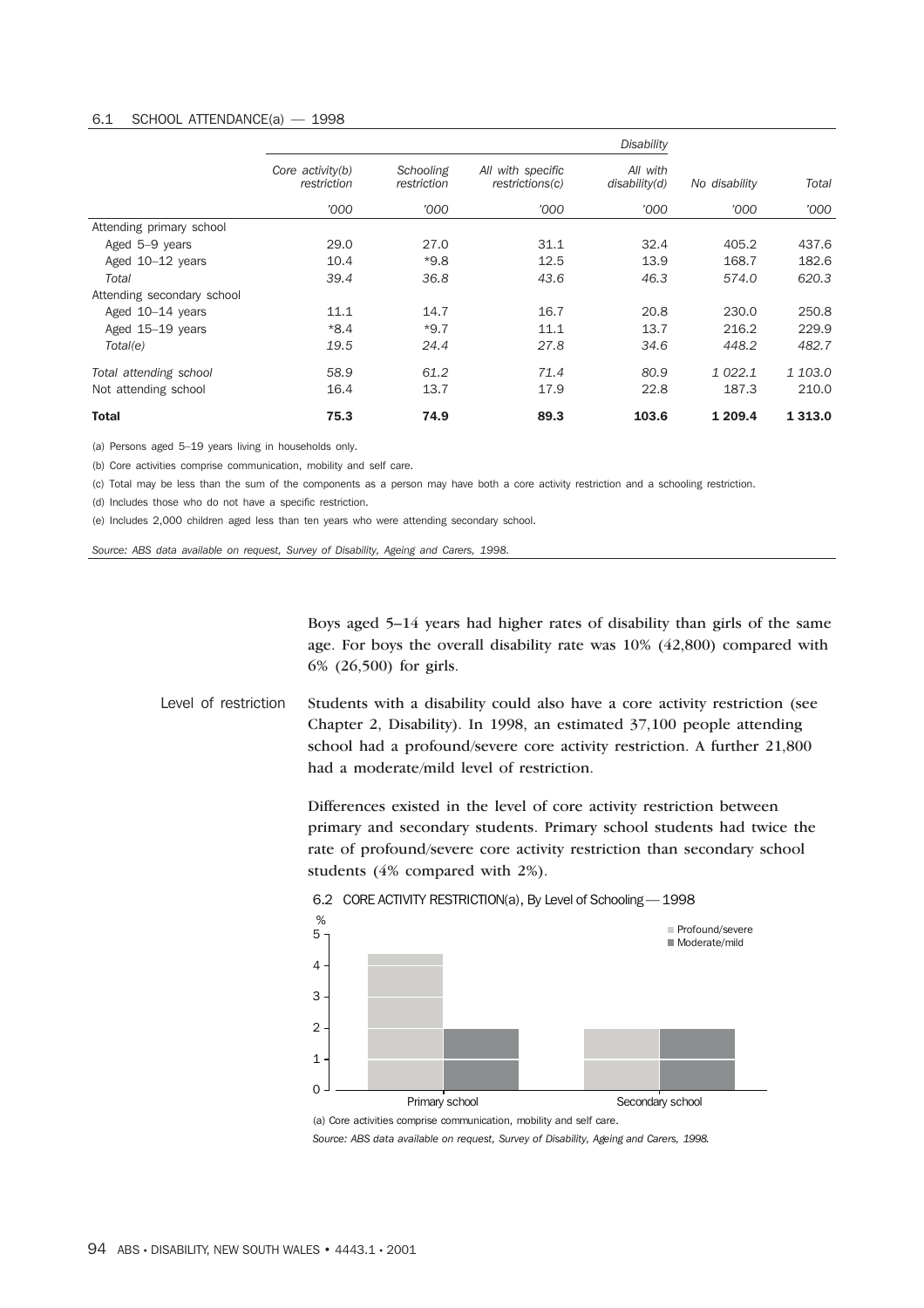Level of restriction *continued* This higher incidence of profound and severe restriction can, in part, be attributed to an increased identification of two conditions in more recent years. These are Attention Deficit Disorder/Attention Deficit Hyperactivity Disorder (ADD/ADHD) and intellectual/developmental disorders. The increased identification of ADD/ADHD is particularly evident in boys aged 5–14 years. Nearly 9,000 boys aged 5–14 years with a disability (21%) were reported to have this condition compared with less than 3,000 girls in this age group. Relatively high proportions of children aged 5–14 years with ADD/ADHD and/or intellectual/developmental disorders had a profound or severe level of disability (58% and 49% respectively).

> There are several possible reasons for the increased identification of ADD/ADHD among children. These include an actual increase in the disorder, the medicalisation of behavioural disorders, and changes to the screening question about learning difficulty for the 1998 survey. An increase in the number of prescriptions for drugs commonly prescribed for ADD/ADHD provides some evidence for an increase in diagnosis of this disorder.

The increased identification of intellectual/developmental disorders in children is at least partly explained by the increased capture of children into the disability population This was due to changes to the screening question about learning difficulty for the 1998 survey.

Selected conditions A number of long-term conditions had a high incidence among children. The 1998 Survey of Disability, Ageing and Carers identified asthma, ADD/ADHD, intellectual/developmental disorders and hearing/speech loss as four significant conditions among children aged 5–14 years, with a disability. Some children may have had more than one of these conditions.

> An estimated 22,700 children aged 5–14 years attending school in NSW had an intellectual/developmental disorder. Of the four conditions, they represented the largest group, affecting one in three children with a disability (34%). The second largest group was comprised of children with hearing/speech loss (17,500 or 26%). This was followed by asthma (13,600 or 20%) and ADD/ADHD (11,700 or 18%).

Of those with a schooling restriction, children with an intellectual/developmental disorder comprised the largest group (23,400), followed by children with hearing/speech loss (11,500), ADD/ADHD (9,700) and asthma (7,600). All children with an intellectual/developmental disorder had a schooling restriction.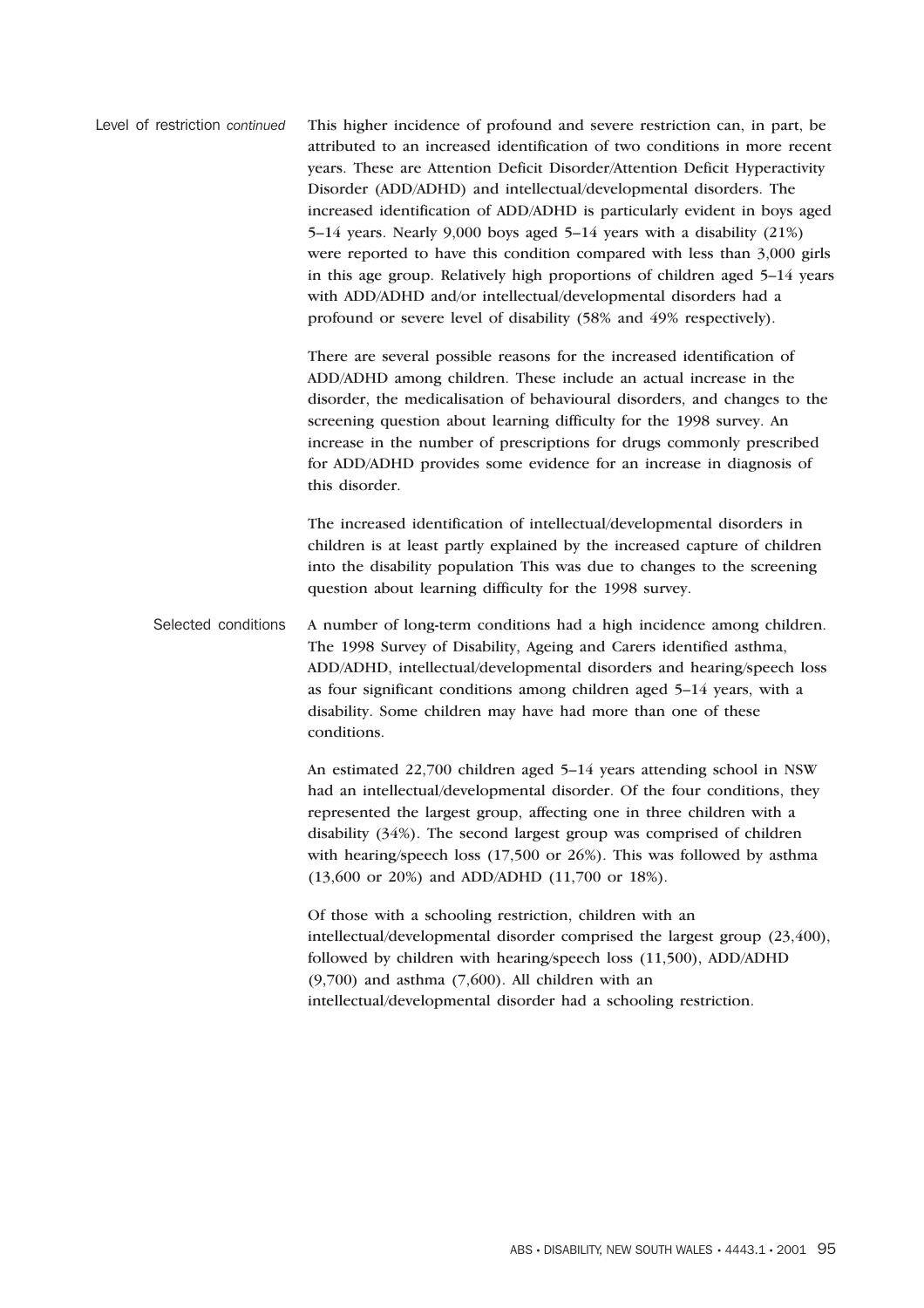*Difficulty at school* The 1998 Survey of Disability, Ageing and Carers collected information on the difficulty experienced by people with a disability at school. This included difficulties communicating, learning, fitting in socially and participating in sport, as well as hearing, sight and access difficulties. Difficulties at school were not experienced by all children with these conditions. However, children with intellectual/developmental disorders and/or ADD/ADHD were very likely to experience difficulty at school (82% and 77% respectively). Although less likely to experience difficulty, many children with hearing/speech loss and/or asthma were restricted in the school environment (10,100 and 5,500 respectively).

# 6.3 CHILDREN(a), SELECTED CONDITIONS(b) BY EDUCATIONAL RESTRICTION — 1998

|                              | Asthma | ADD/ADHD(c) | Intellectual/<br>developmental<br>disorders | Hearing/<br>speech loss | All with these<br>conditions(d) | All with<br>disability(e) |
|------------------------------|--------|-------------|---------------------------------------------|-------------------------|---------------------------------|---------------------------|
|                              | '000   | '000        | '000                                        | '000                    | '000                            | '000                      |
| Attending school             | 13.6   | 11.7        | 22.7                                        | 17.5                    | 53.4                            | 67.1                      |
| All with difficulties        | $*5.5$ | $*9.0$      | 18.6                                        | 10.1                    | 35.1                            | 42.0                      |
| All without difficulties     | $*8.1$ | $**2.7$     | $*4.1$                                      | $*7.4$                  | 18.3                            | 25.1                      |
| Not attending school         | $*5.5$ | $**1.4$     | $*3.5$                                      | $*5.8$                  | 15.1                            | 19.5                      |
| All with disability          | 19.1   | 13.1        | 26.2                                        | 23.4                    | 68.5                            | 86.6                      |
| Has schooling restriction(f) | $*7.6$ | $*9.7$      | 23.4                                        | 11.5                    | 42.7                            | 53.0                      |

(a) Aged 5–14 years living in households only.

(b) Refers to the most frequently occurring conditions in children aged 5–14 years, and two conditions of public interest (ADD and ADHD).

(c) Attention Deficit Disorder and Attention Deficit Hyperactivity Disorder.

(d) Total may be less than the sum of the components as children may have more than one of these conditions.

(e) Includes other long-term conditions not specified.

(f) Only asked of children aged 5–14 years with a disability. Includes children who were not attending school because of a disability.

*Source: ABS data available on request, Survey of Disability, Ageing and Carers, 1998.*

*Support received* The 1998 Survey of Disability, Ageing and Carers also provided data on the number of children aged 5–14 years receiving support at school, above the usual provisions of the class in which they were placed. This support may have included a special computer or other equipment, access or transport arrangements, special tuition, assessment procedures, access to counselling services, support person or signing interpreter. As would be expected, the children with the most difficulty received the most support.

> Children with intellectual/developmental disorders were the most likely to have received support at school (91% or 20,700), followed by children with ADD/ADHD  $(41\% \text{ or } 4,900)$  and hearing/speech loss  $(35\% \text{ or } 6,100)$ . Children with asthma were the least likely of children with these conditions to have received some support  $(30\% \text{ or } 4,100)$ . Respondents were not asked whether their children needed more support at school so it is not possible to accurately gauge the level of unmet need for support in the school environment.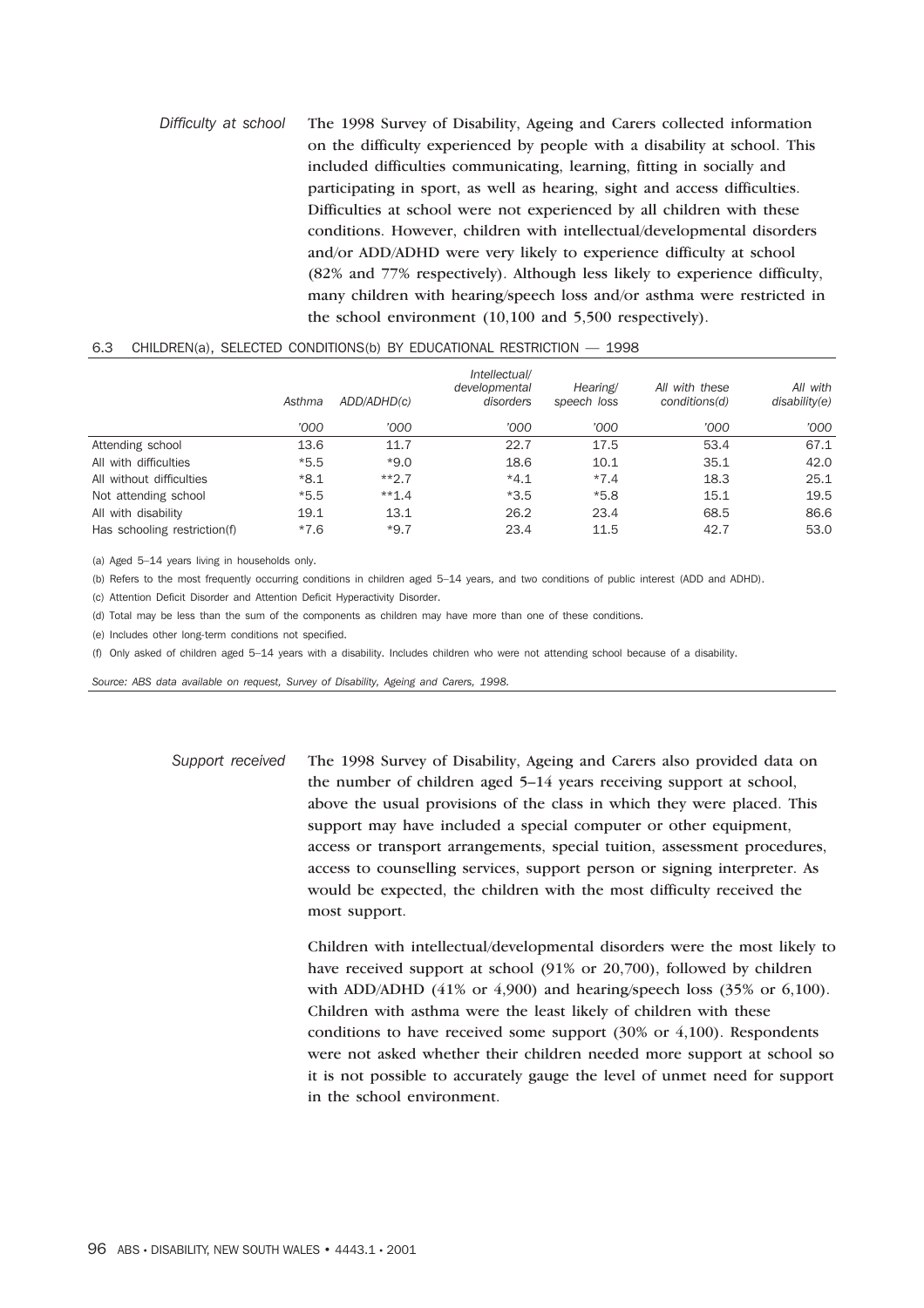

<sup>(</sup>a) Aged 5–14 years living in households only.

(b) Attention Deficit Disorder and Attention Deficit Hyperactivity Disorder.

*Source: ABS data available on request, Survey of Disability, Ageing and Carers, 1998.*

Education providers This section uses data from the NSW Department of Education and Training, the Catholic Education Commission NSW and the Association of Independent Schools of NSW. Please see Explanatory Notes for the Department of Education and Training's definition of disability.

> Students with a disability access a range of educational settings in government and non-government schools. These include special schools, support classes within regular schools and regular classes.

> In 2000, 38,715 students attending school in NSW were enrolled across these three settings. Of these, 4,565 students with a disability were enrolled in special schools and 11,152 were enrolled in support classes in regular schools. A further 22,998 students with a disability were enrolled in regular classes.

|                | Government | Catholic | Independent | Total   |
|----------------|------------|----------|-------------|---------|
|                | no.        | no.      | no.         | no.     |
| Special school | 3582       | 314      | 669         | 4565    |
| Support class  | (a)11 107  |          | 45          | 11 152  |
| Regular class  | (b)15576   | 6474     | 948         | 22 998  |
| <b>Total</b>   | 30 265     | 6788     | 1662        | 38 7 15 |

6.5 STUDENTS WITH A DISABILITY, BY SCHOOL TYPE — 2000

(a) Includes children aged less than 5 years in early intervention classes. (b) Includes children aged less than 5 years in itinerant caseloads.

*Source: NSW Department of Education and Training, 2000; Catholic Education Commission NSW, 2000; Association of Independent Schools of NSW.*

Age The following section uses data provided by the NSW Department of Education and Training. Similar data was not available for non-government and independent schools.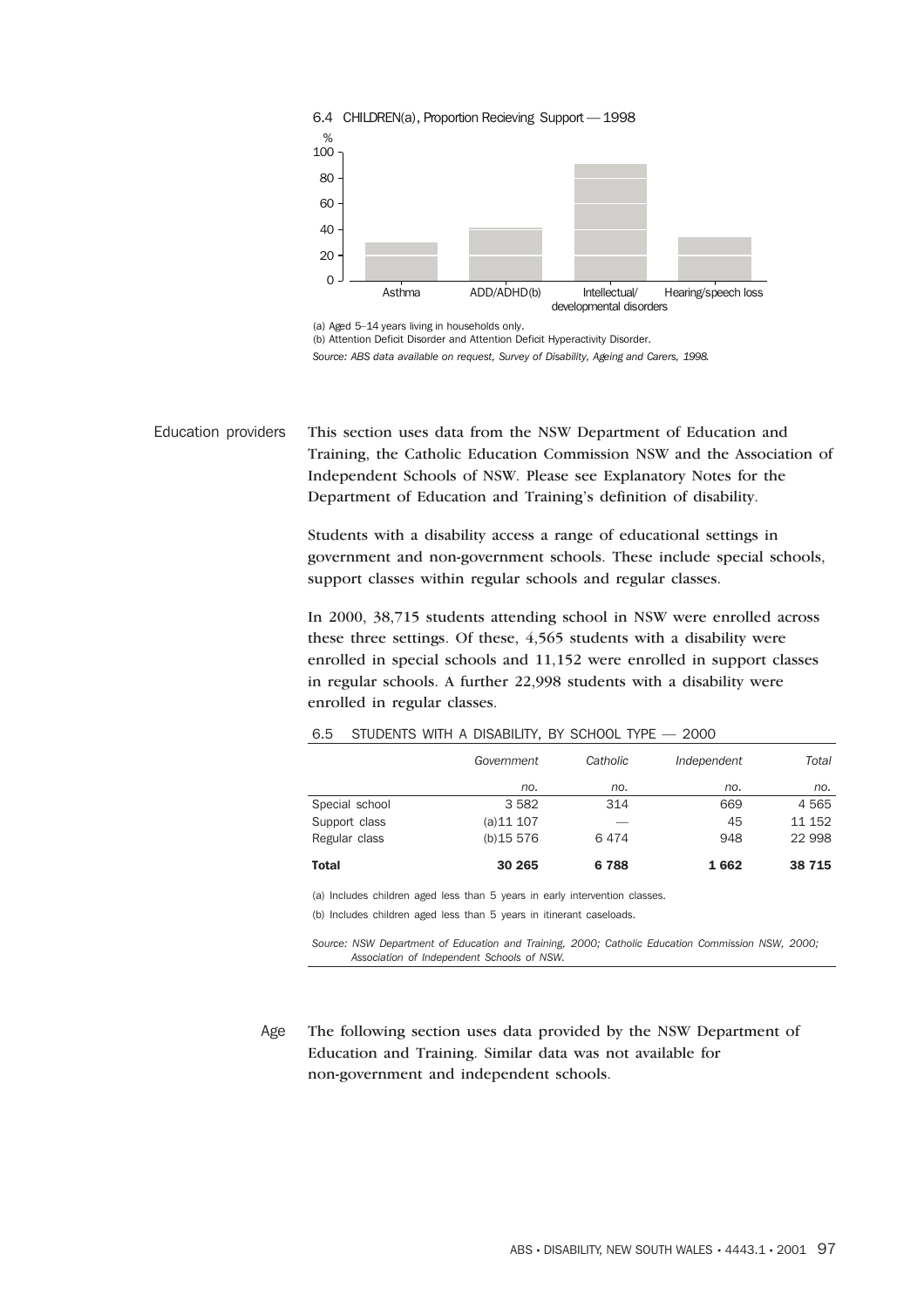Age *continued* The number of students enrolled in special schools in the Government school sector was similar across most age groups. Among primary school aged children, those aged 5–8 years were more likely to be in a regular class than those aged 9–12 years (68% compared with 55%). Conversely, there were more than twice as many 9–12 year olds in support classes than was the case for those aged 5–8 years (4,068 compared with 1,840). After the compulsory schooling age of 15 years, there was a large decrease in the number of students attending support and regular classes, but little change in the number attending special schools.

|                  | Less than 5 | $5 - 8$ | $9 - 12$         | $13 - 15$ | $16$ and<br>over | Total  |
|------------------|-------------|---------|------------------|-----------|------------------|--------|
|                  | no.         | no.     | no.              | no.       | no.              | no.    |
| Special school   | 141         | 745     | 956              | 917       | 823              | 3582   |
| Support class(b) | 1 1 4 5     | 1840    | 4 0 6 8          | 2917      | 1 137            | 11 107 |
| Regular class(c) | 263         | 5418    | 6088             | 2916      | 891              | 15 576 |
| <b>Total</b>     | 1549        | 8 0 0 3 | <b>112</b><br>11 | 6750      | 2851             | 30 265 |

| 6.6 |  |  |  |  |  | STUDENTS WITH A DISABILITY(a), BY SCHOOLING ARRANGEMENT $-$ 2000 |  |  |
|-----|--|--|--|--|--|------------------------------------------------------------------|--|--|
|-----|--|--|--|--|--|------------------------------------------------------------------|--|--|

(a) Excludes students at non-government schools.

(b) Includes children aged less than 5 years in early intervention classes.

(c) Includes children aged less than 5 years in itinerant caseloads.

*Source: NSW Department of Education and Training, 2000.*

Main condition Data on main condition is based on the person's primary disability. It includes a small number of children under 5 years of age accessing early intervention classes and itinerant teacher services. The data is only available for the Government school sector.

> Intellectual disability (66%) and mental health disorder or autism (12%) were the most commonly identified main conditions among students in the Government school sector.

Of those students with a moderate or severe intellectual disability just over half (52%) attended support classes (3,776) and 34% attended special schools (2,477). Students with mild intellectual disabilities were more likely to attend a regular class (53% or 6,726), although a large proportion (45%) also attended support classes (5,784).

Students with a mental health disorder or those with autism were most likely to attend a regular school (77%) with smaller proportions attending a special school (18%) or support classes (6%).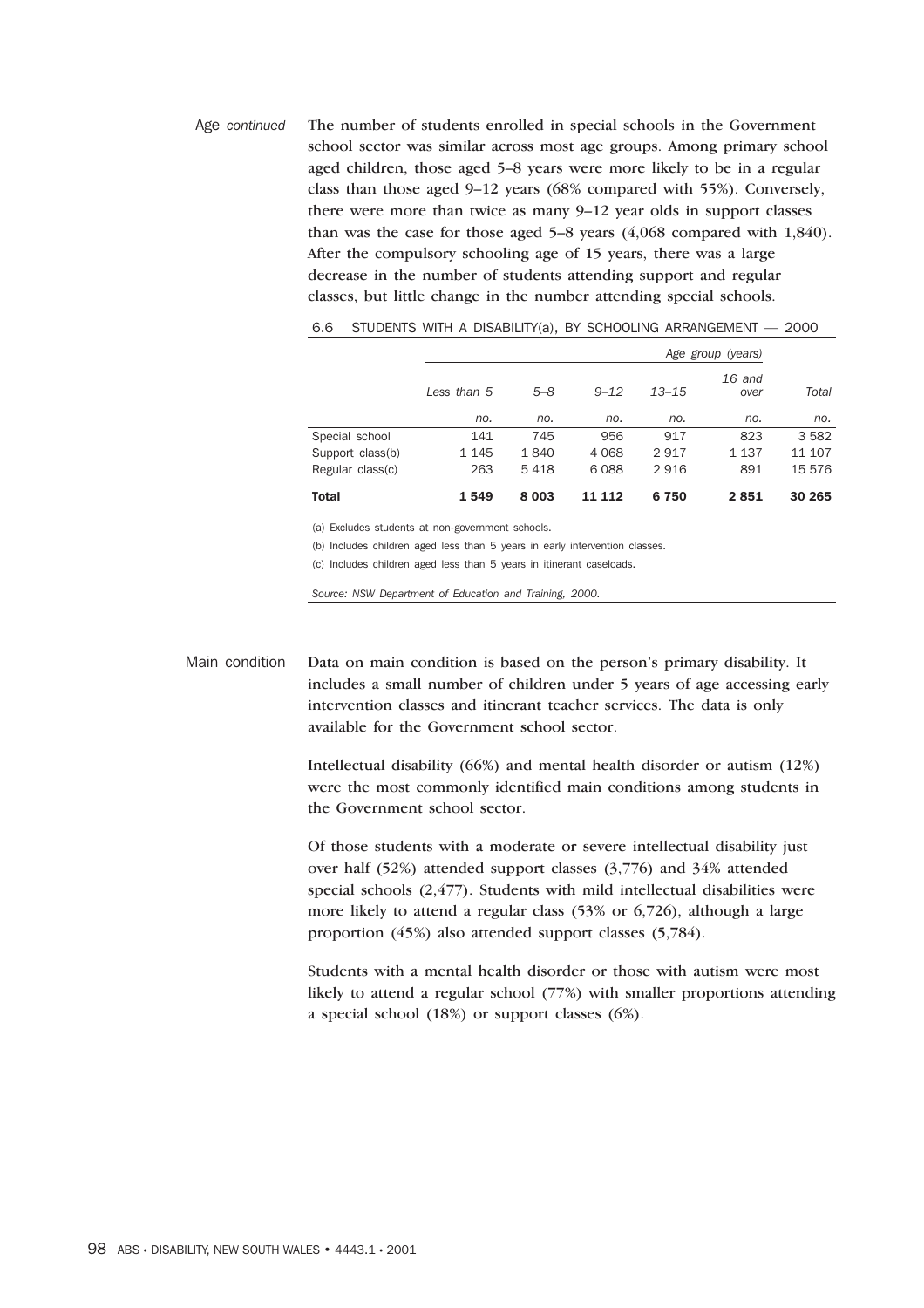|                                         | <b>Special</b><br>school | Support<br>class | Regular<br>class | All<br>arrangements |
|-----------------------------------------|--------------------------|------------------|------------------|---------------------|
|                                         | no.                      | no.              | no.              | no.                 |
| Intellectual disability                 |                          |                  |                  |                     |
| Mild                                    | 201                      | 5784             | 6726             | 12 711              |
| Moderate/severe                         | 2477                     | 3 7 7 6          | 1 0 3 7          | 7 2 9 0             |
| Total                                   | 2678                     | 9 5 6 0          | 7 7 6 3          | 20 001              |
| Physical disability                     | 148                      | 331              | 1 1 9 3          | 1672                |
| Hearing impairment                      | 42                       | 388              | 1 3 0 5          | 1735                |
| Vision impairment                       | 41                       |                  | 423              | 464                 |
| Mental health or autism                 | 673                      | 209              | 2899             | 3781                |
| Language disorder                       |                          | 619              | 1993             | 2 6 1 2             |
| Total students in government<br>schools | 3582                     | (a)11 107        | (b)15576         | 30 265              |
| <b>Total students in all schools</b>    | 4565                     | 11 152           | 22 998           | 38 715              |

#### 6.7 STUDENTS WITH A DISABILITY, BY MAIN CONDITION AND SCHOOLING ARRANGEMENT — 2000

(a) Includes children aged less than 5 years in early intervention classes. (b) Includes children aged less than 5 years in itinerant caseloads.

*Source: NSW Department of Education and Training, 2000.*

Support services The NSW Department of Education and Training provides a range of programs and services to increase the access and participation of students with disabilities, learning difficulties and behaviour difficulties in all aspects of school life.

> The range of support provided to students includes special classes in special and regular schools, itinerant support teacher services, targeted funding and special education consultancy support.

6.8 SUPPORT SERVICES PROVIDED IN NSW SCHOOLS(a) — 2000

|                                                                                                                          | no.    |
|--------------------------------------------------------------------------------------------------------------------------|--------|
| Special classes in regular and special schools                                                                           | 1963   |
| Students receiving targeted funding                                                                                      | 20 696 |
| Personnel providing special education consultancy support                                                                | 50     |
| Itinerant support teachers                                                                                               | 704    |
| (a) Includes students with a disability, students with learning difficulties and students with behaviour<br>difficulties |        |

POST-SCHOOL EDUCATION AND TRAINING The following section uses data from the 1998 Survey of Disability, Ageing and Carers.

*Source: NSW Department of Education and Training.*

In recent years there has been an increase in the number of people studying for a post-school qualification. This is partly due to a more competitive labour market and the demand from employers for more skilled employees. Tertiary education is mainly provided through universities and vocational education and training institutions such as Technical and Further Education (TAFE), and private business and commercial colleges.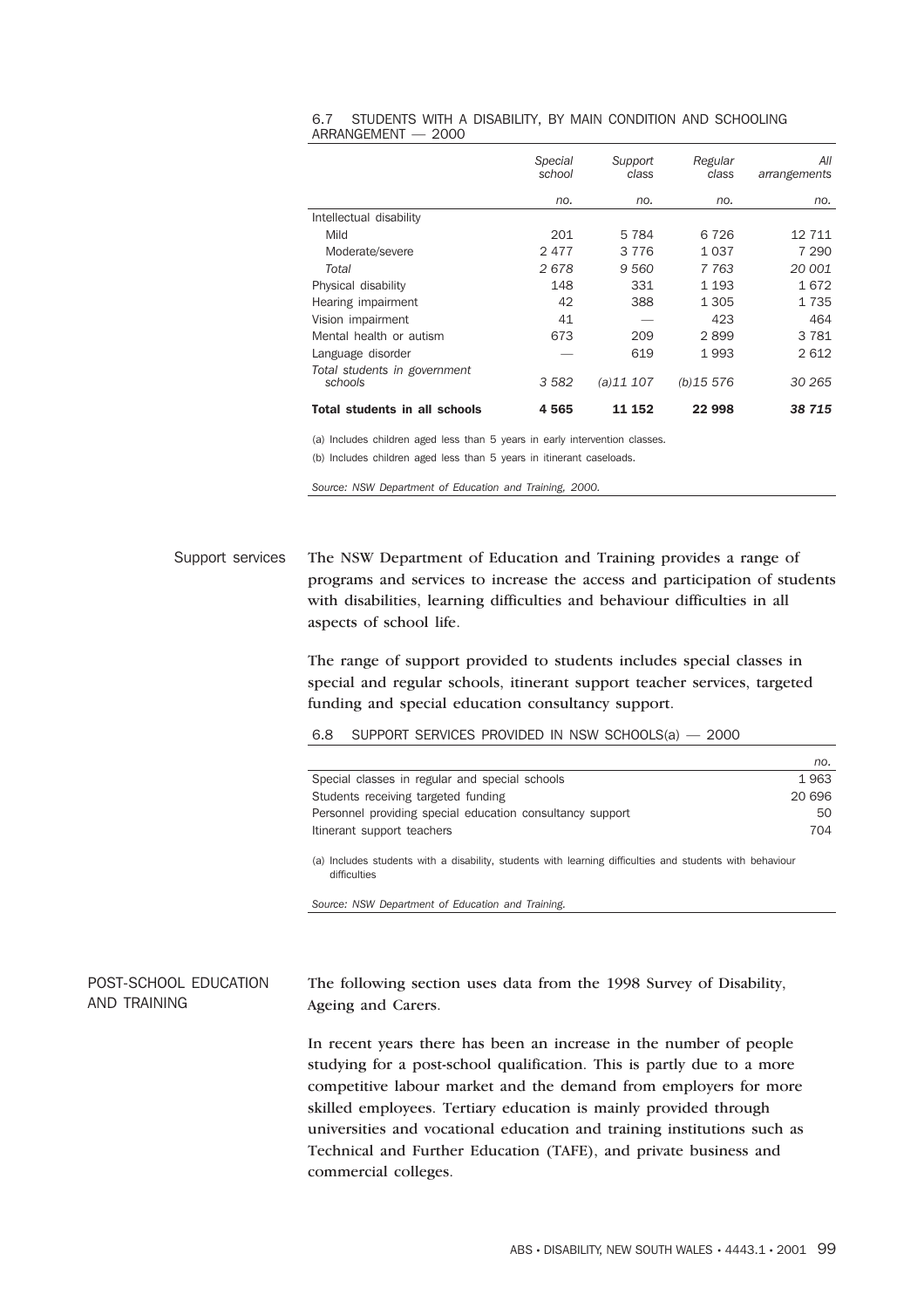#### POST-SCHOOL EDUCATION AND TRAINING *continued* In 1998 there were 49,000 students with a disability attending a tertiary institution in NSW, some 9% of all tertiary students. People with a disability were less likely than people without a disability to attend a tertiary institution (5% compared with 13%).

Of those attending tertiary institutions, students with a disability were more likely to attend a TAFE (46% or 22,500) than a higher education institute such as a university (39% or 19,300). For people without a disability the pattern was reversed with half  $(247, 400)$  attending a higher education institute and 36% (177,200) attending a TAFE.

#### 6.9 ATTENDING EDUCATIONAL INSTITUTION(a) — 1998

|                                |                                 |                                           |                                     | <b>Disability</b>         |               |           |
|--------------------------------|---------------------------------|-------------------------------------------|-------------------------------------|---------------------------|---------------|-----------|
|                                | Core activity(b)<br>restriction | Schooling or<br>employment<br>restriction | All with specific<br>restriction(c) | All with<br>disability(d) | No disability | Total     |
|                                | '000                            | '000                                      | '000                                | '000                      | '000          | '000      |
| Attending tertiary institution |                                 |                                           |                                     |                           |               |           |
| Higher education               | 11.0                            | 11.6                                      | 13.9                                | 19.3                      | 247.4         | 266.7     |
| <b>TAFE</b>                    | 17.0                            | 15.5                                      | 19.8                                | 22.5                      | 177.2         | 199.7     |
| Other(e)                       | $*3.4$                          | $**2.7$                                   | $*4.2$                              | $*7.2$                    | 69.7          | 76.9      |
| Total                          | 31.3                            | 29.9                                      | 37.9                                | 49.0                      | 494.3         | 543.3     |
| Still at school(f)             | $*8.4$                          | $*9.7$                                    | 11.1                                | 13.7                      | 216.2         | 229.9     |
| Not attending                  | 797.9                           | 443.0                                     | 877.8                               | 1 0 0 2.7                 | 3 161.2       | 4 1 6 3.8 |
| <b>Total</b>                   | 837.6                           | 482.5                                     | 926.9                               | 1 0 6 5.4                 | 3871.7        | 4937.1    |

(a) Persons aged 15 years and over living in households only.

(b) Core activities comprise communication, mobility and self care.

(c) Total may be less than the sum of the components as a person may have both a core activity restriction and a schooling or employment restriction.

(d) Includes those who do not have a specific restriction.

(e) Includes people attending business colleges and industry skills centres.

(f) Includes 1,500 people who were studying at a secondary school as a post-school qualification.

*Source: ABS data available on request, Survey of Disability, Ageing and Carers, 1998.*

Level of qualification Of students with a disability studying for a post-school qualification in 1998, similar proportions reported they were studying for a vocational qualification (34%) or a degree (31%). In contrast, students without a disability were more likely to be studying for a degree (49%) than a vocational qualification (26%). Students with a core activity restriction were more likely than any other students to be studying for a vocational qualification (41%), and least likely to be studying for a degree (28%).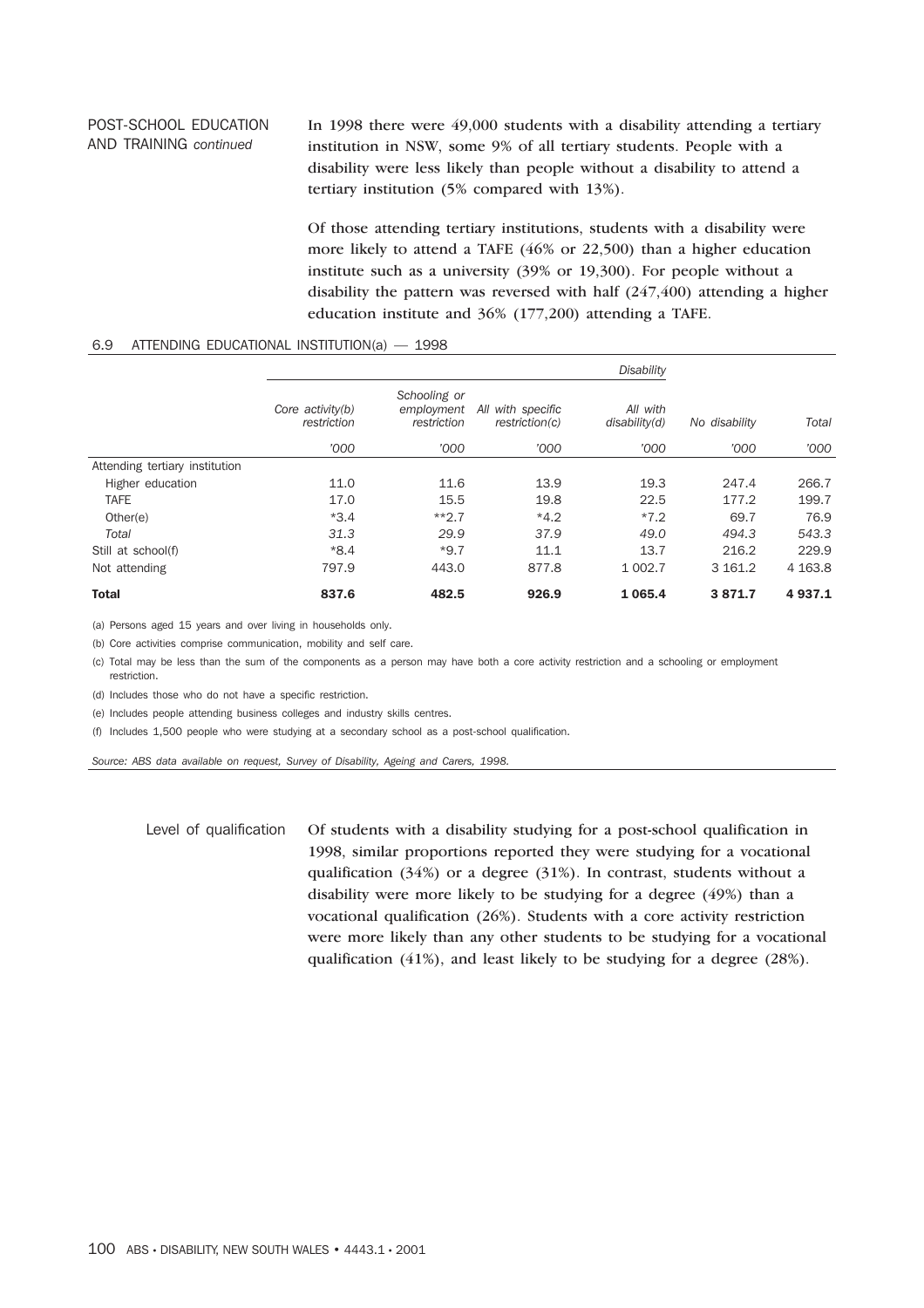#### 6.10 LEVEL OF QUALIFICATION STUDYING FOR(a) — 1998

|                |                                 |                                           |                                     | <b>Disability</b>         |               |       |
|----------------|---------------------------------|-------------------------------------------|-------------------------------------|---------------------------|---------------|-------|
|                | Core activity(b)<br>restriction | Schooling or<br>employment<br>restriction | All with specific<br>restriction(c) | All with<br>disability(d) | No disability | Total |
|                | '000                            | '000                                      | '000                                | '000                      | '000          | '000  |
| Degree(e)      | $*8.8$                          | 10.9                                      | 11.7                                | 15.4                      | 243.8         | 259.2 |
| Diploma(f)     | $*5.2$                          | $*4.5$                                    | $*5.9$                              | $*9.0$                    | 95.1          | 104.1 |
| Vocational(g)  | 12.8                            | 11.3                                      | 15.0                                | 16.6                      | 130.3         | 146.9 |
| Certificate(h) | $*3.8$                          | $*3.2$                                    | $*4.6$                              | $*7.3$                    | 24.3          | 31.6  |
| Total(i)       | 31.3                            | 29.9                                      | 37.9                                | 49.0                      | 495.8         | 544.8 |

(a) Persons aged 15 years and over living in households only and currently studying.

(b) Core activities comprise communication, mobility and self care.

(c) Total may be less than the sum of the components as a person may have both a core activity restriction and a schooling or employment restriction.

(d) Includes those who do not have a specific restriction.

(e) People with a higher degree, post-graduate diploma, or bachelor degree.

(f) People with an undergraduate diploma or associate diploma.

(g) People with a skilled vocational qualification or basic vocational qualification.

(h) Includes people with a certificate of less than one semester or secondary school certificate (being obtained as a post-school qualification).

(i) Includes inadequately described post-school qualifications.

*Source: ABS data available on request, Survey of Disability, Ageing and Carers, 1998.*

STUDENT SUPPORT The following section uses data from the 1998 Survey of Disability Ageing and Carers.

> In 1998, 42,500 students with a disability received at least one type of support to enable them to participate in education either at school or another educational institution. The most common support received was special tuition (22,700), followed by a counsellor/disability support person (16,500) and special assessment procedures (10,700).

More than half of all students with a schooling restriction received some support (57%). One in three (37%) received special tuition, 24% accessed a counsellor/disability support person and 14% were able to use special assessment procedures.

There were 87,400 (67%) students with a disability attending a school or educational institution in 1998 who reported they did not receive any support. However it is not possible to say how many of these students actually required assistance.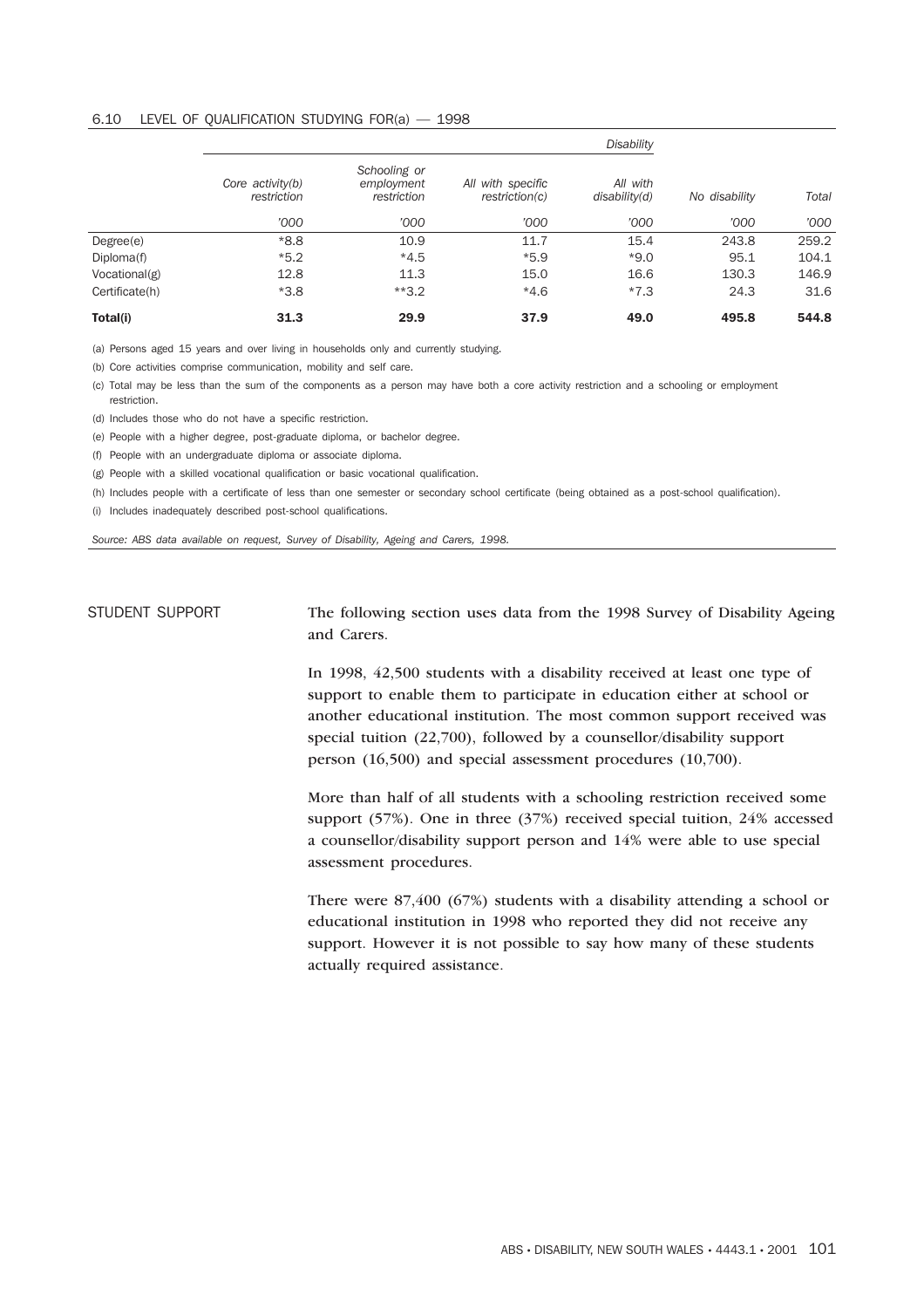|                                      | Core activity(b)<br>restriction | Schooling<br>restriction | All with<br>disability(c) |
|--------------------------------------|---------------------------------|--------------------------|---------------------------|
|                                      | '000                            | '000                     | '000                      |
| Special equipment including computer | $*5.0$                          | $*4.0$                   | $*5.0$                    |
| Special tuition                      | 17.8                            | 22.7                     | 22.7                      |
| Special assessment procedures        | 10.7                            | *8.5                     | 10.7                      |
| Counsellor/disability support person | 15.8                            | 15.1                     | 16.5                      |
| Special access arrangement           | $*5.5$                          | $*4.7$                   | $*5.5$                    |
| Special transport                    | $*5.4$                          | $*5.4$                   | $*5.4$                    |
| Other(d)                             | $*6.0$                          | $*4.7$                   | $*6.7$                    |
| All persons receiving support(e)     | 36.2                            | 35.1                     | 42.5                      |
| No support received                  | 54.1                            | 26.8                     | 87.4                      |
| <b>Total</b>                         | 90.3                            | 61.9                     | 129.9                     |

#### 6.11 TYPE OF SUPPORT PROVIDED, BY DISABILITY STATUS(a) — 1998

(a) Persons with a disability aged 5 years and over, currently attending a school or educational institution.

(b) Core activities comprise communication, mobility and self care.

(c) Includes those who do not have a specific restriction.

(d) Includes signing interpreter.

(e) Total may be less than the sum of the components as a person may receive more than one type of support.

*Source: ABS data available on request, Survey of Disability, Ageing and Carers, 1998.*

# POST-SCHOOL OPTIONS PROGRAM

Upon leaving school, many people with a disability will go on to further education or employment. However some people with higher support needs may require training or additional support to prepare them to participate in the wider community. The Post-School Options Program, established in 1994 by the NSW Government, assists young people with moderate to severe support needs with the transition from school to participation in employment and the wider community. Funding is provided to organisations to establish individually designed programs which include day activities, community access and independent living skills training.

In 2000 there were 1,525 people with a disability attending a Post-School Options Program in NSW. The number attending the program in 1999 was unavailable.

In 1999, 357 applications for the program were received, with 29 people leaving the program. In 2000, the number of applicants increased to 420, with 27 people exiting the program. There were 12 people who left the program in 2000 who continued on to open employment.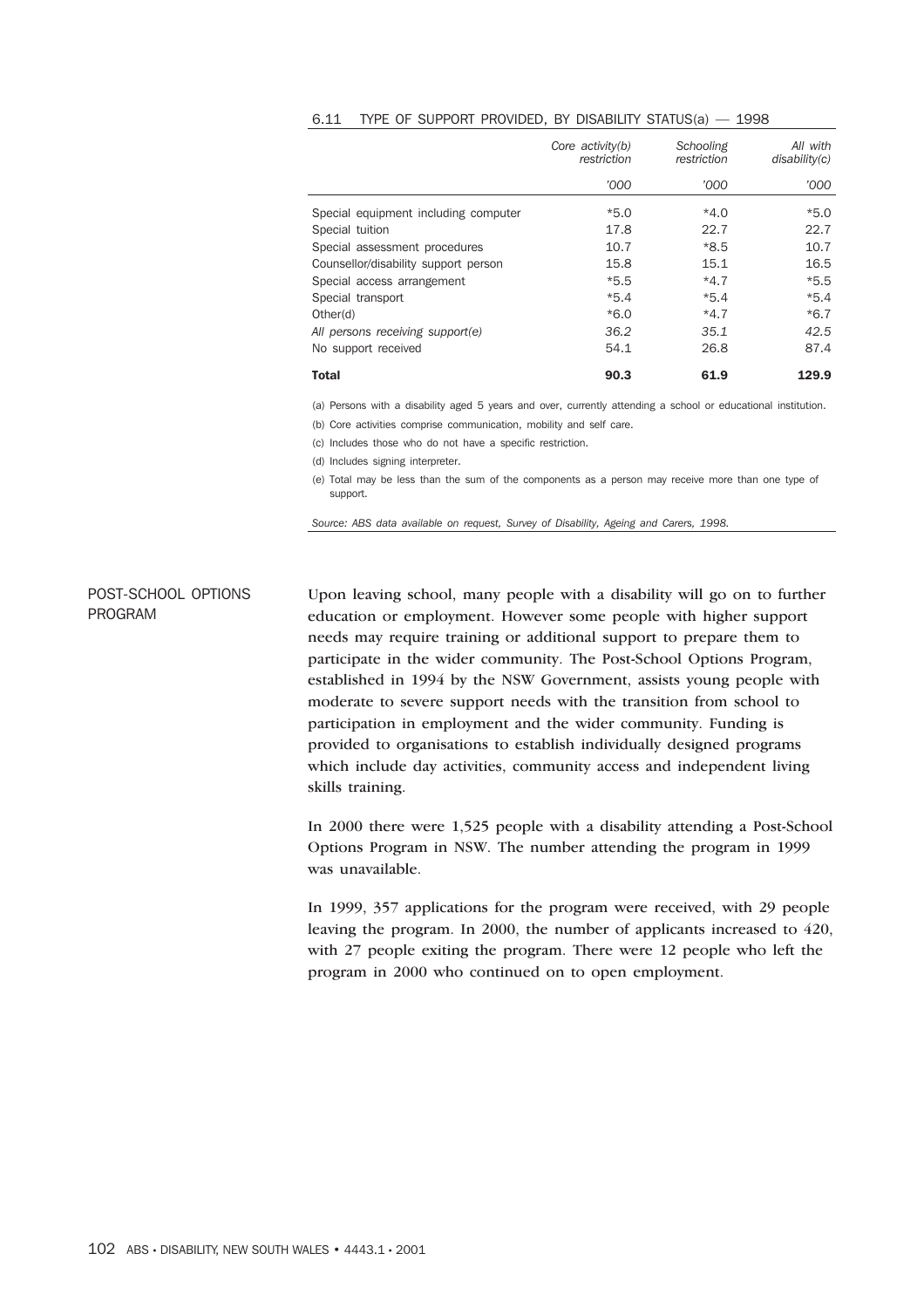|                      | 1999 | 2000 |
|----------------------|------|------|
|                      | no.  | no.  |
| <b>Attendants</b>    | n.a. | 1525 |
| Applications         | 357  | 420  |
| Exit destinations    |      |      |
| Supported employment | 10   | 1    |
| Open employment      | 8    | 12   |
| Death                | 1    | 8    |
| Other(b)             | 10   | 6    |
| Total exits          | 29   | 27   |

#### 6.12 PEOPLE WITH A DISABILITY(a), POST-SCHOOL OPTIONS PROGRAM

(a) DETYA definition of disability. See Glossary.

(b) Includes attending day program, accessing recreation and mainstream supports, PSO not a suitable option, TAFE, no contact with service, moved interstate and moved overseas.

*Source: NSW Department of Ageing, Disability and Home Care.*

EDUCATIONAL ATTAINMENT The following section uses data from the 1998 Survey of Disability Ageing and Carers.

> In 1998, an estimated 42% (452,200) of people aged 15 years or over with a disability, held a post-school qualification as their highest qualification. This is a smaller proportion than for people without a disability (50% or 1.9 million). Some 43% of those with a schooling and/or employment restriction and 40% of those with a moderate or mild core activity restriction held a post-school qualification. Those with a profound/severe core activity restriction were the least likely to have attained a post-school qualification (36%).

> A skilled vocational qualification was the most common qualification for both people with a disability (224,900 or 21%) and people without a disability (739,500 or 19%). People who did not have a disability were far more likely to have obtained a bachelor or higher degree (622,700 or 16%) than people with a disability (83,200 or 8%).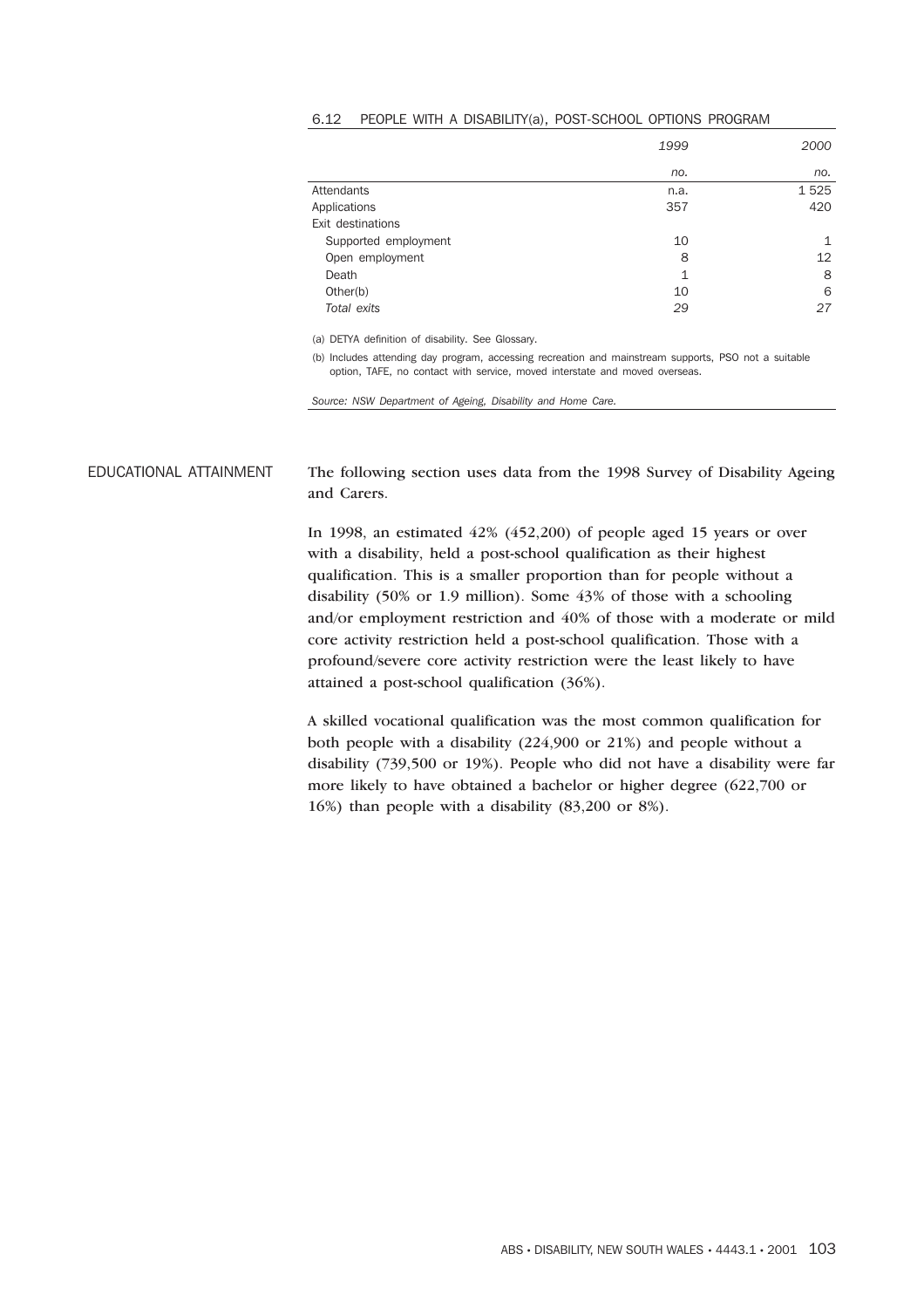#### 6.13 EDUCATIONAL ATTAINMENT(a) — 1998

|                                              |                                                           |                                                |                                         |                                           |                                         | <b>Disability</b>         |                  |                 |
|----------------------------------------------|-----------------------------------------------------------|------------------------------------------------|-----------------------------------------|-------------------------------------------|-----------------------------------------|---------------------------|------------------|-----------------|
|                                              | Profound/<br>severe<br>core<br>activity(b)<br>restriction | Moderate<br>core<br>activity(b)<br>restriction | Mild core<br>activity(b)<br>restriction | Schooling or<br>employment<br>restriction | All with<br>specific<br>restrictions(c) | All with<br>disability(d) | No<br>disability | Total           |
|                                              | '000                                                      | '000                                           | '000                                    | '000                                      | '000                                    | '000                      | '000             | '000            |
| Educational attainment                       |                                                           |                                                |                                         |                                           |                                         |                           |                  |                 |
| Post-school education<br>qualification       |                                                           |                                                |                                         |                                           |                                         |                           |                  |                 |
| Higher degree or<br>postgraduate diploma     | $*3.8$                                                    | $*5.1$                                         | $*4.9$                                  | 10.9                                      | 17.3                                    | 23.6                      | 147.3            | 170.9           |
| Bachelor degree                              | 12.3                                                      | $*9.8$                                         | 13.6                                    | 26.8                                      | 43.3                                    | 59.6                      | 475.4            | 535.0           |
| Undergraduate diploma                        | $*6.5$                                                    | $*4.3$                                         | $*9.2$                                  | 14.6                                      | 24.9                                    | 30.6                      | 117.5            | 148.1           |
| Associate diploma                            | $*7.7$                                                    | 17.7                                           | 13.1                                    | 21.3                                      | 44.8                                    | 50.0                      | 222.3            | 272.3           |
| Skilled vocational<br>diploma                | 50.2                                                      | 43.3                                           | 76.6                                    | 101.3                                     | 191.6                                   | 224.9                     | 739.5            | 964.3           |
| Basic vocational<br>diploma                  | 16.9                                                      | 13.9                                           | 15.2                                    | 33.5                                      | 54.0                                    | 62.7                      | 226.3            | 289.0           |
| Total with a post-school<br>qualification(e) | 97.5                                                      | 94.0                                           | 133.5                                   | 208.4                                     | 376.7                                   | 452.2                     |                  | 1928.9 2381.0   |
| No post-school qualification                 | 172.5                                                     | 116.6                                          | 215.2                                   | 264.4                                     | 539.1                                   | 599.5                     |                  | 1726.6 2326.2   |
| Still at school                              | $*3.5$                                                    | $**1.4$                                        | $*3.5$                                  | $*9.7$                                    | 11.1                                    | 13.7                      | 216.2            | 229.9           |
| <b>Total</b>                                 | 273.5                                                     | 211.9                                          | 352.2                                   | 482.5                                     | 926.9                                   | 1 0 6 5.4                 |                  | 3 871.7 4 937.1 |
| Level of schooling                           |                                                           |                                                |                                         |                                           |                                         |                           |                  |                 |
| Completed Year 12                            | 44.4                                                      | 40.5                                           | 77.3                                    | 114.2                                     | 191.1                                   | 236.2                     |                  | 1655.8 1892.0   |
| Did not complete Year 12                     | 126.5                                                     | 106.9                                          | 169.0                                   | 274.4                                     | 451.1                                   | 514.0                     |                  | 1 645.4 2 159.5 |
| Left school aged less than                   |                                                           |                                                |                                         |                                           |                                         |                           |                  |                 |
| 15 years                                     | 97.0<br>$*2.1$                                            | 62.5                                           | 100.9                                   | 83.6                                      | 268.6                                   | 295.8                     | 340.9            | 636.7           |
| Never attended school<br>Still at school     | $*3.5$                                                    | n.p.<br>$**1.4$                                | $**1.5$<br>$*3.5$                       | n.p.<br>$*9.7$                            | $*4.9$<br>11.1                          | $*5.7$<br>13.7            | 13.3<br>216.2    | 19.0<br>229.9   |
|                                              |                                                           |                                                |                                         |                                           |                                         |                           |                  |                 |
| <b>Total</b>                                 | 273.5                                                     | 211.9                                          | 352.2                                   | 482.5                                     | 926.9                                   | 1 0 6 5.4                 |                  | 3 871.7 4 937.1 |
| Age left school                              |                                                           |                                                |                                         |                                           |                                         |                           |                  |                 |
| 18 years or older                            | 24.5                                                      | 16.9                                           | 41.5                                    | 65.4                                      | 94.1                                    | 112.5                     |                  | 943.8 1056.3    |
| $15-17$ years                                | 146.4                                                     | 130.4                                          | 204.8                                   | 323.2                                     | 548.2                                   | 637.7                     |                  | 2 357.5 2 995.2 |
| $13-14$ years                                | 80.9                                                      | 54.6                                           | 87.9                                    | 64.4                                      | 228.6                                   | 253.0                     | 276.5            | 529.5           |
| $5-12$ years                                 | 16.1                                                      | $*7.9$                                         | 13.1                                    | 19.3                                      | 39.9                                    | 42.8                      | 64.4             | 107.2           |
| Never attended school                        | $*2.1$                                                    | n.p.                                           | $**1.5$                                 | n.p.                                      | $*4.9$                                  | $*5.7$                    | 13.3             | 19.0            |
| Still attending school                       | $*3.5$                                                    | $**1.4$                                        | $*3.5$                                  | $*9.7$                                    | 11.1                                    | 13.7                      | 216.2            | 229.9           |
| <b>Total</b>                                 | 273.5                                                     | 211.9                                          | 352.2                                   | 482.5                                     | 926.9                                   | 1 0 6 5 . 4               |                  | 3871.7 4937.1   |

(a) Persons aged 15 years and over living in households only.

(b) Core activities comprise communication, mobility and self care.

(c) Total may be less than the sum of the components as persons may have both a core activity restriction and a schooling or employment restriction.

(d) Includes those who do not have a specific restriction.

(e) Includes uncodeable.

*Source: ABS data available on request, Survey of Disability, Ageing and Carers, 1998.*

# Educational attainment and onset of disability

The onset of a disability often occurs in older age when many people have completed their education. Of those people with a disability who had completed a post-school qualification, 86% reported having completed the qualification before the onset of their disability. Some 14% had completed the qualification after the onset of their disability.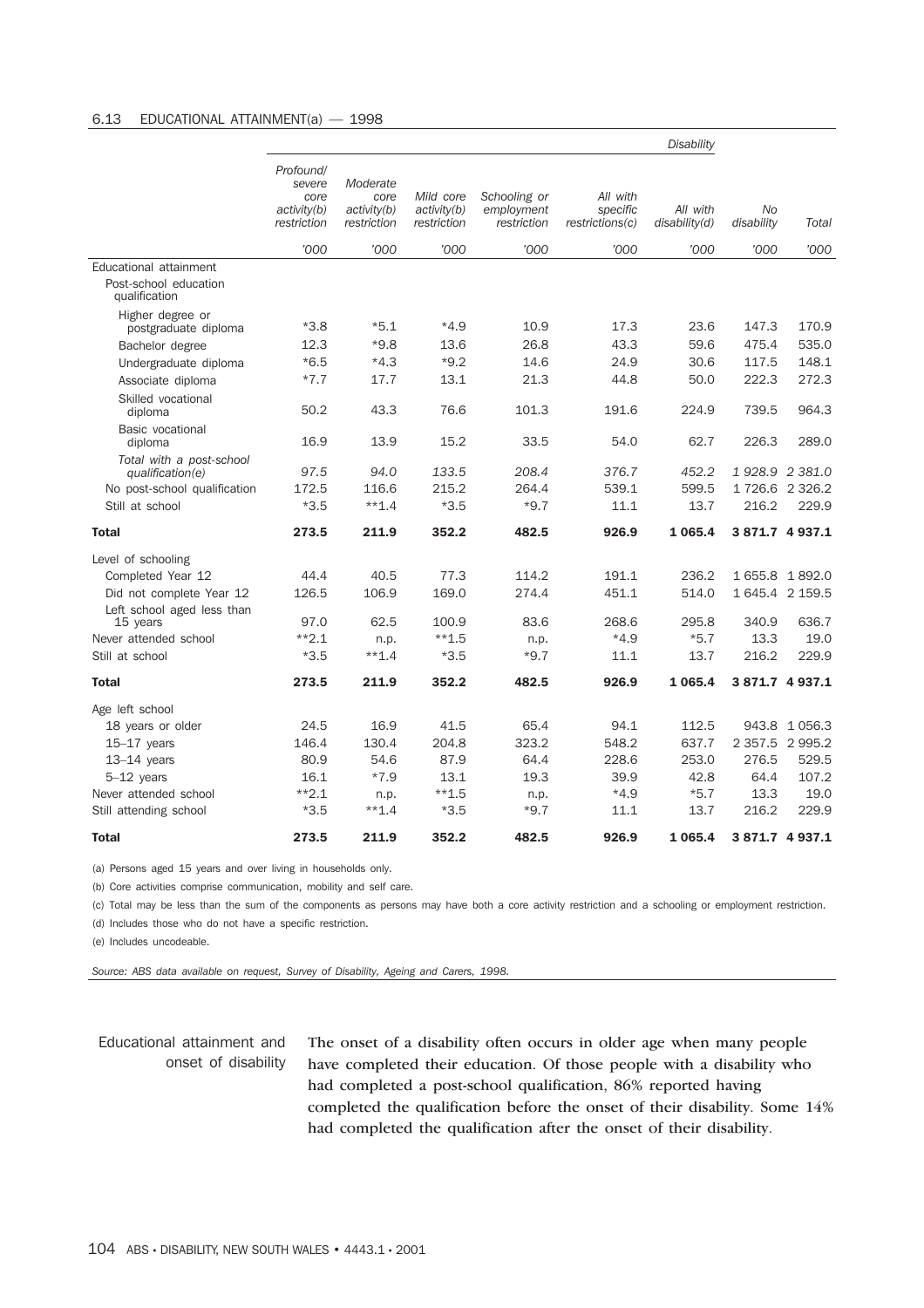# CHAPTER 7 ACTIVITIES AND LIFESTYLE

INTRODUCTION Social and community activities are an important part of people's lives. For people with a disability, participation in these activities forms an intrinsic part of their independence. However, the nature of their impairments, a lack of appropriate activities or a lack of access to support and these activities could limit their level of community participation.

> People may experience a number of changes to their daily life as a result of having a disability. In the areas of social and community participation, these may include changes in their ability to leave the house, go on holiday, or attend social or community activities. Having a disability may also result in changes to employment and financial circumstances which could affect a person's capacity to participate in social activities. It may also reduce the person's ability to contribute to the community and society through paid or voluntary work. As a result, many people with a disability have had to adjust their lifestyle to fit in with their changing financial and physical limitations.

> In more recent times, economic and social wellbeing increasingly depends on the ability to access, accumulate, and assimilate information. New electronic technologies (including personal computers, the Internet and automatic teller machines) have provided opportunities for communication, education and management of everyday tasks. They also provide a challenge to people to meet change through life long learning. For people with a disability, new technologies may improve their lifestyle by affording them more flexibility and independence.

COMMUNITY AND SOCIAL ACTIVITY Being able to go out of the house and enjoy social and community activities is an important part of a person's wellbeing. In 1998, two-thirds of people with a disability aged 5 years and over, living in households (744,200) reported that they were able to go out as often as they would like. However, for 34% (390,500), their disability did affect their ability to participate in community and social activities. Some 33% (380,100) reported that they did not go out as often as they would like, while 1% (10,400) reported that they did not leave home at all.

Culture and leisure activities During the 12 months to the 1998 Survey of Disability, Ageing and Carers, 71% (804,500) of people with a disability aged 5 years and over had attended, or participated in, one or more of the cultural venues/activities surveyed. Attending the cinema was the most popular activity undertaken by people with a disability with 478,500 visitors (42%). Other venues with high numbers of visitors were libraries (367,400), botanical gardens or animal/marine parks (287,300) and theatres or concert venues (271,000).

> Sporting events and activities were also popular with people with a disability. In NSW, 29% (324,000) had participated in sport or physical recreation and 26% (293,600) had attended a sporting event as a spectator.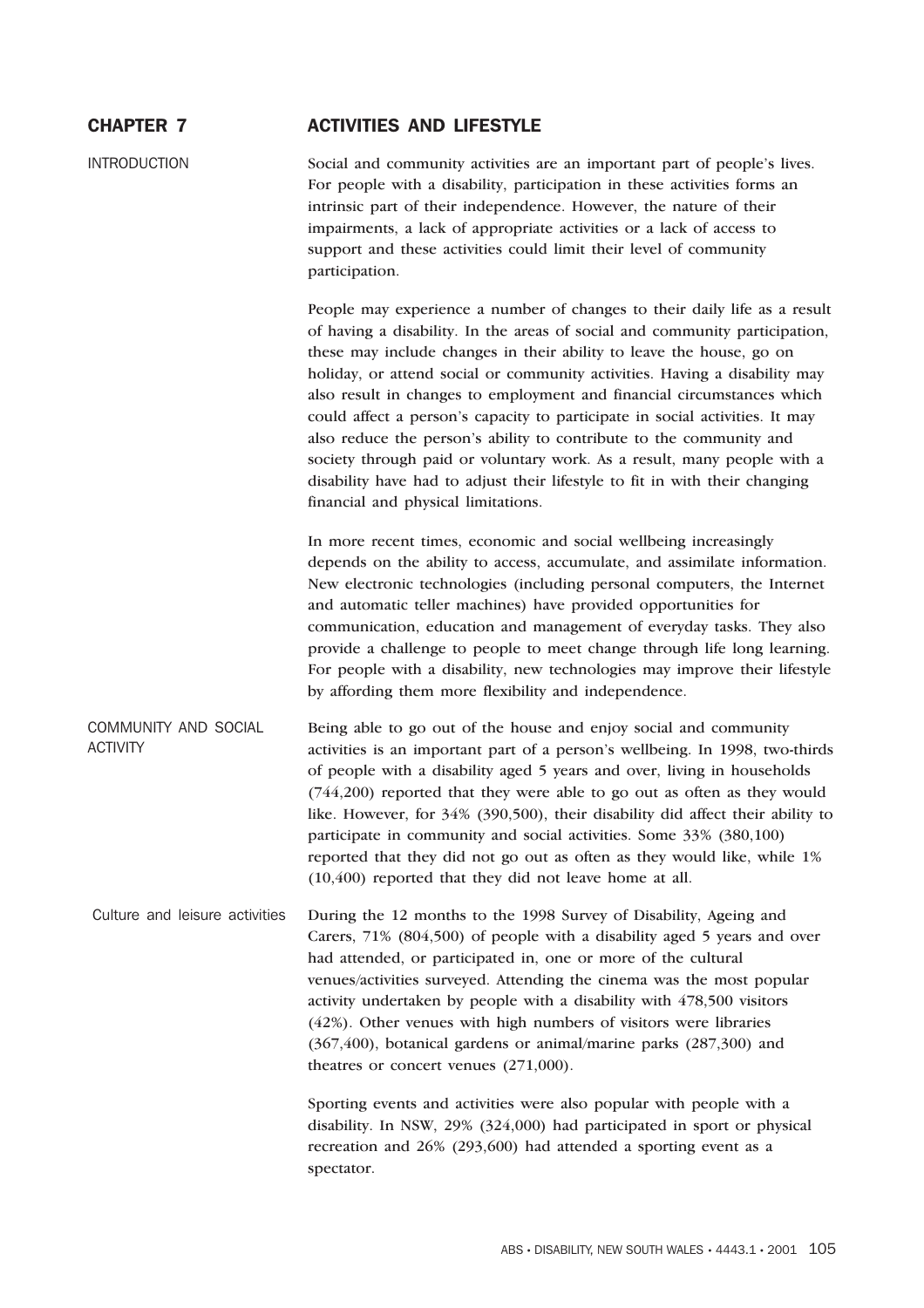| 7.1 |  |  |  | CULTURE AND LEISURE PARTICIPATION(a) $-$ |  | 1998 |
|-----|--|--|--|------------------------------------------|--|------|
|-----|--|--|--|------------------------------------------|--|------|

| In the last 12 months                           | '000        | %     |
|-------------------------------------------------|-------------|-------|
| Attended a cinema                               | 478.5       | 42.2  |
| Visited a library                               | 367.4       | 32.4  |
| Participated in sport/physical recreation       | 324.0       | 28.6  |
| Attended a sporting event as a spectator        | 293.6       | 25.9  |
| Visited botanical gardens or animal/marine park | 287.3       | 25.3  |
| Attended a theatre/concert                      | 271.0       | 23.9  |
| Visited a museum or art gallery                 | 211.8       | 18.7  |
| All participants in these activities(b)         | 804.5       | 70.9  |
| Did not participate in these activities         | 319.8       | 28.2  |
| Does not leave home                             | 10.4        | 0.9   |
| <b>Total</b>                                    | 1 1 3 4 . 6 | 100.0 |

(a) Persons with a disability aged 5 years and over, living in households only.

(b) Total may be less than the sum of the components as a person may participate in more than one activity.

*Source: Disability, Ageing and Carers: Summary Tables, New South Wales, 1998 (Cat. no. 4430.1.40.001).*

Main activity away from home Among those people with a disability who were able to leave home, the main activity for almost half (548,300) was visiting family or friends. One in eight people went to a restaurant or club (145,800) and a further 8% mainly visited museums, art galleries or other cultural venues (89,300), or attended church related activities (85,800). Although sport and physical recreation was popular among people with a disability, as their main activity they were more likely to attend a sporting event as a spectator (7%), than to participate in sport/physical recreation (3%). Around 3% (36,300) of people with a disability gave their time, service and skills to organisations and groups as volunteers.

|                                           | '000        | %     |
|-------------------------------------------|-------------|-------|
| Visits to family or friends               | 548.3       | 48.3  |
| Going to a restaurant or club             | 145.8       | 12.9  |
| Visited cultural venues(b)                | 89.3        | 7.9   |
| Church-related activity                   | 85.8        | 7.6   |
| Attended a sporting event as a spectator  | 83.6        | 7.4   |
| Organised group activities (c)            | 61.7        | 5.4   |
| Voluntary work                            | 36.3        | 3.2   |
| Participated in sport/physical recreation | 31.2        | 2.7   |
| Did not participate in these activities   | 42.3        | 3.7   |
| Does not leave home                       | 10.4        | 0.9   |
| <b>Total</b>                              | 1 1 3 4 . 6 | 100.0 |

|  |  | MAIN ACTIVITY PARTICIPATED IN AWAY FROM HOME(a) - |  |  |  |  | — 1998 |
|--|--|---------------------------------------------------|--|--|--|--|--------|
|--|--|---------------------------------------------------|--|--|--|--|--------|

(a) Persons with a disability aged 5 years and over, living in households only.

(b) Comprises visiting a museum, art gallery, library, theatre/concert, cinema, botanical gardens or animal/marine park.

(c) Comprises organising group activities for performing arts, arts and crafts, and other special interest activities.

*Source: Disability, Ageing and Carers: Summary Tables, New South Wales, 1998 (Cat. no. 4430.1.40.001).*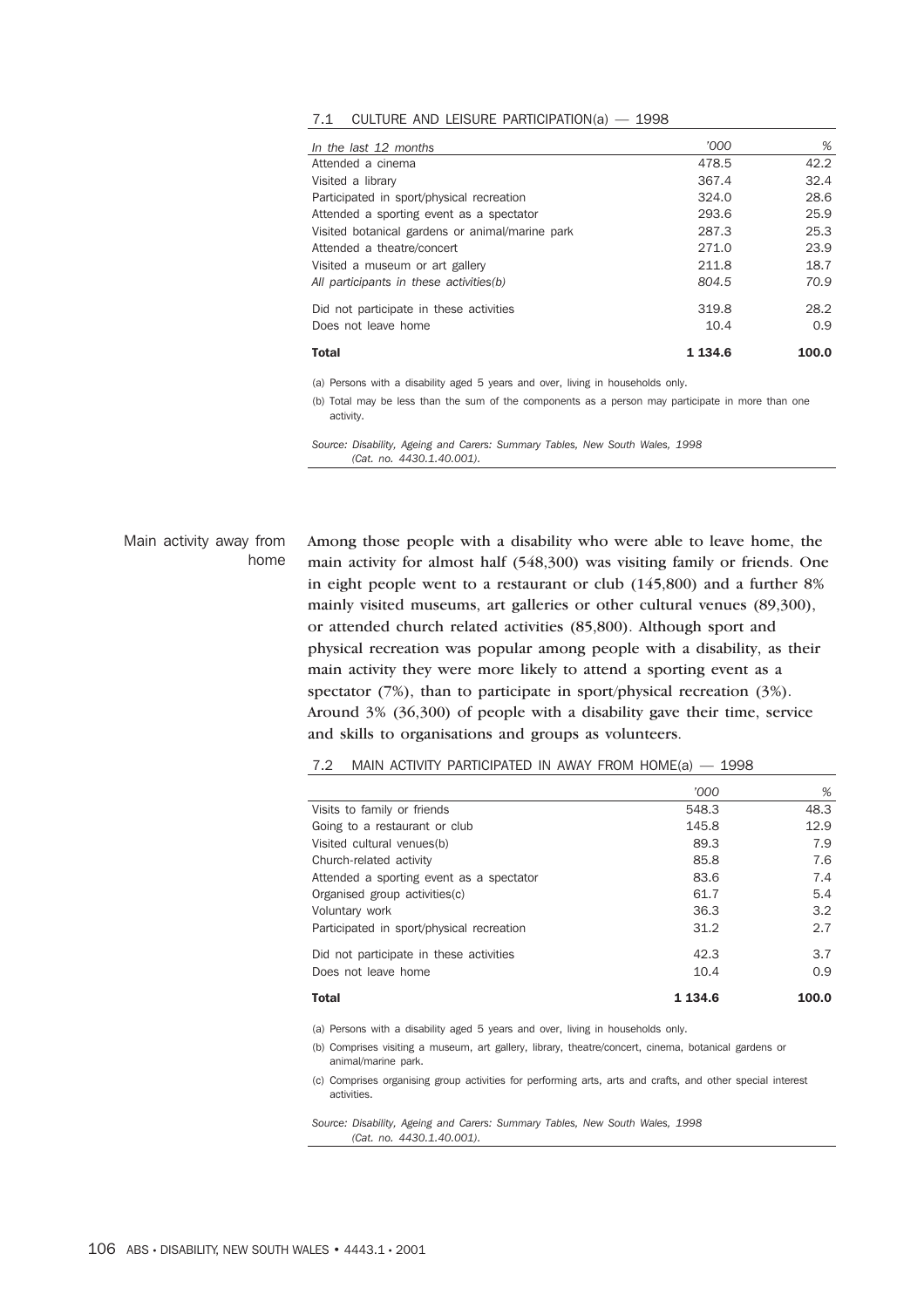### Person accompanying respondent

In 1998, one third of people with a disability usually attended main activities outside their home with a partner. Female partners (223,100) were more likely than male partners (154,600) to be companions. Some 27% of people with a disability (310,700) usually attended such activities alone. Family members (13%) and friends or neighbours (9%) also accompanied people with a disability to activities outside their home.

7.3 PERSON USUALLY ACCOMPANYING RESPONDENT OUTSIDE HOME(a) — 1998



(a) Persons with a disability aged 5 years and over, living in households only. (b) Includes female partner and male partner.

(c) More than one family member accompanied respondent at the same time.

(d) Includes other female relative, other male relative, other person.

*Source: ABS data available on request, Survey of Disability, Ageing and Carers, 1998.*

Main reason did not go out as often as would like

Of the 380,100 people who indicated that they did not go out as often as they would like, nearly half (47%) cited their own illness or condition as the main reason. Other common reasons included high cost (14%), lack of desire or having nowhere to go (7%), illness of another person (6%) and no carer or other companion (5%).

7.4 MAIN REASON DID NOT GO OUT AS OFTEN AS WOULD LIKE(a) — 1998



(a) Persons with a disability aged 5 years and over, living in households only.

*Source: ABS data available on request, Survey of Disability, Ageing and Carers, 1998.*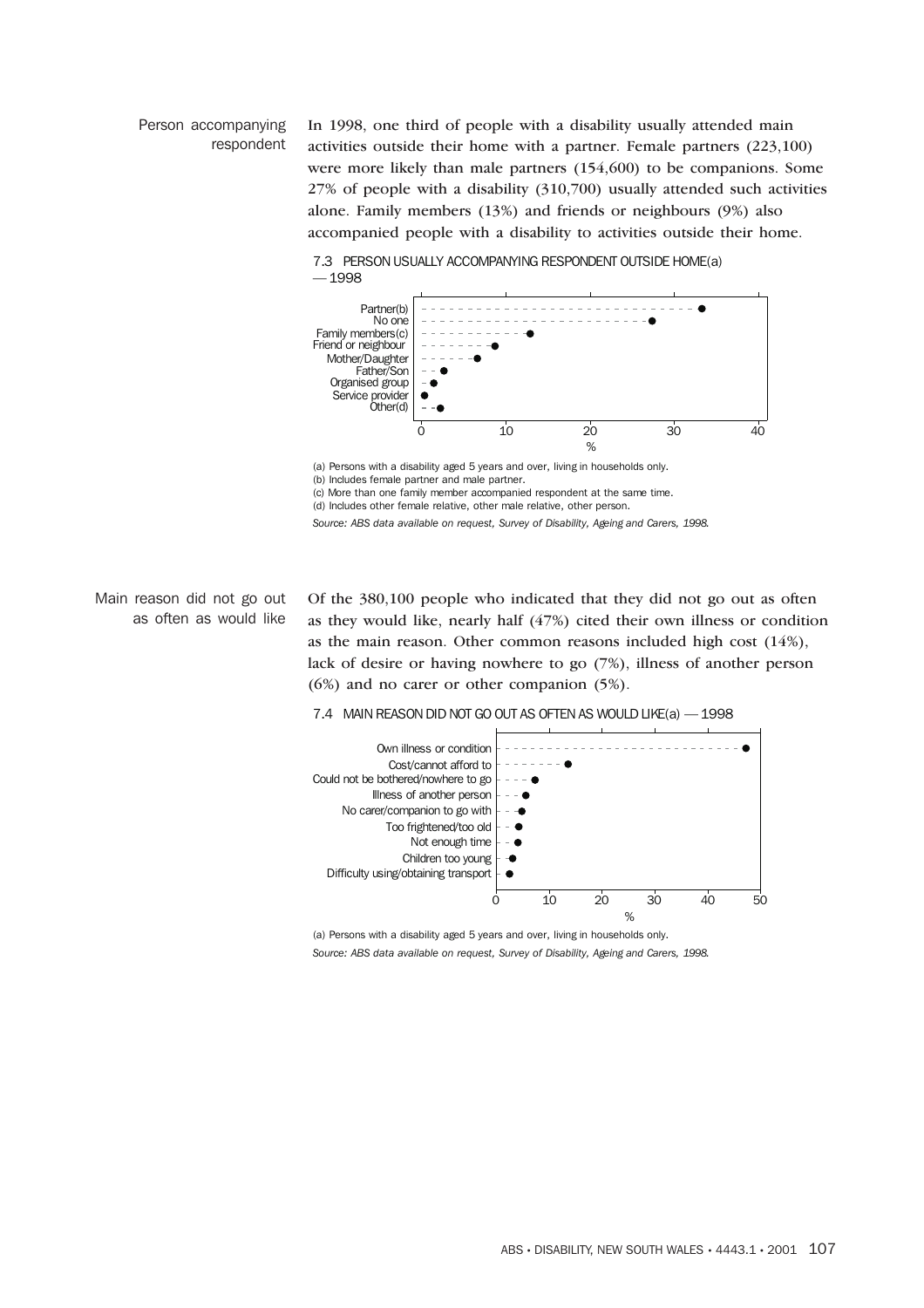Activities at home Community, culture and leisure pursuits can also be undertaken at home. People with a disability were asked about selected activities undertaken at home in the three months prior to the 1998 Survey of Disability, Ageing and Carers. Almost all people with a disability spent time talking to family or friends on the telephone (93% or 1.1 million) and/or were visited by them (90% or 1.0 million). About 15% (173,400) did craftwork for or with other people, 10% (112,100) participated in church or attended special community activities at home, and 9% (99,000) had engaged in voluntary work.

| In the last three months                | '000        | %     |
|-----------------------------------------|-------------|-------|
| Telephone calls with family or friends  | 1 0 5 3.7   | 92.9  |
| Visit from family or friends            | 1 0 2 2.2   | 90.1  |
| Craftwork for/with other people         | 173.4       | 15.3  |
| Church/special community activities     | 112.1       | 9.9   |
| Voluntary work (including advocacy)     | 99.0        | 8.7   |
| All participants in these activities(b) | 1 104.6     | 97.4  |
| Did not participate in these activities | 30.0        | 2.6   |
| <b>Total</b>                            | 1 1 3 4 . 6 | 100.0 |

#### 7.5 SELECTED ACTIVITIES AT HOME(a) — 1998

(a) Persons with a disability aged 5 years and over, living in households only.

(b) Total may be less than the sum of the components as a person may participate in more than one activity.

*Source: Disability, Ageing and Carers: Summary Tables, New South Wales, 1998 (Cat. no. 4430.1.40.001).*

Supervised activity programs People with a disability may participate in supervised activity programs. Such activities include attendance at day placement centres, community based activities, walks and taking trips. An estimated 30,200 people attended supervised activity programs in 1998. This was 3% of all people with a disability who were living in households in NSW. Attendance at supervised programs varied from occasional to five or more days a week. Just over half (51% or 15,400) attended for one or two days a week.

TIME USE The way in which people allocate their time can be a useful indicator of wellbeing, with implications for income, health, equality of access to opportunities and personal fulfilment. In 1997, the ABS conducted a survey on how people aged 15 years and over used their time.

> As people with a disability have a lower labour force participation rate (see Chapter 5, Employment and Income), and many of them are aged 65 years and over, they have more time available to spend on activities outside employment. They may do these activities at a more leisurely pace because they have the time, or because the nature of their disability means that they take longer to do the same tasks.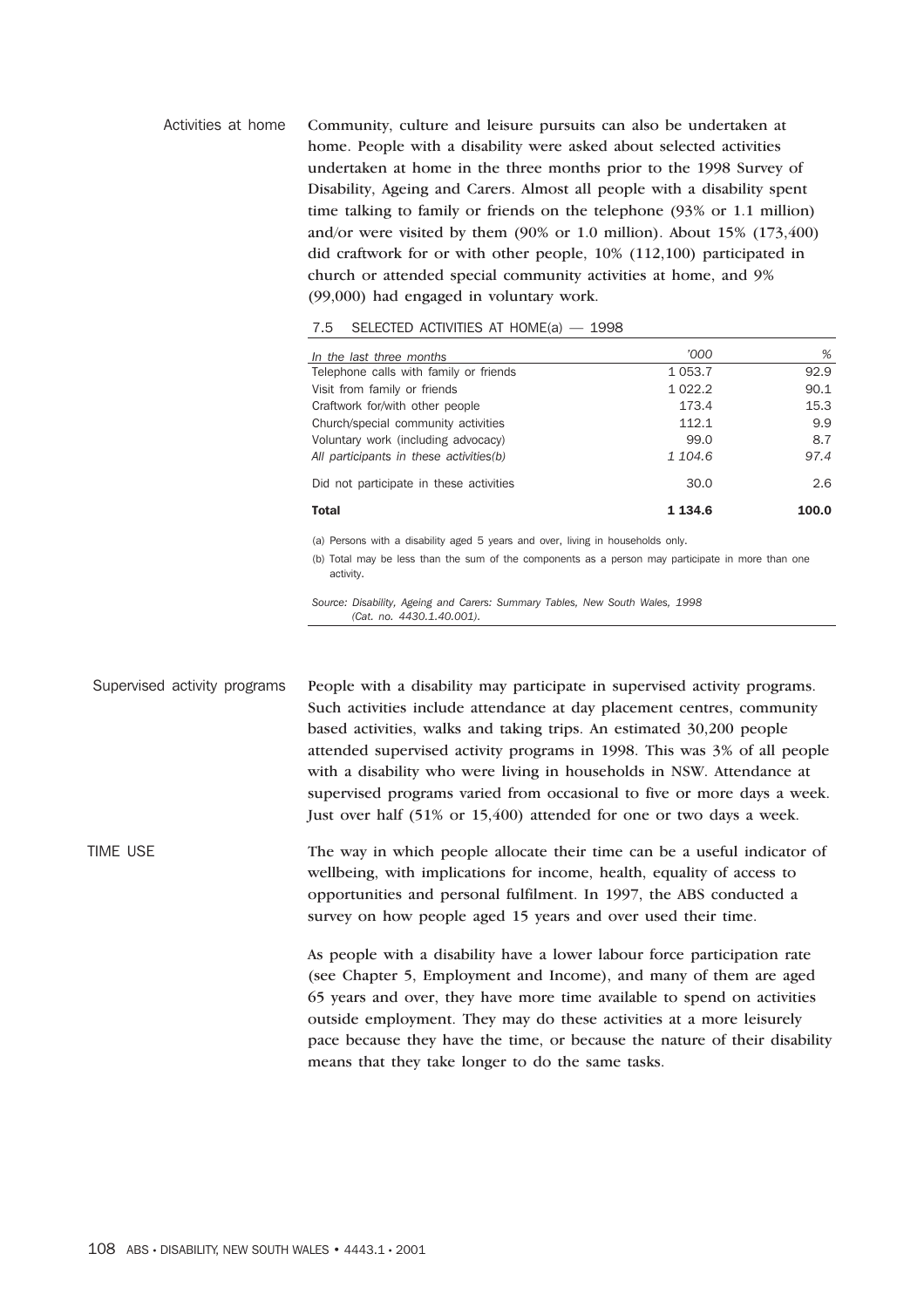TIME USE *continued* Data from the 1997 Time Use Survey showed that people with a disability spent less time each day than people without a disability on education, child care and employment related activities, and more time on personal care. Other activities that showed a pattern of increased time spent included domestic activities, shopping, voluntary work and passive leisure activities such as reading, watching TV and general relaxation.

> There were different patterns of time use between age groups, reflecting the changing demands on people's time at various life cycle stages. Older people (65 years or more) were more likely to have left the paid workforce and the education system and to have a disability than younger people  $(15-64 \text{ years})^1$ . The daily activity patterns of all people with a disability therefore, tend to reflect both an age effect and a disability effect. Older people with a disability spent more time each day than younger people on personal care, domestic and general leisure activities like reading, watching TV, resting or relaxing. Younger people, however, spent more time on education and employment related activities, child care and social participation.

|                                |               |                      | <b>Disability</b>      |               |
|--------------------------------|---------------|----------------------|------------------------|---------------|
|                                | $15-64$ years | 65 years<br>and over | All with<br>disability | No disability |
| Purpose of activity            | hrs.min       | hrs.min              | hrs.min                | hrs.min       |
| Personal care activities       | 11:18         | 12:11                | 11:34                  | 11:02         |
| Employment related activities  | 2:35          | $*0:04$              | 1:50                   | 3:52          |
| Education activities           | 0:22          | n.p.                 | 0:15                   | 0:37          |
| Unpaid work                    |               |                      |                        |               |
| Domestic activities            | 2:20          | 3:03                 | 2:33                   | 2:03          |
| Child care                     | 0:24          | $*0:03$              | 0:18                   | 0:34          |
| Purchasing goods/services      | 0:51          | 0:49                 | 0:50                   | 0:44          |
| Voluntary work/care activities | 0:28          | 0:23                 | 0:26                   | 0:19          |
| Total unpaid work              | 4:03          | 4:18                 | 4:07                   | 3:39          |
| Social participation           | 0:50          | 0:34                 | 0:45                   | 0:44          |
| Recreation/leisure             |               |                      |                        |               |
| Reading                        | 0:24          | 0:59                 | 0:35                   | 0:21          |
| Reading book                   | 0:07          | 0:15                 | 0:09                   | 0:06          |
| Sports and outdoor activities  | 0:29          | 0:22                 | 0:27                   | 0:26          |
| Games/art/hobbies/crafts       | 0:17          | 0:22                 | 0:19                   | 0:14          |
| Audio visual media             | 2:20          | 3:25                 | 2:39                   | 1:54          |
| Watching TV/video              | 2:11          | 3:00                 | 2:26                   | 1:46          |
| Resting/relaxing               | 0:15          | 0:34                 | 0:20                   | 0:10          |
| Other                          | 1:00          | 1:01                 | 1:01                   | 0:56          |
| Total recreation/leisure       | 4:45          | 6:42                 | 5:20                   | 4:01          |
| All activities(b)              | 24:00         | 24:00                | 24:00                  | 24:00         |

7.6 TIME SPENT ON DAILY ACTIVITIES(a) — 1997

(a) Average time spent per day, by persons aged 15 years and over. (b) Includes time spent where purpose of activity was not recorded.

*Source: ABS data available on request, 1997 Time Use Survey.*

1 ABS, *Older People, New South Wales, 2000* (Cat. no. 4108.1).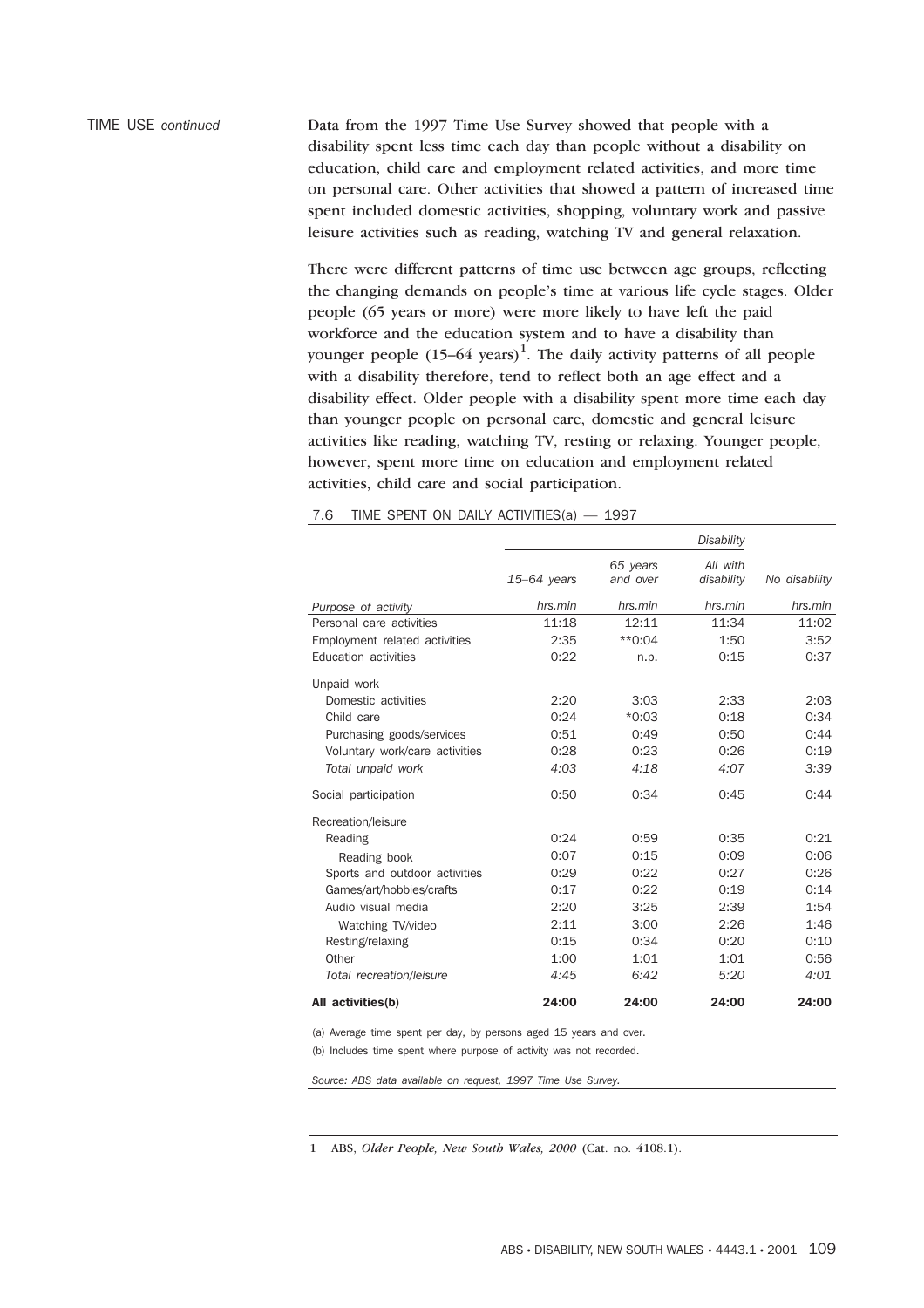TRAVEL In 1996, the University of Technology Sydney and Tourism New South Wales undertook a study on tourism patterns and experiences of over 2,700 people with a physical disability in  $NSW^2$ .

> Domestic travel Domestic travel was defined as any trip 40 km or more away from home, which involved a stay of at least one night. Of those surveyed, over three-quarters (77%) had undertaken domestic travel in the previous year. Of these, 25% had taken one trip, 22% had taken two and 16% had taken three trips. Some 12% of people had taken eight trips or more in the previous year.

> > The main reasons given for travelling were for pleasure/holiday (48%) and for visiting friends and relatives (31%). Some 7% of people travelled for disability related or medical reasons. Most of this group were from country NSW.





<sup>(</sup>a) For people with a physical disability.

*Source: Darcy, S., 1998, University of Technology, Sydney and Tourism New South Wales, anxiety to access: Tourism Patterns and Experiences of New South Wales People with a Physical Disability, Tourism New South Wales.*

Overseas travel According to the survey, 11% of people with a physical disability had undertaken overseas travel in the previous year. The main destinations for these people were the United States of America (19%), the United Kingdom (19%) and New Zealand (17%). Small proportions visited Asia (6%) and Fiji (5%).

> The reasons for choosing the overseas destinations were found to largely reflect those of the wider community. Around 76% travelled for pleasure/holiday and 26% undertook overseas travel to visit friends and relatives. Attendance at a special event or to participate in sport was the reason given by 7% for their choice of destination.

<sup>2</sup> Darcy, S., 1998, University of Technology, Sydney and Tourism New South Wales, *anxiety to access: Tourism Patterns and Experiences of New South Wales People with a Physical Disability,* Tourism New South Wales.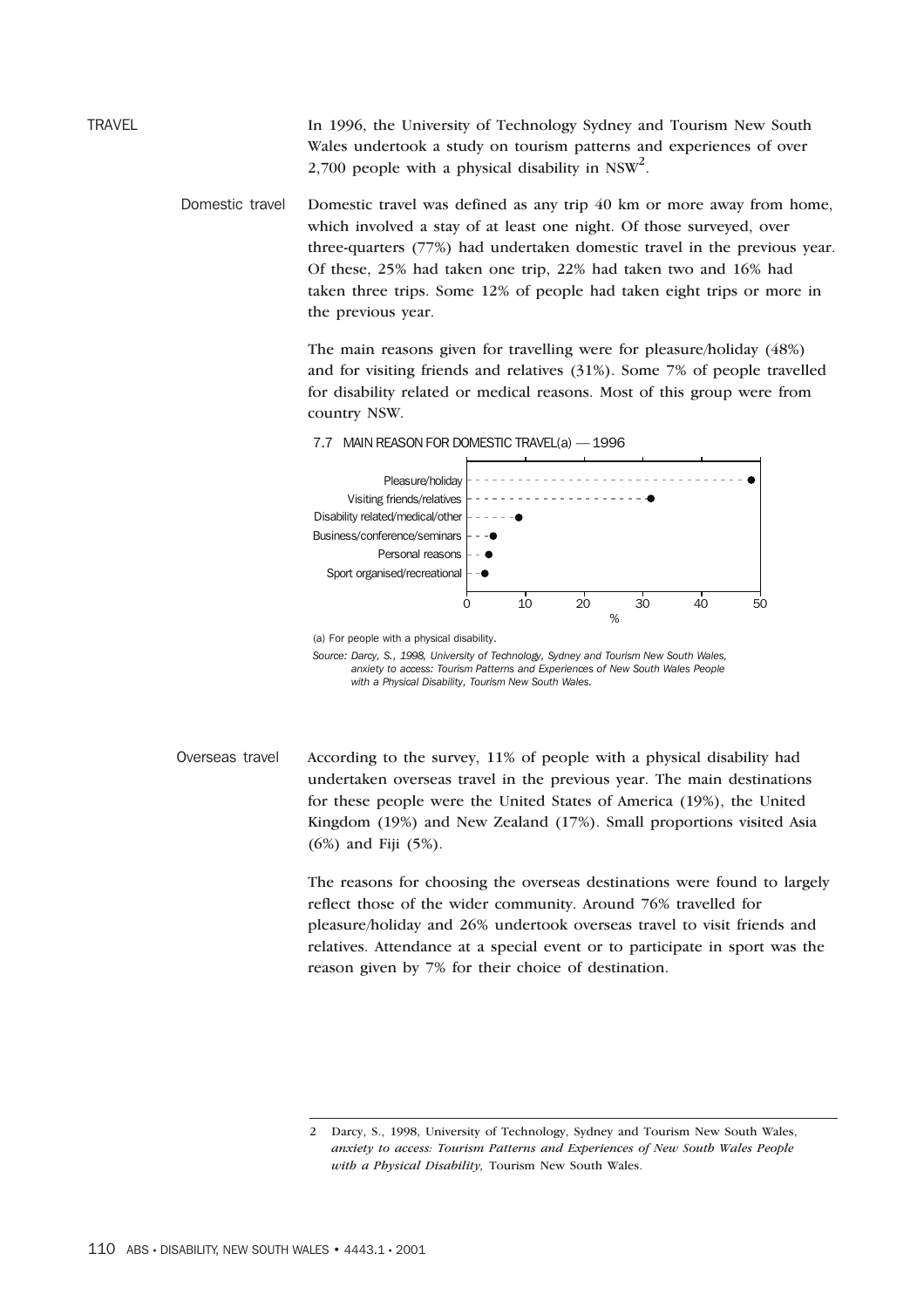

(a) For people with a physical disability. Total may be less than the sum of the components as a person may report more than one reason.

*Source: Darcy, S., 1998, University of Technology, Sydney and Tourism New South Wales, anxiety to access: Tourism Patterns and Experiences of New South Wales People with a Physical Disability, Tourism New South Wales.*

Day trips A day trip referred to any round trip of more than 40 km from home, taken for pleasure. Of those surveyed, over three-quarters had undertaken a day trip in the six months prior to the survey. Almost half (47%) of the respondents had taken 1 to 2 trips. A further 41% had taken day trips on a monthly basis, while 11% had taken weekly day trips.

> Similar to the rest of the population, the majority (67%) of people with a physical disability took a day trip for pleasure. Other reasons given included visiting national parks, botanical gardens or natural areas (30%), attending food festivals or going to restaurants (24%) and visiting animal parks, wildlife reserves and zoos (20%). Around 11% had taken a day trip to attend an event specifically for people with a disability.

#### 7.9 REASONS FOR DAY TRIP(a) — 1996

|                                                      | %    |
|------------------------------------------------------|------|
| Pleasure driving and sightseeing                     | 67.2 |
| Visit national parks/botanical gardens/natural areas | 30.1 |
| Food festivals/restaurants                           | 24.4 |
| Visit animal parks, wildlife reserves or zoos        | 19.9 |
| Attend special events                                | 18.9 |
| Live theatre/music/concerts                          | 18.5 |
| Visit museums or art galleries                       | 16.4 |
| Visit entertainment or theme parks                   | 15.9 |
| Attend major sporting events                         | 14.5 |
| Events for disability purposes                       | 11.2 |
| Playing sport                                        | 7.7  |
| Outdoor and folk museums/historic parks              | 5.8  |
| Casinos                                              | 2.0  |
| Other                                                | 21.4 |
|                                                      |      |

(a) Asked of people with a physical disability in the six months prior to the survey. Total may be less than the sum of the components as a person may report more than one reason.

*Source: Darcy, S., 1998, University of Technology, Sydney and Tourism New South Wales, anxiety to access: Tourism Patterns and Experiences of New South Wales People with a Physical Disability, Tourism New South Wales.*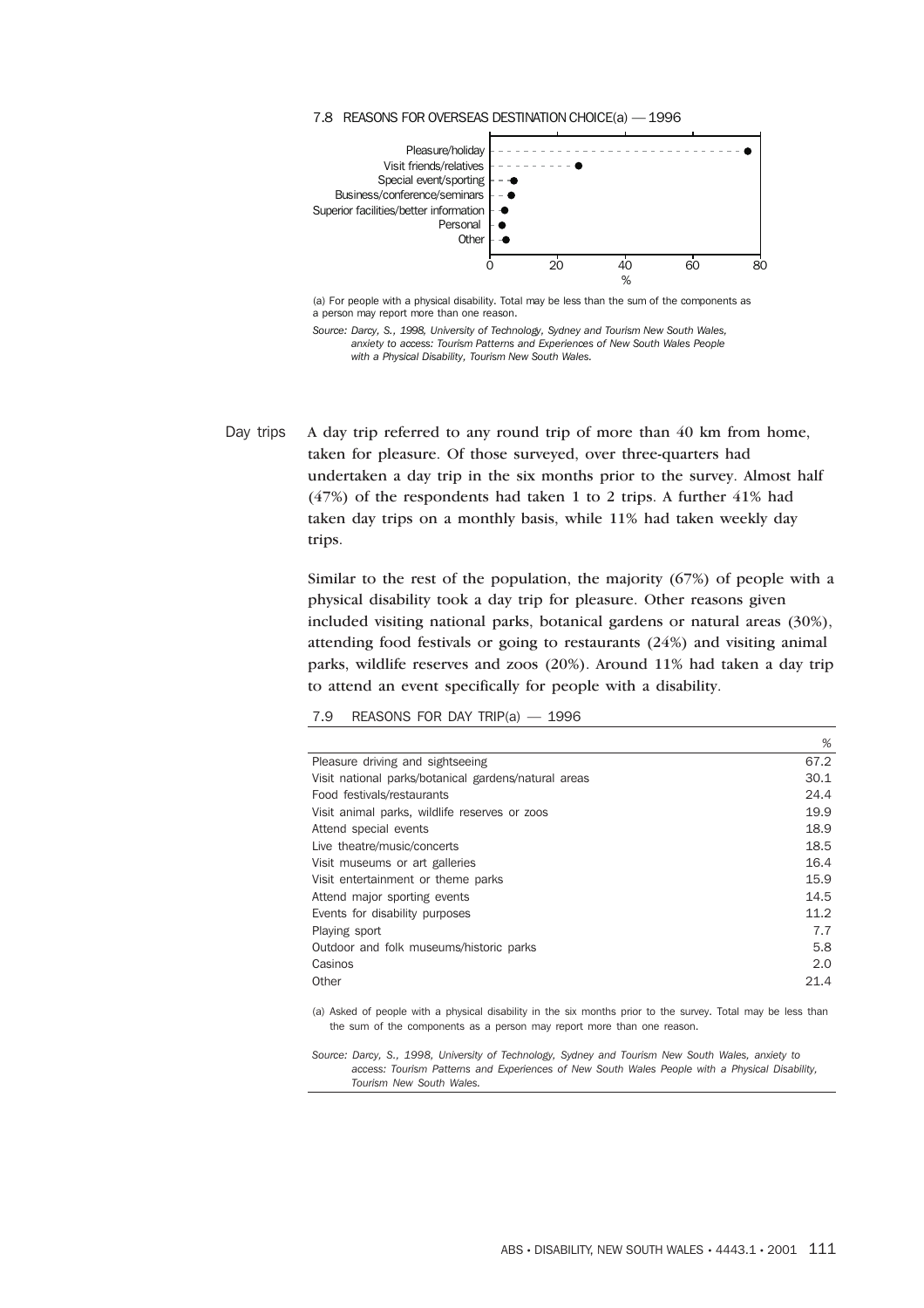Day trips *continued* People with a physical disability took a day trip either with friends/relatives (29%), a partner (26%), or as parents with children (19%). Others took a day trip with organised groups (8%), with a disability specific group (3%), or alone (7%).

Travel constraints and requirements In order to travel, people with a physical disability may require assistance from an attendant, carer or family member with the tasks of daily living. According to the report, the majority (70%) of people surveyed required such assistance when travelling. This, together with other constraints will affect their decision to travel and also their destination. Some 30% of people surveyed were able to travel independently.

> Travel constraints included problems with accessibility of accommodation (41%) and destinations (37%) and a lack of accessible attractions (33%) and accurate information (29%). Similar to the rest of the population, cost was a major constraint to travel (50%).



7.10 CONSTRAINTS TO TRAVEL(a) — 1996

(a) For people with a physical disability. Total may be less than the sum of the components as a person may report more than one constraint.

*Source: Darcy, S., 1998, University of Technology, Sydney and Tourism New South Wales, anxiety to access: Tourism Patterns and Experiences of New South Wales People with a Physical Disability, Tourism New South Wales.*

Respondents to the survey identified their requirements to make travel easier. An accessible room (83%) and an accessible bathroom (79%) were major needs for people with a physical disability. Other significant requirements included a personal care attendant to travel with (46%), a shower seat (40%) and commode (27%).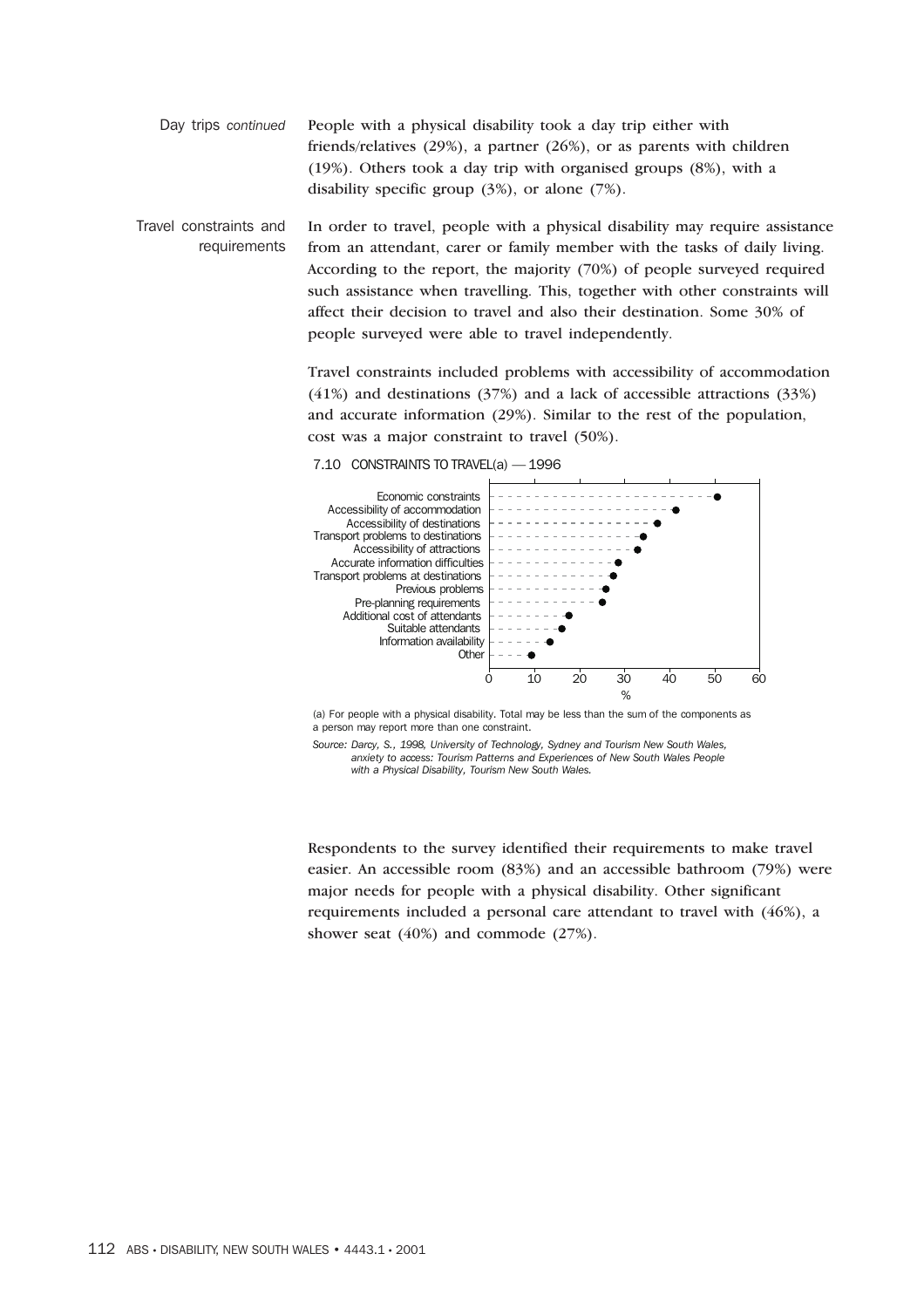

7.11 SPECIAL TRAVEL REQUIREMENTS(a) — 1996

(a) For people with a physical disability. Total may be less than the sum of the components as a person may report more than one special travel requirement.

*Source: Darcy, S., 1998, University of Technology, Sydney and Tourism New South Wales, anxiety to access: Tourism Patterns and Experiences of New South Wales People with a Physical Disability, Tourism New South Wales.*

COMPUTER USE New technology has the potential to improve the lifestyle of people with a disability by affording them more flexibility and independence. In the three months prior to the 1998 Survey of Disability, Ageing and Carers, 224,200 (21%) people with a disability aged 15 years and over and living in households, reported using home computers. The most common uses of the home computer were for work (12%) and to play games (9%). Other reported uses included writing letters and sending emails (8%), and word processing or creative writing (7%).

| 7.12 | COMPUTER USE(a) |  | 1998 |
|------|-----------------|--|------|
|------|-----------------|--|------|

| In the last 3 months                   | '000        | %       |
|----------------------------------------|-------------|---------|
| Work (including voluntary work, study) | 122.4       | 11.5    |
| Games                                  | 97.1        | 9.1     |
| Communication outside household(b)     | 87.3        | 8.2     |
| Word processing/creative writing       | 70.4        | 6.6     |
| Household management (accounts)        | 34.6        | 3.2     |
| General knowledge                      | 30.4        | 2.9     |
| Communication within household         | $*2.3$      | $*$ 0.2 |
| Other                                  | 18.7        | 1.8     |
| All who used a computer(c)             | 224.2       | 21.0    |
| Did not use computer                   | 841.2       | 79.0    |
| <b>Total</b>                           | 1 0 6 5 . 4 | 100.0   |

(a) Persons with a disability aged 15 years and over, living in households only.

(b) Includes writing letters and email.

(c) Total may be less than the sum of the components as a person may indicate more than one use.

*Source: ABS data available on request, Survey of Disability, Ageing and Carers, 1998.*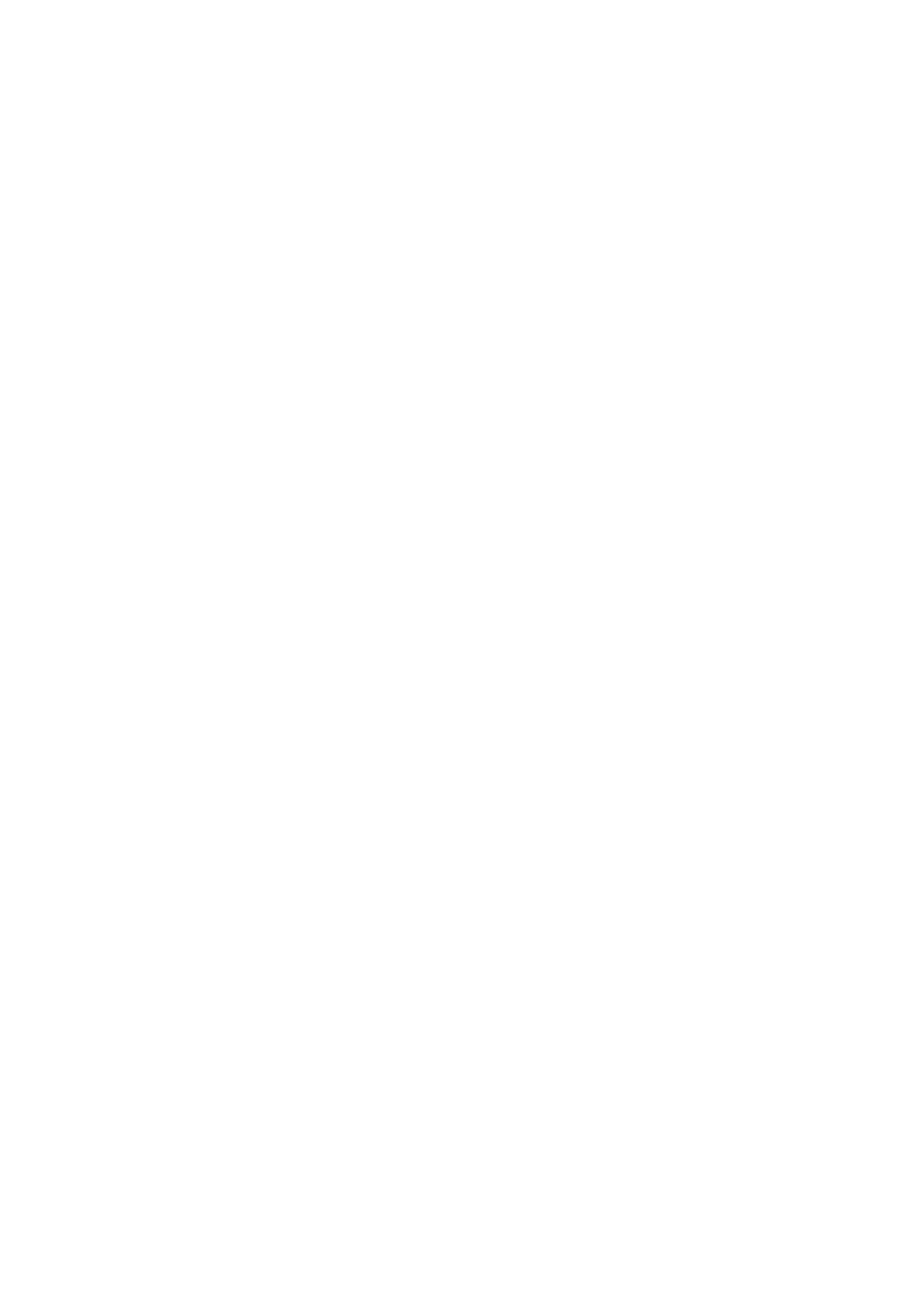# CHAPTER 8 MOBILITY AND TRANSPORT

INTRODUCTION There are a myriad of daily activities we all attend to including work, education, shopping, visiting friends and attending medical appointments. An individual's ability to move and walk around their home and neighbourhood provides one way of meeting these needs. The daily use of private and public transport further enhances a person's independence and participation in community life. However, among people with a disability and older people, travel may be limited by their disability or frailty.

> Like the majority of Australians, the main source of transport for people with a disability is as a driver or passenger in a private motor vehicle. However, access to a driver's licence may carry a restriction, or for some people with physical, intellectual, psychiatric and sensory disabilities, may not be possible. Similarly, older people may be restricted from holding a licence due to more stringent licensing conditions. When people with a disability cannot provide their own transport, family and friends may, in part, fulfil that transport need.

> Where access to private transport is restricted, the use of taxis, public or community transport are often the only viable alternative. Public policy advocates that all people have access to a public transport system which is affordable, appropriate and allows the passenger to maintain dignity. Public transport services must therefore respond to a range of differing needs. This must also include the needs of people with a disability from diverse linguistic and cultural backgrounds, where language or beliefs can provide further barriers to access and equity.

> Where there is a gap between what can be provided by public transport and the needs of passengers, there may be other transport options. Wheelchair accessible taxi services operate extensively within the Sydney metropolitan area and other large cities in NSW. However, regular reliance on this service may be beyond the financial means of many people with a disability. At the local level, community transport provides services to many aged or mobility restricted individuals. For many people with a disability, the use of one or all of these services allows them access to many social, work-related and educational activities. However, accessibility, cost and eligibility may restrict the capacity of these services to cover all people with a disability and older people in NSW.

MOBILITY RESTRICTIONS AND TRANSPORT **ASSISTANCE** For people with a disability, transport involves a range of issues. Access to and the availability of public transport is one such issue. These issues become more complex for people with a disability who, in addition to a need for assistance with transport, have a mobility restriction. Here, access can be further restricted by the lack of appropriate facilities, e.g. wheelchair accessible buses and taxis.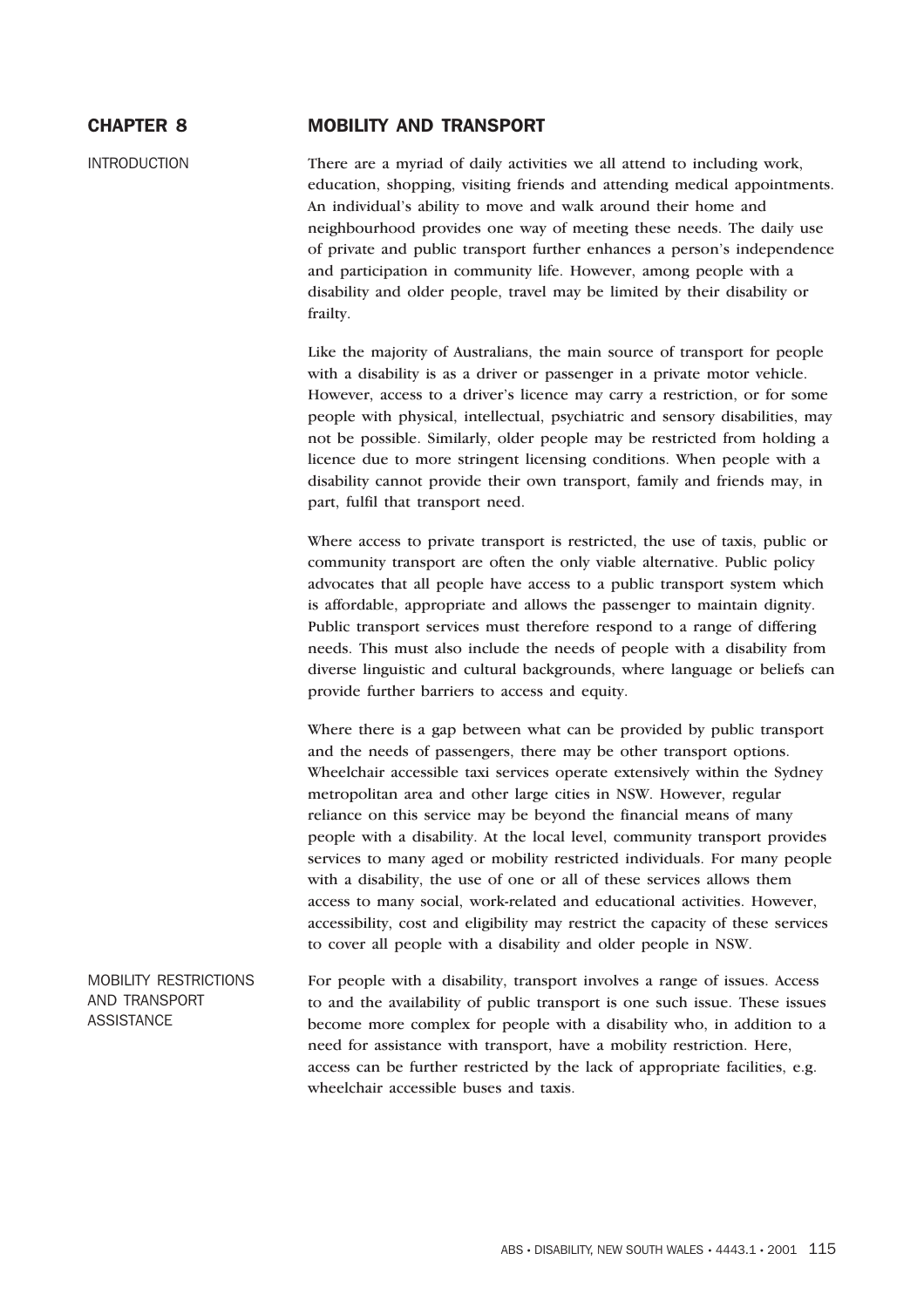MOBILITY RESTRICTIONS AND TRANSPORT ASSISTANCE *continued*

In the 1998 Survey of Disability, Ageing and Carers, transport activity was defined as going to places away from the usual place of residence. A mobility core activity restriction occurred when a person had difficulty in completing tasks such as getting into/out of a bed or chair, moving about home, moving about places away from home, being able to walk a short distance or being able to use public transport. Mobility forms an integral part of transport in that while transport allows people to go somewhere, mobility allows them to get to the point where they are able to go to places away from home, and once there, are able to move about as required.

Mobility restrictions Mobility is one of the three core activities (with communication and self care) considered as fundamental to daily life. In 1998, 806,900 people aged 5 years and over had a mobility core activity restriction. Just over 70% (568,200) had a moderate/mild level of restriction. This meant they did not need help but had difficulty performing mobility tasks, or they used mobility aids. The remaining 238,700 people had a profound/severe level of restriction. A profound/severe restriction exists when a person is unable to carry out, or almost always needs assistance with mobility tasks.

> For people with a mobility restriction, the main form of transport used on their last journey in the fortnight prior to the 1998 survey was a private vehicle (75%), either as a driver (326,800) or passenger (282,200). Public transport was used by a further 9% (76,600). The remaining 15% either walked (64,300), used other forms of transport (11,600) or did not make a journey or leave home  $(45, 400)$ .

8.1 MOBILITY RESTRICTIONS(a) — 1998

|                                                            |                     | Level of mobility restriction |        |                           |  |
|------------------------------------------------------------|---------------------|-------------------------------|--------|---------------------------|--|
|                                                            | Profound/<br>severe | Moderate/<br>mild             | Total  | All with<br>disability(b) |  |
|                                                            | '000                | '000                          | '000   | '000                      |  |
| Mode of transport on last journey in the last<br>fortnight |                     |                               |        |                           |  |
| Passenger in a motor vehicle                               | 121.8               | 160.4                         | 282.2  | 346.9                     |  |
| Driver of a motor vehicle                                  | 46.9                | 279.9                         | 326.8  | 500.4                     |  |
| Public transport                                           | 20.8                | 55.8                          | 76.6   | 116.2                     |  |
| Walked                                                     | 19.9                | 44.4                          | 64.3   | 98.3                      |  |
| Other                                                      | $*3.7$              | $*7.9$                        | 11.6   | 18.5                      |  |
| Total                                                      | 213.1               | 548.3                         | 761.5  | 1 080.3                   |  |
| Did not make a journey in the last fortnight               | 17.2                | 18.6                          | 35.8   | 44.0                      |  |
| Does not leave home                                        | *8.3                | $**1.3$                       | $*9.6$ | 10.4                      |  |
| Total                                                      | 238.7               | 568.2                         | 806.9  | 1 134.6                   |  |

(a) Persons with a disability aged 5 years and over living in households only. (b) Includes those who do not have a specific restriction.

*Source: ABS data available on request, Survey of Disability, Ageing and Carers, 1998.*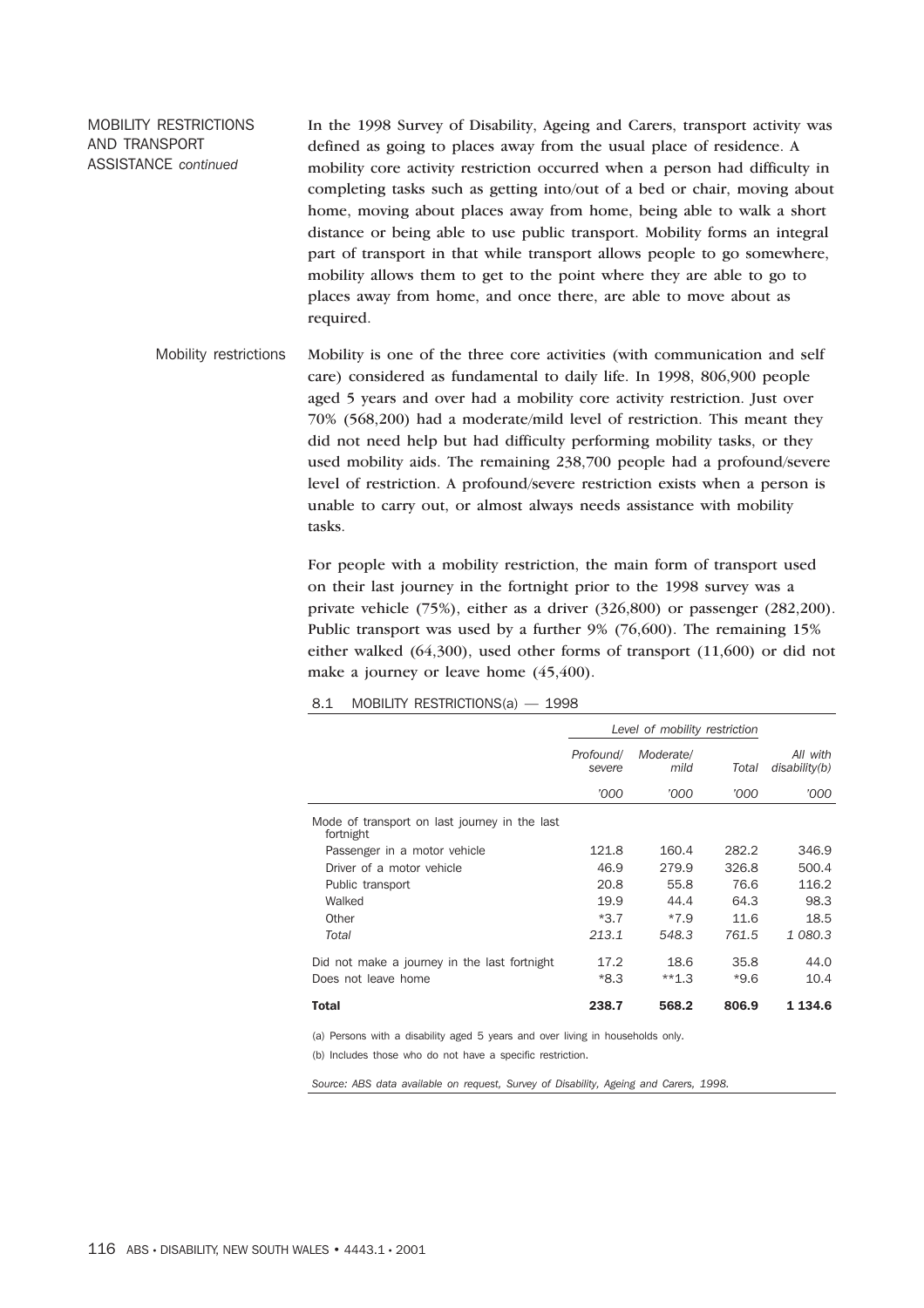Transport assistance In the 1998 Survey of Disability, Ageing and Carers, 285,700 (25%) people with a disability aged 5 years and over needed transport assistance in NSW. Around 73% of these people were either a passenger (154,600) or driver (54,300) of a private vehicle on their last journey in the fortnight prior to the survey. Public transport was used by 10% (27,200), while 6% (17,500) walked. The remainder used other forms of transport (6,100) or did not make a journey or leave home (25,900).



8.2 TRANSPORT USED ON LAST JOURNEY(a) — 1998

## WALKING IN THE **COMMUNITY**

Walking, with or without mobility aids, is one way in which people with a disability can participate in normal everyday activities. Even when other forms of transport are used, most individual trips begin or finish with a walk section<sup>1</sup>. A disability, particularly a mobility core activity restriction, can make the walking part of any journey difficult. In 1998, walking was the main way in which 98,300 people with a disability aged 5 years and over attended their last local activity in the fortnight prior to the survey. The main purposes for these trips were shopping (38%), education or employment (16%) and visiting doctors (11%).

One way in which walking access can be enhanced for people with a disability is through better pedestrian facilities. The NSW Road and Traffic Authority's Pedestrian Access and Mobility Plan (PAMP) focuses on improving high use pedestrian areas to meet the needs of people with a disability, thereby catering for the needs of all pedestrians. By 2000–01, 17 metropolitan and 23 non-metropolitan local government areas had commenced, or in-part completed, a  $PAMP^2$ .

For people with sensory impairment, the NSW Road and Traffic Authority has also provided over 10,000 audio/tactile signals at 1,570 metropolitan and 400 non-metropolitan pedestrian crossings across the state<sup>2</sup>.

<sup>(</sup>a) Persons with a disability aged 5 years and over living in households only. *Source: ABS data available on request, Survey of Disability, Ageing and Carers, 1998.*

<sup>1</sup> Austroads, 1995, *Guide to Traffic Engineering Practice Pt 13 — Pedestrians*, Austroads, Sydney.

<sup>2</sup> NSW Road and Traffic Authority, 2001.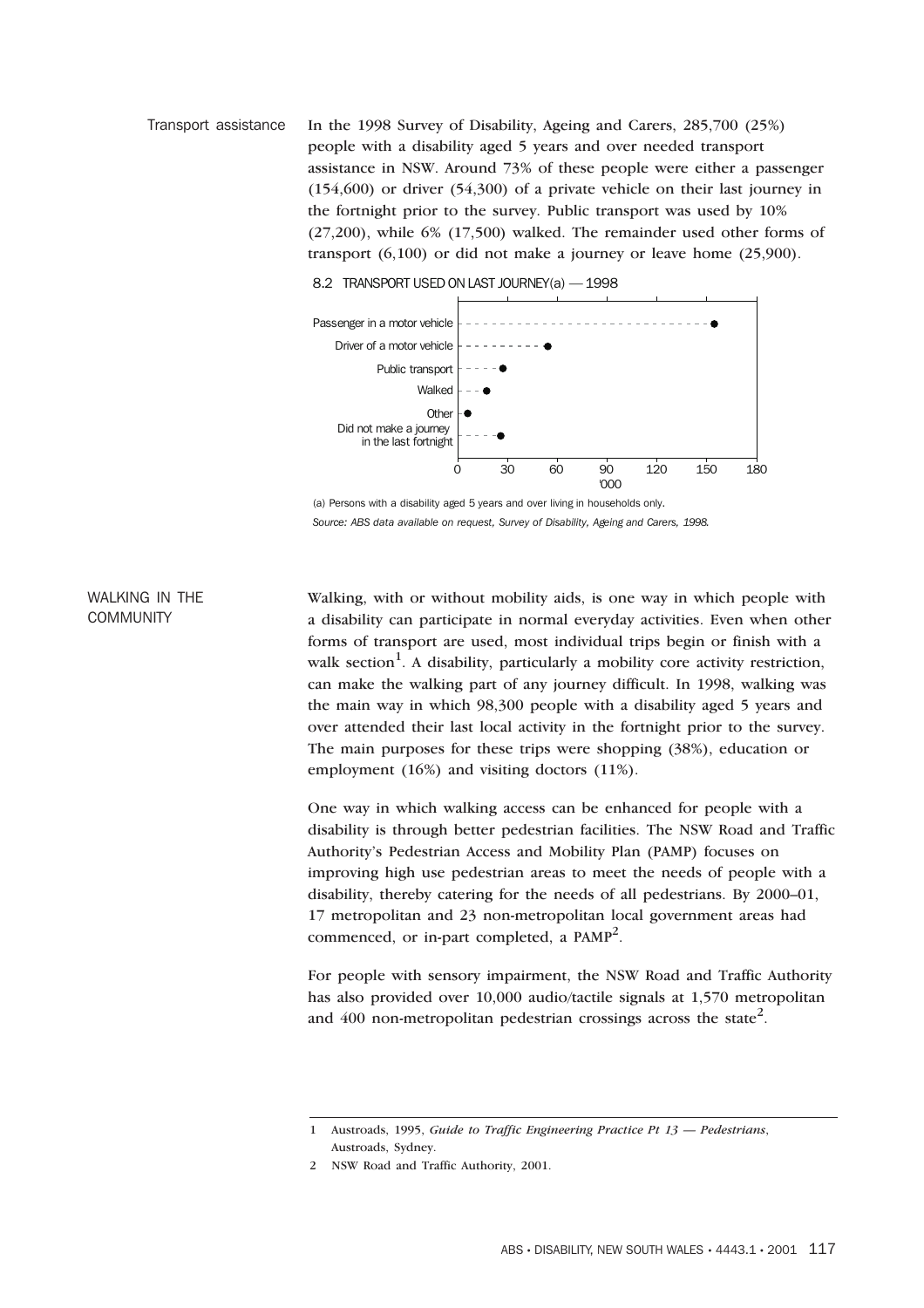Mobility aids In 1998, 150,800 people with a disability in NSW used one or more mobility aids. Over two-thirds (105,100 people) used either crutches, a walking stick or a walking frame. Another 31% (46,000) used electric or manual wheelchairs while 7% (10,400) used some form of cane. Some 6% (8,900) reported using a motorised scooter or modified car.

> Mobility aids or equipment were primarily used for moving around places away from home (130,700) or for moving around an individual's residence (101,100). There were 49,900 people who needed to use aids or equipment for getting into or out of a bed or chair.

#### 8.3 MOBILITY AIDS AND EQUIPMENT — 1998

|                                          | '000  | %      |
|------------------------------------------|-------|--------|
| Types of mobility aids                   |       |        |
| Crutches, walking stick or walking frame | 105.1 | 69.9   |
| Wheelchair, manual or electric           | 46.0  | 30.6   |
| Cane (e.g. sonar)                        | 10.4  | 6.9    |
| Scooter or specially modified car        | *8.9  | $*5.9$ |
| Other                                    | 28.0  | 18.6   |
| Uses of mobility aids or equipment       |       |        |
| Getting into/out of a bed or chair       | 49.9  | 33.1   |
| Moving about the house                   | 101.1 | 67.0   |
| Moving around places away from home      | 130.7 | 86.7   |
| All using mobility aid(s)(a)             | 150.8 | 100.0  |

(a) Total may be less than the sum of the components as persons may use more than one type of aid/equipment.

*Source: Disability, Ageing and Carers: Summary Tables, New South Wales, 1998 (Cat. no. 4430.1.40.001).*

Mobility assistance The majority of assistance received by people with a mobility restriction is provided through informal sources such as family, friends or neighbours. People with a disability also received assistance from formal sources such as home care workers while some received assistance from both sources. Of the 239,600 people who needed assistance with mobility, 217,100 (91%) received assistance from informal providers. Assistance from formal providers was received by 44,800 (19%) people. Some 15,000 (6%) people did not receive assistance from either source.

### TRANSPORT ASSISTANCE

Need for transport assistance In 1998, almost three-quarters (838,600) of people with a disability aged 5 years and over did not need assistance with transport. However, 40,800 of these people did have some difficulty with transport. Of the 285,700 people who did need transport assistance, 148,000 always needed and 137,600 sometimes needed assistance.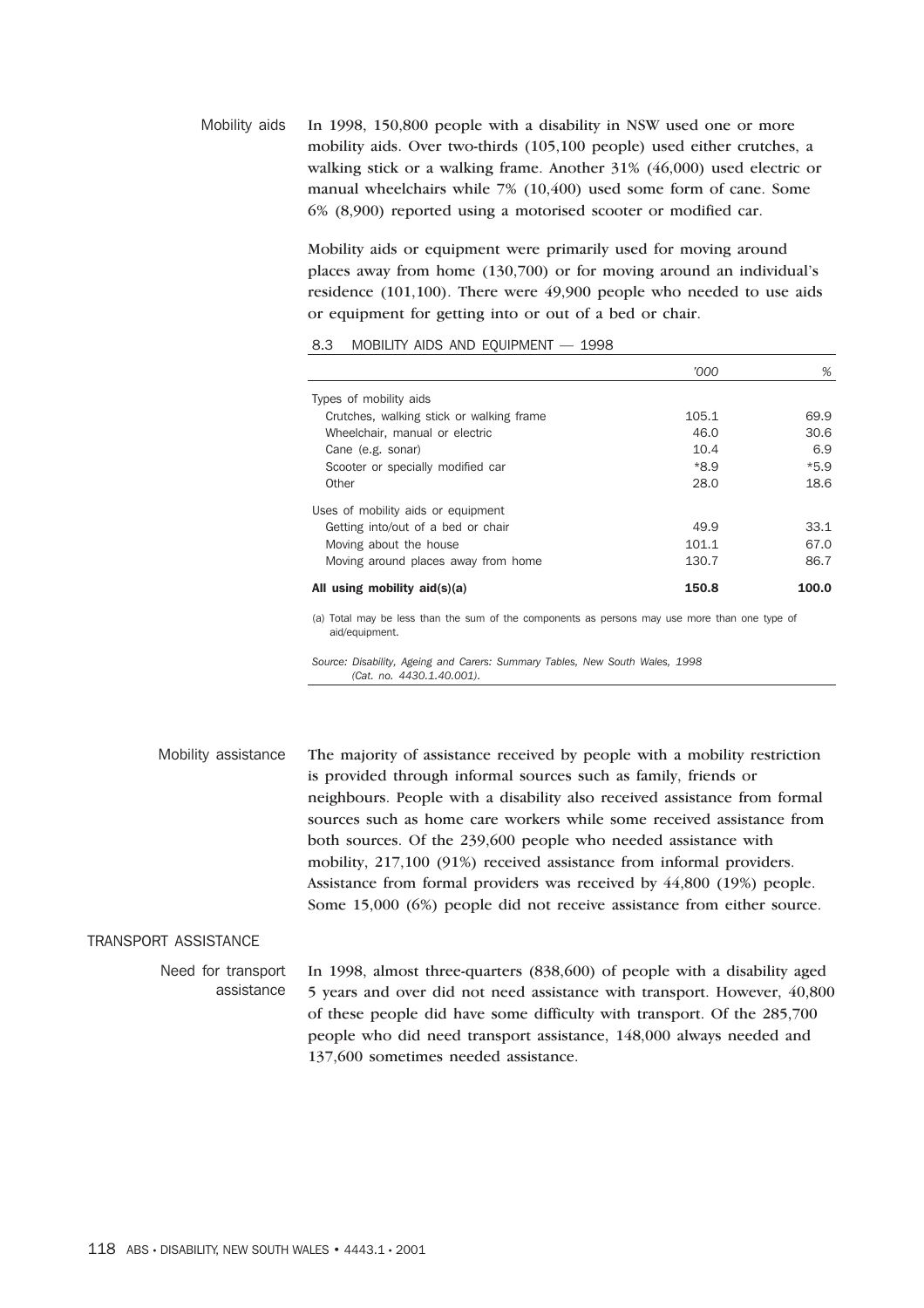#### Need for transport assistance *continued* Among older people, general health and cognitive problems may reduce or preclude the availability of a driver's licence. In 1998, 25,000 people aged 60 years and over who did not have a disability also needed transport assistance<sup>3</sup>.

Differences existed between men and women in their need for transport assistance. Overall 17% (96,300) of women with a disability always needed transport assistance, compared with 9% (51,800) of men. Older women (aged 60 years and over) with a disability accounted for much of this additional need, with 27% (67,700) always needing assistance. The lower level of women holding licences among this group may in part explain this difference.

The vast majority of people with a disability who needed transport assistance had their need met to some extent. Around 82% (233,800) felt their needs were completely met while a further 11% (31,400) felt their needs were only partly met. The remaining 7% (20,400) reported that their need for transport assistance was not met at all.

|                                               | Persons with a disability |                    |                      |             |       |                      | All persons(a) |                      |
|-----------------------------------------------|---------------------------|--------------------|----------------------|-------------|-------|----------------------|----------------|----------------------|
|                                               |                           |                    |                      |             | Total |                      |                | Total                |
|                                               | $5 - 24$<br>years         | $25 - 59$<br>years | 60 years<br>and over |             |       | 60 years<br>and over |                |                      |
|                                               | '000                      | '000               | '000                 | '000        | %     | '000                 | '000           | $\%$                 |
| Needs transport assistance                    |                           |                    |                      |             |       |                      |                |                      |
| Always                                        | 12.0                      | 41.3               | 94.7                 | 148.0       | 13.0  | 104.7                | 158.0          | 9.5                  |
| Sometimes                                     | $*9.8$                    | 65.2               | 62.6                 | 137.6       | 12.1  | 77.6                 | 152.7          | 9.2                  |
| Total                                         | 21.8                      | 106.5              | 157.3                | 285.7       | 25.2  | 182.3                | 310.7          | 18.7                 |
| Does not need transport assistance            |                           |                    |                      |             |       |                      |                |                      |
| But has difficulty                            | $*4.6$                    | 21.5               | 14.7                 | 40.8        | 3.6   | 18.8                 | 44.9           | 2.7                  |
| Has no difficulty                             | 112.8                     | 387.4              | 297.5                | 797.8       | 70.3  | 790.1                | 1 2 9 0.3      | 77.7                 |
| Total                                         | 117.4                     | 408.9              | 312.3                | 838.6       | 73.9  | 808.9                | 1 3 3 5 . 2    | 80.5                 |
| Total(b)                                      | 139.3                     | 519.1              | 476.3                | 1 1 3 4.6   | 100.0 | 997.9                | 1 656.3        | 100.0                |
| Frequency of need for transport<br>assistance |                           |                    |                      |             |       |                      |                |                      |
| Less than once a week                         | $*2.5$                    | 43.4               | 59.0                 | 104.8       | 36.7  | 69.9                 | 115.8          | 37.3                 |
| At least once a week but not daily            | 11.1                      | 50.9               | 85.5                 | 147.4       | 51.6  | 97.7                 | 159.7          | 51.4                 |
| At least daily                                | $*8.4$                    | 12.3               | 12.8                 | 33.5        | 11.7  | 14.6                 | 35.3           | 11.4                 |
| Extent need for transport assistance met      |                           |                    |                      |             |       |                      |                |                      |
| Fully                                         | 15.7                      | 86.6               | 131.6                | 233.8       | 81.8  | 151.1                | 253.3          | 81.5                 |
| Partly                                        | $*4.0$                    | 14.5               | 12.9                 | 31.4        | 11.0  | 12.9                 | 31.4           | 10.1                 |
| Not at all                                    | $**2.2$                   | $*5.4$             | 12.8                 | 20.4        | 7.1   | 18.4                 | 26.0           | 8.4                  |
| Total needing transport assistance            | 21.8                      | 106.5              | 157.3                | 285.7       | 100.0 | 182.3                | 310.7          | 100.0                |
| Does not need transport assistance            | 117.4                     | 408.9              | 312.3                | 838.6       | .,    | 808.9                | 1 3 3 5 . 2    | $\ddot{\phantom{0}}$ |
| Total(b)                                      | 139.3                     | 519.1              | 476.3                | 1 1 3 4 . 6 | . .   | 997.9                | 1656.3         | ×,                   |

#### 8.4 NEED FOR TRANSPORT ASSISTANCE — 1998

(a) With a disability aged 5–59 years and persons aged 60 years and over living in households only.

(b) Includes those who do not leave home.

*Source: ABS data available on request, Survey of Disability, Ageing and Carers, 1998.*

3 See also *Older People, New South Wales, 2000* (Cat. no. 4108.1).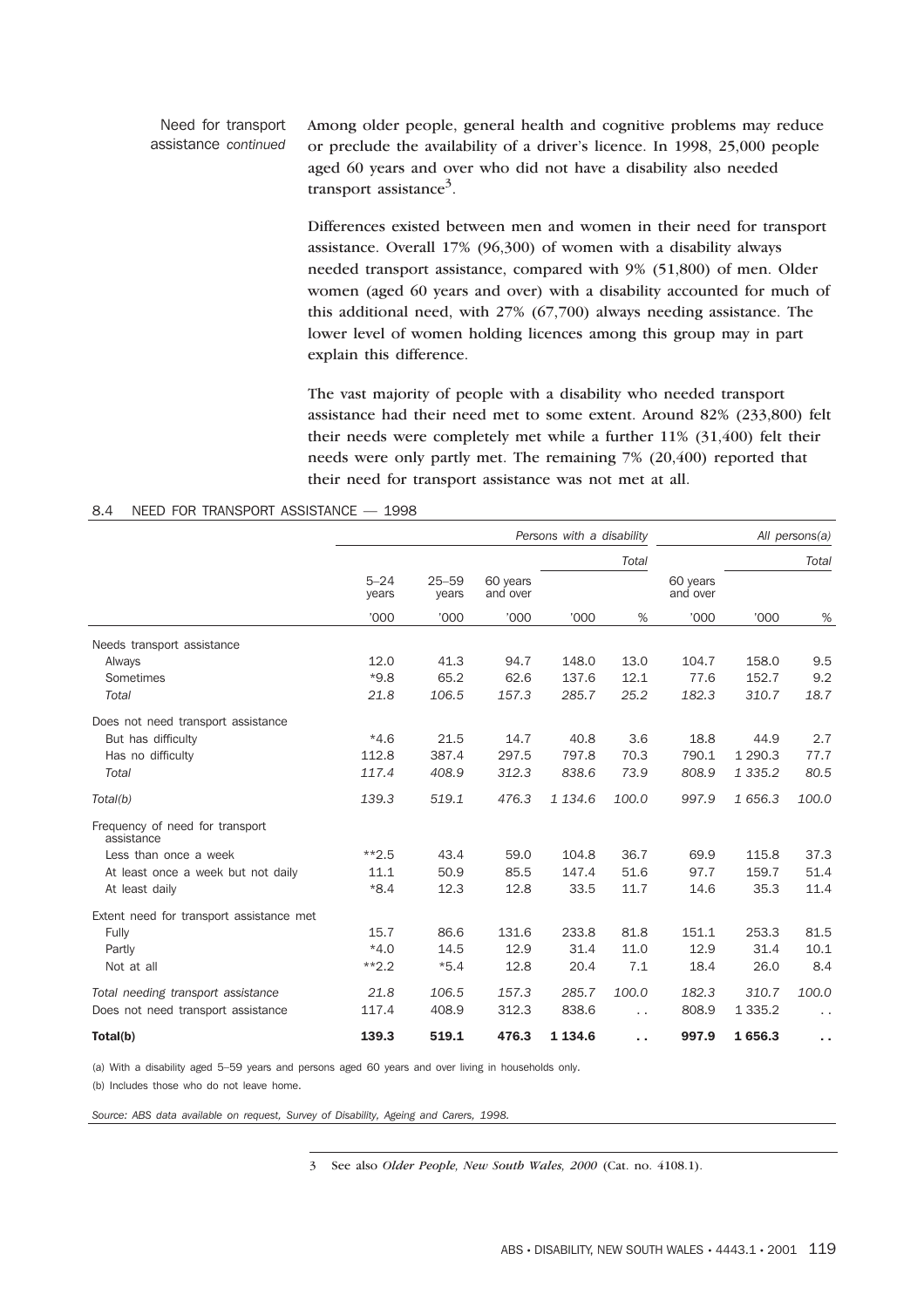#### Source of transport assistance Most transport assistance is provided by informal sources such as family members. People may also receive transport assistance via public or community transport (formal services). Of the 285,700 people with a disability who needed transport assistance, 81% (232,200) received assistance from informal sources only, while 4% (12,200) received assistance from formal sources only. Both formal and informal sources were used by 7% (20,900) of people while the remaining 7% did not receive any transport assistance.

An additional 25,000 people without a disability aged 60 years and over also needed transport assistance. Informal sources provided 69% of this assistance. Another 22% did not receive any of the transport assistance they needed.

#### 8.5 SOURCE OF TRANSPORT ASSISTANCE — 1998

|                                |            |                      | Persons with a disability | All persons(a)       |                      |           |                      |
|--------------------------------|------------|----------------------|---------------------------|----------------------|----------------------|-----------|----------------------|
|                                |            |                      |                           | Total                |                      |           | Total                |
|                                | 5-59 years | 60 years<br>and over |                           |                      | 60 years<br>and over |           |                      |
|                                | '000       | '000                 | '000                      | %                    | '000                 | '000      | %                    |
| Source of transport assistance |            |                      |                           |                      |                      |           |                      |
| None                           | $*7.6$     | 12.8                 | 20.4                      | 7.1                  | 18.4                 | 26.0      | 8.4                  |
| Informal only                  | 107.6      | 124.6                | 232.2                     | 81.3                 | 141.9                | 249.5     | 80.3                 |
| Formal only                    | $*4.7$     | $*7.5$               | 12.2                      | 4.3                  | $*9.7$               | 14.4      | 4.6                  |
| Informal and formal            | $*8.5$     | 12.3                 | 20.9                      | 7.3                  | 12.3                 | 20.9      | 6.7                  |
| Total needing assistance       | 128.4      | 157.3                | 285.7                     | 100.0                | 182.3                | 310.7     | 100.0                |
| Does not need assistance       | 526.3      | 312.3                | 838.6                     | $\ddot{\phantom{0}}$ | 808.9                | 1 3 3 5.2 | $\ddot{\phantom{1}}$ |
| Total(b)                       | 658.4      | 476.3                | 1 1 3 4 . 6               | . .                  | 997.9                | 1656.3    | $\sim$ $\sim$        |

(a) With a disability aged 5–59 years and persons aged 60 years and over living in households only. (b) Includes those who do not leave home.

*Source: ABS data available on request, Survey of Disability, Ageing and Carers, 1998.*

# FORMAL TRANSPORT ASSISTANCE

For people with a disability and older people, formal sources of transport such as public and community transport, and taxi services provide part of their transport needs. However, the cost of some services precludes use by some people, while availability is restricted by access and service location.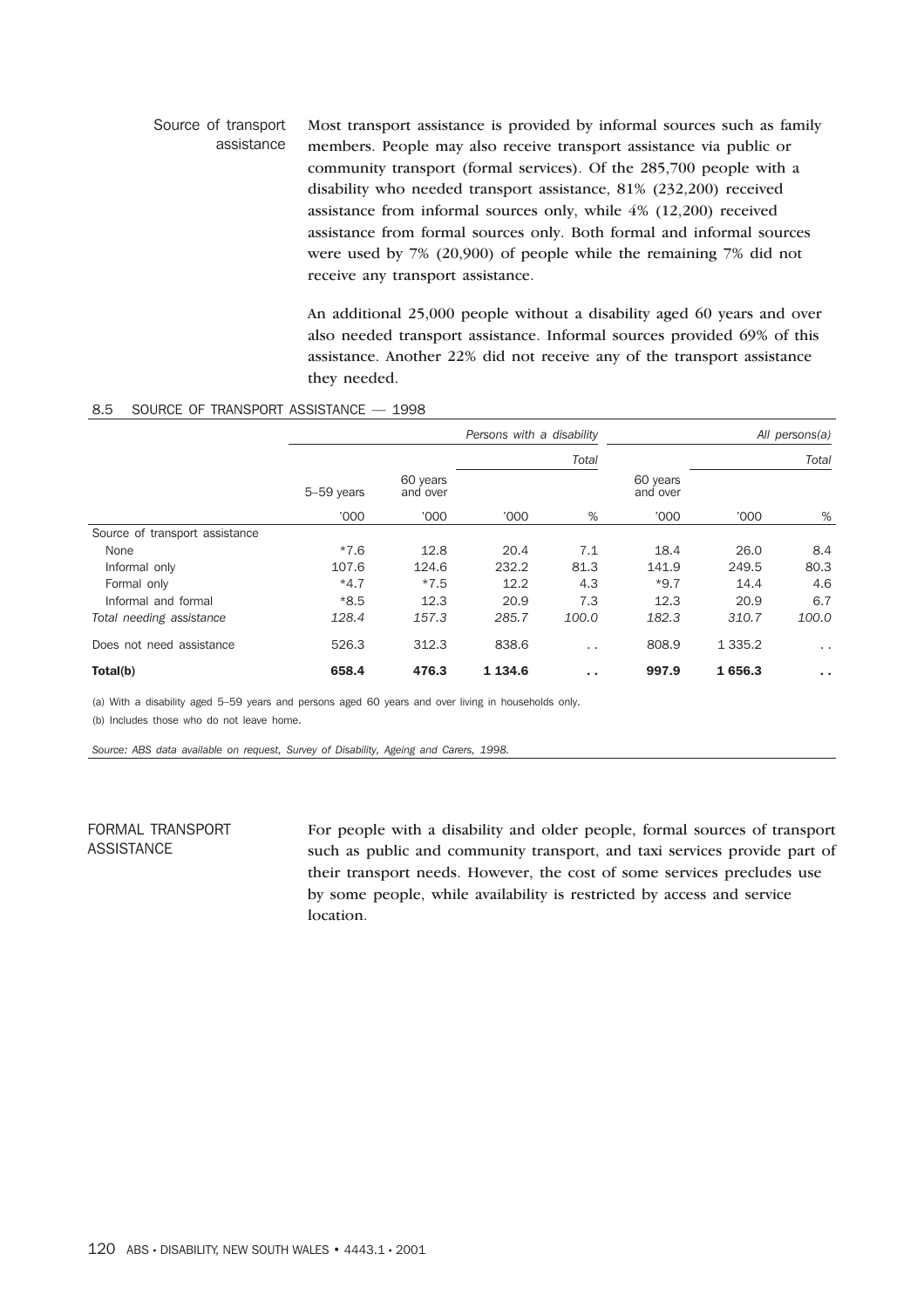- Public transport The major source of formal transport assistance is through the use of the public transport systems. However, for people with a disability or older people, just having a service may not be enough. The public transport system must also provide regular and accessible services. To improve accessibility, the NSW State Transit Authority had in service 98 new Mercedes Benz ultra low floor, wheelchair accessible buses in 2000–01<sup>4</sup>. This, coupled with the Pedestrian Access and Mobility Plan, indicates that more services are becoming available to people with a disability and older people. In fact, older people are already high users of both government and private bus services. People aged 50 years and over had the highest bus trip rates in 2000–01 for government buses, while for private bus users it was people aged 60 years or more. These older users made at least two bus trips on an average weekday<sup>5</sup>.
- Use of public transport In 1998, 622,300 people with a disability aged 5 years and over used public transport. A further 502,000 people did not use public transport. Of these, about one fifth (107,900) did not have public transport available in their area.

Use of public transport varied with a person's level of core activity restriction. An estimated 143,200 (46%) people with a profound/severe core activity restriction used public transport compared with 320,400 (55%) people with a moderate/mild restriction.

#### 8.6 USE OF PUBLIC TRANSPORT(a) — 1998

|                               |                                                        |                                                      |                                              |                                      | All with a disability(e) |        |
|-------------------------------|--------------------------------------------------------|------------------------------------------------------|----------------------------------------------|--------------------------------------|--------------------------|--------|
|                               | Profound/<br>severe core<br>activity(b)<br>restriction | Moderate/<br>mild core<br>activity(b)<br>restriction | Schooling or<br>employment<br>restriction(c) | All with specific<br>restrictions(d) |                          |        |
|                               | '000                                                   | '000                                                 | '000                                         | '000                                 | '000                     | n<br>% |
| Uses public transport         |                                                        |                                                      |                                              |                                      |                          |        |
| Available in area             | 130.4                                                  | 306.8                                                | 266.5                                        | 498.1                                | 588.3                    | 51.9   |
| Not available in area         | 12.7                                                   | 13.7                                                 | 21.5                                         | 29.1                                 | 34.0                     | 3.0    |
| Total                         | 143.2                                                  | 320.4                                                | 287.9                                        | 527.2                                | 622.3                    | 54.8   |
| Does not use public transport |                                                        |                                                      |                                              |                                      |                          |        |
| Available in area             | 126.3                                                  | 192.6                                                | 196.3                                        | 351.5                                | 394.1                    | 34.7   |
| Not available in area         | 29.2                                                   | 67.4                                                 | 47.6                                         | 99.5                                 | 107.9                    | 9.5    |
| Total                         | 155.6                                                  | 260.0                                                | 243.9                                        | 451.0                                | 502.0                    | 44.2   |
| Total(f)                      | 308.5                                                  | 581.2                                                | 535.5                                        | 988.6                                | 1 1 3 4 . 6              | 100.0  |

(a) Persons with a disability aged 5 years and over living in households only.

(b) Core activities comprise communication, mobility and self care.

(c) Includes those who also have a core activity restriction.

(d) Total may be less than the sum of the components as persons may have both a core activity restriction and a schooling or employment restriction.

(e) Includes those who do not have a specific restriction.

(f) Includes those who do not leave home.

*Source: Disability, Ageing and Carers: Summary Tables, New South Wales, 1998 (Cat. no. 4430.1.40.001).*

4 New South Wales State Transit Authority, 2001, *Corporate Plan 2000–2001*.

5 Transport Data Centre, New South Wales Department of Transport, 2000, *Bus Users in Sydney*, Issues Paper 2000–01, ISBN 0 7313 2815 9.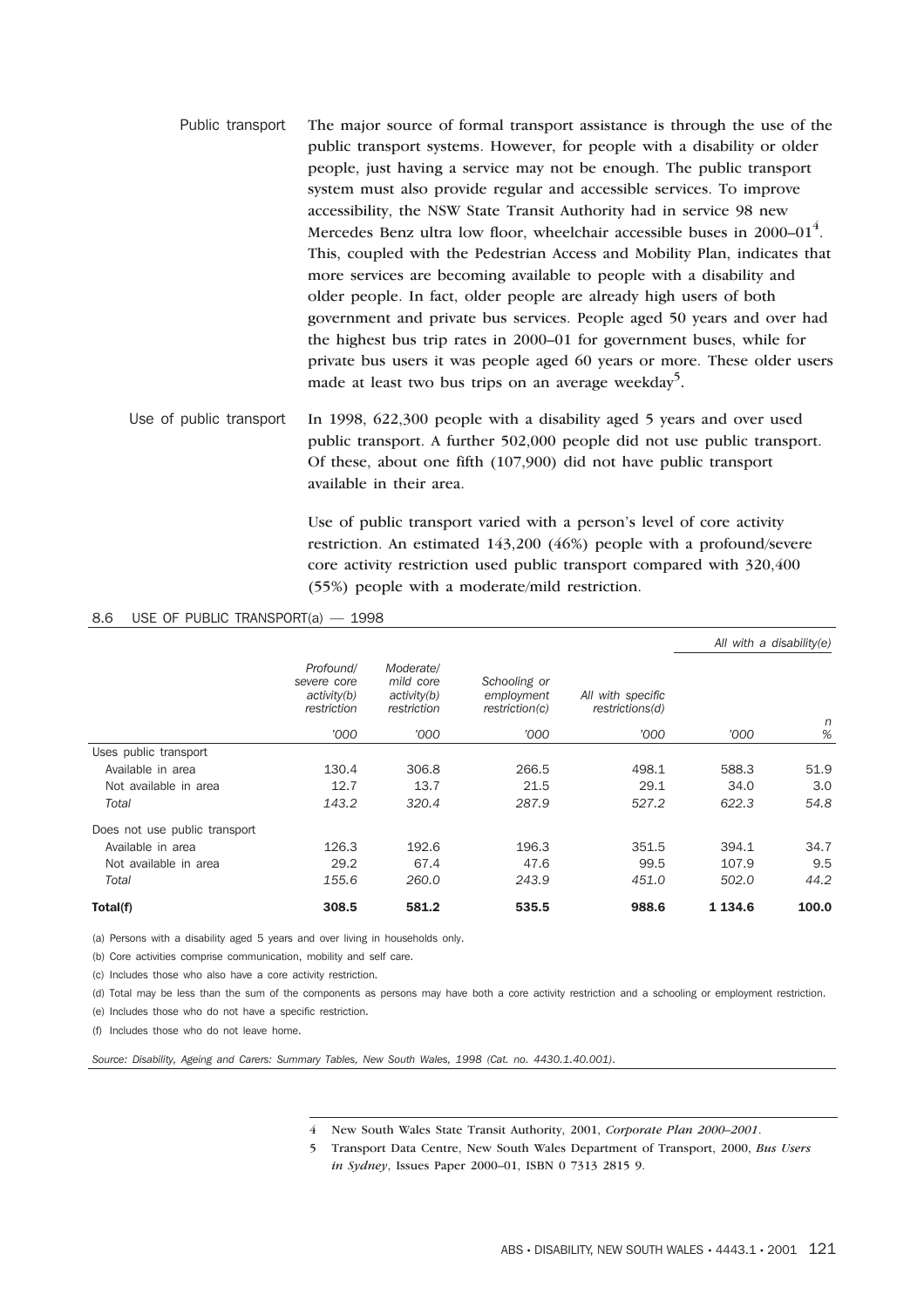Concession cards Around 62% of the 622,300 people with a disability who used public transport used one or more concession cards. Most (312,000) used a pension/benefit card, while 72,500 used a Senior's card and 46,100 used some other form of concession card.

Reason for using public transport Among all people with a disability aged 5 years and over, 116,200 used public transport for their last journey in the fortnight prior to the 1998 Survey of Disability, Ageing and Carers. Just over one third (40,300) of trips were to attend work or school/educational activities. A further 26%  $(29,700)$  of these trips were for shopping,  $12\%$   $(13,800)$  were visits to a doctor and 11% (11,100) were visits to relatives or friends.



8.7 REASON PUBLIC TRANSPORT USED(a) — 1998

(a) Persons with a disability aged 5 years and over living in households only. *Source: ABS data available on request, Survey of Disability, Ageing and Carers, 1998.*

Difficulty with public transport One third (371,000) of people with a disability in NSW had some form of difficulty using public transport. This included 127,800 of people who needed help and/or supervision, 116,000 who did not need help, but had some form of difficulty and 127,100 who were not able to use any form of public transport.

> Difficulty in using public transport was more pronounced among those with a profound/severe core activity restriction. Some 31% (96,000) of those with a profound/severe restriction needed help and/or supervision while  $22\%$  (69,100) could not use any form of public transport.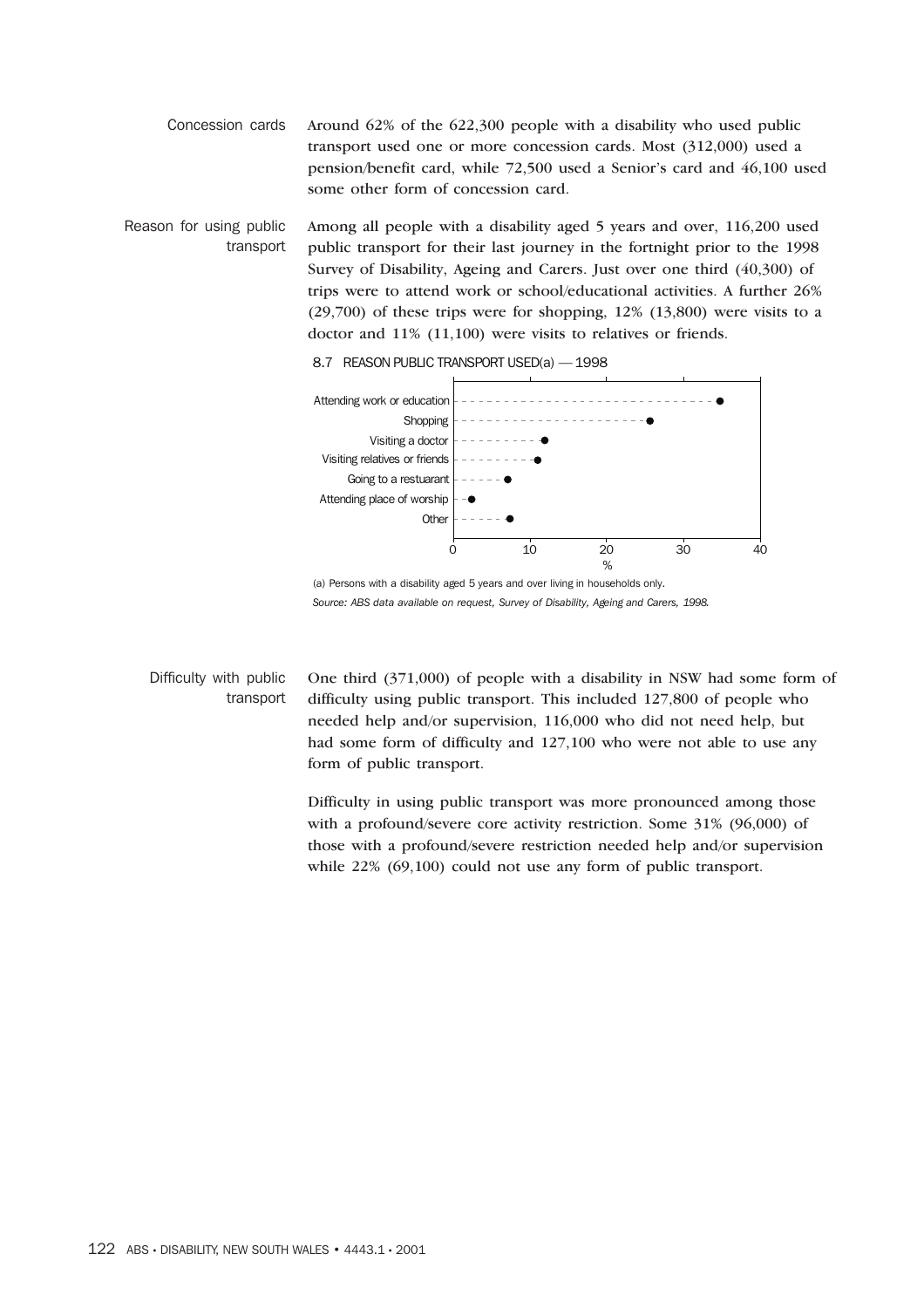#### 8.8 DIFFICULTY USING PUBLIC TRANSPORT(a) — 1998

|                                                | Profound/<br>severe core<br>activity(b)<br>restriction | Moderate/<br>mild core<br>activity(b)<br>restriction | Schooling or<br>employment<br>restriction(c) | All with specific<br>restrictions(d) | All with<br>disability(e) |
|------------------------------------------------|--------------------------------------------------------|------------------------------------------------------|----------------------------------------------|--------------------------------------|---------------------------|
|                                                | '000                                                   | '000                                                 | '000                                         | '000                                 | '000                      |
| Able to use public transport                   |                                                        |                                                      |                                              |                                      |                           |
| Help/supervision needed                        | 96.0                                                   | 31.8                                                 | 72.0                                         | 127.8                                | 127.8                     |
| No help needed, but has difficulty             | 47.0                                                   | 69.1                                                 | 69.3                                         | 116.0                                | 116.0                     |
| Total                                          | 143.0                                                  | 100.9                                                | 141.3                                        | 243.8                                | 243.8                     |
| Not able to use any form of public transport   | 69.1                                                   | 58.1                                                 | 50.9                                         | 127.1                                | 127.1                     |
| All who have difficulty using public transport | 212.1                                                  | 159.0                                                | 192.2                                        | 371.0                                | 371.0                     |
| No difficulty using public transport           | 86.7                                                   | 421.6                                                | 339.7                                        | 607.3                                | 753.2                     |
| Total(f)                                       | 308.5                                                  | 581.2                                                | 535.5                                        | 988.6                                | 1 1 3 4 . 6               |

(a) Persons with a disability aged 5 years and over living in households only.

(b) Core activities comprise communication, mobility and self care.

(c) Includes those who also have a core activity restriction.

(d) Total may be less than the sum of the components as persons may have both a core activity restriction and a schooling or employment restriction.

(e) Includes those who do not have a specific restriction.

(f) Includes those who do not leave home.

*Source: Disability, Ageing and Carers: Summary Tables, New South Wales, 1998 (Cat. no. 4430.1.40.001).*

In 1998, a number of specific difficulties with public transport were reported by people with a disability. These included: difficulty using steps (155,000) and doors (31,000) when entering or leaving vehicles or carriages; a lack of and/or uncomfortable seating (98,800); problems with getting to stops or stations or, once there, getting onto the stop or station (93,600); and difficulties with crowds, toilets, space and/or ventilation (34,800). Fear or anxiety about use of public transport also caused difficulty for 45,700 people with a disability while 32,900 had cognitive difficulties using these services.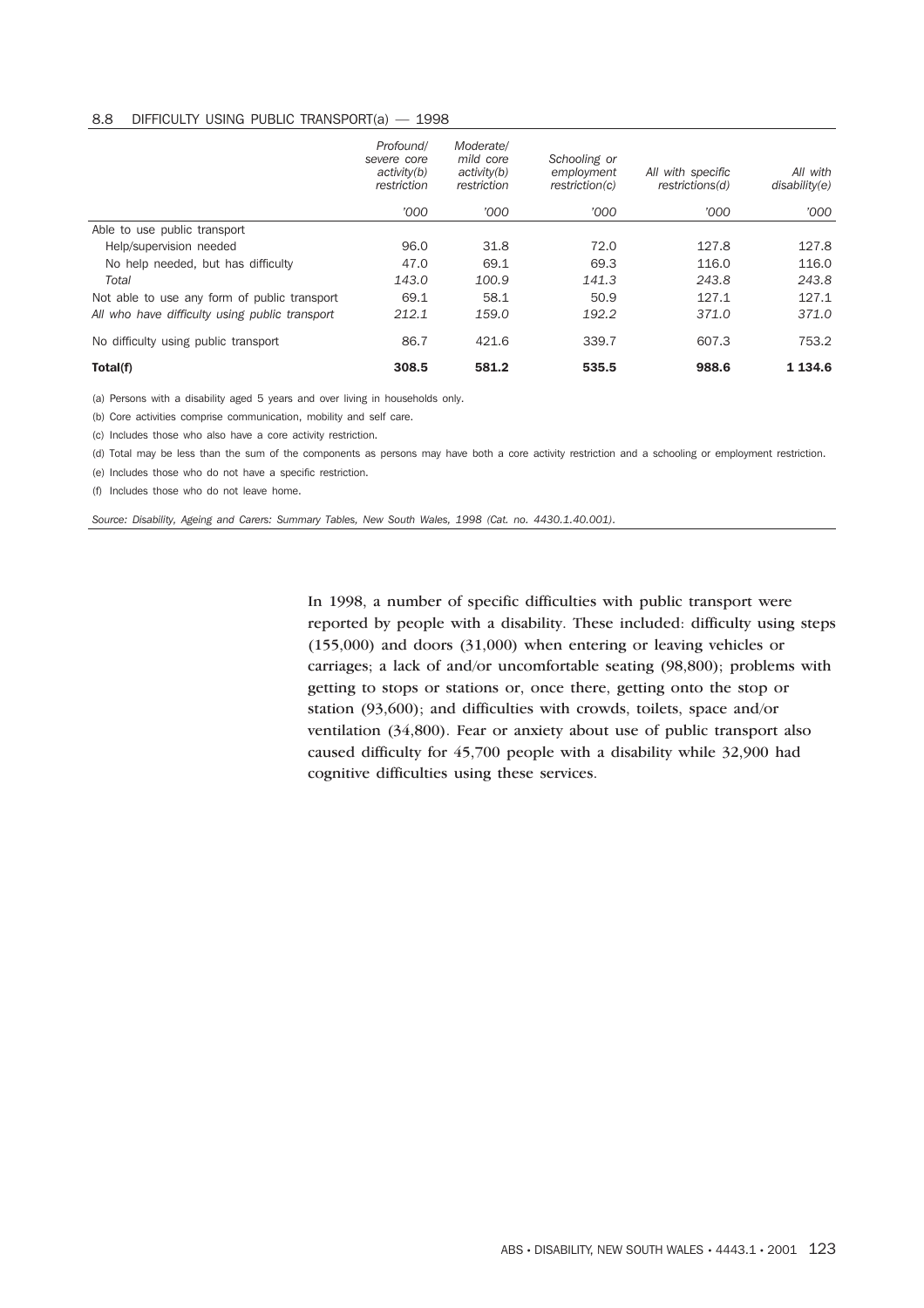#### 8.9 SELECTED DIFFICULTIES USING PUBLIC TRANSPORT(a) — 1998

|                                                                       | Profound/<br>severe core<br>activity(b)<br>restriction | Moderate/<br>mild core<br>activity(b)<br>restriction | Schooling or<br>employment<br>restriction(c) | All with specific<br>restrictions(d) | All with<br>disability(e) |
|-----------------------------------------------------------------------|--------------------------------------------------------|------------------------------------------------------|----------------------------------------------|--------------------------------------|---------------------------|
|                                                                       | '000                                                   | '000                                                 | '000                                         | '000                                 | '000                      |
| Difficulties experienced using public transport                       |                                                        |                                                      |                                              |                                      |                           |
| Getting to/on to stops/stations                                       | 65.0                                                   | 28.7                                                 | 36.5                                         | 93.6                                 | 93.6                      |
| Getting into/out of vehicles/carriages, due to                        |                                                        |                                                      |                                              |                                      |                           |
| <b>Steps</b>                                                          | 98.4                                                   | 56.5                                                 | 68.6                                         | 155.0                                | 155.0                     |
| <b>Doors</b>                                                          | 22.3                                                   | $*8.7$                                               | 13.2                                         | 31.0                                 | 31.0                      |
| Other                                                                 | 22.3                                                   | $*6.3$                                               | 13.2                                         | 28.6                                 | 28.6                      |
| Inadequate access to toilets/crowds/lack of space/poor<br>ventilation | 24.0                                                   | 10.8                                                 | 24.9                                         | 34.8                                 | 34.8                      |
| Lack of seating/difficulty standing/pain/discomfort when<br>sitting   | 63.3                                                   | 35.5                                                 | 63.4                                         | 98.8                                 | 98.8                      |
| Cognitive difficulties                                                | 29.9                                                   | $**3.0$                                              | 25.7                                         | 32.9                                 | 32.9                      |
| Fear/anxiety                                                          | 31.0                                                   | 14.7                                                 | 26.0                                         | 45.7                                 | 45.7                      |
| Sight problems                                                        | 13.7                                                   | $*3.9$                                               | $**2.9$                                      | 17.7                                 | 17.7                      |
| Other                                                                 | 32.3                                                   | 56.1                                                 | 47.3                                         | 88.4                                 | 88.4                      |
| All who have difficulty using public transport(f)                     | 212.0                                                  | 159.0                                                | 192.1                                        | 371.0                                | 371.0                     |
| Has no difficulty using public transport                              | 86.7                                                   | 421.6                                                | 339.8                                        | 607.3                                | 753.3                     |
| Total(g)                                                              | 308.5                                                  | 581.2                                                | 535.5                                        | 988.6                                | 1 1 3 4 . 6               |

(a) Persons with a disability aged 5 years and over living in households only.

(b) Core activities comprise communication, mobility and self care.

(c) Includes those who also have a core activity restriction.

(d) Total may be less than the sum of the components as persons may have both a core activity restriction and a schooling or employment restriction.

(e) Includes those who do not have a specific restriction.

(f) Total may be less than the sum of the components as persons may have more than one difficulty.

(g) Includes those who do not leave home.

*Source: Disability, Ageing and Carers: Summary Tables, New South Wales, 1998 (Cat. no. 4430.1.40.001).*

Wheelchair accessible taxis One way in which people with a disability who use a wheelchair can participate in employment, educational and social activities is through the use of wheelchair accessible taxis. In August 2000 the Transport Data Centre of the NSW Department of Transport conducted a survey on the use of these taxis<sup>6</sup>. Among current users of wheelchair accessible taxis at the time of the survey, 61% resided in the Sydney region, 12% in the Newcastle and Wollongong regions and the remaining 27% in other parts of NSW. Over one third of these people used these taxis at least once a week, with the majority of use (81%) occurring on weekdays. The main reasons given for using these taxis in the 12 months prior to the survey were for medical purposes (54%), recreation and entertainment (49%), personal business (22%), education (12%) and work (11%).

<sup>6</sup> Transport Data Centre, New South Wales Department of Transport, 2000, *Survey of Usage of Wheelchair Accessible Taxis*, Sydney, 2000.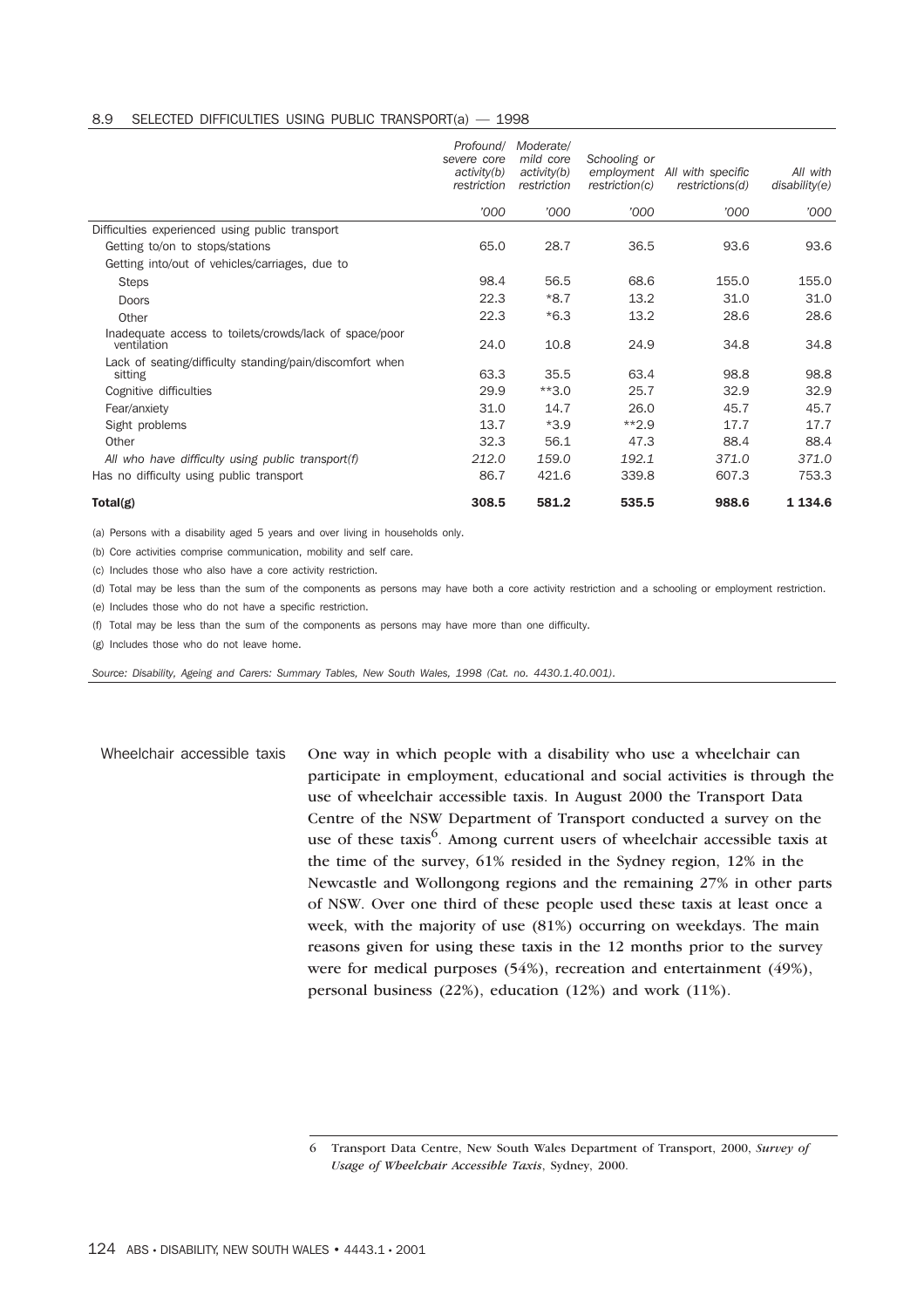Community transport Community transport provides an alternative source of assistance for people with a disability and older people when other transport sources are either not available or not accessible. Bus or individual transport is provided for people assessed as eligible under a range of Government funded programs. During 1997–98, over 1.6 million trips were provided by community transport. Over one quarter of these trips were for social or recreational purposes. Shopping (23%) and day care (21%) travel were the other main uses of community transport while travel to a hospital or doctor both accounted for 9% of trips<sup>7</sup>.





The majority of community transport trips were provided in project owned buses (58%) or cars (10%). A further 12% of trips were provided in buses brokered from other community transport groups, private companies or government sources, while volunteer cars accounted for 8%. The remaining sources included buses hired from private operators (5%) and taxis  $(4%)^{7}$ .

INFORMAL TRANSPORT ASSISTANCE Informal assistance is unpaid help or supervision provided to a person with a disability or an older person. Such assistance is provided by family, friends and neighbours, many of whom are carers (see Chapter 3, Caring in the Community). As the private motor vehicle is the primary mode of transportation in Australia, the majority of informal transport assistance occurs as a passenger in a private motor car.

Source of informal assistance Of the 285,700 people with a disability who needed transport assistance in 1998, two-thirds (190,100) had only one informal source of that assistance. A further 62,900 people had more than one source. Some 32,600 people with a disability had no informal source of transport assistance.

*Source: NSW Department of Transport, 1997–98.*

<sup>7</sup> NSW Department of Transport, 1997–98.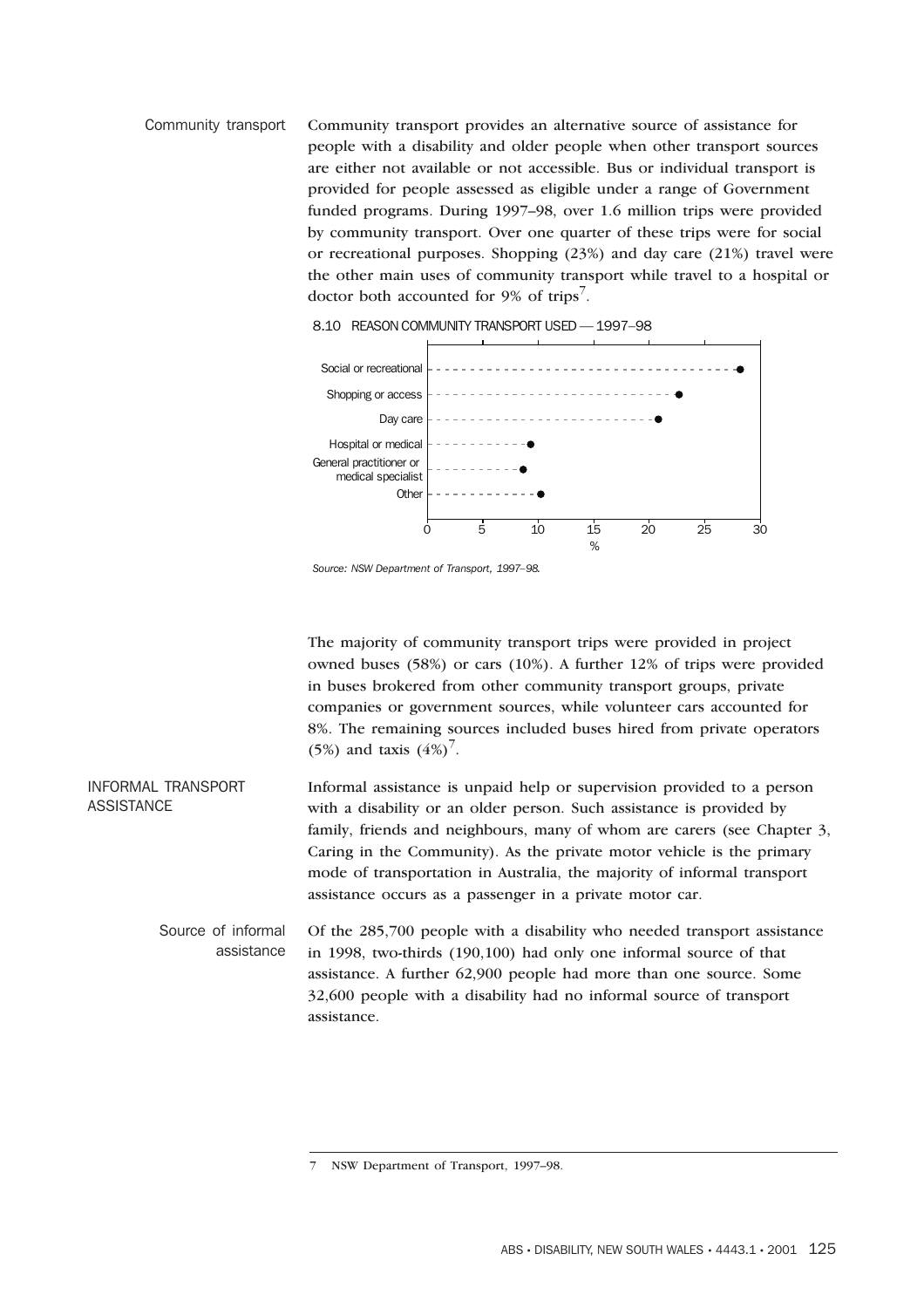### 8.11 INFORMAL TRANSPORT ASSISTANCE — 1998

|                            |            |                      | Persons with a disability |                 |                      | All persons(a) |               |
|----------------------------|------------|----------------------|---------------------------|-----------------|----------------------|----------------|---------------|
|                            |            |                      |                           | Total           |                      | Total          |               |
|                            | 5-59 years | 60 years<br>and over |                           |                 | 60 years<br>and over |                |               |
|                            | '000       | '000                 | '000                      | %               | '000                 | '000           | %             |
| Number of informal sources |            |                      |                           |                 |                      |                |               |
| None                       | 12.3       | 20.3                 | 32.6                      | 11.4            | 28.1                 | 40.4           | 13.0          |
| One                        | 83.9       | 106.2                | 190.1                     | 66.5            | 120.1                | 204.0          | 65.6          |
| Two or more                | 32.1       | 30.8                 | 62.9                      | 22.0            | 34.2                 | 66.4           | 21.4          |
| Total needing assistance   | 128.4      | 157.3                | 285.7                     | 100.0           | 182.4                | 310.7          | 100.0         |
| Does not need assistance   | 526.3      | 312.3                | 838.6                     | $\cdot$ $\cdot$ | 808.9                | 1 3 3 5.2      | $\cdot$ .     |
| Total(b)                   | 658.4      | 476.3                | 1 1 3 4 . 6               | $\sim$          | 997.9                | 1656.3         | $\sim$ $\sim$ |

(a) With a disability aged 5–59 years and persons aged 60 years and over living in households only.

(b) Includes those who do not leave home.

*Source: ABS data available on request, Survey of Disability, Ageing and Carers, 1998.*

### PRIVATE TRANSPORT

Reason for using private transport Nearly three-quarters (847,300) of people with a disability aged 5 years and over were either a driver (500,400) or passenger (346,900) in a motor vehicle on their last journey in the fortnight prior to the 1998 survey. Shopping was the main purpose of that last journey for 32% (158,800) of drivers and 30% (103,600) of passengers. A further 28% (142,700) of drivers used a car for attending work or educational activities while 10% (34,200) of passengers travelled to work or education facilities in a car.

> Passengers were more likely to use a car for social or health reasons. About 21% (71,700) of car passengers reported the purpose of their last trip as being to visit relatives or friends while 17% (59,200) visited a medical practitioner or medical specialist.

8.12 REASON PRIVATE TRANSPORT USED(a) - 1998



(a) Persons with a disability aged 5 years and over living in households only. *Source: Disability, Ageing and Carers: Summary Tables, New South Wales, 1998 (Cat. no. 4430.1.40.001).*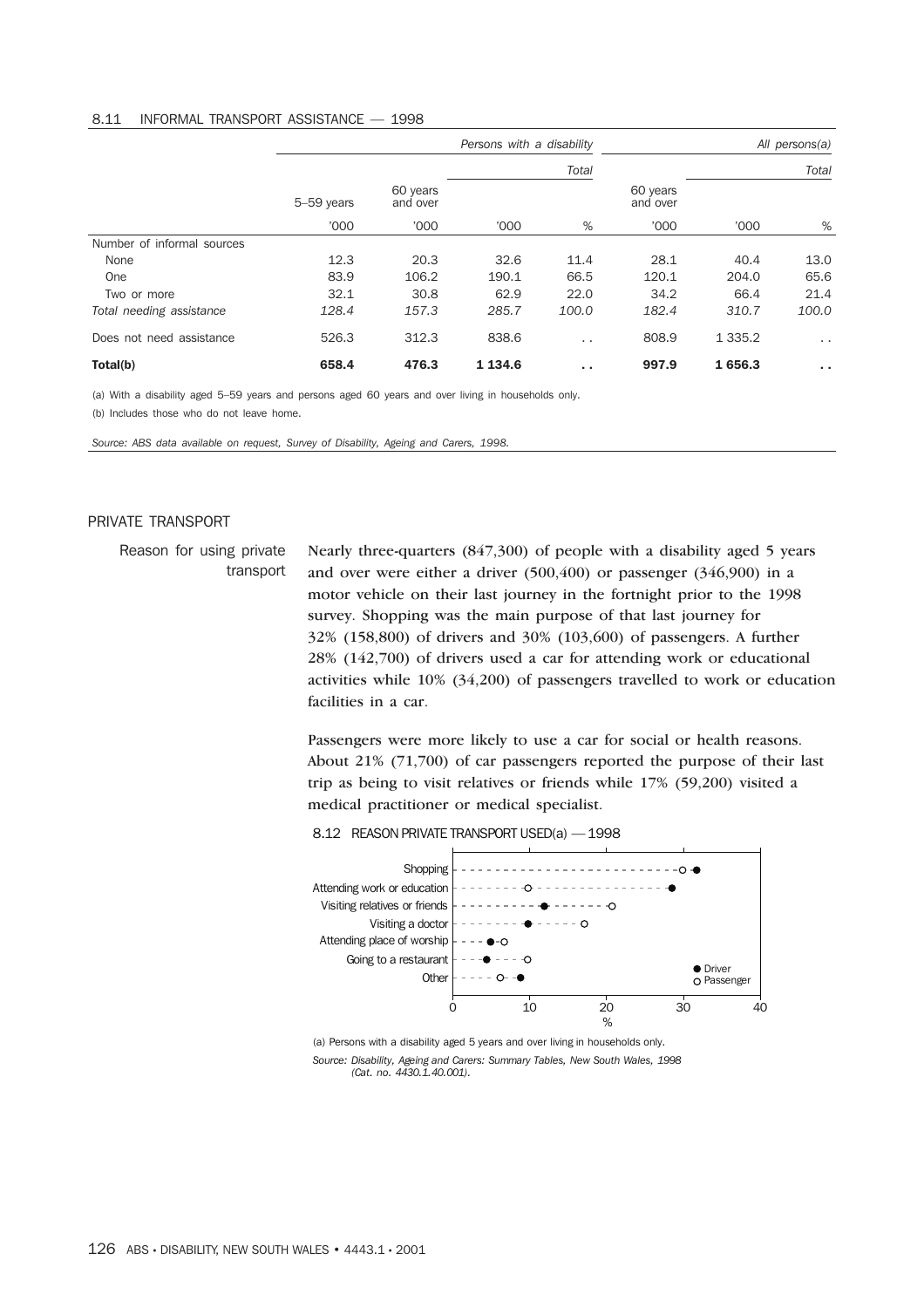#### Need for private transport assistance

In NSW, 62% (655,300) of people with a disability aged 17 years and over living in households did not need assistance with private transport. The remaining 382,500 people needed some form of transport assistance. Of these, 139,900 (37%) always needed to be driven and 134,000 (35%) sometimes needed to be driven. Almost three-quarters of those who always needed to be driven (103,500) and over half of those who sometimes needed to be driven (75,500) had a profound/severe core activity restriction.

|                                                                                 | Profound/<br>severe<br>core activity(b)<br>restriction | Schooling or<br>employment<br>restriction(c) | All with<br>disability(d) |
|---------------------------------------------------------------------------------|--------------------------------------------------------|----------------------------------------------|---------------------------|
|                                                                                 | '000                                                   | '000                                         | 000'                      |
| Need for assistance                                                             |                                                        |                                              |                           |
| Always needs to be driven                                                       | 103.5                                                  | 51.2                                         | 139.9                     |
| Sometimes needs to be driven                                                    | 75.5                                                   | 76.1                                         | 134.0                     |
| Does not need to be driven, but has<br>difficulty                               | 17.6                                                   | 27.6                                         | 39.5                      |
| Need not related to disability                                                  | 10.5                                                   | 26.4                                         | 69.0                      |
| Total                                                                           | 207.1                                                  | 181.4                                        | 382.5                     |
| Does not need assistance                                                        | 52.4                                                   | 286.9                                        | 655.3                     |
| Total(e)                                                                        | 269.3                                                  | 471.9                                        | 1 048.1                   |
| (a) Persons with a disability aged 17 years and over living in households only. |                                                        |                                              |                           |
| (b) Core activities comprise communication, mobility and self care.             |                                                        |                                              |                           |
| (c) Includes those who also have a core activity restriction.                   |                                                        |                                              |                           |
| (d) Includes those who do not have a specific restriction.                      |                                                        |                                              |                           |
| (e) Includes those who do not leave home.                                       |                                                        |                                              |                           |
| Source: Disability, Ageing and Carers: Summary Tables, New South Wales, 1998    |                                                        |                                              |                           |

# 8.13 NEED FOR PRIVATE TRANSPORT ASSISTANCE(a) — 1998

*(Cat. no. 4430.1.40.001).*

DRIVER'S LICENCES For many people with a disability and for older people, the ability to drive themselves provides a certain level of freedom from the necessity of using informal or formal transport assistance. However, as licensing is restricted among people with a disability and the elderly, the demand for transport assistance could be expected to increase as the NSW population ages.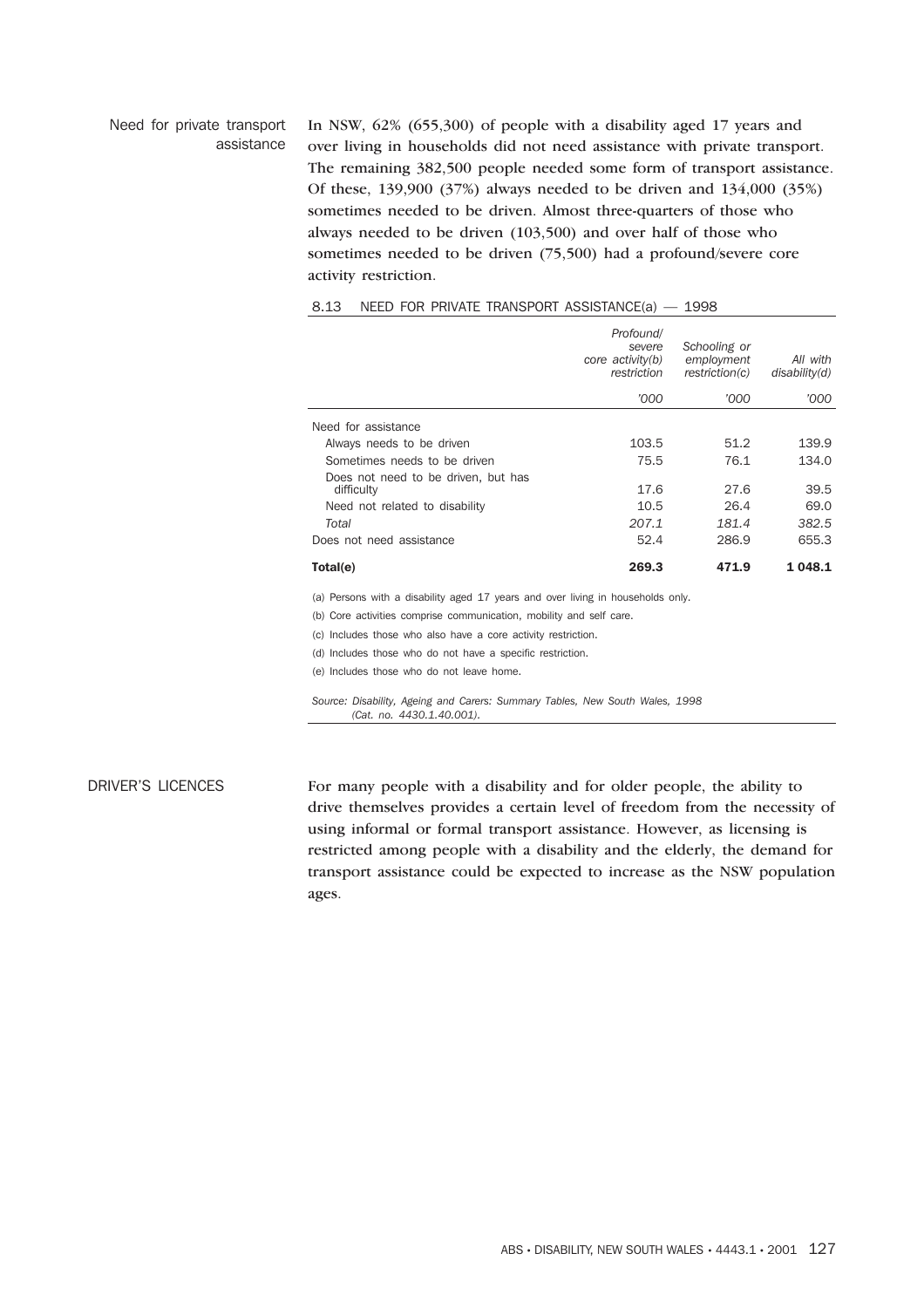DRIVER'S LICENCES *continued* In June 2000 there were 4.1 million licensed drivers and riders in NSW. Overall 86% of men and 75% of women held licences with the highest rates among those aged 45–64 years (94% of men and 82% of women). Among men, the licence rate remained over 80% for those aged 65–74 years then declined to 66% for those aged 75 years or more. For women the licence rate declined at a younger age to 60% for those aged 65–74 years then to 28% for those aged 75 years or more<sup>8</sup>. This gender difference among older people has been declining in recent years with the number of women aged 75 years and over who hold a driver's licence increasing by 52% between 1995 and 2000 $^9$ .

People with a disability Licence rates among people with a disability were generally lower than those of the total population. In 1998, 84% of men and 61% of women with a disability aged 17 years and over held a driver's licence. Among people with a disability, licensing rates also varied with a person's age and sex. About 62% of people with a disability aged 17–24 years were licensed, rising to 84% for those aged 45–59 years, before declining to 40% for those aged 75 years or more. Women had an overall lower level of licensing, particularly in the older age groups. Some 63% of men with a disability aged 75 years and over had a licence compared with 24% of women with a disability in the same age group.

8.14 LICENCE RATE(a) — 1998



(a) Persons with a disability aged 17 years and over living in households only. *Source: ABS data available on request, Survey of Disability, Ageing and Carers, 1998.*

Driving frequency In 1998, almost two-thirds (487,000) of people with a disability who held a driver's licence drove on a daily basis. A further 183,500 drove at least once a week (but not daily) and 44,400 drove less frequently than once a week. Some 45,200 people with a disability did not drive at all even though they still had a current licence.

<sup>8</sup> NSW Road and Traffic Authority, 2001.

<sup>9</sup> NSW Road and Traffic Authority, 1995 & 2000.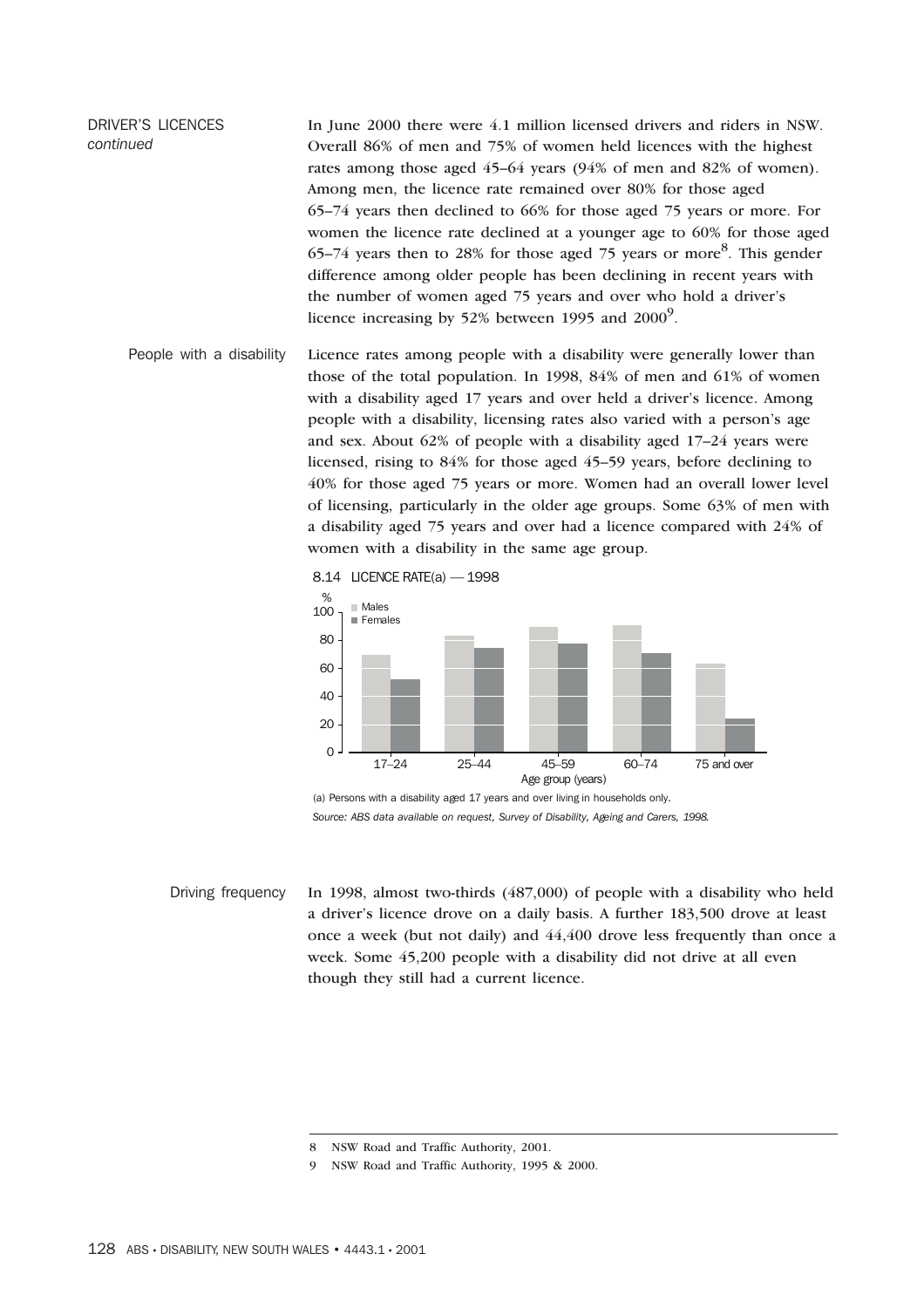# Driving frequency *continued* Older men were more likely than older women to drive on a daily basis. Around 61% (86,700) of men aged 60–74 years and 44% (19,900) aged 75 years and over reported driving daily. Equivalent rates for women were 43% (38,500) and 18% (4,800). There was little difference between the proportions of younger men and women (aged 17–44 and 45–59 years) who drove daily.

|                       |                    |                    |                    | Persons with a disability |          |                    |                      | All persons(a) |
|-----------------------|--------------------|--------------------|--------------------|---------------------------|----------|--------------------|----------------------|----------------|
|                       | $17 - 44$<br>years | $45 - 59$<br>years | $60 - 74$<br>years | 75 years<br>and over      | Total    | $60 - 74$<br>years | 75 years<br>and over | Total          |
|                       | '000               | '000               | '000'              | '000                      | '000     | '000               | '000                 | '000           |
|                       |                    |                    | <b>MALES</b>       |                           |          |                    |                      |                |
| Licensed and drives   |                    |                    |                    |                           |          |                    |                      |                |
| Daily                 | 102.4              | 88.0               | 86.7               | 19.9                      | 297.0    | 221.7              | 46.1                 | 458.2          |
| At least once a week  | 16.2               | 27.2               | 42.5               | 19.1                      | 105.1    | 66.5               | 26.0                 | 135.9          |
| Less than once a week | $*4.1$             | $*6.8$             | $*7.6$             | $**2.4$                   | 20.9     | 10.9               | $*4.6$               | 26.5           |
| Total with license(b) | 126.5              | 125.6              | 142.0              | 45.6                      | 439.6    | 309.7              | 81.8                 | 643.4          |
| Not licensed          | 29.4               | 13.9               | 13.4               | 25.9                      | 82.6     | 30.0               | 35.9                 | 109.2          |
| Total(c)              | 156.6              | 140.1              | 156.0              | 72.0                      | 524.8    | 340.3              | 118.2                | 755.2          |
|                       |                    |                    | <b>FEMALES</b>     |                           |          |                    |                      |                |
| Licensed and drives   |                    |                    |                    |                           |          |                    |                      |                |
| Daily                 | 74.7               | 72.1               | 38.5               | 4.8                       | 190.0    | 127.3              | 13.3                 | 287.4          |
| At least once a week  | 14.7               | 23.8               | 30.2               | 9.9                       | 78.5     | 73.7               | 22.0                 | 134.2          |
| Less than once a week | $*2.3$             | $*7.3$             | $*9.8$             | $**4.1$                   | 23.5     | 20.4               | $*6.1$               | 36.1           |
| Total with license(b) | 96.5               | 108.2              | 99.1               | 26.5                      | 320.5    | 240.8              | 52.6                 | 498.0          |
| Not licensed          | 37.8               | 30.4               | 47.5               | 79.4                      | 195.1    | 120.3              | 120.2                | 308.7          |
| Total aged(c)         | 135.7              | 139.4              | 139.3              | 108.9                     | 523.4    | 363.6              | 175.8                | 814.6          |
|                       |                    |                    | <b>PERSONS</b>     |                           |          |                    |                      |                |
| Licensed and drives   |                    |                    |                    |                           |          |                    |                      |                |
| Daily                 | 177.0              | 160.1              | 125.2              | 24.7                      | 487.0    | 349.0              | 59.5                 | 745.6          |
| At least once a week  | 30.8               | 51.0               | 72.7               | 29.0                      | 183.5    | 140.2              | 48.0                 | 270.1          |
| Less than once a week | $*6.4$             | 14.1               | 17.3               | $*6.5$                    | 44.4     | 31.3               | 10.8                 | 62.6           |
| Total with license(b) | 223.0              | 233.8              | 231.3              | 72.1                      | 760.1    | 550.4              | 134.3                | 1 141.5        |
| Not licensed          | 67.2               | 44.3               | 60.9               | 105.2                     | 277.6    | 150.3              | 156.1                | 418.0          |
| Total(c)              | 292.4              | 279.5              | 295.3              | 180.9                     | 1 0 48.1 | 703.9              | 294.1                | 1569.8         |

#### 8.15 DRIVER STATUS, BY SEX AND AGE — 1998

(a) Persons with a disability aged 17–59 years and persons aged 60 years and over living in households only.

(b) Includes those licenced who do not drive.

(c) Includes those not asked who do not leave home.

*Source: ABS data available on request, Survey of Disability, Ageing and Carers, 1998.*

Level of restriction Licensing rates differed with a person's level of disability. For people with a profound/severe core activity restriction, 52% (141,200) held a driver's licence in 1998. Among people with a schooling and/or employment restriction, the licence rate was 78% (367,500).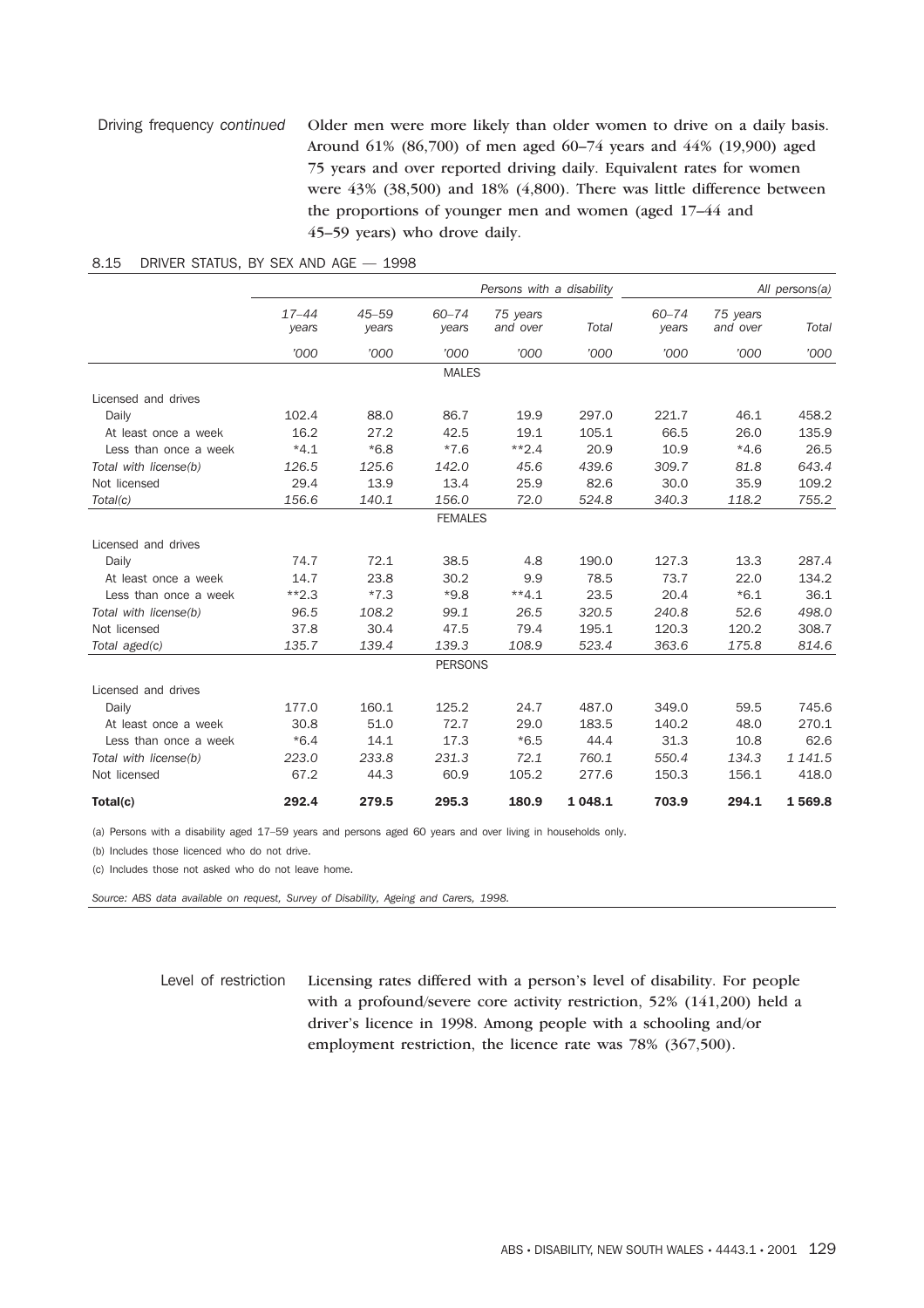#### 8.16 DRIVER'S LICENCE STATUS(a) — 1998

|                                           |                                                 |                                        |           | All with disability $(c)$ |
|-------------------------------------------|-------------------------------------------------|----------------------------------------|-----------|---------------------------|
|                                           | Profound/severe core<br>activity(b) restriction | Schooling or<br>employment restriction |           |                           |
|                                           | '000                                            | '000                                   | '000      | %                         |
| Has a current driver's licence and drives |                                                 |                                        |           |                           |
| Daily                                     | 55.3                                            | 242.8                                  | 487.0     | 46.5                      |
| At least once a week                      | 49.6                                            | 83.7                                   | 183.5     | 17.5                      |
| At least once a year                      | 15.5                                            | 22.3                                   | 44.4      | 4.2                       |
| Does not drive at all                     | 20.8                                            | 18.7                                   | 45.2      | 4.3                       |
| Total                                     | 141.2                                           | 367.5                                  | 760.1     | 72.5                      |
| Does not have a current driver's licence  | 118.3                                           | 100.8                                  | 277.6     | 26.5                      |
| Total(d)                                  | 269.3                                           | 471.9                                  | 1 0 4 8.1 | 100.0                     |

(a) Persons with a disability aged 17 years and over living in households only.

(b) Core activities comprise communication, mobility and self care.

(c) Includes those who do not have a specific restriction.

(d) Includes those not asked or who do not leave home.

*Source: Disability, Ageing and Carers: Summary Tables, New South Wales, 1998 (Cat. no. 4430.1.40.001).*

Vehicle modifications One way in which people with a disability and older people can gain, or maintain, their licence is through vehicle modifications. In 1999, the NSW Road and Traffic Authority had issued 1,016 licences with endorsed conditions. Around 43% of these conditions involved steering with 229 requiring a steering wheel aid to be fitted and 206 requiring power steering. Other common modifications included vehicles with a dual circuit braking system (93), automatic vehicles with accelerators to the left of the footbrake (85) and vehicles with foot controls adapted to hand operation  $(71)^{10}$ .

8.17 SELECTED ENDORSED LICENCE CONDITIONS — 1999

|                                                                | no.  |
|----------------------------------------------------------------|------|
| Must have a steering wheel aid                                 | 229  |
| Must have power steering                                       | 206  |
| To be fitted with dual circuit braking system                  | 93   |
| Must be automatic and have accelerator to left of footbrake    | 85   |
| Foot controls must be adapted for operation by hand            | 71   |
| To have an extended indicator switch operated by the left hand | 36   |
| To be fitted with indicator switch operated by the left hand   | 36   |
| To have push-pull hand controls with electornic indicators     | 35   |
| May only drive vehicle with wing mirrors fitted to both sides  | 33   |
| <b>All modifications</b>                                       | 1016 |

*Source: NSW Road and Traffic Authority.*

10 NSW Road and Traffic Authority, 1999.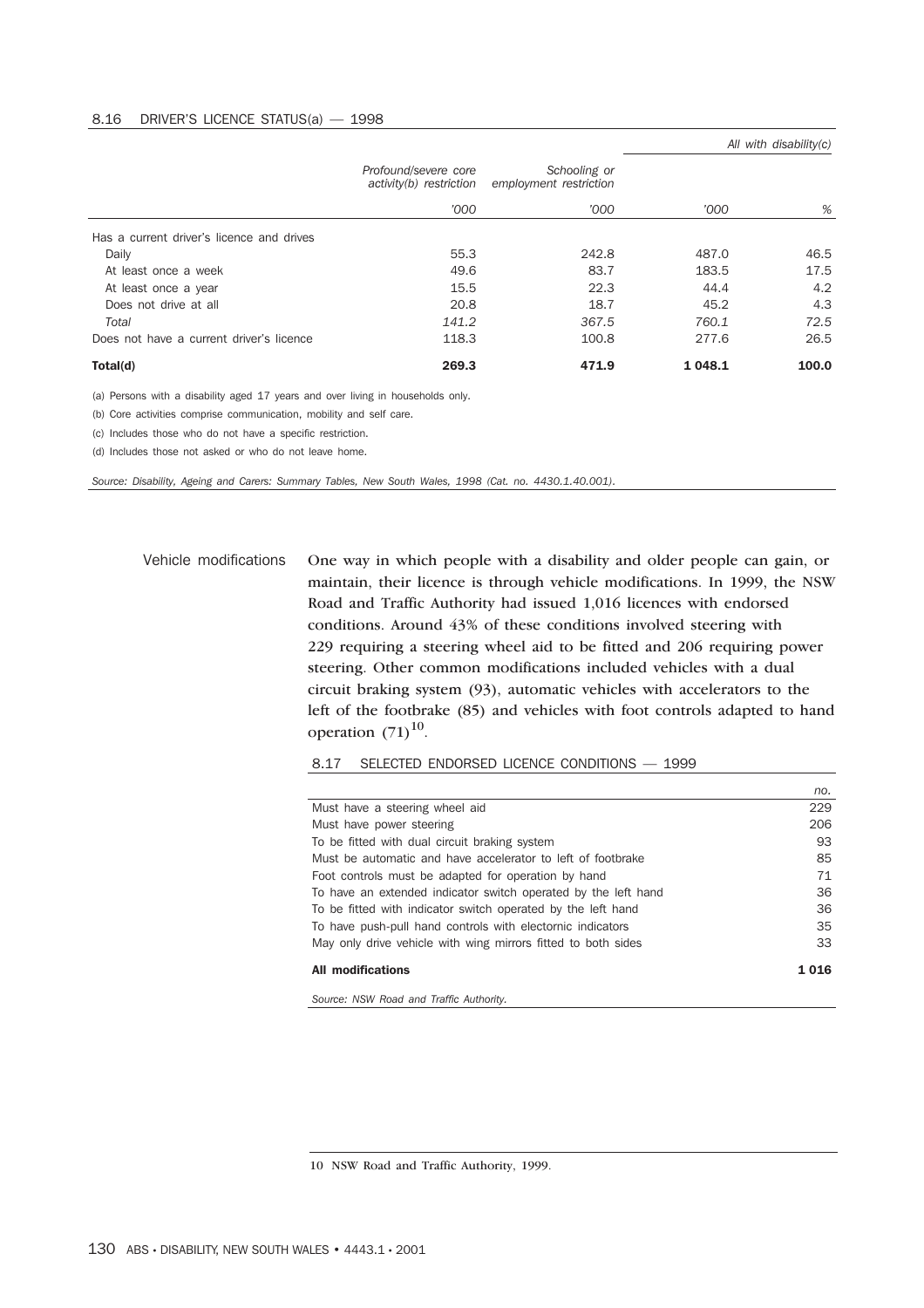TOURISM TRANSPORT Tourism for people with a disability is one activity which relies heavily on appropriate transport facilities. In 1996 the University of Technology and Tourism NSW undertook research on the tourism patterns of people with a physical disability<sup>11</sup>. This research examined tourism ranging from day trips through to international travel.

> The primacy of private vehicle use, demonstrated earlier in this chapter, is again illustrated by its high level of use in tourism travel. Overall, 71% of the people with a physical disability surveyed used private motor vehicles to reach their tourist destination. While 23% required modified motor vehicles for travel, 11% used modified vehicles to reach their tourist destination. Other forms of transport used to reach tourist destinations included planes (16%), trains (5%) and buses or coaches (4%). One third of the people surveyed were constrained in reaching their destination by transport problems.

Air services were the only form of transport to consistently receive positive comments. However, some problems were indicated including the added cost of attendants/carers, a lack of seat/leg space, a lack of accessible toilets, inappropriate boarding procedures and poor seat allocation.

Three-quarters of people surveyed had undertaken a day trip in the six months prior to the survey. Private motor vehicle use provided the majority of this transport with 80% using a private motor vehicle, including 16% using modified vehicles. Buses and coaches provided a further 6% of this transport while community or organised transport provided 5%.

GEOGRAPHIC DISTRIBUTION Transport planners, policy makers and policy advocates need to know where people live in order to ensure that appropriate services are available. People with a disability living in households who needed transport assistance are dispersed throughout NSW in much the same way as the population in general. In 1998, just under 60% (168,900) of people who needed transport assistance lived in the Sydney Statistical Division.

<sup>11</sup> Darcy, S., 1998, University of Technology, Sydney and Tourism New South Wales, *anxiety to access: Tourism Patterns and Experiences of New South Wales People with a Physical Disability,* Tourism New South Wales.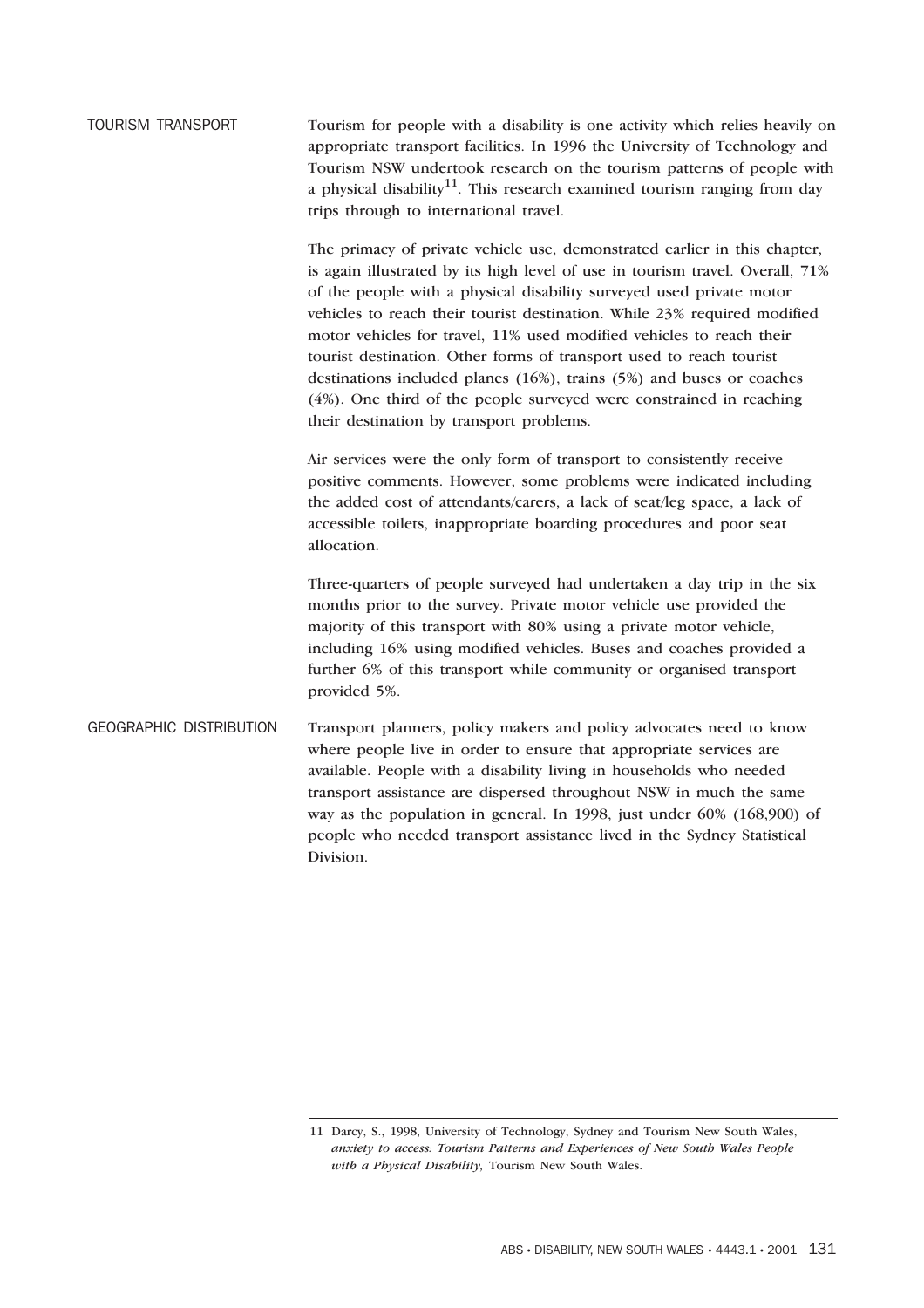# 8.18 MOBILITY RESTRICTIONS AND TRANSPORT ASSISTANCE — 1998

|                                                                          |                         |        | Persons with a disability(a) |        |             |             |
|--------------------------------------------------------------------------|-------------------------|--------|------------------------------|--------|-------------|-------------|
|                                                                          | Mobility restriction(b) |        | Transport assistance         |        |             | All persons |
|                                                                          | '000                    | %      | '000                         | %      | '000        | %           |
| Sydney Statistical Division                                              |                         |        |                              |        |             |             |
| Inner Sydney and Inner Western Sydney (SSDs)                             | 14.7                    | 6.1    | 17.1                         | 6.0    | 400.7       | 6.3         |
| Eastern Sydney (SSD)                                                     | $*6.4$                  | $*2.7$ | $*5.6$                       | $*2.0$ | 240.1       | 3.8         |
| St George-Sutherland (SSD)                                               | 12.1                    | 5.0    | 11.8                         | 4.1    | 418.1       | 6.6         |
| Canterbury-Bankstown (SSD)                                               | 16.2                    | 6.8    | 16.1                         | 5.6    | 275.0       | 4.3         |
| Fairfield-Liverpool and Outer South Western Sydney (SSDs)                | 18.8                    | 7.9    | 19.3                         | 6.7    | 611.9       | 9.7         |
| Central Western Sydney (SSD)                                             | 13.9                    | 5.8    | 17.9                         | 6.3    | 271.9       | 4.3         |
| Outer Western Sydney and Blacktown-Baulkham Hills<br>(SSD <sub>s</sub> ) | 28.7                    | 12.0   | 37.9                         | 13.3   | 696.3       | 11.0        |
| Lower Northern Sydney (SSD)                                              | $*6.1$                  | $*2.5$ | 12.7                         | 4.5    | 280.6       | 4.4         |
| Hornsby-Ku-ring-gai and Northern Beaches (SSDs)                          | 11.3                    | 4.7    | 12.3                         | 4.3    | 487.9       | 7.7         |
| Gosford-Wyong (SSD)                                                      | 12.9                    | 5.4    | 18.2                         | 6.4    | 292.7       | 4.6         |
| Total                                                                    | 141.1                   | 58.9   | 168.9                        | 59.1   | 3975.3      | 62.8        |
| Hunter (SD)                                                              | 30.9                    | 12.9   | 33.8                         | 11.8   | 542.0       | 8.6         |
| Illawarra (SD)                                                           | 19.8                    | 8.3    | 19.2                         | 6.7    | 390.2       | 6.2         |
| Richmond-Tweed and Mid-North Coast (SDs)                                 | 14.9                    | 6.2    | 8.6                          | 3.0    | 460.8       | 7.3         |
| Central West (SD)                                                        | $*8.3$                  | $*3.5$ | $*9.0$                       | $*3.2$ | 170.8       | 2.7         |
| South Eastern (SD)                                                       | 11.3                    | 4.7    | $*9.2$                       | $*3.2$ | 217.9       | 3.4         |
| Balance of State(c)                                                      | 13.3                    | 5.6    | 22.6                         | 7.9    | 568.7       | 9.0         |
| <b>New South Wales</b>                                                   | 239.6                   | 100.0  | 285.7                        | 100.0  | 6 3 2 5 . 8 | 100.0       |

(a) Persons with a disability aged five years and over living in households only.

(b) Core activity restriction. Includes only people who need assistance.

(c) Includes Northern SD, North Western SD, Murrumbidgee SD, Murray SD and Far West SD.

*Source: ABS data available on request, Survey of Disability, Ageing and Carers, 1998.*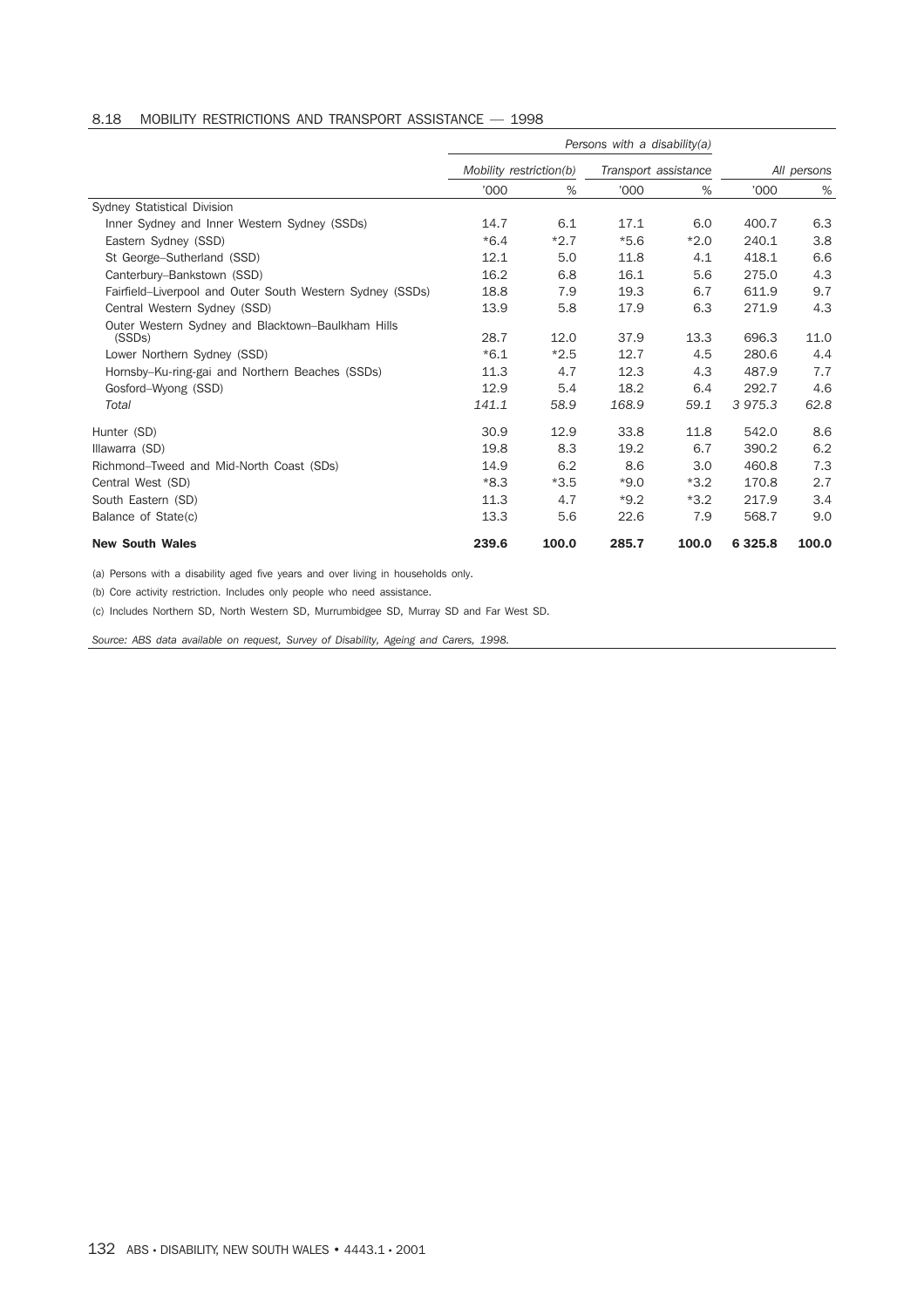# EXPLANATORY NOTES

| <b>INTRODUCTION</b>                                           | The majority of data presented is from the 1998 ABS Survey of<br>1<br>Disability, Ageing and Carers. The publication also uses information from<br>other ABS surveys and Commonwealth and NSW Government<br>administrative datasets. Government departments use specific criteria to<br>determine eligibility for disability services, depending upon the outcome<br>required. By specifying such criteria, administrative definitions of<br>disability are then created. As such, care should be taken in interpreting<br>and making comparisons across data from different sources, as each have<br>different methodologies and definitions. |
|---------------------------------------------------------------|------------------------------------------------------------------------------------------------------------------------------------------------------------------------------------------------------------------------------------------------------------------------------------------------------------------------------------------------------------------------------------------------------------------------------------------------------------------------------------------------------------------------------------------------------------------------------------------------------------------------------------------------|
| THE 1998 SURVEY OF<br>DISABILITY, AGEING AND<br><b>CARERS</b> | 2<br>The Survey of Disability, Ageing and Carers (SDAC) was conducted<br>by the ABS throughout Australia, from 16 March to 29 May 1998.<br>Detailed information was collected for three population groups:                                                                                                                                                                                                                                                                                                                                                                                                                                     |
|                                                               | people with a disability;<br>ш                                                                                                                                                                                                                                                                                                                                                                                                                                                                                                                                                                                                                 |
|                                                               | older people; and<br>ш                                                                                                                                                                                                                                                                                                                                                                                                                                                                                                                                                                                                                         |
|                                                               | those who provided care for people with disabilities.                                                                                                                                                                                                                                                                                                                                                                                                                                                                                                                                                                                          |
| People included in the<br>survey                              |                                                                                                                                                                                                                                                                                                                                                                                                                                                                                                                                                                                                                                                |
| Geographical areas                                            | The survey covered people in both urban and rural areas in all<br>3<br>States and Territories, except for those living in remote and sparsely<br>settled parts of Australia.                                                                                                                                                                                                                                                                                                                                                                                                                                                                   |
| <b>Dwellings</b>                                              | The survey included people in both private and non-private<br>4<br>dwellings, including people in cared accommodation but excluding those<br>in gaols and correctional institutions.                                                                                                                                                                                                                                                                                                                                                                                                                                                           |
| Persons                                                       | The scope of the survey was all people except: visitors;<br>5<br>non-Australian diplomatic personnel; overseas residents in Australia; and<br>members of non-Australian defence forces (and their dependants)<br>stationed in Australia.                                                                                                                                                                                                                                                                                                                                                                                                       |
| Coverage                                                      | Coverage rules were applied which aimed to ensure that each<br>6<br>person eligible for inclusion in scope was associated with only one<br>dwelling and thus had only one chance of selection.                                                                                                                                                                                                                                                                                                                                                                                                                                                 |
| Sample design                                                 | Multi-stage sampling techniques were used to select the sample for<br>7<br>the survey. The final sample for NSW comprised 8,680 persons for the<br>private dwellings component, 83 in non-private dwellings and 1,576<br>persons for the cared accommodation component.                                                                                                                                                                                                                                                                                                                                                                        |
| Data collection methodology                                   | 8<br>The survey was divided into two components — the household<br>component and the cared accommodation component.                                                                                                                                                                                                                                                                                                                                                                                                                                                                                                                            |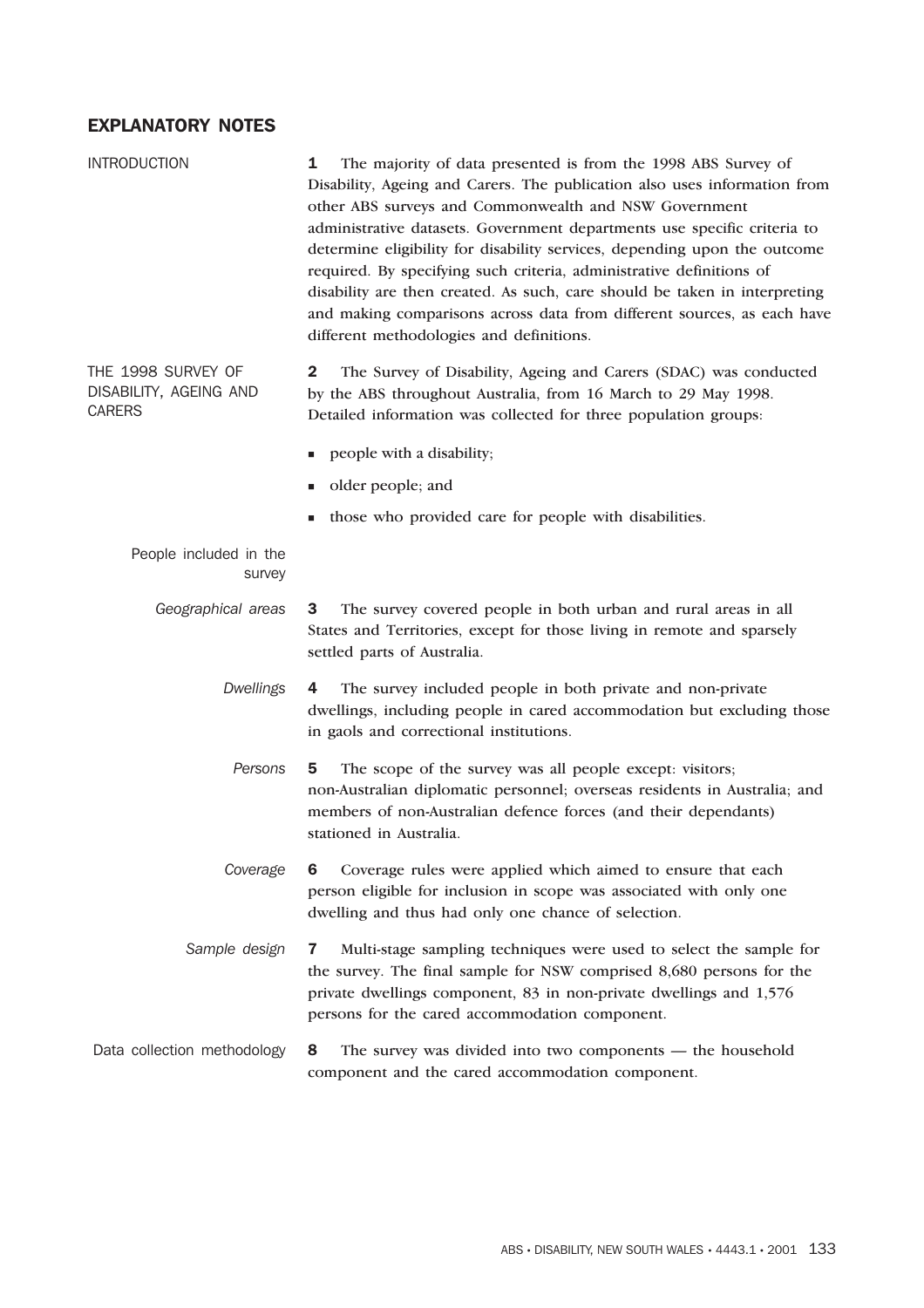Data collection methodology *continued* 9 The household component covered people in private dwellings and some non-private dwellings (e.g. hotels, motels, boarding houses and short-stay caravan parks). In this publication, people in the household component of the survey are referred to as 'living in households'.

> 10 The cared accommodation component covered residents of hospitals, nursing homes, hostels and other homes such as children's homes, who had been, or were expected to be, living there for at least three months.

*Household component* 11 Data for the household component of the survey were collected by trained interviewers using computer assisted personal interviews.

> 12 Basic demographic and socioeconomic information was collected for everyone selected. This information was provided by a responsible adult (ARA) in the household. People identified by ARA as having a long term health condition; a disability; aged 60 years or over; or as a regular provider of informal care (possible primary carers) were then personally interviewed. Proxy interviews were conducted with parents of children under 15 who had a disability, and for those aged 15–17 whose parents did not permit them to be personally interviewed.

> 13 People with a disability were asked questions relating to help and assistance needed and received for self care, mobility, communication, health care, housework, property maintenance, meal preparation, paperwork (reading and writing tasks) and transport activities. Those aged 5–20 years were asked about schooling restrictions, and those aged 15–64 years about employment restrictions.

14 People aged 60 years or more without a disability were asked questions about need for, and receipt of, help for housework, home maintenance, meal preparation, paperwork (reading and writing tasks) and transport activities.

15 Primary carers of a person with a disability were interviewed in order to obtain information relating to the assistance they provided, the assistance they could call on, and their employment experience. They were also given a self-enumeration form about their attitudes to, and experience of, their caring role. This self-enumeration form was completed by the carer during the interview.

*Cared accommodation component* 16 The cared accommodation component was enumerated in two stages using a mail-based methodology directed to administrators of selected health establishments.

> 17 The first stage required completion of a Contact Information Form to establish the name of a contact officer and the current number of occupants within the establishment.

18 The second stage required the nominated contact officer to select occupants, following the instructions provided. A separate questionnaire was then completed for each person meeting the coverage requirements.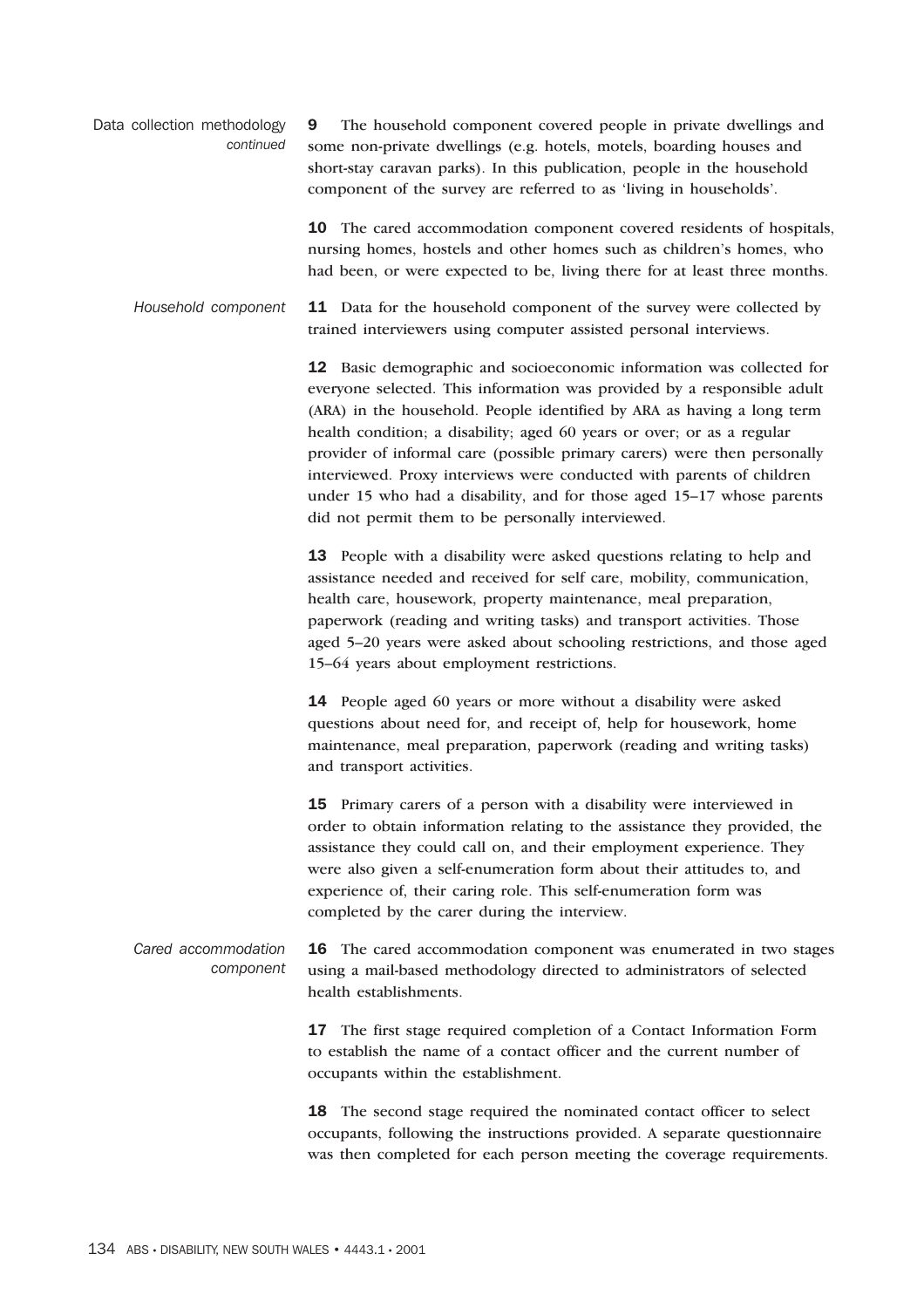*Cared accommodation component continued*

COMMONWEALTH/STATE DISABILITY AGREEMENT MINIMUM DATA SET

19 The range of data collected in this component was smaller than in the household component as some topics were not suitable for collection through a mail-based methodology or were irrelevant to those residing in cared accommodation.

20 As part of the Commonwealth/State Disability Agreement (CSDA) the Commonwealth, State and Territory Governments provide program and non-identified consumer information. From this information, the Commonwealth/State committee with the involvement of the Australian Institute of Health and Welfare (AIHW) has developed a Minimum Data Set (MDS).

21 All clients of CSDA services were assessed prior to service entry. The classification of disability groups in the CSDA MDS was recorded as a view of both the service provider and the consumer.

22 The NSW *Disability Services Act 1993*, specifies its target group for CSDA State services as:

- People with disabilities (however arising and whether or not of a chronic episodic nature):
	- that is attributable to an intellectual, psychiatric, sensory, physical or like impairment or a combination of such impairments;
	- that is permanent or is likely to be permanent; and
	- that result in: a significantly reduced capacity in one or more major life activities, such as communications, learning, mobility, decision making or self care; and the need for support, whether or not of an ongoing nature.

23 The Commonwealth *Disabilities Services Act 1986* provides a similar definition for Commonwealth funded services.

24 Data were collected in relation to services provided under the CSDA. A Service Form and a separate Consumer Form were used. The data collections are made on a single day but it is not always the same day within each State or Territory or across States and Territories. The aggregation of this data is termed a 'snapshot' day. The latest CSDA MDS (May 2000) is the sixth annual collection. This data set contained information on 13,842 consumers and 1,622 service providers in NSW.

HOME AND COMMUNITY CARE PROGRAM MINIMUM DATA SET 25 The Home and Community Care Program (HACC) Minimum Data Set (MDS) is a collection of information on recipients of and services provided by HACC-funded service outlets. HACC data does not relate to people with a disability only. The HACC service target population consists of people with a profound, severe or moderate core activity restriction as well as other special needs groups such as carers and older people.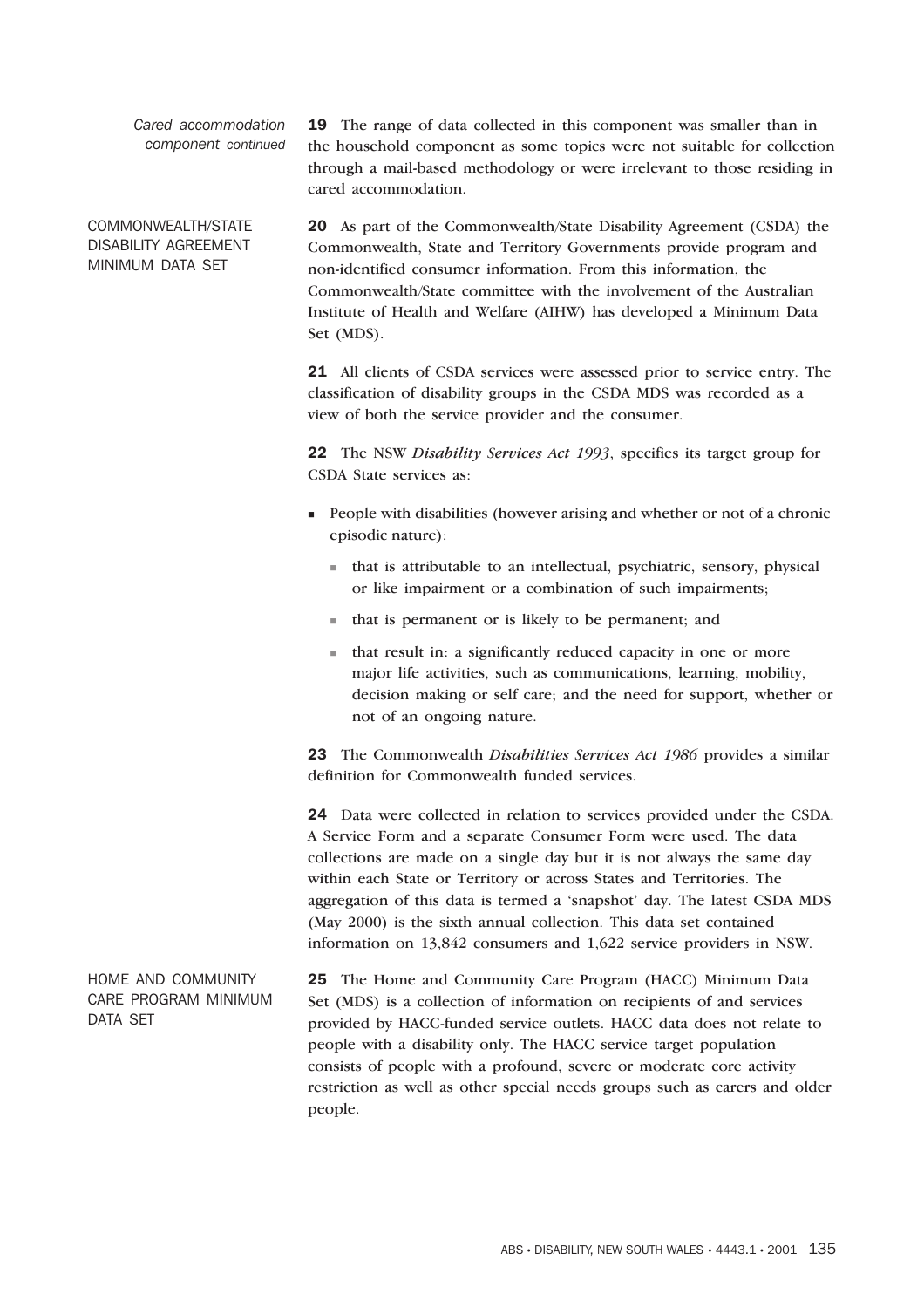HOME AND COMMUNITY CARE PROGRAM MINIMUM DATA SET *continued*

26 The *Home and Community Care Act 1985* states that the program shall be directed towards assisting:

- persons living in the community who, in the absence of basic maintenance and support services provided or to be provided within the scope of the program, are at risk of premature or inappropriate long-term residential care including:
	- frail or at-risk aged persons, being persons with moderate or severe [profound] disabilities;
	- younger disabled persons, being people with moderate or severe [profound] disabilities; and
	- such other classes of persons as are agreed upon by the Commonwealth Minister and the State Ministers.
- the carers of those persons.

27 The HACC National Guidelines further describe the eligible group as people 'having a functional disability which makes it difficult for them to perform the tasks of daily living, such as dressing, preparing meals, house cleaning, home maintenance or using public transport, without personal assistance or supervision'.

28 Upon referral to a HACC service, a Client Information and Referral Record (CIARR) is used to assess eligibility. The CIARR asks questions regarding:

- any health problems or difficulties the applicant may have (such as hearing, allergies, incontinence) and their possible effects on service delivery;
- the applicant's ability to undertake tasks of daily living (such as shopping/banking, house work, transport) and tasks of self-care (such as bathing/showering, grooming, eating, foot care) and equipment needed to maintain independence;
- the person's physical and social environment (such as home safety and carer needs); and
- specific service needs (such as GP/hospital, food services and respite).

29 Once the client has completed one CIARR, that information is then available for any other HACC service provider and no further assessment is required.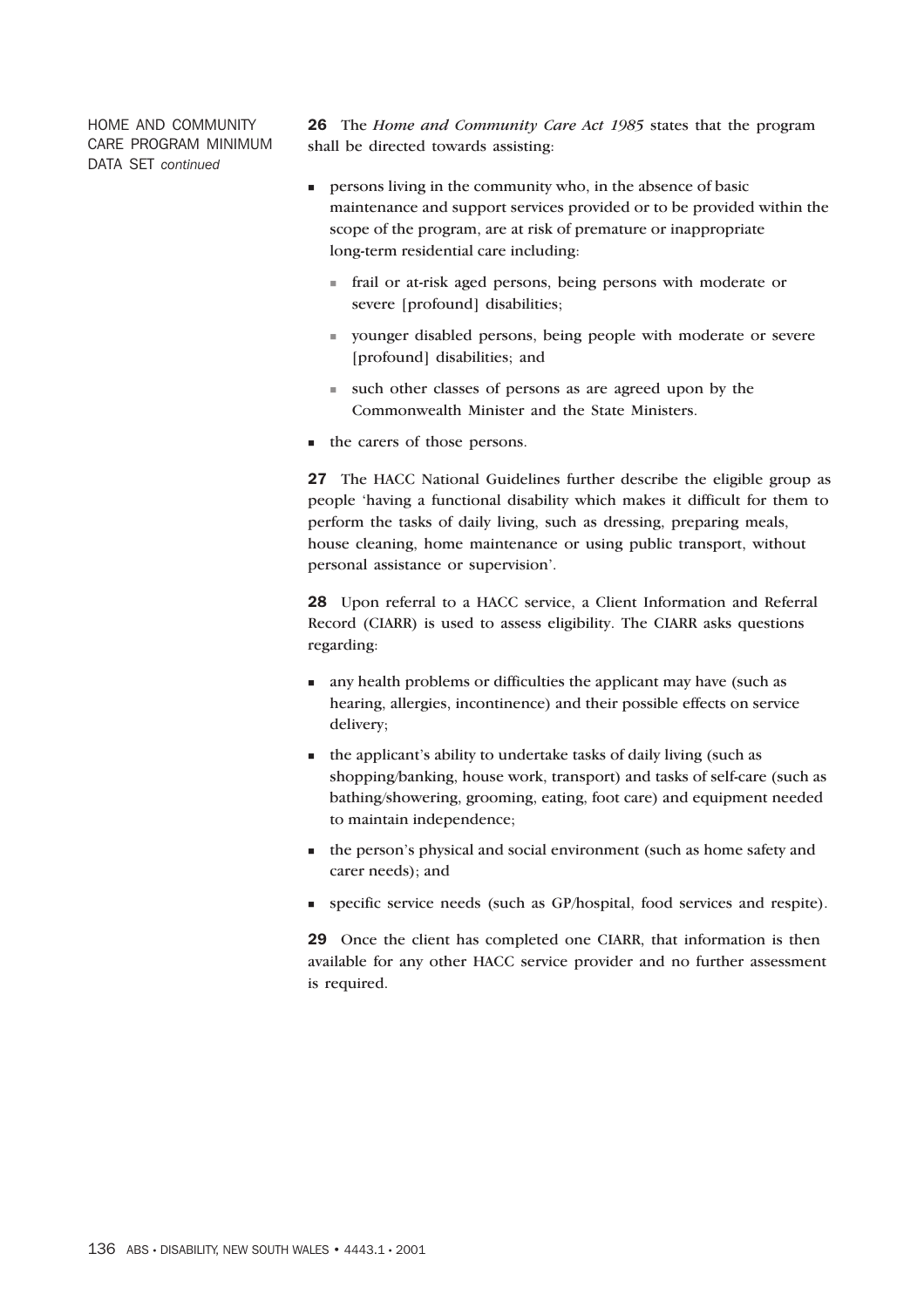HOME AND COMMUNITY CARE PROGRAM MINIMUM DATA SET *continued*

30 Collections prior to 2001 obtained aggregate client information by surveying a 10–20% sample of HACC recipients from all services in each state with the exceptions of the Northern Territory and the Australian Capital Territory where larger proportions were used. Service providers complete client survey forms using their client records. Other limitations on pre-2001 data include:

- Duplicate records from clients using more than one outlet;
- -Omission of forms with missing data from the collection;
- -Sampling method; and
- -Data quality variability across jurisdictions.

31 This publication used data from the May 1998 HACC MDS for NSW. This data was based on a sample of 14,108 client-based forms.

EDUCATION DATA 32 Chapter 6, Education, presents data from the NSW Department of Education and Training, Catholic Education Commission NSW, and the Association of Independent Schools of NSW. The data is based on administrative data sets for the year 2000 or, in the case of the Catholic Education Commission, the 2000 School Census.

> 33 The Commonwealth Department of Employment, Training and Youth Affairs (DETYA) definition of disability was used for this data. DETYA defines a student with a disability as:

> - a student, who has been assessed by a person with a relevant qualification, as having intellectual, sensory, physical, social/emotional or multiple impairments to a degree that satisfies the criteria for enrolment in special education services provided by the government of the State or Territory in which the student is located.

> 34 The NSW Department of Education and Training's *Disability Criteria, July 2000* contains detailed assessment criteria for the following disability and/or impairment categories:

- Language
- -Physical disability
- -Intellectual disability
- -Hearing impairment
- -Vision impairment
- Deaf/Blind
- -Mental health problems
- -Autism

# **COLLECTIONS**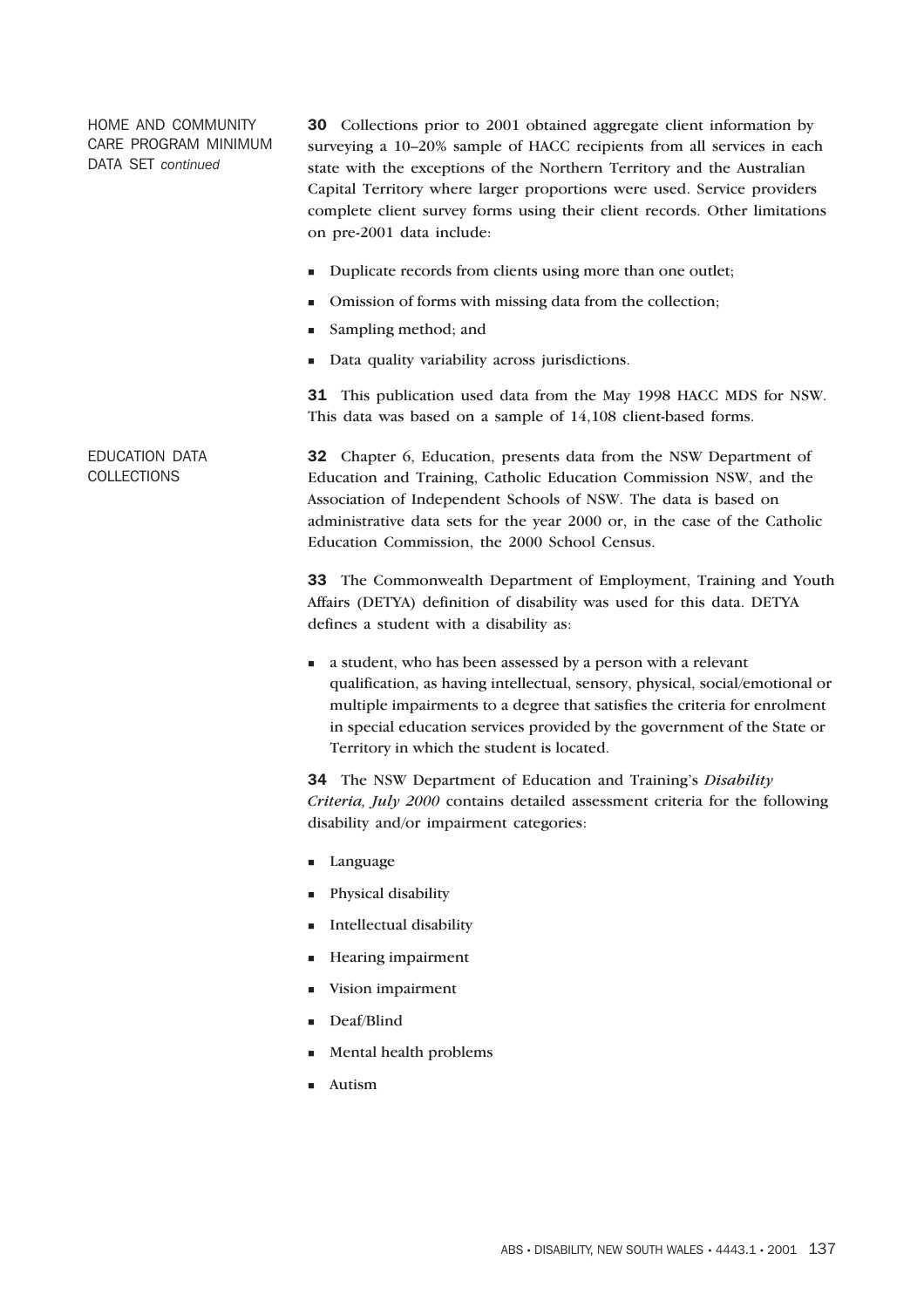# TRANSPORT DATA **COLLECTIONS**

35 Chapter 8, Transport, presents data from the NSW Department of Transport (DoT). This includes administrative information provided by the NSW Road and Traffic Authority (RTA) and survey information provided by the Transport Data Centre.

36 Licensing data was provided from the RTA administrative data set. The RTA also provided specific data on the Pedestrian Access and Mobility Plan (PAMPS), audio tactile traffic light switches and motor vehicle modifications from other administrative data sources.

37 A survey of Usage of Wheelchair Accessible Taxis was conducted in August 2000 by the Transport Data Centre. Random sampling techniques were used to select the survey participants from among the 9,791 people listed on DoT's Taxi Transport Subsidy Scheme (TTSS) 'M50' list. A total of 351 current users and 40 non-current users were interviewed using a computer-assisted telephone interview (CATI) method.

38 Information from the DoT's Transport Data Centre's Household Travel Survey, 1998–99, was also used. This survey is a continuous survey of the travel patterns of residents of the Greater Sydney Metropolitan Region, including Newcastle, the Central Coast, Blue Mountains and the Illawarra region. The information used in this document relates only to general population figures.

TOURISM NSW "ANXIETY TO ACCESS" TOURISM PATTERNS AND EXPERIENCES REPORT 39 This report was based on a study conducted by the University of Technology, Sydney and published by Tourism NSW. Empirical data reported in the study was based on a questionnaire-based self completed postal survey which was distributed between May and October 1995. A sample of people with a physical disability who were members of eight representative organisations in NSW was used. Classification as having a physical disability was thus done by the representative organisation, not through formal screening within the research instrument. This provided around 8,700 potential respondents of whom over 2,700 returned completed questionnaires and a further 500 returned incomplete questionnaires or indicated they could not respond.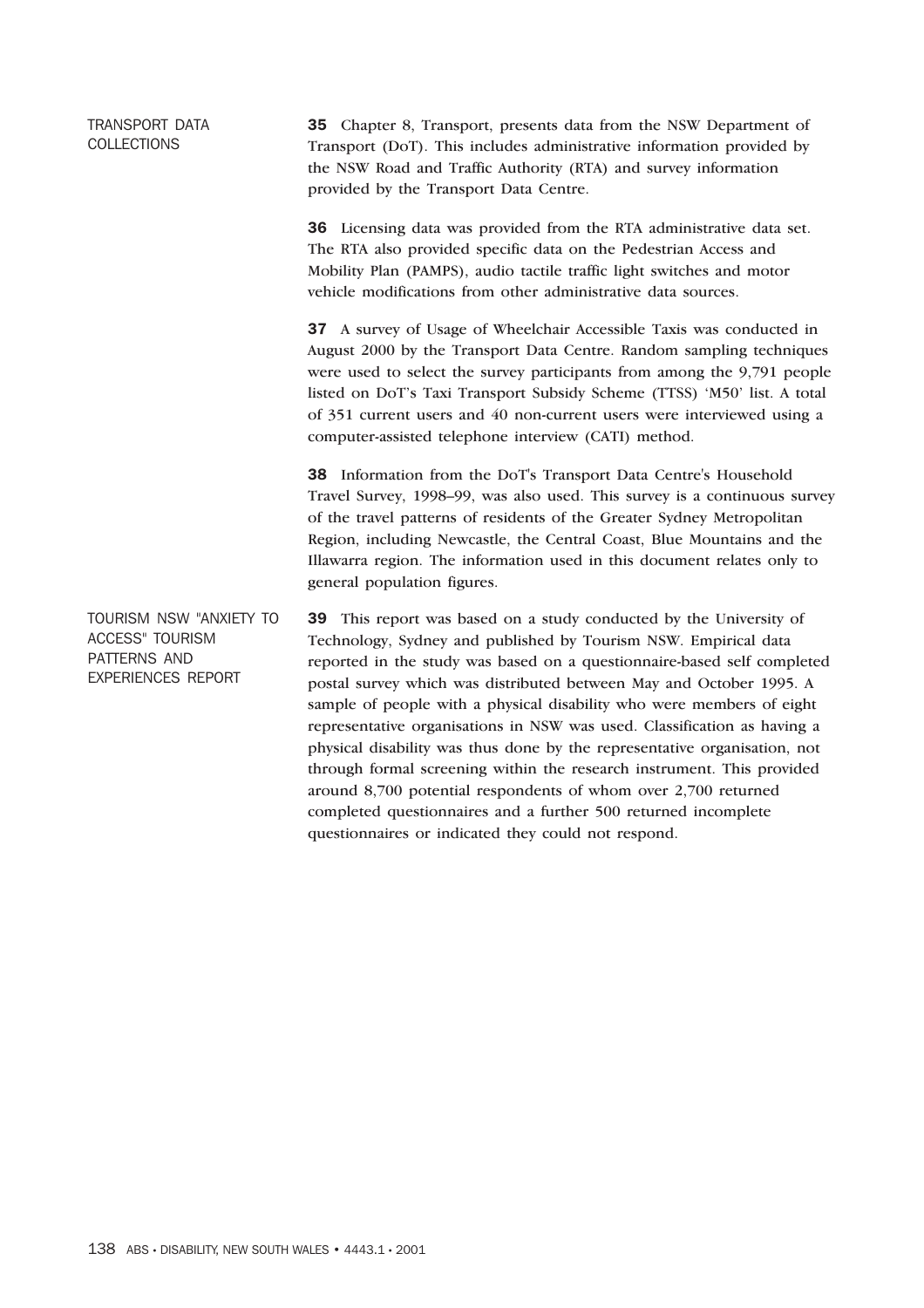## **GLOSSARY**

Activity An activity comprises one or more tasks grouped into three core activities and six other activities.

#### *Core activities —*

- Communication: understanding or being understood by family, friends and/or strangers.
- Mobility: getting into or out of a bed or chair; moving about the usual place of residence; going to or getting around a place away from the usual residence; walking 200 metres; walking up and down stairs without a handrail; bending and picking up an object from the floor; and using public transport.
- Self care: showering or bathing; dressing; eating; toileting; and bladder or bowel control.

#### *Other activities —*

- Health care includes: foot care; taking medication, or administering injections; dressing wounds; manipulating muscles or limbs; and using medical machinery;
- Housework comprises a single task 'household chores', which includes: washing; vacuuming; and dusting.
- Meal preparation includes preparing ingredients; and cooking food.
- Paperwork includes reading or writing tasks such as: checking bills or bank statements; writing letters; and filling in forms.
- **Property maintenance includes light maintenance and gardening tasks,** such as: changing light bulbs, tap washers or car registration stickers; making minor home repairs; mowing lawns, watering, pruning shrubs, light weeding, planting; and removing rubbish.
- Transport: a single task activity referring to travel to places away from the usual place of residence. Need for assistance and difficulty are defined for this activity as the need to be driven and/or difficulty going to places without help or supervision.
- Age standardised disability rate An age standardised rate is calculated to remove the effects of different age structures when comparing populations between States and Territories, or over time.
	- Age of onset Refers to the age at which a person first found out about their condition, or at which their accident occurred.
- Aids and equipment Any devices used by persons with one or more disabilities to assist them with performing tasks, but not help provided by a person or an organisation.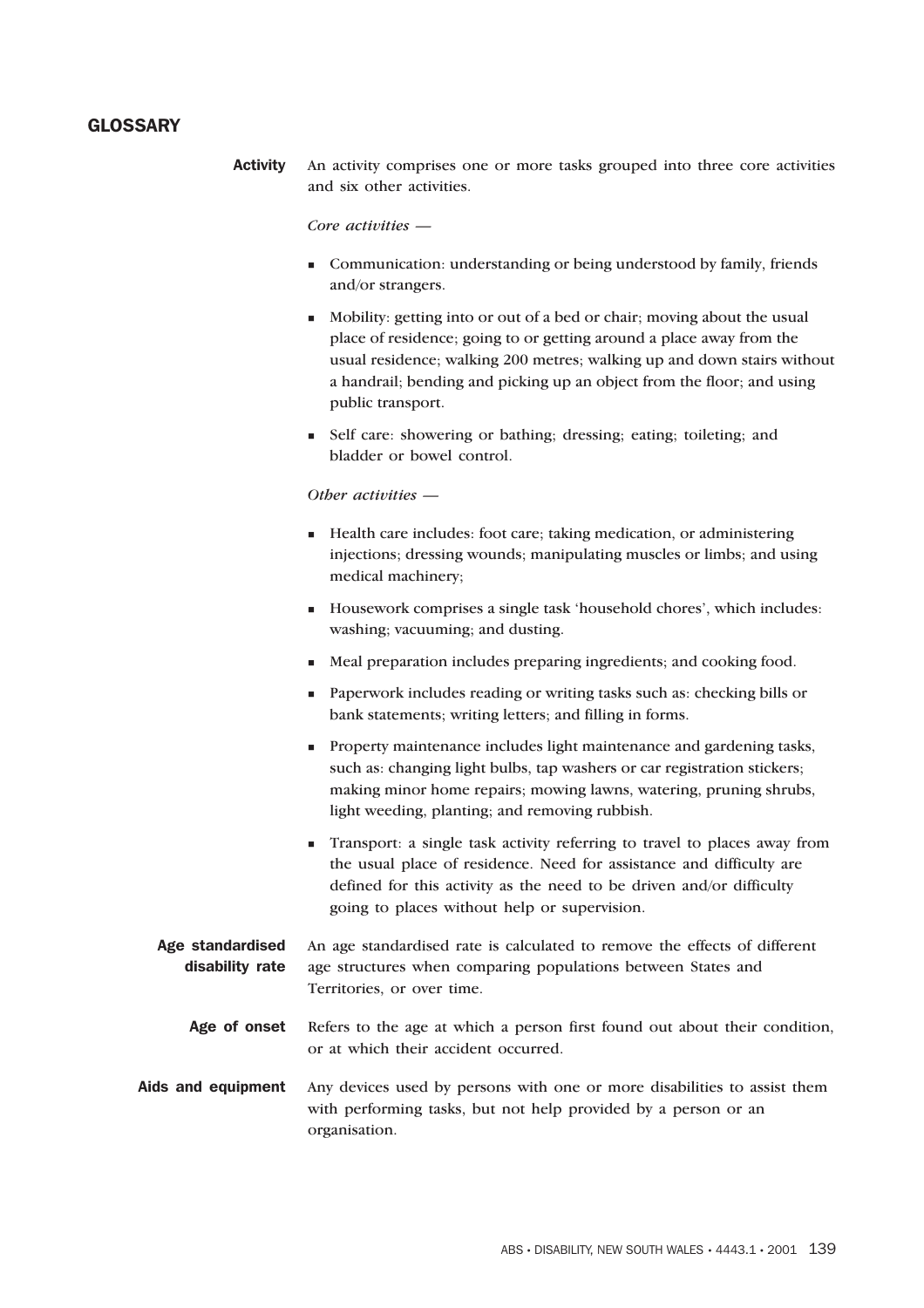- Average time spent Calculated by dividing the total time all persons spent on an activity by the population of the particular group being examined. Average time spent per day was calculated over all days of the week, and may not reflect the usual time use on any given day.
	- Birthplace Country of birth is classified to the Standard Australian Classification of Countries (SACC).
- Cared accommodation Hospitals, homes for the aged such as nursing homes and aged care hostels, cared components of retirement villages and other 'homes', such as children's homes.
	- **Carer** A person of any age who provides any informal assistance, in terms of help or supervision, to persons with disabilities or long-term conditions, or persons who are elderly (i.e. aged 60 years or over). The assistance has to be ongoing, or likely to be ongoing, for at least six months. Assistance to a person in a different household relates to 'everyday types of activities', without specific information on the activities. Where the care recipient lives in the same household as the care provider, the assistance is for one or more activities. See also Activity.
	- Catholic school Schools with a specific religious affiliation to the Catholic Church and administered by the Catholic Education Commission.
		- Child A person of any age who is a natural, step or foster son or daughter of a couple or lone parent, usually resident in the same household, and who does not have a child or partner of his/her own usually resident in the household.

#### Commonwealth/State Disability Agreement This agreement defines the roles of the Commonwealth, State and Territory Governments in the administration of services for people with a disability in Australia. (See Explanatory Notes).

Within the Commonwealth/State Disability Agreement (CSDA), a disability group is a broad categorisation of disabilities in terms of the underlying impairment, condition or cause, and reflects those impairments identified as significant in the Commonwealth Disability Services Act. The primary disability group is that disability or condition causing most difficulty to the person. There are 12 classifications:

- Developmental delay (applies to children aged 0–5 years only, where no other category is appropriate)
- Intellectual (including Down's syndrome)
- Specific learning/Attention Deficit Disorder (other than intellectual)
- Autism (including Asperger's syndrome)
- -Physical
- **Example 1** Acquired brain injury
- Deafblind (dual sensory)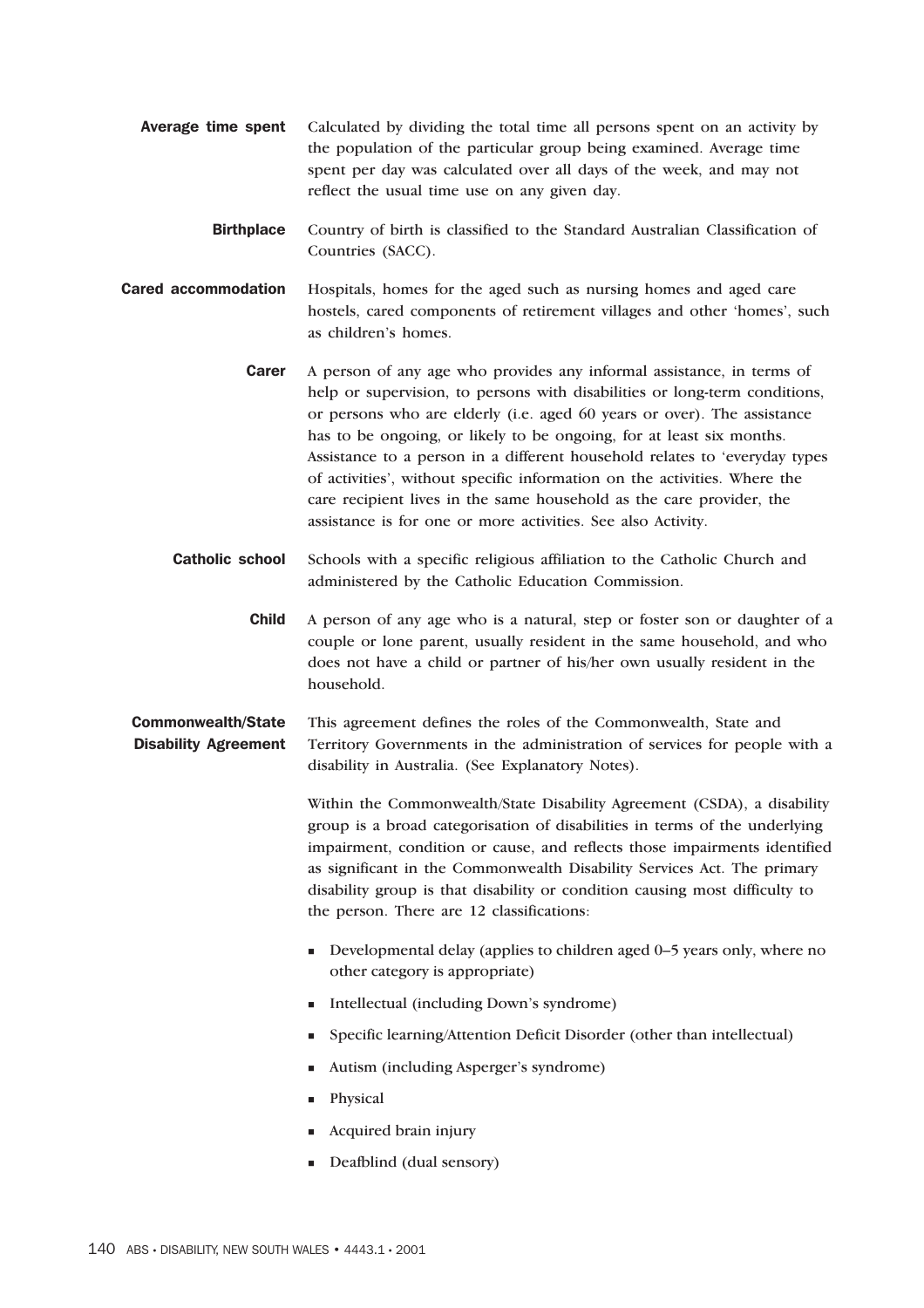### Commonwealth/State Disability Agreement *continued*

- **U** Vision (sensory)
- **Example 1** Hearing (sensory)
- **Speech** (sensory)
- -Psychiatric
- -Neurological (including epilepsy and Alzheimer's Disease)

Services provided by NSW under the CSDA include the following:

- **Accommodation support** provides accommodation to people with a disability and support to enable them to remain in their existing accommodation.
- **Community support** provides the support needed for people with a disability to live in a non-institutional setting.
- *Community access* provides opportunities for people with a disability to gain and use their abilities to enjoy their full potential for social independence.
- **Respite care** provides short term and time limited breaks for families and other voluntary caregivers of people with a disability.
- Community transport Community transport groups provide bus or individual transport to people assessed as eligible under a range of Government funded programs. Transport is mainly provided by group operated buses and cars. This service assists people who would otherwise be unable to access transport services to participate in recreation, shopping, education, medical care, social services and other social contact.
	- Core activities Core activities are communication, mobility and self care.
- Core activity restriction Four levels of core activity restriction are determined based on whether a person needs help or supervision, has difficulty, or uses aids or equipment with any of the core activities (communication, mobility or self care). A person's overall level of core activity restriction is determined by their highest level of restriction in any one of these activities.

The four levels of restriction are:

- **Profound:** the person is unable to do, or always needs help with, a core activity task.
- **Example 3 Figure**: the person sometimes needs help with a core activity task; has difficulty understanding or being understood by family or friends; or can communicate more easily using sign language or other non-spoken forms of communication.
- **Moderate:** the person needs no help but has difficulty with a core activity task.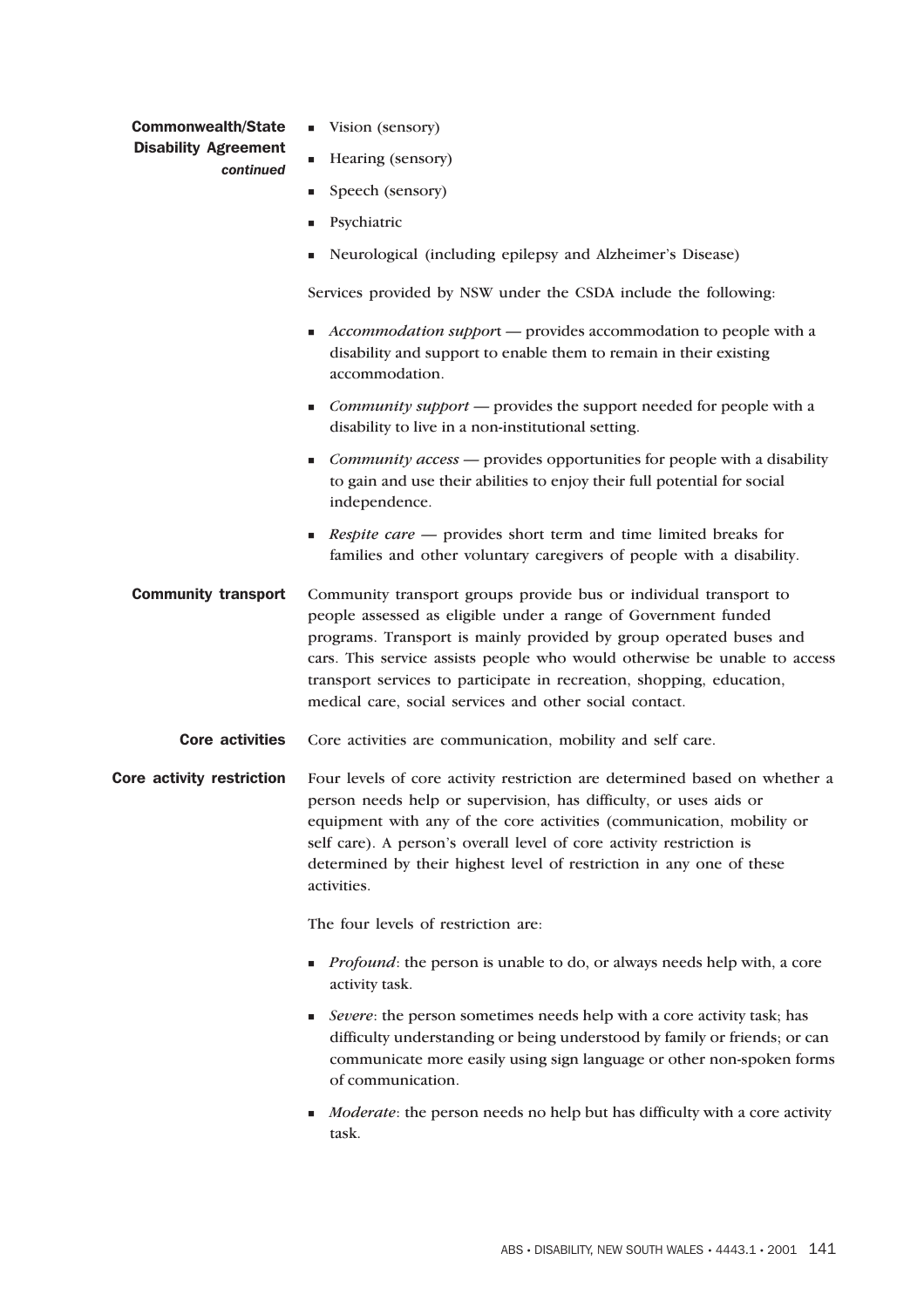- Core activity restriction *continued* If *Mild*: the person needs no help and has no difficulty with any of the core activity tasks, but uses aids and equipment; or cannot easily walk 200 metres; or cannot walk up and down stairs without a handrail; or cannot easily bend to pick up an object from the floor; or cannot use public transport; or can use public transport but needs help or supervision; or needs no help or supervision but has difficulty using public transport.
	- Day trip A day trip is a trip away from home involving no overnight stay of more than 40 kilometres taken for pleasure.
	- **Dependent child** Refers to children less than 15 years of age and full-time students aged 15–24 years.
		- Disability In the context of health experience, the World Health Organisation (WHO) defines disability as any restriction or lack (resulting from an impairment) of ability to perform an action in the manner or within the range considered normal for a human being. In the 1998 Survey of Disability, Ageing and Carers a person has a disability if he/she has a limitation, restriction or impairment, which has lasted, or is likely to last, for at least six months and restricts everyday activities. This includes:
			- $\blacksquare$  loss of sight (not corrected by glasses or contact lenses);
			- loss of hearing where communication is restricted, or an aid to assist with, or substitute for, hearing is used;
			- **speech difficulties, including speech loss;**
			- shortness of breath or breathing difficulties, causing restriction;
			- chronic or recurrent pain or discomfort causing restriction;
			- blackouts, fits, or loss of consciousness;
			- difficulty learning or understanding;
			- **n** incomplete use of arms or fingers;
			- difficulty gripping or holding things;
			- incomplete use of feet or legs;
			- nervous or emotional condition causing restriction;
			- restriction in physical activities or in doing physical work;
			- disfigurement or deformity;
			- mental illness or condition requiring help or supervision;
			- long-term effects of head injury, stroke or other brain damage causing restriction;
			- receiving treatment or medication for any other long-term conditions or ailments and still restricted;
			- any other long-term conditions resulting in a restriction.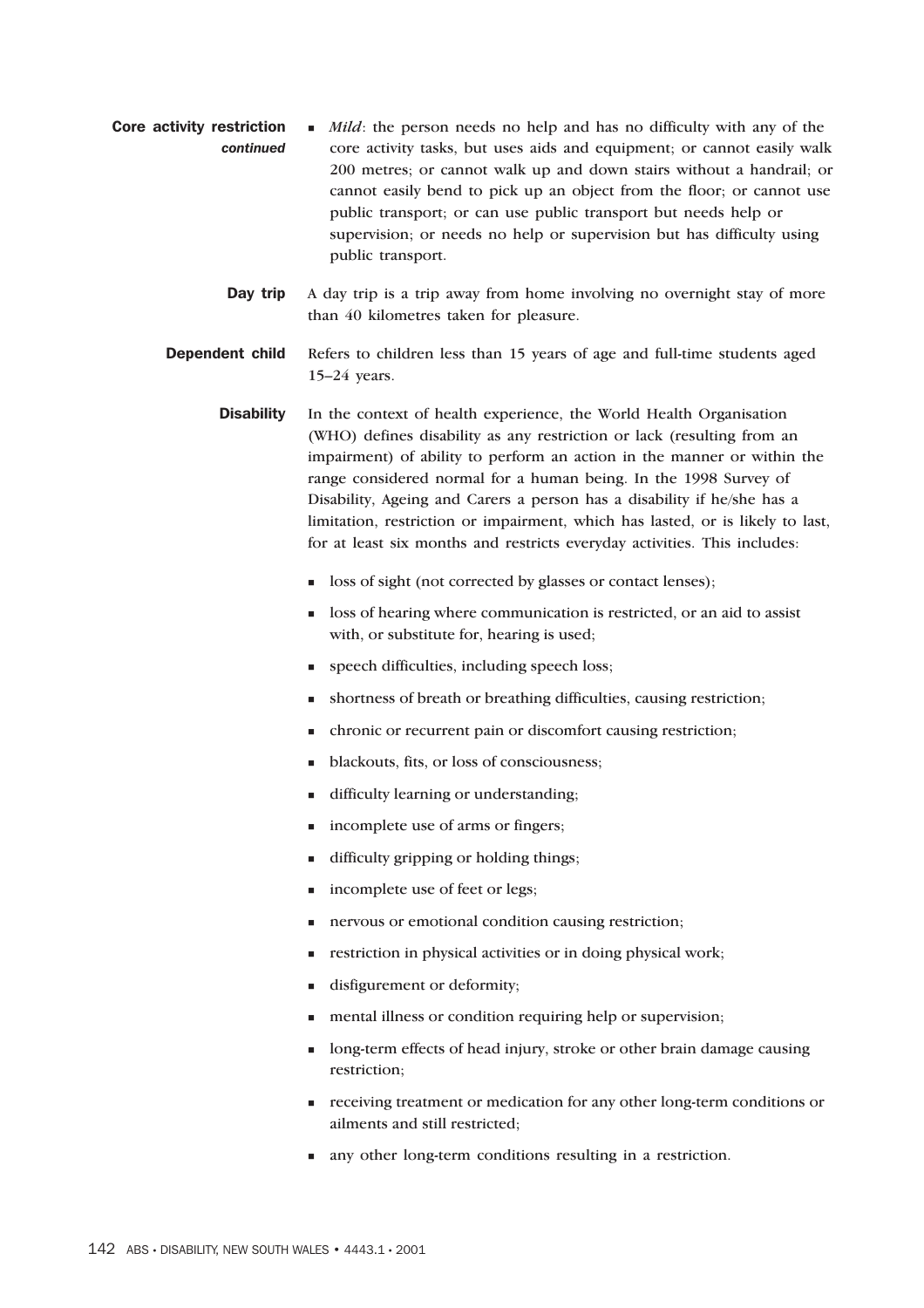- **Disability rate** The proportion of people with a disability, in any given population or sub-population (e.g. age group).
- Disability without a specific restriction Persons with a disability who are not restricted in core activities, schooling and/or employment.
- **Domestic tourism/travel** Travel within Australia by Australian residents involving a stay away from home for one or more nights and requiring a journey of at least 40 kilometres for any reason.
- Educational attainment The highest level of qualification obtained, including post-school qualifications as a result of formal learning from an accredited tertiary institution. Educational attainment is classified according to the *ABS Classification of Qualifications,* 1993 (ABSCQ) (Cat. no. 1262.0).
	- Employed Persons aged 15 years or over who worked for one hour or more during the reference week for pay, profit, commission, payment-in-kind or without pay in a family business, or who had a job but were not at work.
	- **Employee** A person who works for a public or private employer and receives remuneration in wages, salary, a retainer fee by their employer while working on a commission basis, tips, piece-rates or payment-in-kind, or a person who operates his or her own incorporated enterprise with or without hiring employees.
	- Employer A person who operates his or her own unincorporated economic enterprise or engages independently in a profession or trade, and hires one or more employees.
- Employment restriction An employment restriction is determined for persons with one or more disabilities aged 15–64 years and living in households if, because of their disability, they:
	- are permanently unable to work;
	- are restricted in the type of work they can/could do;
	- need/would need at least one day a week off work on average;
	- **a** are restricted in the number of hours they can/could work;
	- require/would require an employer to provide special equipment, modify the work environment or make special arrangements;
	- need/would need to be given ongoing assistance or supervision;
	- would find it difficult to change jobs or get a better job.
	- Fall-back carer A person identified by the primary carer as being able to take responsibility for the care of the main recipient of care should the primary carer become unavailable. A fall-back carer cannot be a formal provider whose care is privately organised for profit.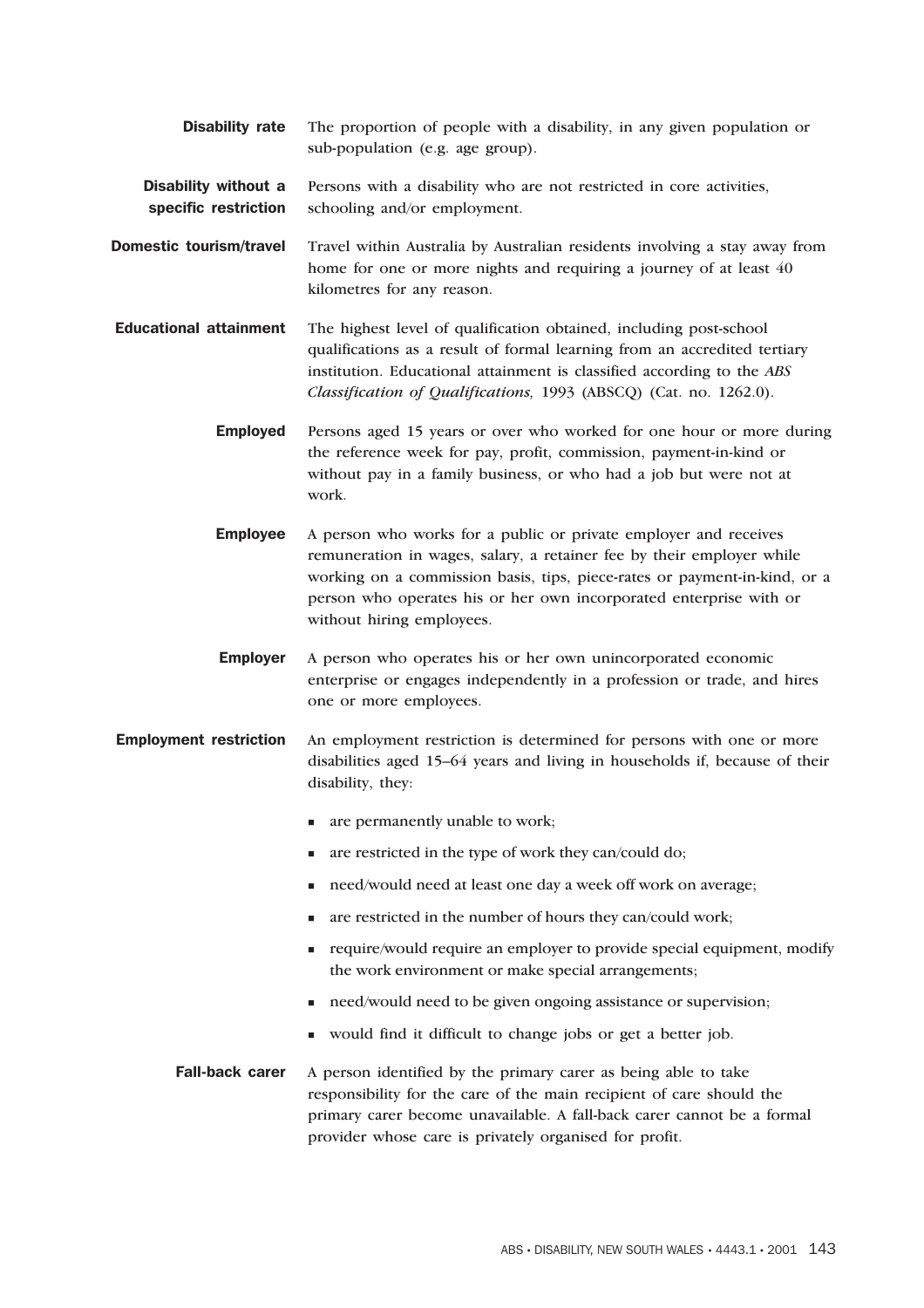| <b>Formal assistance</b>               | Help provided to persons with one or more disabilities by:                                                                                                                                                                                                                                                                                                                                                                                                                                    |
|----------------------------------------|-----------------------------------------------------------------------------------------------------------------------------------------------------------------------------------------------------------------------------------------------------------------------------------------------------------------------------------------------------------------------------------------------------------------------------------------------------------------------------------------------|
|                                        | organisations or individuals representing organisations (whether profit<br>making or non-profit making, government or private);                                                                                                                                                                                                                                                                                                                                                               |
|                                        | other persons (excluding family, friends or neighbours as described in<br>٠<br>informal help) who provide assistance on a regular, paid basis and<br>who were not associated with any organisation.                                                                                                                                                                                                                                                                                           |
| <b>Full-time/part-time status</b>      | Full-time work is defined as 35 hours or more per week. For employed<br>persons, full-time/part-time status is determined by the actual and/or<br>usual number of hours worked in all jobs during the reference period.<br>For unemployed persons, full-time/part-time status is determined by<br>whether the work sought is full-time or part-time.                                                                                                                                          |
| <b>Handicapped person</b>              | As defined in the Youth and Community Services Act 1973 No. 90, refers<br>to a person who is senile, temporarily or permanently incapacitated for<br>work, mentally ill, intellectually handicapped, physically handicapped,<br>sensorily handicapped, chronically ill, of advanced age or suffering from<br>any medical condition prescribed by the regulations, or any combination<br>of those disabilities, and who requires supervision or social habilitation.                           |
| <b>Higher education</b><br>institution | Includes all institutes providing higher education courses e.g. universities<br>and university colleges, institutes of tertiary education, agricultural<br>colleges, and some institutes of technology.                                                                                                                                                                                                                                                                                       |
| <b>Home and Community</b><br>Care      | See Explanatory Notes.                                                                                                                                                                                                                                                                                                                                                                                                                                                                        |
| <b>Hours worked</b>                    | Refers to the number of hours usually worked in all jobs by people who<br>were employed during the reference period.                                                                                                                                                                                                                                                                                                                                                                          |
| <b>Household</b>                       | A group of two or more related or unrelated people who usually reside<br>in the same dwelling and who make common provision for food or other<br>essentials for living; or a person living in a dwelling who makes<br>provision for his or her own food and other essentials for living without<br>combining with any other person. A household may consist of related or<br>unrelated individuals or a combination of both.                                                                  |
| <b>Independent school</b>              | Includes grammar schools, and a range of denominational,<br>inter-denominational and non-religious schools. In this publication<br>Catholic schools are classified separately.                                                                                                                                                                                                                                                                                                                |
| <b>Impairment</b>                      | In the context of health experience, an impairment is defined by the<br>World Health Organisation (WHO) as any loss or abnormality of<br>psychological, physiological or anatomical structure or function. Examples<br>of impairments are loss of sight or of a limb, disfigurement or deformity,<br>impairment of mood or emotion, impairments of speech, hallucinations,<br>loss of consciousness and any other loss of function of body organs. See<br>also Restricting impairment groups. |
| <b>Income</b>                          | See Median weekly cash income, Principal source of cash income or Total<br>cash income.                                                                                                                                                                                                                                                                                                                                                                                                       |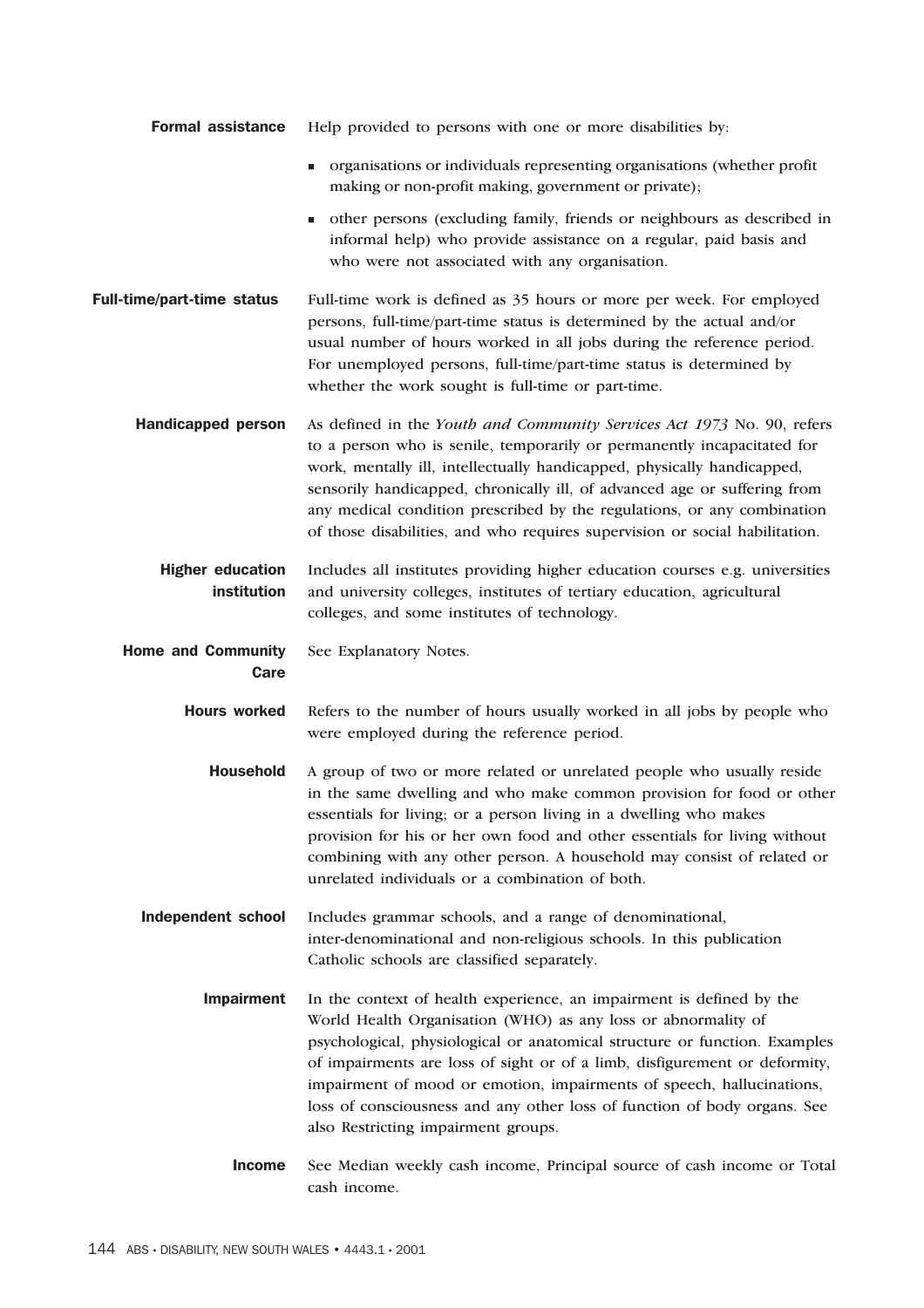Industry Classified to the *Australian and New Zealand Standard Industrial Classification (ANZSIC), 1993* (Cat. no. 1292.0).

- Informal assistance Informal assistance is unpaid help or supervision that is provided to persons with one or more disabilities or persons aged 60 years and over living in households. It includes only assistance that is provided for one or more of the specified tasks comprising an activity, because of a person's disability or because they are older. Informal assistance may be provided by family, friends or neighbours. Any assistance received from family or friends living in the same household was considered to be informal assistance even if the provider was paid. It does not include providers whose care is privately organised for profit. See also Formal assistance.
- Labour force status A classification of the civilian population aged 15 years or over into employed, unemployed or not in the labour force.

Living arrangements Whether a person lives alone, with other family members or with other unrelated individuals; or the type of dwelling they live in (i.e. private or non-private).

- Local planning area A geographic administrative area for service provision in NSW. These areas are the responsibility of the NSW Department of Ageing, Disability and Home Care.
	- Long-term health condition A disease or disorder which has lasted or is likely to last for at least six months; or a disease, disorder or event (e.g. stroke, poisoning, accident etc.) which produces an impairment or restriction which has lasted or is likely to last for at least six months. Long-term conditions have been coded to a classification based on the World Health Organisation's International Classification of Diseases, Version 10 (ICD-10).
		- Main condition A long-term condition identified by a person as the condition causing the most problems. Where only one long-term condition is reported, this is recorded as the main condition.
	- Main destination The place on a tourism journey where most nights were spent.

Main impairment type A person's main impairment is the restriction which causes them the most problem. Where there is only one impairment reported, this is recorded as the main impairment. Main impairment type may refer to a single impairment or be comprised of a number of broadly similar impairments.

Main job The job in which a person usually works the most hours.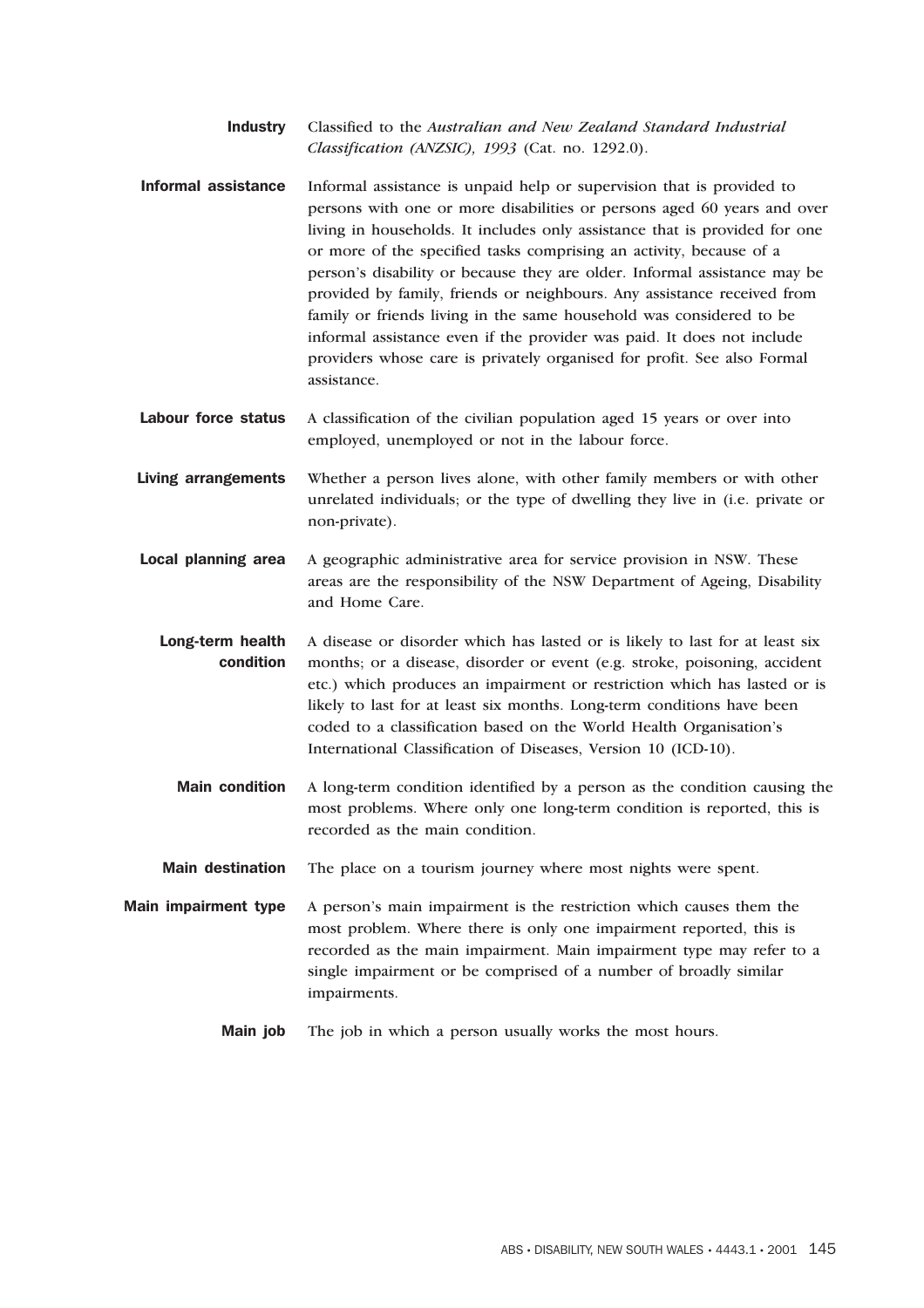Main recipient of care Where a primary carer is caring for more than one person, the main recipient of care is the one receiving most help or supervision. A sole recipient is also classed as a main recipient of care. The assistance has to be ongoing, or likely to be ongoing, for at least six months and be provided for one or more of the core activities of communication, mobility and self care.

Mainly English speaking countries In this publication, this category is comprised of: Canada; Republic of Ireland; New Zealand; South Africa; the United Kingdom; and the United States of America.

> All other overseas born persons were grouped in the category 'Mainly non-English speaking' countries.

Median weekly cash income The amount which divides the income distribution into two equal groups, one having incomes above the median and the other having incomes below it.

Need for assistance A person with one or more disabilities, or aged 60 years or over, is identified as having a need for assistance with an activity if, because of their disability or older age, they need help or supervision with at least one of the specified tasks constituting that activity. Need is not identified if the help or supervision is required because the person has not learned, or has not been accustomed to performing the activity. The person is considered to need assistance whether or not assistance is actually received.

Non-private dwelling Cared accommodation, together with other non-private dwellings.

- Not in the labour force Persons who, during the reference period, were neither employed nor unemployed. They include persons who were keeping house (unpaid), retired, voluntarily inactive, permanently unable to work, persons in institutions, trainee teachers, members of contemplative religious orders, and persons whose only activity during the reference period was jury service or unpaid voluntary work.
	- Occupation Classified to the *Australian Standard Classification of Occupations (ASCO)* (Cat. no. 1220.0), second edition.

**Open employment service** Services which provide employment assistance to people with a disability in obtaining and/or retaining paid employment.

- **Other carer** A person who provides informal assistance to someone with a disability, but who is not the main (or primary) source of assistance.
- **Other non-private dwelling** Non-private dwellings other than cared accommodation are hostels for the homeless, hotels, motels, educational and religious institutions, construction camps, short-stay caravan parks, youth camps and camping grounds and self care units in a retirement village which has cared accommodation on-site.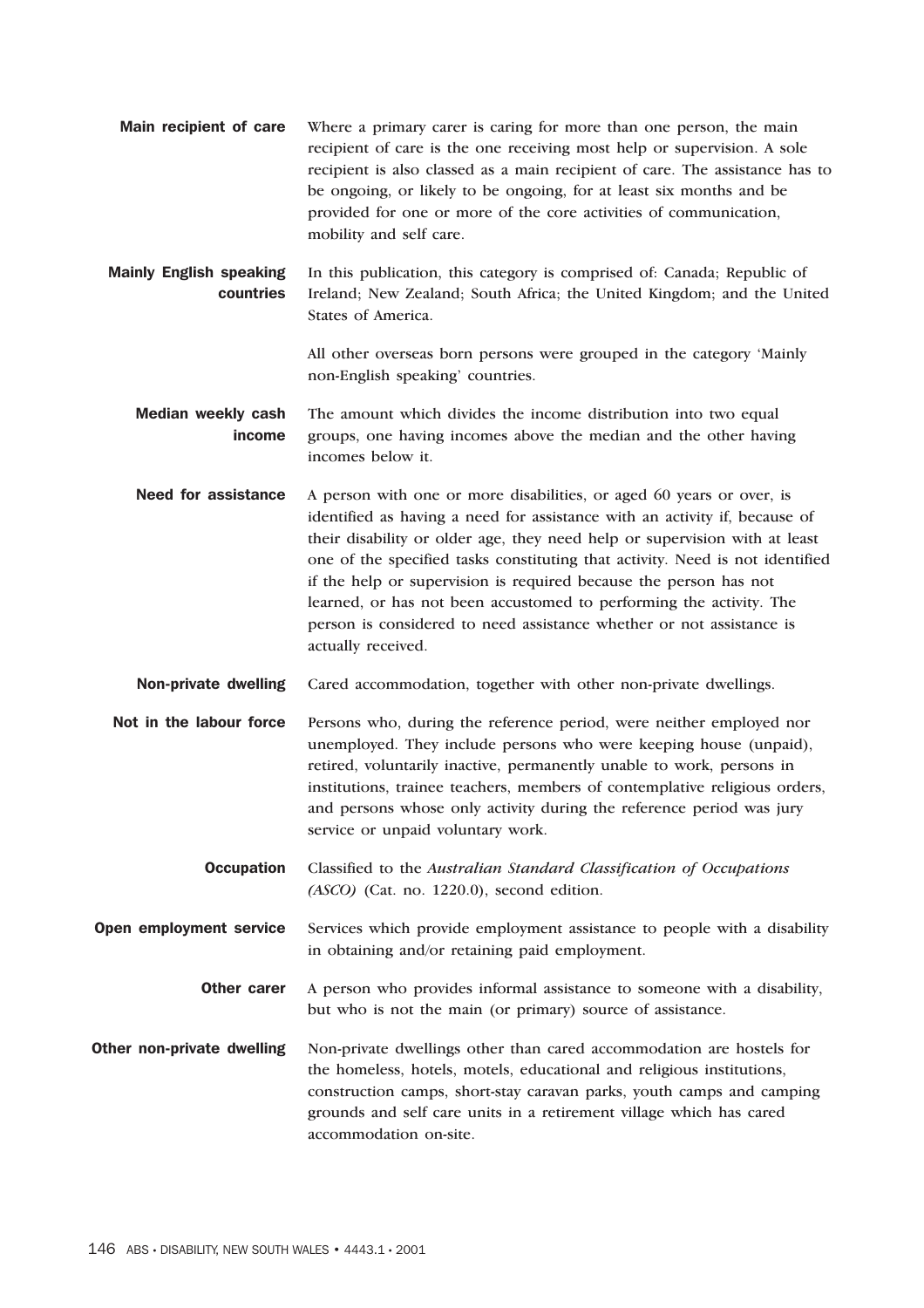- Overseas tourism/travel Overseas tourism is defined as Australian residents departing for short-term visits abroad of 12 months or less.
	- **Own account worker** A person who operates his or her own unincorporated economic enterprise or engages independently in a profession or trade and hires no employees.
		- Parent A natural, step, adoptive or foster mother or father.
		- **Participation rate** The participation rate for any group is the number of persons in the labour force (i.e. employed persons plus unemployed persons) expressed as a percentage of the population aged 15 years and over in the same group. In this publication, the population is persons aged 15–64 years.
			- Partner A registered married or defacto partner.
		- Personal activities These include self care, mobility, communication and health care.
			- **Primary carer** A person of any age who provides the most informal assistance, in terms of help or supervision, to a person with one or more disabilities. The assistance has to be ongoing, or likely to be ongoing, for at least six months and be provided for one or more of the core activities (communication, mobility and self care).
- Principal source of cash income Refers to that source from which the greatest amount of cash income is received.

Private dwellings Houses, flats, home units, garages, tents and other structures used as private places of residence. Disability group homes (with fewer than six people) are also considered to be private dwellings.

- **Receipt of assistance** Receipt of assistance is applicable to persons with one or more disabilities, or aged 60 years or over, who needed help or supervision with at least one of the specified tasks comprising an activity. The source of assistance may be informal or formal, but does not include assistance from the use of aids.
	- **Respite care** Respite care services provide alternative care arrangements for persons with one or more disabilities, or older people, to allow carers a short-term break from their care commitments. Respite care may be provided on a regular, planned basis, or in an emergency or crisis situation. Respite care services may be in a facility such as a nursing home or community centre, in a person's home or through other flexible respite options.
		- Restriction A person has a restriction if he/she has difficulty doing a particular activity, needs assistance from another person or uses an aid.
- Restricting impairment Any loss or abnormality of psychological, physiological or anatomical structure or function, which is associated with a disability, causing difficulty in doing a particular activity, or the need for assistance from another person to do a particular activity, or the need for aids.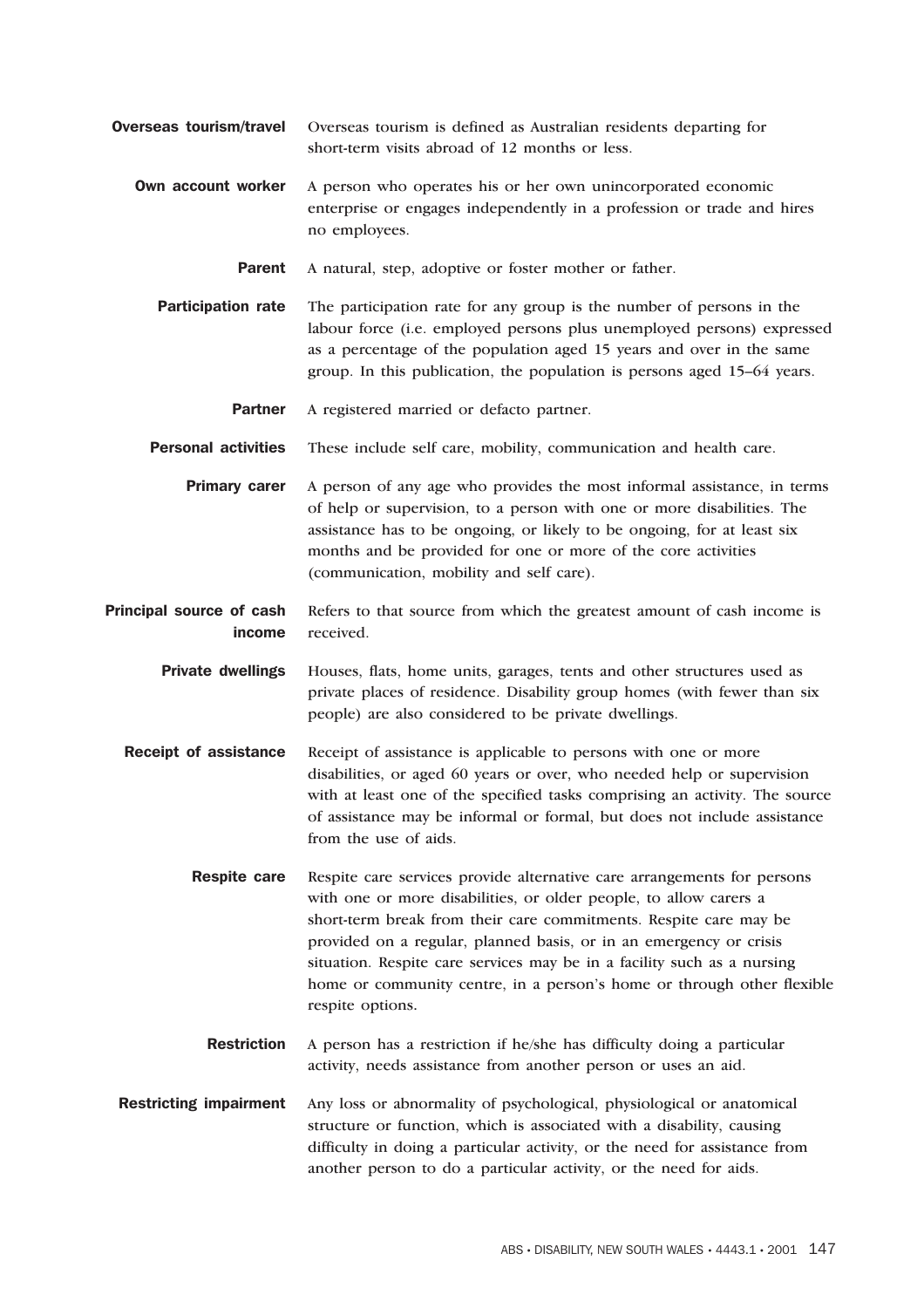#### Restricting impairment groups

Impairments can be broadly grouped depending on whether they relate to functioning of the mind or senses, or to anatomy or physiology. Each restricting impairment group may refer to a single impairment or be comprised of a number of broadly similar impairments. The 1998 Survey of Disability, Ageing and Carers uses five impairment groups based on the particular type of impairment identified. These groups are:

- **Example 3 Sensory and speech loss of sight (not corrected by glasses or contact** lenses); loss of hearing where communication is restricted, or an aid to assist with, or substitute for, hearing is used; and speech difficulties, including total loss of speech.
- *Intellectual* difficulty learning or understanding things.
- **Physical** shortness of breath or breathing difficulties that restrict everyday activities; blackouts, fits or loss of consciousness; chronic, recurring pain or discomfort that restricts everyday activities; incomplete use of arms or fingers; difficulty gripping or holding things; incomplete use of feet or legs; restriction in physical activities or in doing physical work; and disfigurement or deformity.
- **Psychological** nervous or emotional condition that restricts everyday activities; mental illness or condition requiring help or supervision.
- *Head injury, stroke or other brain damage* with long-term effects from this event (e.g. speech loss or intellectual impairment) that restrict everyday activities.

The following categories were not included in any group but were included in totals:

- Receiving treatment or medication for any other long-term conditions or ailments and still restricted in everyday activities;
- Any other long-term conditions resulting in a restriction in everyday activities.

People could be counted in more than one restricting impairment group if they had multiple impairments which belonged to more than one impairment group. Impairments which resulted from head injury, stroke or other brain damage were classified to the appropriate group, e.g. a person reporting speech loss as a result of stroke would be classified to the sensory and speech impairment group. However, a person who reported having a head injury, stroke or other brain damage was also classified to a separate category of this name.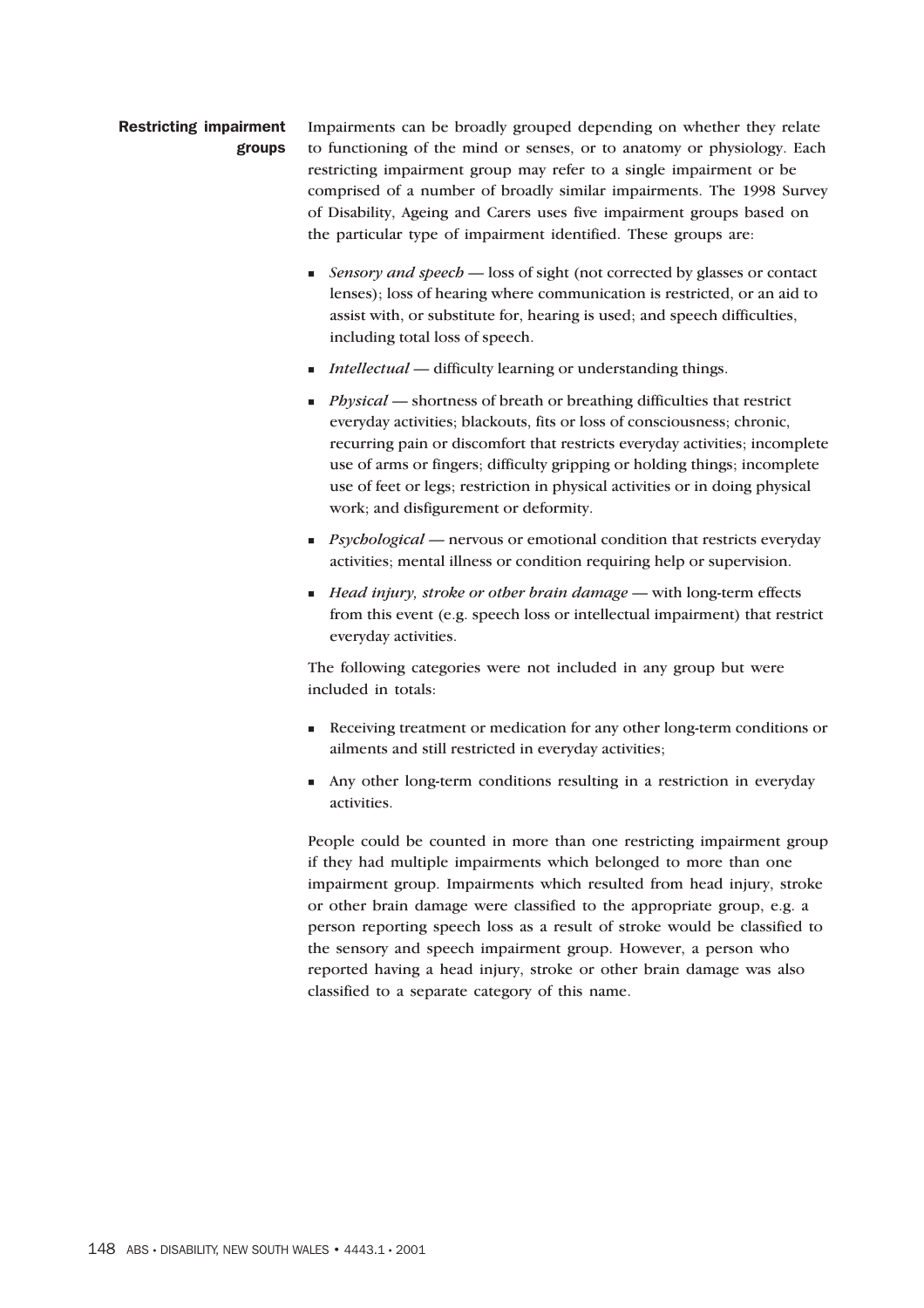**Schooling restriction** A schooling restriction is determined for persons aged 5–20 years who have one or more disabilities if, because of having a disability, they:

- are unable to attend school;
- **a** attend a special school;
- $\blacksquare$  attend special classes at an ordinary school;
- need at least one day a week off school on average;
- have difficulty at school.
- Short Form-12 (SF-12) A standard international instrument designed to provide information on general health and wellbeing. The questionnaire provides separate physical and mental component summaries.
	- Special school Schools for students with specific needs. In these schools students are not assigned to a year of schooling but are reported according to their type of specific needs. Students with multiple disabilities are reported according to their main disability.

Most special schools have permanent enrolments and include schools for students with a disability and students in juvenile justice centres. They also include schools without permanent enrolments such as diagnostic, remedial, deliberative and hospital schools where the children are temporarily enrolled but are counted in their own school.

- Specific restriction A restriction in core activities, schooling or employment.
- Statistical division The largest and most stable general purpose spatial unit within each State or Territory. NSW is divided into 13 statistical divisions including one covering off-shore areas and migratory. Classification of these areas is in accordance with the *Australian Standard Geographic Classification (ASGC)* (Cat. no. 1216.0).
- Statistical subdivision An intermediate general purpose spatial unit below statistical divisions. NSW is divided into 43 statistical subdivisions including one covering off-shore areas and migratory. The Sydney statistical division contains 14 statistical subdivisions. Classification of these areas is in accordance with the *Australian Standard Geographic Classification (ASGC)* (Cat. no. 1216.0).
- Status in employment Status in employment classifies an employed person's position, in the enterprise in which he/she works, in relation to their main job.
- **Student with a disability** Data from the (Commonwealth) Department of Education, Training and Youth Affairs and the NSW Department of Education and Training describe a student as having a disability if they have been assessed by a person with a relevant qualification, as having intellectual, sensory, physical, social/emotional or multiple impairments to a degree that satisfies the criteria for enrolment in special education services provided by the government of the State or Territory in which the student is located.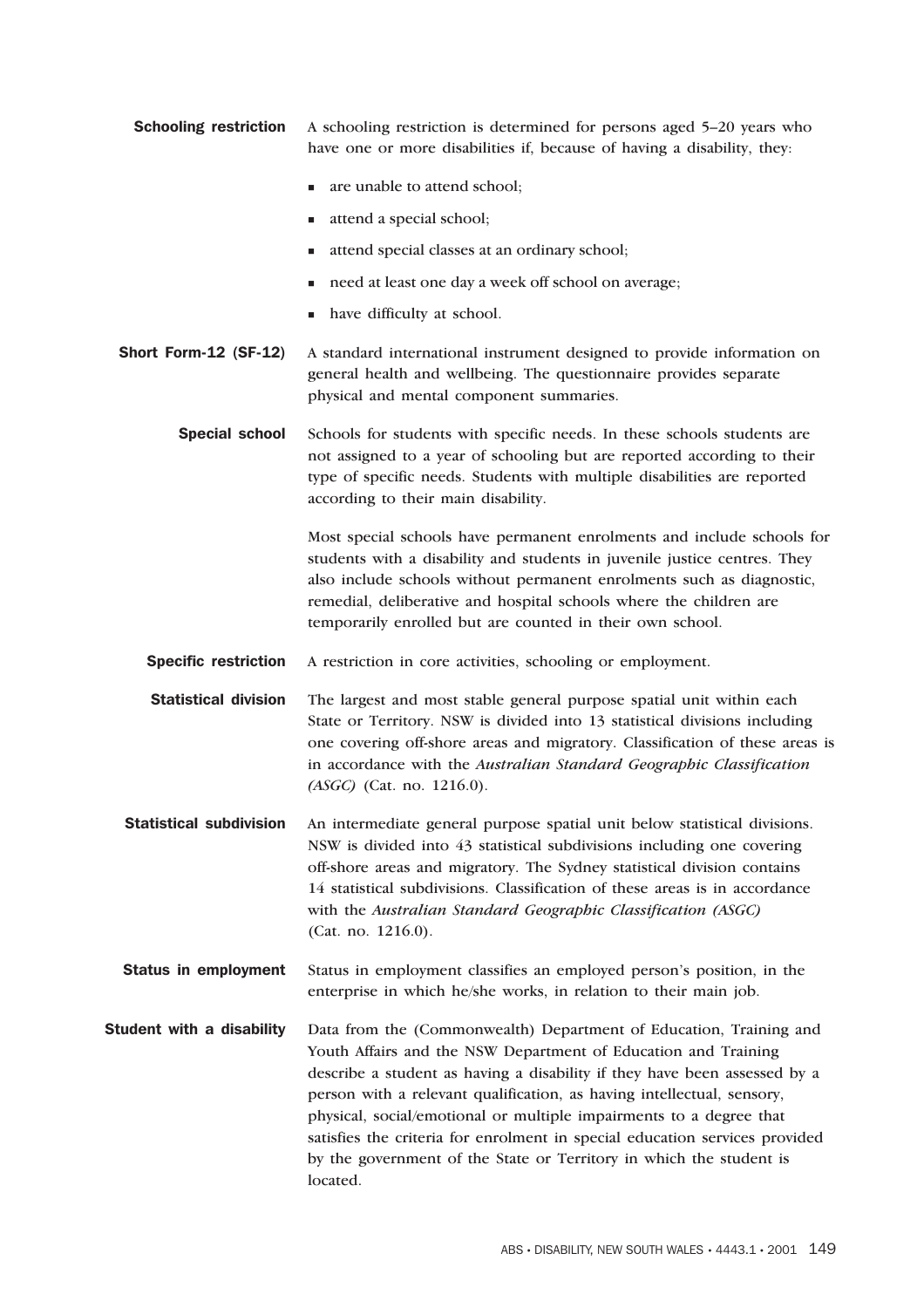#### Student with a disability *continued* The NSW Department of Education and Training uses the following disability criteria:

- -Language
- -Physical disability
- **Intellectual disability**
- -Hearing impairment
- -Vision impairment
- -Mental health problems
- -Autism

Students with an intellectual disability have a full-scale IQ score of approximately two standard deviations or more below the mean on an approved individual test of intelligence. Students with a mild intellectual disability have an IQ score of approximately two to three standard deviations below the mean. Those with a moderate disability have a score of approximately three to four standard deviations below the mean and those with a severe disability have a score of approximately four or more standard deviations below the mean.

- **Support class** Support classes exist within primary, secondary and central schools. Students with specific needs are enrolled in support classes in the same manner as those in special schools. Support classes for students of mixed abilities are classified according to the predominant type of specific need present in the class.
- Supported employment service Services which provides employment assistance for people with a disability the service employs.
	- Task A component of an activity, and represents the level of detail at which information was collected. For example, mowing lawns is a task associated with the property maintenance activity.
	- **Tenure type** The source of the legal right of a person to occupy a dwelling. Type of tenure may be:
		- **I** Owner without mortgage;
		- -Owner with mortgage;
		- Public renter renting from a State or Territory housing authority;
		- Private renter paying rent to a private landlord or real estate agent, or to a parent, other relative or other person, not living in the same household; renting from owner/manager of caravan park; employer (including government authority); housing cooperative; community or church group;
		- Boarder;
		- -Living rent-free;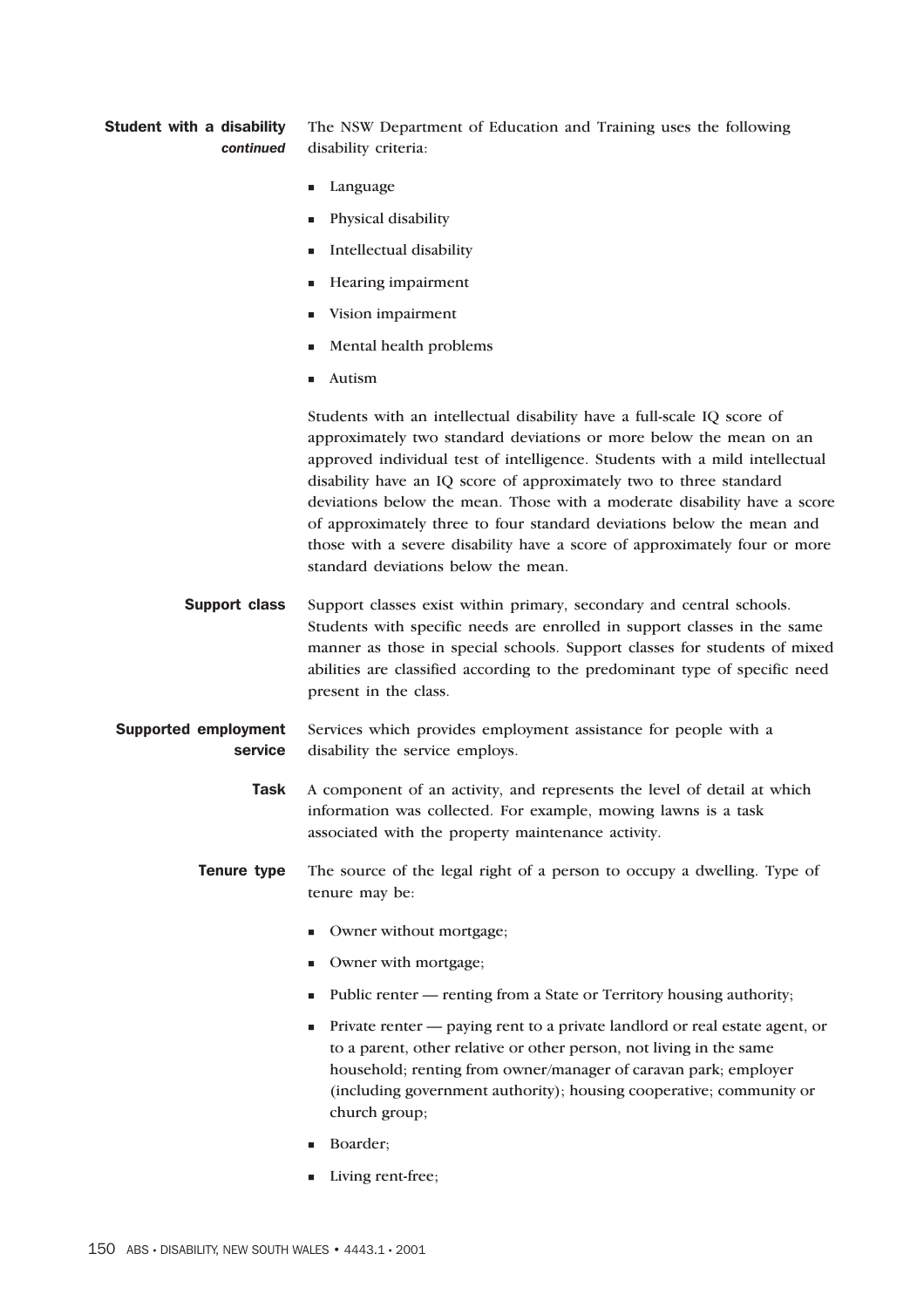**Tenure type continued**  Other — includes life tenure schemes and rent/buy or shared equity schemes.

> Full-time students under 25 years of age have their parents' tenure type attributed to them.

- Total cash income Gross current usual (weekly equivalent) cash receipts that are of a regular and recurring nature, and accrue to individual household members at annual or more frequent intervals, from employment, own business, the lending of assets and transfers from government, private organisations and other households. Gross income is the sum of the income from all sources before income tax or Medicare levy are deducted.
	- Trip In Darcy S., 1998, *anxiety to access: Tourism Patterns and Experiences of New South Wales People with a Physical Disability,* NSW Department of Tourism, a tourism journey is termed a trip.
	- Unemployed Persons aged 15 years and over who were not employed during the reference period, but who had actively looked for work and were available to start work.
- Unemployment rate The unemployment rate for any group is the number of unemployed persons in that group expressed as a percentage of the labour force (i.e. employed persons plus unemployed persons) in the same group.
	- Working age In the 1998 Survey of Disability, Ageing and Carers, people of working age were defined as those in the 15–64 year age group.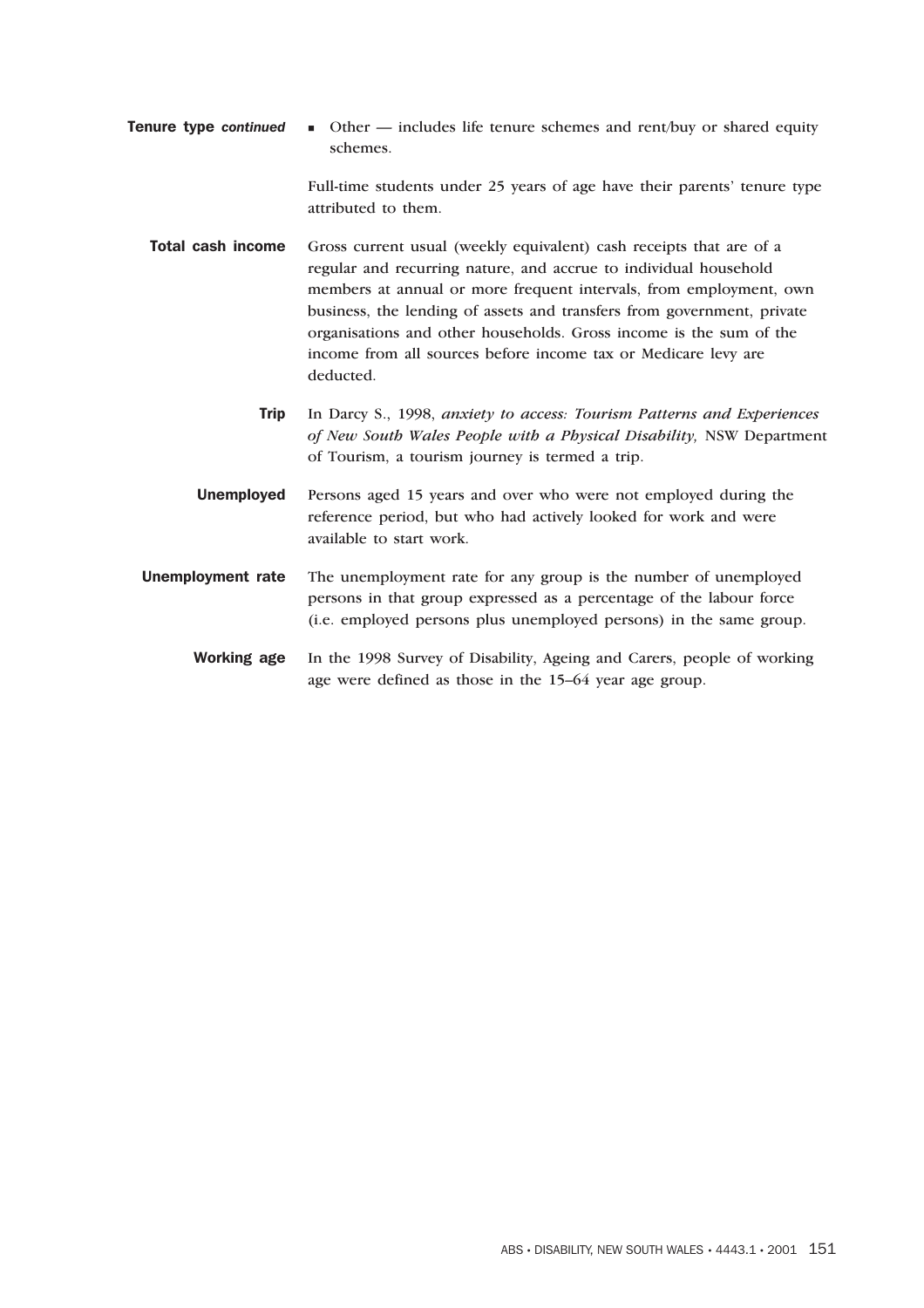# **BIBLIOGRAPHY**

| <b>ABS</b> | ABS working paper in Health and Welfare, 2001/1, Accounting for change<br>in disability and severe restriction, 1981-1998.                                                                     |
|------------|------------------------------------------------------------------------------------------------------------------------------------------------------------------------------------------------|
|            | Population by Age and Sex, Australian States and Territories<br>(Cat. no. 3201.0)                                                                                                              |
|            | Population Projections, Australia, 1999-2101 (Cat. no. 3222.0)                                                                                                                                 |
|            | Household and Family Projections, Australia, 1996 to 2021<br>(Cat. no. 3236.0)                                                                                                                 |
|            | Australian Social Trends (Cat. no. 4102.0)                                                                                                                                                     |
|            | Older People, New South Wales, 2000 (Cat. no. 4108.1)                                                                                                                                          |
|            | Falls Risk Factors for Persons Aged 65 Years and Over, New South<br>Wales, October 1995 (Cat. no. 4393.1)                                                                                      |
|            | Disability, Ageing and Carers, Australia: Summary of Findings<br>(Cat. no. 4430.0)                                                                                                             |
|            | Disability, Ageing and Carers, Summary Tables, New South Wales<br>(Cat. no. 4430.1.40.001)                                                                                                     |
|            | Disability, Ageing and Carers, Australia: User Guide (Cat. no. 4431.0)                                                                                                                         |
|            | Disability, Ageing and Carers, Australia: Disability and Long-Term<br>Health Conditions (Cat. no. 4433.0)                                                                                      |
|            | Caring in the Community, Australia (Cat. no. 4436.0)                                                                                                                                           |
|            | Managing Caring Responsibilities and Paid Employment, New South<br>Wales (Cat. no. 4903.1)                                                                                                     |
| NON-ABS    | Ageing and Disability Department and Australian Institute of Health and<br>Welfare, 2000, Commonwealth/State Disability Agreement Minimum Data<br>Set, Data Guide: Data Items and Definitions. |
|            | Australian Institute of Health and Welfare, 2000, Disability and ageing:<br>Australian population patterns and implications, Canberra, AIHW<br>(AIHW Cat. no. DIS 19).                         |
|            | Australian Institute of Health and Welfare, 1997, Demand for disability<br>support services in Australia: size, cost and growth, Canberra, AIHW<br>(AIHW Cat. no. DIS 8).                      |
|            | Austroads, 1995, Guide to Traffic Engineering Practice Pt 13 -<br>Pedestrians, Austroads, Sydney.                                                                                              |
|            | Bickenbach J.E., Chatterji S., Badley E.M. and Üstün T.B., 1999, Models of<br>disablement, universalism and the ICIDH, in Social Science and<br>Medicine, 48:1173-1187.                        |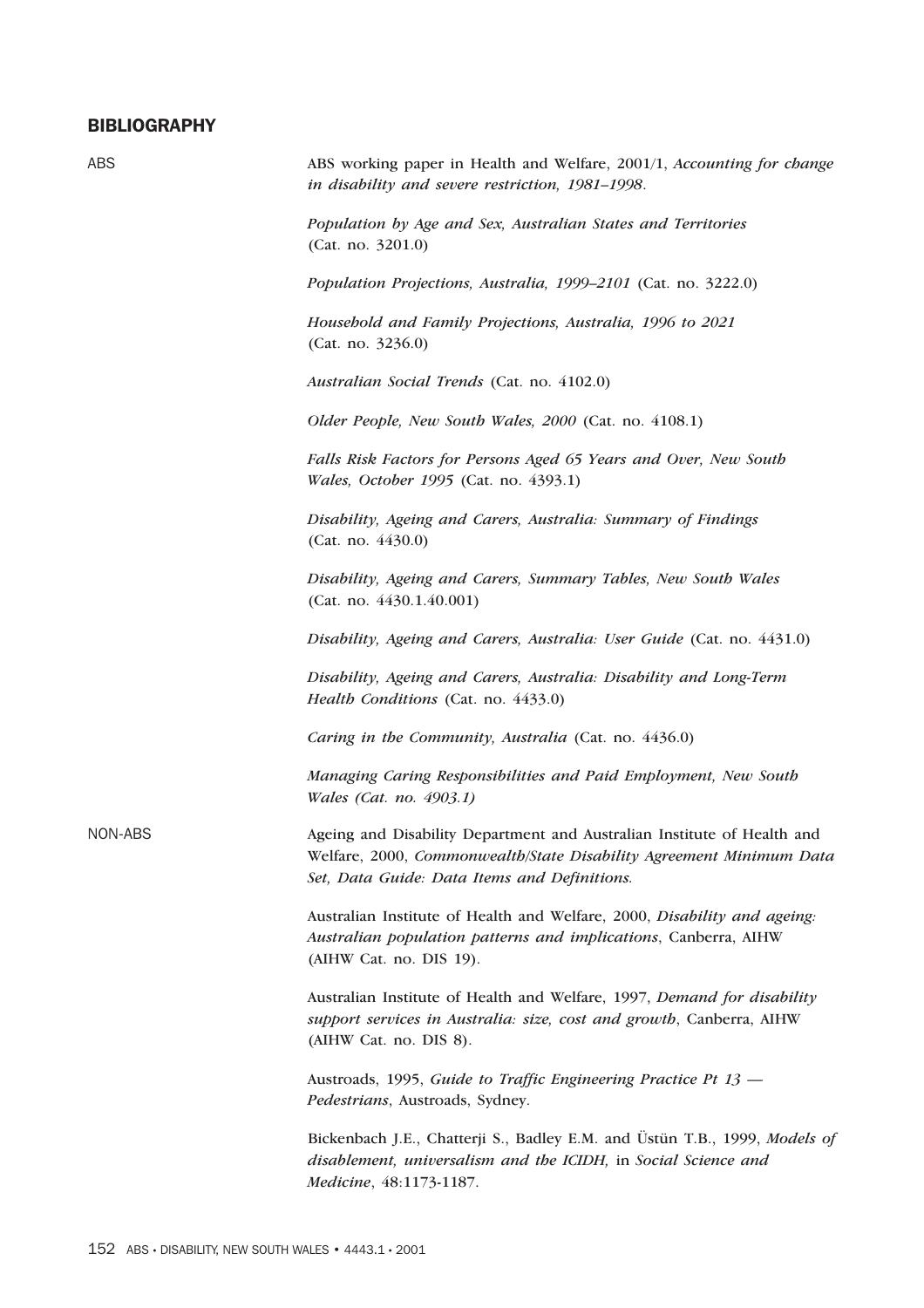NON-ABS *continued* Borowski A., Encel S. and Ozanne E. (eds.), 1997, *Ageing and Social Policy in Australia*, Melbourne, Cambridge University Press.

> Burnley I., 1982, *Population Society and Environment in Australia,* Shillington House.

Commonwealth Department of Family and Community Services, 1999, *Disability Services Census 1999*, Canberra. Commonwealth of Australia.

Commonwealth Department of Health and Aged Care, 1999, *Respite Services for People with Dementia and/or Challenging Behaviour*, URL: <http://www.health.gov.au/acc/carers/nrcp>.

Darcy S., 1998, *anxiety to access: Tourism Patterns and Experiences of New South Wales People with a Physical Disability*, NSW Department of Tourism.

Gethering L., 1999, *We're growing older too: Quality of life and service provision issues for people with long standing disabilities who are ageing,* Community Disability and Ageing Program, The University of Sydney (ISBN 1 86487 040 0).

Gibson D., Braun P., Benham C. and Mason, F., 2001, *Projections of Older Immigrants: People from Culturally and Linguistically Diverse Backgrounds, 1996–2026, Australia*, Canberra, AIHW (Cat. no. AGE 18).

Gibson D., Goss J., 1999, *The Coming Crisis of Australian Aged Care: Fact or Fiction?*, in *Australian Journal of Ageing*, 18:3 19–25.

Gibson D., Butkus E., Jenkins A., Mathur S. and Liu A., 1996, *The respite care needs of Australians: Respite Review supporting paper 1*, Canberra, AIHW (Aged Care Series no. 3).

Howe A.L., Schofield H. and Herrman H., 1997, *Caregiving: A Common or Uncommon Experience?*, in *Social Science and Medicine,* 45:7 1017–1029.

Madden R., Black K. and Wen X., 1995, *The definition and categorisation of disability in Australia*, Canberra, AIHW.

Madden R., Wen X., Black K., Malam K. and Mallise S., 1996, *The demand for disability support services in Australia: a study to inform the Commonwealth/State Disability Agreement evaluation*, Canberra, AGPS.

Madden R. and Hogan T., 1997, *The definition of disability in Australia: Moving towards national consistency,* Canberra, AIHW (AIHW Cat. no. DIS 5).

Mathers C., Vos T. and Stevenson C., 1999, *The burden of disease and injury in Australia*, Canberra, AIHW (AIHW Cat. no. DIS 13).